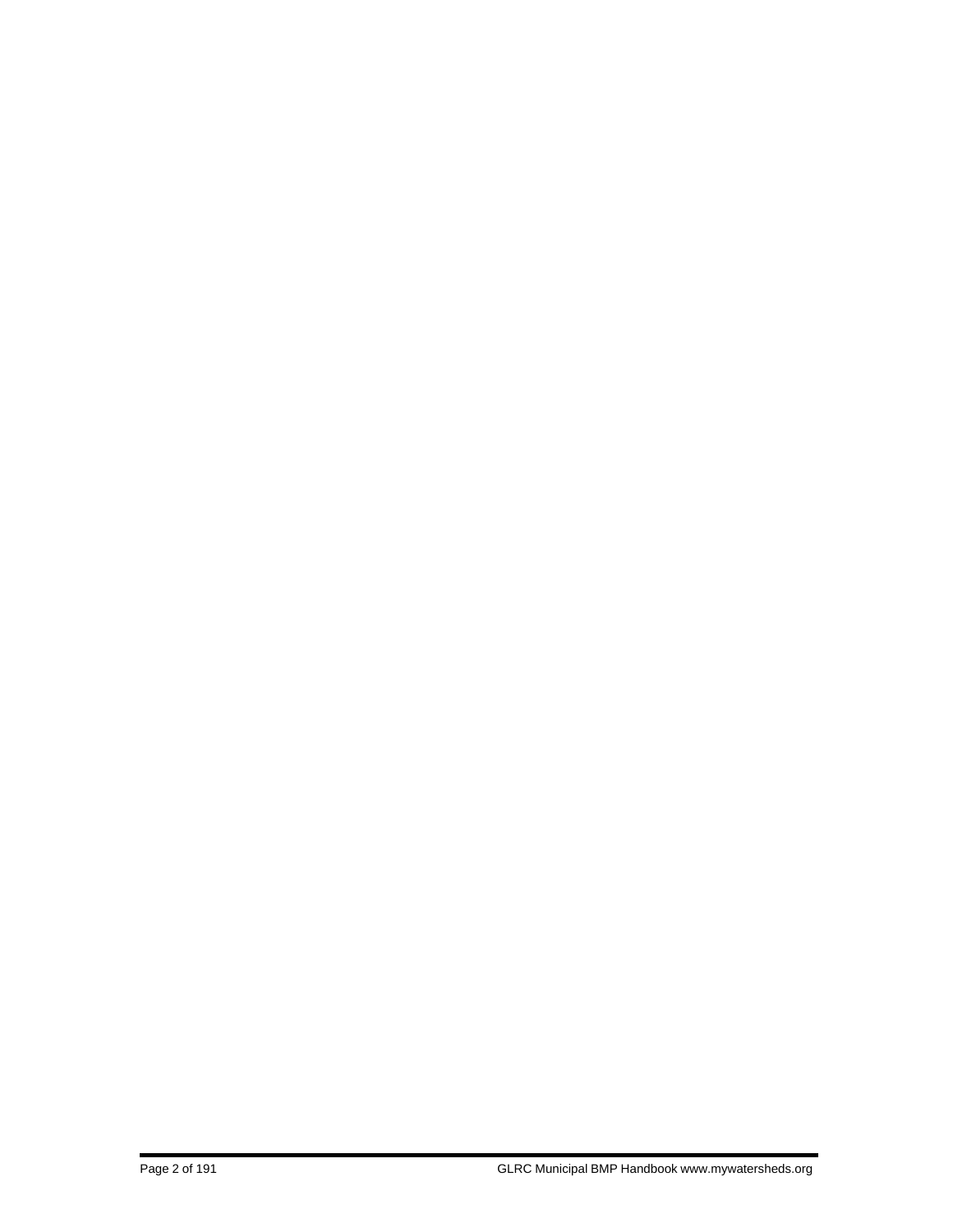# **TABLE OF CONTENTS**

| 1.5 Stormwater Pollutants and Impacts on Water Quality 7                      |  |
|-------------------------------------------------------------------------------|--|
|                                                                               |  |
|                                                                               |  |
|                                                                               |  |
|                                                                               |  |
|                                                                               |  |
| Section 2 Stormwater Pollution Prevention Planning for Municipal Operations15 |  |
|                                                                               |  |
|                                                                               |  |
|                                                                               |  |
|                                                                               |  |
|                                                                               |  |
|                                                                               |  |
|                                                                               |  |
|                                                                               |  |
|                                                                               |  |
|                                                                               |  |
|                                                                               |  |
|                                                                               |  |
|                                                                               |  |
|                                                                               |  |
|                                                                               |  |
|                                                                               |  |
|                                                                               |  |
|                                                                               |  |
|                                                                               |  |
|                                                                               |  |
|                                                                               |  |
|                                                                               |  |
|                                                                               |  |
|                                                                               |  |
|                                                                               |  |
|                                                                               |  |
|                                                                               |  |
|                                                                               |  |
|                                                                               |  |
|                                                                               |  |
|                                                                               |  |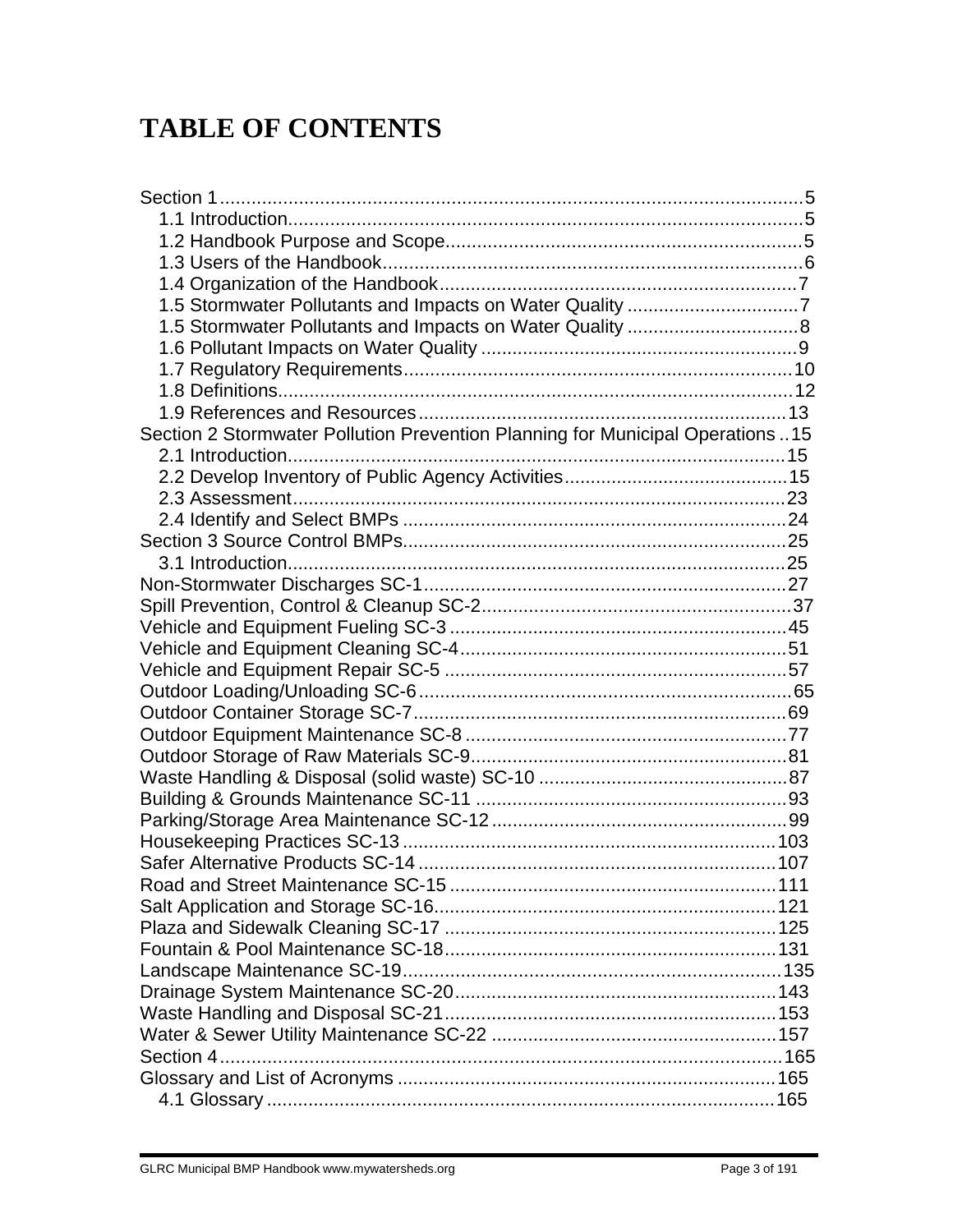| Example Contract/Lease Language for BMP Implementation  189 |  |
|-------------------------------------------------------------|--|
|                                                             |  |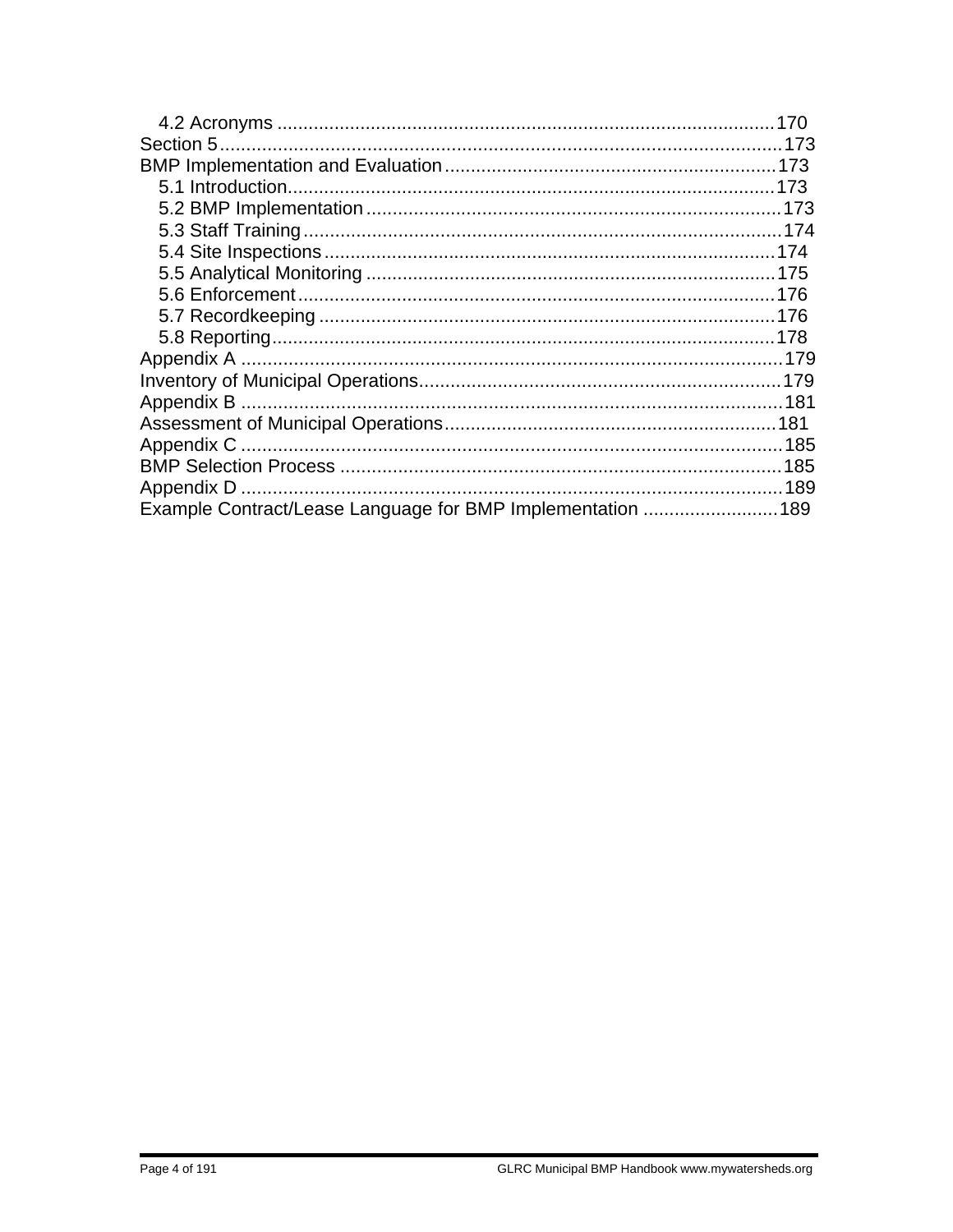# **Section 1**

# **1.1 Introduction**

Stormwater runoff is part of a natural hydrologic process. Human activities particularly urbanization and agriculture, can alter natural drainage patterns and add pollutants to rivers, lakes, and streams as well as coastal bays, estuaries, and ultimately, the ocean. Numerous studies have shown urban runoff to be a significant source of water pollution, causing declines in fisheries, restricting swimming, and limiting our ability to enjoy many of the other benefits that water resources provide (USEPA, 1992). Urban runoff in this context includes all flows discharged from urban land uses into stormwater conveyance systems and receiving waters and includes both dry weather non-stormwater sources (e.g., runoff from landscape irrigation, water line and hydrant flushing) and wet weather stormwater runoff. In this handbook, urban runoff and stormwater runoff are used interchangeably.

For many years, the effort to control the discharge of stormwater focused mainly on the quantity (e.g. drainage, flood control) and, only to a limited extent, on the quality of the stormwater (e.g. sediment and erosion control). In recent years, however, awareness of the need to improve water quality has increased. With this awareness, federal, state, and local programs have been established to reduce pollutants contained in stormwater discharges to our waterways. The emphasis of these programs is to promote the concept and the practice of preventing pollution at the source, before it can cause environmental problems (USEPA, 1992). Where further controls are needed, treatment of polluted runoff may be required.

# **1.2 Handbook Purpose and Scope**

The Greater Lansing Regional Committee (GLRC) for Stormwater Management has developed this manual to provide general guidance for selecting and implementing Best Management Practices (BMPs) to reduce pollutants in runoff from municipal operations. Federal and state programs require selected municipalities to reduce the discharge of pollutants in their stormwater discharges to the maximum extent practicable (MEP) using an array of control measures including BMPs. It is not the intent of this handbook to dictate the actual selection of BMPs (this will be done by the municipality), but rather to provide the framework for an informed selection of BMPs for the program.

Although MEP has not been defined by the federal regulations, the use of this handbook and the selection process presented herein should assist municipalities in achieving MEP. In selecting BMPs that will achieve MEP, it is important to remember that municipalities will be responsible to reduce the discharge of pollutants in stormwater to the maximum extent practicable. The following factors should be considered in deciding if a BMP is practicable:

Pollutant Removal - Will the BMP remove (or control) the pollutant(s) of concern?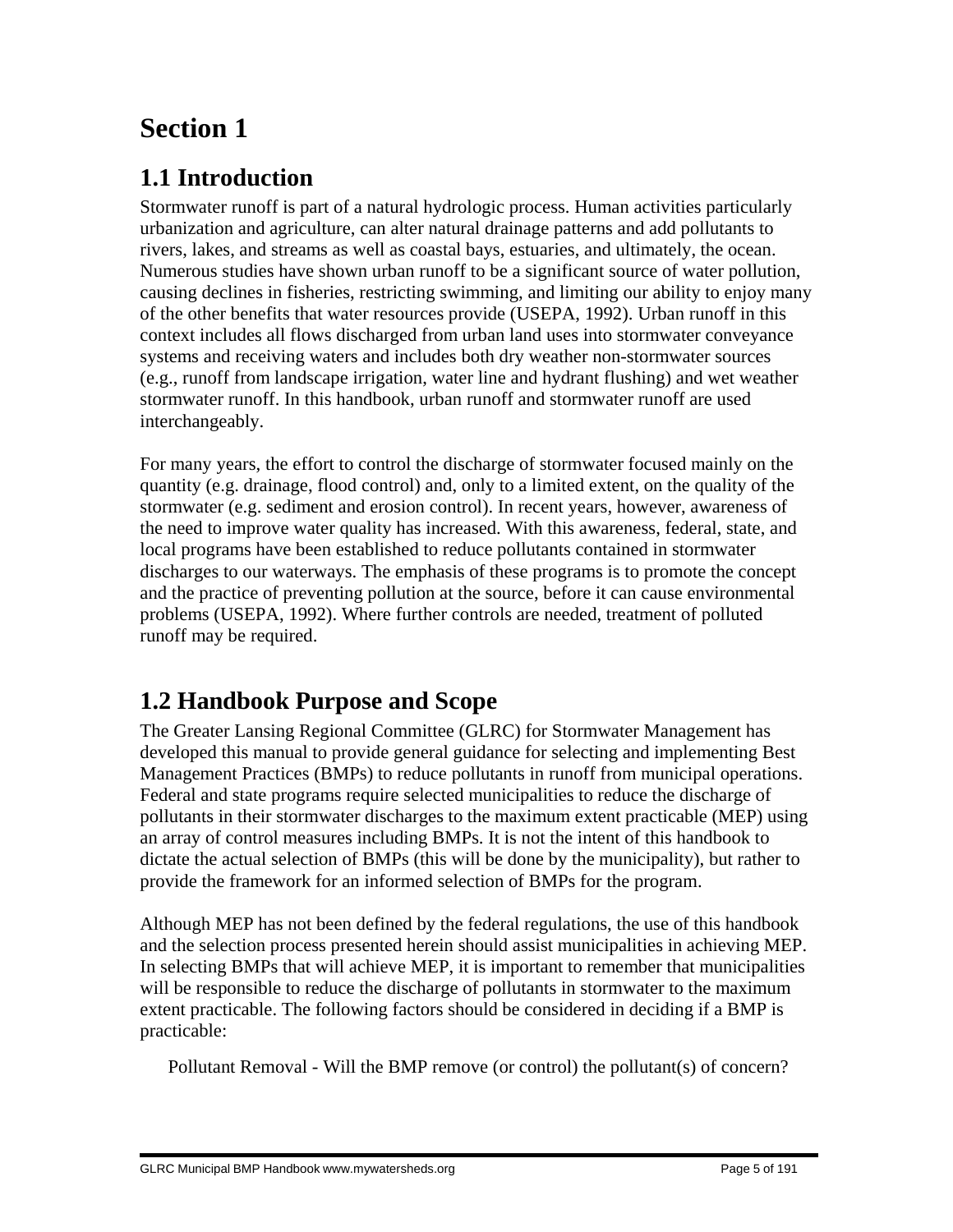Regulatory Compliance - Is the BMP compatible with stormwater regulations as well as other regulations for air, hazardous wastes, solid waste disposal, groundwater protection, etc.? Public Acceptance - Does the BMP have public support? Implementation - Is the BMP compatible with land uses, facilities, or activities in question? Cost - Will the cost for implementing the BMP significantly exceed the pollution control benefits? Does a revenue stream exist for ongoing maintenance? Technical Feasibility - Is the BMP technically feasible considering soils, geography, water resources, etc.?

Ultimately, the municipality must implement and maintain the selected BMPs and prepare and adhere to a schedule for implementation and maintenance.

# **1.3 Users of the Handbook**

This handbook is primarily designed to assist municipal staff with incorporating pollution prevention controls into their overall stormwater management program and specifically publicly owned/operated facilities (fixed facilities) and field activities (field programs). Users include public and private sector engineers, planners, environmental specialists, and stormwater program managers. Managers and employees of the various municipal facilities and municipal field programs may find this handbook especially helpful when implementing and evaluating the effectiveness of these stormwater management efforts.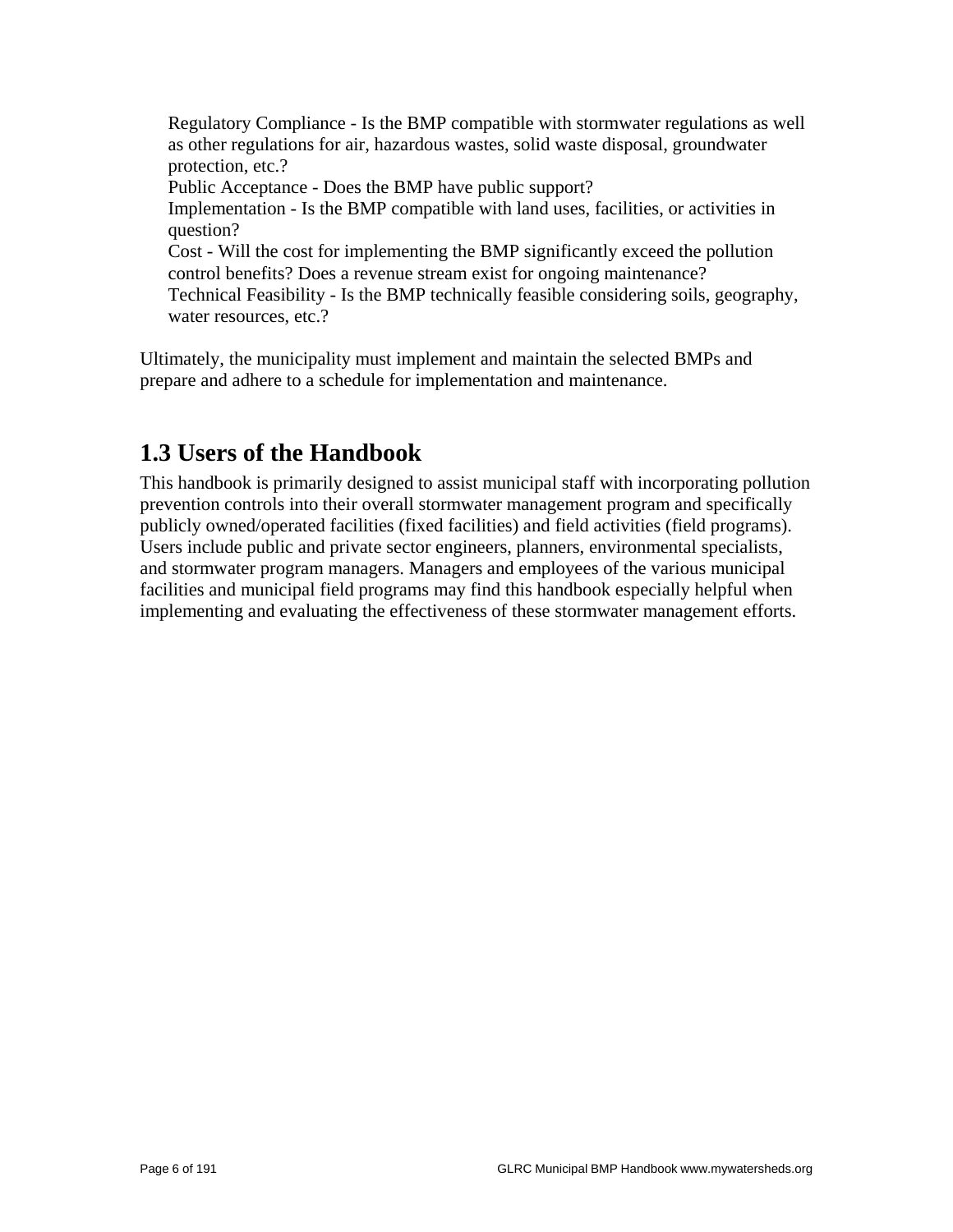# **1.4 Organization of the Handbook**

The handbook is organized to assist the user in selecting and implementing best management practices to reduce impacts of stormwater discharges on receiving waters. The handbook consists of the following sections:

| <b>Section 1</b><br><b>Introduction</b><br>This section provides a<br>general review of the<br>sources and impacts of<br>municipal stormwater<br>discharges and provides<br>an overview of the federal<br>and state programs<br>regulating stormwater<br>discharges. | Section 2<br><b>Stormwater Pollution</b><br><b>Prevention Planning for</b><br><b>Municipal Operations</b><br>This section describes a<br>process to follow in<br>identifying and selecting<br><b>BMPs for pollutant</b><br>generating activities. | Section 3<br><b>Source Control BMPs</b><br><b>BMP</b> fact sheets presented<br>in this section address<br>BMPs (or procedures) to<br>control or eliminate<br>sources of stormwater<br>pollutants. These BMPs<br>should be considered in all<br>efforts to reduce pollutants<br>from municipal operations. |  |  |  |
|----------------------------------------------------------------------------------------------------------------------------------------------------------------------------------------------------------------------------------------------------------------------|---------------------------------------------------------------------------------------------------------------------------------------------------------------------------------------------------------------------------------------------------|-----------------------------------------------------------------------------------------------------------------------------------------------------------------------------------------------------------------------------------------------------------------------------------------------------------|--|--|--|
| Section 4<br><b>Glossary and List of</b><br><b>Acronyms</b><br>This section identifies<br>terms and abbreviations<br>used in the handbooks.                                                                                                                          | <b>Section 5</b><br><b>Implementation and</b><br><b>Evaluation of BMPs</b><br>This section describes<br>implementation and<br>evaluation techniques for<br>BMPS                                                                                   | <b>Appendix A Inventory</b><br>of Municipal<br><b>Operations</b><br>This appendix provides an<br>example of an inventory of<br>municipal operations that<br>may be sources of<br>pollutants in stormwater<br>runoff.                                                                                      |  |  |  |
| <b>Appendix B</b><br><b>Assessment of</b>                                                                                                                                                                                                                            | <b>Appendix C</b><br><b>BMP Selection Process</b>                                                                                                                                                                                                 | <b>Appendix D</b><br>Contract/Lease                                                                                                                                                                                                                                                                       |  |  |  |
| <b>Municipal</b><br><b>Operations</b><br>This appendix provides<br>an example worksheet<br>for assessing fixed                                                                                                                                                       | This appendix provides an<br>example of BMP selection<br>for a fixed facility.                                                                                                                                                                    | Agreement<br>This appendix provides<br>example lease language for<br>fixed facilities.                                                                                                                                                                                                                    |  |  |  |
| facilities to determine the<br>level of BMP                                                                                                                                                                                                                          |                                                                                                                                                                                                                                                   |                                                                                                                                                                                                                                                                                                           |  |  |  |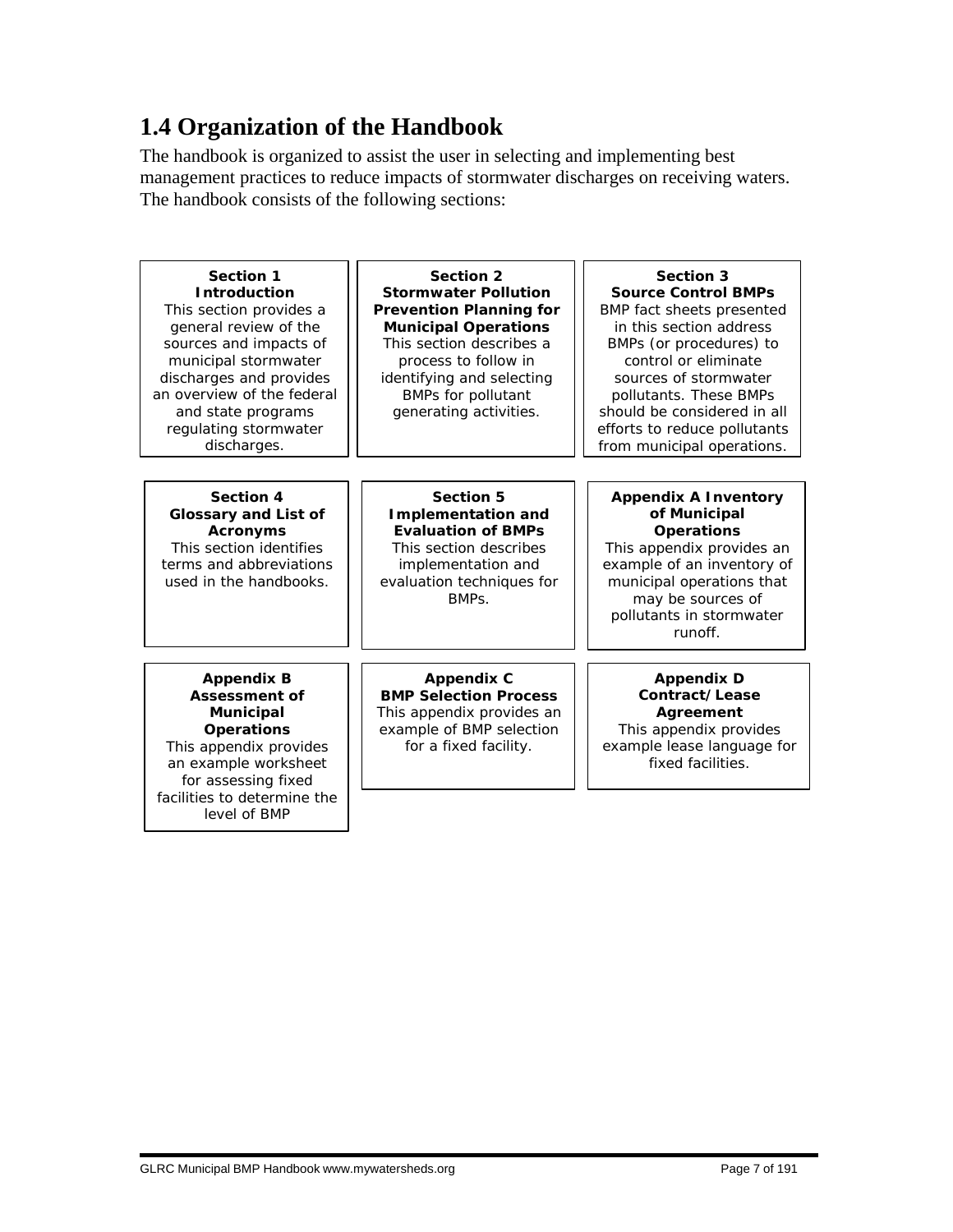# **1.5 Stormwater Pollutants and Impacts on Water Quality**

Stormwater runoff naturally contains numerous constituents; however, urbanization and urban activities (including municipal activities) typically increase constituent concentrations to levels that may impact water quality. Pollutants associated with stormwater include sediment, nutrients, bacteria and viruses, oil and grease, metals, organics, pesticides, and gross pollutants (floatables). In addition, nutrient-rich stormwater runoff is an attractive medium for vector production when it accumulates and stands for more than 72 hours.

## **Municipal Activities Generating Pollutants**

Municipalities conduct various activities that are sources of pollutants in stormwater runoff. For the purpose of this handbook, these activities are categorized according to whether they occur at a specific location (fixed facility) or across a broader and nonspecific area (field programs). Some of these activities are summarized in the list below. All activities are discussed in more detail in Section 2. These activities must be addressed through the implementation of BMPs to minimize or eliminate the pollutants from entering the local water bodies or drainage system.

### **Typical Municipal Operations that Generate Pollutants**

#### *Fixed Facilities Activities*

Building Maintenance & Repair Parking Lot Maintenance Landscape Maintenance Salt Storage Waste Handling and Disposal Vehicle Fueling and Storage Tank Filling Equipment Maintenance & Repair Vehicle and Equipment Storage Vehicle and Equipment Cleaning Material Handling & Storage Material Loading & Unloading Minor Construction Over Water Activities

#### *Field Program Activities*

Salt application Street Sweeping and Cleaning Street Repair and Maintenance Bridge and Structure Maintenance Sidewalk Surface Cleaning Storm Drain System Cleaning Sidewalk Repair Controlling Litter Fountain Maintenance Landscape Mowing/Trimming/Planting Fertilizer & Pesticide Management Controlling Illicit Connections Controlling Illegal Dumping Solid Waste Collection and Recycling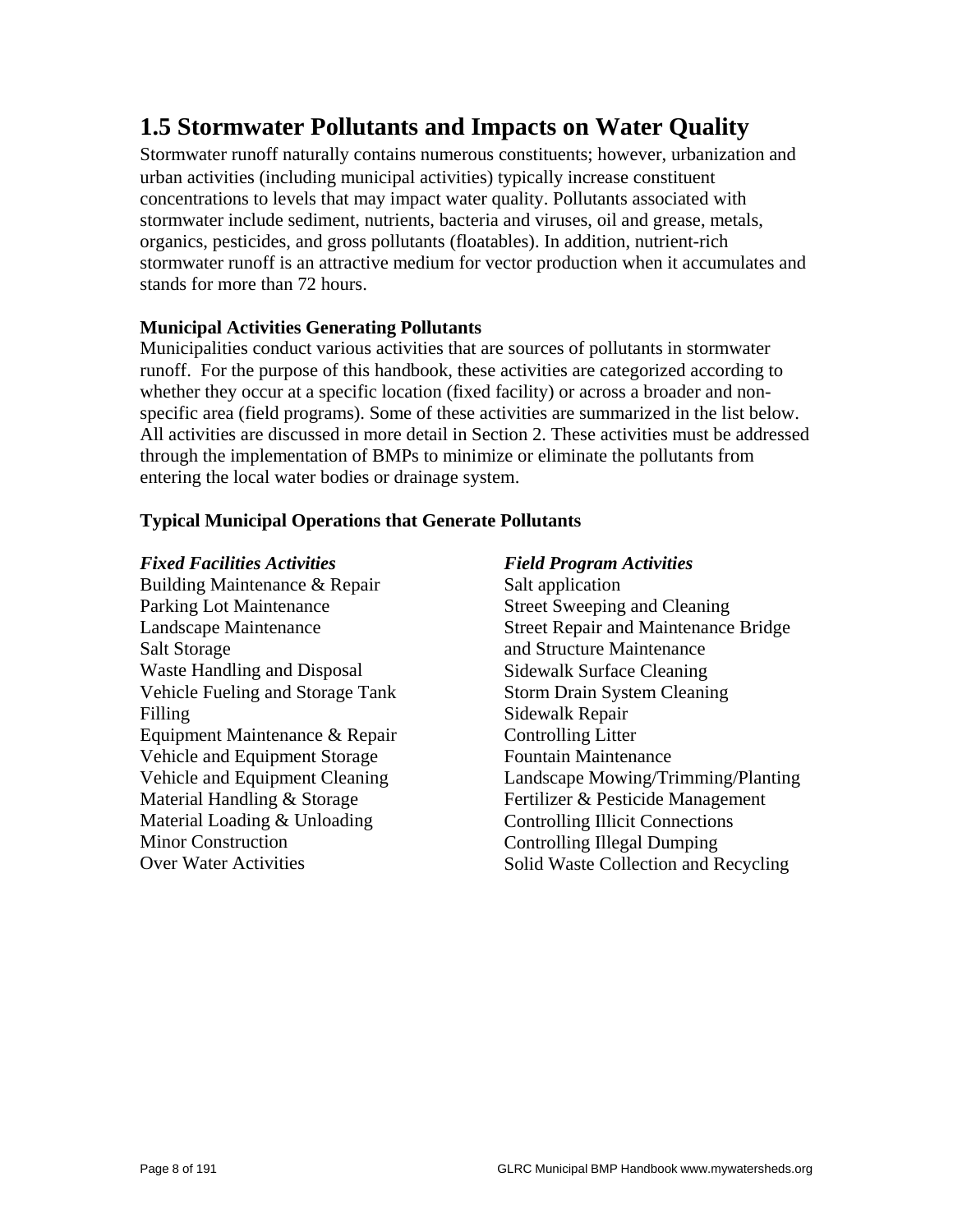# **1.6 Pollutant Impacts on Water Quality**

Sediment is a common component of stormwater, and can be a pollutant. Sediment can be detrimental to aquatic life (primary producers, benthic invertebrates, and fish) by interfering with photosynthesis, respiration, growth, reproduction, and oxygen exchange in water bodies. Sediment can transport other pollutants that are attached to it including nutrients, trace metals, and hydrocarbons. Sediment is the primary component of total suspended solids (TSS), a common water quality analytical parameter.

Nutrients including nitrogen and phosphorous are the major plant nutrients used for fertilizing landscapes, and are often found in stormwater. These nutrients can result in excessive or accelerated growth of vegetation, such as algae, resulting in impaired use of water in lakes and other sources of water supply. For example, nutrients have led to a loss of water clarity in Lake Tahoe. In addition, un-ionized ammonia (one of the nitrogen forms) can be toxic to fish.

Bacteria and viruses are common contaminants of stormwater. For separate storm drain systems, sources of these contaminants include animal excrement and sanitary sewer overflow. High levels of indicator bacteria in stormwater have led to the closure of beaches, lakes, and rivers to contact recreation such as swimming.

Oil and grease includes a wide array of hydrocarbon compounds, some of which are toxic to aquatic organisms at low concentrations. Sources of oil and grease include leakage, spills, cleaning and sloughing associated with vehicle and equipment engines and suspensions, leaking and breaks in hydraulic systems, restaurants, and waste oil disposal.

Metals including lead, zinc, cadmium, copper, chromium, and nickel are commonly found in stormwater. Many of the artificial surfaces of the urban environment (e.g., galvanized metal, paint, automobiles, or preserved wood) contain metals, which enter stormwater as the surfaces corrode, flake, dissolve, decay, or leach. Over half the trace metal load carried in stormwater is associated with sediments. Metals are of concern because they are toxic to aquatic organisms, can bioaccumulate (accumulate to toxic levels in aquatic animals such as fish), and have the potential to contaminate drinking water supplies.

Organics may be found in stormwater in low concentrations. Often synthetic organic compounds (adhesives, cleaners, sealants, solvents, etc.) are widely applied and may be improperly stored and disposed. In addition, deliberate dumping of these chemicals into storm drains and inlets causes environmental harm to waterways.

Pesticides (including herbicides, fungicides, rodenticides, and insecticides) have been repeatedly detected in stormwater at toxic levels, even when pesticides have been applied in accordance with label instructions. As pesticide use has increased, so too have concerns about adverse effects of pesticides on the environment and human health. Accumulation of these compounds in simple aquatic organisms, such as plankton, provides an avenue for biomagnification through the food web, potentially resulting in elevated levels of toxins in organisms that feed on them, such as fish and birds.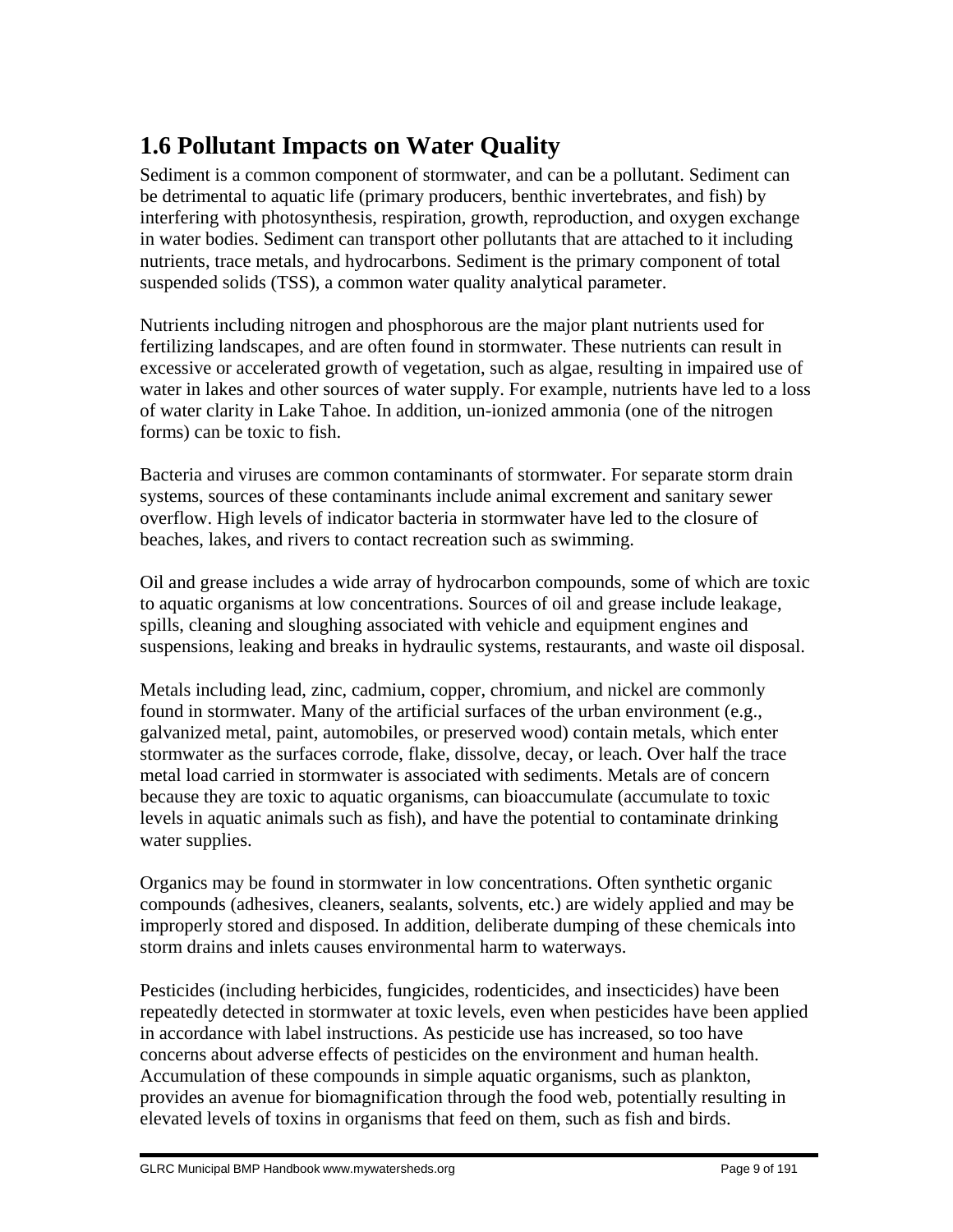Gross Pollutants (trash, debris, and floatables) may include heavy metals, pesticides, and bacteria in stormwater. Typically resulting from an urban environment, industrial sites and construction sites, trash and floatables may create an aesthetic "eye sore" in waterways. Gross pollutants also include plant debris (such as leaves and lawn-clippings from landscape maintenance), animal excrement, street litter, and other organic matter. Such substances may harbor bacteria, viruses, vectors, and depress the dissolved oxygen levels in streams, lakes, and estuaries sometimes causing fish kills.

Vector production (e.g., mosquitoes, flies, and rodents) is frequently associated with sheltered habitats and standing water. Unless designed and maintained properly, standing water may occur in treatment control BMPs for 72 hours or more, thus providing a source for vector habitat and reproduction (Metzger, 2002).

# **1.7 Regulatory Requirements**

The federal Clean Water Act (CWA), as amended in 1987, is the principal legislation for establishing requirements for the control of stormwater pollutants. Enforcement of the CWA and other laws such as the Endangered Species Act has generated a number of federal, state and local requirements and programs that deal directly or indirectly with controlling stormwater discharges. In the following sections, various programs are discussed in relationship to control of pollutants in stormwater from municipal storm drain systems. These programs are expected to evolve over the next several years and the user is advised to contact local regulatory and/or municipal officials for further information.

## **Federal NPDES Programs**

In 1972, provisions of the federal Water Pollution Control Act, also referred to as the Clean Water Act (CWA) was amended so that discharge of pollutants to waters of the United States from any point source is effectively prohibited, unless the discharge is in compliance with a National Pollutant Discharge Elimination (NPDES) permit. The 1987 amendments to the CWA added Section 402(p), which established a framework for regulating municipal, industrial, and construction stormwater discharges under the NPDES program. On November 16, 1990, USEPA published final Phase I regulations that established application requirements for stormwater permits for municipal separate storm sewer systems (MS4s) serving a population of over 100,000 and certain industrial facilities, including construction sites greater than 5 acres. These regulations were revised in July 1998 (USEPA, 1998). On December 8, 1999, USEPA published the final Phase II regulations for communities under 100,000 and operators of construction sites between 1 and 5 acres (USEPA, 1999).

## **Municipal NPDES Stormwater Programs**

In Michigan, municipalities were given the option to either have an individual permit (based on jurisdictional boundaries), or to have a watershed based approach, which allows many municipalities within a watershed to work as a group, through a watershed management plan to meet Phase II requirements. Each plan serves as a blueprint for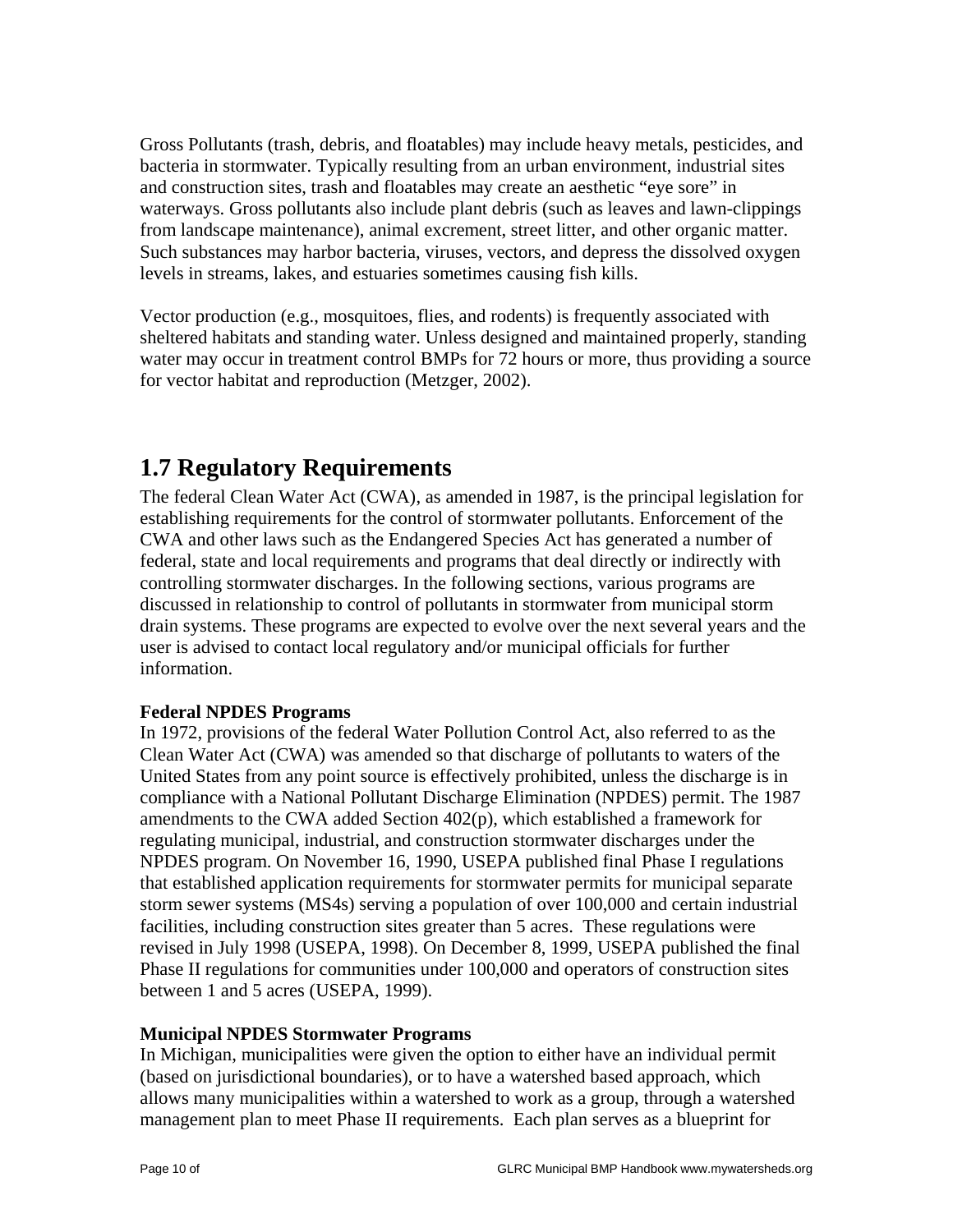protecting water quality within the various watersheds. The watershed management plans are used in turn to identify more specific controls for discharges (e.g., wastewater treatment plant effluent, urban runoff, and agriculture drainage).

In Michigan, the federal NPDES stormwater permitting program is administered by the Michigan Department of Environmental Quality (MDEQ) by issuing general NPDES permits. Municipalities with a population of over 100,000 or that have been determined to be a significant contributor of pollutants are required to obtain an individual NPDES stormwater permit. These municipalities are classified as Phase I communities and are typically referred to as MS4s (municipal separate storm sewer systems). To meet CWA Section 402(p) requirements, Phase I MS4s are required to implement a stormwater management program that contains the following elements:

**Program Management:** including program structure, institutional arrangements, legal authority, and fiscal resources.

 **Illicit Discharges**: including prohibition of illicit connections and dumping, and enforcement procedures.

 **Industrial / Commercial Discharges**: including identification of sources, BMPs, outreach, inspections, staff training, and coordination with state General Permit. **New Development and Re-development**: including planning processes, local permits, staff training, post-construction structural BMPs, and outreach. **Construction**: including erosion and grading permits, construction BMPs, site

inspections, enforcement, and coordination with state General Permit.

 **Public Agency (Municipal) Operations**: including inventory and BMPs for corporation yards, parks and recreation, storm drain system operation and maintenance, streets and roads, flood control, public facilities, and ponds, fountains and other public water bodies. (This is a primary focus of this handbook.)

**Public Information and Participation**: including general and focused outreach, school education programs, citizen participation, and effectiveness evaluation of the public information program.

 **Program Evaluation**: including performance standards, annual and sub-annual reports, internal reporting and record keeping, and Stormwater Management Plan revisions.

 **Monitoring**: including system characterization, source identification, control measure effectiveness, pollutant loading, and data management.

Smaller, Phase II communities (fewer than 100,000 in population) are covered by a General Permit. Phase II communities are required to develop and implement a stormwater management plan with the following six minimum control measures:

**Public Education and Outreach** - Distributing educational materials and performing outreach to inform citizens about the impacts polluted stormwater runoff discharges can have on water quality.

**Public Involvement and Participation** - Providing opportunities for citizens to participate in program development, implementation, and review, including effectively publicizing public hearings or participation.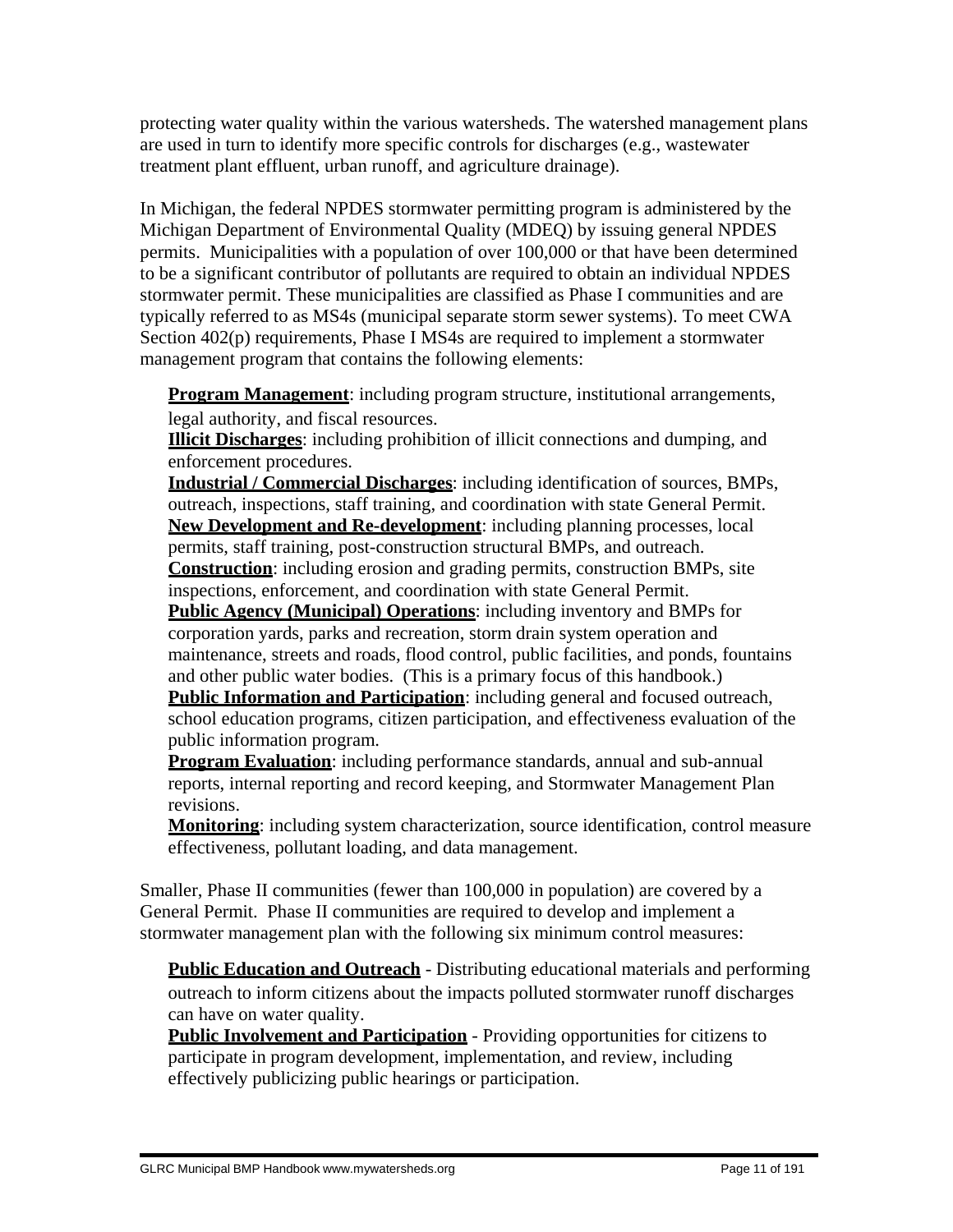**Illicit Discharge Detection and Elimination** - Developing and implementing a plan to detect and eliminate illicit discharges to the storm drain system including illicit connections and illegal dumping.

 **Construction Site Runoff Control** - Developing, implementing, and enforcing an erosion and sediment control program for construction activities that disturb one or more acres of land.

 **Pollution Prevention / Good Housekeeping for Municipal Operations** - Developing and implementing a program to prevent or reduce pollutant runoff from municipal operations. (This is a primary focus of this handbook.) **Post-Construction Stormwater Management in New Development and Redevelopment** - Developing, implementing, and enforcing a program to address discharges of stormwater runoff from new and redevelopment areas.

In addition to the six measures listed above, the stormwater management plan must identify measurable goals (or performance standards) for each minimum control measure. Measurable goals will be used by the MS4 and the MDEQ to gauge compliance and evaluate the effectiveness of individual BMPs or control measures and the stormwater management program as a whole. Phase II communities must also monitor their efforts and prepare annual reports demonstrating that the community has implemented the minimum control measures and complied with the measurable goals.

# **1.8 Definitions**

Many of the common definitions for stormwater control are found in the Glossary (see Section 4). Throughout the handbook, the user will find references to the following terms:

*NPDES Permit for Stormwater Discharges* NPDES is an acronym for National Pollutant Discharge Elimination System. NPDES is the national program for administering and regulating Sections 307, 318, 402 and 405 of the Clean Water Act (CWA). In Michigan, MDEQ has issued a General Permit for stormwater discharges associated with Phase II communities. For Phase I communities MDEQ issues individual NPDES permits to individual permittees.

*Notice of Intent (NOI)* is a formal notice to the MDEQ submitted by a Phase II municipality. The NOI provides information on the permittee, location of discharge, type of discharge and certifies that the permittee will comply with conditions of the Phase II General Permit. The NOI is not a permit application and does not require approval.

A *Best Management Practice (BMP)* is defined as any program, technology, process, siting criteria, operating method, measure, or device which controls, prevents, removes, or reduces pollution.

*Source Control BMPs* are operational practices that prevent pollution by reducing potential pollutants at the source. They typically do not require maintenance or construction.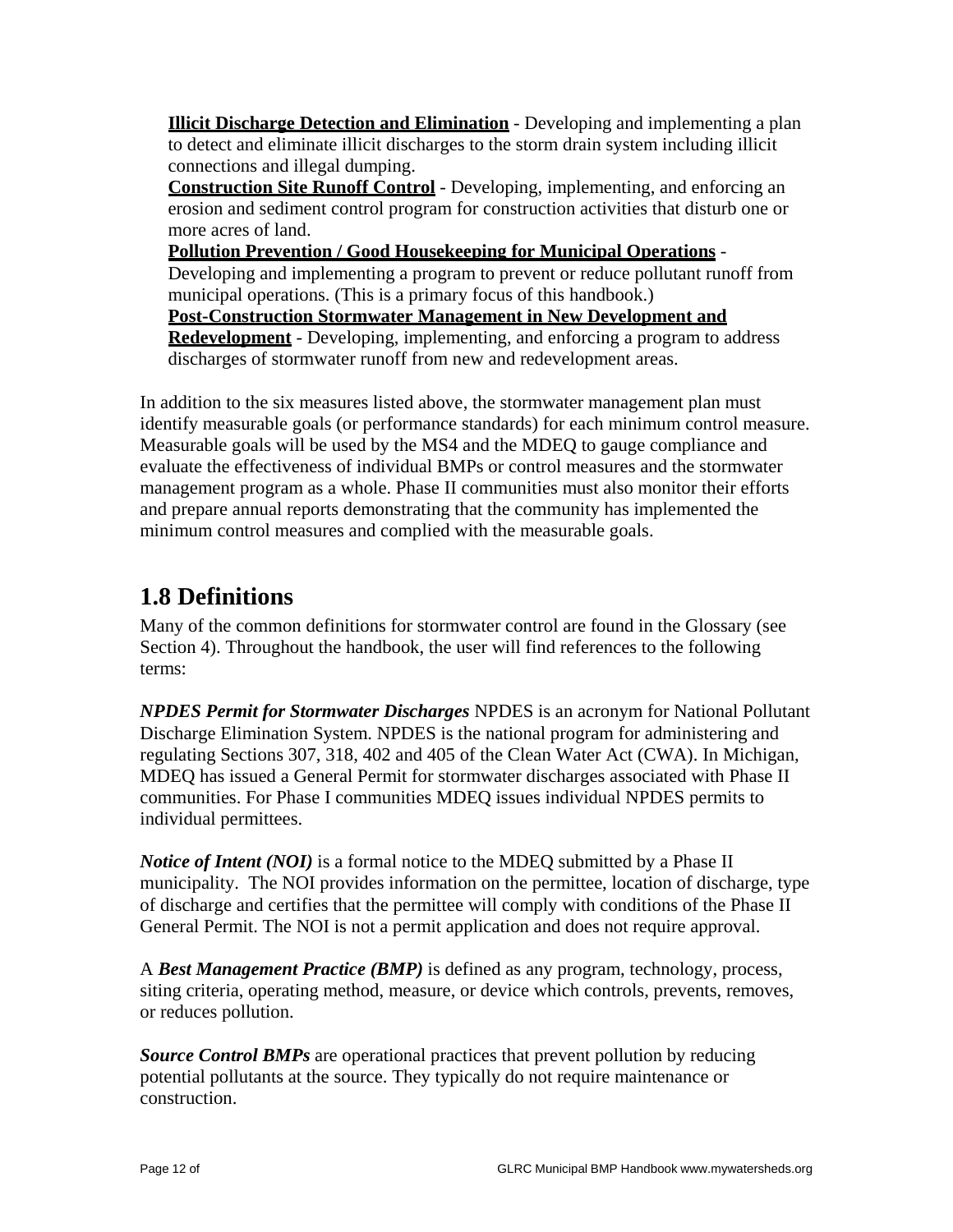*Non-Stormwater Discharge* is any discharge to municipal separate storm sewer that is not composed entirely of stormwater.

*Vector* is any animal capable of transmitting the causative agent of human disease or capable of producing human discomfort or injury, including, but not limited to, mosquitoes, flies, other insects, ticks, mites, and rodents.

# **1.9 References and Resources**

California Department of Transportation, *Guidance Manual: Stormwater Monitoring Protocols*, 2nd ed., July 2000. Available at www.dot.ca.gov/hq/env/stormwater/special/index.htm

Metzger, M.E., D.F. Messer, C.L. Beitia, C.M. Myers, and V.L. Kramer. 2002. *The Dark Side of Stormwater Runoff Management: Disease Vectors Associated with Structural BMPs*. Stormwater 3(2): 24-39.

*Urban Runoff Quality Management*. Water Environment Federation/American Society of Civil Engineers. 1998. On-line: http://www.wef.org

United States Environmental Protection Agency (U.S.E.P.A.). *EPA Administered Permit Programs: The National Pollutant Discharge Elimination System, 40 CFR 122, (1983, amended 1991)*.

United States Environmental Protection Agency (USEPA). 1998. Federal Register. 40 CFR Part 122. Subpart B – Permit Application and Special NPDES Program Requirements. Section 122.26 Stormwater discharges (applicable to state NPDES programs). Revised July 1, 1998.

United States Environmental Protection Agency (USEPA). 1999. Federal Register. 40 CFR Parts 9, 122, 123, and 124 National Pollutant Discharge Elimination System – Regulations for Revision of the Water Pollution Control Program Addressing Stormwater Discharges; Final Rule. Report to Congress on the Phase II Stormwater Regulations. Wednesday, December 8,1999.

United States Environmental Protection Agency (U.S.E.P.A). *Measurable Goals Guidance for Phase II Small MS4s*, http://cfpub.epa.gov/npdes/stormwater/measurablegoals/part4.cfm#sub7

United States Environmental Protection Agency (U.S.E.P.A.). *NPDES Stormwater Sampling Guidance Document*. 1992, EPA 833-B-92-001, U.S. Environmental Protection Office, Office of Wastewater Enforcement and Compliance, Washington, DC.

http://www.swrcb.ca.gov/stormwtr/municipal.html#phaseii. This link on the State Water Resources Control Board website provides Phase I MS4 area wide permits in each region, a link to Phase I and II resources.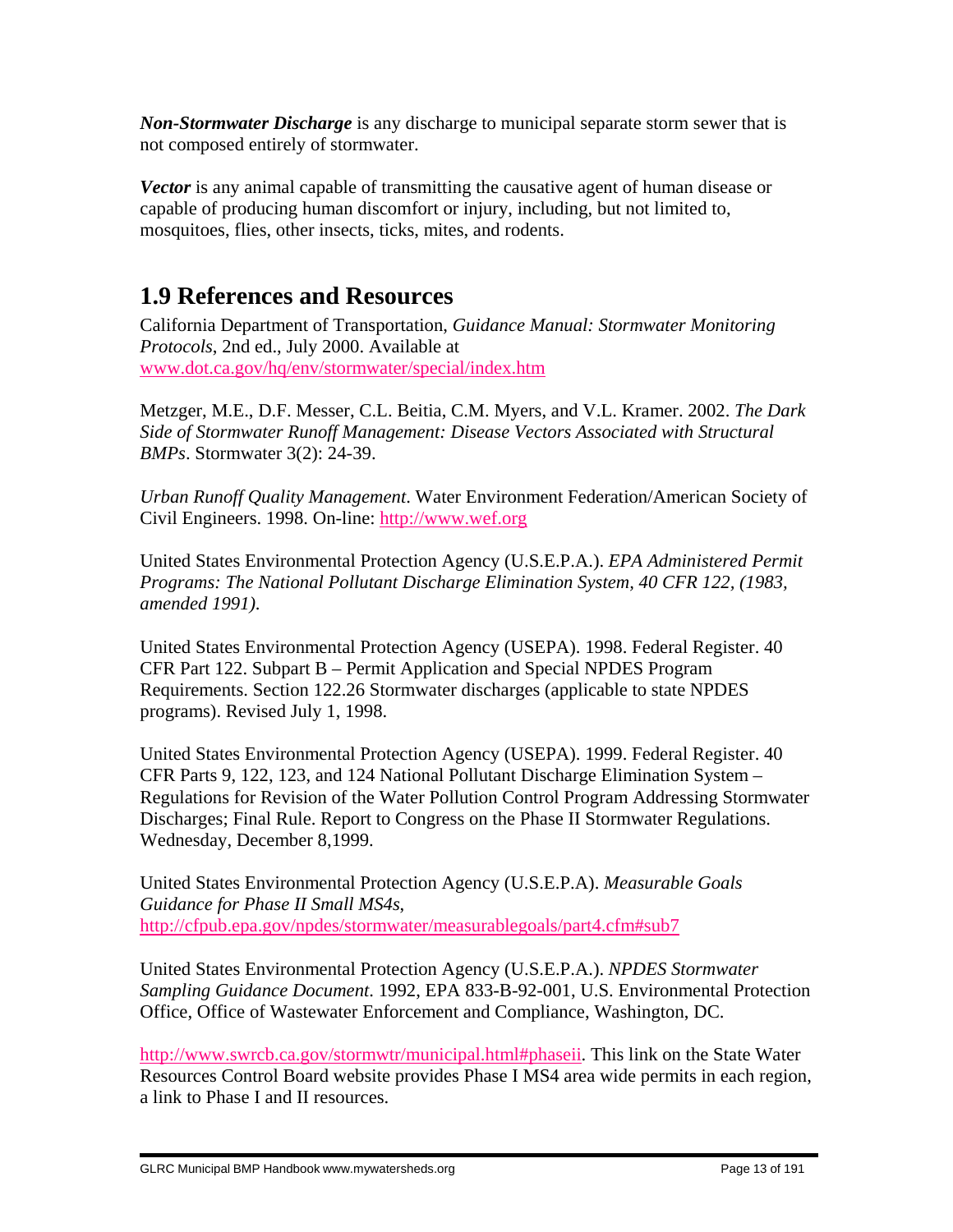http://cfpub.epa.gov/npdes/stormwater/swphase1.cfm. This link on the USEPA website provides an overview of the Phase I NPDES stormwater program and specific information on requirements pertaining to Phase I stormwater discharges.

Municipal Programs

City of Monterey, City of Santa Cruz, California Coastal Commission, Monterey Bay National Marine Sanctuary, Association of Monterey Bay Area Governments, Woodward-Clyde, Central Coast Regional Water Quality Control Board. Model Urban Runoff Program, A How-To Guide for Developing Urban Runoff Programs for Small Municipalities. July 1998 (Revised February 2002).

City of Watsonville, City of Monterey, Monterey Bay National Marine Sanctuary, California Coastal Commission, and Central Coast Regional Water Quality Control Board, 2000.

Model Urban Runoff Program, Supplementary 2000 Workbook: A Resource for Implementing Your Municipal Urban Runoff Program.

Los Angeles County Stormwater Quality Model Programs. Public Agency Activities http://ladpw.org/wmd/npdes/model\_links.cfm

Orange County Stormwater Program. http://www.ocwatersheds.com/StormWater/swp\_documents\_intro.asp

San Diego Stormwater Co-permittees Jurisdictional Urban Runoff Management Plan. 2001.

Municipal Activities Model Program Guidance. November 2001.

Santa Clara Valley Urban Runoff Pollution Prevention Program. 1997 Urban Runoff Management Plan. September 1997, updated October 2000.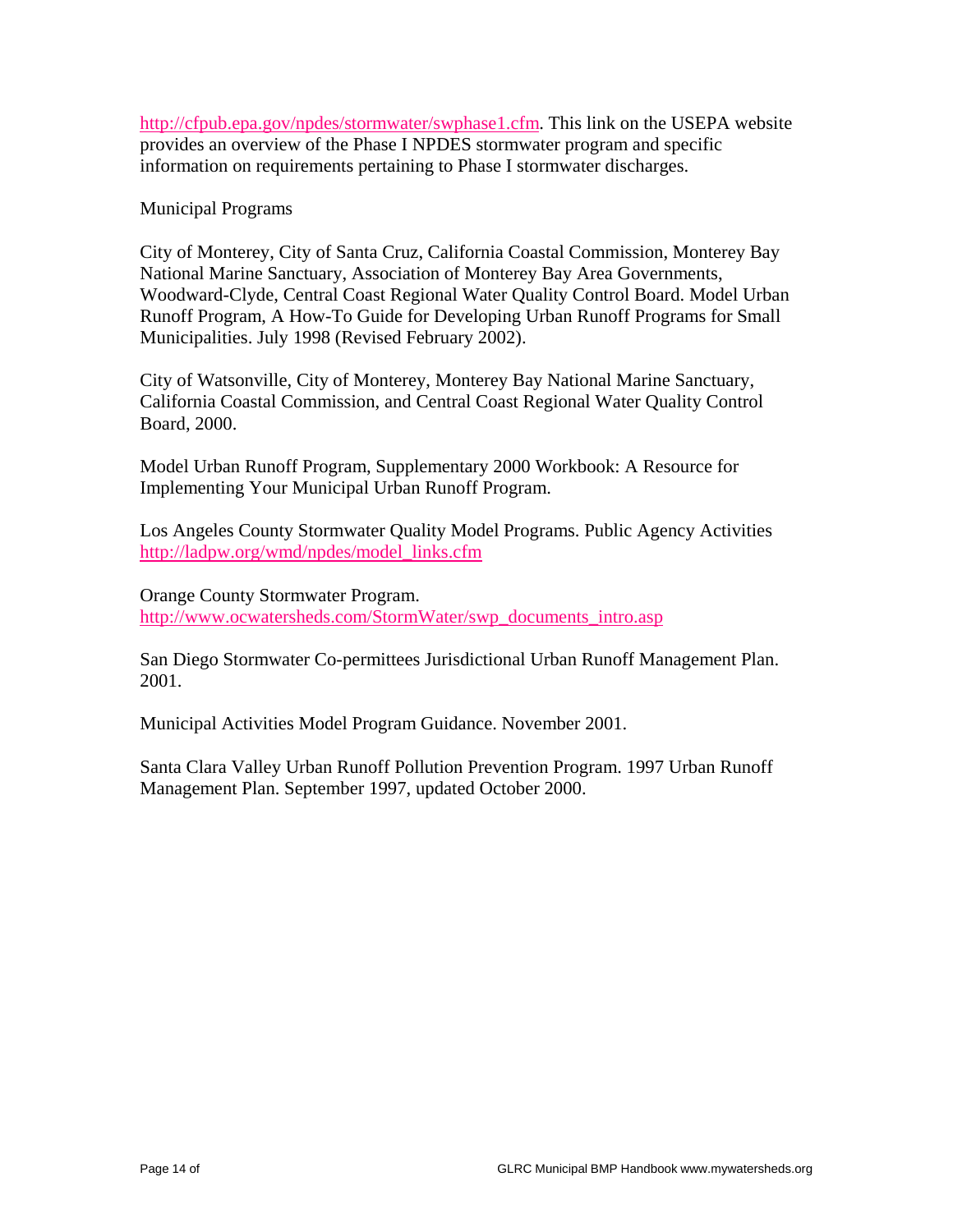# **Section 2 Stormwater Pollution Prevention Planning for Municipal Operations**

# **2.1 Introduction**

As noted in Section 1 municipalities are required to develop and implement a comprehensive stormwater management program including the reduction of pollutants from municipal operations. In this section, a planning process is suggested for municipal operations, which allows the municipality to identify the activities that generate pollutants and the best management practices (BMPs) applicable to the activities. The recommended process includes the following key components:

**Inventory:** First, an inventory is developed of all municipal facilities and activities that may be a source of pollutants in stormwater (Section 2.2).

 **Assessment:** Next, the activities are evaluated for their potential to discharge pollutants to storm drains and/or to receiving waters (Section 2.3).

**BMP Selection:** BMPs are then selected to deal with the identified sources of stormwater pollution. Emphasis is placed on source control (procedures) BMPs (Section 2 and Sections 3 and 4).

 **Implementation:** BMPs are implemented and their effectiveness evaluated. The monitoring, reporting, and inspection requirements of the BMPs is oriented toward gaining insight into the performance of the BMPs (Section 5).

It is worth noting that some municipal facilities may be classified as an industrial–type facility subject to the State NPDES General Permit for Industrial Activities. This handbook is intended for municipal facilities.

# **2.2 Develop Inventory of Public Agency Activities**

This section describes steps that may be used to generate and maintain comprehensive inventories of the pollutant generating activities associated with municipal operations. These activities can be categorized into two groups as described below:

 Fixed Facilities – specific locations municipalities own and operate and at which municipal activities occur. These types of facilities may also be municipally owned but privately leased. Examples of fixed facility types include municipal waste facilities and corporation yards.

 Field Programs - a set of related municipal activities that take place throughout the municipality. These types of activities may also be privately contracted. Examples of municipal field programs include roads, streets, and highways maintenance, and drainage system operation and maintenance.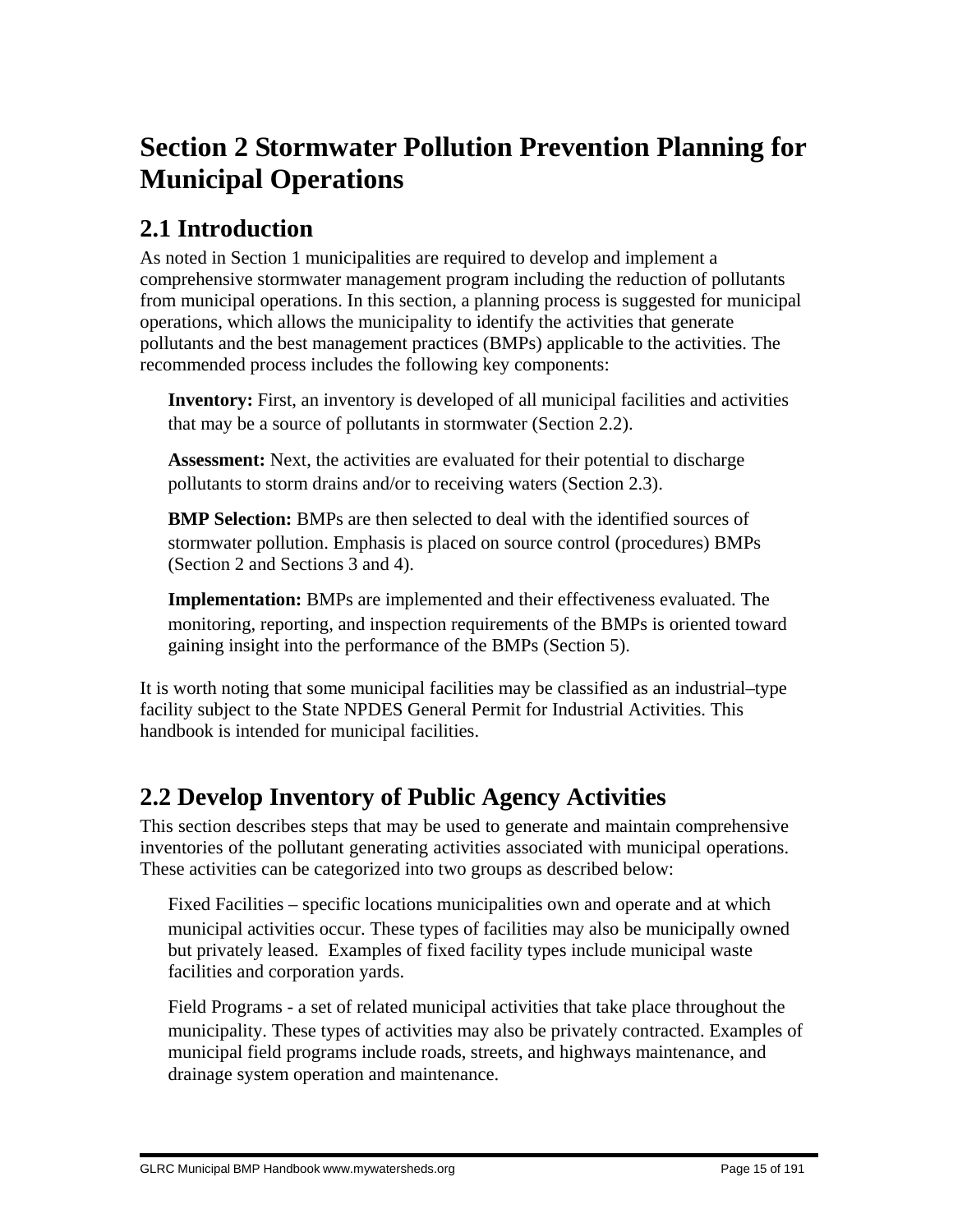The flow chart presented in Figure 2-1 illustrates the two steps involved in compiling the inventories for both fixed facilities and field programs. A summary of the information that is collected as part of inventory is provided in Table 2-1. Sections 2 provide the guidelines for fully completing the inventories.



**Figure 2-1 Inventory Process for Fixed Facilities and Field Programs**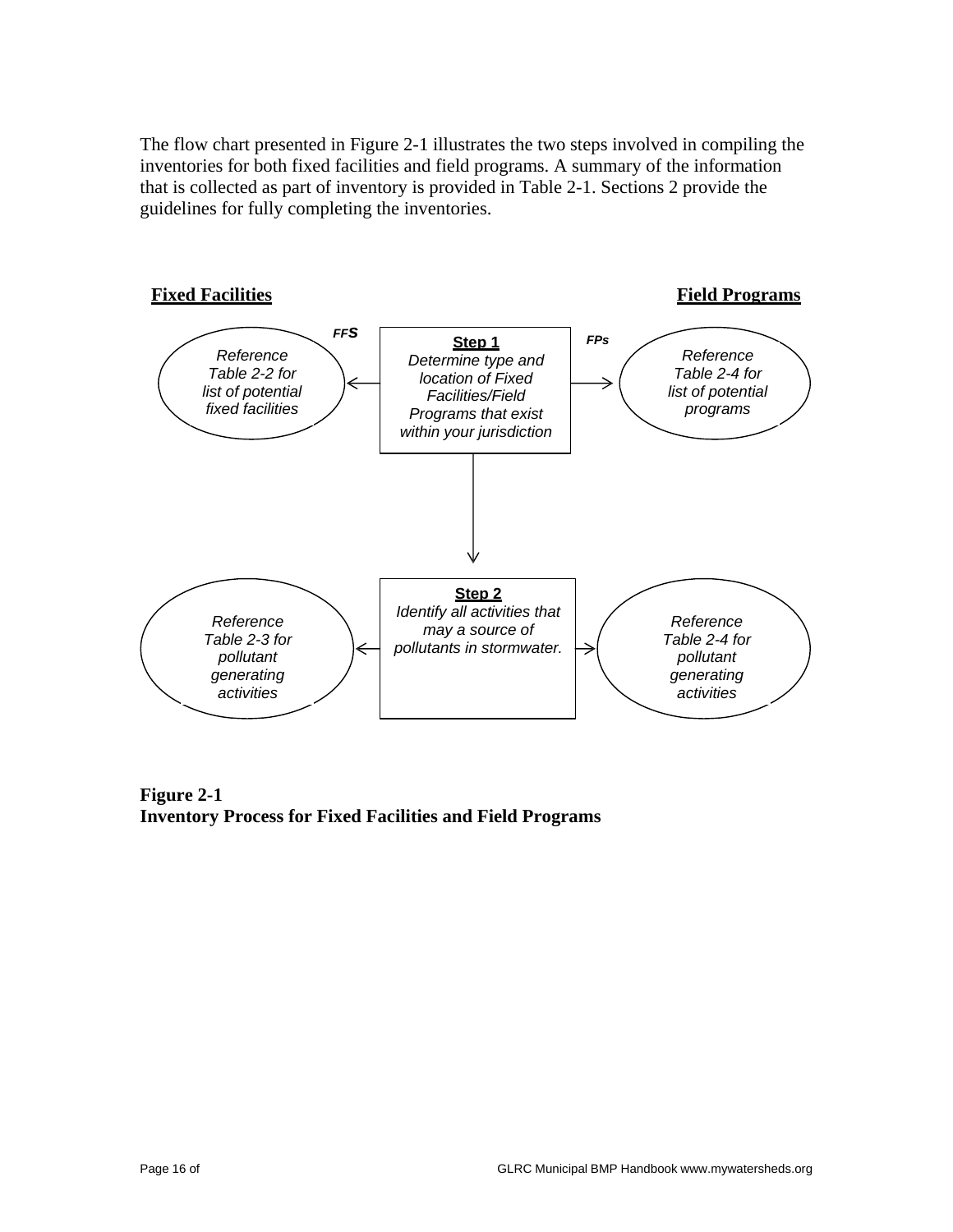#### **Table 2-1 Inventory Information**

#### **Fixed Facility**

*Facility Type and Location (Step 1)*

 *Facility name/type of facility Sub-category facility type (see Table 2-2) Physical Address Information Watershed and nearby water bodies GIS Information (longitude and latitude, etc.) Site Map*

#### *Facilities Activities and Pollutants (Step 2)*

 *Facility Activities Potential Polluntants (See Table 2-3) Pollutants of concern into a 303(d) listed water body or other ESA List of past significant spills and leaks List of significant materials and chemicals Potential non-stormwater discharges*

#### **Field Program**

*Program Type and Location (Step 1)*

 *Program type Name and contact information of contractor (if work contracted out) Area of coverage Watershed(s) within coverage area (hydrologic units) Description of drainage facilities (number, size, length of open channels and closed conduits) Adjacent to and/or discharge to 303(d) listed water body or other ESA* 

*Program Activities and Pollutants (Step 2)*

 *Activities performed (see Table 2-4) Potential Pollutants (See Table 2-4) Pollutants of concern into a 303(d) listed water body or other ESA Potential non-stormwater discharges*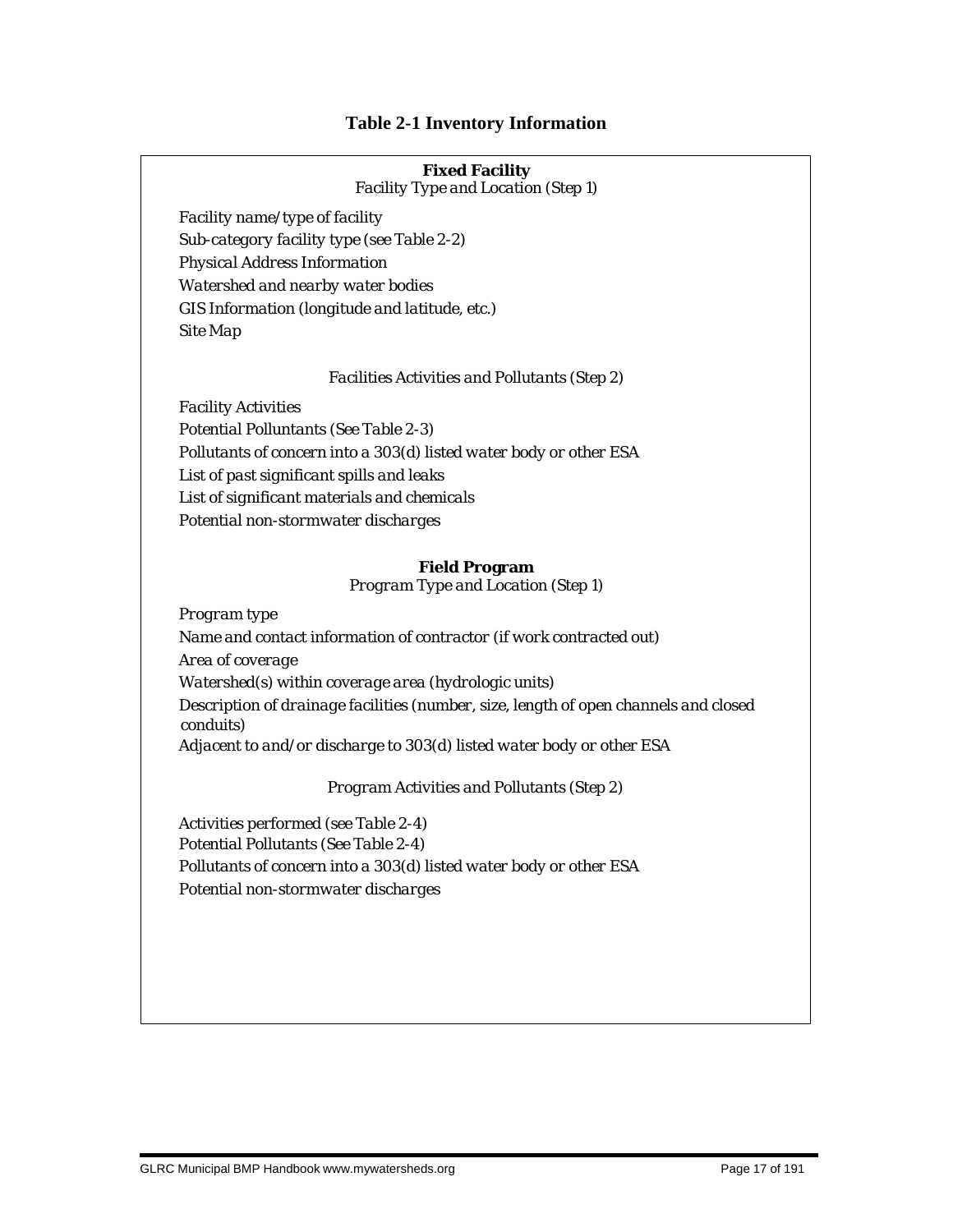#### **Fixed Facility Inventory Procedures**

# **Step 1 – Determine Fixed Facilities Type and Location**

The first step in the inventory process is to identify fixed facilities that are owned and operated or owned and leased by the city (county). Baseline information about the fixed facility needs to be developed including the name, address, type of facility, longitude and latitude, and watershed.

Each fixed facility should be identified with a main and subcategory type within the inventory. The main and subcategory types that typically have the greatest potential for discharging pollutants are listed in Table 2-2. A site map should be prepared for each fixed facility that includes:

 The facility boundaries The outline of all stormwater drainage areas Portions of the drainage area impacted by run-on from surrounding areas Direction of flow of each drainage area On-site surface water bodies Areas of soil erosion Nearby water bodies (such as rivers, lakes, ponds)

| <b>Table 2-2 Types of Municipal Fixed Facilities</b> |                                                      |  |  |  |  |  |  |
|------------------------------------------------------|------------------------------------------------------|--|--|--|--|--|--|
| <b>Main Fixed Facility</b><br><b>Types</b>           | <b>Subcategory of Fixed Facilities</b>               |  |  |  |  |  |  |
|                                                      | <b>Active or Closed Municipal</b><br>Landfills       |  |  |  |  |  |  |
|                                                      | <b>Publicly Owned Treatment</b><br><b>Facilities</b> |  |  |  |  |  |  |
| <b>Municipal Waste</b>                               | Incinerators                                         |  |  |  |  |  |  |
| <b>Facilities</b>                                    | <b>Solid Waste Transfer Facilities</b>               |  |  |  |  |  |  |
|                                                      | <b>Land Application Sites</b>                        |  |  |  |  |  |  |
|                                                      | Sites for Disposing and Treating                     |  |  |  |  |  |  |
|                                                      | Sewage Sludge                                        |  |  |  |  |  |  |
|                                                      | Hazardous Waste Treatment,                           |  |  |  |  |  |  |
|                                                      | Disposal, and Recovery Facilities                    |  |  |  |  |  |  |
|                                                      | <b>Uncontrolled Sanitary Landfills</b>               |  |  |  |  |  |  |
|                                                      | <b>Corporation Yards</b>                             |  |  |  |  |  |  |
| <b>Corporation Yards</b>                             | Maintenance Yards                                    |  |  |  |  |  |  |
|                                                      | <b>Storage Yards for Materials</b>                   |  |  |  |  |  |  |
|                                                      | Airfields                                            |  |  |  |  |  |  |
|                                                      | Parks, Cemeteries & Golf                             |  |  |  |  |  |  |
|                                                      | Courses                                              |  |  |  |  |  |  |
|                                                      | Public Buildings (Police, Fire,                      |  |  |  |  |  |  |
| <b>Other Municipal</b>                               | Libraries, etc.)                                     |  |  |  |  |  |  |
| <b>Owned and/or</b>                                  | <b>Stadiums</b>                                      |  |  |  |  |  |  |
| <b>Operated Facilities</b>                           | <b>Stables</b>                                       |  |  |  |  |  |  |
|                                                      | <b>Animal Shelters/Services</b>                      |  |  |  |  |  |  |
|                                                      | <b>Public Parking Facilities</b>                     |  |  |  |  |  |  |
|                                                      | Fairgrounds                                          |  |  |  |  |  |  |
|                                                      | Other Facilities Identified by the                   |  |  |  |  |  |  |
|                                                      | Municipality                                         |  |  |  |  |  |  |

 Municipal storm drain inlets where the facility's stormwater discharges Stormwater collection and conveyance system, associated points of discharge, and the flow direction

Control measures that affect stormwater discharges

Locations of all catch basins

Location of authorized non-stormwater discharges to the storm drain

Outline of all impervious areas of the facility

Locations where materials are directly exposed to precipitation

Locations where significant spills or leaks have occurred

Areas of municipal activities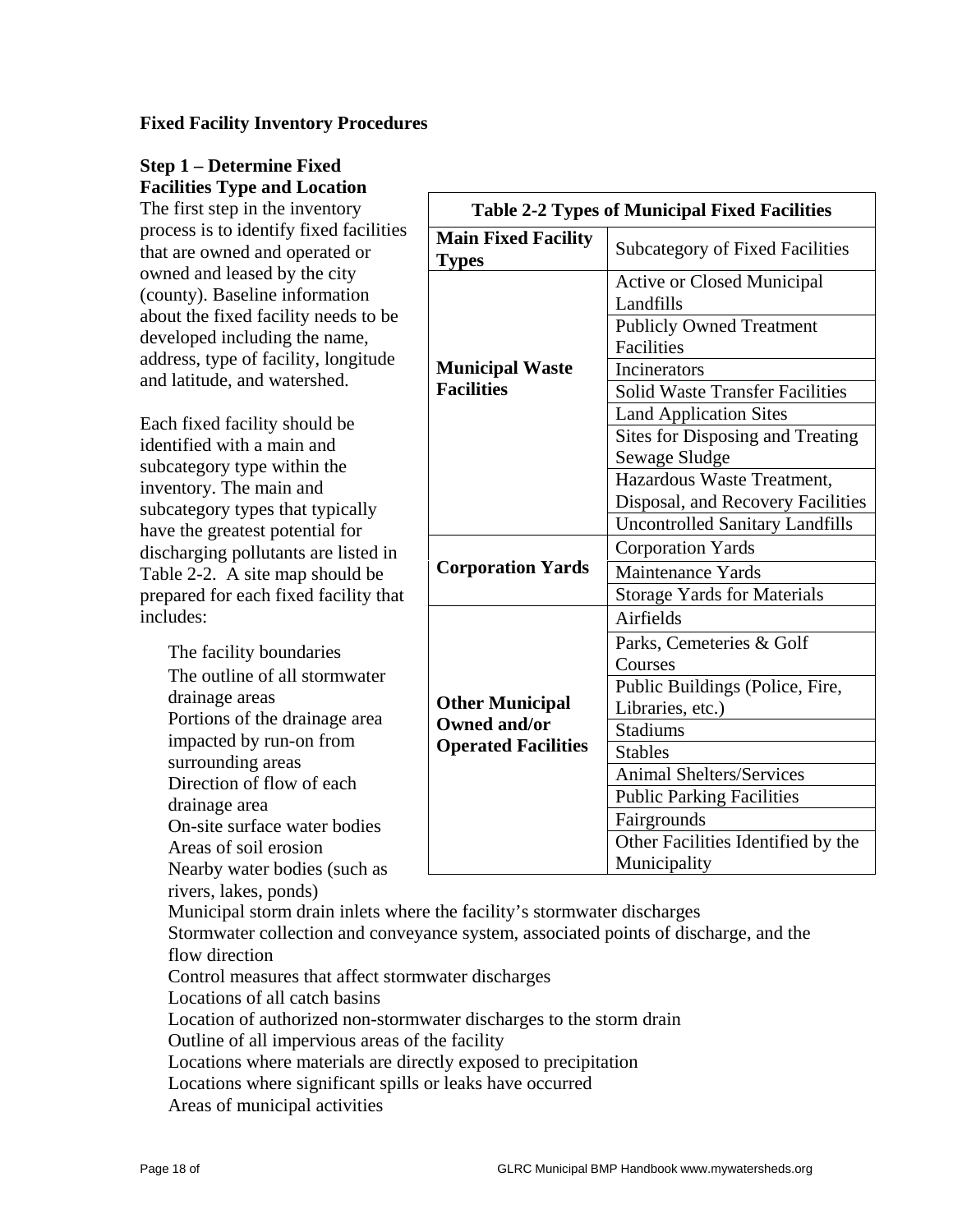The inventory should also determine whether the facility is within or adjacent to or discharging directly to an Environmentally Sensitive Area (ESA). For the purposes of this Handbook, "adjacent" is defined as being located within 200 feet of the listed water body. "Discharging directly to" is defined as a discharge from a drainage system servicing the subject facility or activity that flows to the ESA without mixing with other flows (i.e., discharge from an urban area that co-mingles with downstream flows prior to an ESA is not subject to this definition).

An ESA exists if any of the following designations have been applied to the water body of concern:

 Clean Water Act 303(d) listed impaired water body. It should be noted that the 303(d) list is updated on a regular basis by the state and USEPA. Each time that happens, maps showing 303(d) listed water bodies and the inventories will need to be updated. Any discharge directly to a water body.

An example of an inventory of municipal operations is provided in Appendix A.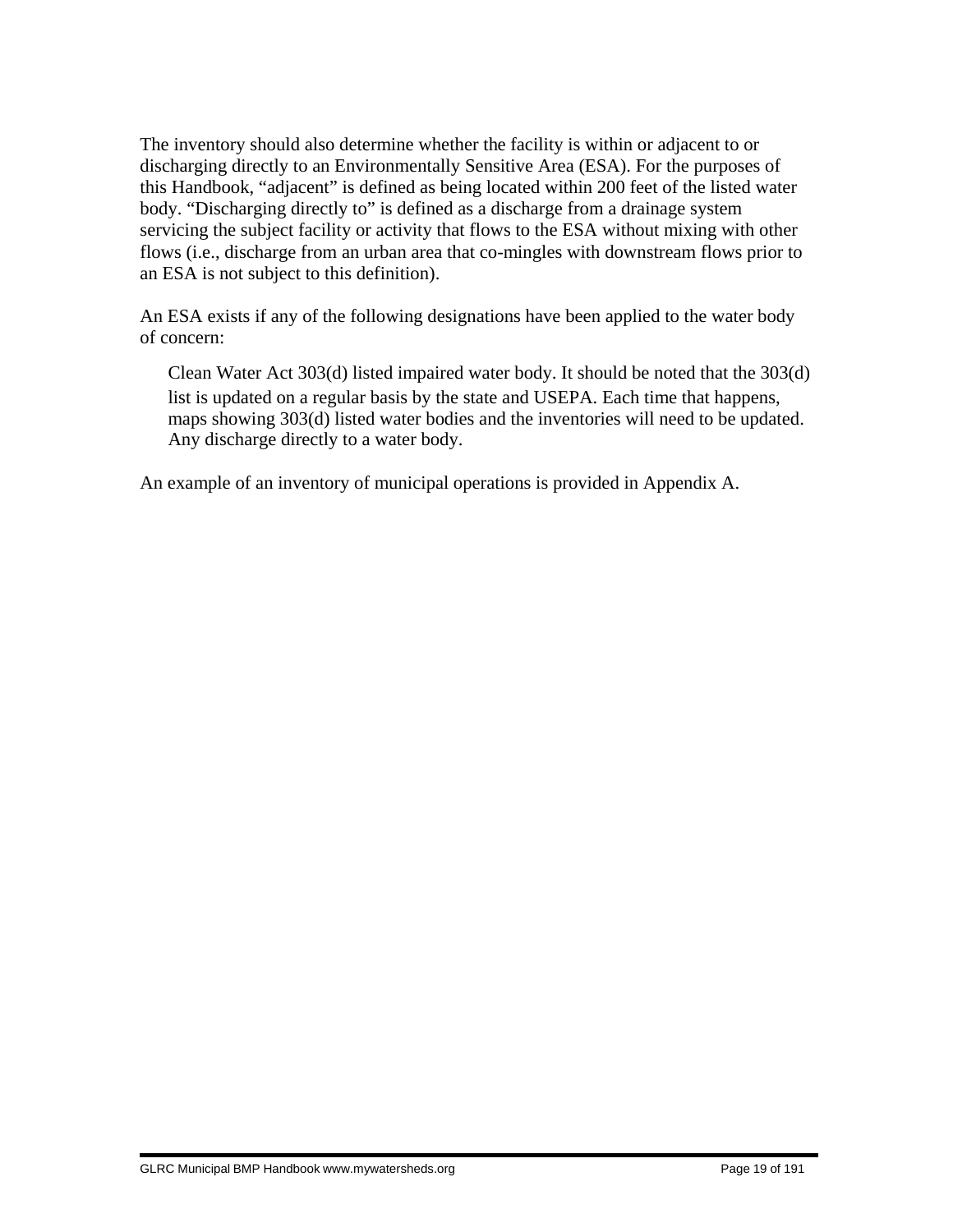| In addition to the<br>identification of the<br>main and                                                                                                                                                                                                                                                                                                                                                                                                | <b>Table 2-3 Potential Pollutants Likely Associated</b><br>with Fixed Facility Activities |             |           |             |               |          |             |             |            |                    |
|--------------------------------------------------------------------------------------------------------------------------------------------------------------------------------------------------------------------------------------------------------------------------------------------------------------------------------------------------------------------------------------------------------------------------------------------------------|-------------------------------------------------------------------------------------------|-------------|-----------|-------------|---------------|----------|-------------|-------------|------------|--------------------|
| subcategories of fixed<br>facility types in Step 1,<br>the potential pollutant<br>generating activities<br>and potential<br>pollutants for each                                                                                                                                                                                                                                                                                                        | <b>Potential Pollutants</b>                                                               |             |           |             |               |          |             |             |            |                    |
|                                                                                                                                                                                                                                                                                                                                                                                                                                                        | <b>Fixed Facility</b><br>Activity                                                         | Sediment    | Nutrients | Trash       | <b>Metals</b> | Bacteria | ళ<br>öï     | Organics    | Pesticides | Demandin<br>Oxygen |
| fixed facility should be<br>identified and included<br>in the inventory.                                                                                                                                                                                                                                                                                                                                                                               | Building and<br>Ground<br>Maintenance and<br>Repair                                       | X           | X         | X           | X             | X        | X           | X           | X          | X                  |
| A list of fixed facility<br>activities that have the<br>potential to generate                                                                                                                                                                                                                                                                                                                                                                          | Parking/Storage<br>Area Maintenance                                                       | X           | X         | X           | X             | X        | X           | $\mathbf X$ |            | $\mathbf X$        |
| pollutant discharges<br>and the potential<br>pollutants that are<br>associated with those<br>activities is presented<br>in Table 2-3. This list<br>is not inclusive but<br>does provide a good<br>starting point to<br>identify potential<br>pollutants. In addition<br>to these activities,<br>efforts should be made<br>to compile a list of<br>past significant spills<br>and leaks and a list of<br>materials and<br>chemicals stored on-<br>site. | Waste Handling and<br>Disposal                                                            | X           | X         | X           | X             | X        | X           | X           | X          | $\mathbf X$        |
|                                                                                                                                                                                                                                                                                                                                                                                                                                                        | Vehicle and<br><b>Equipment Fueling</b>                                                   |             |           | X           | X             |          | $\mathbf X$ | $\mathbf X$ |            |                    |
|                                                                                                                                                                                                                                                                                                                                                                                                                                                        | Vehicle and<br>Equipment<br>Maintenance Repair                                            |             |           |             | $\mathbf X$   |          | $\mathbf X$ | $\mathbf X$ |            |                    |
|                                                                                                                                                                                                                                                                                                                                                                                                                                                        | Vehicle and<br><b>Equipment Washing</b><br>and Steam Cleaning                             | X           | X         | X           | X             |          | X           | X           |            |                    |
|                                                                                                                                                                                                                                                                                                                                                                                                                                                        | <b>Outdoor Loading</b><br>and Unloading<br>Materials                                      | X           | X         | X           | X             |          | X           | X           | X          | X                  |
|                                                                                                                                                                                                                                                                                                                                                                                                                                                        | <b>Outdoor Container</b><br>Storage of Liquids                                            |             | X         |             | X             |          | X           | X           | X          | X                  |
|                                                                                                                                                                                                                                                                                                                                                                                                                                                        | Outdoor Storage of<br><b>Raw Materials</b>                                                | X           | X         | X           |               |          | X           | X           | X          | X                  |
|                                                                                                                                                                                                                                                                                                                                                                                                                                                        | <b>Outdoor Process</b><br>Equipment                                                       | X           |           | X           | X             |          | X           | X           |            |                    |
| Finally, determine if<br>pollutants associated                                                                                                                                                                                                                                                                                                                                                                                                         | Over water<br>Activities                                                                  |             |           | X           | X             | X        | X           | X           | X          | X                  |
| with identified<br>activities have the                                                                                                                                                                                                                                                                                                                                                                                                                 | Landscape<br>Maintenance                                                                  | $\mathbf X$ | X         | $\mathbf X$ |               | X        |             |             | X          | $\mathbf{X}$       |

# **Step 2 – Identify Potential Pollutant Generating Activities**

potential to discharge into 303 (d) listed water bodies for which the pollutant is listed.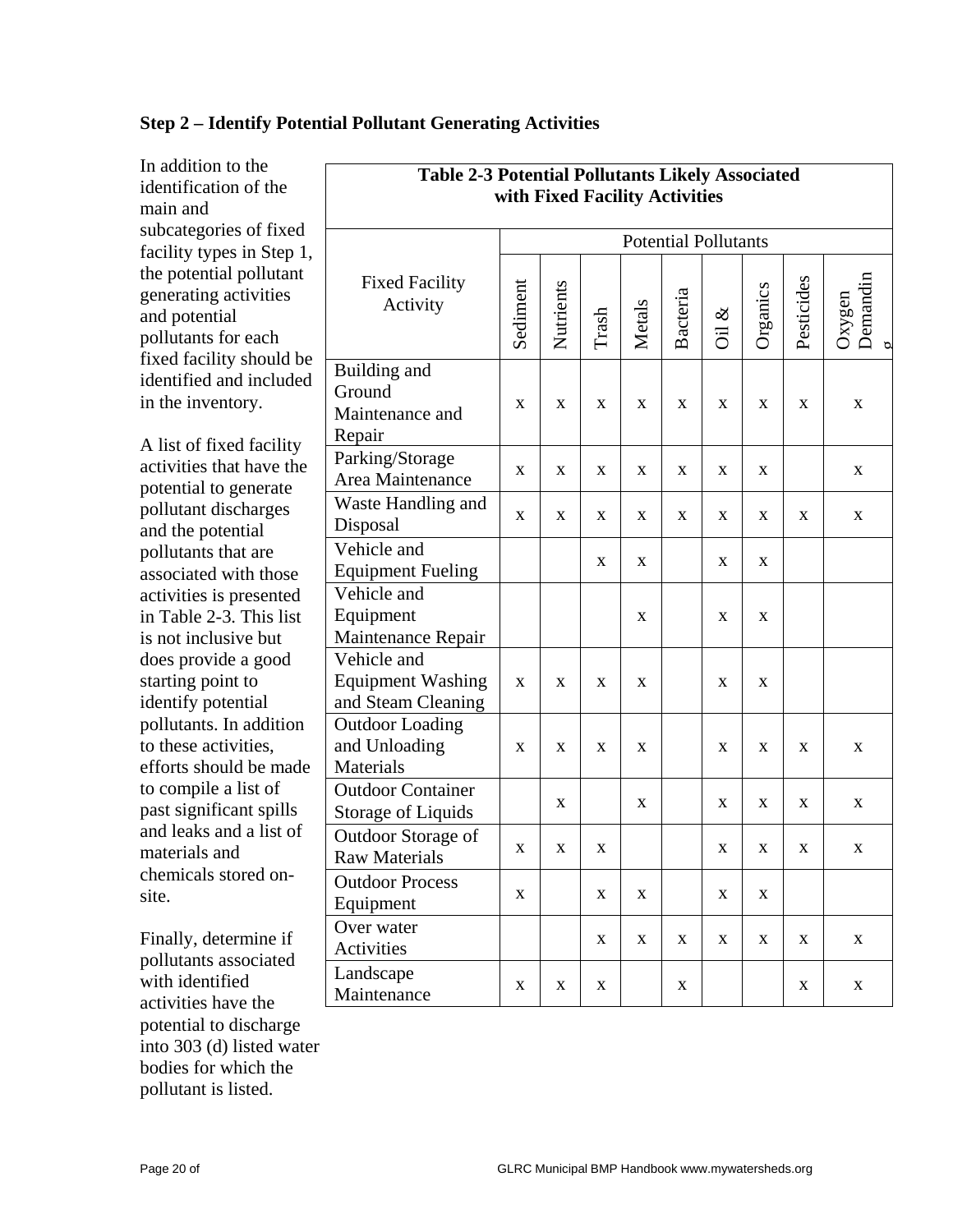# **Field Program Inventory Procedures**

## **Step 1 – Determine Field Program Type and Location**

The first step in the inventory process is to identify all field programs conducted by a municipality. The field program and associated activities that have the potential for pollutant discharges are listed in Table 2-4. This list is not inclusive but serves as a starting point for identifying applicable field programs. Baseline information about field programs should be included in the inventory, such as the approximate area of coverage for the field program and an identifier if the performance of the field program is contracted out.

In addition, the watershed where the program occurs should be identified. Most field programs are conducted throughout a political jurisdiction and therefore may affect multiple watersheds. The inventory should reflect all those watersheds in which field programs occur. Mapping the field program infrastructure according to watershed may be useful in this step. As with the fixed facilities inventory information regarding environmentally sensitive areas including location and stressor pollutant should be compiled as part of the inventory effort. See Table 2-1 for a more complete list of information that may be collected during the inventory procedure.

# **Step 2 – Identify Potential Pollutant Generating Activities**

The potential pollutant generating activities and potential pollutants for each field program must be identified and included in the inventory. A list of field program activities that have the potential to generate pollutant discharges and the potential pollutants that are associated with those activities is presented in Table 2-4.

Although Table 2-4 identifies the primary pollutants typically associated with stormwater runoff there are other environmental conditions that may be applicable to a field program. These include pH, temperature, and toxicity.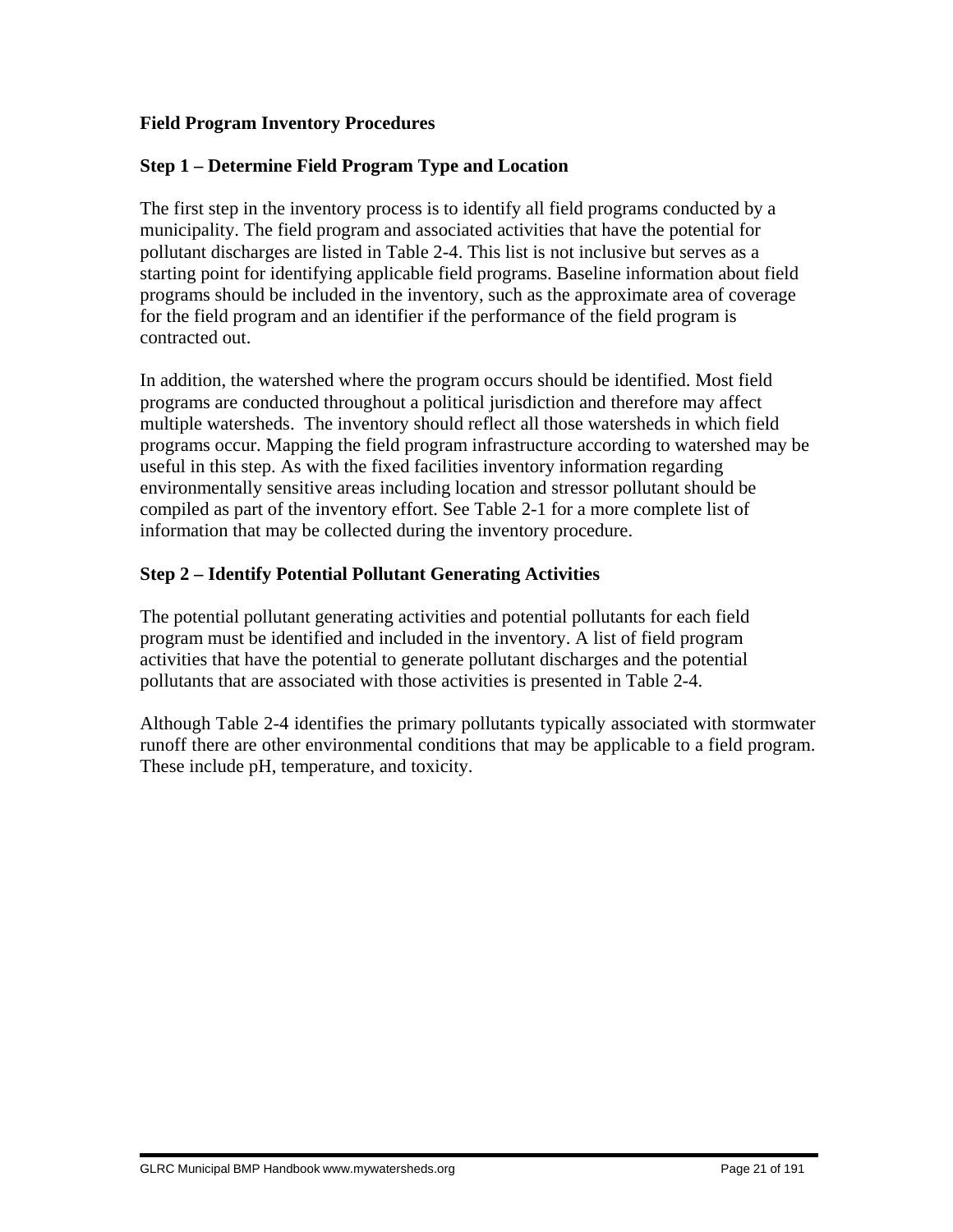| Table 2-4 Field Program Activities and Associated Potential Pollutants |                                                                                 |                             |              |              |              |              |                          |              |             |                           |
|------------------------------------------------------------------------|---------------------------------------------------------------------------------|-----------------------------|--------------|--------------|--------------|--------------|--------------------------|--------------|-------------|---------------------------|
|                                                                        |                                                                                 | <b>Potential Pollutants</b> |              |              |              |              |                          |              |             |                           |
| <b>Field Programs</b>                                                  | Activities                                                                      | Sediment                    | Nutrients    | Trash        | Metals       | Bacteria     | Grease<br>$\infty$<br>öï | Organics     | Pesticides  | Demanding<br>Oxygen       |
|                                                                        | Sweeping and Cleaning                                                           | $\mathbf{X}$                |              | $\mathbf{X}$ | $\mathbf{X}$ |              | $\mathbf{X}$             |              |             | $\mathbf{X}$              |
| Roads, Streets, and<br><b>Highways Operation</b>                       | Street Repair, Maintenance,<br>and Striping/Painting                            | $\mathbf X$                 |              | X            | X            |              | X                        | $\mathbf{X}$ |             |                           |
| and Maintenance                                                        | <b>Bridge and Structure</b><br>Maintenance                                      | X                           |              | $\mathbf{X}$ | X            |              | X                        | $\mathbf{X}$ |             |                           |
| Plaza, Sidewalk, and                                                   | <b>Surface Cleaning</b>                                                         | $\mathbf X$                 | $\mathbf X$  |              |              | $\mathbf{X}$ | $\mathbf X$              |              |             | $\mathbf X$               |
| Parking Lot                                                            | Graffiti Cleaning                                                               | $\mathbf X$                 | $\mathbf X$  |              | $\mathbf X$  |              |                          | $\mathbf X$  |             |                           |
| Maintenance and                                                        | Sidewalk Repair                                                                 | $\mathbf X$                 |              | $\mathbf X$  |              |              |                          |              |             |                           |
| Cleaning                                                               | <b>Controlling Litter</b>                                                       | $\mathbf X$                 |              | $\mathbf X$  |              | $\mathbf X$  | $\mathbf X$              |              |             | $\mathbf X$               |
| Fountains, Pools,                                                      | Fountain and Pool Draining                                                      |                             | $\mathbf X$  | $\mathbf X$  | X            | X            | $\mathbf X$              | $\mathbf X$  | X           | $\mathbf X$               |
| Lakes, and Lagoons<br>Maintenance                                      | Lake and Lagoon Maintenance                                                     | $\mathbf X$                 | $\mathbf X$  |              |              |              |                          | $\mathbf X$  |             |                           |
|                                                                        | Mowing/Trimming/Planting                                                        | $\mathbf X$                 | $\mathbf X$  | X            |              | $\mathbf X$  |                          |              | X           | $\boldsymbol{\mathrm{X}}$ |
| Landscape<br>Maintenance                                               | Fertilizer & Pesticide<br>Management                                            | X                           | $\mathbf X$  |              |              |              |                          |              | X           |                           |
|                                                                        | <b>Managing Landscape Wastes</b>                                                |                             |              | $\mathbf X$  |              |              |                          |              | $\mathbf X$ | $\mathbf X$               |
|                                                                        | <b>Erosion Control</b>                                                          | $\mathbf X$                 | $\mathbf X$  |              |              |              |                          |              |             |                           |
|                                                                        | Inspection and Cleaning of<br><b>Stormwater Conveyance</b><br><b>Structures</b> | $\mathbf X$                 | $\mathbf X$  | X            |              | $\mathbf X$  |                          | $\mathbf X$  |             | $\mathbf X$               |
| Drainage System<br>Operation and<br>Maintenance                        | <b>Controlling Illicit Connections</b><br>and Discharges                        | $\mathbf X$                 | $\mathbf{X}$ | $\mathbf{X}$ | X            | $\mathbf{X}$ | X                        | X            | X           | X                         |
|                                                                        | <b>Controlling Illegal Dumping</b>                                              | $\bf X$                     | $\mathbf X$  | $\mathbf X$  | X            | X            | $\mathbf X$              | $\mathbf X$  | $\mathbf X$ | $\mathbf X$               |
|                                                                        | Maintenance of Inlet and<br><b>Outlet Structures</b>                            | $\mathbf{X}$                |              | X            | X            |              | X                        |              |             | X                         |
|                                                                        | Solid Waste Collection                                                          |                             | $\mathbf X$  | $\mathbf X$  | $\mathbf{X}$ | $\mathbf{X}$ | $\mathbf{X}$             | $\mathbf{X}$ |             | $\mathbf X$               |
| Waste Handling and<br>Disposal                                         | <b>Waste Reduction and</b><br>Recycling                                         |                             |              | X            | X            |              |                          |              |             | $\mathbf{X}$              |
|                                                                        | Household Hazardous Waste<br>Collection                                         |                             |              | $\mathbf X$  | X            |              | X                        | X            | X           |                           |
|                                                                        | <b>Controlling Litter</b>                                                       |                             |              | $\mathbf X$  | $\mathbf{X}$ | $\mathbf{X}$ |                          | $\mathbf{X}$ |             | X                         |
|                                                                        | <b>Controlling Illegal Dumping</b>                                              | $\mathbf X$                 |              | X            |              | X            | X                        |              | X           | X                         |
|                                                                        | <b>Water line Maintenance</b>                                                   | $\mathbf X$                 |              |              |              | $\mathbf X$  | $\mathbf{X}$             |              |             |                           |
| Water and Sewer                                                        | <b>Sanitary Sewer Maintenance</b>                                               | $\mathbf X$                 |              |              |              | X            | $\mathbf{X}$             |              |             | X                         |
| Utility Operation and<br>Maintenance                                   | Spill/Leak/Overflow Control,<br>Response, and Containment                       | $\mathbf X$                 | $\mathbf{X}$ |              |              | X            |                          | X            |             | X                         |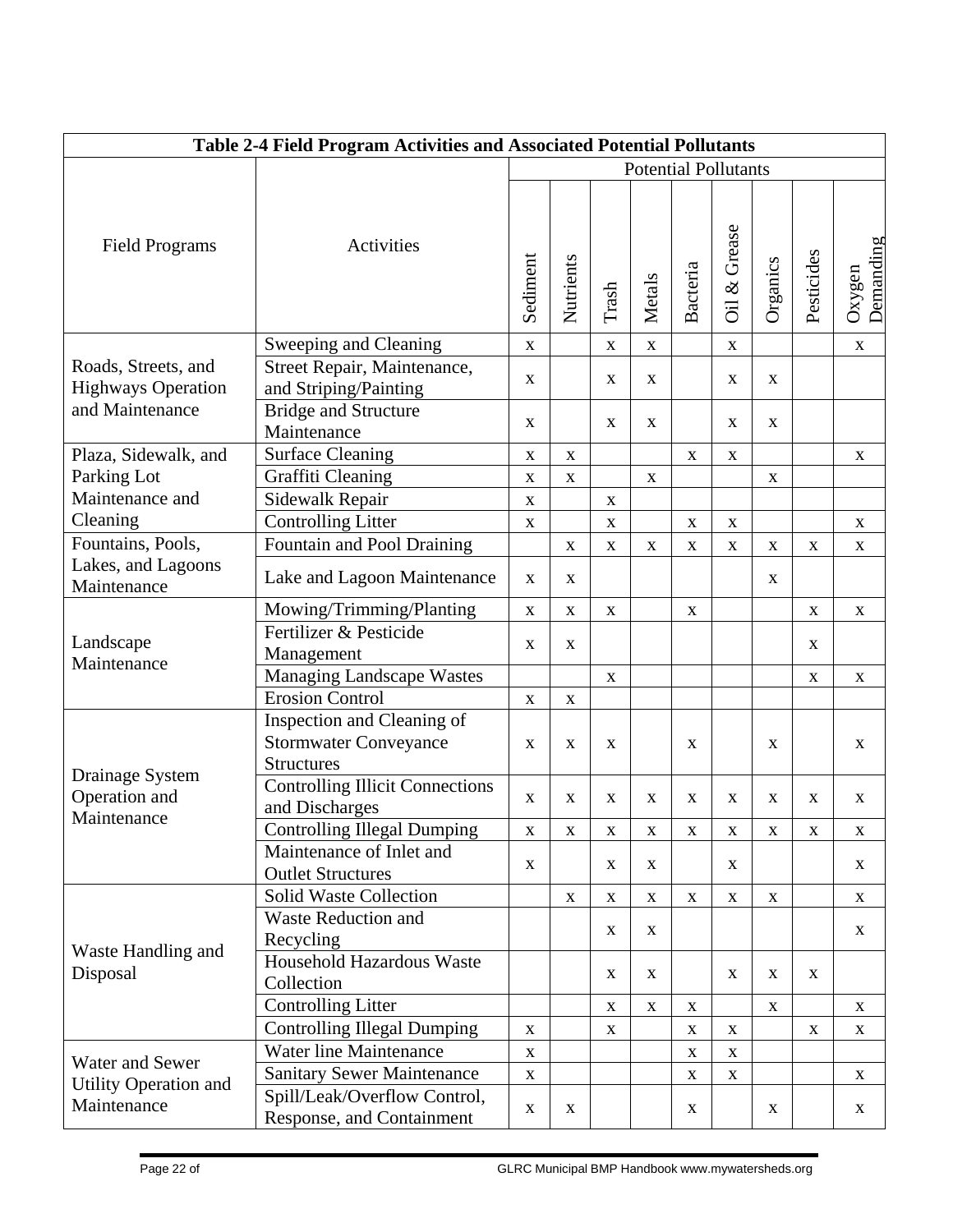# **2.3 Assessment**

This section outlines the procedures for assessing fixed facilities and field programs for BMP selection and implementation. Data gathered during the inventory process should be used to support the assessment process described below.

## **Assessment of Fixed Facilities**

The first step in the assessment is to identify BMPs already in place at a facility. These may include pavement sweeping, drain inlet cleaning, covered waste storage bins, and spill prevention and cleanup procedures. This information should be considered when determining which BMPs should be selected and implemented at a site. Worksheet 1 provides a checklist that may be helpful in determining existing BMPs at a site. Other BMPs that were installed for reasons unrelated to stormwater control, such as berming, covered materials storage, and designated wash areas, should also be identified.

Once the existing BMPs have been identified and the inventory completed per Section 2.2, an assessment of all municipal activities and potential pollutant sources should be conducted to determine which areas of the facility are likely sources of pollutants in stormwater and non-stormwater discharges, and which pollutants are likely to be present in stormwater and non-stormwater discharges. Worksheet 1 may help with this task.

Facility operators must then decide whether additional or new BMPs should be implemented to reduce stormwater pollutants to the maximum extent practicable from a site. The municipality should consider and evaluate various factors when performing this assessment, such as:

 effectiveness of current BMPs type of activities type and quantities of significant materials handled, produced, stored, or disposed of history of spill or leaks non-stormwater discharges size of facility (including percent impervious) proximity to receiving water and/or type of receiving water

The municipality should also consider whether its facility is discharging pollutants identified to be causing impairment in the local water bodies. Appendix B provides an example of a method for assessing a facility for BMP implementation.

## **Assessment of Field Programs**

Similar to the effort at a fixed facility a municipality should identify BMPs that are already in place and the extent of their effectiveness. Using this information and the inventory data the municipality can identify the activities with the potential for discharging pollutants, the type of pollutants being discharged, and the extent that the pollutants are being addressed with current procedures or BMPs. The municipality can then assess whether additional or new BMPs are necessary. In considering the need for new or additional BMPs, a municipality should consider: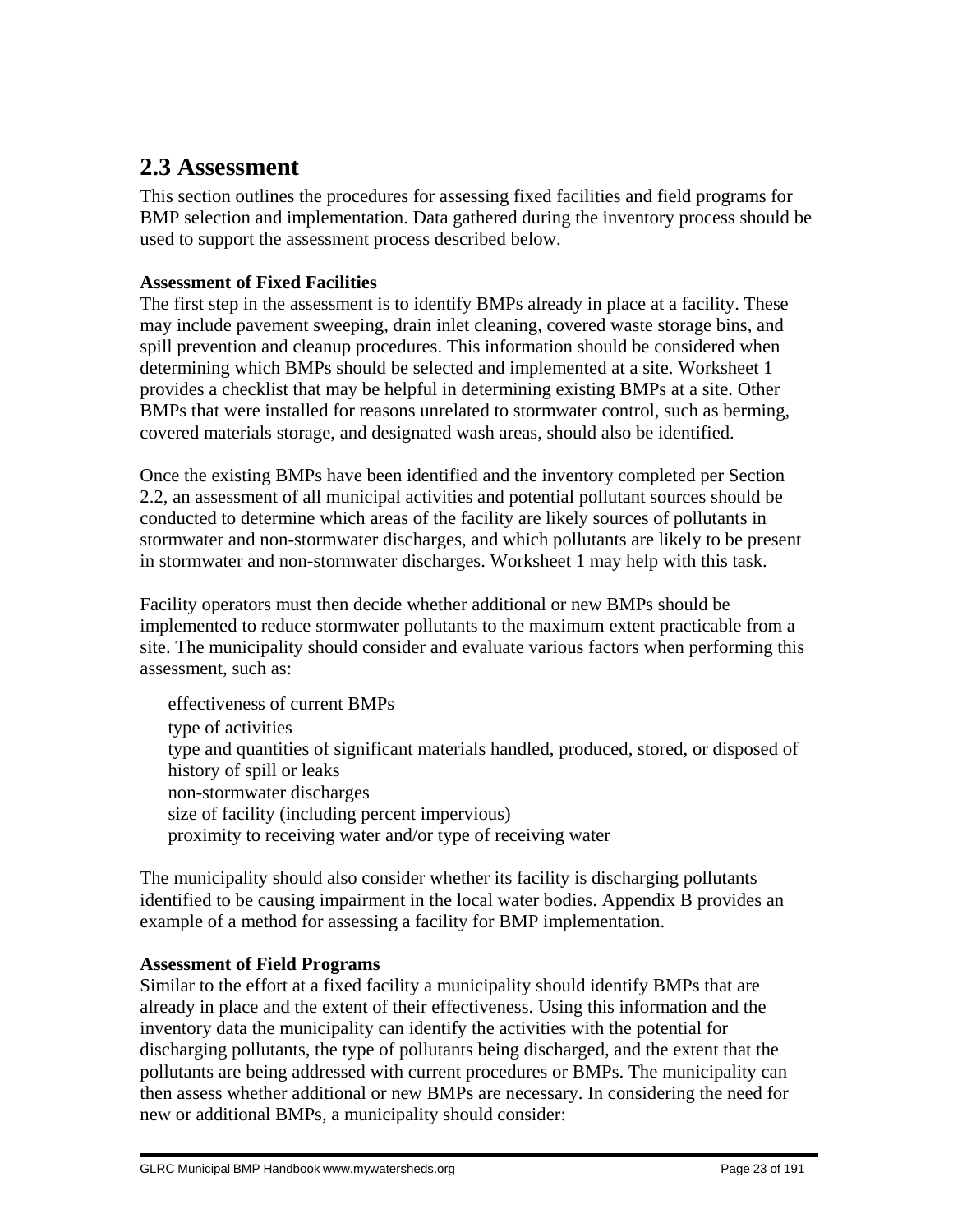effectiveness of current BMPs type of field program and pollutants being discharged exposure of activities to stormwater land use category proximity to receiving water and/or type of receiving water

# **2.4 Identify and Select BMPs**

Selection of BMPs should focus first on source control BMPs and second on treatment control BMPs. For the purposes of this handbook, only source control BMPs are described. Typically, source control BMPs will serve to reduce pollutants from activities to the maximum extent practicable. Treatment controls BMPs should be considered when source control BMPs have been shown to be ineffective or when special environmental or site conditions warrant a more comprehensive approach. An example of selecting source control BMPs is provided in Appendix C.

Municipalities can identify and select BMPs from those presented in Section 3 Source Control BMPs. The BMPs are described in activity-based and field program-based fact sheets that also provide information on the pollutants that can be addressed by the BMP. The BMPs shown in Section 3 are a comprehensive collection and not all may be applicable to the activities or field programs of a particular municipality. In order to be effective, BMPs must be appropriate to the application and properly implemented.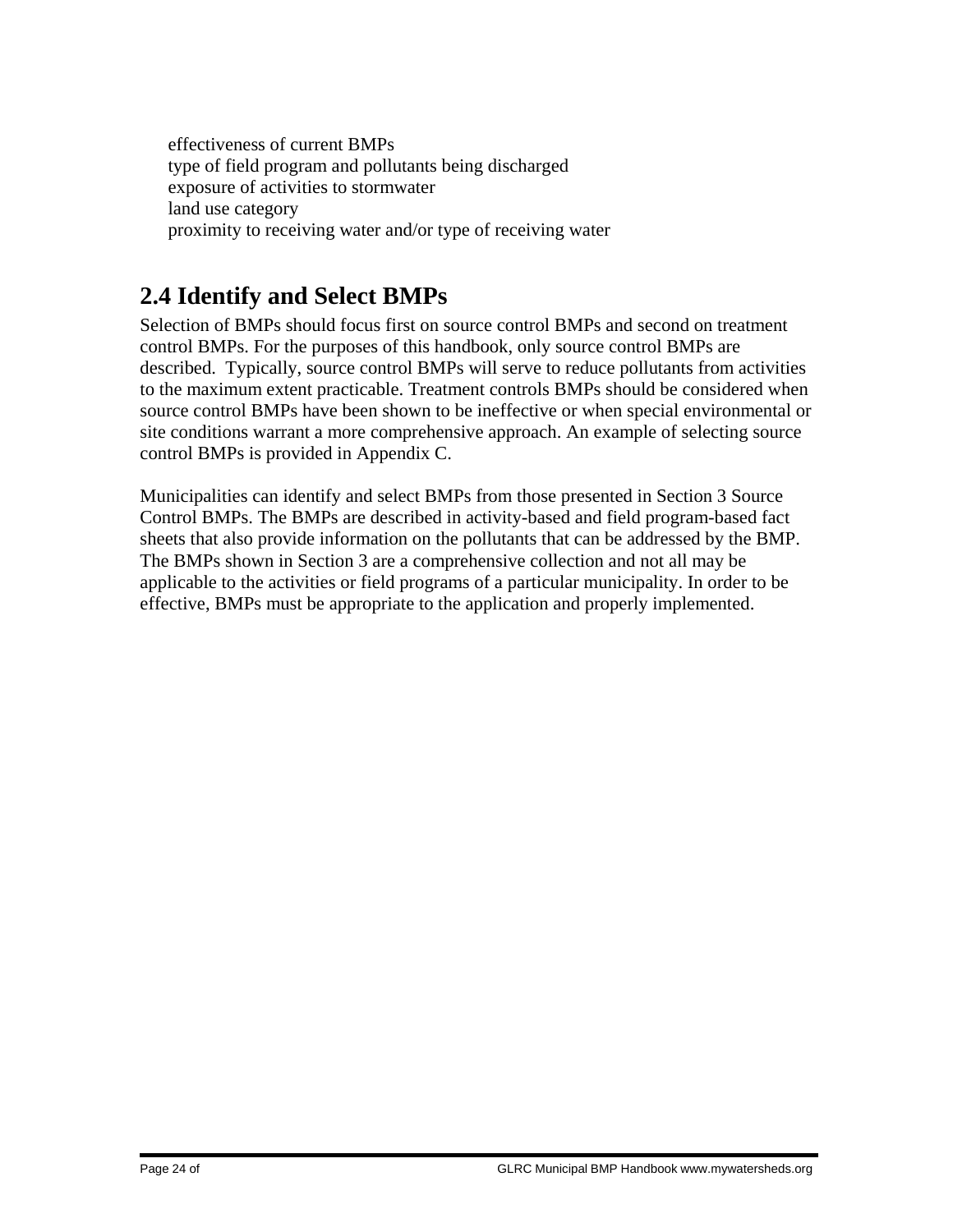# **Section 3 Source Control BMPs**

# **3.1 Introduction**

This section provides a description of specific source control Best Management Practices (BMPs) for activities related to municipal operations. As noted in Sections 1 and 2, municipal fixed facilities conduct activities that have the potential to generate pollutants. The source control BMPs in this section address these activities (see Table 3-1).

In addition, municipalities conduct various field programs where activities may occur and create pollutants.

| <b>Table 3-1 Municipal Fixed Facility</b>     |                                         |  |  |  |  |  |  |
|-----------------------------------------------|-----------------------------------------|--|--|--|--|--|--|
| <b>BMPs</b>                                   |                                         |  |  |  |  |  |  |
| <b>Non-Stormwater Management</b>              |                                         |  |  |  |  |  |  |
| $SC-1$                                        | <b>Non-Stormwater Discharges</b>        |  |  |  |  |  |  |
| $SC-2$                                        | Spill Prevention, Control and           |  |  |  |  |  |  |
|                                               | Cleanup                                 |  |  |  |  |  |  |
| <b>Vehicle and Equipment Management</b>       |                                         |  |  |  |  |  |  |
| $SC-3$                                        | Vehicle and Equipment Fueling           |  |  |  |  |  |  |
| $SC-4$                                        | Vehicle and Equipment Cleaning          |  |  |  |  |  |  |
| $SC-5$                                        | Vehicle and Equipment Repair            |  |  |  |  |  |  |
|                                               | <b>Material and Waste Management</b>    |  |  |  |  |  |  |
| $SC-6$                                        | <b>Outdoor Loading/Unloading</b>        |  |  |  |  |  |  |
| $SC-7$                                        | <b>Outdoor Container Storage</b>        |  |  |  |  |  |  |
| $SC-8$                                        | <b>Outdoor Equipment Maintenance</b>    |  |  |  |  |  |  |
| $SC-9$                                        | <b>Outdoor Storage of Raw Materials</b> |  |  |  |  |  |  |
| $SC-10$                                       | Waste Handling and Disposal             |  |  |  |  |  |  |
|                                               | <b>Building and Grounds Management</b>  |  |  |  |  |  |  |
| $SC-11$                                       | <b>Building and Grounds</b>             |  |  |  |  |  |  |
|                                               | Maintenance                             |  |  |  |  |  |  |
| $SC-12$                                       | Parking/Storage Area Maintenance        |  |  |  |  |  |  |
| <b>General Stormwater Management</b>          |                                         |  |  |  |  |  |  |
| $SC-13$                                       | Housekeeping Practices                  |  |  |  |  |  |  |
| $SC-14$                                       | <b>Safer Alternative Products</b>       |  |  |  |  |  |  |
| <b>Table 3-2 Municipal Field Program BMPs</b> |                                         |  |  |  |  |  |  |
| $SC-15$                                       | Road and Street Maintenance             |  |  |  |  |  |  |
| $SC-16$                                       | <b>Salt Application and Storage</b>     |  |  |  |  |  |  |
| $SC-17$                                       | Plaza and Sidewalk Cleaning             |  |  |  |  |  |  |
| $SC-18$                                       | Fountains & Pools Maintenance           |  |  |  |  |  |  |
| $SC-19$                                       | Landscape Maintenance                   |  |  |  |  |  |  |
| $SC-20$                                       | Drainage System Maintenance             |  |  |  |  |  |  |
| $SC-21$                                       | <b>Waste Handling and Disposal</b>      |  |  |  |  |  |  |
| $SC-22$                                       | Water and Sewer Utility<br>Maintenance  |  |  |  |  |  |  |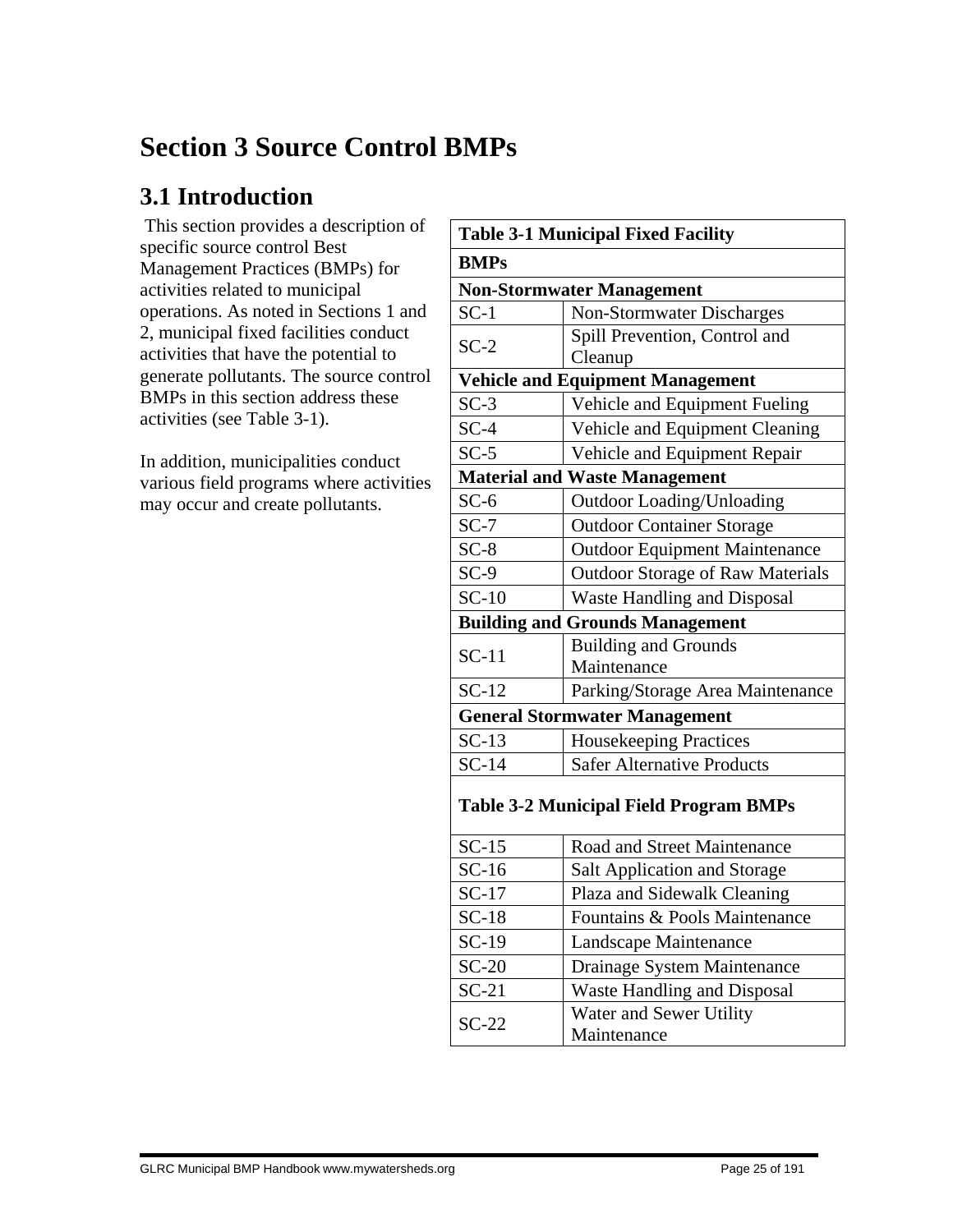#### **Fact Sheet Format**

Each BMP fact sheet is a short document that gives all the information about a particular BMP. Typically, each fact sheet contains the information outlined in Figure 3-1. The fact sheets contain side bar presentations with information on BMP objectives and targeted constituents. The information provided in each fact sheet is extensive and may not be applicable to all municipal operations. The readers may find it helpful to modify and simplify the BMP fact sheets to better reflect their existing operations.

#### **BMP Fact Sheets**

BMP fact sheets for fixed facilities activities and field programs follow. The BMP fact sheets are individually page numbered and are suitable for photocopying and inclusions in stormwater quality management plans. Individual electronic copies of the fact sheets can be individually downloaded from the GLRC website (www.mywatersheds.org).

#### **SC-xx Example Fact Sheet**

#### Description of the BMP

Approach

Pollution Prevention Suggested Protocols **Training** Spill Response and Prevention Other Considerations

**Requirements** 

Costs Maintenance

Supplemental Information

Further Details on the BMP Examples

References and Resources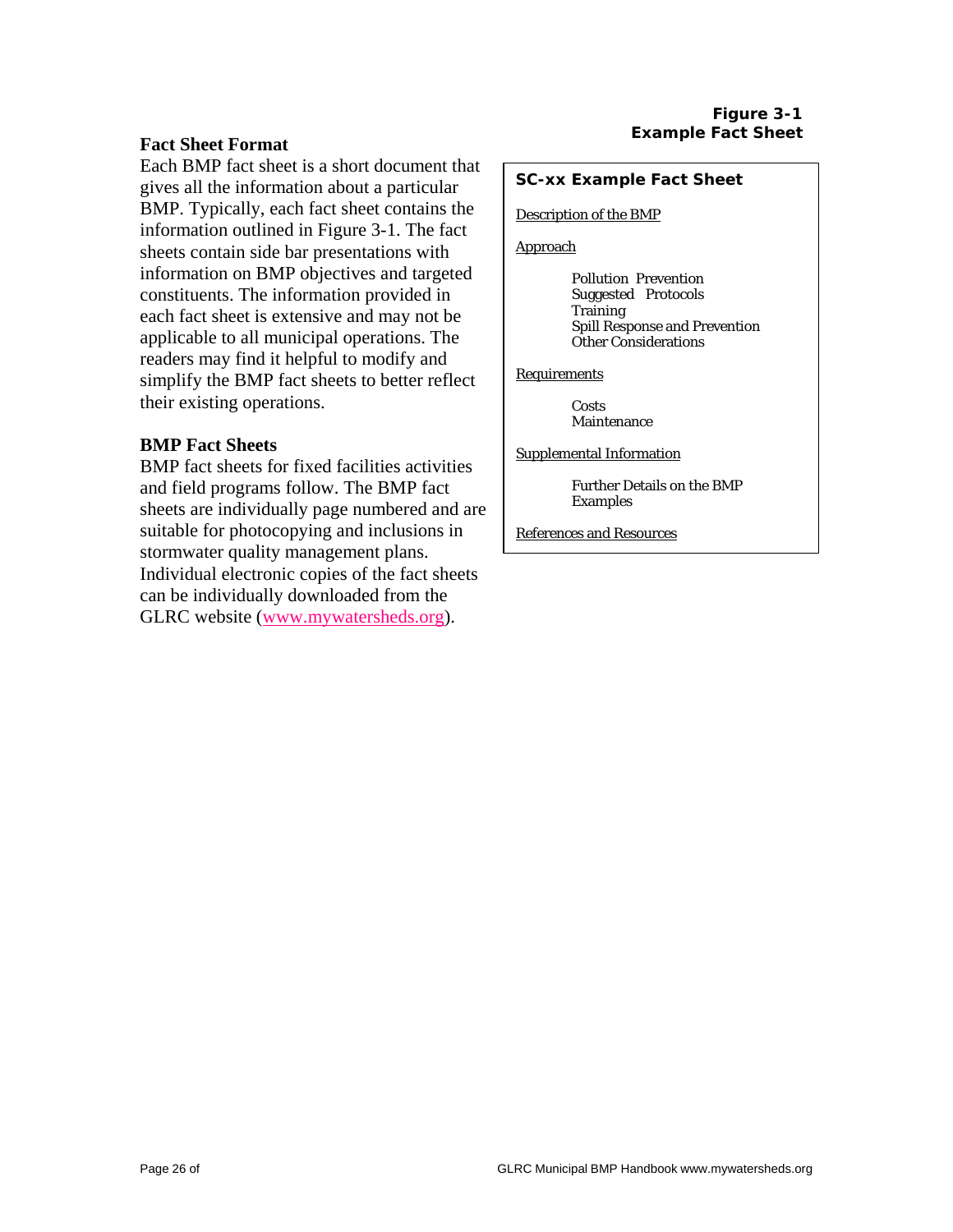# **Non-Stormwater Discharges SC-1**

# **Description**

Non-stormwater discharges are those flows that do not consist entirely of stormwater. For municipalities non-stormwater discharges present themselves in two situations. One is from fixed facilities owned and/or operated by the municipality. The other situation is non-stormwater discharges that are discovered during the normal operation of a field program. Some nonstormwater discharges do not include pollutants and may be discharged to the storm drain. These include uncontaminated groundwater and natural springs. There are also some non-stormwater discharges that typically do not contain pollutants and may be

#### **Objectives** Contain Educate Reduce/Minimize **Targeted Constituents** Sediment 9 Nutrients 9 Trash 9<br>Metals 9 **Metals** Bacteria 9 Oil and Grease 9 Organics 9 Oxygen Demanding 9

discharged to the storm drain with conditions. These include car washing, and surface cleaning. However, there are certain non-stormwater discharges that pose environmental concern. These discharges may originate from illegal dumping or from internal floor drains, appliances, industrial processes, sinks, and toilets that are connected to the nearby storm drainage system. These discharges (which may include: process waste waters, cooling waters, wash waters, (and sanitary wastewater) can carry substances (such as paint, oil, fuel and other automotive fluids, chemicals and other pollutants) into storm drains. The ultimate goal is to effectively eliminate non-stormwater discharges to the stormwater drainage system through implementation of measures to detect, correct, and enforce against illicit connections and illegal discharges.

# **Approach**

The municipality must address non-stormwater discharges from its fixed facilities by assessing the types of non-stormwater discharges and implementing BMPs for the discharges determined to pose environmental concern. For field programs the field staff must be trained to now what to look for regarding non-stormwater discharges and the procedures to follow in investigating the detected discharges.

# *Suggested Protocols*

# **Fixed Facility**

# *General*

 Post "No Dumping" signs with a phone number for reporting dumping and disposal. Signs should also indicate fines and penalties for illegal dumping.

 Stencil storm drains, where applicable, to prevent illegal disposal of pollutants. Storm drain inlets should have messages such as "Dump No Waste Drains to Stream"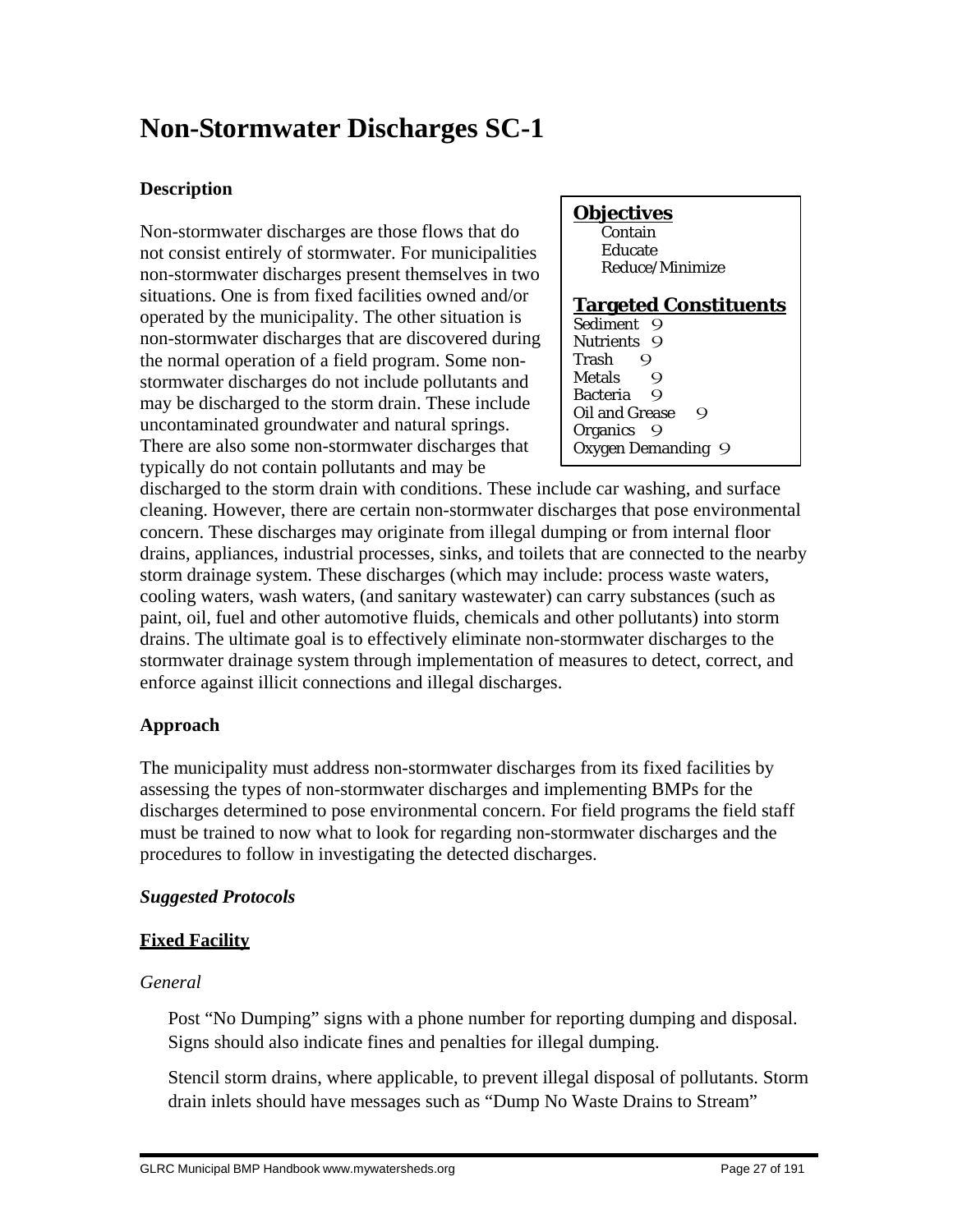stenciled next to them to warn against ignorant or intentional dumping of pollutants into the storm drainage system.

 Landscaping and beautification efforts of hot spots might also discourage future dumping, as well as provide open space and increase property values.

Lighting or barriers may also be needed to discourage future dumping.

#### *Illicit Connections*

 Locate discharges from the fixed facility drainage system to the municipal storm drain system through review of "as-built" piping schematics.

 Use techniques such as smoke testing, dye testing and television camera inspection (as noted below) to verify physical connections.

Isolate problem areas and plug illicit discharge points.

### *Visual Inspection and Inventory*

Inventory and inspect each discharge point during dry weather.

 Keep in mind that drainage from a storm event can continue for several days following the end of a storm and groundwater may infiltrate the underground stormwater collection system. Also, non-stormwater discharges are often intermittent and may require periodic inspections.

## *Review Infield Piping*

 Review the "as-built" piping schematic as a way to determine if there are any connections to the stormwater collection system.

Inspect the path of floor drains in older buildings.

#### *Smoke Testing*

 Smoke testing of wastewater and stormwater collection systems is used to detect connections between the two systems.

 During dry weather the stormwater collection system is filled with smoke and then traced to sources. The appearance of smoke at the base of a toilet indicates that there may be a connection between the sanitary and the stormwater system.

## *Dye Testing*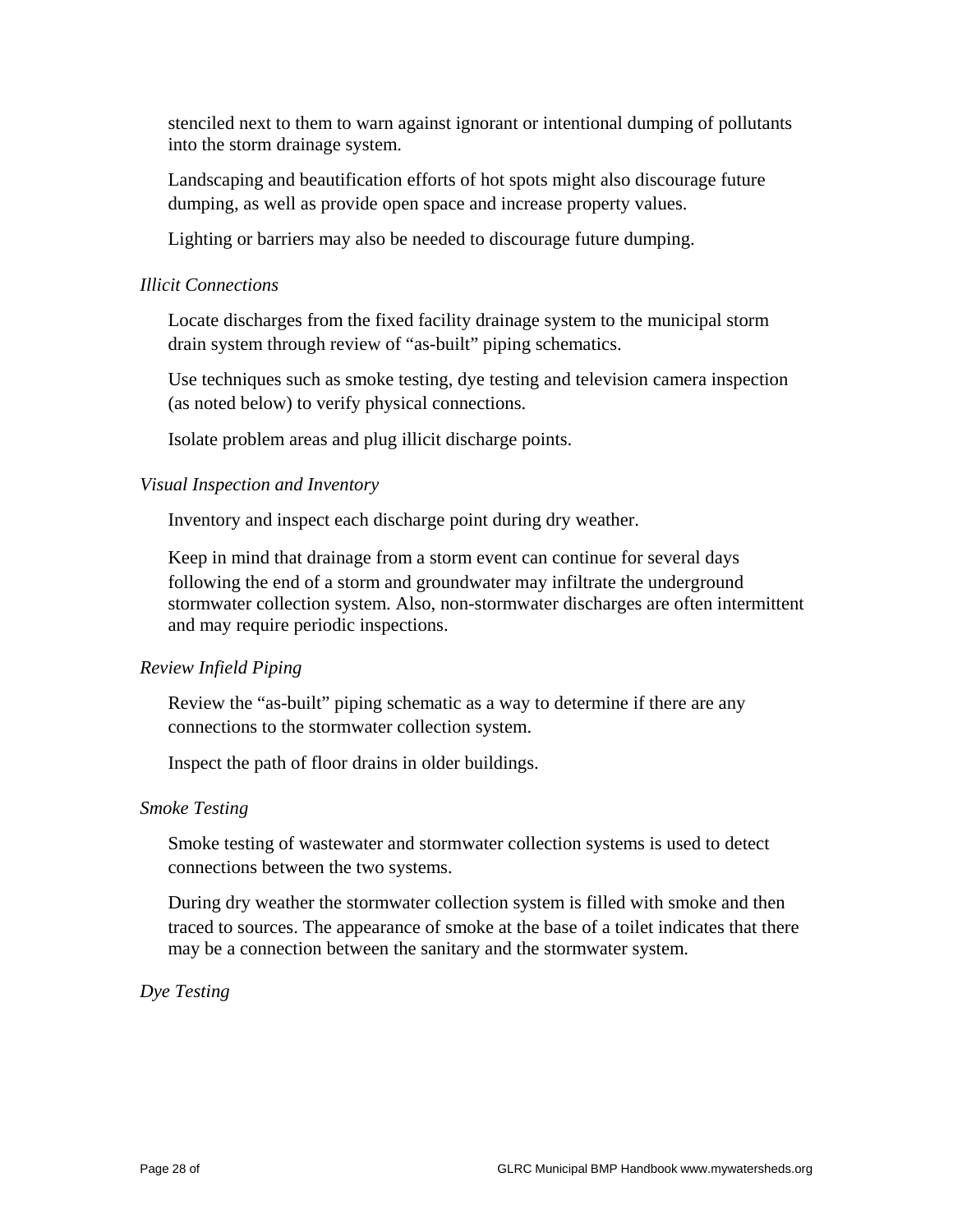A dye test can be performed by simply releasing a dye into either your sanitary or process wastewater system and examining the discharge points from the stormwater collection system for discoloration.

## *TV Inspection of Storm Sewer*

 TV Cameras can be employed to visually identify illicit connections to the fixed facility storm drain system.

# *Illegal Dumping*

 Regularly inspect and clean up hot spots and other storm drainage areas where illegal dumping and disposal occurs.

 Clean up spills on paved surfaces with as little water as possible. Use a rag for small spills, a damp mop for general cleanup, and absorbent material for larger spills. If the spilled material is hazardous, then the used cleanup materials are also hazardous and must be sent to a certified laundry (rags) or disposed of as hazardous waste.

 Never hose down or bury dry material spills. Sweep up the material and dispose of properly.

 Use adsorbent materials on small spills rather than hosing down the spill. Remove the adsorbent materials promptly and dispose of properly.

For larger spills, a private spill cleanup company or Hazmat team may be necessary.

See fact sheet SC-2 Spill Prevention, Control, and Clean Up.

# **Field Program**

# *General*

 Develop clear protocols and lines of communication for effectively prohibiting nonstormwater discharges, especially ones that involve more than one jurisdiction and those that are not classified as hazardous, which are often not responded to as effectively as they need to be.

 Stencil storm drains, where applicable, to prevent illegal disposal of pollutants. Storm drain inlets should have messages such as "Dump No Waste Drains to Stream" stenciled next to them to warn against ignorant or intentional dumping of pollutants into the storm drainage system

See SC-20 Stormwater Drainage System Maintenance for additional information.

# *Field Inspection*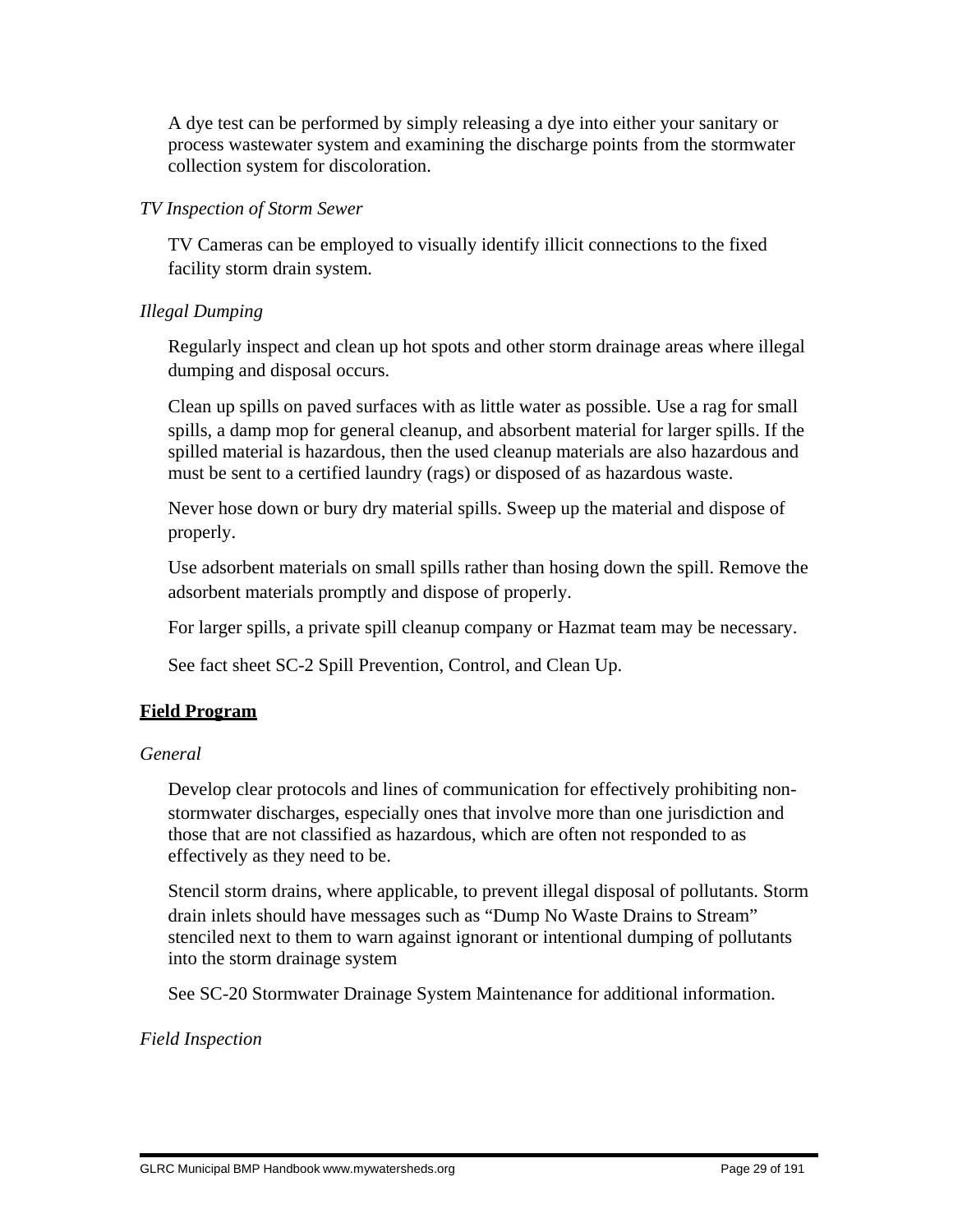Regularly inspect and clean up hot spots and other storm drainage areas where illegal dumping and disposal occurs.

 During routine field program maintenance field staff should look for evidence of illegal discharges or illicit connection:

- Is there evidence of spills such as paints, discoloring, etc.
- Are there any odors associated with the drainage system
- Record locations of apparent illegal discharges/illicit connections and notify appropriate investigating agency.

 If trained, conduct field investigation of non-stormwater discharges to determine whether they pose a threat to water quality.

# *Recommended Complaint Investigation Equipment*

Field Screening Analysis

- pH paper or meter
- Commercial stormwater pollutant screening kit that can detect for reactive phosphorus, nitrate nitrogen, ammonium nitrogen, specific conductance, and turbidity
- Sample jars
- Sample collection pole
- A tool to remove access hole covers

# Laboratory Analysis

- Sample cooler
- Ice
- Sample jars and labels
- Chain of custody forms.

## Documentation

- Camera
- Notebook
- Pens
- Notice of Violation forms
- Educational materials

## *Reporting*

 A database is useful for defining and tracking the magnitude and location of the problem.

 Report prohibited non-stormwater discharges observed during the course of normal daily activities so they can be investigated, contained and cleaned up or eliminated.

 Document that non-stormwater discharges have been eliminated by recording tests performed, methods used, dates of testing, and any onsite drainage points observed.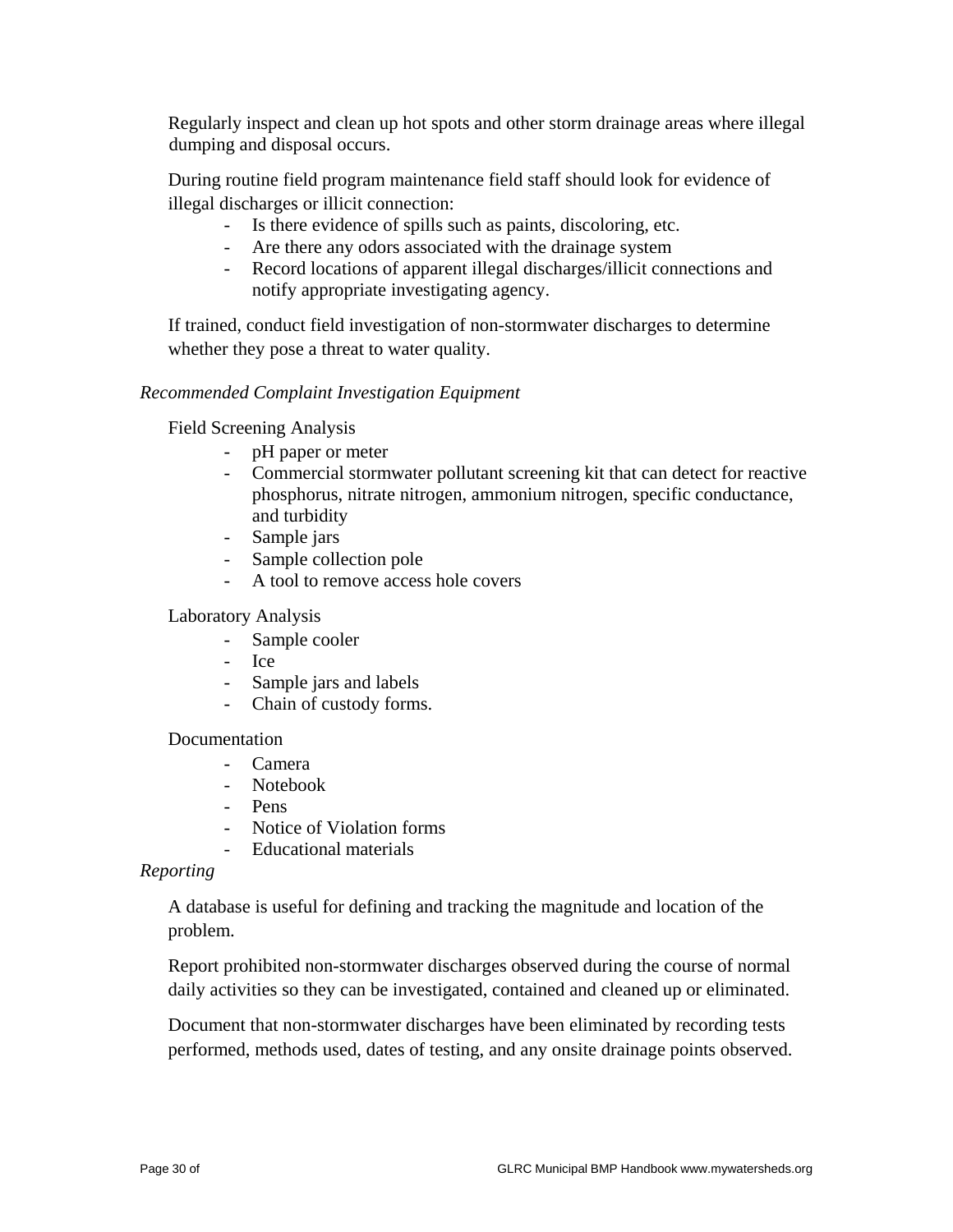Maintain documentation of illicit connection and illegal dumping incidents, including significant conditionally exempt discharges that are not properly managed.

## *Enforcement*

 Educate the responsible party if identified on the impacts of their actions, explain the stormwater requirements, and provide information regarding Best Management Practices (BMP), as appropriate. Initiate follow-up and/or enforcement procedures.

 If an illegal discharge is traced to a commercial, residential or industrial source, conduct the following activities or coordinate the following activities with the appropriate agency:

- Contact the responsible party to discuss methods of eliminating the nonstormwater discharge, including disposal options, recycling, and possible discharge to the sanitary sewer (if within POTW limits).
- Provide information regarding BMPs to the responsible party, where appropriate.
- Begin enforcement procedures, if appropriate.
- Continue inspection and follow-up activities until the illicit discharge activity has ceased.

 If an illegal discharge is traced to a commercial or industrial activity, coordinate information on the discharge with the jurisdiction's commercial and industrial facility inspection program.

## *Training*

Train technical staff to identify and document illegal dumping incidents.

 Well-trained employees can reduce human errors that lead to accidental releases or spills.

 The employee should have the tools and knowledge to immediately begin cleaning up a spill if one should occur. Employees should be familiar with the Spill Prevention Control and Countermeasure Plan.

 Train employees to identify non-stormwater discharges and report them to the appropriate departments.

 Train staff who have the authority to conduct surveillance and inspections, and write citations for those caught illegally dumping.

Train municipal staff responsible for surveillance and inspection in the following:

- OSHA-required Health and Safety Training (29 CFR 1910.120) plus annual refresher training (as needed).
- OSHA Confined Space Entry training (Cal-OSHA Confined Space, Title 8 and federal OSHA 29 CFR 1910.146).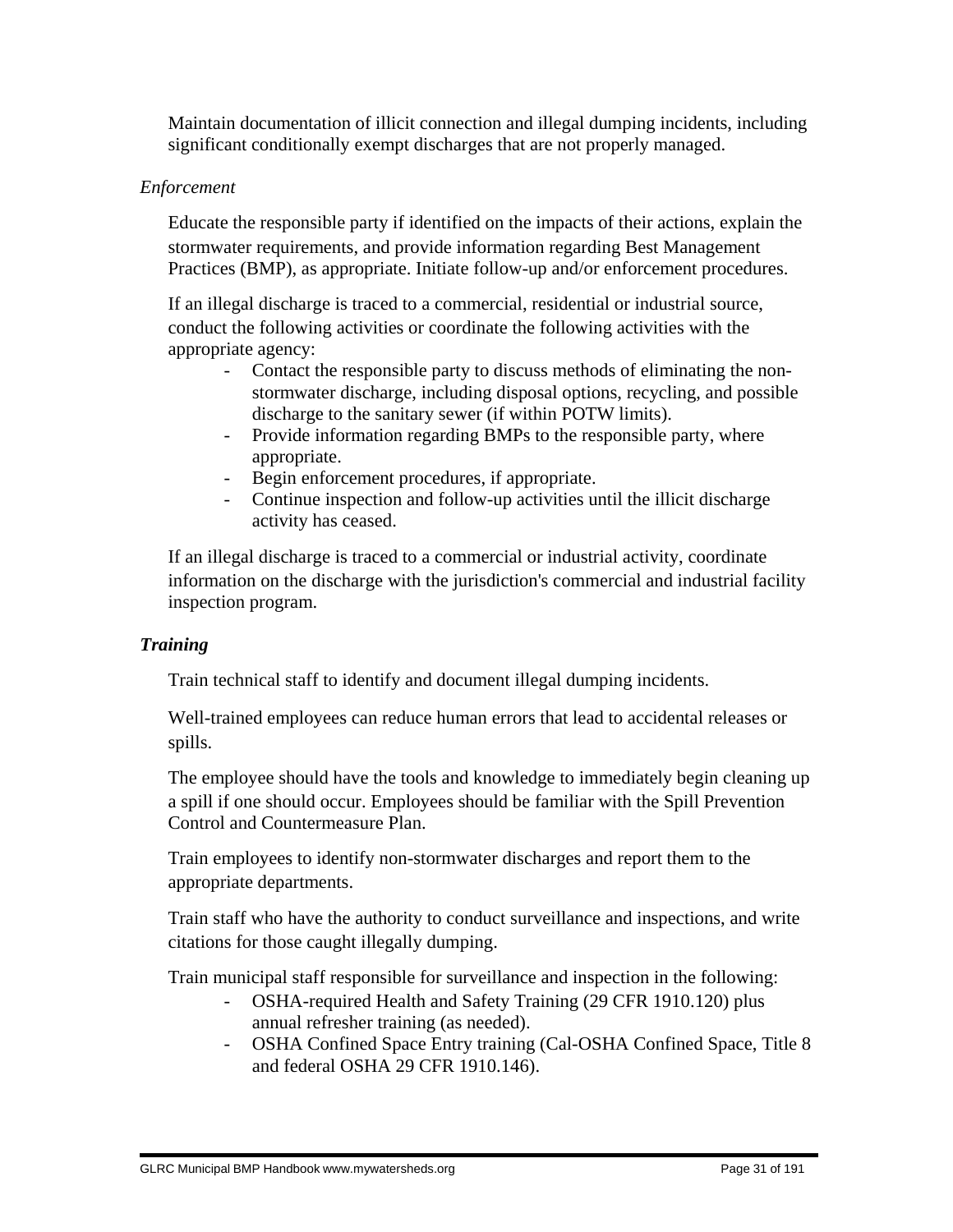- Procedural training (field screening, sampling, smoke/dye testing, TV inspection).

Educate the identified responsible party on the impacts of his or her actions.

## *Spill Response and Prevention*

See SC-2 Spill Prevention Control and Clean Up

### *Other Considerations*

 The elimination of illegal dumping is dependent on the availability, convenience, and cost of alternative means of disposal. The cost of fees for dumping at a proper waste disposal facility are often more than the fine for an illegal dumping offense, thereby discouraging people from complying with the law. The absence of routine or affordable pickup service for trash and recyclables in some communities also encourages illegal dumping. A lack of understanding regarding applicable laws or the inadequacy of existing laws may also contribute to the problem.

 Municipal codes should include sections prohibiting the discharge of soil, debris, refuse, hazardous wastes, and other pollutants into the storm drain system.

Many facilities do not have accurate, up to date schematic drawings.

 Can be difficult to locate illicit connections especially if there is groundwater infiltration.

## **Requirements**

#### *Costs*

 Eliminating illicit connections can be expensive especially if structural modifications are required such re-plumbing cross connections under an existing slab.

 Minor cost to train field crews regarding the identification of non-stormwater discharges. The primary cost is for a fully integrated program to identify and eliminate illicit connections and illegal dumping. However, by combining with other municipal programs (i.e. pretreatment program) cost may be lowered.

Municipal cost for containment and disposal may be borne by the discharger.

## **Supplemental Information**

## *Further Detail of the BMP*

*What constitutes a "non-stormwater" discharge?*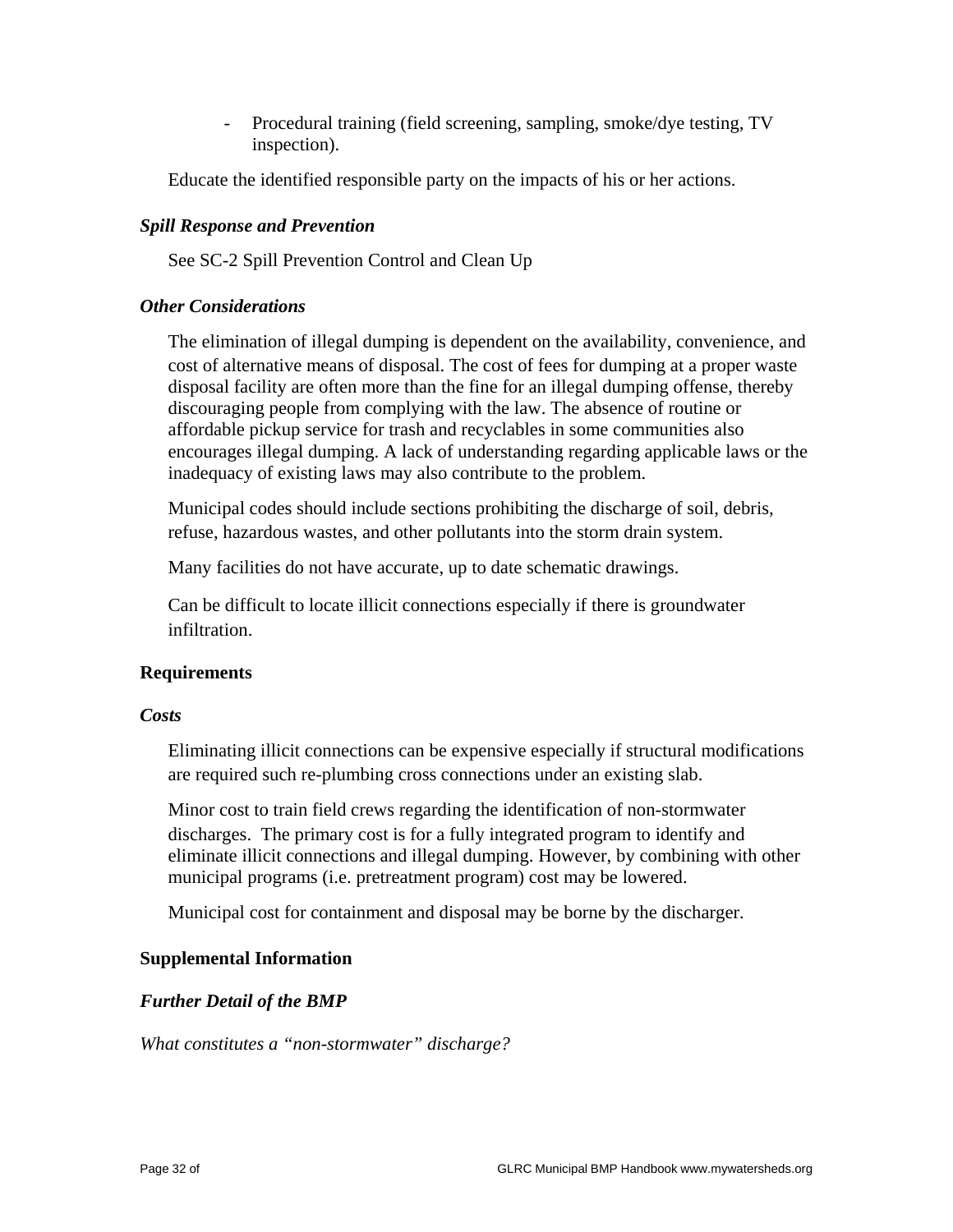Non-stormwater discharges are discharges not made up entirely of stormwater and include water used directly in the manufacturing process (process wastewater), air conditioning condensate and coolant, non-contact cooling water, cooling equipment condensate, outdoor secondary containment water, vehicle and equipment wash water, landscape irrigation, sink and drinking fountain wastewater, sanitary wastes, or other wastewaters.

# *Permit Requirements*

 Current municipal NPDES permits require municipalities to effectively prohibit nonstormwater discharges unless authorized by a separate NPDES permit or allowed in accordance with the current NPDES permit conditions. Typically the current permits allow certain non-stormwater discharges in the storm drain system as long as the discharges are not significant sources of pollutants. In this context the following nonstormwater discharges are typically allowed:

- Diverted stream flows;
- Rising found waters;
- Uncontaminated ground water infiltration
- Uncontaminated pumped ground water;
- Foundation drains;
- Springs;
- Water from crawl space pumps;
- Footing drains;
- Air conditioning condensation;
- Flows from riparian habitats and wetlands;
- Water line and hydrant flushing ;
- Landscape irrigation;
- Planned and unplanned discharges from potable water sources;
- Irrigation water;
- Individual residential car washing; and
- Lawn watering.

Municipal facilities subject to industrial general permit requirements must include a certification that the stormwater collection system has been tested or evaluated for the presence of non-stormwater discharges. The state's General Industrial Stormwater Permit requires that non-stormwater discharges be eliminated prior to implementation of the facility's Stormwater Pollution Prevention Initiative (SWPPI).

## *Illegal Dumping*

 Establish a system for tracking incidents. The system should be designed to identify the following:

- Illegal dumping hot spots
- Types and quantities (in some cases) of wastes
- Patterns in time of occurrence (time of day/night, month, or year)
- Mode of dumping (abandoned containers, "midnight dumping" from moving vehicles, direct dumping of materials, accidents/spills)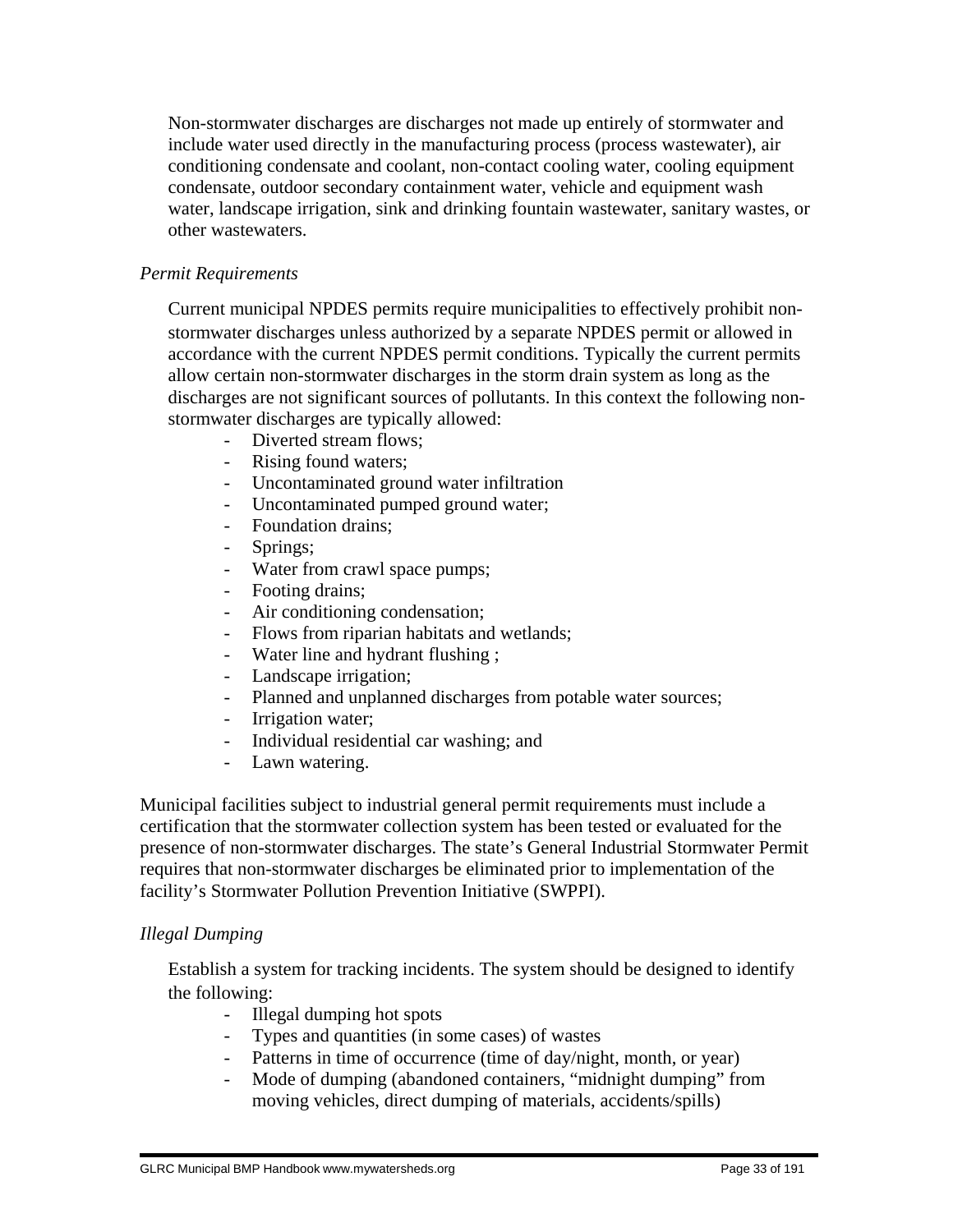- Responsible parties

#### *Outreach*

One of the keys to success of reducing or eliminating illegal dumping is increasing the number of people on the street who are aware of the problem and who have the tools to at least identify the incident, if not correct it. There we a number of ways of accomplishing this:

 Train municipal staff from all departments (public works, utilities, street cleaning, parks and recreation, industrial waste inspection, hazardous waste inspection, sewer maintenance) to recognize and report the incidents.

 Deputize municipal staff that may come into contact with illegal dumping with the authority to write illegal dumping tickets for offenders caught in the act (see below).

 Educate the public. As many as 3 out of 4 people do not understand that in most communities the storm drain does not go to the wastewater treatment plant. Unfortunately, with the heavy emphasis in recent years on public education about solid waste management, including recycling and household hazardous waste, the sewer system (both storm and sanitary) has been the likely recipient of cross-media transfers of waste.

 Provide the public with a mechanism for reporting incidents such as a hot line and/or door hanger (see below).

 Help areas where incidents occur more frequently set up environmental watch programs (like crime watch programs).

 Train volunteers to notice and report the presence and suspected source of an observed pollutant to the appropriate public agency.

#### *Storm Drain Stenciling*

 Stencil storm drain inlets with a message to prohibit illegal dumping, especially in areas with waste handling facilities.

 Encourage public reporting of improper waste disposal by a HOTLINE number stenciled onto the storm drain inlet.

 See Supplemental Information section of this fact sheet for further detail on stenciling program approach.

#### *Oil Recycling*

 Contract collection and hauling of used oil to a private licensed used oil hauler/recycler.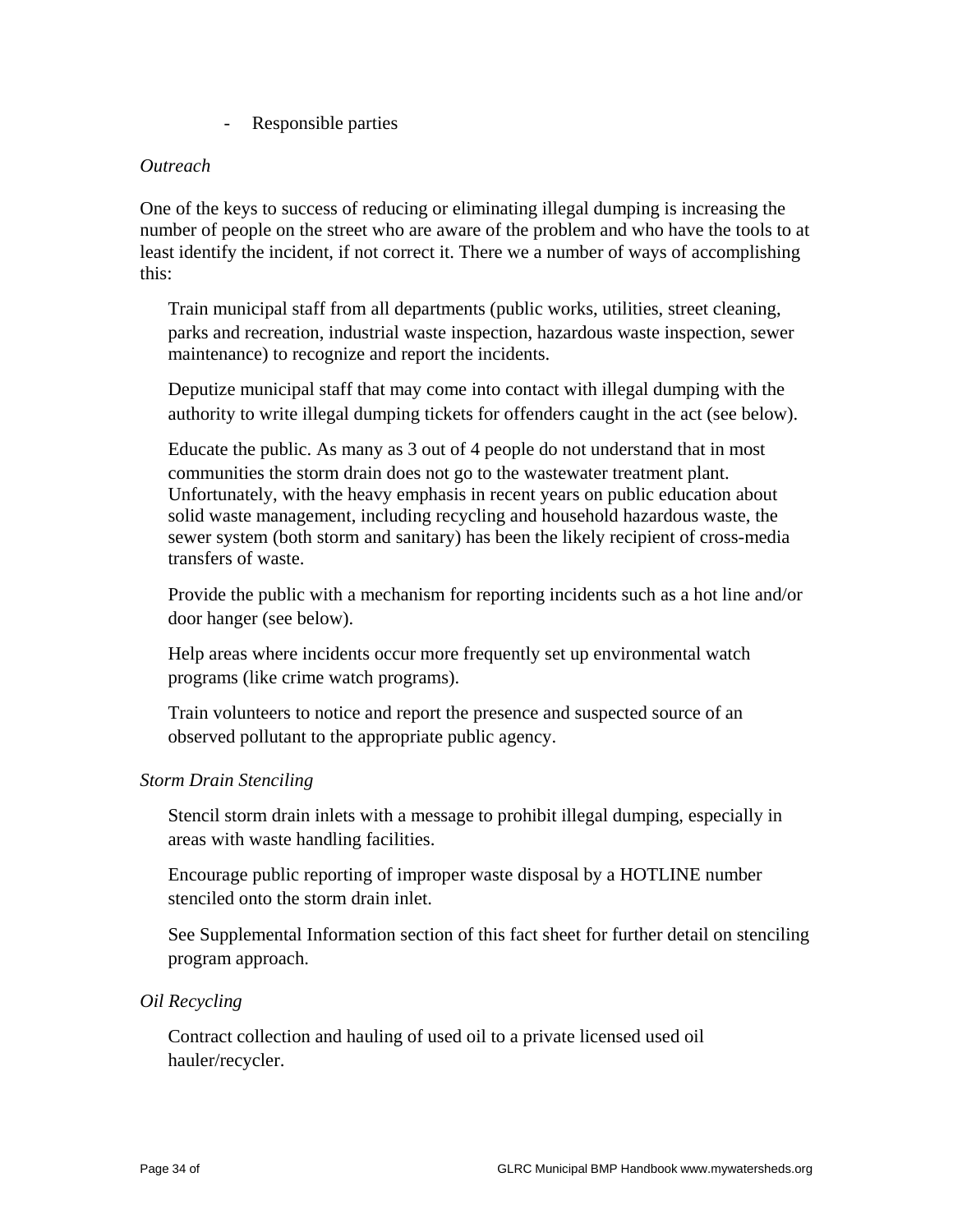Comply with all applicable state and federal regulations regarding storage, handling, and transport of petroleum products.

 Create procedures for collection such as; collection locations and schedule, acceptable containers, and maximum amounts accepted.

 For information about recycling used oil, contact the Michigan Recycling Coalition at 517-327-9207 or www.michiganrecycles.org.

# *Household Hazardous Waste*

 Provide household hazardous waste (HHW) collection facilities. Several types of collection approaches are available including permanent, periodic, or mobile centers, curbside collection, or a combination of these systems.

# *Training*

 Train municipal employees and contractors in proper and consistent methods for waste disposal.

Train municipal employees to recognize and report illegal dumping.

Train employees and subcontractors in proper hazardous waste management.

# *Spill Response and Prevention*

Refer to SC-2, Spill Prevention, Control & Cleanup.

Have spill cleanup materials readily available and in a known location.

Cleanup spills immediately and use dry methods if possible.

Properly dispose of spill cleanup material.

## *Other Considerations*

 Federal Regulations (RCRA, SARA, CERCLA) and state regulations exist regarding the disposal of hazardous waste.

 Municipalities are required to have a used oil recycling element and a HHW element within their integrated waste management plan.

 Significant liability issues are involved with the collection, handling, and disposal of HHW.

# *Examples*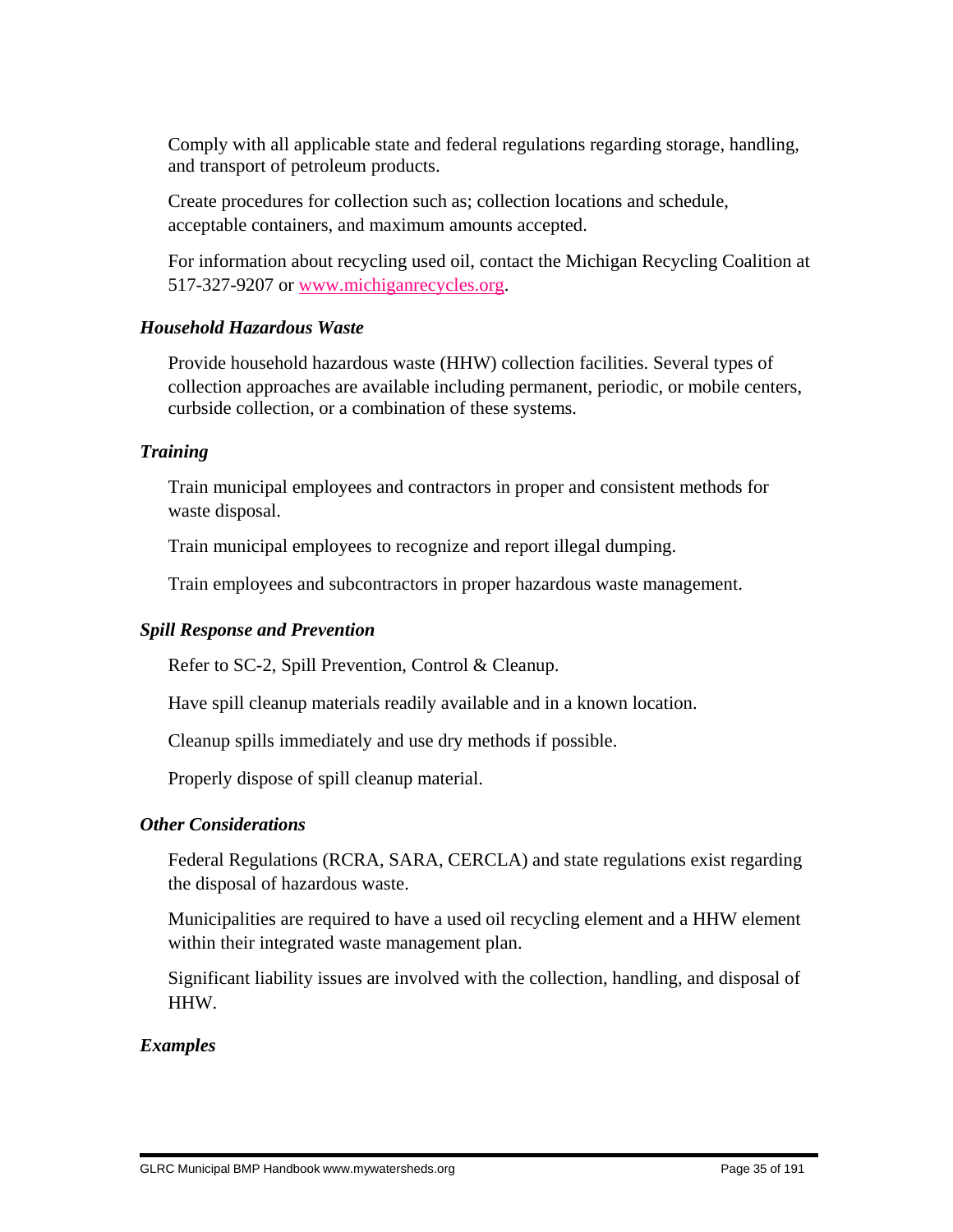The City of Palo Alto has developed a public participation program for reporting dumping violations. When a concerned citizen or public employee encounters evidence of illegal dumping, a door hanger (similar in format to hotel "Do Not Disturb" signs) is placed on the front doors in the neighborhood. The door hanger notes that a violation has occurred in the neighborhood, informs the reader why illegal dumping is a problem, and notes that illegal dumping carries a significant financial penalty. Information is also provided on what citizens can do as well as contact numbers for more information or to report a violation.

The Port of Long Beach has a state of the art database incorporating storm drain infrastructure, potential pollutant sources, facility management practices, and a pollutant tracking system.

**References and Resources**

http://www.stormwatercenter.net/

California's Nonpoint Source Program Plan http://www.co.clark.wa.us/pubworks/bmpman.pdf

King County Stormwater Pollution Control Manual http://dnr.metrokc.gov/wlr/dss/spcm.htm

Orange County Stormwater Program, http://www.ocwatersheds.com/stormwater/swp\_introduction.asp

San Diego Stormwater Co-permittees Jurisdictional Urban Runoff Management Program (http://www.projectcleanwater.org)

Santa Clara Valley Urban Runoff Pollution Prevention Program http://www.scvurppp-w2k.com/pdf%20documents/PS\_ICID.PDF

12/18/07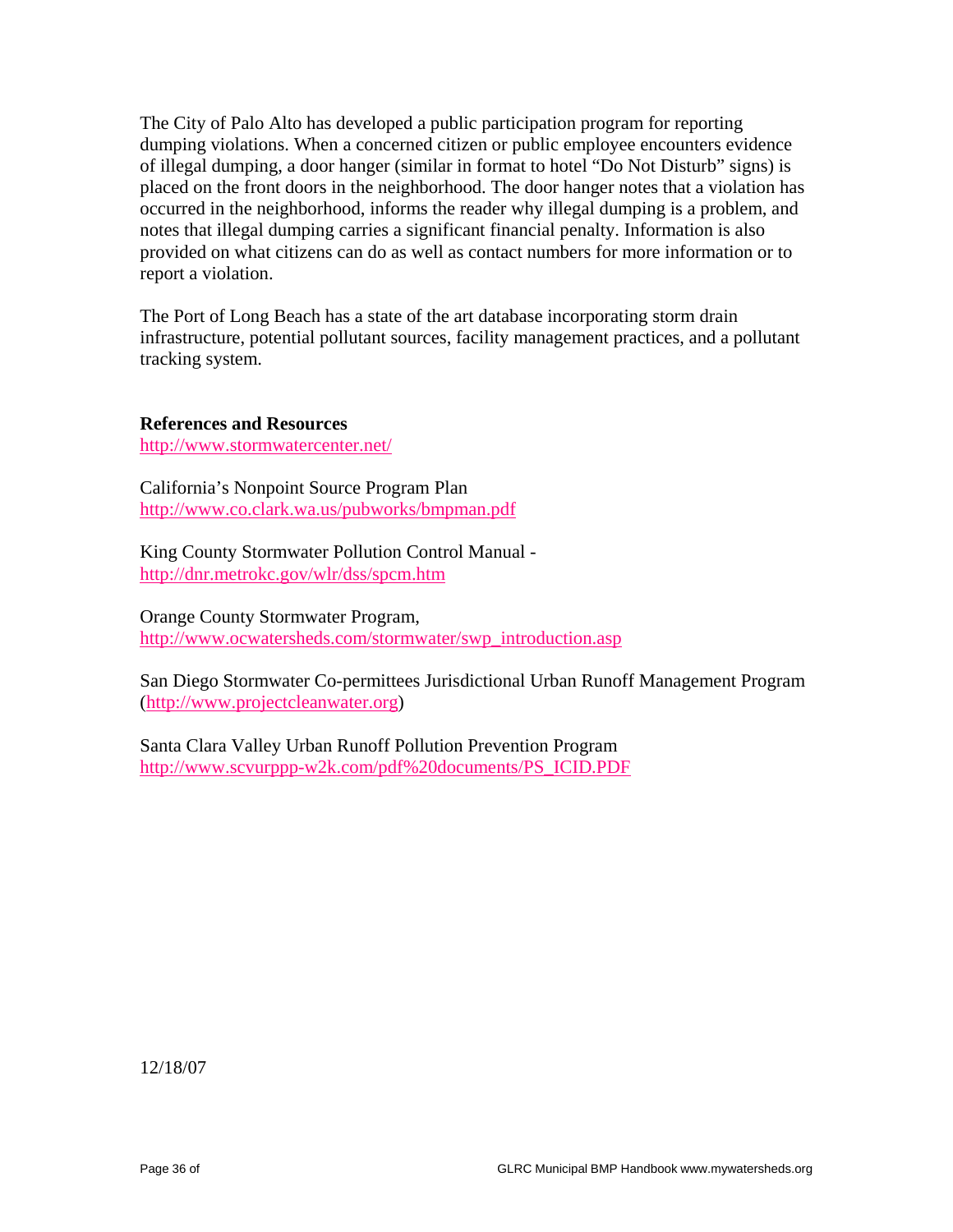# **Spill Prevention, Control & Cleanup SC-2**

# **Description**

Spills and leaks, if not properly controlled, can adversely impact the storm drain system and receiving waters. Due to the type of work or the materials involved, many activities that occur either at a municipal facility or as a part of municipal field programs have the potential for accidental spills and leaks. Proper spill response planning and preparation can enable municipal employees to effectively respond to problems when they occur and minimize the discharge of pollutants to the environment.

# **Approach**

 An effective Pollution Incident Prevention Plan (PIPP) should include:

- Spill/leak prevention measures;
- Spill response procedures;
- Spill cleanup procedures;
- Reporting; and
- Training

 A well thought out and implemented plan can prevent pollutants from entering the storm drainage system and can be used as a tool for training personnel to prevent and control future spills as well.

# *Pollution Prevention*

Develop and implement a PIPP. The plan should include:

- A description of the facility, the address, activities and materials involved
- Identification of key spill response personnel
- Identification of the potential spill areas or operations prone to spills/leaks
- Identification of which areas should be or are bermed to contain spills/leaks
- Facility map identifying the key locations of areas, activities, materials, structural BMPs, etc.
- Material handling procedures
- Spill response procedures including:

Assessment of the site and potential impacts

- Containment of the material
- Notification of the proper personnel and evacuation procedures
- Clean up of the site
- Disposal of the waste material and
- Proper record keeping

# **Objectives**

**Contain**  Educate Reduce/Minimize Product Substitution

# **Targeted Constituents**

Sediment Nutrients 9 Trash Metals 9 Bacteria Oil and Grease 9 Organics 9 Oxygen Demanding 9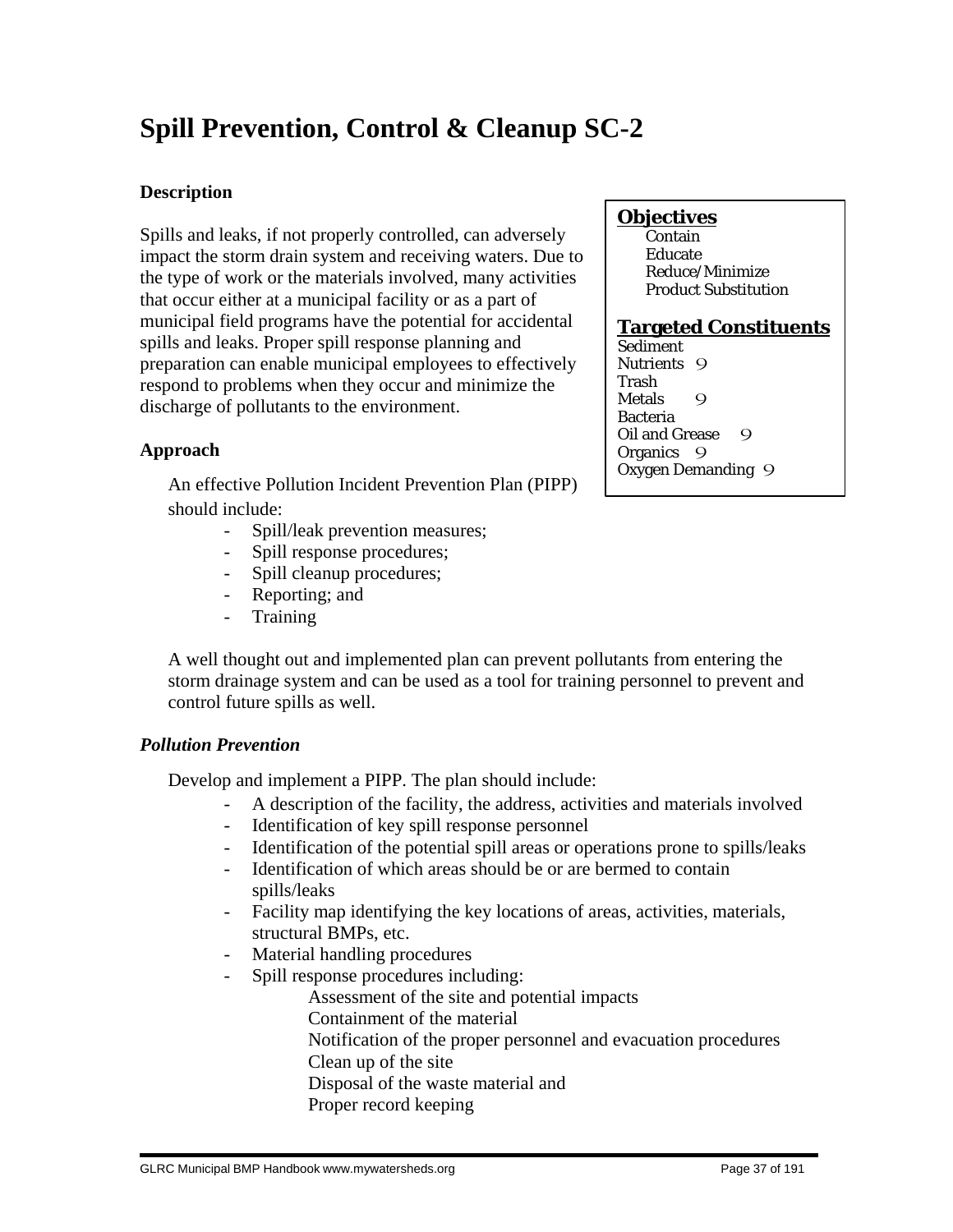Product substitution – use less toxic materials (i.e. use water based paints instead of oil based paints)

 Recycle, reclaim, or reuse materials whenever possible. This will reduce the amount of materials that are brought into the facility or into the field.

## *Suggested Protocols*

*Spill/Leak Prevention Measures*

 If possible, move material handling indoors, under cover, or away from storm drains or sensitive water bodies.

Properly label all containers so that the contents are easily identifiable.

Berm storage areas so that if a spill or leak occurs, the material is contained.

 Cover outside storage areas either with a permanent structure or with a seasonal one such as a tarp so that rain can not come into contact with the materials.

 Check containers (and any containment sumps) often for leaks and spills. Replace containers that are leaking, corroded, or otherwise deteriorating with containers in good condition. Collect all spilled liquids and properly dispose of them.

 Store, contain and transfer liquid materials in such a manner that if the container is ruptured or the contents spilled, they will not discharge, flow or be washed into the storm drainage system, surface waters, or groundwater.

 Place drip pans or absorbent materials beneath all mounted taps and at all potential drip and spill locations during the filling and unloading of containers. Any collected liquids or soiled absorbent materials should be reused/recycled or properly disposed of.

 For field programs, only transport the minimum amount of material needed for the daily activities and transfer materials between containers at a municipal yard where leaks and spill are easier to control.

 If paved, sweep and clean storage areas monthly, do not use water to hose down the area unless all of the water will be collected and disposed of properly.

 Install a spill control device (such as a tee section) in any catch basins that collect runoff from any storage areas if the materials stored are oil, gas, or other materials that separate from and float on water. This will allow for easier cleanup if a spill occurs.

 If necessary, protect catch basins while conducting field activities so that if a spill occurs, the material will be contained.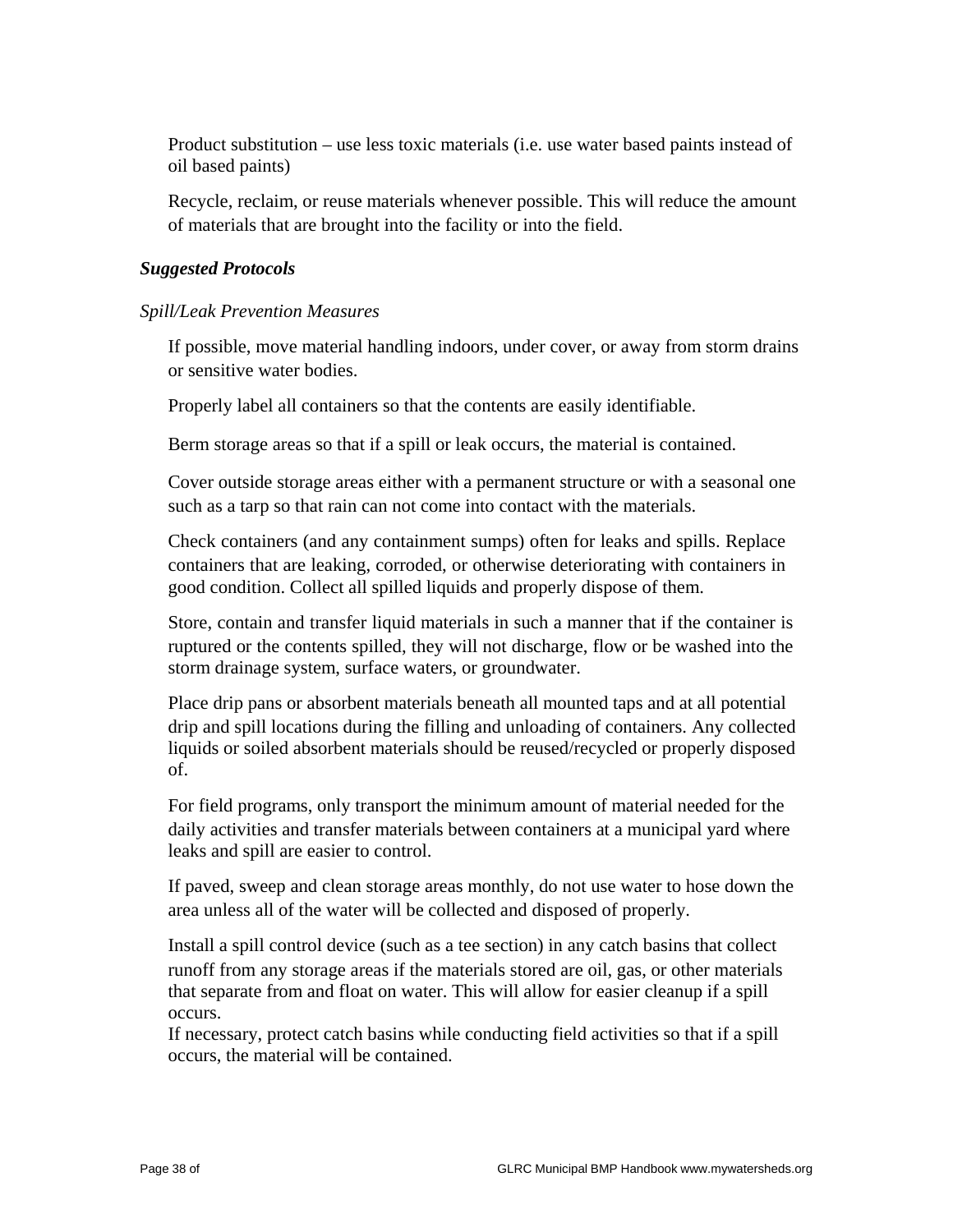# *Training*

 Educate employees about spill prevention, spill response and cleanup on a routine basis.

 Well-trained employees can reduce human errors that lead to accidental releases or spills:

- The employees should have the tools and knowledge to immediately begin cleaning up a spill if one should occur.
- Employees should be familiar with the Spill Prevention Control and Countermeasure Plan if one is available.

 Training of staff from all municipal departments should focus on recognizing and reporting potential or current spills/leaks and who they should contact.

 Employees responsible for aboveground storage tanks and liquid transfers for large bulk containers should be thoroughly familiar with the Spill Prevention Control and

# *Spill Response and Prevention*

Identify key spill response personnel and train employees on who they are.

 Store and maintain appropriate spill cleanup materials in a clearly marked location near storage areas; and train employees to ensure familiarity with the site's spill control plan and/or proper spill cleanup procedures.

 Locate spill cleanup materials, such as absorbents, where they will be readily accessible (e.g. near storage and maintenance areas, on field trucks).

Follow the PIPP if one is available.

 If a spill occurs, notify the key spill response personnel immediately. If the material is unknown or hazardous, the local fire department may also need to be contacted.

 If safe to do so, attempt to contain the material and block the nearby storm drains so that the area impacted is minimized. If the material is unknown or hazardous wait for properly trained personnel to contain the materials.

 Perform an assessment of the area where the spill occurred and the downstream area that it could impact. Relay this information to the key spill response and clean up personnel.

*Spill Cleanup Procedures*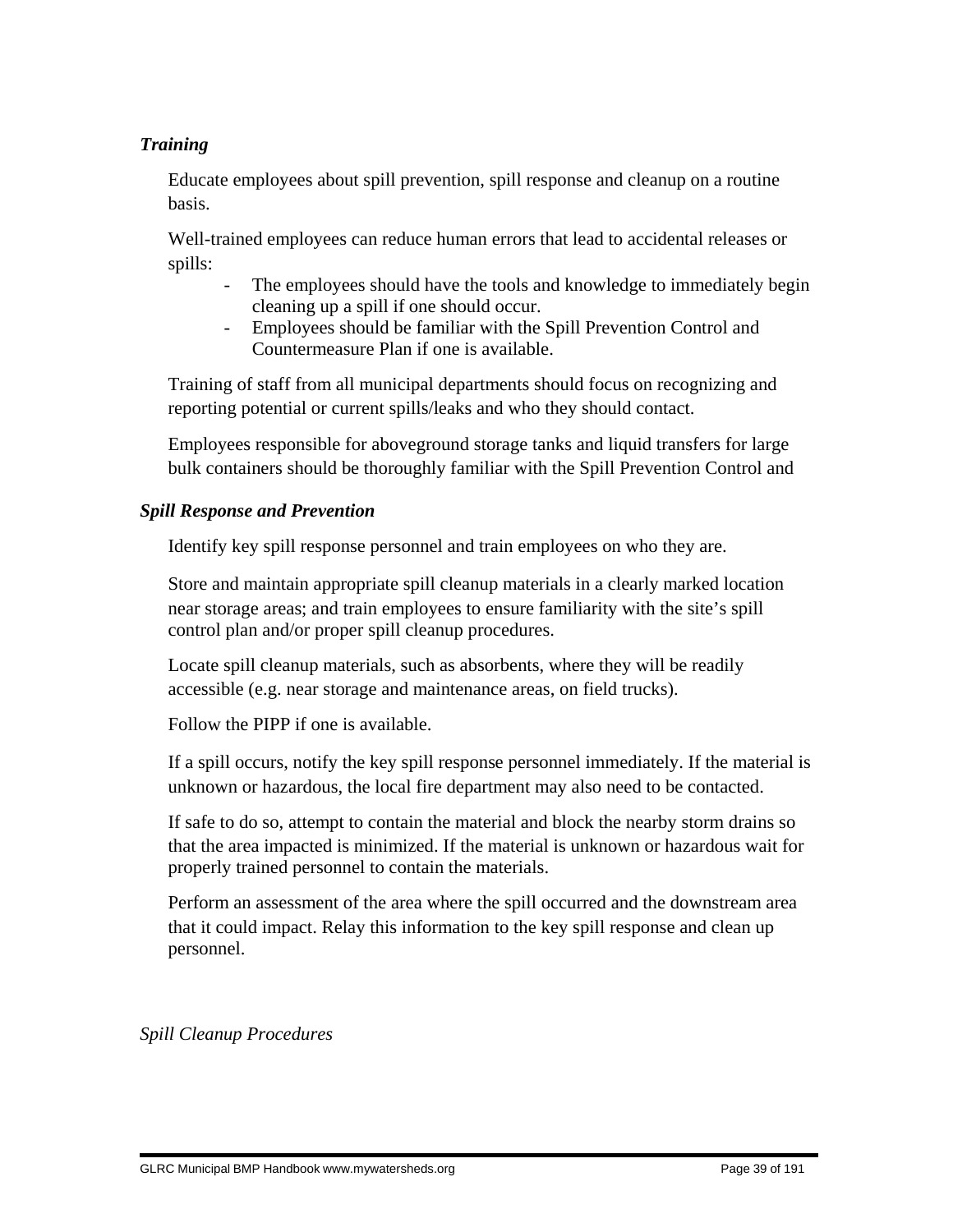Small non-hazardous spills

- Use a rag, damp cloth or absorbent materials for general clean up of liquids
- Use brooms or shovels for the general clean up of dry materials
- If water is used, it must be collected and properly disposed of. The wash water can not be allowed to enter the storm drain.
- Dispose of any waste materials properly
- Clean or dispose of any equipment used to clean up the spill properly

Large non-hazardous spills

- Use absorbent materials for general clean up of liquids
- Use brooms, shovels or street sweepers for the general clean up of dry materials
- If water is used, it must be collected and properly disposed of. The wash water can not be allowed to enter the storm drain.
- Dispose of any waste materials properly
- Clean or dispose of any equipment used to clean up the spill properly

 For hazardous or very large spills, a private cleanup company or Hazmat team may need to be contacted to assess the situation and conduct the cleanup and disposal of the materials.

 Chemical cleanups of material can be achieved with the use of absorbents, gels, and foams. Remove the adsorbent materials promptly and dispose of according to regulations.

 If the spilled material is hazardous, then the used cleanup materials are also hazardous and must be sent to a certified laundry (rags) or disposed of as hazardous waste.

## *Reporting*

 Report any spills immediately to the identified key municipal spill response personnel.

 Report spills in accordance with applicable reporting laws. Spills that pose an immediate threat to human health or the environment must be reported immediately to 911, the Pollution Emergency Alerting System (PEAS) at 800-292-4706 and the National Response Center (NRC) at 800-424-8802.

 Spills that pose an immediate threat to human health or the environment may also need to be reported within 24 hours to the Local Emergency Planning Committee (LEPC), State Emergency Response Center (SERC), Michigan Department of Agriculture (MDA), various divisions of Michigan Department of Environmental Quality (MDEQ), and the Department of Labor and Economic Growth (DLEG).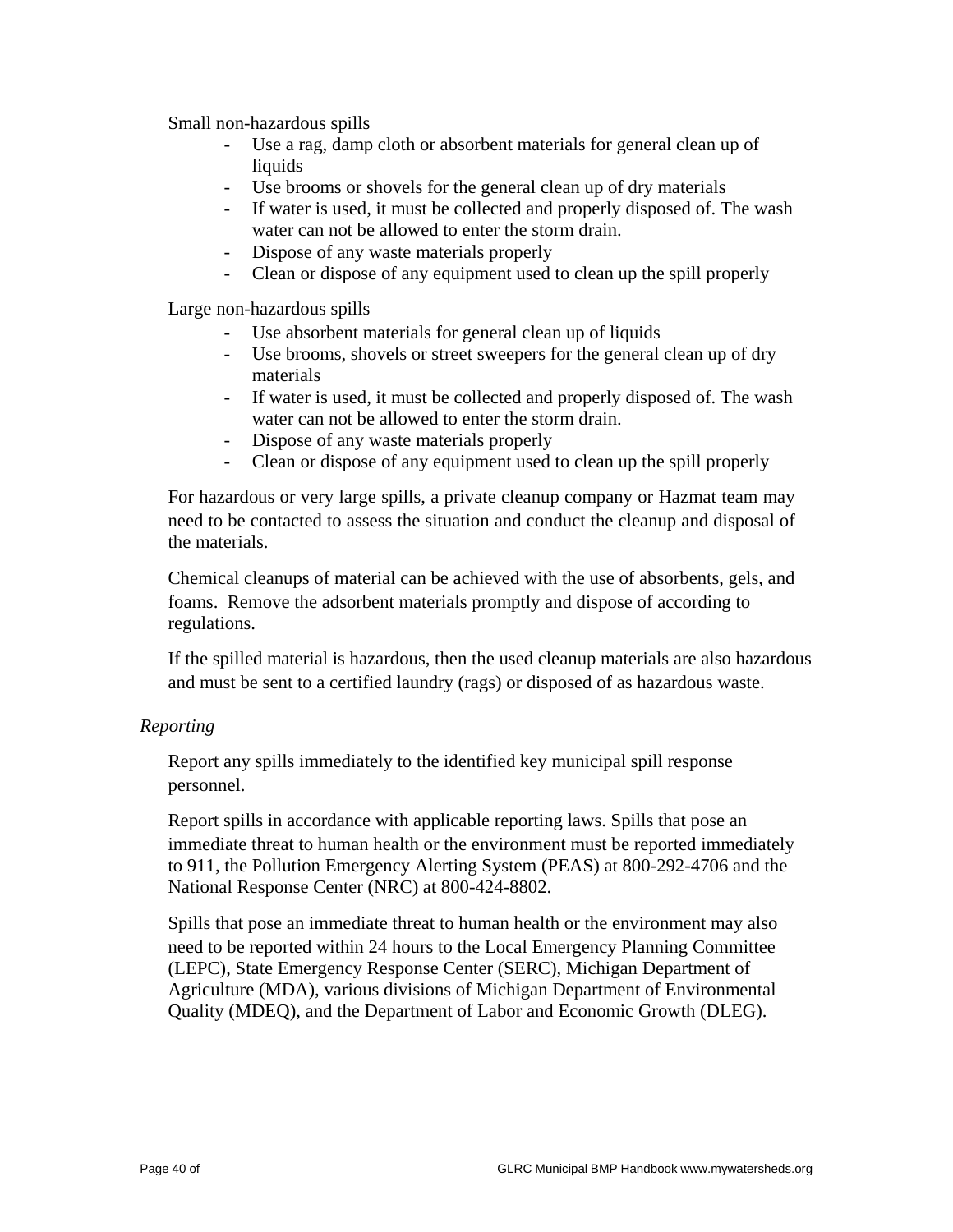Federal regulations require that any oil spill into a water body or onto an adjoining shoreline be reported to the National Response Center (NRC) at 800-424-8802 (24 hour).

 After the spill has been contained and cleaned up, a detailed report about the incident should be generated and kept on file (see the section on Reporting below). The incident may also be used in briefing staff about proper procedures.

# *Other Considerations*

A PIPP is required for facilities that are subject to the oil pollution regulations specified in Part 112 of Title 40 of the Code of Federal Regulations.

State Regulations also exist for the storage of hazardous materials (PIPP rules), including the preparation of PIPPs for emergency response to the releases or threatened releases.

# **Requirements**

# *Costs*

Will vary depending on the size of the facility and the necessary controls.

 Prevention of leaks and spills is inexpensive. Treatment and/or disposal of wastes, contaminated soil and water is very expensive.

# *Maintenance*

 This BMP has no major administrative or staffing requirements. However, extra time is needed to properly handle and dispose of spills, which results in increased labor costs.

# **Supplemental Information**

# *Further Detail of the BMP*

# *Reporting*

Record keeping and internal reporting represent good operating practices because they can increase the efficiency of the response and containment of a spill. A good record keeping system helps the municipality minimize incident recurrence, correctly respond with appropriate containment and cleanup activities, and comply with legal requirements.

A record keeping and reporting system should be set up for documenting spills, leaks, and other discharges, including discharges of hazardous substances in reportable quantities. Incident records describe the quality and quantity of non-stormwater discharges to the storm drain.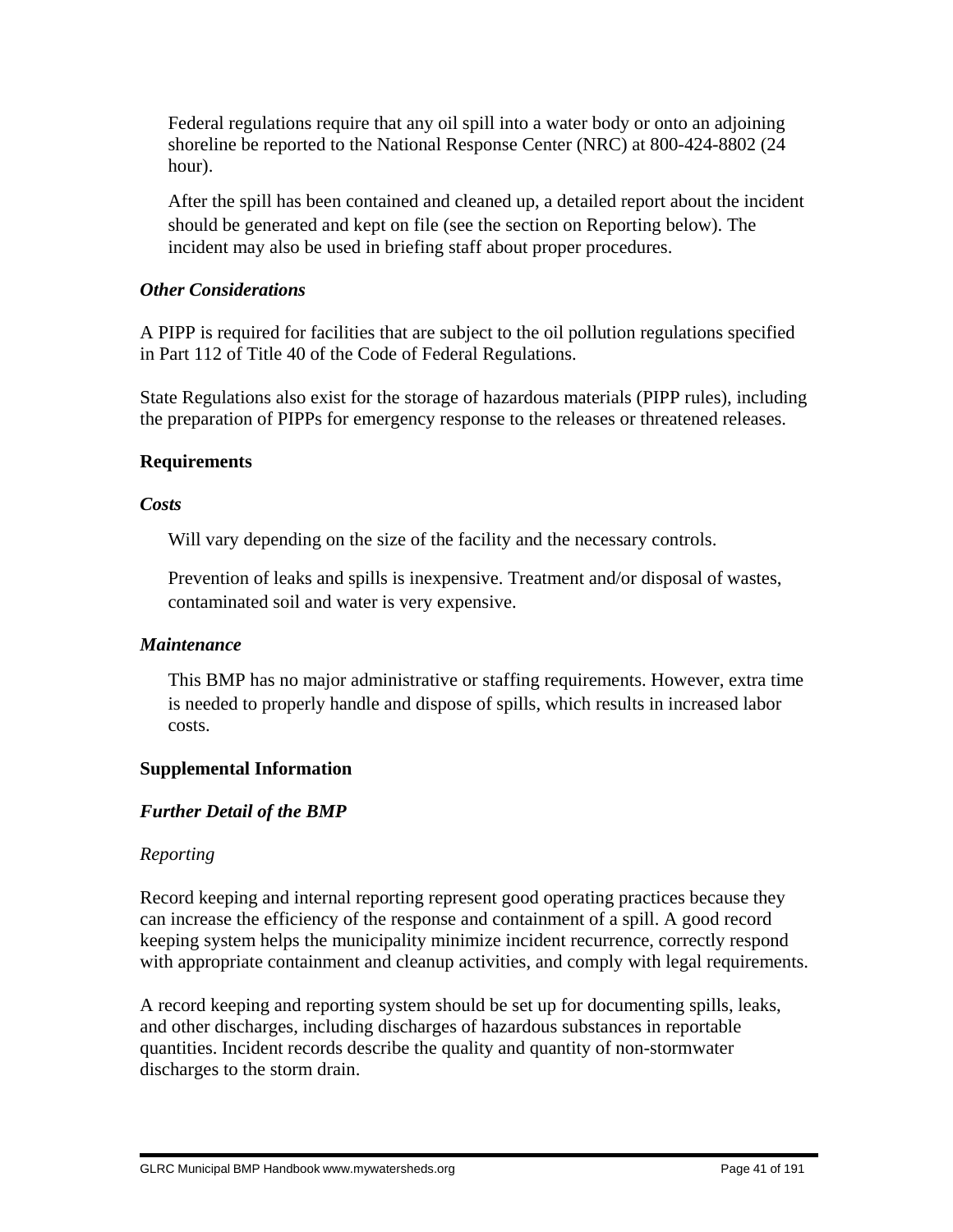These records should contain the following information:

Date and time of the incident

Weather conditions

Duration of the spill/leak/discharge

Cause of the spill/leak/discharge

Response procedures implemented

Persons notified

Environmental problems associated with the spill/leak/discharge

Separate record keeping systems should be established to document housekeeping and preventive maintenance inspections, and training activities. All housekeeping and preventive maintenance inspections should be documented. Inspection documentation should contain the following information:

The date and time the inspection was performed

Name of the inspector

Items inspected

Problems noted

Corrective action required

Date corrective action was taken

Other means to document and record inspection results are field notes, timed and dated photographs, videotapes, and drawings and maps.

## *Examples*

The City of Palo Alto includes spill prevention and control as a major element of its highly effective program for municipal vehicle maintenance shops.

## **References and Resources**

Michigan Department of Environmental Quality, Emergency Response to Spills over Water,

http://michigan.gov/deq/0,1607,7-1353313-23420---,00.html

King County Stormwater Pollution Control Manual http://dnr.metrokc.gov/wlr/dss/spcm.htm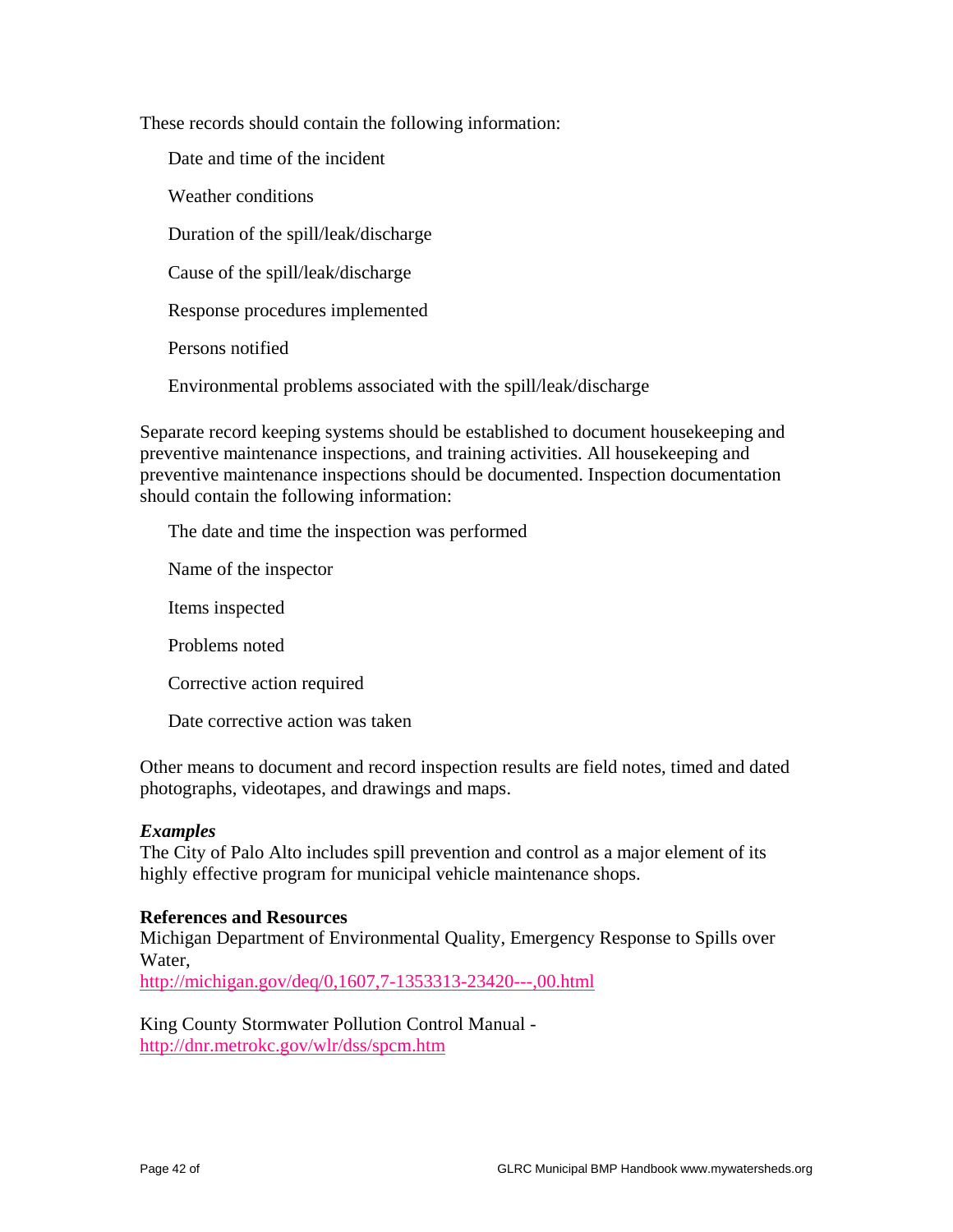## Orange County Stormwater Program

http://www.ocwatersheds.com/stormwater/swp\_introduction.asp

# San Diego Stormwater Co-permittees Jurisdictional Urban Runoff Management Program (URMP)

http://www.projectcleanwater.org/pdf/Model%20Program%20Municipal%20Facilities.pd f

12/18/07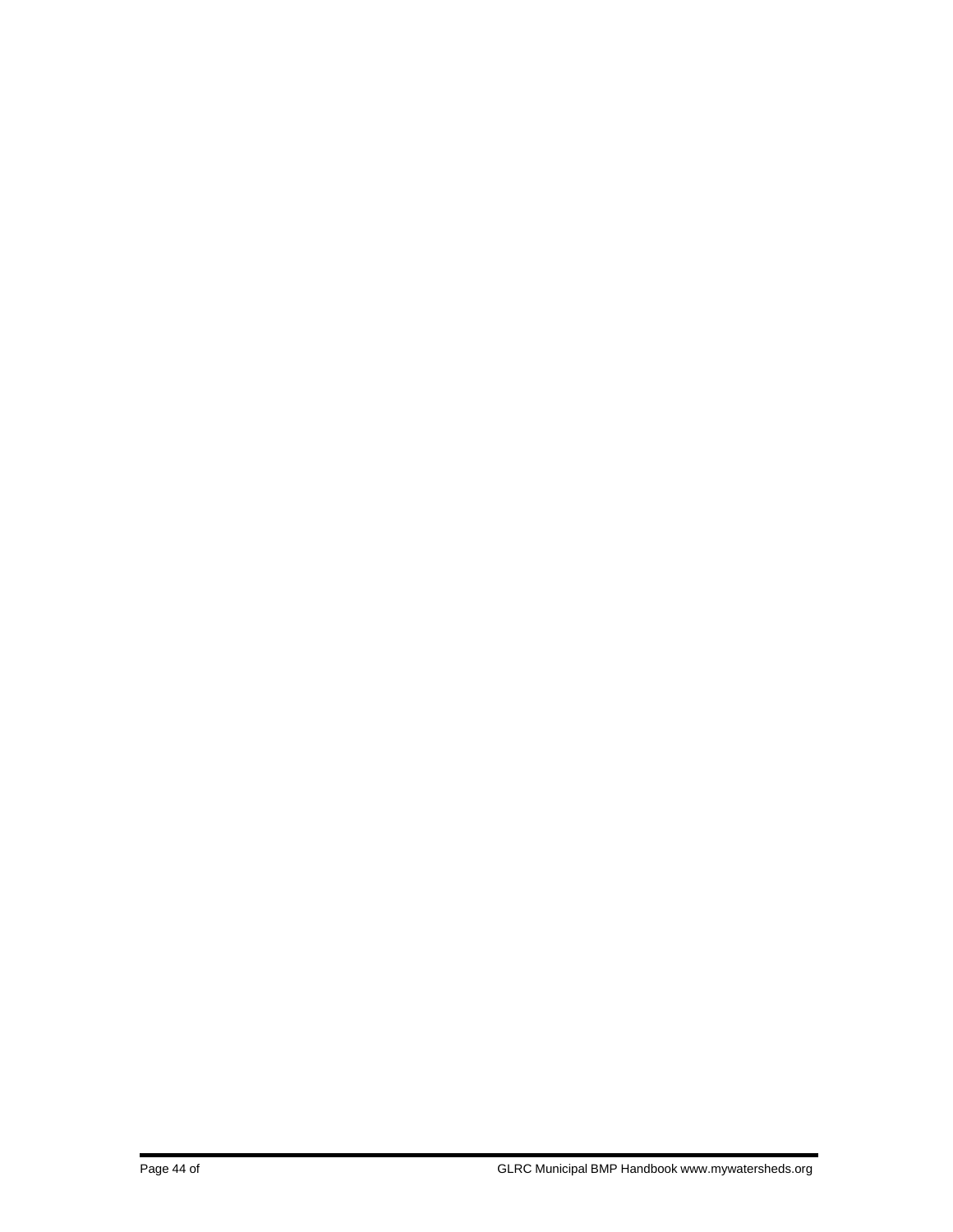# **Vehicle and Equipment Fueling SC-3**

# **Description**

Spills and leaks that occur during vehicle and equipment fueling can contribute hydrocarbons, oil and grease, as well as heavy metals to stormwater runoff. Implementing the following management practices can help prevent fuel spills and leaks.

# **Approach**

Reduce potential for pollutant discharge through source control pollution prevention and BMP implementation. Successful implementation depends on effective training of employees on applicable BMPs and general pollution prevention strategies and objectives.

# *Pollution Prevention*

 Use properly maintained offsite fueling stations whenever possible. These businesses are better equipped to handle fuel and spills properly.

Educate employees about pollution prevention measures and goals.

 Focus pollution prevention activities on containment of spills and leaks, most of which may occur during liquid transfers.

# *Suggested Protocols*

# *General*

 "Spot clean" leaks and drips routinely. Leaks are not cleaned up until the absorbent is picked up and disposed of properly.

 Label drains within the facility boundary, by paint/stencil (or equivalent), to indicate whether they flow to an oil/water separator, directly to the sewer, or to a storm drain. Labels are not necessary for plumbing fixtures directly connected to the sanitary sewer but may be useful to help eliminate confusion about where the drain leads.

 Post signs to remind employees not to top off the fuel tank when filling and signs that ban employees from changing engine oil or other fluids at that location.

Report leaking vehicles to fleet maintenance.

# **Objectives**

**Cover**  Contain Educate Reduce/Minimize

# **Targeted Constituents**

Sediment **Nutrients** Trash Q Metals 9 Bacteria Oil and Grease 9 Organics 9 Oxygen Demanding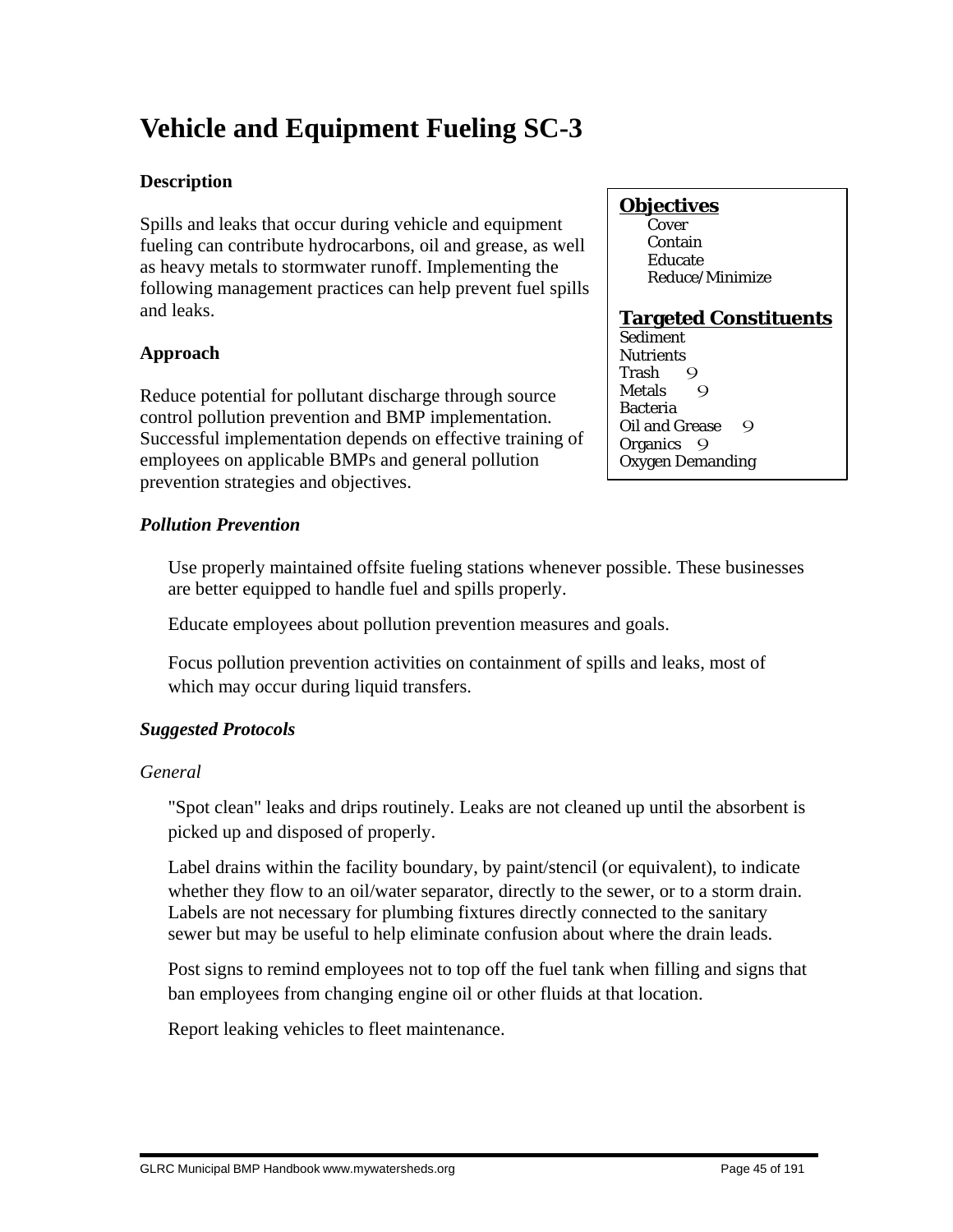Install inlet catch basin equipped with a small sedimentation basin or grit chamber to remove large particles from stormwater in highly impervious areas. Proper maintenance of these devices is necessary.

 Accumulated non-contaminated stormwater (e.g., in a secondary containment) should be released prior to next storm.

Ensure the following safeguards are in place:

- Overflow protection devices on tank systems to warn the operator to automatically shutdown transfer pumps when the tank reaches full capacity.
- Protective guards around tanks and piping to prevent vehicle or forklift damage.
- Clearly tagging or labeling all valves to reduce human error.
- Automatic shut off for severed fuel hoses.

## *Fuel Dispensing Areas*

 Maintain clean fuel-dispensing areas using dry cleanup methods such as sweeping for removal of litter and debris, or use of rags and absorbents for leaks and spills. Do not wash down areas with water.

 Fit underground storage tanks with spill containment and overfill prevention systems meeting the requirements of the State.

 Fit fuel dispensing nozzles with "hold-open latches" (automatic shutoffs) except where prohibited by local fire departments.

 Post signs at the fuel dispenser or fuel island warning vehicle owners/operators against "topping off" of vehicle fuel tanks.

Design fueling area to prevent stormwater runoff and spills.

 Cover fueling area with an overhanging roof structure or canopy so that precipitation cannot come in contact with the fueling area and if possible use a perimeter drain or slope pavement inward with drainage to a blind sump (must be properly maintained and water properly disposed of); pave area with concrete rather than asphalt.

 Apply a suitable sealant that protects the asphalt from spilled fuels in areas where covering is infeasible and the fuel island is surrounded by pavement.

Install vapor recovery nozzles to help control drips as well as air pollution.

 Use secondary containment when transferring fuel from the tank truck to the fuel tank.

Cover storm drains in the vicinity during transfer.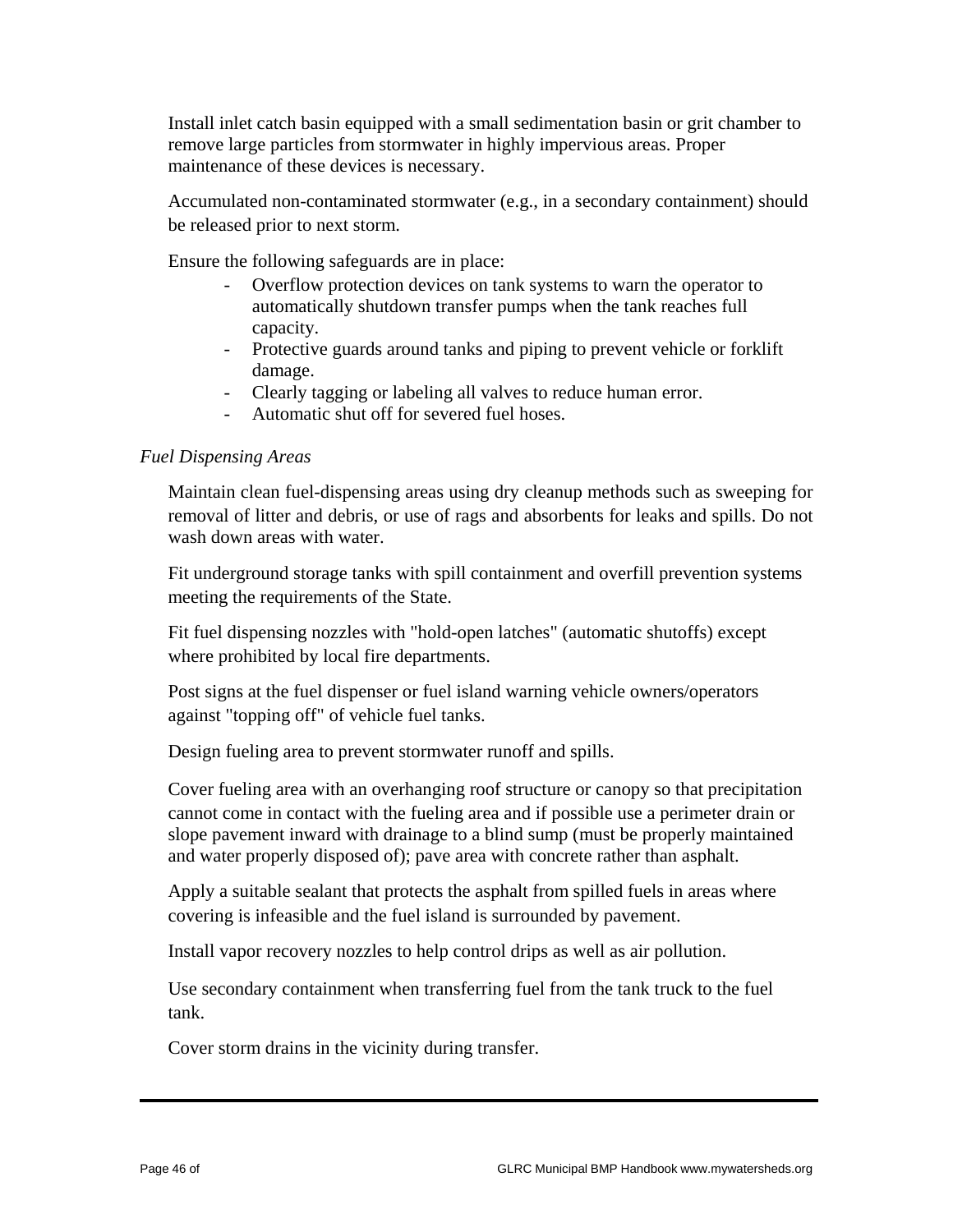## *Outdoor Waste Receptacle Area*

Spot clean leaks and drips routinely to prevent runoff of spillage.

 Minimize the possibility of stormwater pollution from outside waste receptacles by using an effective combination of the following:

- use only watertight waste receptacle(s) and keep the  $\text{lid}(s)$  closed, or
- grade and pave the waste receptacle area to prevent run-on of stormwater, or
- install a roof over the waste receptacle area, or
- install a low containment berm around the waste receptacle area, or
- use and maintain drip pans under waste receptacles. Containment areas and drip pans must be properly maintained and collected water disposed of properly (e.g., to sanitary sewer). Several drip pans should be stored in a covered location near outdoor waste receptacle area so that they are always available, yet protected from precipitation when not in use.

Post "no littering" signs.

## *Air/Water Supply Area*

 Minimize the possibility of stormwater pollution from air/water supply areas by implementing an effective combination of the following:

- spot clean leaks and drips routinely to prevent runoff of spillage, or
- grade and pave the air/water supply area to prevent run-on of stormwater, or
- install a roof over the air/water supply area, or
- install a low containment berm around the air/water supply area. Maintain containment areas and dispose of contaminated water properly (e.g., to sanitary sewer).

## *Inspection*

Aboveground Tank Leak and Spill Control:

- Check for external corrosion and structural failure.
- Check for spills and overfills due to operator error.
- Check for failure of piping system.
- Check for leaks or spills during pumping of liquids or gases from truck or rail car to a storage facility or vice versa.
- Visually inspect new tank or container installation for loose fittings, poor welding, and improper or poorly fitted gaskets.
- Inspect tank foundations, connections, coatings, and tank walls and piping system. Look for corrosion, leaks, cracks, scratches, and other physical damage that may weaken the tank or container system.
- Periodically, integrity testing should be conducted by a qualified professional.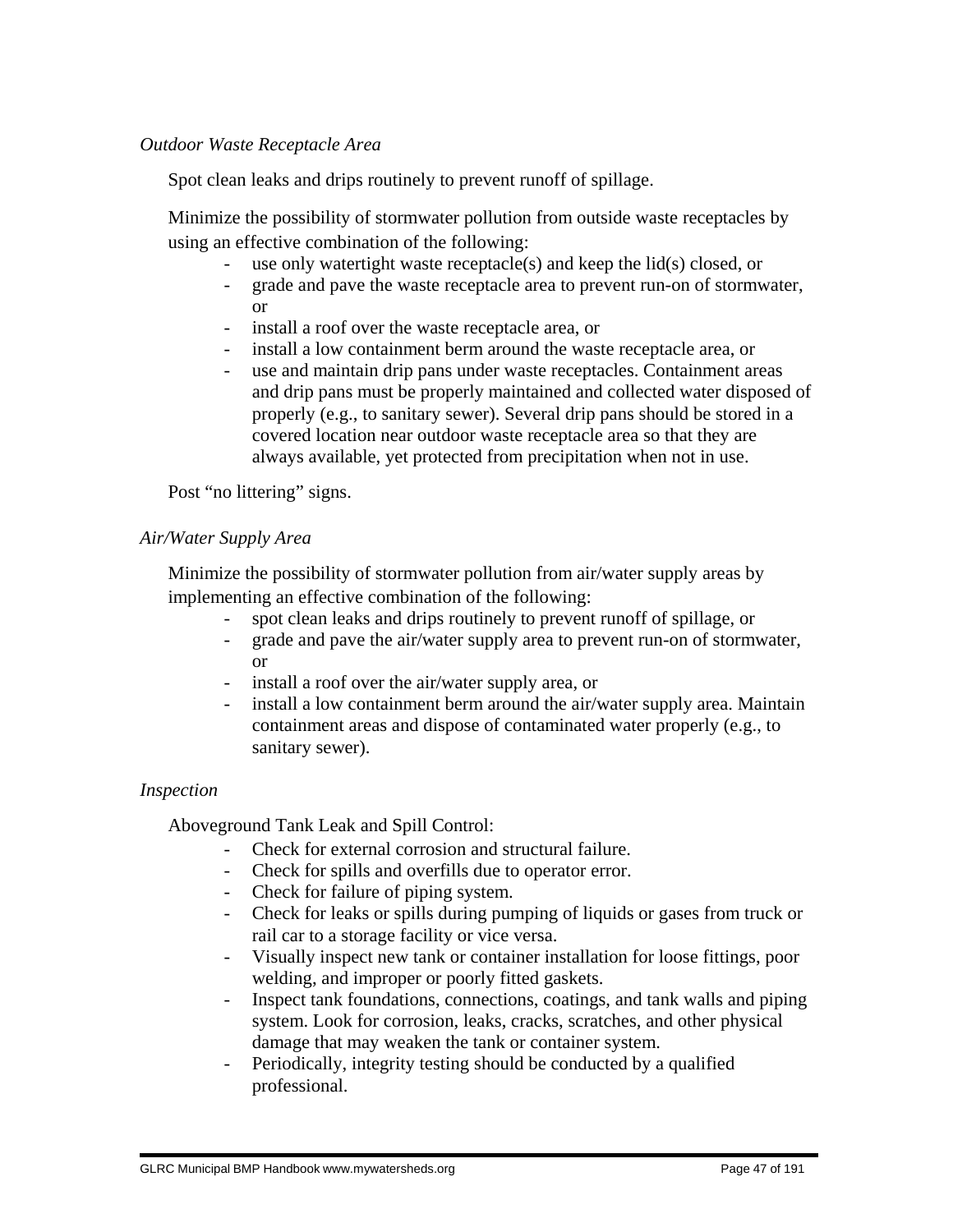Inspect and clean, if necessary, storm drain inlets and catch basins within the facility boundary before October 1 each year.

## *Training*

 Train all employees upon hiring and annually thereafter on proper methods for handling and disposing of waste. Make sure that all employees understand stormwater discharge prohibitions, wastewater discharge requirements, and these best management practices.

Train employees on proper fueling and cleanup procedures.

Use a training log or similar method to document training.

 Ensure that employees are familiar with the site's spill control plan and/or proper spill cleanup procedures.

#### *Spill Response and Prevention*

Keep your Pollution Incident Prevention Plan (PIPP up to date.

Place stockpiles of spill cleanup materials where they are readily accessible.

 Use adsorbent materials on small spills and general cleaning rather than hosing down the area. Remove the adsorbent materials promptly and dispose properly.

 Store portable absorbent booms (long flexible shafts or barriers made of absorbent material) in unbermed fueling areas.

Report spills promptly.

 Install an oil/water separator and connect to the sanitary sewer (if allowed), if a deadend sump is not used to collect spills.

#### *Other Considerations*

 Carry out all federal and state requirements regarding underground storage tanks, or install above ground tanks.

#### **Requirements**

#### *Costs*

 The retrofitting of existing fueling areas to minimize stormwater exposure or spill runoff can be expensive. Good design must occur during the initial installation.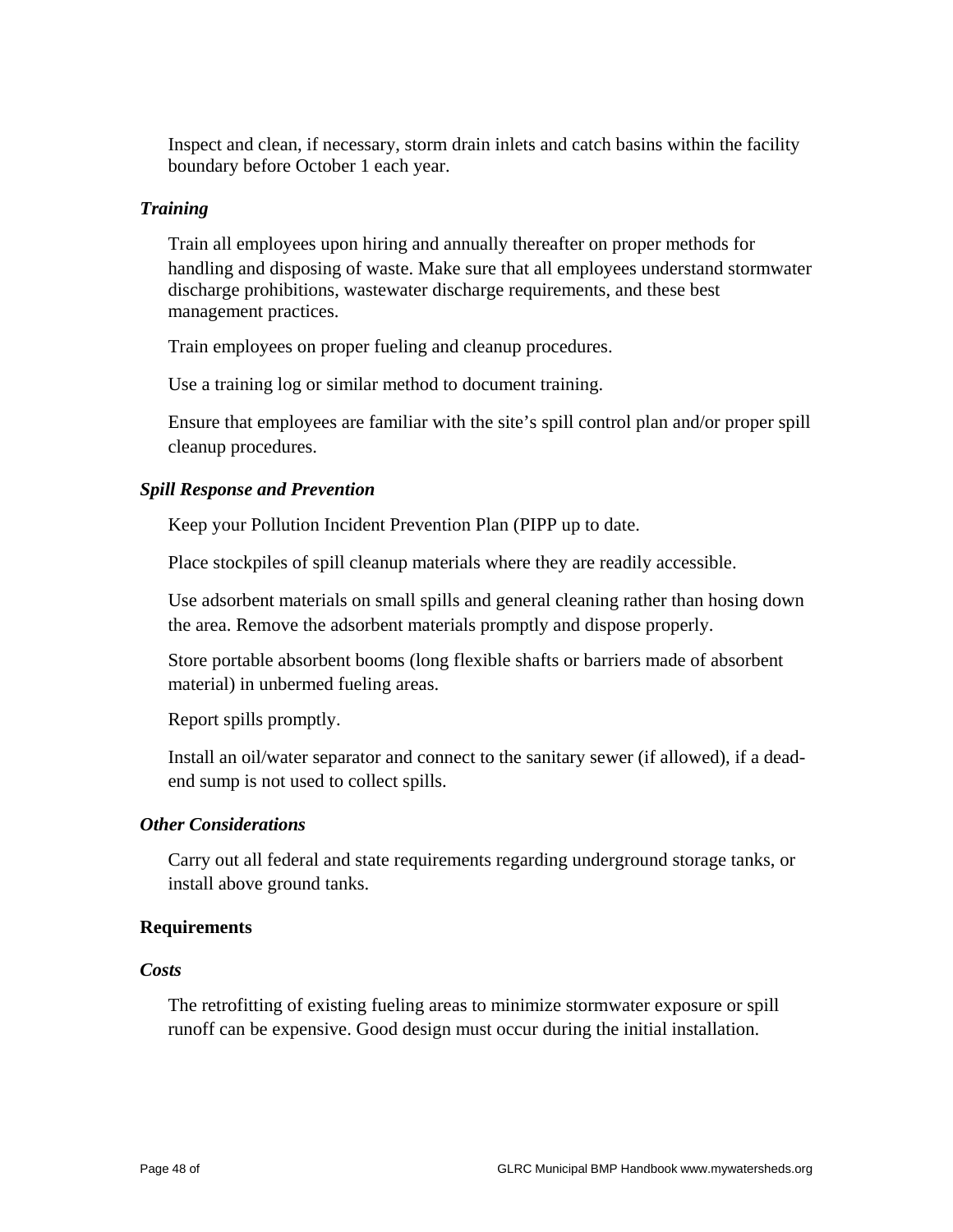Extruded curb along the "upstream" side of the fueling area to prevent stormwater run-on is of modest cost.

## *Maintenance*

Clean oil/water separators at appropriate intervals.

Keep ample supplies of spill cleanup materials onsite.

 Inspect fueling areas, storage tanks, catch basin inserts, containment areas, and drip pans on a regular schedule.

# **Supplemental Information**

# *Design Considerations*

# *Designing New Installations*

The elements listed below should be included in the design and construction of new or substantially remodeled facilities.

Fuel Dispensing Areas

 Fuel dispensing areas must be paved with cement concrete (or, equivalent smooth impervious surface), with a 2% to 4% slope to prevent ponding, and must be separated from the rest of the site by a grade break that prevents run-on of stormwater to the extent practicable. The fuel dispensing area is defined as extending 6.5 feet from the corner of each fuel dispenser or the length at which the hose and nozzle assembly may be operated plus 1 foot, whichever is less. The paving around the fuel dispensing area may exceed the minimum dimensions of the "fuel dispensing area" stated above.

 The fuel dispensing area must be covered, and the cover's minimum dimensions must be equal to or greater than the area within the grade break or the fuel dispensing area, as defined above. The cover must not drain onto the fuel dispensing area.

 If necessary install and maintain an oil control device in the appropriate catch basin(s) to treat runoff from the fueling area.

Outdoor Waste Receptacle Area

 Grade and pave the outdoor waste receptacle area to prevent run-on of stormwater to the extent practicable.

Air/Water Supply Area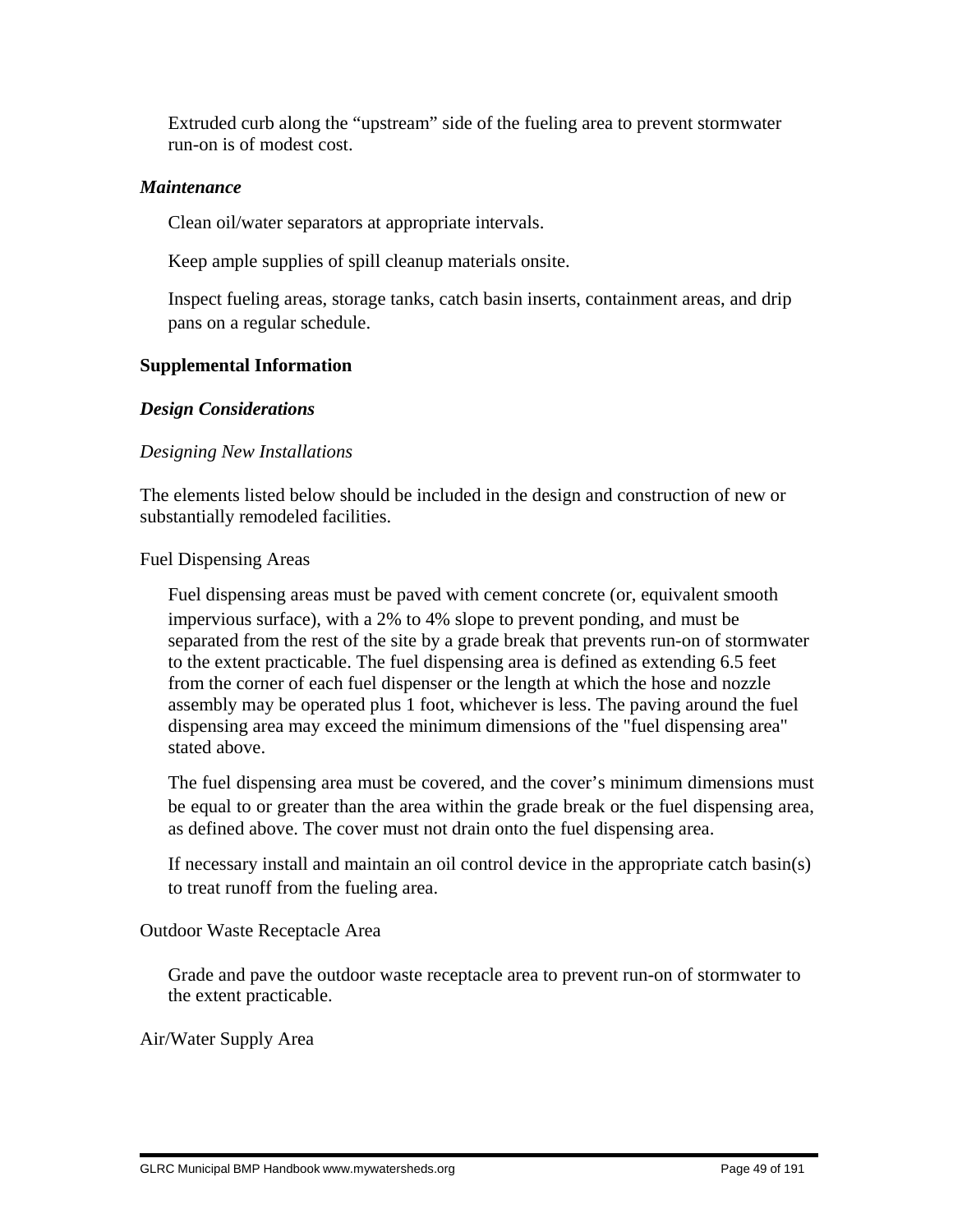Grade and pave the air/water supply area to prevent run-on of stormwater to the extent practicable.

## *Designated Fueling Area*

 If your facility has large numbers of mobile equipment working throughout the site and you currently fuel them with a mobile fuel truck, consider establishing a designated fueling area. With the exception of tracked equipment such as bulldozers and perhaps small forklifts, most vehicles should be able to travel to a designated area with little lost time. Place temporary "caps" over nearby catch basins or manhole covers so that if a spill occurs it is prevented from entering the storm drain.

## *Examples*

The Pollution Incident Prevention Plan (PIPP), which is required by law for some facilities, is an effective program to reduce the number of accidental spills and minimize contamination of stormwater runoff.

The City of Palo Alto has an effective program for commercial vehicle service facilities. Many of the program's elements, including specific BMP guidance and lists of equipment suppliers, are also applicable to industrial facilities.

## **References and Resources**

Best Management Practice Guide for Retail Gasoline Outlets, California Stormwater Quality Task Force. 1997.

King County Stormwater Pollution Control Manual – http://www.dnr.metrokc.gov/wlr/dss/spcm.htm

Orange County Stormwater Program http://www.ocwatersheds.com/StormWater/swp\_introduction.asp San Diego Stormwater Co-permittees Jurisdictional Urban Runoff Management Program (URMP)

12/18/07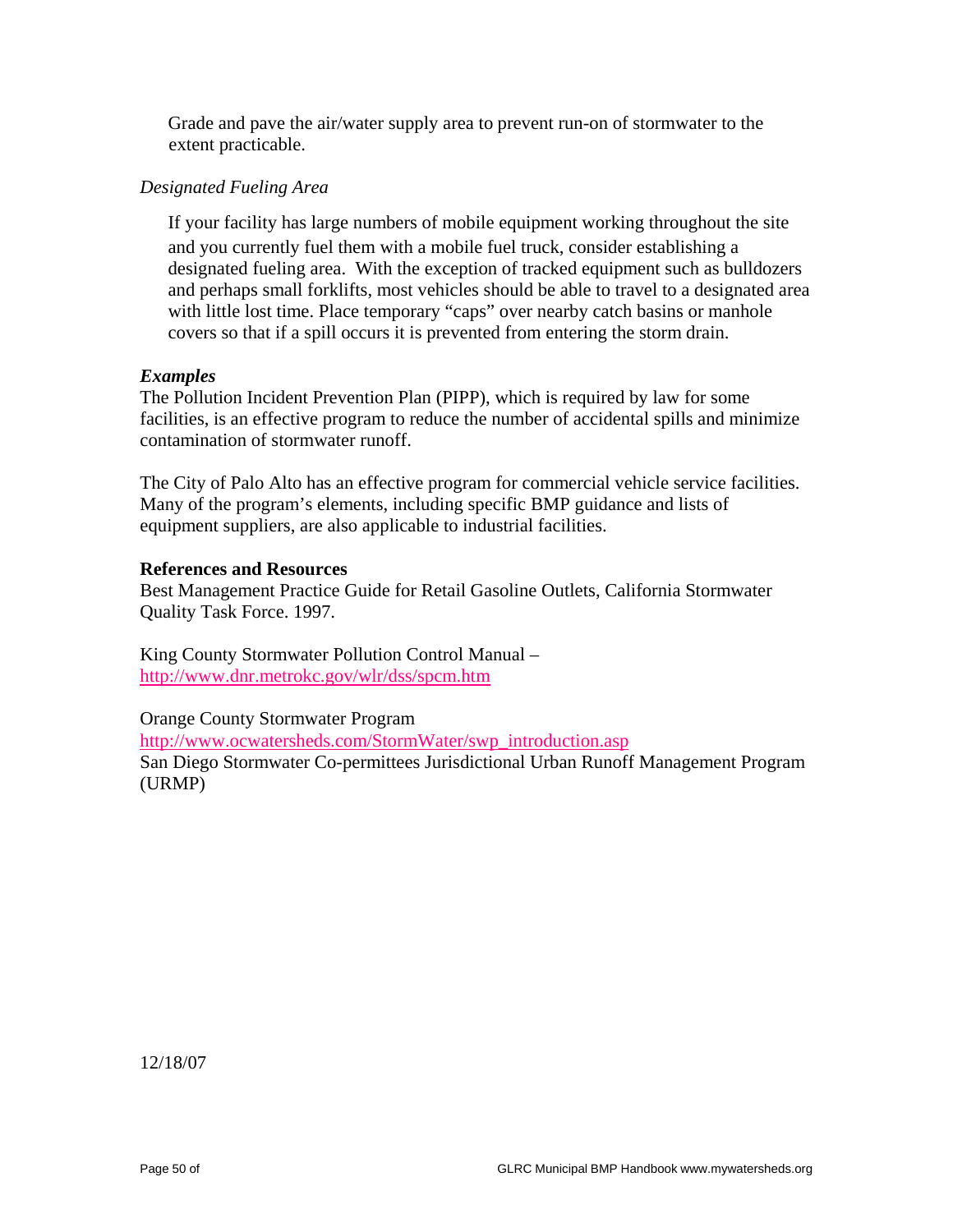# **Vehicle and Equipment Cleaning SC-4**

# **Description**

Wash water from vehicle and equipment cleaning activities performed outdoors or in areas where wash water flows onto the ground can contribute toxic hydrocarbons and other organic compounds, oils and greases, nutrients, phosphates, heavy metals, and suspended solids to stormwater runoff. Use of the procedures outlined below can prevent or reduce the discharge of pollutants to stormwater during vehicle and equipment cleaning.

# **Approach**

Reduce potential for pollutant discharge through source control pollution prevention and BMP implementation. Successful implementation depends on effective training of employees on applicable BMPs and general pollution prevention strategies and objectives.

# *Pollution Prevention*

 If possible, use properly maintained off-site commercial washing and steam cleaning businesses whenever possible. These businesses are better equipped to handle and properly dispose of the wash waters.

 Good housekeeping practices can minimize the risk of contamination from wash water discharges.

# *Suggested Protocols*

# *General*

Use biodegradable, phosphate-free detergents for washing vehicles as appropriate.

Mark the area clearly as a wash area.

 Post signs stating that only washing is allowed in wash area and that discharges to the storm drain are prohibited.

Provide a trash container in wash area.

Map on-site storm drain locations to avoid discharges to the storm drain system.

# **Objectives**

**Cover**  Contain Educate Reduce/Minimize Product Substitution

# **Targeted Constituents**

Sediment 9 Nutrients 9<br>Trash 9 Trash 9<br>Metals 9 **Metals** Bacteria Oil and Grease 9 Organics 9 Oxygen Demanding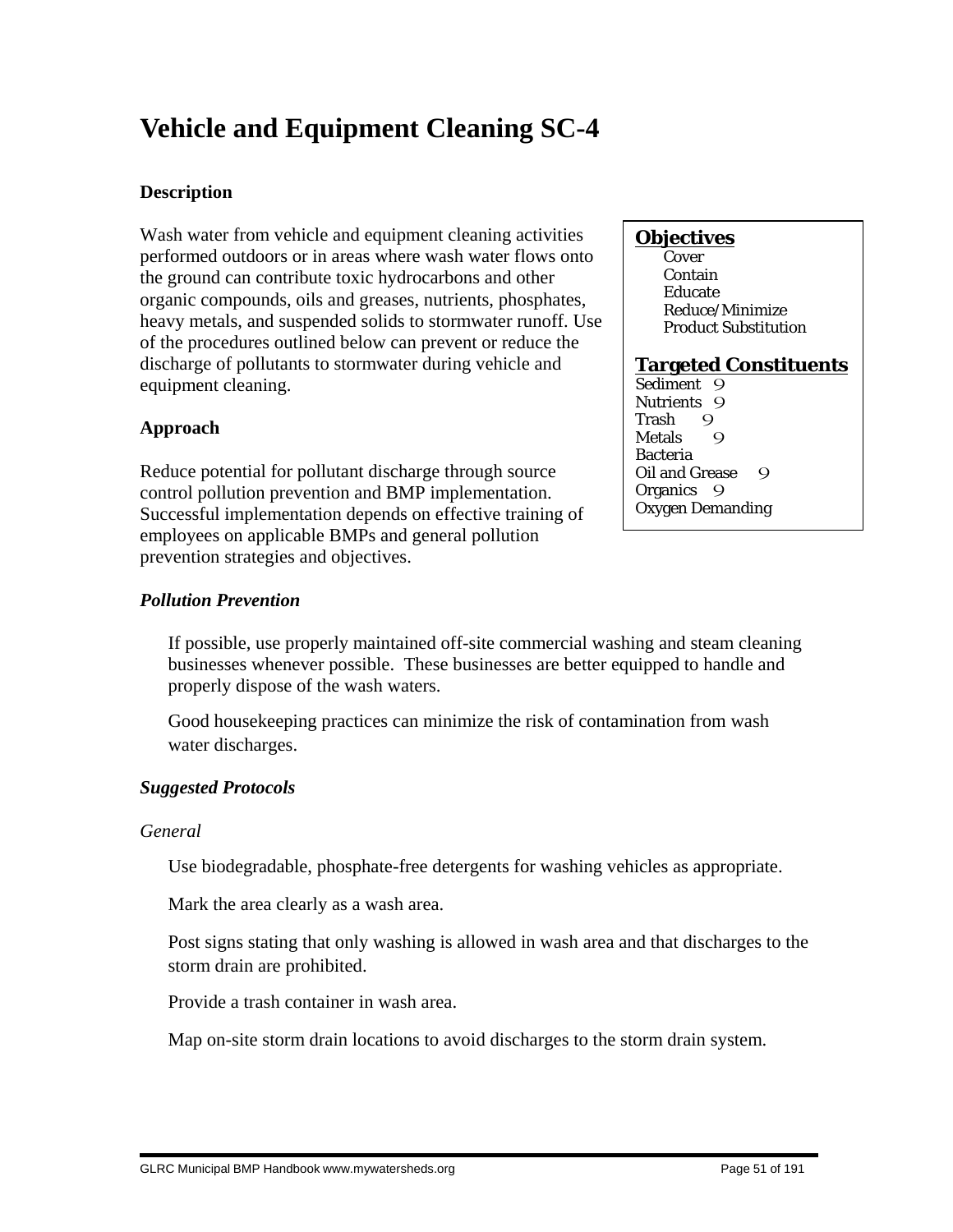Emphasize the connection between the storm drain system and runoff and help reinforce that car washing activities can have an affect on local water quality. This can be accomplished through storm drain stenciling programs.

## *Vehicle and Equipment Cleaning*

 Design wash areas to properly collect and dispose of wash water when engine cleaning is conducted and when chemical additives, solvents, or degreasers are used. This may include installation of sumps or drain lines to collect wash water or construction of a berm around the designated area and grading of the area to collect wash water as well as prevent stormwater run-on.

 Consider washing vehicles and equipment inside the building if washing/cleaning must occur on-site. This will help to control the targeted constituents by directing them to the sanitary sewer.

If washing must occur on-site and outdoor:

- Use designated paved wash areas. Designated wash areas must be well marked with signs indicating where and how washing must be done. This area must be covered or bermed to collect the wash water and graded to direct the wash water to a treatment or disposal facility.
- Oil changes and other engine maintenance cannot be conducted in the designated washing area. Perform these activities in a place designated for such activities.
- Cover the wash area when not in use to prevent contact with rain water.

Use hoses with nozzles that automatically turn off when left unattended.

 Perform pressure cleaning and steam cleaning off-site to avoid generating runoff with high pollutant concentrations. If done on-site, no pressure cleaning and steam cleaning should be done in areas designated as wellhead protection areas for public water supply.

## *Disposal*

Consider filtering and recycling wash water.

 Discharge equipment wash water to the sanitary sewer, a holding tank, or a process treatment system, regardless of the washing method used.

 Discharge vehicle wash water to (1) the sanitary sewer, a holding tank, or process treatment system or (2) an enclosed recycling system.

 Discharge wash water to sanitary sewer only after contacting the local sewer authority to find out if pretreatment is required.

## *Training*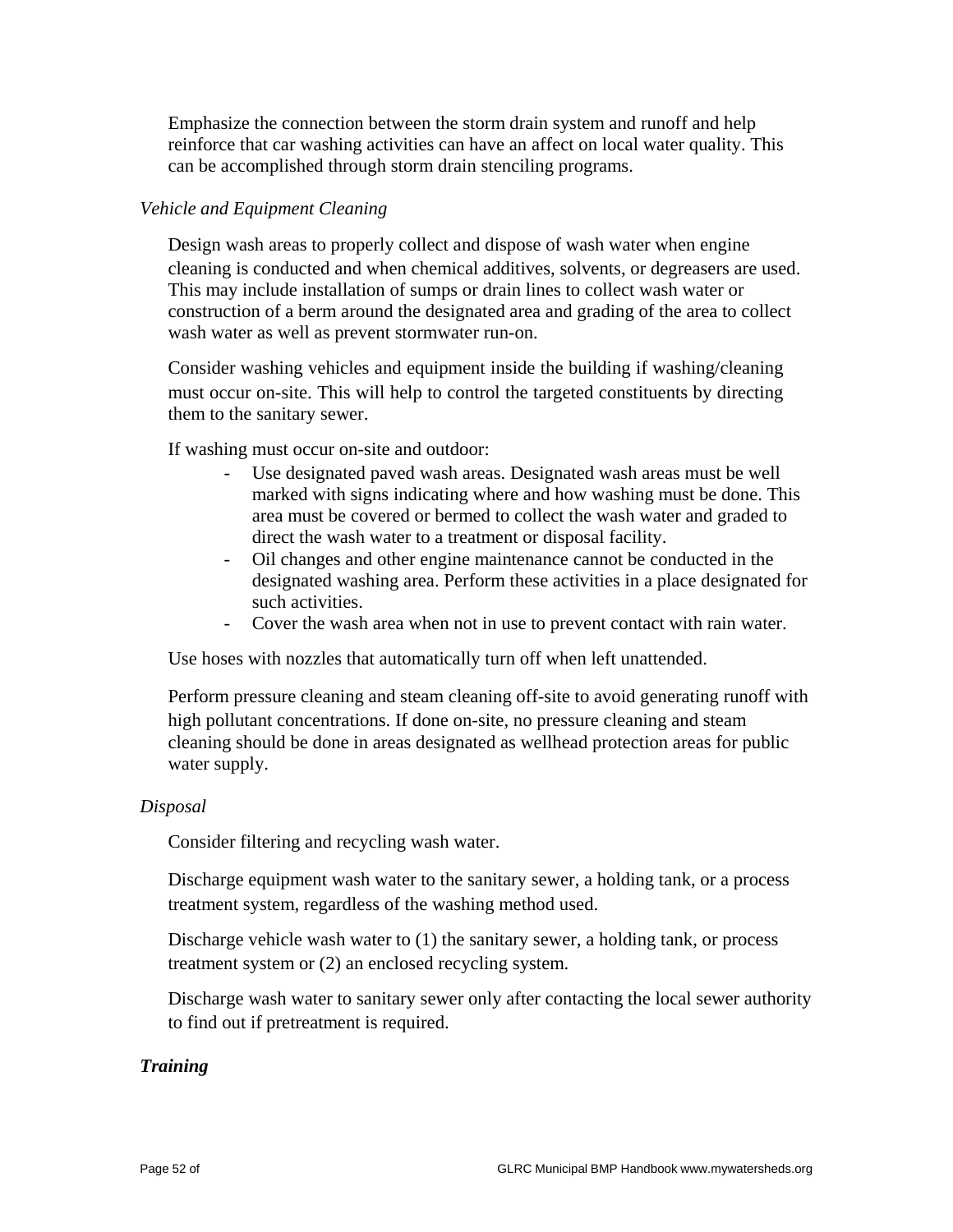Train employees on proper cleaning and wash water disposal procedures and conduct "refresher" courses on a regular basis.

Train staff on proper maintenance measures for the wash area.

 Train employees and contractors on proper spill containment and cleanup. The employee should have the tools and knowledge to immediately begin cleaning up a spill if one should occur.

# *Spill Response and Prevention*

Refer to SC-2, Spill Prevention, Control and Cleanup.

 Keep your Pollution Incident Prevention Plan (PIPP) up to date, and implement accordingly.

Have spill cleanup materials readily available and in a known location.

Clean up spills immediately and use dry methods if possible.

Properly dispose of spill cleanup material.

# *Other Considerations (Limitations and Regulations)*

 Some municipalities may require pretreatment and monitoring of wash water discharges to the sanitary sewer.

 Steam cleaning can generate significant pollutant concentrations requiring that careful consideration be given to the environmental impacts and compliance issues related to steam cleaning.

 Most car washing best management practices are inexpensive, and rely more on good housekeeping practices (where vehicles are washed, planning for the collection of wash water) than on expensive technology. However, the construction of a specialized area for vehicle washing can be expensive for municipal facilities. Also, for facilities that cannot recycle their wash water the cost of pre-treating wash water through either structural practices or planning for collection and hauling of contaminated water to sewage treatment plants can represent a cost limitation.

# **Requirements**

*Costs*

Capital costs vary depending on measures implemented

- Low cost (\$500-1,000) for berm construction,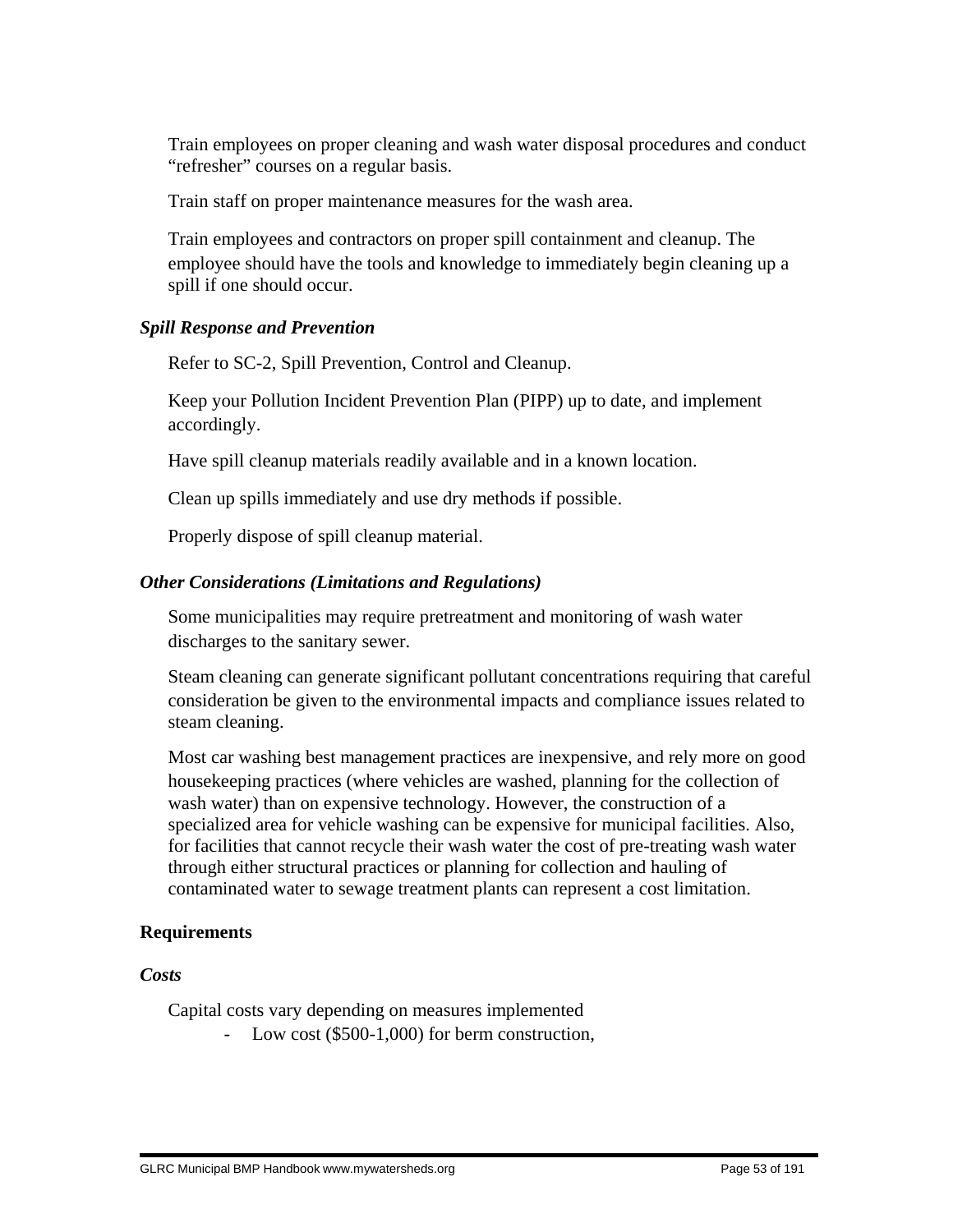- Medium cost (\$5,000-20,000) for plumbing modifications (including rerouting discharge to sanitary sewer and installing simple sump).
- High cost (\$30,000-150,000) for on-site treatment and recycling.

O&M costs increase with increasing capital investment.

## *Maintenance*

Berm repair and patching.

Sweep washing areas frequently to remove solid debris.

 Inspect and maintain sumps, oil/water separators, and on-site treatment/recycling units.

## **Supplemental Information**

## *Design Considerations*

## *Designated Cleaning Areas*

 Washing operations outside should be conducted in a designated wash area having the following characteristics:

- Paved with Portland cement concrete,
- Covered and bermed to prevent contact with stormwater and contain wash water,
- Sloped for wash water collection,
- Equipped with an oil/water separator, if necessary.

## *Examples*

The City of Palo Alto has an effective program for commercial vehicle service facilities. Many of the program's elements, including specific BMP guidance and lists of equipment suppliers, are applicable to industrial vehicle service facilities.

The U.S. Postal Service in West Sacramento has a new vehicle wash system that collects, filters, and recycles the wash water.

## **References and Resources**

http://www.stormwatercenter.net/

King County - ftp://dnr.metrokc.gov/wlr/dss/spcm/Chapter%203.PDF

## Orange County Stormwater Program

http://www.ocwatersheds.com/StormWater/swp\_introduction.asp

San Diego Stormwater Co-permittees Jurisdictional Urban Runoff Management Program (URMP)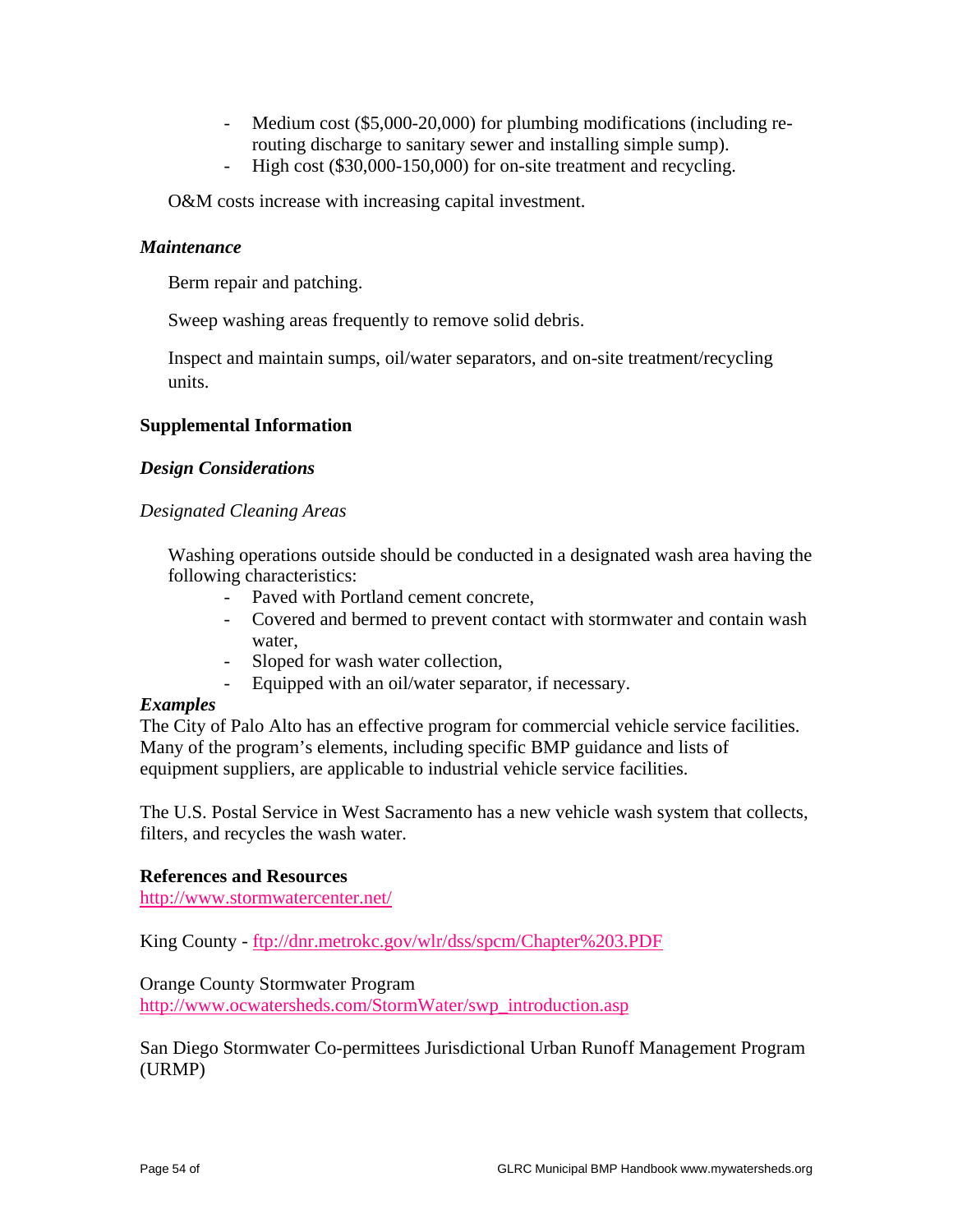http://www.projectcleanwater.org/pdf/Model%20Program%20Municipal%20Facilities.pd f

12/18/07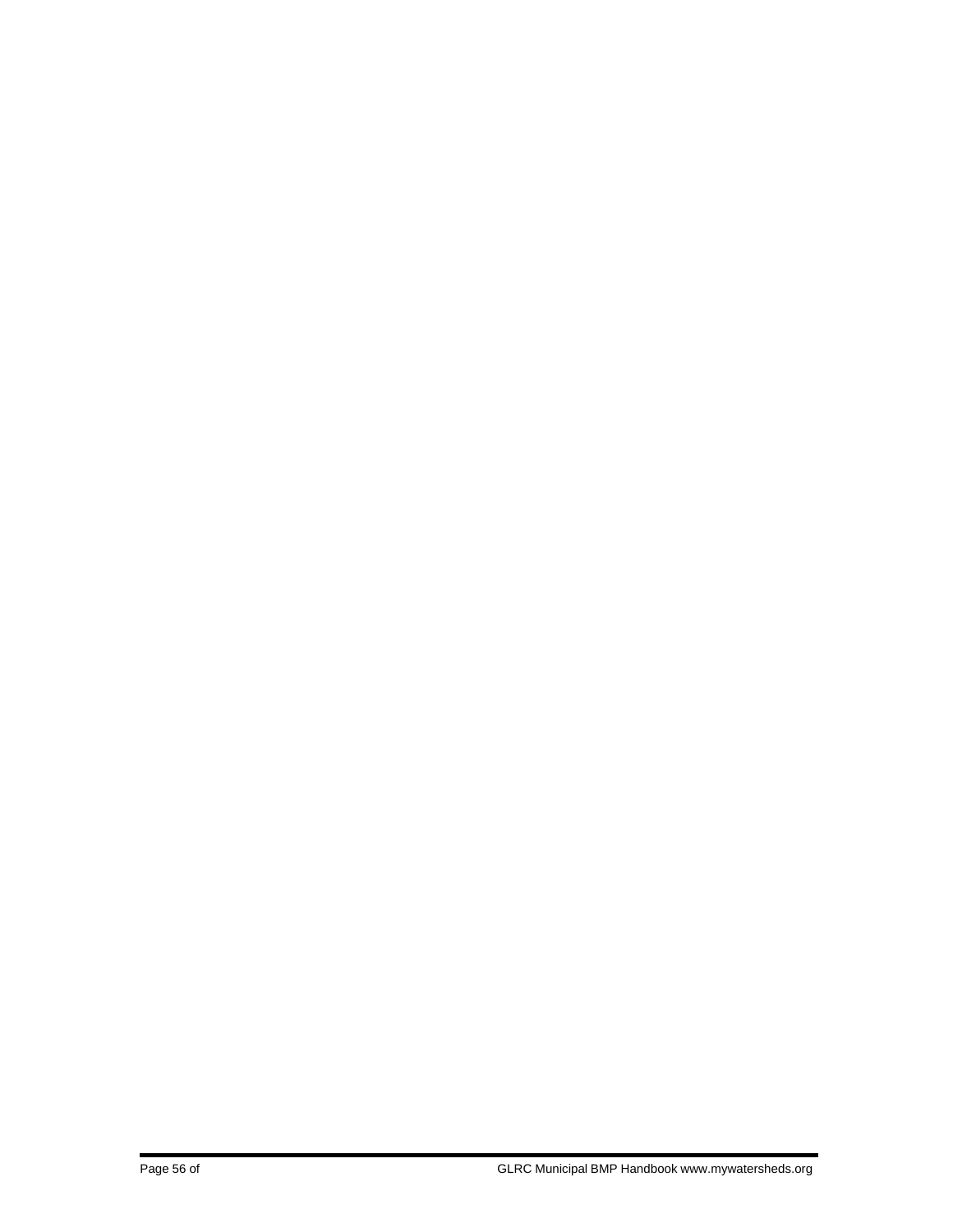# **Vehicle and Equipment Repair SC-5**

# **Description**

Vehicle or equipment maintenance and repair is potentially a significant source of stormwater pollution, due to the use of materials and wastes created that are harmful to humans and the environment. Engine repair and service (e.g. parts cleaning), replacement of fluids (e.g. oil change), and outdoor equipment storage and parking (dripping engines) can impact water quality if stormwater runoff from areas with these activities occurring on them becomes polluted by a variety of contaminants. Implementation of the following activities will prevent or reduce the discharge of pollutants to stormwater from vehicle and equipment maintenance and repair activities.

#### **Objectives**

**Cover**  Contain Educate Reduce/Minimize Product Substitution

#### **Targeted Constituents**

Sediment **Nutrients** Trash Metals 9 Bacteria Oil and Grease 9 Organics 9 Oxygen Demanding

# **Approach**

## *Pollution Prevention*

Keep accurate maintenance logs to evaluate materials use.

Switch to non-toxic chemicals for maintenance when possible.

Choose cleaning agents that can be recycled.

Minimize use of solvents. Clean parts without using solvents whenever possible.

Keep an accurate, up to date inventory of materials.

 Recycle used motor oil, diesel oil, and other vehicle fluids and parts whenever possible.

# *Suggested Protocols*

## *General*

Move maintenance and repair activities indoors whenever feasible.

Store idle equipment containing fluids under cover.

 Use a vehicle maintenance area designed to prevent stormwater pollution - minimize contact of stormwater with outside operations through berming and appropriate drainage routing.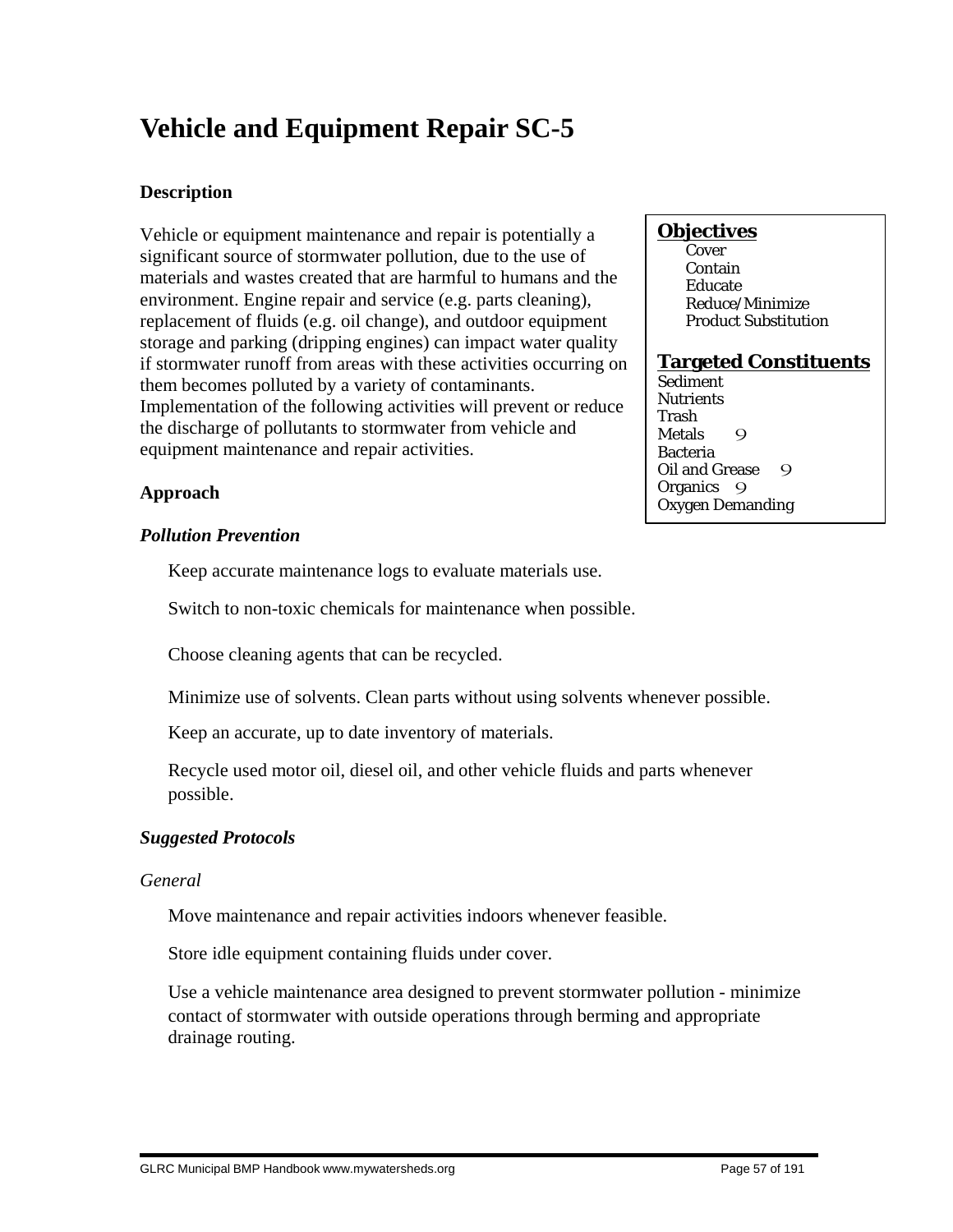Avoid hosing down your work areas. If work areas are washed, collect and direct wash water to sanitary sewer.

 Paint signs on storm drain inlets to indicate that they are not to receive liquid or solid wastes.

Post signs at sinks to remind employees, not to pour hazardous wastes down drains.

Clean yard storm drain inlets(s) regularly.

Do not pour materials down drains or hose down work areas; use dry sweeping.

Cover the work area so as to limit exposure to the rain.

Place curbs around the immediate boundaries of the process equipment.

 Build a shed or temporary roof over areas where you park cars awaiting repair or salvage, especially if you handle wrecked vehicles. Build a roof over vehicles you keep for parts.

## *Material and Waste Handling*

Store materials and wastes under cover whenever possible.

 Designate a special area to drain and replace motor oil, coolant, and other fluids. This area should not have any connections to the storm drain or the sanitary sewer and should allow for easy clean up of drips and spills.

 Drain all fluids from wrecked vehicles immediately. Ensure that the drain pan or drip pan is large enough to contain drained fluids (e.g. larger pans are needed to contain antifreeze, which may gush from some vehicles).

 Do not pour liquid waste to floor drains, sinks, outdoor storm drain inlets, or other storm drains or sewer connections.

 Do not dispose of used or leftover cleaning solutions, solvents, and automotive fluids and oil in the sanitary sewer.

Dispose of all waste materials according to applicable laws and regulations.

 Collect leaking or dripping fluids in drip pans or containers. Fluids are easier to recycle if kept separate.

 Promptly transfer used fluids to the proper waste or recycling drums and store in an appropriately designed area that can contain spills. Don't leave drip pans or other open containers lying around.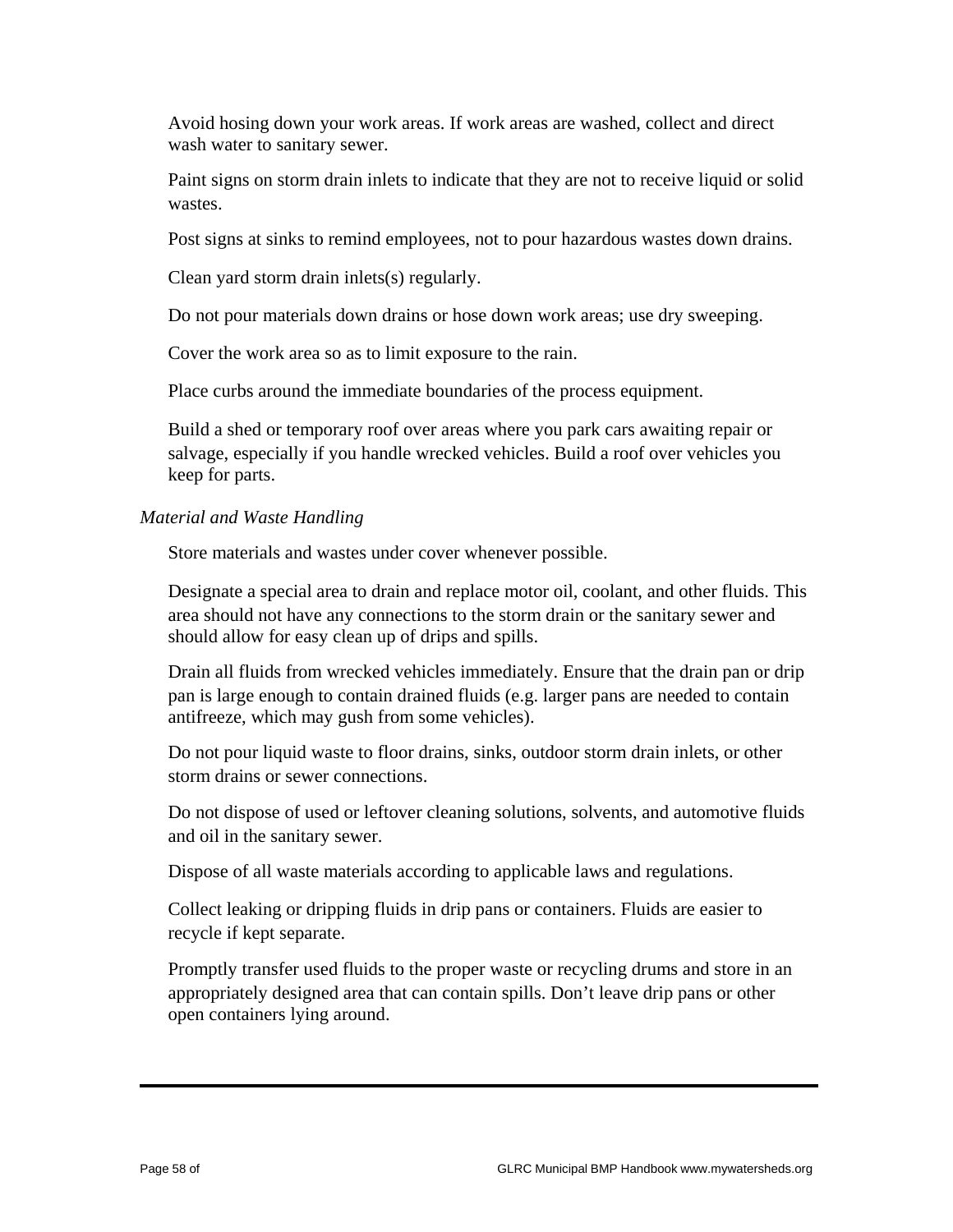Do not dispose of oil filters in trash cans or dumpsters, which may leak oil and contaminate stormwater. Place the oil filter in a funnel over a waste oil recycling drum to drain excess oil before disposal. Most municipalities prohibit or discourage disposal of these items in solid waste facilities. Oil filters can also be recycled. Ask your oil supplier or recycler about recycling oil filters.

 Store cracked and/or dead batteries in a non-leaking covered secondary container and dispose of properly at recycling or household hazardous waste facilities.

# *Maintenance and Repair Activities*

Provide a designated area for vehicle maintenance.

Keep equipment clean, don't allow excessive build-up of oil and grease.

 If temporary work is being conducted outside: Use a tarp, ground cloth, or drip pans beneath the vehicle or equipment to capture all spills and drips., The collected drips and spills must be disposed, reused, or recycled properly.

 If possible, perform all vehicle fluid removal or changing inside or under cover to prevent the run-on of stormwater and the runoff of spills:

- Keep a drip pan under the vehicle while you unclip hoses, unscrew filters, or remove other parts. Use a drip pan under any vehicle that might leak while you work on it to keep splatters or drips off the shop floor.
- Promptly transfer used fluids to the proper waste or recycling drums. Don't leave drip pans or other open containers lying around.
- Keep drip pans or containers under vehicles or equipment that might drip during repairs.
- Do not change motor oil or perform equipment maintenance in nonappropriate areas.

 If equipment (e.g., radiators, axles) is to be stored outdoors, oil and other fluids should be drained first. This is also applicable to vehicles being stored and not used on a regular basis.

 Monitor parked vehicles closely for leaks and place pans under any leaks to collect the fluids for proper disposal or recycling.

# *Parts Cleaning*

Clean vehicle parts without using liquid cleaners wherever possible to reduce waste.

 Do all liquid cleaning at a centralized station so the solvents and residues stay in one area.

 Discharge wastewater generated from steam cleaning and pressure washing to an appropriate treatment control that is connected to a blind sump. Non-caustic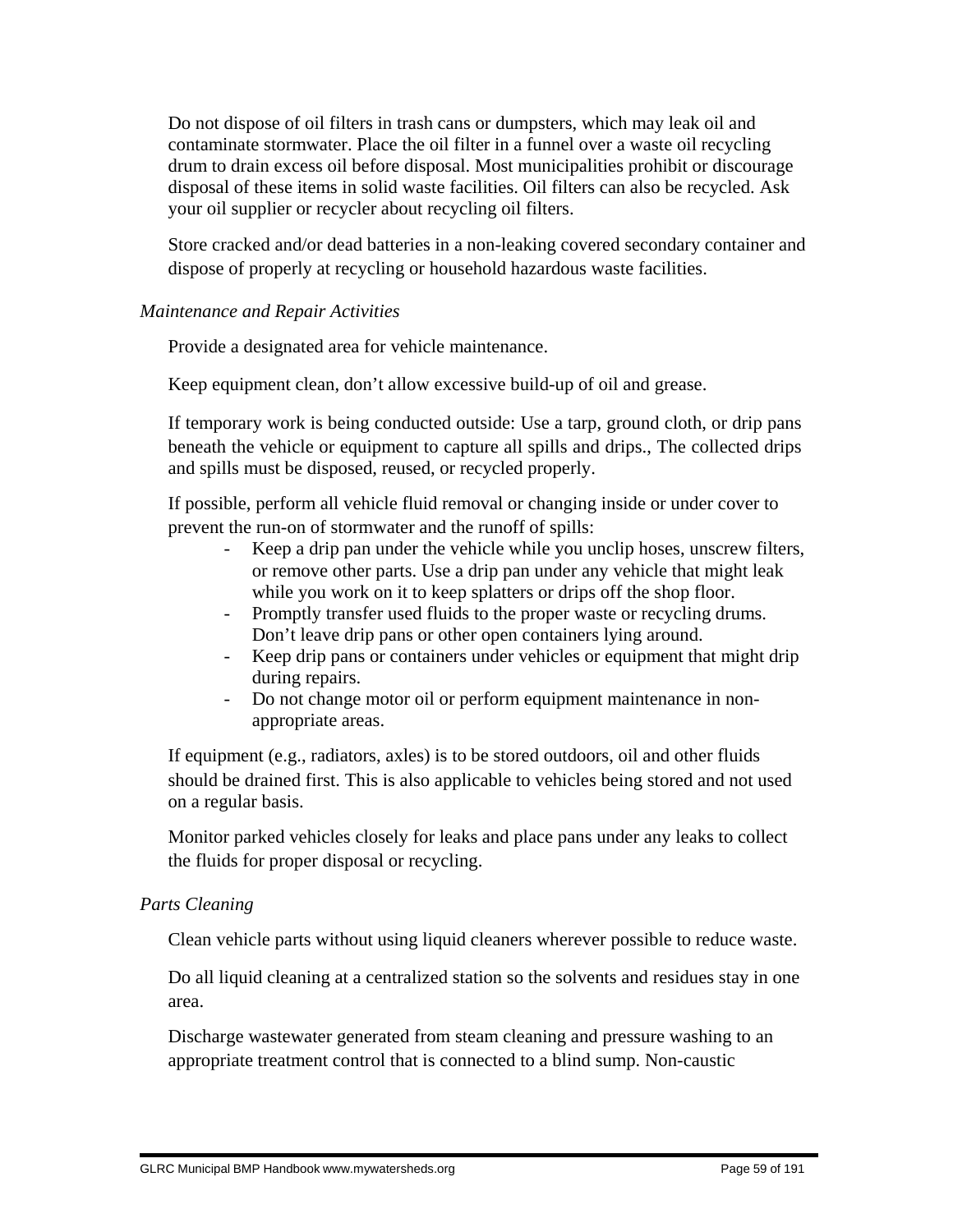detergents should be used instead of caustic cleaning agents, detergent-based or water-based cleaning systems in place of organic solvent degreasers, and nonchlorinated solvent in place of chlorinated organic solvents for parts cleaning. Refer to SC-21 for more information on steam cleaning.

 Locate drip pans, drain boards, and drying racks to direct drips back into a solvent sink or fluid holding tank for reuse.

## *Inspection*

Regularly inspect vehicles and equipment for leaks, and repair immediately.

 Make sure incoming vehicles are checked for leaking oil and fluids. Apply controls accordingly.

# *Training*

 Train employees and contractors in the proper handling and disposal of engine fluids and waste materials.

 Ensure that employees are familiar with the site's spill control plan and/or proper spill cleanup procedures (You can use reusable cloth rags to clean up small drips and spills instead of disposables; these can be washed by a permitted industrial laundry. Do not clean them at home or at a coin-operated laundry business). The employee should have the tools and knowledge to immediately begin cleaning up a spill if one should occur.

Use a training log or similar method to document training.

# *Spill Response and Prevention*

Refer to SC-2 Spill Prevention, Control & Cleanup for more information.

 Keep your Pollution Incident Prevention Plan (PIPP) up to date, and implement accordingly.

Place adequate stockpiles of spill cleanup materials where they are readily accessible.

 Clean leaks, drips, and other spills with as little water as possible. Use rags for small spills, a damp mop for general cleanup, and dry absorbent material for larger spills.

Use the following three-step method for cleaning floors:

- Clean spills with rags or other absorbent materials
- Sweep floor using dry absorbent material
- Mop the floor. Mop water may be discharged to the sanitary sewer via a toilet or sink.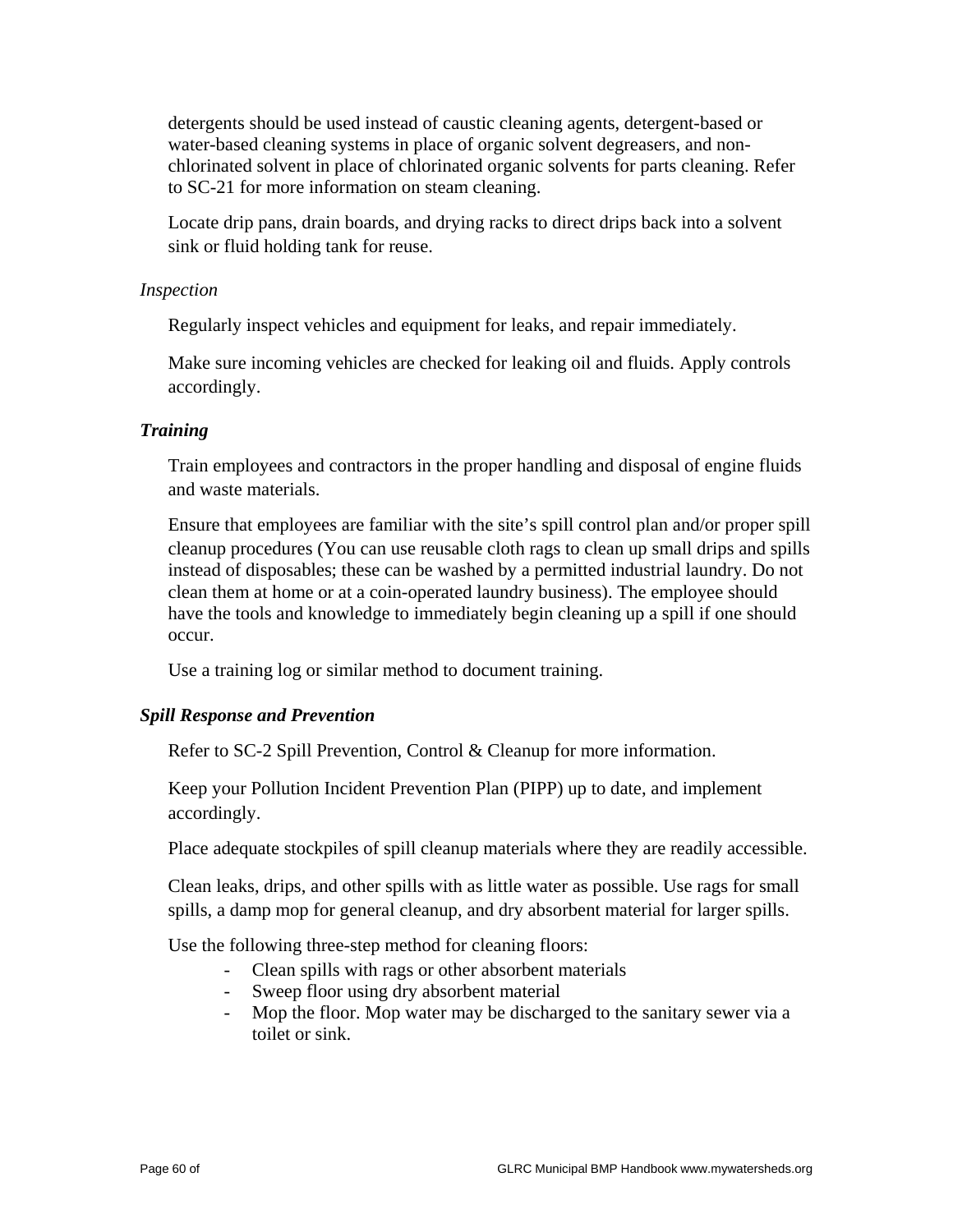Remove absorbent materials used for cleaning small spills promptly and properly. Do not saturate rags or absorbent material to eliminate need for disposal of spilled material as hazardous waste.

## *Other Considerations*

Space and time limitations may preclude all work being conducted indoors.

 It may not be possible to contain and clean up spills from vehicles/equipment brought onsite after working hours.

 Drain pans (usually 1 ft. x 1 ft.) are generally too small to contain antifreeze, so drip pans (3 ft. x 3 ft.) may have to be purchased or fabricated.

 Identification of engine leaks may require some use of solvents, which may require disposal as hazardous waste.

 Installation of structural treatment practices for pretreatment controls of wastewater discharges can be expensive.

 Prices for recycled materials and fluids may be higher than those of non-recycled materials.

 Some facilities can be limited by a lack of providers of recycled materials, and by the absence of businesses to provide services such as hazardous waste removal, structural treatment practice maintenance or solvent equipment and solvent recycling.

# **Requirements**

## *Costs*

Should be low, but will vary depending on the size of the facility.

## *Maintenance*

 Sweep the maintenance area weekly, if it is paved, to collect loose particles, and wipe up spills with rags and other absorbent material immediately, do not hose down the area to a storm drain.

# **Supplemental Information**

# *Further Detail of the BMP*

# *Recycling*

Separating wastes allows for easier recycling and may reduce treatment costs. Keep hazardous and non-hazardous wastes separate, do not mix used oil and solvents, and keep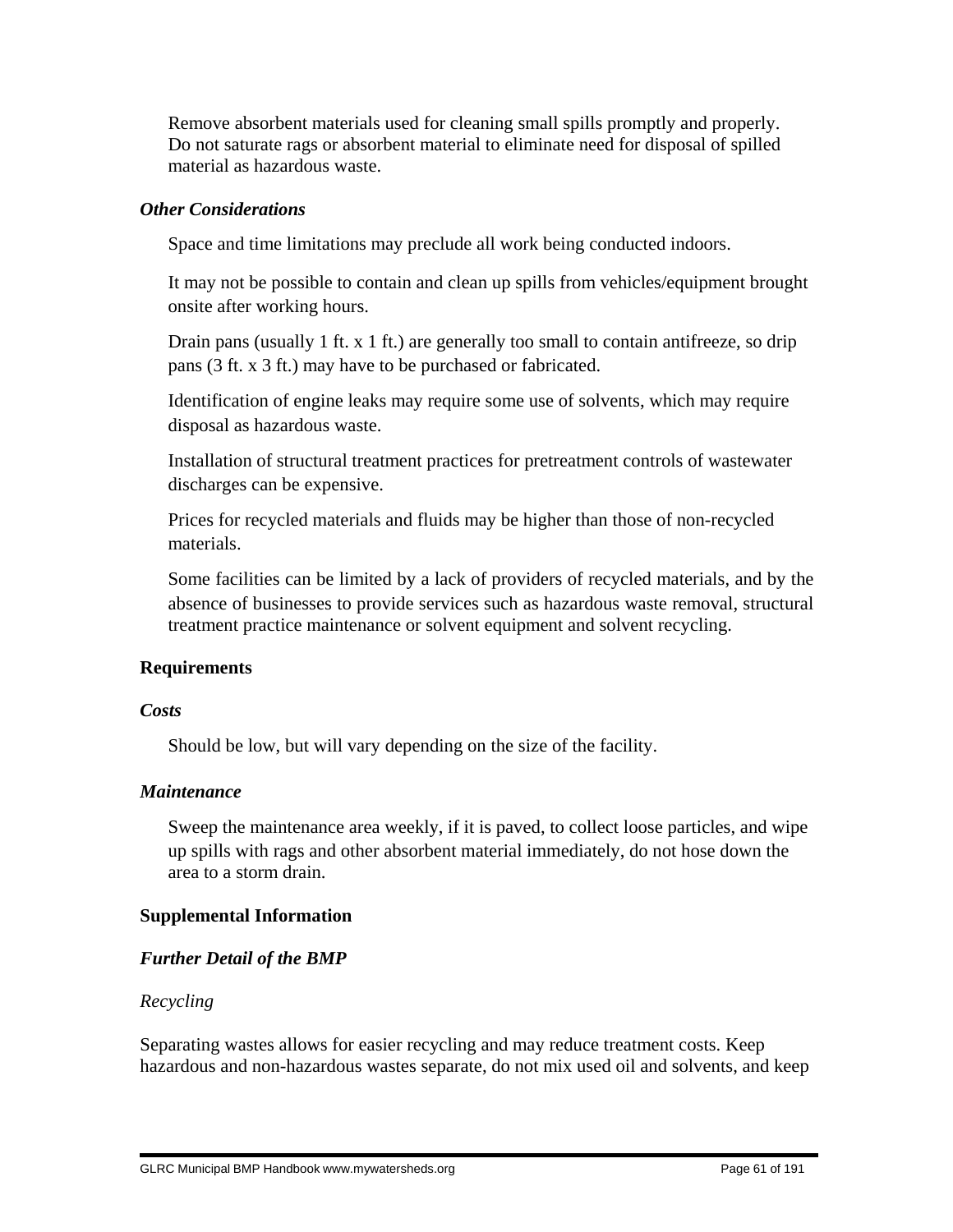chlorinated solvents (e.g., 1,1,1-trichloroethane) separate from non-chlorinated solvents (e.g., kerosene and mineral spirits). Many products made of recycled (i.e., refined or purified) materials are available. Engine oil, transmission fluid, antifreeze, and hydraulic fluid are available in recycled form. Buying recycled products supports the market for recycled materials.

Recycling is always preferable to disposal of unwanted materials.

 Separate wastes for easier recycling. Keep hazardous and non-hazardous wastes separate, do not mix used oil and solvents, and keep chlorinated solvents separate from non-chlorinated solvents.

 Label and track the recycling of waste material (e.g. used oil, spent solvents, batteries).

Purchase recycled products to support the market for recycled materials.

## *Safer Alternatives*

If possible, eliminate or reduce the amount of hazardous materials and waste by substituting non-hazardous or less hazardous material:

Use non-caustic detergents instead of caustic cleaning for parts cleaning.

 Use detergent-based or water-based cleaning systems in place of organic solvent degreasers. Wash water may require treatment before it can be discharged to the sewer.

 Replace chlorinated organic solvents with non-chlorinated solvents. Non-chlorinated solvents like kerosene or mineral spirits are less toxic and less expensive to dispose of properly. Check list of active ingredients to see whether it contains chlorinated solvents.

Choose cleaning agents that can be recycled.

Refer to SC-14 Safer Alternative Products fact sheet for more information.

## **References and Resources**

DTSC Doc. No. 619a Switching to Water Based Cleaners

DTSC Doc. No. 621 http://www.stormwatercenter.net/

King County - ftp://dnr.metrokc.gov/wlr/dss/spcm/Chapter%203.PDF

Model Urban Runoff Program: A How-To-Guide for Developing Urban Runoff Programs for Small Municipalities. Prepared by City of Monterey, City of Santa Cruz, California Coastal Commission, Monterey Bay National Marine Sanctuary, Association of Monterey Bay Area Governments, Woodward-Clyde, Central Coast Regional Water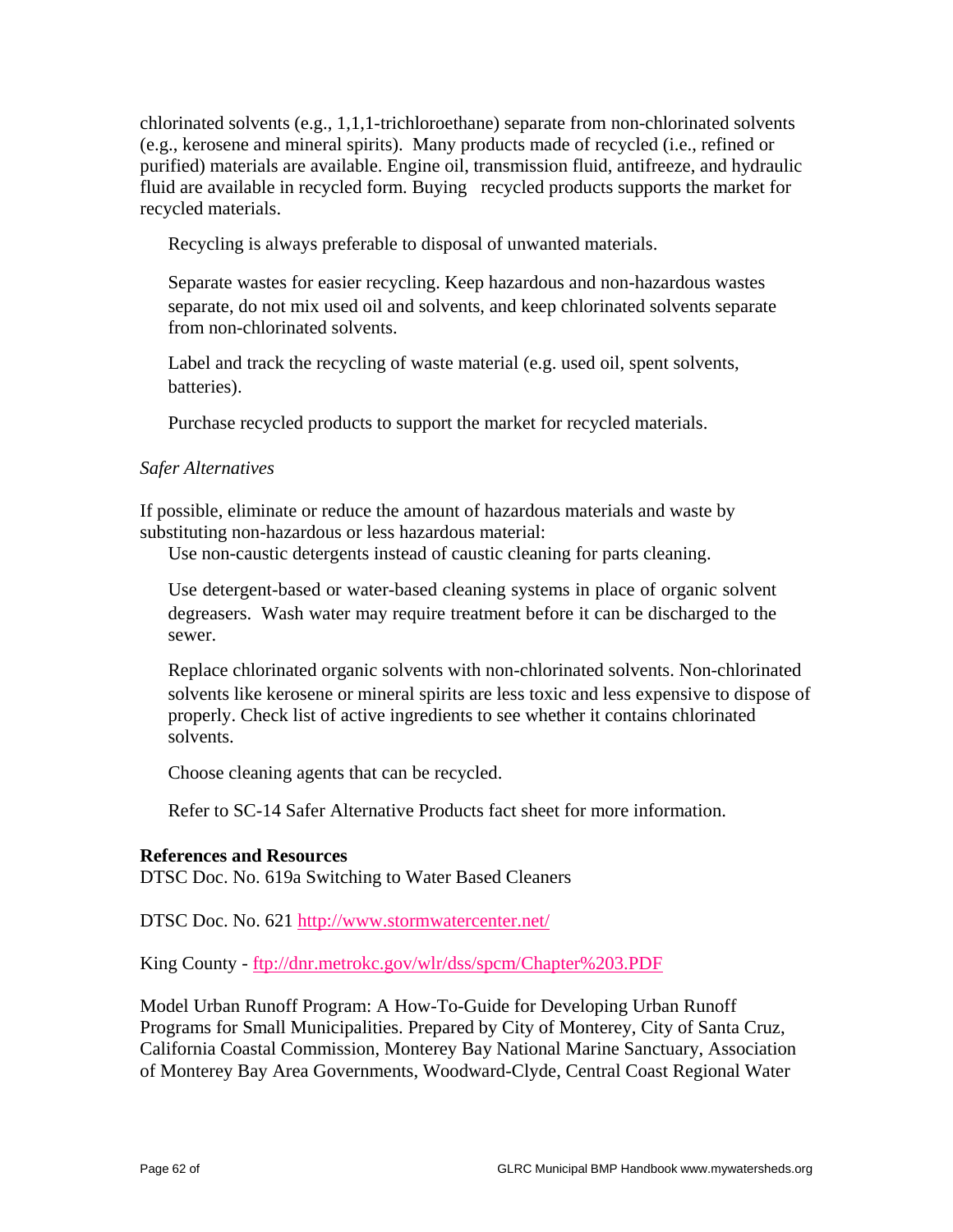Quality Control Board. July 1998 (Revised February 2002 by the California Coastal Commission).

Orange County Stormwater Program http://www.ocwatersheds.com/StormWater/swp\_introduction.asp

San Diego Stormwater Co-permittees Jurisdictional Urban Runoff Management Program (URMP) -

http://www.projectcleanwater.org/pdf/Model%20Program%20Municipal%20Facilities.pd f

12/18/07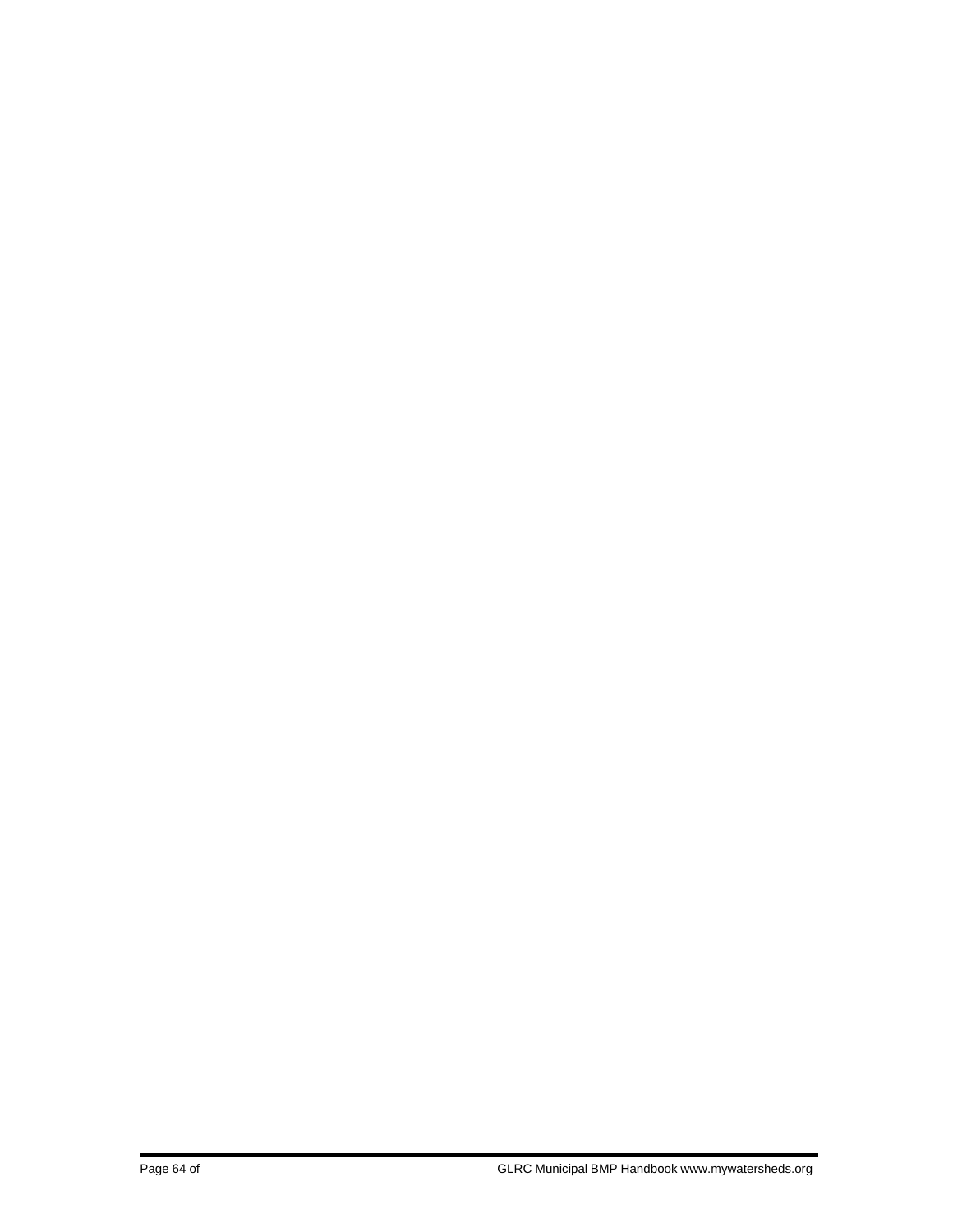# **Outdoor Loading/Unloading SC-6**

# **Description**

The loading/unloading of materials usually takes place outside on docks or terminals; therefore, materials spilled, leaked, or lost during loading/unloading may collect in the soil or on other surfaces and have the potential to be carried away by stormwater runoff or when the area is cleaned. Additionally, rainfall may wash pollutants from machinery used to unload or move materials. Loading and unloading of material may include package products, barrels, and bulk products. Implementation of the following protocols will prevent or reduce the discharge of pollutants to stormwater from outdoor loading/unloading of materials.

# **Objectives**

**Cover**  Contain Educate Reduce/Minimize Product Substitution

#### **Targeted Constituents**

Sediment 9 Nutrients 9 Trash Metals 9 Bacteria Oil and Grease 9 Organics 9 Oxygen Demanding 9

# **Approach**

## *Pollution Prevention*

 Keep accurate maintenance logs to evaluate materials removed and improvements made.

 Park tank trucks or delivery vehicles in designated areas so that spills or leaks can be contained.

Limit exposure of materials with the potential to contaminate stormwater.

Prevent stormwater run-on.

Regularly check equipment for leaks.

When loading and unloading an attendant should be present at all times.

## *Suggested Protocols*

## *Loading and Unloading – General Guidelines*

Develop an operations plan that describes procedures for loading and/or unloading.

Do not conduct loading and unloading during wet weather, whenever possible.

Cover designated loading/unloading areas to reduce exposure of materials to rain.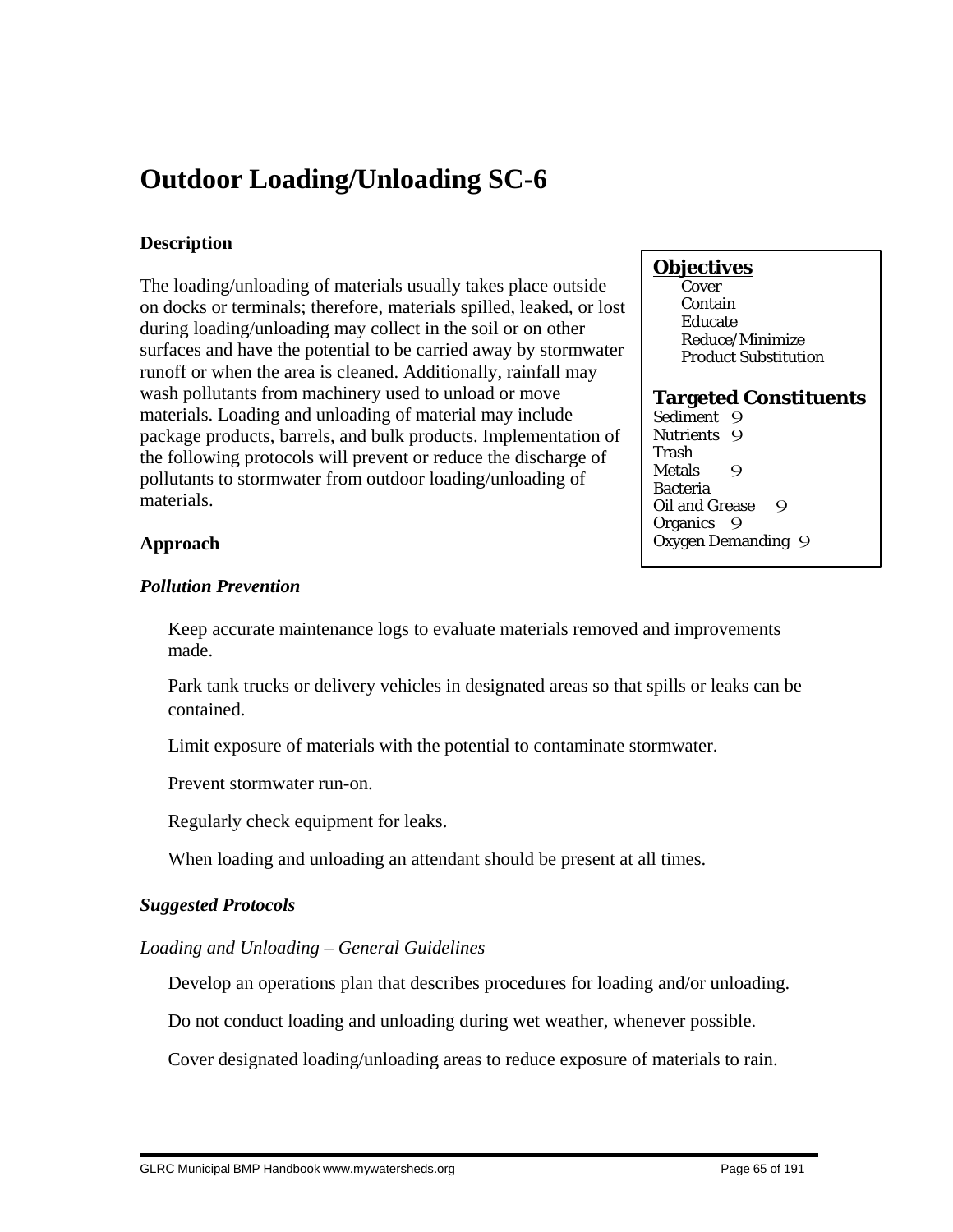A seal or door skirt between delivery vehicles and building can reduce or prevent exposure to rain.

 Design loading/unloading area to prevent stormwater run-on which would include grading or berming the area, and positioning roof downspouts so they direct stormwater away from the loading/unloading areas.

 If feasible, load and unload all materials and equipment in covered areas such as building overhangs at loading docks.

Load/unload only at designated loading areas.

 Use drip pans underneath hose and pipe connections and other leak-prone spots during liquid transfer operations, and when making and breaking connections. Several drip pans should be stored in a covered location near the liquid transfer area so that they are always available, yet protected from precipitation when not in use. Drip pans can be made specifically for railroad tracks. Drip pans must be cleaned periodically, and drip collected materials must be disposed of properly.

Pave loading areas with concrete instead of asphalt.

Avoid placing storm drains in the area.

 Grade and/or berm he loading/ unloading area to a drain that is connected to a deadend sump.

## *Inspection*

 Check loading and unloading equipment regularly for leaks, including valves, pumps, flanges and connections.

Look for dust or fumes during loading or unloading operations.

# *Training*

 Train employees (e.g. fork lift operators) and contractors on proper spill containment and cleanup.

 Employees trained in spill containment and cleanup should be present during the loading/unloading.

Train employees in proper handling techniques during liquid transfers to avoid spills.

 Make sure forklift operators are properly trained on loading and unloading procedures.

# *Spill Response and Prevention*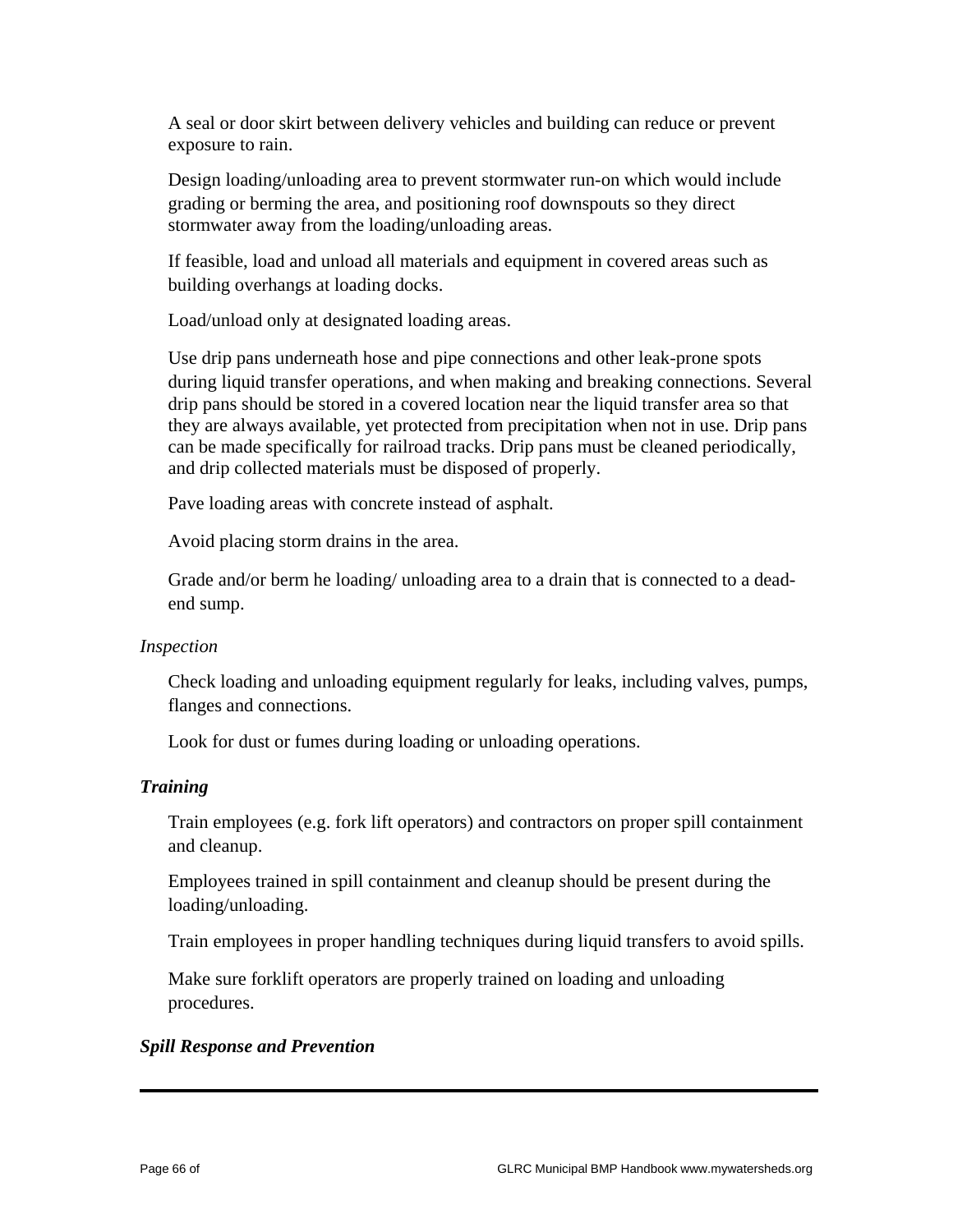Refer to SC-2, Spill Prevention, Control & Cleanup

 Keep your Pollution Incident Prevention Plan (PIPP) up to date, and implement accordingly.

Have spill cleanup materials readily available and in a known location.

Cleanup spills immediately and use dry methods if possible.

Properly dispose of spill cleanup material.

## *Other Considerations*

 Space, material characteristics and/or time limitations may preclude all transfers from being performed indoors or under cover.

## **Requirements**

## *Costs*

Should be low except when covering a large loading/unloading area.

## *Maintenance*

 Conduct regular inspections and make repairs as necessary. The frequency of repairs will depend on the age of the facility.

Check loading and unloading equipment regularly for leaks.

Regular broom dry-sweeping of area.

 Conduct major clean-out of loading and unloading area and sump prior to October 1 of each year.

# **Supplemental Information**

# *Further Detail of the BMP*

# *Special Circumstances for Indoor Loading/Unloading of Materials*

As appropriate loading or unloading of liquids should occur indoors so that any spills that are not completely retained can be discharged to the sanitary sewer, treatment plant, oil and water separator, or treated in a manner consistent with local sewer authorities and permit requirements.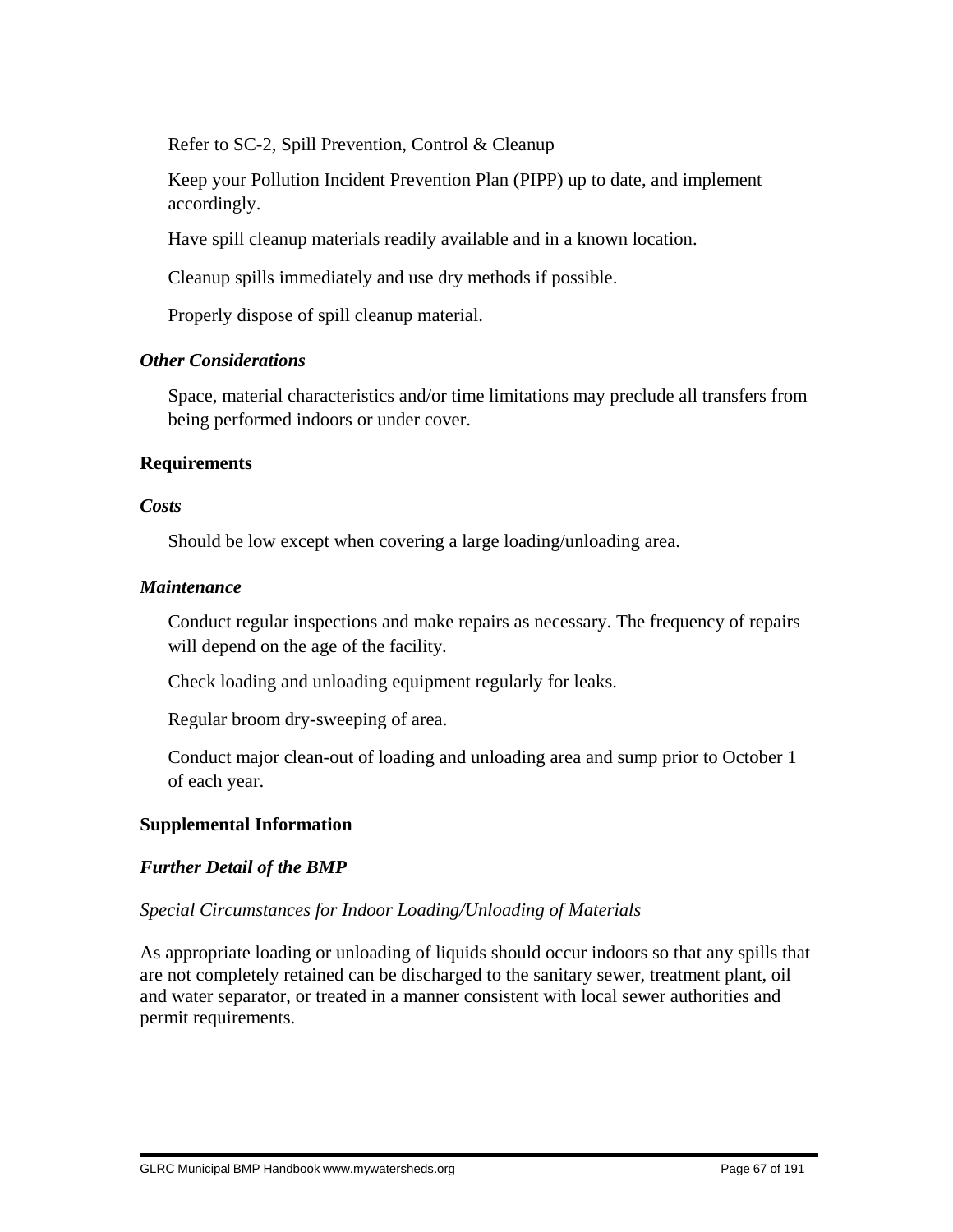For loading and unloading tank trucks to above and below ground storage tanks, the following procedures should be used:

- The area where the transfer takes place should be paved.
- Transfer area should be designed to prevent run-on of stormwater from adjacent areas.

 Sloping the pad and using a curb, like a speed bump, around the uphill side of the transfer area should reduce run-on.

- Transfer area should be designed to prevent runoff of spilled liquids from the area. Sloping the area to a drain should prevent runoff. The drain should be connected to a dead-end sump or to the sanitary sewer (if allowed). A positive control valve should be installed on the drain.

 For transfer from rail cars to storage tanks that must occur outside, use the following procedures:

- Drip pans should be placed at locations where spillage may occur, such as hose connections, hose reels, and filler nozzles, Use drip pans when making and breaking connections.
- Drip pan systems should be installed between the rails to collect spillage from tank cars.

#### **References and Resources**

http://www.stormwatercenter.net/

King County - ftp://dnr.metrokc.gov/wlr/dss/spcm/Chapter%203.PDF

Orange County Stormwater Program

http://www.ocwatersheds.com/StormWater/swp\_introduction.asp

## San Diego Stormwater Co-permittees Jurisdictional Urban Runoff Management Program (URMP) -

http://www.projectcleanwater.org/pdf/Model%20Program%20Municipal%20Facilities.pd f

12/18/07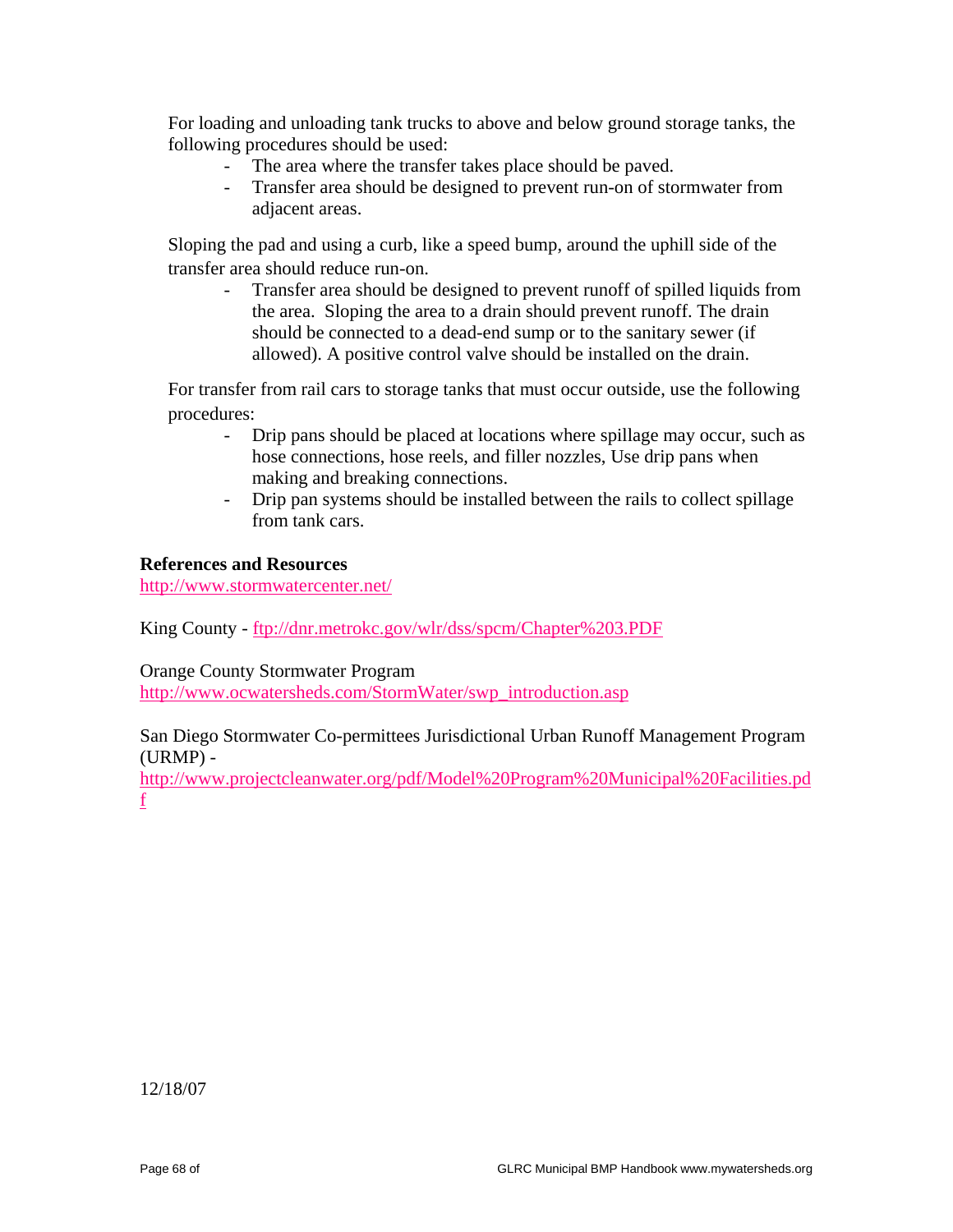# **Outdoor Container Storage SC-7**

# **Description**

Accidental releases of materials from above ground liquid storage tanks, drums, and dumpsters present the potential for contaminating stormwater with many different pollutants. Tanks may store many potential stormwater runoff pollutants, such as gasoline, aviation gas, diesel fuel, ammonia, solvents, syrups, etc. Materials spilled, leaked, or lost from storage tanks may accumulate in soils or on other surfaces and be carried away by rainfall runoff. These source controls apply to containers located outside of a building used to temporarily store liquid materials and include installing safeguards against accidental releases, installing secondary containment, conducting regular inspections, and training employees in standard operating procedures and spill cleanup techniques.

## **Approach**

## *Pollution Prevention*

Educate employees about pollution prevention measures and goals.

 Keep an accurate, up to date inventory of the materials delivered and stored on-site. Re-evaluate inventory needs and consider purchasing alternative products. Properly dispose of outdated products.

Try to keep chemicals in their original containers, and keep them well labeled.

# *Suggested Protocols*

## *General*

 Develop an operations plan that describes procedures for loading and/or unloading. Refer to SC-6 Outdoor Loading/Unloading for more detailed BMP information pertaining to loading and unloading of liquids.

Protect materials from rainfall, run-on, runoff, and wind dispersal:

- Cover the storage area with a roof.
- Minimize stormwater run-on by enclosing the area or building a berm around it.
- Use a "doghouse" structure for storage of liquid containers.
- Use covered dumpsters for waste product containers.

Employ safeguards against accidental releases:

## **Objectives**

**Cover**  Contain Educate Reduce/Minimize Product Substitution

## **Targeted Constituents**

Sediment Nutrients 9 Trash Metals 9 Bacteria Oil and Grease 9 Organics 9 Oxygen Demanding 9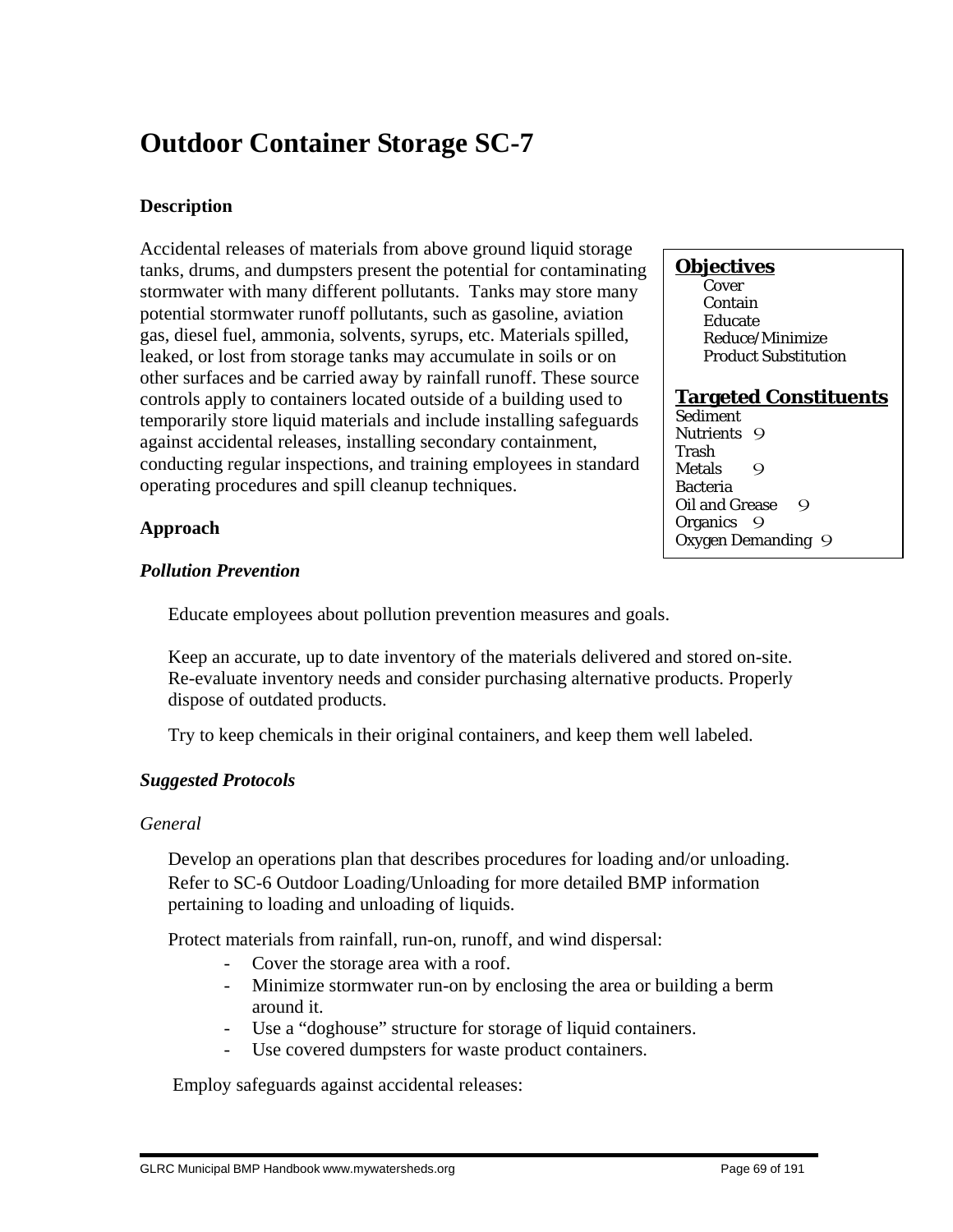- Provide overflow protection devices to warn operator or automatic shut down transfer pumps.
- Provide protection guards (bollards) around tanks and piping to prevent vehicle or forklift damage, and
- Provide clear tagging or labeling, and restricting access to valves to reduce human error.

 Berm or surround tank or container with secondary containment system using dikes, liners, vaults, or double walled tanks.

 Contact the appropriate regulatory agency regarding environmental compliance for facilities with "spill ponds" designed to intercept, treat, and/or divert spills.

 Have registered and specifically trained professional engineers can identify and correct potential problems such as loose fittings, poor welding, and improper or poorly fitted gaskets for newly installed tank systems.

*Storage Areas*

 Provide storage tank piping located below product level with a shut-off valve at the tank; ideally this valve should be an automatic shear valve with the shut-off located inside the tank.

 Provide barriers such as posts or guard rails, where tanks are exposed, to prevent collision damage with vehicles.

Provide secure storage to prevent vandalism.

Place tight-fitting lids on all containers.

Enclose or cover the containers where they are stored.

 Raise the containers off the ground by use of a spill pallet or similar method, with provisions for spill control and secondary containment.

 Contain the material in such a manner that if the container leaks or spills, the contents will not discharge, flow, or be washed into the storm drainage system, surface waters or groundwater.

 Place drip pans or absorbent materials beneath all mounted container taps, and at all potential drip and spill locations during filling and unloading of containers. Drip pans must be cleaned periodically, and all collected liquids and soiled absorbent materials must be reused/recycled or properly disposed.

 Ensure that any underground or aboveground storage tanks shall be designed and managed in accordance with applicable regulations, be identified as a potential pollution source, have secondary containment.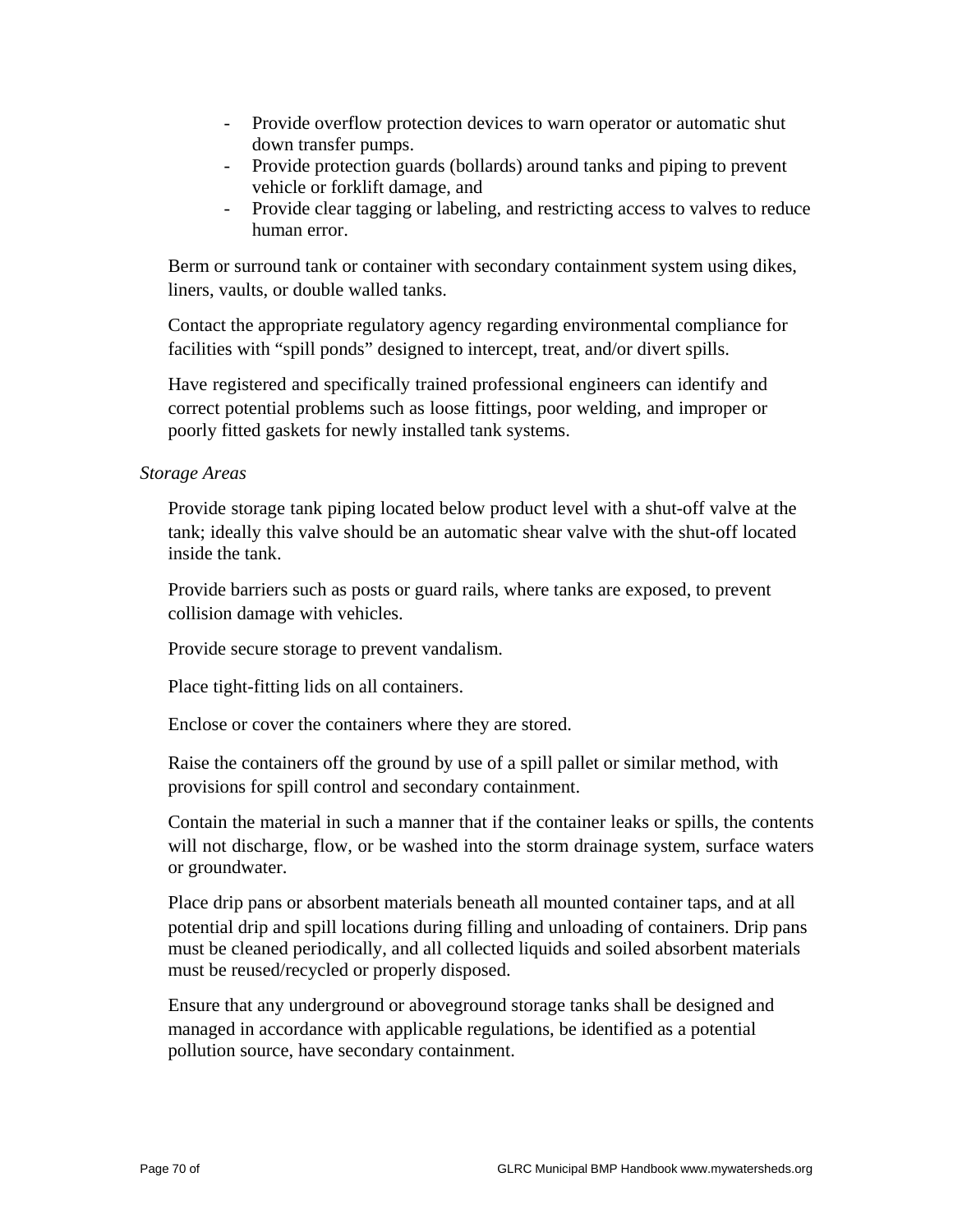Rainfall collected in secondary containment system must not contain pollutants for discharge to storm drain system.

## *Container Management*

Keep containers in good condition without corrosion or leaky seams.

 Place containers in a lean-to structure or otherwise covered to keep rainfall from reaching the drums.

 Replace containers if they are deteriorating to the point where leakage is occurring. Keep all containers undercover to prevent the entry of stormwater. Employees should be made aware of the importance of keeping the containers free from leaks.

 Keep waste container drums in an area such as a service bay. All drums should be inside and stored in a structure, she or walk-in container.

# *Storage of Hazardous Materials*

 Storage of reactive, ignitable, or flammable liquids must comply with the fire and hazardous waste codes.

 Place containers in a designated area that is paved, free of cracks and gaps, and impervious in order to contain leaks and spills. The area should also be covered.

 Surround stored hazardous materials and waste with a curb or dike to provide the volume to contain 10 percent of the volume of all of the containers or 110 percent of the volume of the largest container, whichever is greater. The area inside the curb should slope to a drain and a dead-end sump should be installed in the drain.

 Structures that store hazardous materials should have proper labeling on side of structure indicating types of hazardous materials in the building.

All storage drums should have hazardous material labels.

# *Inspection*

Provide regular inspections:

- Inspect storage areas regularly for leaks or spills.
- Conduct routine inspections and check for external corrosion of material containers. Also check for structural failure, spills and overfills due to operator error, failure of piping system.
- Check for leaks or spills during pumping of liquids or gases from truck or rail car to a storage facility or vice versa.
- Visually inspect new tank or container installations for loose fittings, poor welding, and improper or poorly fitted gaskets.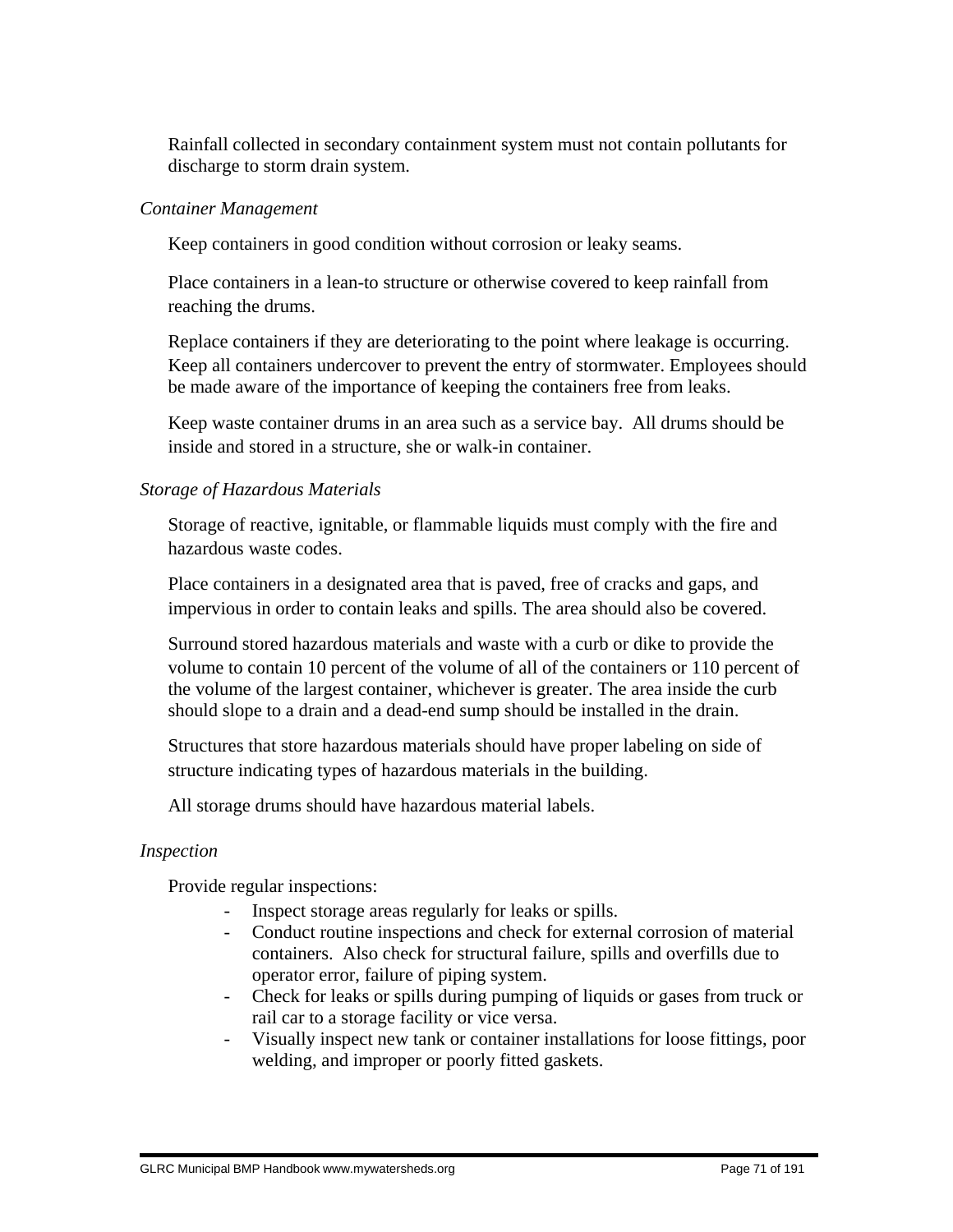- Inspect tank foundations, connections, coatings, and tank walls and piping system. Look for corrosion, leaks, cracks, scratches, and other physical damage that may weaken the tank or container system.
- Replace containers that are leaking, corroded, or otherwise deteriorating with ones in good condition. If the liquid chemicals are corrosive, containers made of compatible materials must be used instead of metal drums.
- Label new or secondary containers with the product name and hazards.

## *Training*

 Train employees (e.g. fork lift operators) and contractors in proper spill containment and cleanup. The employee should have the tools and knowledge to immediately begin cleaning up a spill if one should occur.

Train employees in proper storage measures.

Use a training log or similar method to document training.

## *Spill Response and Prevention*

 Keep your Pollution Incident Prevention Plan (PIPP) up to date, and implement accordingly.

 Have an emergency plan, equipment and trained personnel ready at all times to deal immediately with major spills.

Collect all spilled liquids and properly dispose of them.

 Employees trained in emergency spill cleanup procedures should be present when dangerous waste, liquid chemicals, or other wastes are delivered.

 Operator errors can be prevented by using engineering safe guards and thus reducing accidental releases of pollutant.

 Store and maintain appropriate spill cleanup materials in a location known to all near the tank storage area.

 See Aboveground Tank Leak and Spill Control section of the Spill Prevention, Control & Cleanup fact sheet (SC-2) for additional information.

## *Other Considerations*

Storage sheds often must meet building and fire code requirements.

 The local fire district must be consulted for limitations on clearance of roof covers over containers used to store flammable materials.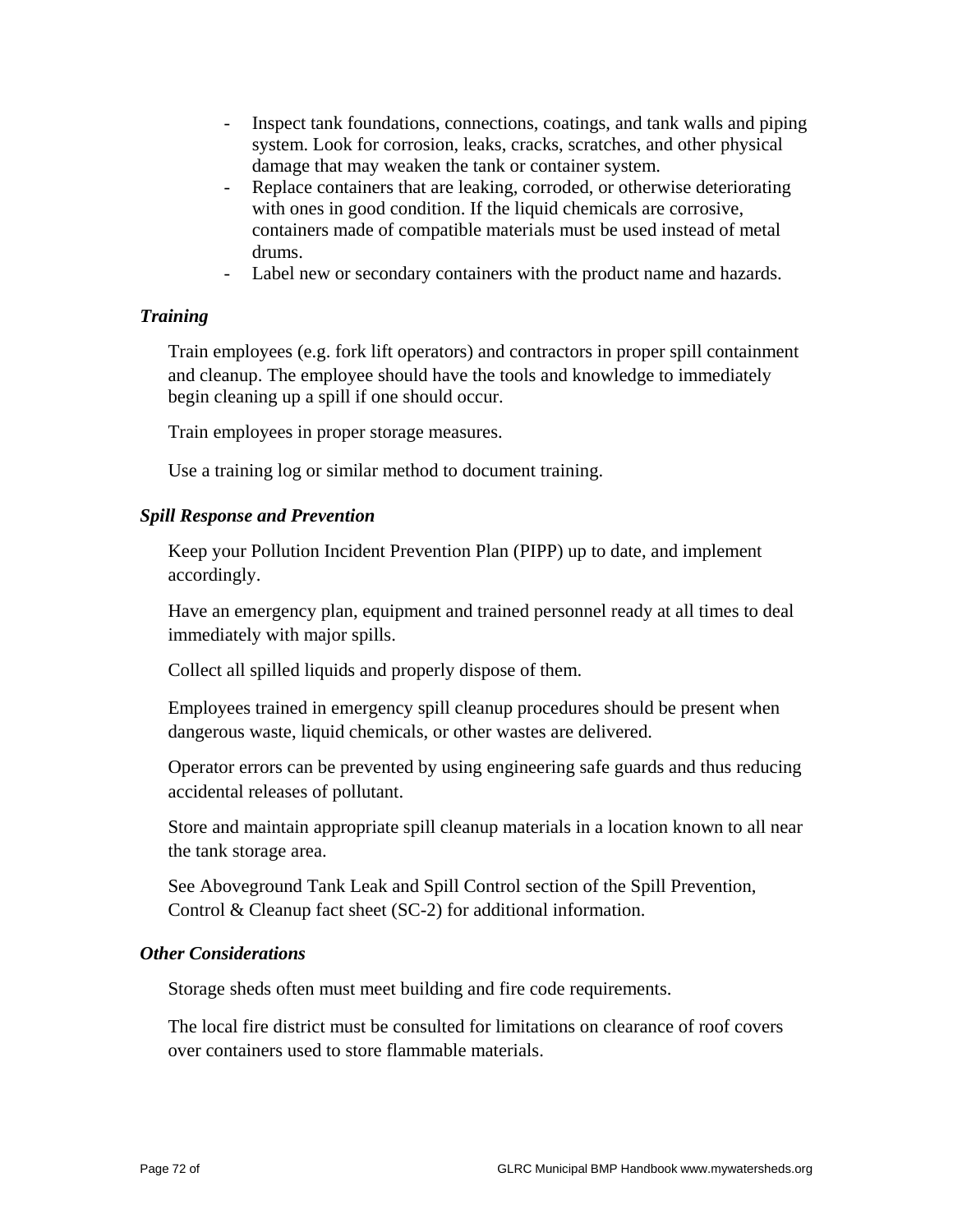All specific standards set by federal and state laws concerning the storage of oil and hazardous materials must be met.

 Storage of reactive, ignitable, or flammable liquids should comply with the Uniform Fire Code and the National Electric Code.

 Storage of oil and hazardous materials must meet specific federal and state standards including:

- Pollution Incident Prevention Plan (PIPP)
- Secondary containment
- Integrity and leak detection monitoring
- Emergency preparedness plans

## **Requirements**

## *Costs*

 Will vary depending on the size of the facility and the necessary controls, such as berms or safeguards against accidental controls.

## *Maintenance*

Conduct weekly inspection.

 Sweep and clean the storage area regularly if it is paved, do not hose down the area to a storm drain.

## **Supplemental Information**

The most common causes of unintentional releases are:

- Installation problems,
- Failure of piping systems (pipes, pumps, flanges, couplings, hoses, and valves),
- External corrosion and structural failure,
- Spills and overfills due to operator error, and
- Leaks during pumping of liquids or gases from truck or rail car to a storage tank or vice versa

## *Further Detail of the BMP*

## *Dikes – Secondary Containment*

One of the best protective measures against contamination of stormwater is diking. Containment dikes are berms or retaining walls that are designed to hold spills. Diking is an effective pollution prevention measure for above ground storage tanks and railcar or tank truck loading and unloading areas. The dike surrounds the area of concern and holds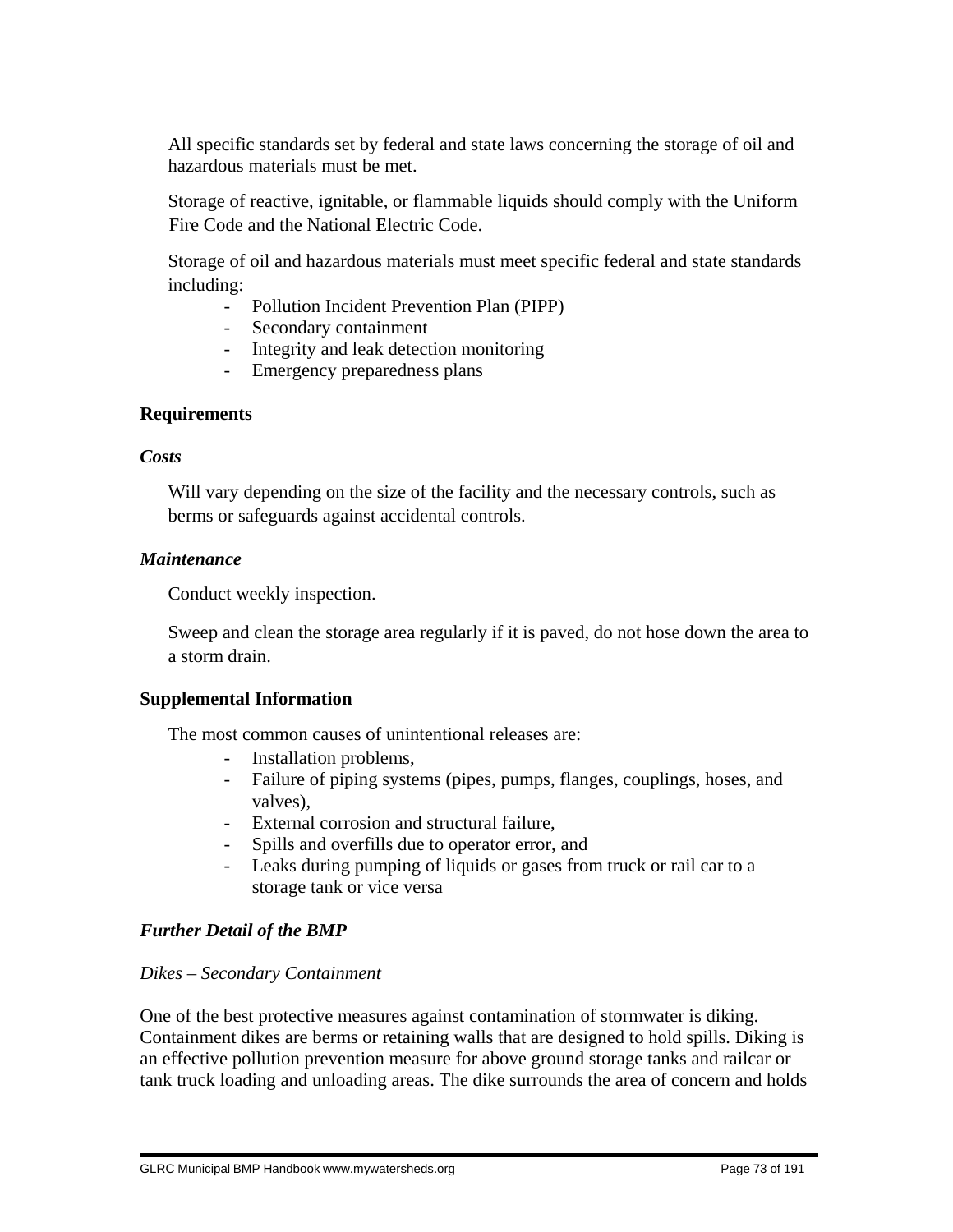the spill, keeping spill materials separated from the stormwater side of the dike area. Diking can be used in any industrial or municipal facility, but it is most commonly used for controlling large spills or releases from liquid storage areas and liquid transfer areas.

 For single-wall tanks, containment dikes should be large enough to hold the contents of the storage tank for the facility plus rain water.

 For trucks, diked areas should be capable of holding an amount equal to the volume of the tank truck compartment. Diked construction material should be strong enough to safely hold spilled materials.

 Dike materials can consist of earth, concrete, synthetic materials, metal, or other impervious materials.

 Strong acids or bases may react with metal containers, concrete, and some plastics. Where strong acids or bases or stored, alternative dike materials should be

considered. More active organic chemicals may need certain special liners for dikes. Dikes may also be designed with impermeable materials to increase containment capabilities.

 Dikes should be inspected during or after significant storms or spills to check for washouts or overflows.

 Regular checks of containment dikes to insure the dikes are capable of holding spills should be conducted.

 Inability of a structure to retain stormwater, dike erosion, soggy areas, or changes in vegetation indicate problems with dike structures. Damaged areas should be patched and stabilized immediately.

 Accumulated stormwater in the containment are should be analyzed for pollutants before it is released to surface waters. If pollutants are found or if stormwater quality is not determined, then methods other than discharging to surface waters should be employed (e.g., discharge to sanitary sewer if allowed).

 Earthen dikes may require special maintenance of vegetation such as mulching and irrigation.

## *Curbing*

Curbing is a barrier that surrounds an area of concern. Curbing is similar to containment diking in the way that it prevents spills and leaks from being released into the environment. The curbing is usually small scaled and does not contain large spills like diking. Curbing is common at many facilities in small areas where handling and transfer liquid materials occur. Curbing can redirect stormwater away from the storage area. It is useful in areas where liquid materials are transferred from one container to another. Asphalt is a common material used for curbing; however, curbing materials include earth, concrete, synthetic materials, metal, or other impenetrable materials.

 Spilled materials should be removed immediately from curbed areas to allow space for future spills.

 Curbs should have manually-controlled pump systems rather than common drainage systems for collection of spilled materials.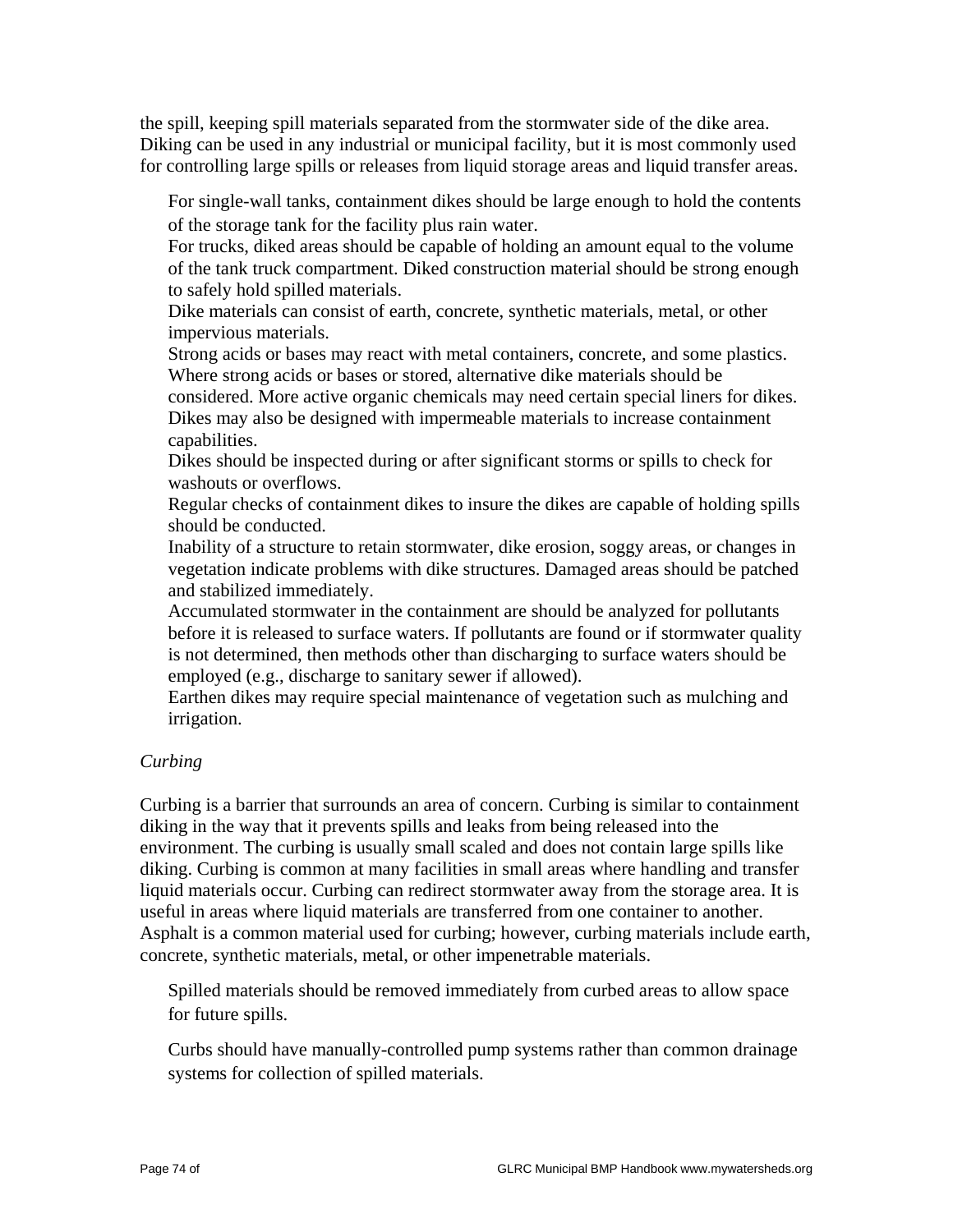The curbed area should be inspected regularly to clear clogging debris.

 Maintenance should also be conducted frequently to prevent overflow of any spilled materials as curbed areas are designed only for smaller spills.

Curbing has the following advantages:

- Excellent run-on control,
- Inexpensive,
- Ease of installment,
- Provides option to recycle materials spilled in curb areas, and
- Common industry practice.

# *Examples*

The "doghouse" design has been used to store small liquid containers. The roof and flooring design prevent contact with direct rain or runoff. The doghouse has two solid structural walls and two canvas covered walls. The flooring is wire mesh about secondary containment. The unit has been used successfully at Lockheed Missile and Space Company in Sunnyvale.

# **References and Resources**

British Columbia Lake Stewardship Society. Best Management Practices to Protect Water Quality from Non-Point Source Pollution. March 2000 http://www.nalms.org/bclss/storage.html

King County Stormwater Pollution Control Manual – http://dnr.metrokc.gov/wlr/dss/spcm.htm

San Diego Stormwater Co-permittees Jurisdictional Urban Runoff Management Program (URMP) -

http://www.projectcleanwater.org/pdf/Model%20Program%20Municipal%20Facilities.pd f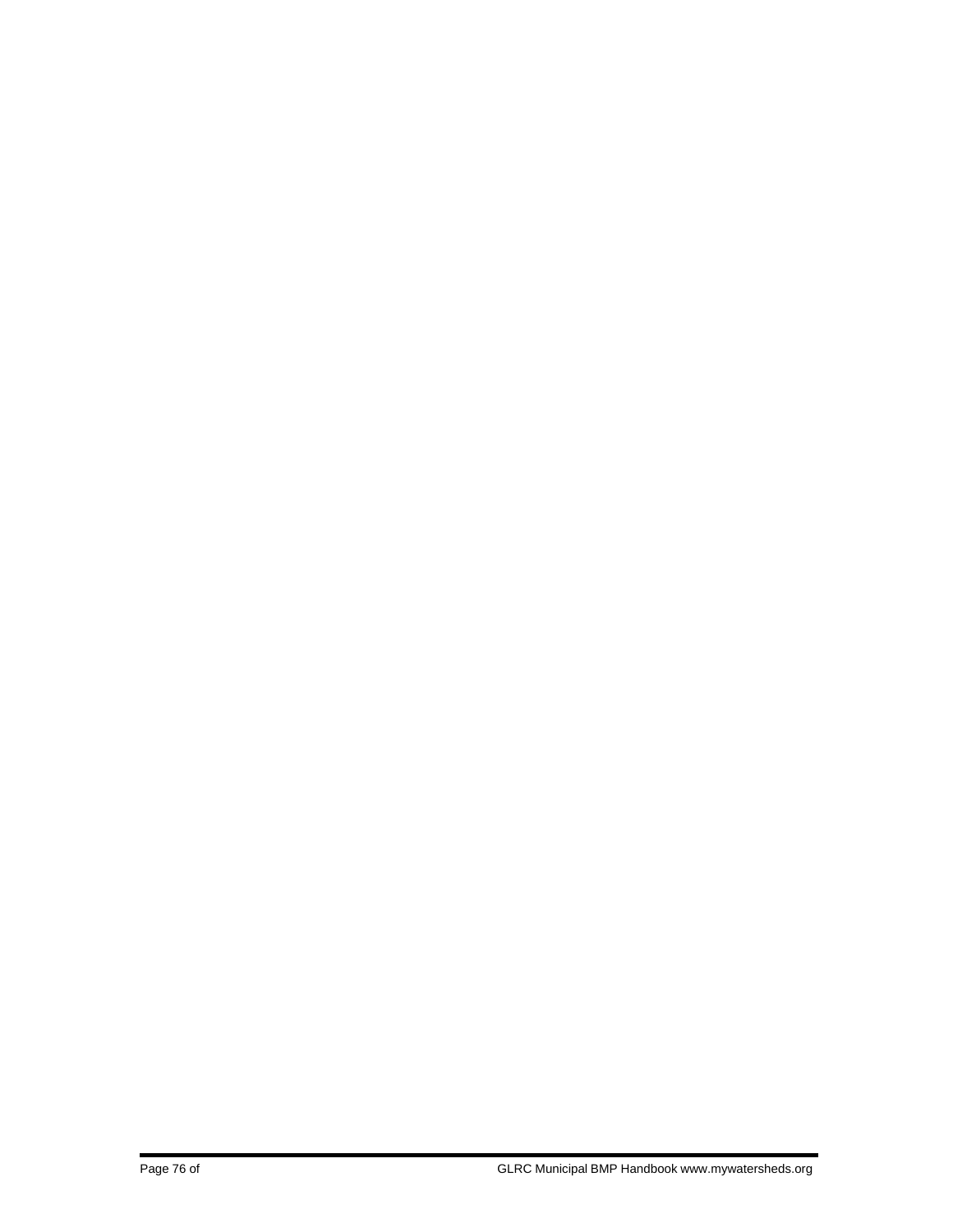# **Outdoor Equipment Maintenance SC-8**

## **Description**

Outside process equipment operations and maintenance can contaminate stormwater runoff. Activities, such as grinding, painting, coating, sanding, degreasing or parts cleaning, landfills and waste piles, solid waste treatment and disposal, are examples of process operations that can lead to contamination of stormwater runoff. Source controls for outdoor process equipment operations and maintenance include reducing the amount of waste created, enclosing or covering all or some of the equipment, installing secondary containment, and training employees.

## **Objectives**

**Cover**  Contain Educate Reduce/Minimize Product Substitution

## **Targeted Constituents**

Sediment 9 **Nutrients** Trash 9<br>Metals 9 **Metals** Bacteria Oil and Grease 9 Organics 9 Oxygen Demanding

# **Approach**

## *Pollution Prevention*

Perform the activity during dry periods.

 Use non-toxic chemicals for maintenance and minimize or eliminate the use of solvents.

# *Suggested Protocols*

 Consider enclosing the activity in a building and connecting the floor drains to the sanitary sewer and/or oil and water separator.

Cover the work area with a permanent roof.

 Minimize contact of stormwater with outside process equipment operations through berming and drainage routing (run-on prevention). If allowed, connect process equipment area to public sewer.

Dry clean the work area regularly.

# *Training*

 Train employees to perform the activity during dry periods only and to use less or non-toxic materials.

 Train employee and contractors in proper techniques for spill containment and cleanup. The employee should have the tools and knowledge to immediately begin cleaning up a spill if one should occur.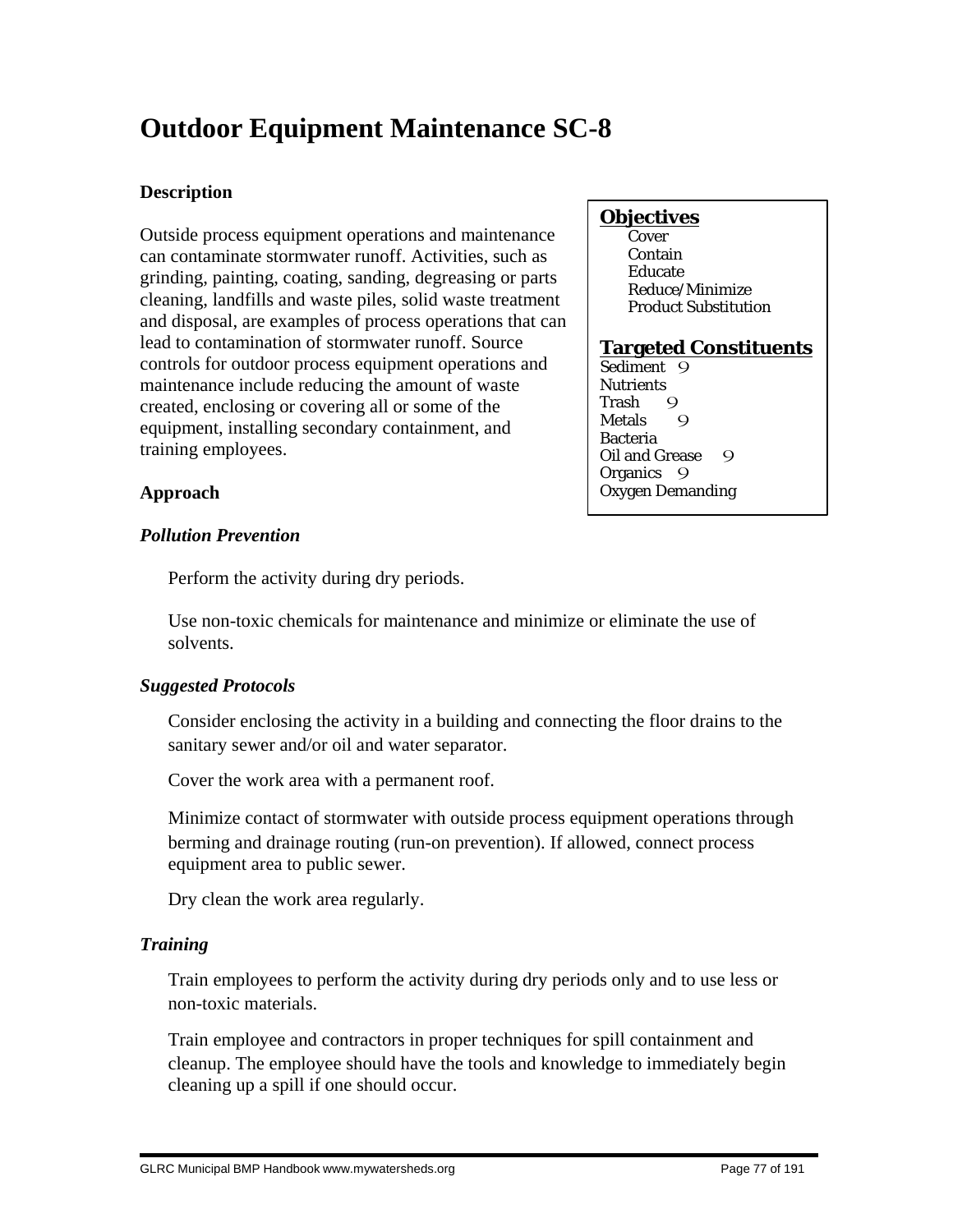## *Spill Response and Prevention*

Refer to SC-2, Spill Prevention, Control & Cleanup.

 Keep your Pollution Incident Prevention Plan (PIPP) up-date, and implement accordingly.

Have spill cleanup materials readily available and in a known location.

Cleanup spills immediately and use dry methods if possible.

Properly dispose of spill cleanup material.

## *Other Considerations*

Space limitations may preclude enclosing some equipment.

Storage sheds often must meet building and fire code requirements.

## **Requirements**

#### *Costs*

 Costs vary depending on the complexity of the operation and the amount of control necessary for stormwater pollution control.

Providing cover may be expensive.

#### *Maintenance*

 Conduct routine preventive maintenance, including checking process equipment for leaks.

Clean the storm drain system regularly.

## **Supplemental Information**

## *Further Detail of the BMP*

#### *Hydraulic/Treatment Modifications*

In some cases it may be necessary to capture and treat polluted stormwater. If the municipality does not have its own process wastewater treatment system, consider discharging to the public sewer system. Use of the public sewer might be allowed under the following conditions: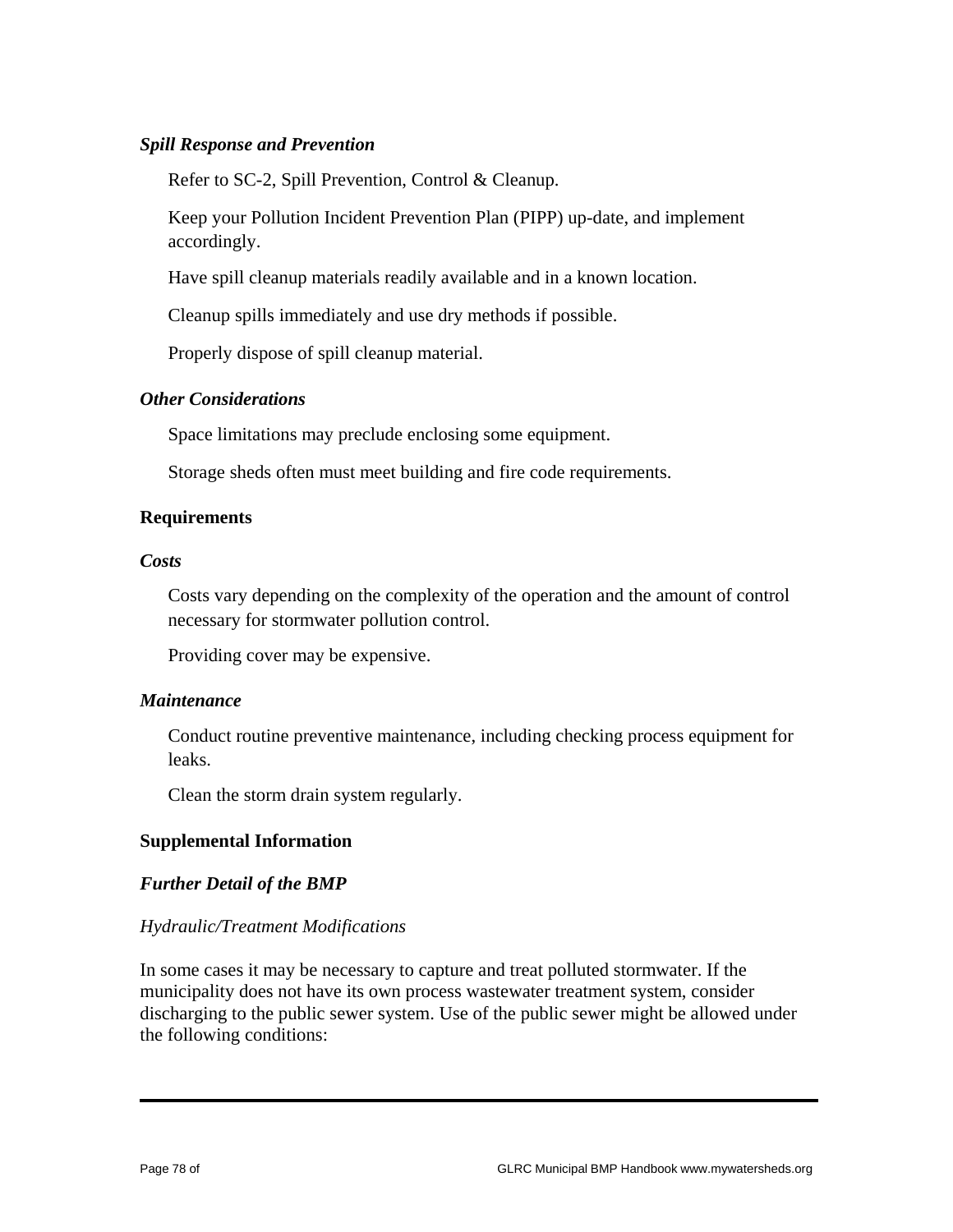If the activity area is very small (less than a few hundred square feet), the local sewer authority may be willing to allow the area to remain uncovered with the drain connected to the public sewer.

 It may be possible under unusual circumstances to connect a much larger area to the public sewer, as long as the rate of stormwater discharges does not exceed the capacity of the wastewater treatment plant. The stormwater could be stored during the storm and then transferred to the public sewer when the normal flow is low, such as at night.

## **References and Resources**

California's Nonpoint Source Program Plan http://www.swrcb.ca.gov/nps/index.html

Clark County Stormwater Pollution Control Manual http://www.co.clark.wa.us/pubworks/bmpman.pdf

King County Stormwater Pollution Control Manual http://dnr.metrokc.gov/wlr/dss/spcm.htm

Santa Clara Valley Urban Runoff Pollution Prevention Program http://www.scvurppp.org

The Stormwater Managers Resource Center http://www.stormwatercenter.net/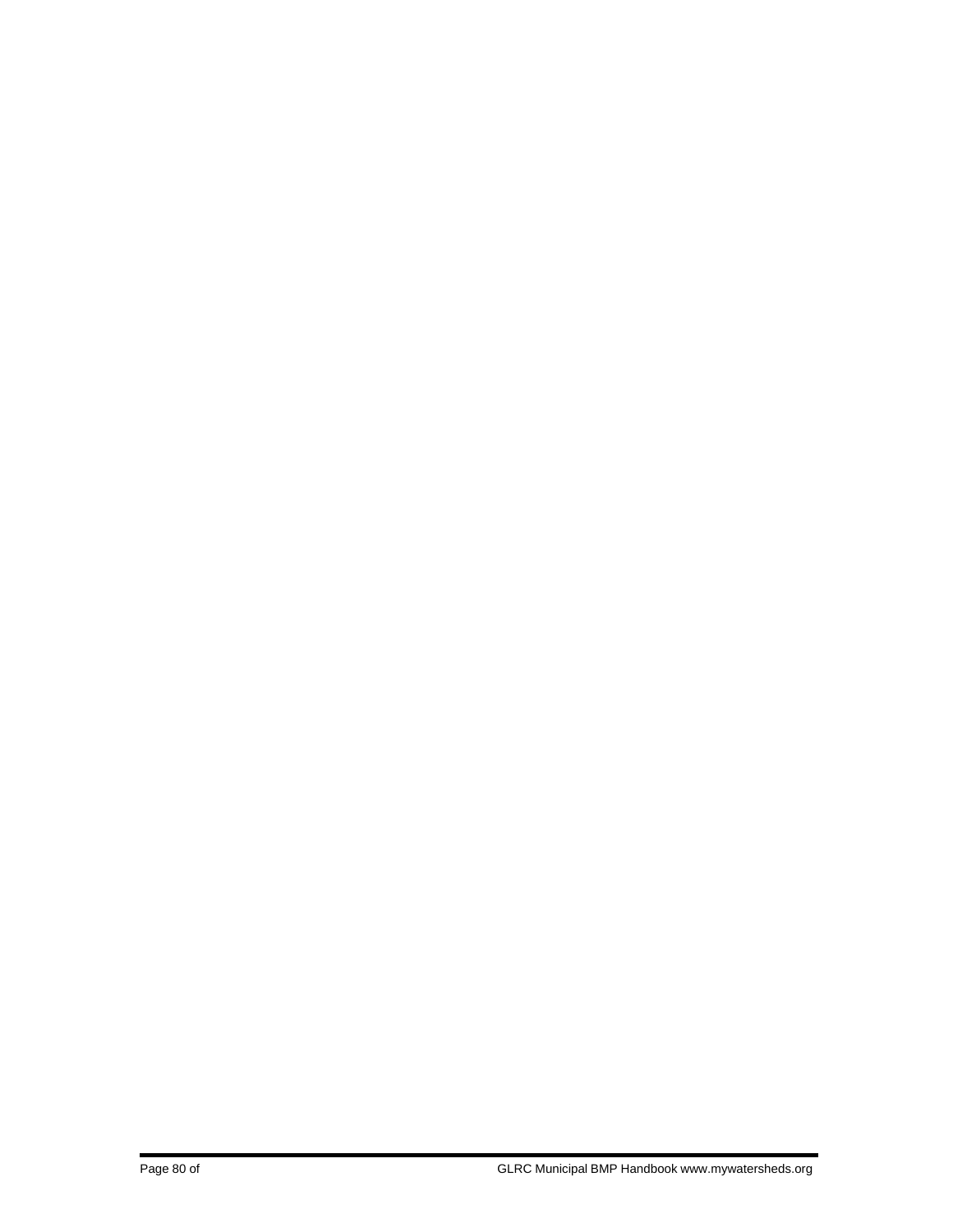# **Outdoor Storage of Raw Materials SC-9**

## **Description**

Raw materials, by-products, finished products, containers, and material storage areas exposed to rain and/or runoff can pollute stormwater. Stormwater can become contaminated when materials wash off or dissolve into water or are added to runoff by spills and leaks. Improper storage of these materials can result in accidental spills and the release of materials. To prevent or reduce the discharge of pollutants to stormwater from material delivery and storage, pollution prevention and source control measures, such as minimizing the storage of hazardous materials on-site, enclosing or covering materials, storing materials in a designated area, installing secondary containment, conducting regular inspections, preventing stormwater run-on and runoff, and training employees and subcontractors must be implemented.

## **Objectives**

 Cover Contain Educate Reduce/Minimize

## **Targeted Constituents**

Sediment 9 Nutrients 9<br>Trash 9 Trash 9 Metals Bacteria Oil and Grease 9 Organics<sub>9</sub> Oxygen Demanding 9

## **Approach**

## *Pollution Prevention*

Employee education is paramount for successful BMP implementation.

Minimize inventory of raw materials.

Keep an accurate, up to date inventory of the materials delivered and stored on-site.

Try to keep chemicals in their original containers, and keep them well labeled.

## *Suggested Protocols*

## *General*

 Store all materials inside. If this is not feasible, then all outside storage areas should be covered with a roof, and bermed, or enclosed to prevent stormwater contact. At the very minimum, a temporary waterproof covering made of polyethylene, polypropylene or hypalon should be used over all materials stored outside.

 Cover and contain the stockpiles of raw materials to prevent stormwater from running into the covered piles. The covers must be in place at all times when work with the stockpiles is not occurring (applicable to small stockpiles only).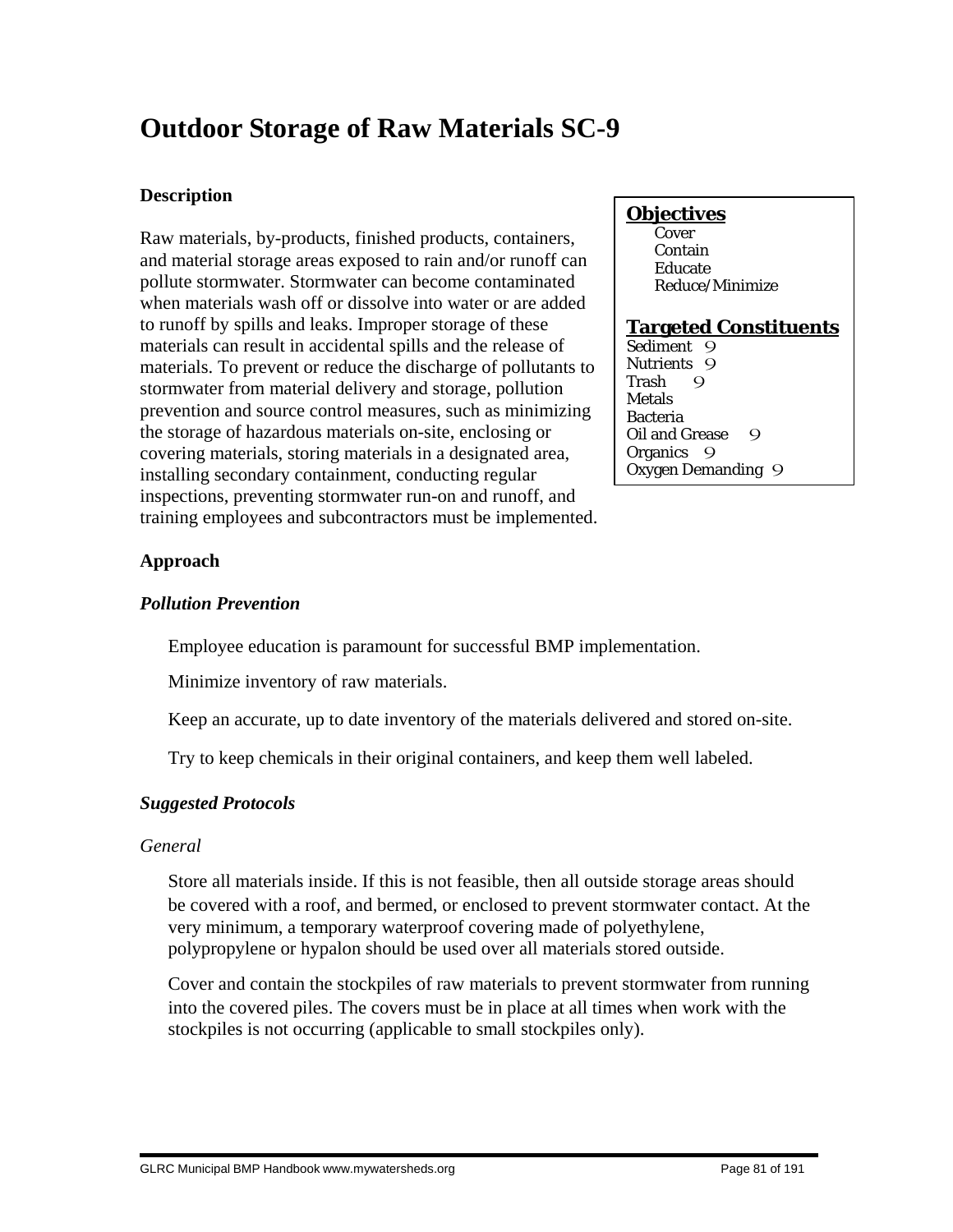If the stockpiles are so large that they cannot feasibly be covered and contained, implement erosion control practices at the perimeter of your site and at any catch basins to prevent erosion of the stockpiled material off site.

 Keep liquids in a designated area on a paved impervious surface within a secondary containment.

Keep outdoor storage containers in good condition.

Keep storage areas clean and dry.

 Design paved areas to be sloped in a manner that minimizes the pooling of water on the site, particularly with materials that may leach pollutants into stormwater and/or groundwater, such as compost, logs, and wood chips. A minimum slope of 1.5 percent is recommended.

 Secure drums stored in an area where unauthorized persons may gain access to prevent accidental spillage, pilferage, or any unauthorized use.

 Cover wood products treated with chromated copper arsenate, ammonical copper zinc arsenate, creosote, or pentachlorophenol with tarps or store indoors.

#### *Raw Material Containment*

 Do not store chemicals, drums, or bagged materials directly on the ground. Place these items in secondary containers if applicable.

 Prevent the run-on of uncontaminated stormwater from adjacent areas as well as runoff of stormwater from the stockpile areas, by placing a curb along the perimeter of the area. The area inside the curb should slope to a drain.

Tanks should be bermed or surrounded by a secondary containment system.

 Release accumulated stormwater in petroleum storage areas prior to the next storm. At a minimum, water should pass through an oil/water separator and, if allowed, discharged to a sanitary sewer.

#### *Inspection*

 Conduct regular inspections of storage areas so that leaks and spills are detected as soon as possible.

 Conduct routine inspections and check for external corrosion of material containers. Also check for structural failure, spills and overfills due to operator error, failure of piping system.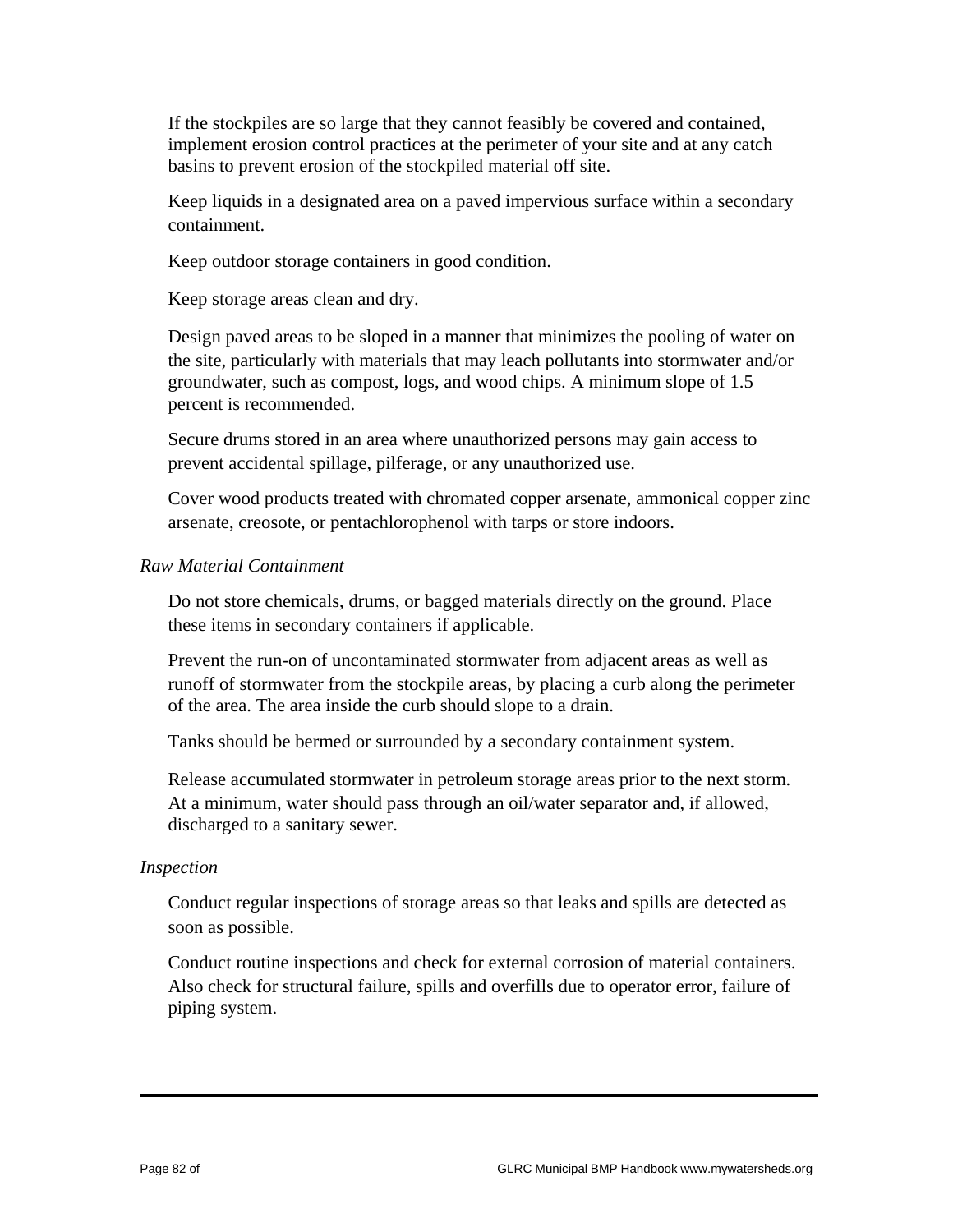Check for leaks or spills during pumping of liquids or gases from truck or rail car to a storage facility or vice versa.

 Visually inspect new tank or container installations for loose fittings, poor welding, and improper or poorly fitted gaskets.

 Inspect tank foundations, connections, coatings, and tank walls and piping system. Look for corrosion, leaks, cracks, scratches, and other physical damage that may weaken the tank or container system.

## *Training*

Employees should be well trained in proper material storage.

 Train employees and contractors in proper techniques for spill containment and cleanup.

## *Spill Response and Prevention*

Refer to SC-2, Spill Prevention, Control & Cleanup.

 Keep your Pollution Incident Prevention Plan (PIPP) up to date, and implement accordingly.

Have spill cleanup materials readily available and in a known location.

Cleanup spills immediately and use dry methods if possible.

Properly dispose of spill cleanup material.

 Have employees trained in spill containment and cleanup present during loading/unloading of dangerous waste, liquid chemicals and other potentially hazardous materials.

## *Other Considerations*

 Storage sheds often must meet building and fire code requirements. Storage of reactive, ignitable, or flammable liquids must comply with the Uniform Fire Code and the National Electric Code.

Space limitations may preclude storing some materials indoors.

 Some municipalities require that secondary containment areas (regardless of size) be connected to the sanitary sewer, prohibiting any hard connections to the storm drain. Storage sheds often must meet building and fire code requirements.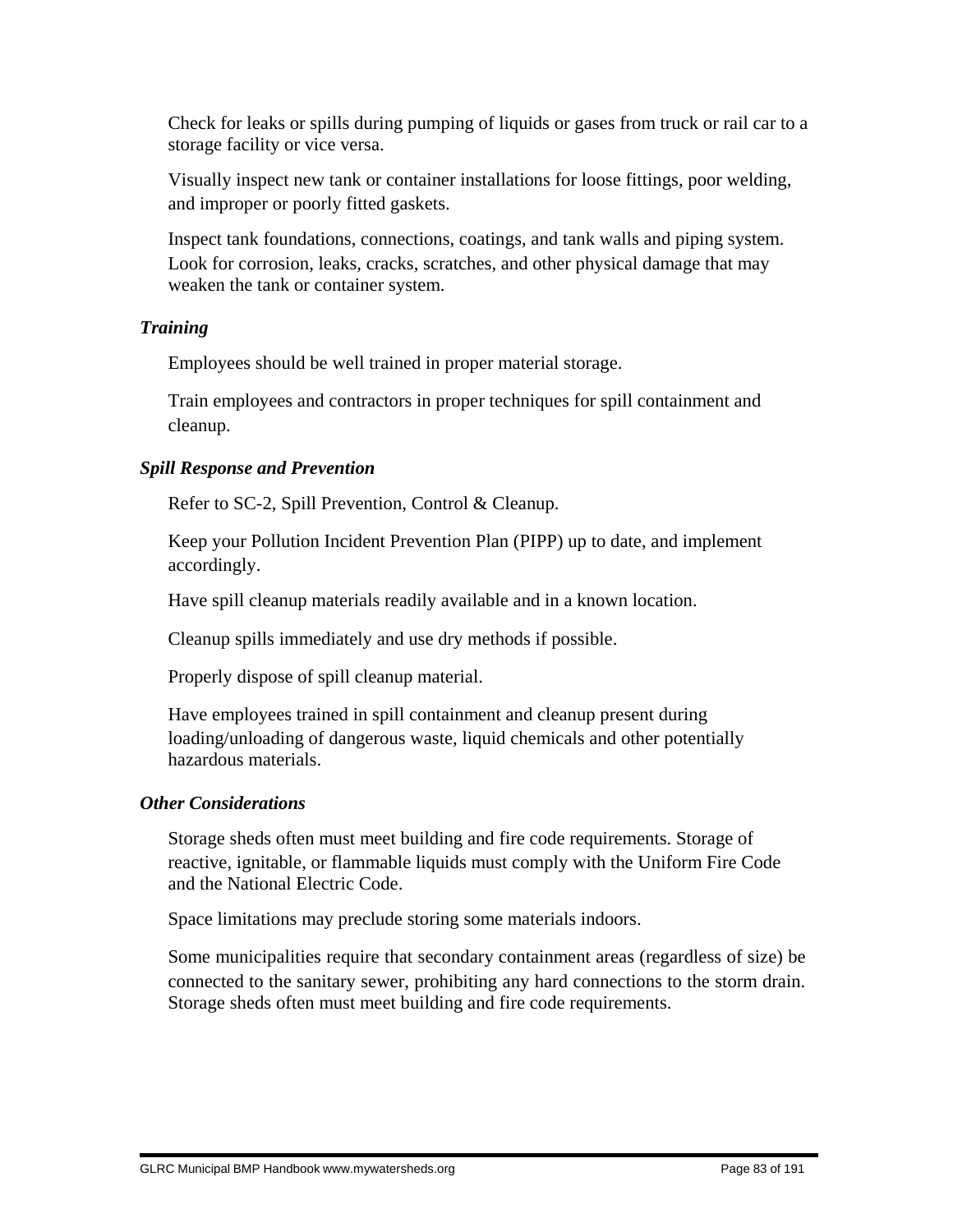The local fire district must be consulted for limitations on clearance of roof covers over containers used to store flammable materials.

## **Requirements**

### *Costs*

 Costs will vary depending on the size of the facility and the necessary controls. They should be low except where large areas may have to be covered.

#### *Maintenance*

Accurate and up to date inventories should be kept of all stored materials.

Berms and curbs may require periodic repair and patching.

 Parking lots or other surfaces near bulk materials storage areas should be swept periodically to remove debris blown or washed from storage area.

 Sweep paved storage areas regularly for collection and disposal of loose solid materials, do not hose down the area to a storm drain or conveyance ditch.

 Keep outdoor storage areas in good condition (e.g. repair roofs, floors, etc. to limit releases to runoff).

## **Supplemental Information**

## *Further Detail of the BMP*

#### *Raw Material Containment*

Paved areas should be sloped in a manner that minimizes the pooling of water on the site, particularly with materials that may leach pollutants into stormwater and/or groundwater, such as compost, logs, and wood chips. A minimum slope of 1.5 percent is recommended.

- Curbing should be placed along the perimeter of the area to prevent the runon of uncontaminated stormwater from adjacent areas as well as runoff of stormwater from the stockpile areas.
- The storm drainage system should be designed to minimize the use of catch basins in the interior of the area as they tend to rapidly fill with manufacturing material.
- The area should be sloped to drain stormwater to the perimeter where it can be collected or to internal drainage alleyways where material is not stockpiled.
- If the raw material, by-product, or product is a liquid, more information for outside storage of liquids can be found under SC-31, Outdoor Container Storage.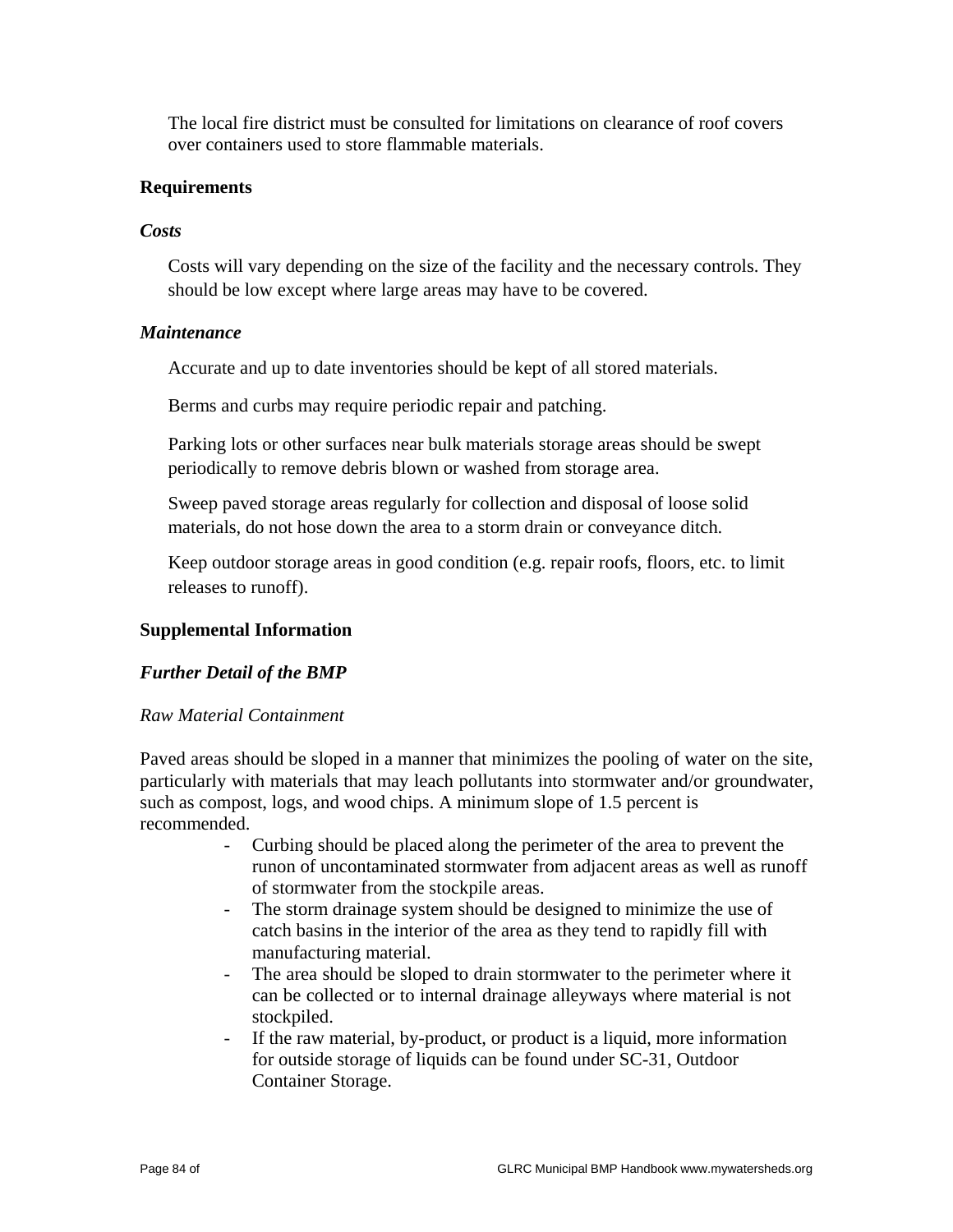## *Examples*

The "doghouse" design has been used to store small liquid containers. The roof and flooring design prevent contact with direct rain or runoff. The doghouse has two solid structural walls and two canvas covered walls. The flooring is wire mesh about secondary containment. The unit has been used successively at Lockheed Missile and Space Company in Sunnyvale.

### **References and Resources**

King County Stormwater Pollution Control Manual http://dnr.metrokc.gov/wlr/dss/spcm.htm

Model Urban Runoff Program: A How-To-Guide for Developing Urban Runoff Programs for Small Municipalities. Prepared by City of Monterey, City of Santa Cruz, California Coastal Commission, Monterey Bay National Marine Sanctuary, Association of Monterey Bay Area Governments, Woodward-Clyde, Central Coast Regional Water Quality Control Board. July 1998 (Revised February 2002 by the California Coastal Commission).

Orange County Stormwater Program http://www.ocwatersheds.com/StormWater/swp\_introduction.asp

San Diego Stormwater Co-permittees Jurisdictional Urban Runoff Management Program (URMP)

http://www.projectcleanwater.org/pdf/Model%20Program%20Municipal%20Facilities.pd f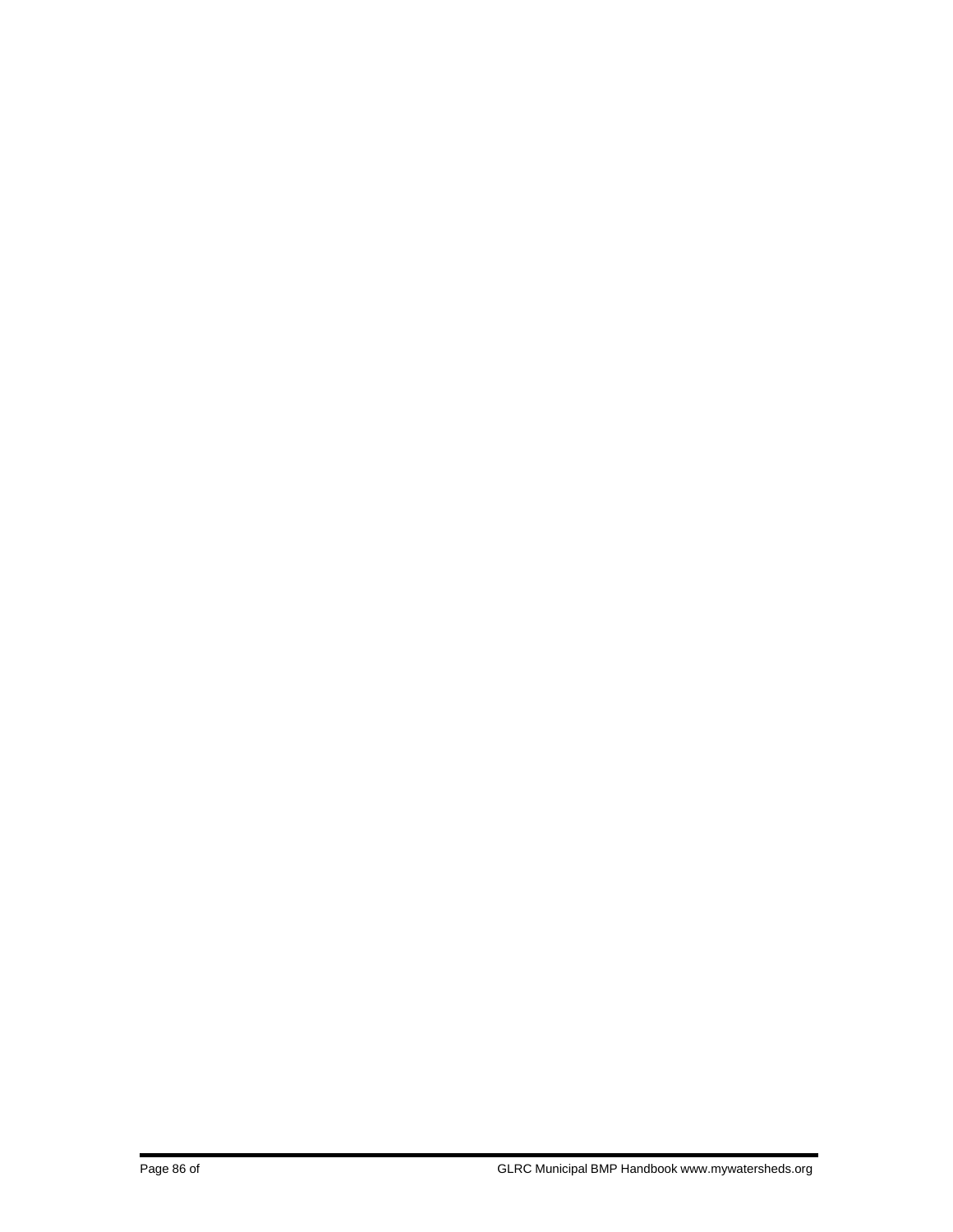# **Waste Handling & Disposal (solid waste) SC-10**

## **Description**

Improper storage and handling of solid wastes can allow toxic compounds, oils and greases, heavy metals, nutrients, suspended solids, and other pollutants to enter stormwater runoff. The discharge of pollutants to stormwater from waste handling and disposal can be prevented and reduced by tracking waste generation, storage, and disposal; reducing waste generation and disposal through source reduction, re-use, and recycling; and preventing run-on and runoff.

# **Approach**

# **Objectives**

**Cover**  Contain Educate Reduce/Minimize Product Substitution

## **Targeted Constituents**

Sediment 9 Nutrients 9 Trash 9 Metals 9 Bacteria 9 Oil and Grease 9 Organics 9 Oxygen Demanding 9

# *Pollution Prevention*

 Reduction in the amount of waste generated can be accomplished using the following source controls such as:

- Production planning and sequencing
- Process or equipment modification
- Raw material substitution or elimination
- Loss prevention and housekeeping
- Waste segregation and separation
- Close loop recycling

 Establish a material tracking system to increase awareness about material usage. This may reduce spills and minimize contamination, thus reducing the amount of waste produced.

Recycle materials whenever possible.

## *Suggested Protocols*

## *General*

 Cover storage containers with leak proof lids or some other means. If waste is not in containers, cover all waste piles (plastic tarps are acceptable coverage) and prevent stormwater run-on and runoff with a berm. The waste containers or piles must be covered except when in use.

 Use drip pans or absorbent materials whenever grease containers are emptied by vacuum trucks or other means. Grease cannot be left on the ground. Collected grease must be properly disposed of as garbage.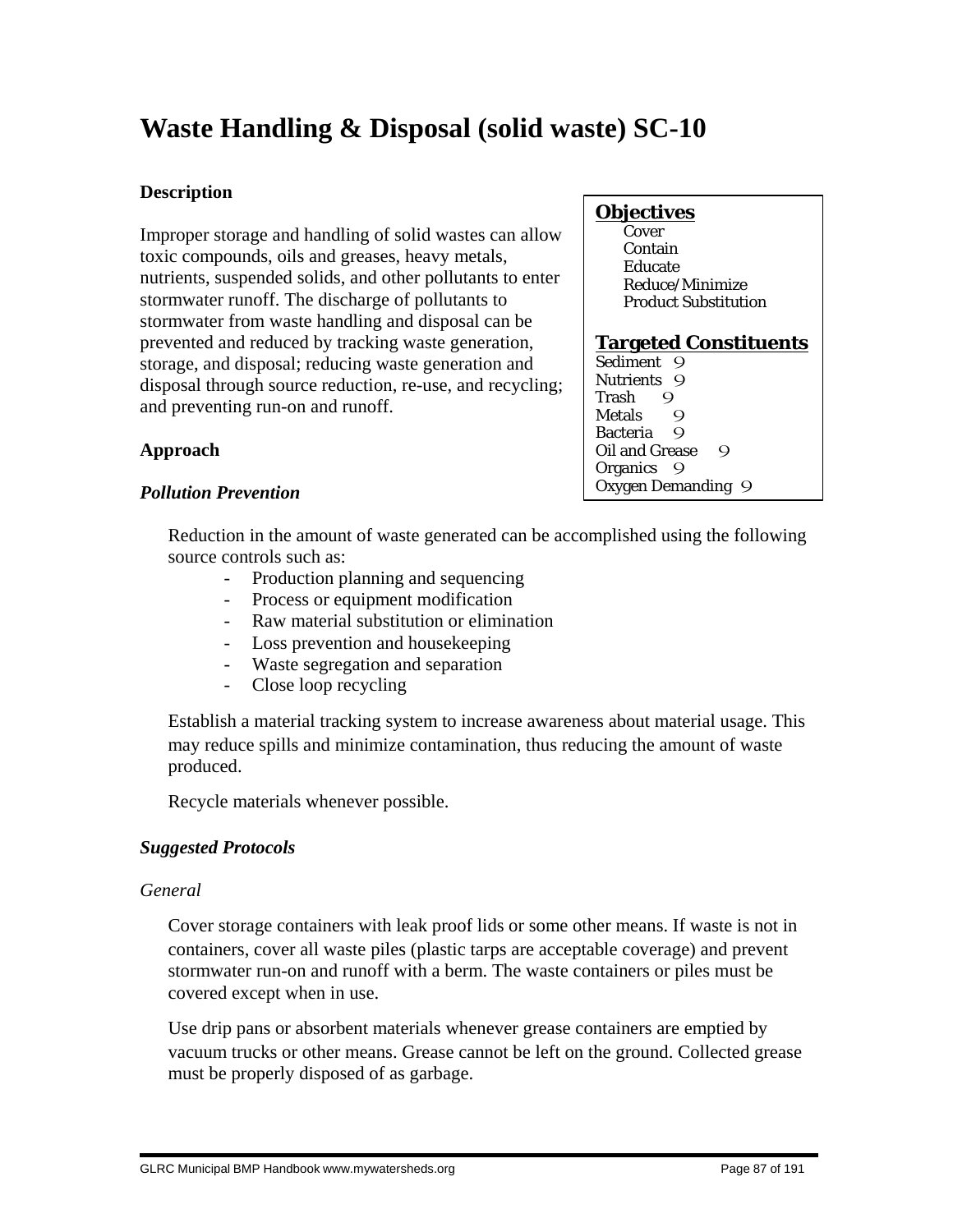Check storage containers weekly for leaks and to ensure that lids are on tightly. Replace any that are leaking, corroded, or otherwise deteriorating.

 Sweep and clean the storage area regularly. If it is paved, do not hose down the area to a storm drain.

 Dispose of rinse and wash water from cleaning waste containers into a sanitary sewer if allowed by the local sewer authority. Do not discharge wash water to the street or storm drain.

Transfer waste from damaged containers into safe containers.

 Take special care when loading or unloading wastes to minimize losses. Loading systems can be used to minimize spills and fugitive emission losses such as dust or mist. Vacuum transfer systems can minimize waste loss.

#### *Controlling Litter*

Post "No Littering" signs and enforce anti-litter laws.

Provide a sufficient number of litter receptacles for the facility.

Clean out and cover litter receptacles frequently to prevent spillage.

#### *Waste Collection*

Keep waste collection areas clean.

 Inspect solid waste containers for structural damage or leaks regularly. Repair or replace damaged containers as necessary.

Secure solid waste containers; containers must be closed tightly when not in use.

Place waste containers under cover if possible.

Do not fill waste containers with washout water or any other liquid.

 Ensure that only appropriate solid wastes are added to the solid waste container. Certain wastes such as hazardous wastes, appliances, fluorescent lamps, pesticides, etc. may not be disposed of in solid waste containers (see chemical/ hazardous waste collection section below).

 Do not mix wastes; this can cause chemical reactions, make recycling impossible, and complicate disposal.

*Good Housekeeping*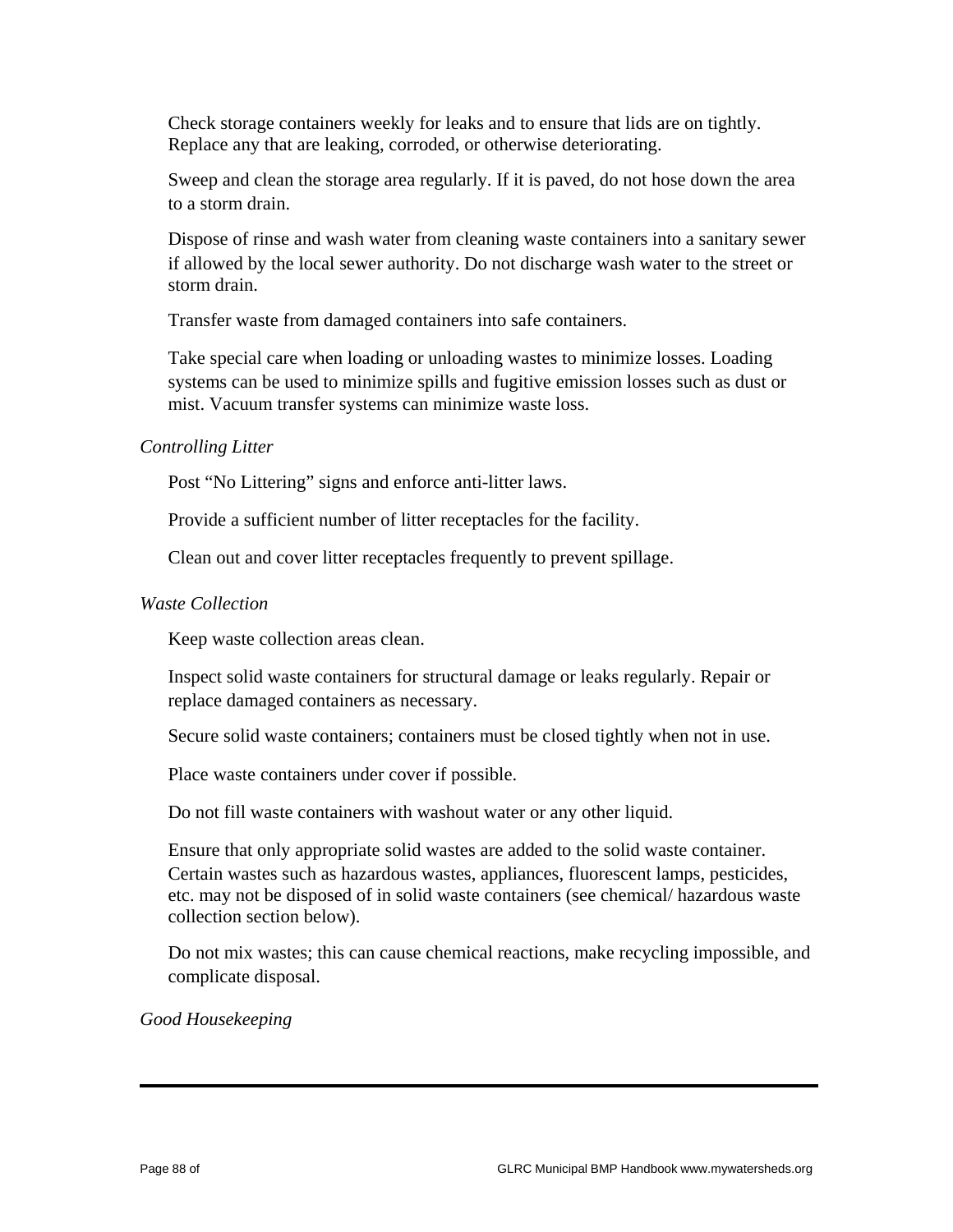Use the entire product before disposing of the container.

 Keep the waste management areas clean at all times by sweeping and cleaning up spills immediately.

 Use dry methods when possible (e.g. sweeping, use of absorbents) when cleaning around restaurant/food handling dumpster areas. If water must be used after sweeping/using absorbents, collect water and discharge through grease interceptor to the sewer.

 Stencil storm drains on the facility's property with prohibitive message regarding waste disposal.

## *Chemical/Hazardous Wastes*

Select designated hazardous waste collection areas on-site.

 Store hazardous materials and wastes in covered containers protected from vandalism, and in compliance with fire and hazardous waste codes.

Place hazardous waste containers in secondary containment.

 Make sure that hazardous waste is collected, removed, and disposed of only at authorized disposal areas.

## *Run-on/Runoff Prevention*

 Prevent stormwater run-on from entering the waste management area by enclosing the area or building a berm around the area.

Prevent the waste materials from directly contacting rain.

 Cover waste piles with temporary covering material such as reinforced tarpaulin, polyethylene, polyurethane, polypropyleneor or hypalon.

Cover the area with a permanent roof if feasible.

 Cover dumpsters to prevent rain from washing waste out of holes or cracks in the bottom of the dumpster.

 Move the activity indoor after ensuring all safety concerns such as fire hazard and ventilation are addressed.

#### *Inspection*

 Inspect and replace faulty pumps or hoses regularly to minimize the potential of releases and spills.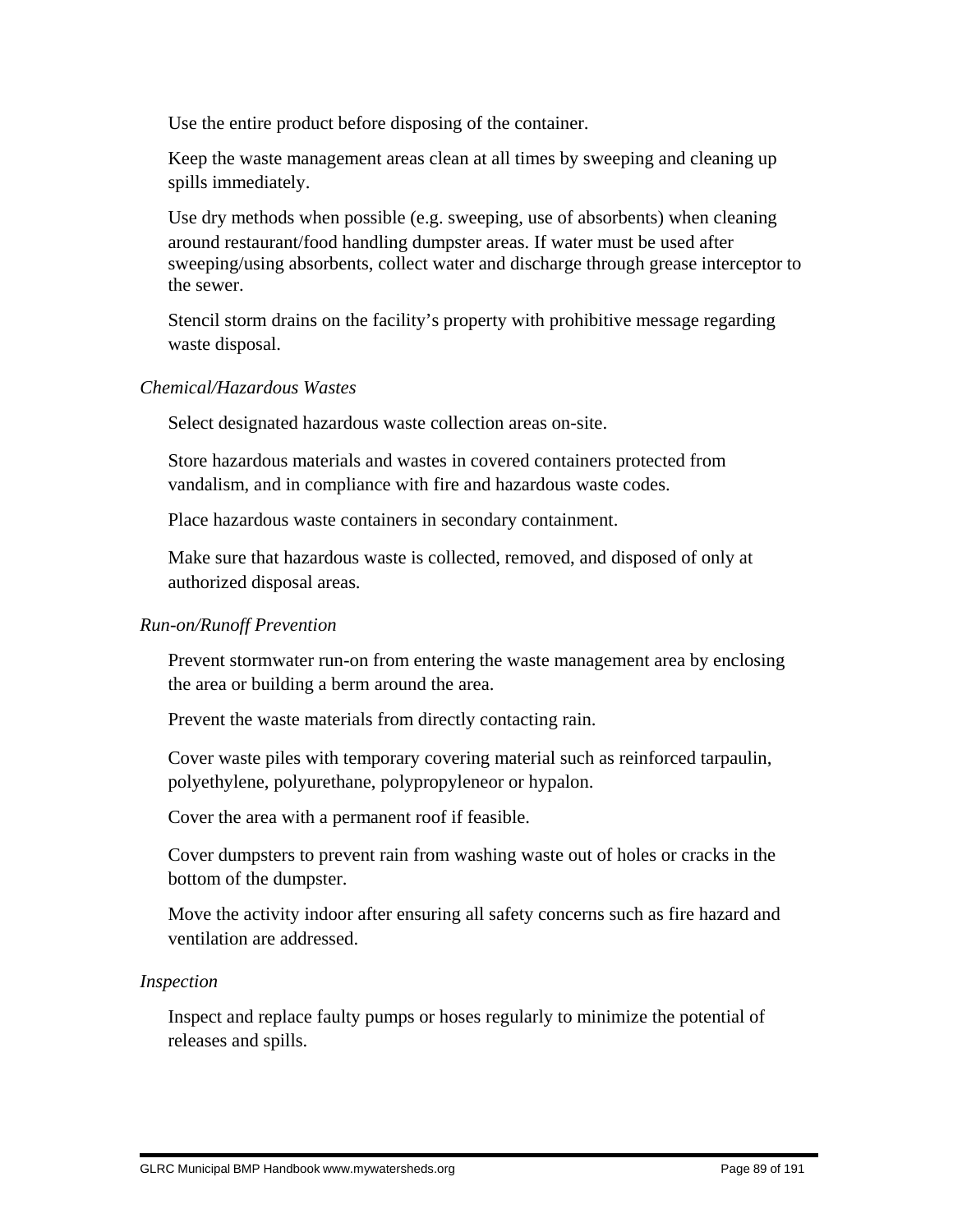Check waste management areas for leaking containers or spills.

Repair leaking equipment including valves, lines, seals, or pumps promptly.

#### *Training*

Train staff pollution prevention measures and proper disposal methods.

 Train employees and contractors proper spill containment and cleanup. The employee should have the tools and knowledge to immediately begin cleaning up a spill if one should occur.

Train employees and subcontractors in proper hazardous waste management.

#### *Spill Response and Prevention*

Refer to SC-2, Spill Prevention, Control & Cleanup.

 Keep your Pollution Incident Prevention Plan (PIPP) up to date, and implement accordingly.

Have spill cleanup materials readily available and in a known location.

Cleanup spills immediately and use dry methods if possible.

Properly dispose of spill cleanup material.

 Vehicles transporting waste should have spill prevention equipment that can prevent spills during transport. The spill prevention equipment includes:

- Vehicles equipped with baffles for liquid waste
- Trucks with sealed gates and spill guards for solid waste

#### *Other Considerations*

 Hazardous waste cannot be re-used or recycled; it must be disposed of by a licensed hazardous waste hauler.

#### **Requirements**

#### *Costs*

 Capital and operation and maintenance costs will vary substantially depending on the size of the facility and the types of waste handled. Costs should be low if there is an inventory program in place.

#### *Maintenance*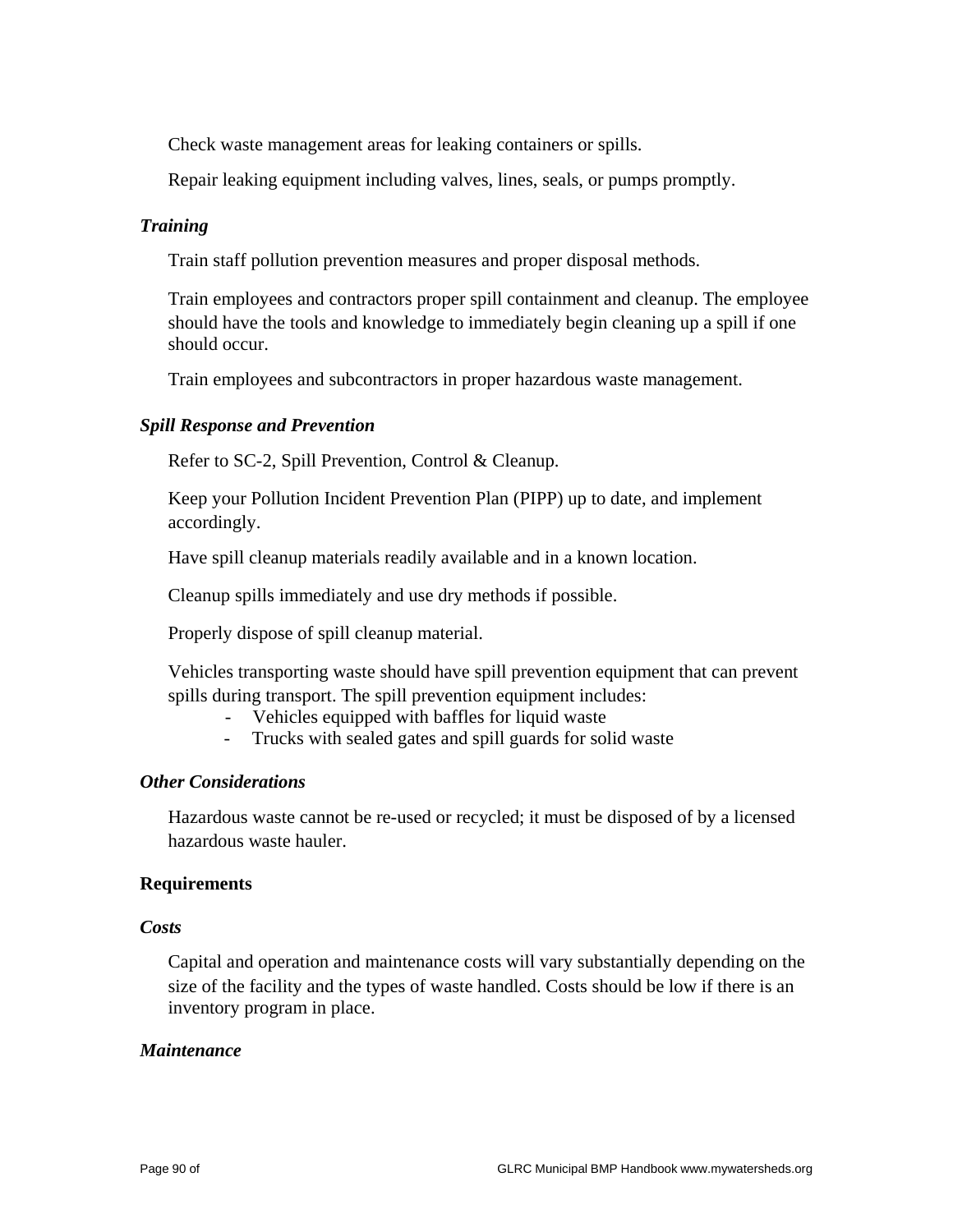None except for maintaining equipment for material tracking program.

## **Supplemental Information**

## *Further Detail of the BMP*

### *Land Treatment System*

 Minimize the runoff of polluted stormwater from land application of municipal waste on-site by:

- Choosing a site where slopes are under 6%, the soil is permeable, there is a low water table, it is located away from wetlands or marshes, there is a closed drainage system.
- Avoiding application of waste to the site when it is raining or when the ground is saturated with water.
- Growing vegetation on land disposal areas to stabilize soils and reduce the volume of surface water runoff from the site.
- Maintaining adequate barriers between the land application site and the receiving waters. Planted strips are particularly good.
- Using erosion control techniques such as mulching and matting, filter fences, straw bales, diversion terracing, and sediment basins.
- Performing routine maintenance to ensure the erosion control or site stabilization measures are working.

#### **References and Resources**

King County Stormwater Pollution Control Manual http://dnr.metrokc.gov/wlr/dss/spcm.htm

Orange County Stormwater Program http://www.ocwatersheds.com/StormWater/swp\_introduction.asp

Pollution from Surface Cleaning Folder. 1996. Bay Area Stormwater Management Agencies Associations (BASMAA). On-line: http://www.basmaa.org California Stormwater BMP Handbook, Municipal http://www.cabmphhandbooks.com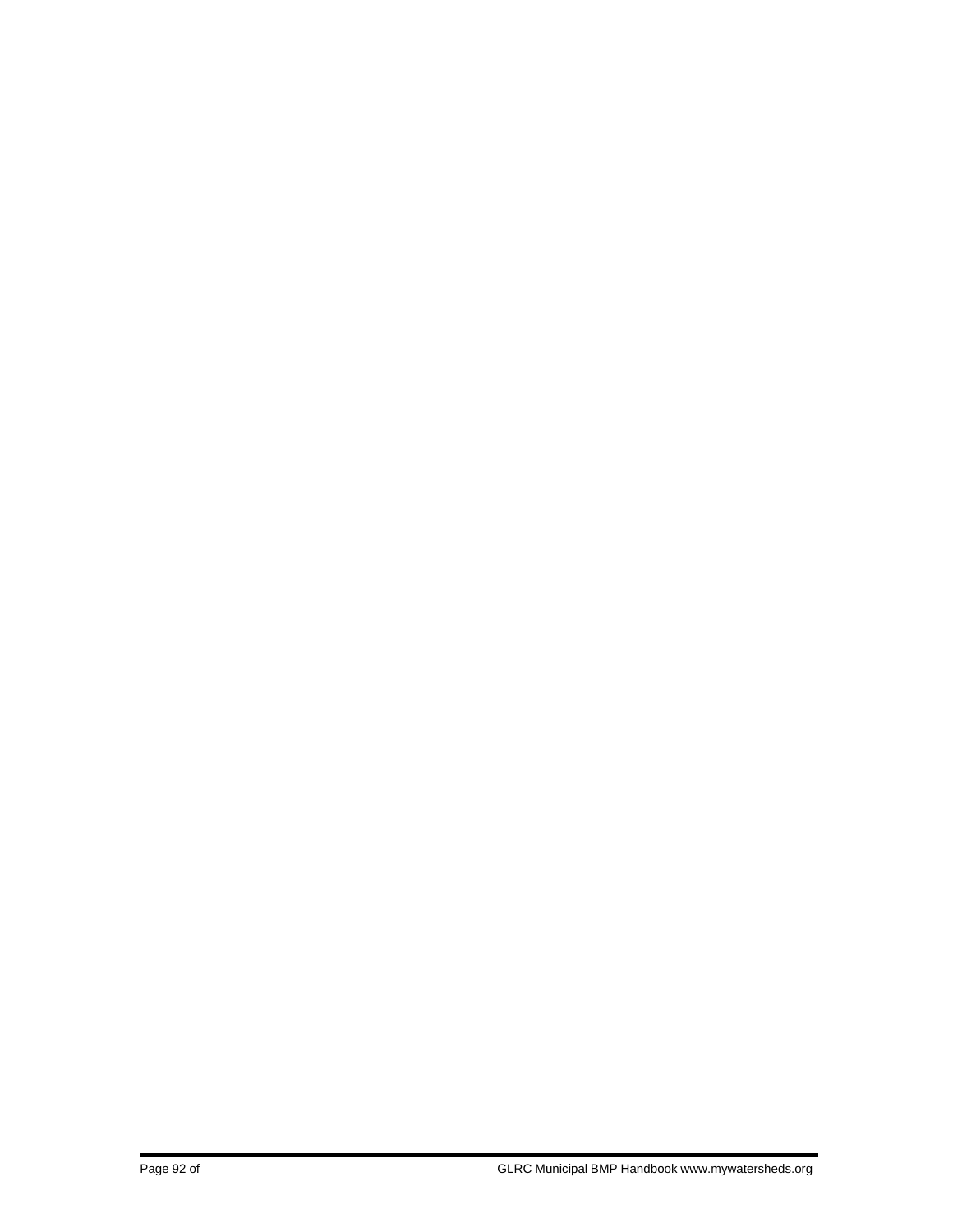# **Building & Grounds Maintenance SC-11**

## **Description**

Stormwater runoff from building and grounds maintenance activities can be contaminated with toxic hydrocarbons in solvents, fertilizers and pesticides, suspended solids, heavy metals, and abnormal pH. Utilizing the following protocols will prevent or reduce the discharge of pollutants to stormwater from building and grounds maintenance activities by washing and cleaning up with as little water as possible, following good landscape management practices, preventing and cleaning up spills immediately, keeping debris from entering the storm drains, and maintaining the stormwater collection system.

## **Objectives**

**Cover**  Contain Educate Reduce/Minimize Product Substitution

## **Targeted Constituents**

Sediment 9 Nutrients 9<br>Trash 9 Trash 9<br>Metals 9 **Metals** Bacteria 9 Oil and Grease 9 Organics 9 Oxygen Demanding 9

## **Approach**

## *Pollution Prevention*

Switch to non-toxic chemicals for maintenance when possible.

Choose cleaning agents that can be recycled.

 Encourage proper lawn management and landscaping, including use of native vegetation.

Encourage use of Integrated Pest Management techniques for pest control.

Encourage proper onsite recycling of yard trimmings.

Recycle residual paints, solvents, lumber, and other material as much as possible.

# *Suggested Protocols*

# *Pressure Washing of Buildings, Rooftops, and Other Large Objects*

 In situations where soaps or detergents are used and the surrounding area is paved, pressure washers must use a waste water collection device that enables collection of wash water and associated solids. A sump pump, wet vacuum or similarly effective device must be used to collect the runoff and loose materials. The collected runoff and solids must be disposed of properly.

 If soaps or detergents are not used, and the surrounding area is paved, wash water runoff does not have to be collected but must be screened. Pressure washers must use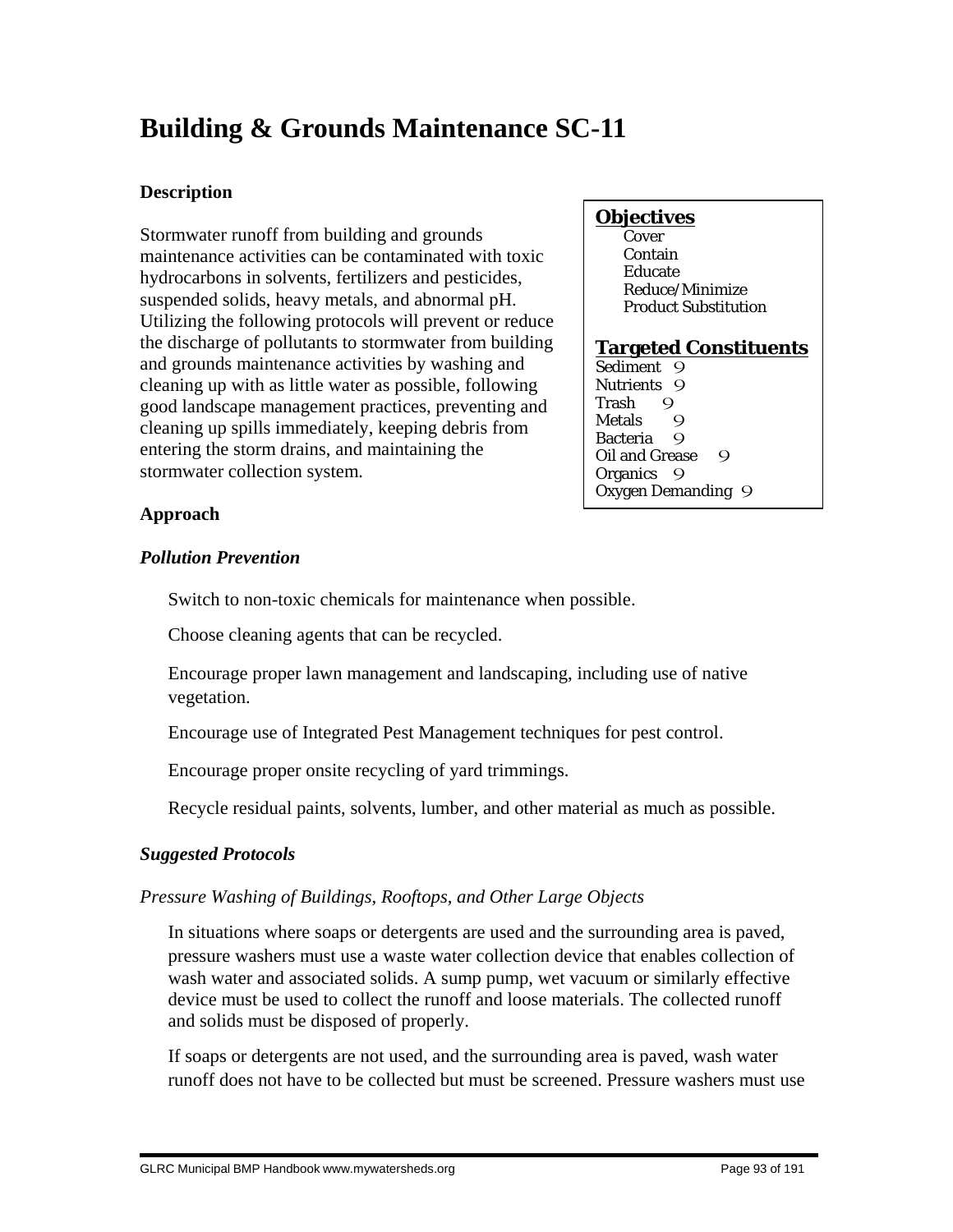filter fabric or some other type of screen on the ground and/or in the catch basin to trap the particles in wash water runoff.

 If you are pressure washing on a grassed area (with or without soap), runoff must be dispersed as sheet flow as much as possible, rather than as a concentrated stream. The wash runoff must remain on the grass and not drain to pavement. Ensure that this practice does not kill grass.

## *Landscaping Activities*

 Do not apply any chemicals (insecticide, herbicide, or fertilizer) directly to surface waters, unless the application is approved and permitted by the state.

 Dispose of grass clippings, leaves, sticks, or other collected vegetation as garbage, or by composting. Do not dispose of collected vegetation into waterways or storm drainage systems.

Use mulch or other erosion control measures on exposed soils.

 Check irrigation schedules so pesticides will not be washed away and to minimize non-stormwater discharge.

## *Building Repair, Remodeling, and Construction*

 Do not dump any toxic substance or liquid waste on the pavement, the ground, or toward a storm drain.

 Use ground or drop cloths underneath outdoor painting, scraping, and sandblasting work, and properly dispose of collected material daily.

 Use a ground cloth or oversized tub for activities such as paint mixing and tool cleaning.

 Clean paint brushes and tools covered with water-based paints in sinks connected to sanitary sewers or in portable containers that can be dumped into a sanitary sewer drain. Brushes and tools covered with non-water-based paints, finishes, or other materials must be cleaned in a manner that enables collection of used solvents (e.g., paint thinner, turpentine, etc.) for recycling or proper disposal.

 Use a storm drain cover, filter fabric, or similarly effective runoff control mechanism if dust, grit, wash water, or other pollutants may escape the work area and enter a catch basin. The containment device(s) must be in place at the beginning of the work day, and accumulated dirty runoff and solids must be collected and disposed of before removing the containment device(s) at the end of the work day.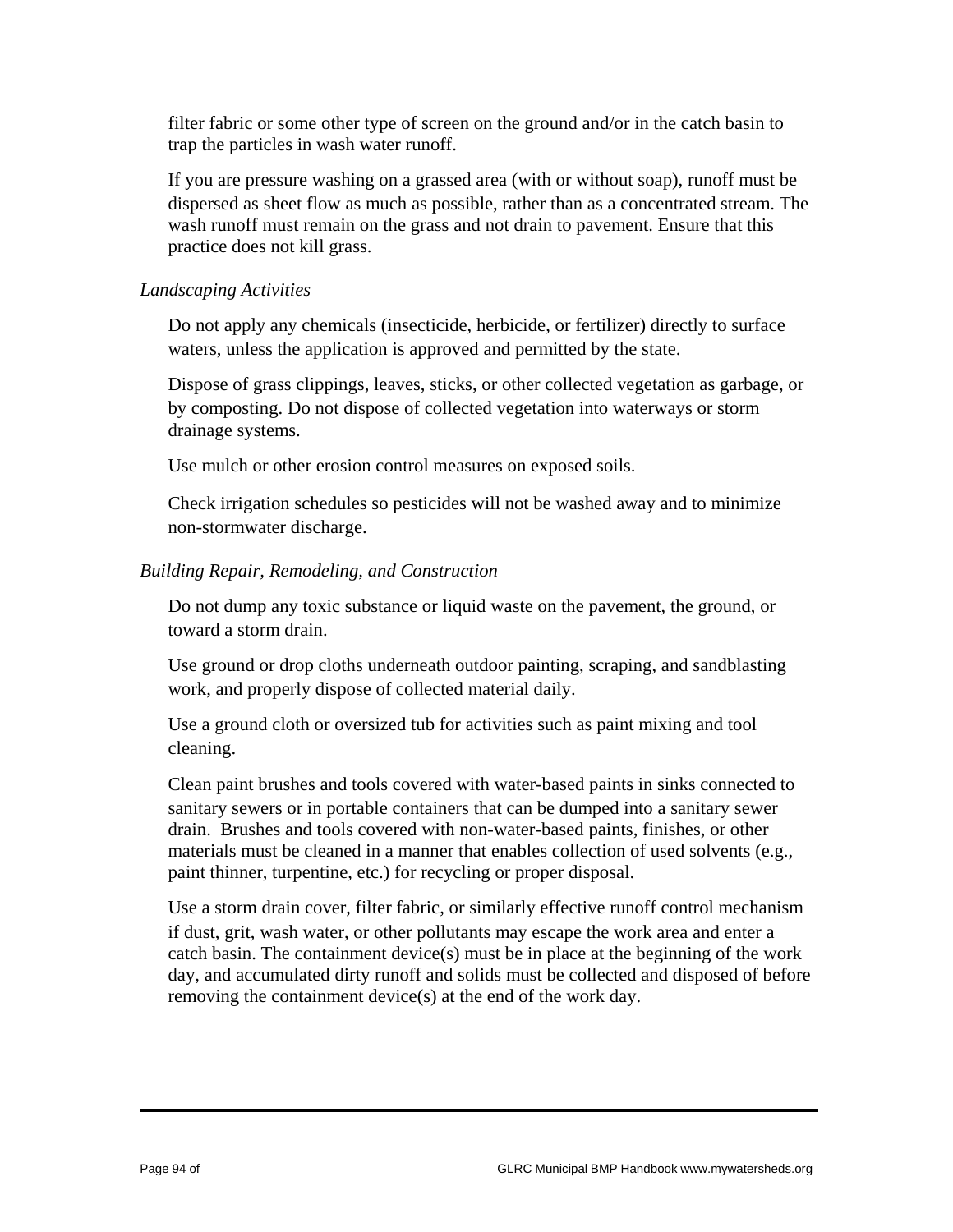If you need to de-water an excavation site, you may need to filter the water before discharging to a catch basin or off-site. In which case you should direct the water through hay bales and filter fabric or use other sediment filters or traps.

 Store toxic material under cover with secondary containment during precipitation events and when not in use. A cover would include tarps or other temporary cover material.

## *Mowing, Trimming, and Planting*

 Dispose of leaves, sticks, or other collected vegetation as garbage, by composting or at a permitted landfill. Do not dispose of collected vegetation into waterways or storm drainage systems.

Use mulch or other erosion control measures when soils are exposed.

 Place temporarily stockpiled material away from watercourses and drain inlets, and berm or cover stockpiles to prevent material releases to the storm drain system.

 Consider an alternative approach when bailing out muddy water; do not put it in the storm drain, pour over landscaped areas.

Use hand or mechanical weeding where practical.

## *Fertilizer and Pesticide Management*

 Follow all federal, state, and local laws and regulations governing the use, storage, and disposal of fertilizers and pesticides and training of applicators and pest control advisors.

 Follow manufacturers' recommendations and label directions. Pesticides must never be applied if precipitation is occurring or predicted. Do not apply insecticides within 100 feet of surface waters such as lakes, ponds, wetlands, and streams.

 Use less toxic pesticides that will do the job, whenever possible. Avoid use of copperbased pesticides if possible.

Do not use pesticides if rain is expected.

Do not mix or prepare pesticides for application near storm drains.

Use the minimum amount needed for the job.

Calibrate fertilizer distributors to avoid excessive application.

 Employ techniques to minimize off-target application (e.g. spray drift) of pesticides, including consideration of alternative application techniques.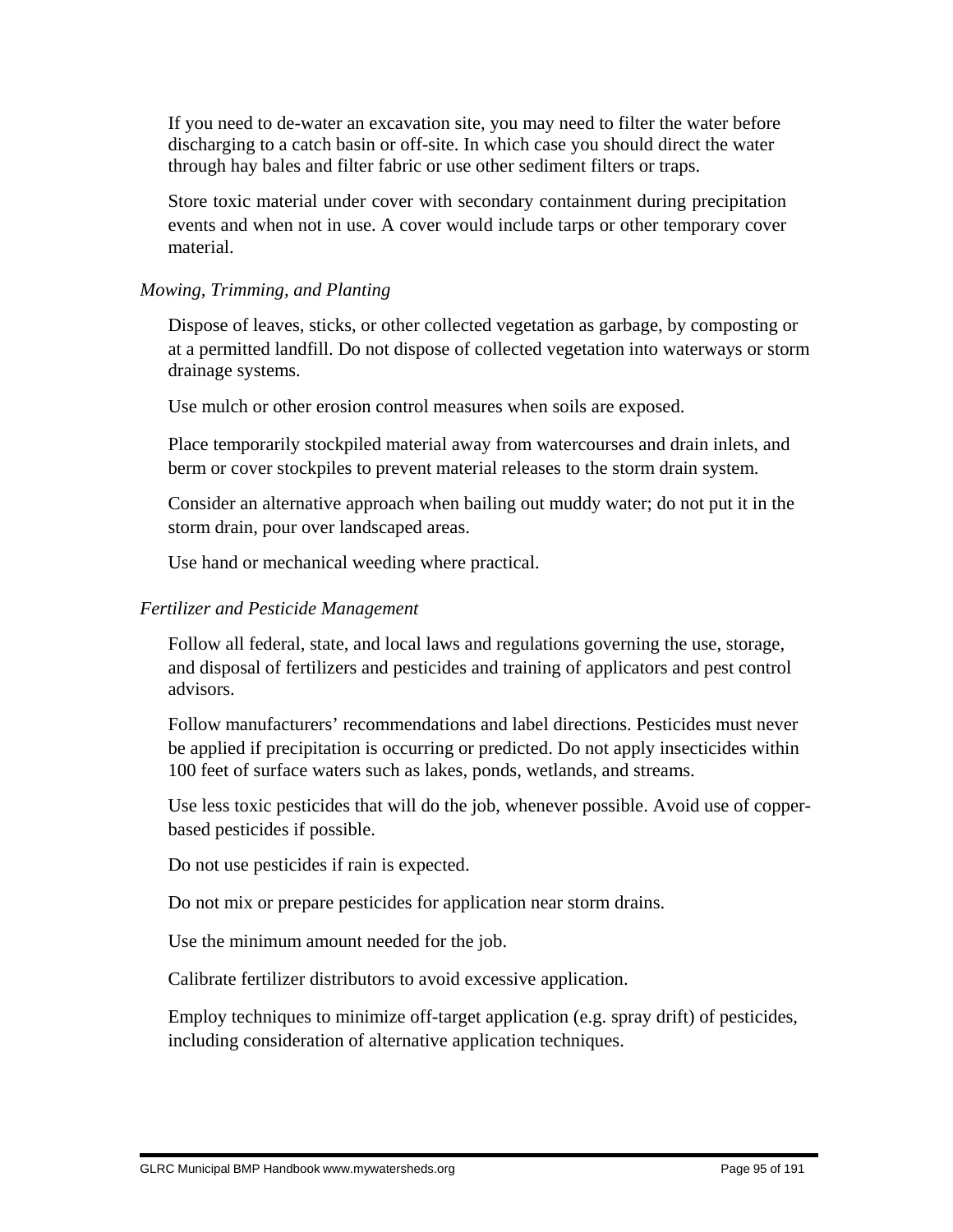Apply pesticides only when wind speeds are low.

 Work fertilizers into the soil rather than dumping or broadcasting them onto the surface.

Irrigate slowly to prevent runoff and then only as much as is needed.

 Clean pavement and sidewalk if fertilizer is spilled on these surfaces before applying irrigation water.

 Dispose of empty pesticide containers according to the instructions on the container label.

 Use up the pesticides. Rinse containers, and use rinse water as product. Dispose of unused pesticide as hazardous waste.

 Implement storage requirements for pesticide products with guidance from the local fire department and County Agricultural Commissioner. Provide secondary containment for pesticides.

#### *Inspection*

 Inspect irrigation system periodically to ensure that the right amount of water is being applied and that excessive runoff is not occurring. Minimize excess watering, and repair leaks in the irrigation system as soon as they are observed.

#### *Training*

 Educate and train employees on use of pesticides and in pesticide application techniques to prevent pollution.

 Train employees and contractors in proper techniques for spill containment and cleanup.

 Be sure the frequency of training takes into account the complexity of the operations and the nature of the staff.

#### *Spill Response and Prevention*

Refer to SC-2, Spill Prevention, Control & Cleanup

 Keep your Pollution Incident Prevention Plan (PIPP) up to date, and implement accordingly.

Have spill cleanup materials readily available and in a known location.

Cleanup spills immediately and use dry methods if possible.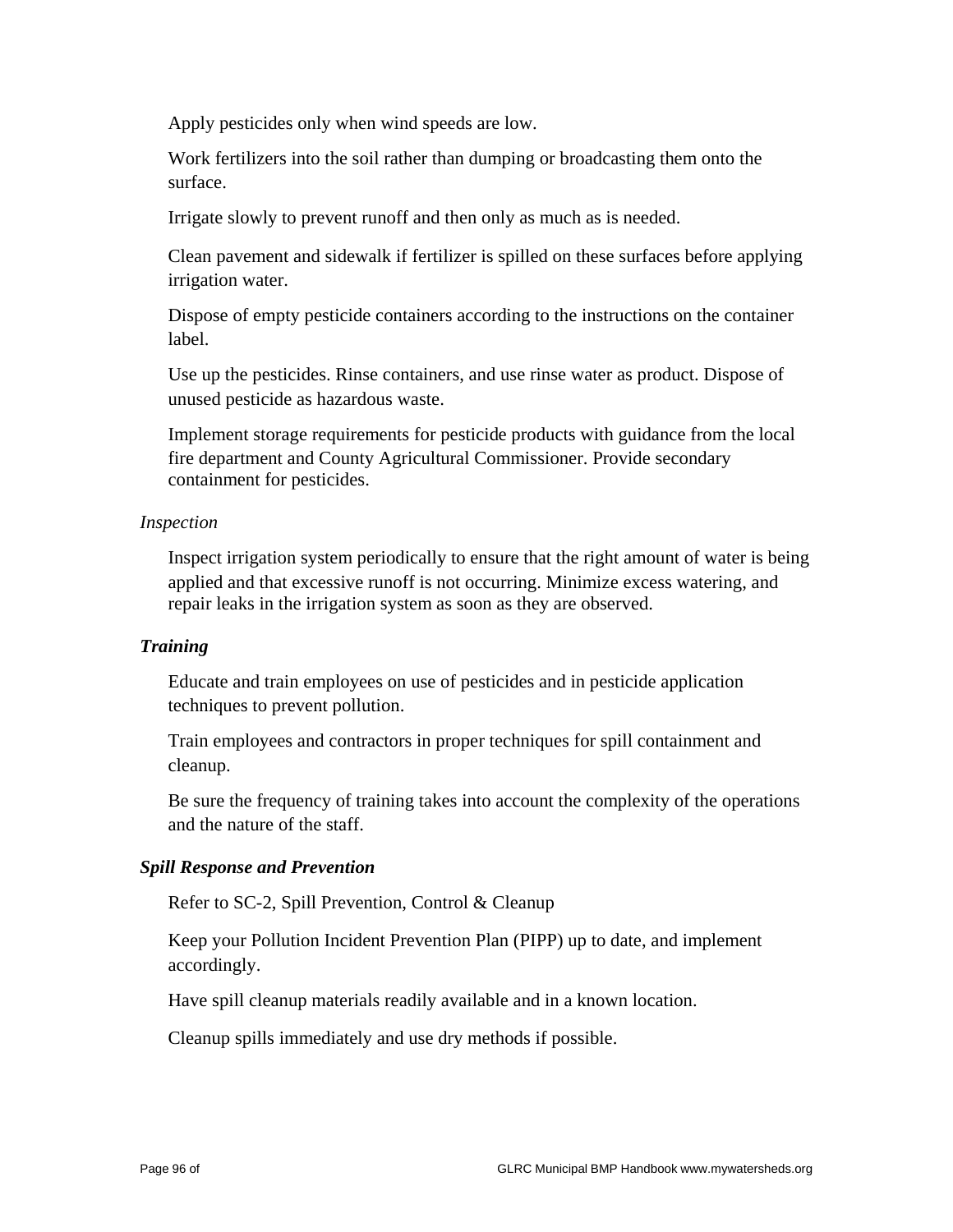Properly dispose of spill cleanup material.

## *Other Considerations*

 Alternative pest/weed controls may not be available, suitable, or effective in many cases.

## **Requirements**

## *Costs*

Overall costs should be low in comparison to other BMPs.

## *Maintenance*

 Sweep paved areas regularly to collect loose particles, and wipe up spills with rags and other absorbent material immediately; do not hose down the area to a storm drain.

## **Supplemental Information**

## *Further Detail of the BMP*

## *Fire Sprinkler Line Flushing*

Building fire sprinkler line flushing may be a source of non-stormwater runoff pollution. The water entering the system is usually potable water. There are subsequent factors that may drastically reduce the quality of the water in such systems. Black iron pipe is usually used since it is cheaper than potable piping but it is subject to rusting and results in lower quality water. Initially the black iron pipe has an oil coating to protect it from rusting between manufacture and installation; this will contaminate the water from the first flush but not from subsequent flushes. Nitrates, polyphosphates and other corrosion inhibitors, as well as fire suppressants and antifreeze may be added to the sprinkler water system. Water generally remains in the sprinkler system a long time, typically a year, between flushes and may accumulate iron, manganese, lead, copper, nickel and zinc. The water generally becomes anoxic and contains living and dead bacteria and breakdown products from chlorination. This may result in a significant BOD problem and the water often smells. Consequently dispose fire sprinkler line flush water into the sanitary sewer. Do not allow discharge to storm drain or infiltration due to potential high levels of pollutants in fire sprinkler line water.

#### **References and Resources**

California's Nonpoint Source Program Plan http://www.swrcb.ca.gov/nps/index.html

King County - ftp://dnr.metrokc.gov/wlr/dss/spcm/Chapter%203.PDF

Orange County Stormwater Program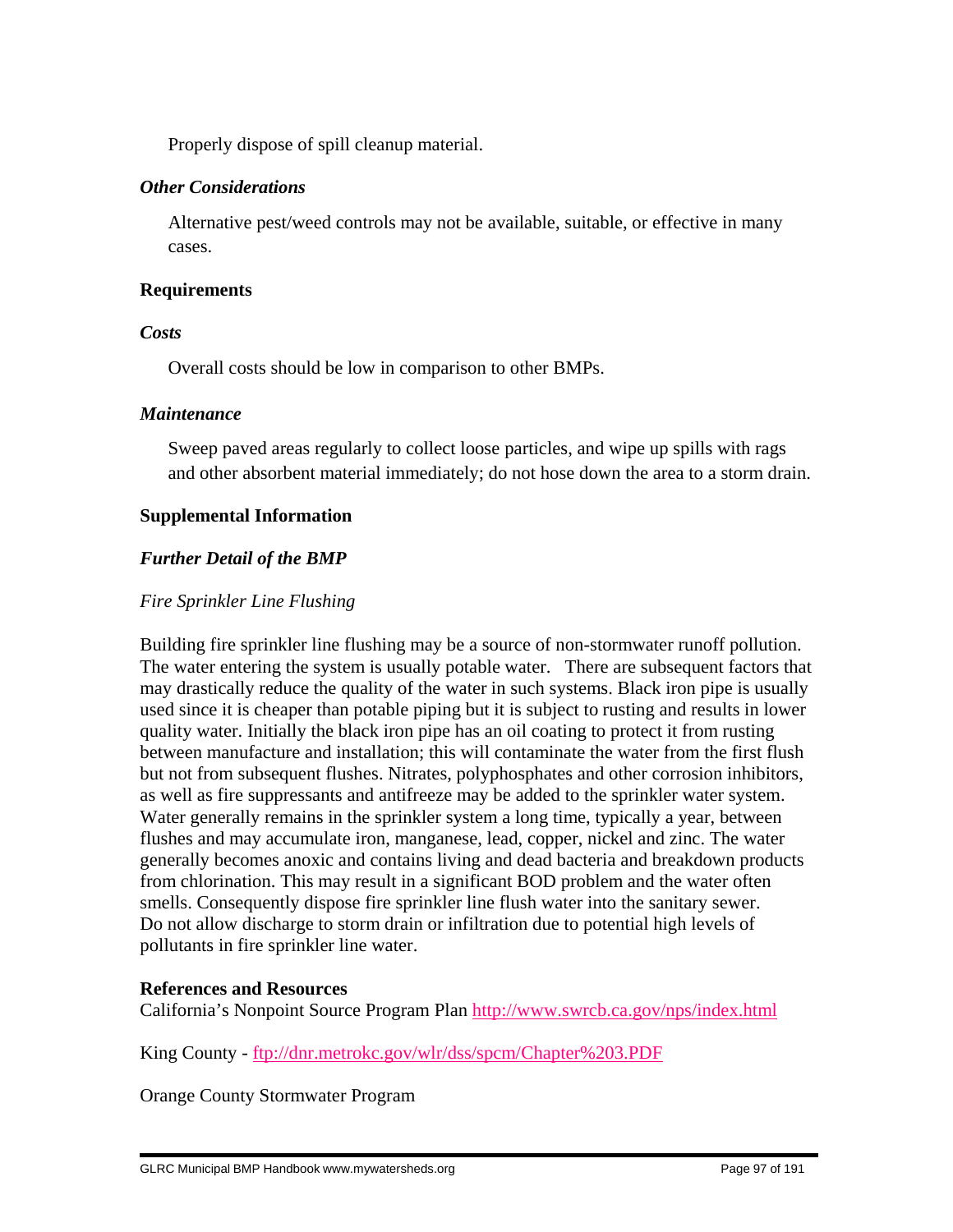http://www.ocwatersheds.com/StormWater/swp\_introduction.asp

Mobile Cleaners Pilot Program: Final Report. 1997. Bay Area Stormwater Management Agencies Association (BASSMA) http://www.basmaa.org/

Pollution from Surface Cleaning Folder. 1996. Bay Area Stormwater Management Agencies

Association (BASMAA) http://www.basmaa.org/

San Diego Stormwater Co-permittees Jurisdictional Urban Runoff Management Program (URMP) -

http://www.projectcleanwater.org/pdf/Model%20Program%20Municipal%20Facilities.pd f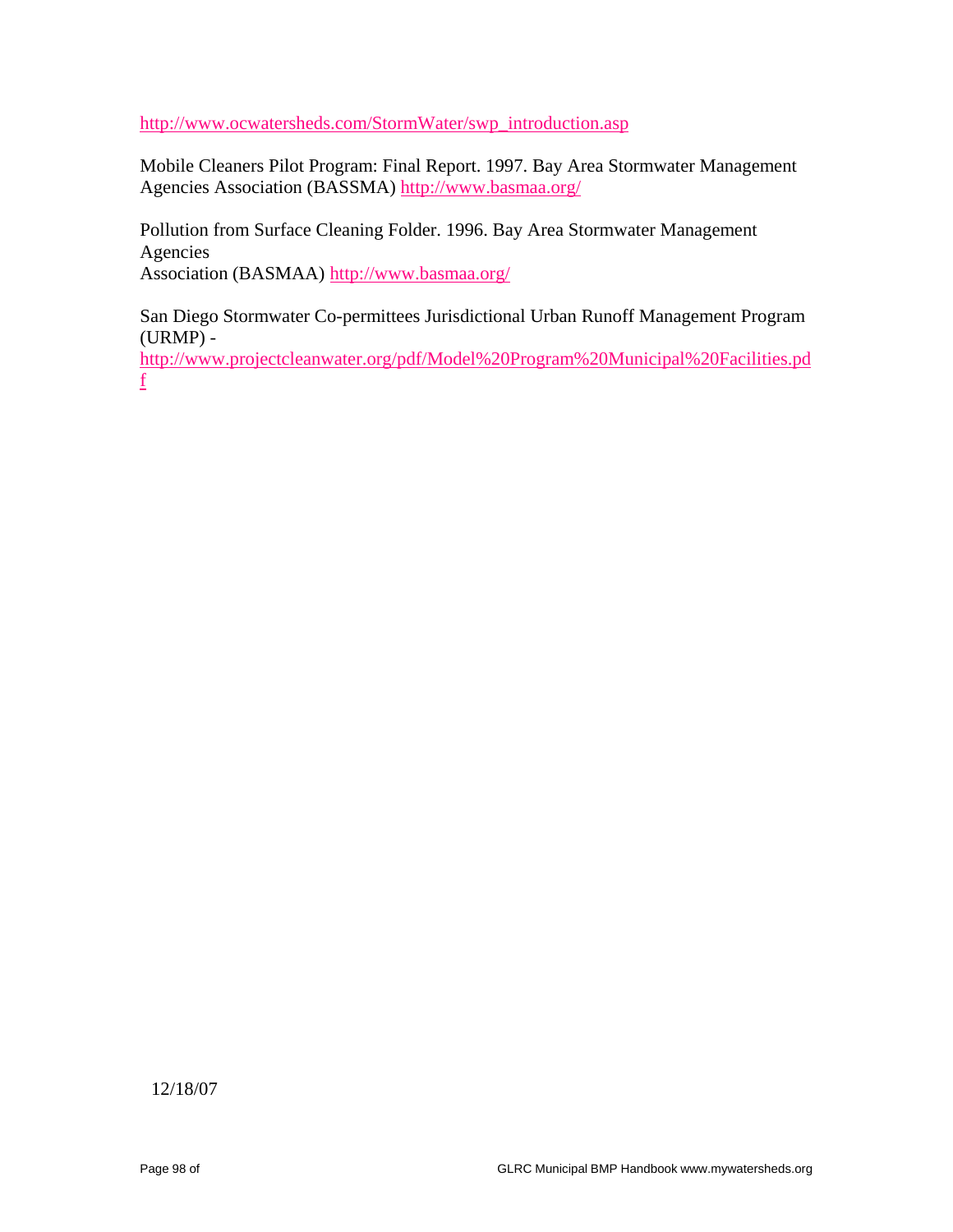# **Parking/Storage Area Maintenance SC-12**

# **Description**

Parking lots and storage areas can contribute a number of substances, such as trash, suspended solids, hydrocarbons, oil and grease, and heavy metals that can enter receiving waters through stormwater runoff or nonstormwater discharges. The following protocols are intended to prevent or reduce the discharge of pollutants from parking/storage areas and include using good housekeeping practices, following appropriate cleaning BMPs, and training employees.

# **Objectives**

 Cover Contain Educate Reduce/Minimize Product Substitution

# **Targeted Constituents**

Trash 9<br>Metals 9 **Metals** wetals<br>Bacteria 9<br>Oil and Grease 9 Sediment 9 Nutrients 9 Organics 9 Oxygen Demanding 9

# **Approach**

# *Pollution Prevention*

Encourage alternative designs and maintenance strategies for impervious parking lots.

Keep accurate maintenance logs to evaluate BMP implementation.

# *Suggested Protocols*

# *General*

 Keep the parking and storage areas clean and orderly. Remove debris in a timely fashion.

 Allow sheet runoff to flow into biofilters (vegetated strip and swale) and/or infiltration devices.

Utilize sand filters or oleophilic collectors for oily waste in low concentrations.

Arrange rooftop drains to prevent drainage directly onto paved surfaces.

Design lot to include semi-permeable hardscape.

# *Controlling Litter*

Post "No Littering" signs and enforce anti-litter laws.

Provide an adequate number of litter receptacles.

Clean out and cover litter receptacles frequently to prevent spillage.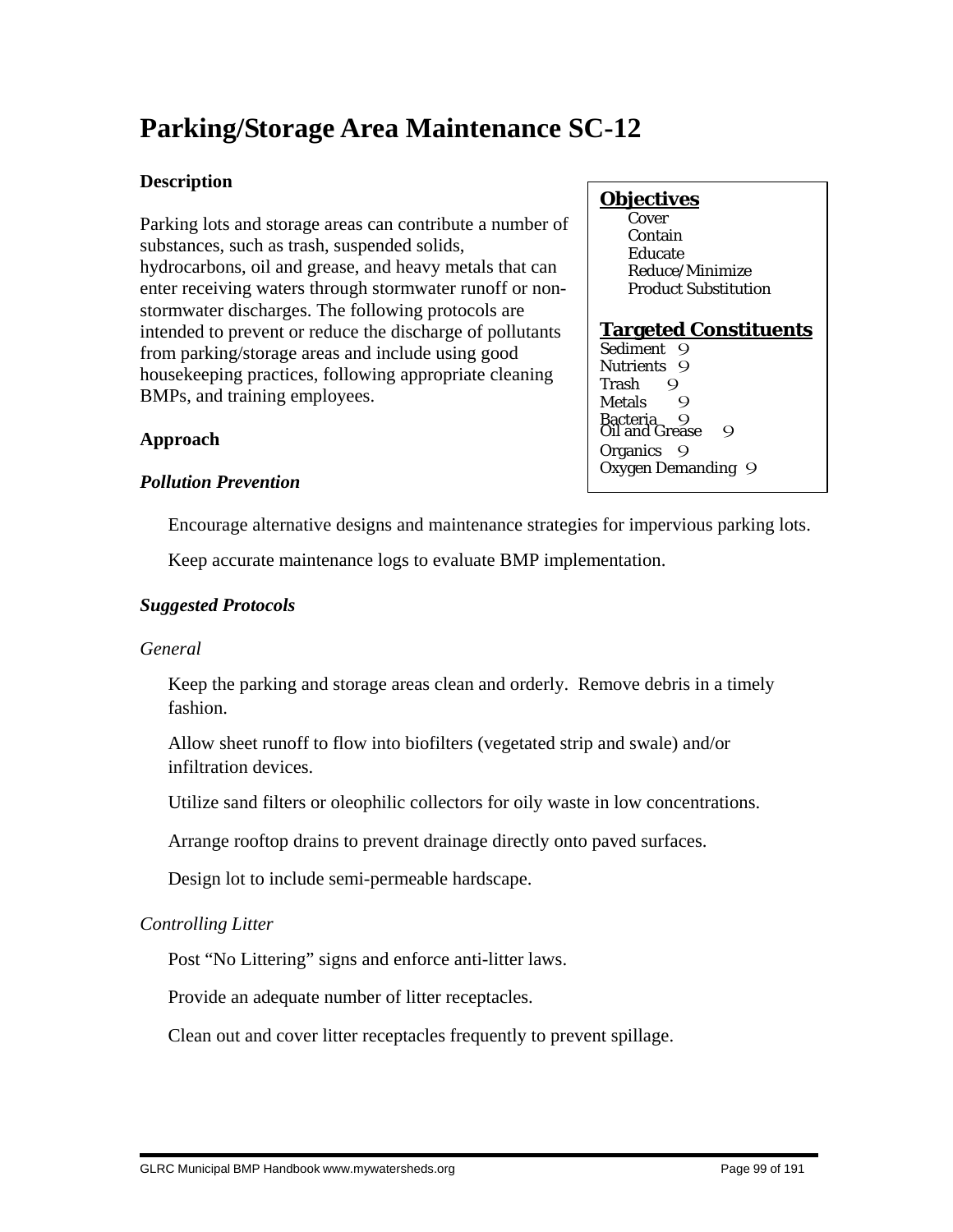Routinely sweep, shovel and dispose of litter in the trash.

### *Surface cleaning*

 Use dry cleaning methods (e.g. sweeping or vacuuming) to prevent the discharge of pollutants into the stormwater conveyance system.

 Establish frequency of public parking lot sweeping based on usage and field observations of waste accumulation.

Sweep all parking lots at least once before the onset of the wet season.

If water is used follow the procedures below:

- Block the storm drain or contain runoff.
- Wash water should be collected and pumped to the sanitary sewer or discharged to a pervious surface, do not allow wash water to enter storm drains.
- Dispose of parking lot sweeping debris and dirt at a landfill.

When cleaning heavy oily deposits:

- Use absorbent materials on oily spots prior to sweeping or washing.
- Dispose of used absorbents appropriately.

#### *Surface Repair*

Pre-heat, transfer or load hot bituminous material away from storm drain inlets.

 Apply concrete, asphalt, and seal coat during dry weather to prevent contamination form contacting stormwater runoff.

 Cover and seal nearby storm drain inlets (with waterproof material or mesh) and manholes before applying seal coat, slurry seal, etc., where applicable. Leave covers in place until job is complete and until all water from emulsified oil sealants has drained or evaporated. Clean any debris from these covered manholes and drains for proper disposal.

Use only as much water as necessary for dust control, to avoid runoff.

 Catch drips from paving equipment that is not in use with pans or absorbent material placed under the machines. Dispose of collected material and absorbents properly.

#### *Inspection*

 Have designated personnel conduct inspections of the parking facilities and stormwater conveyance systems associated with them on a regular basis.

Inspect cleaning equipment/sweepers for leaks on a regular basis.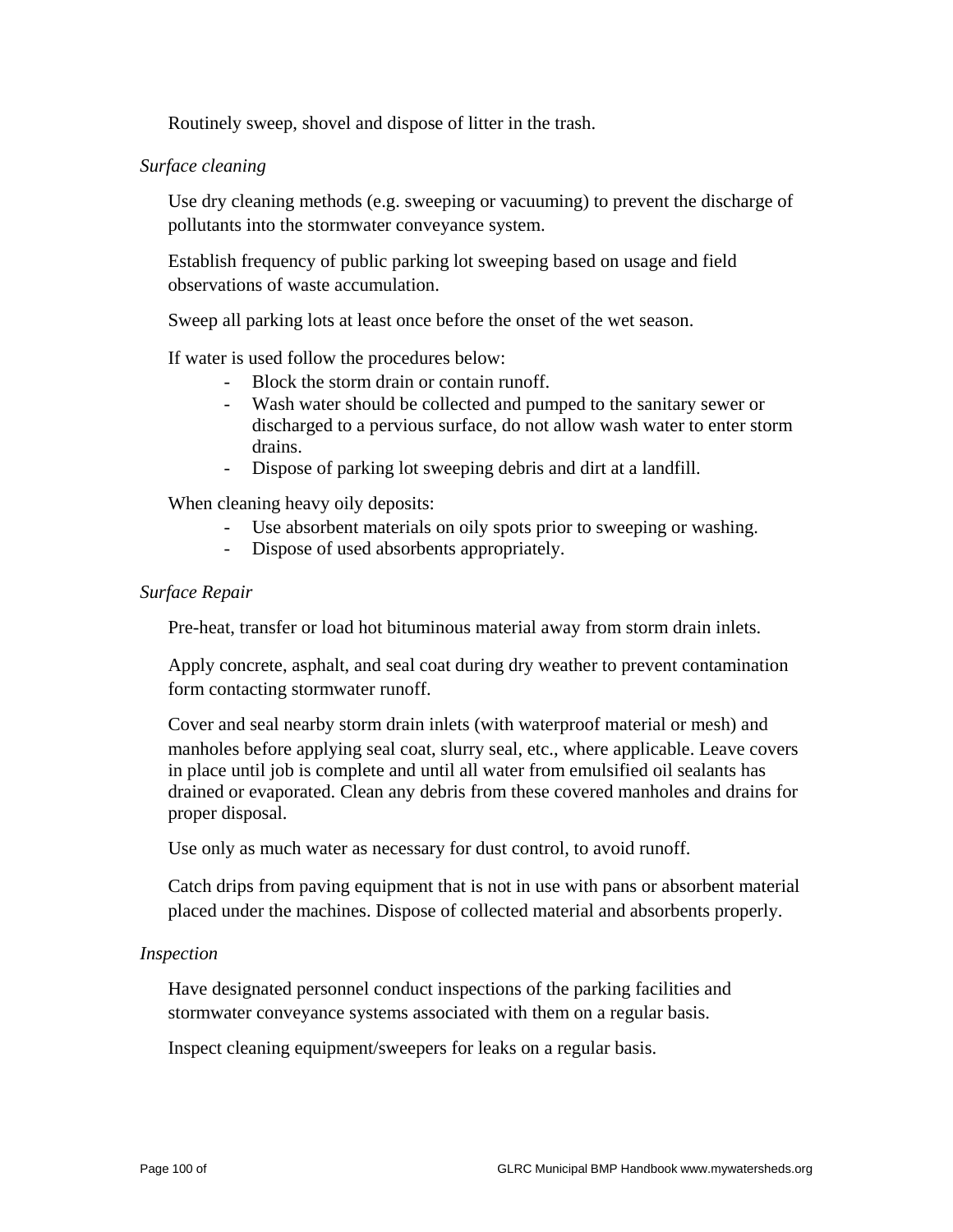## *Training*

 Provide regular training to field employees and/or contractors regarding cleaning of paved areas and proper operation of equipment.

 Train employees and contractors in proper techniques for spill containment and cleanup.

## *Spill Response and Prevention*

Refer to SC-2, Spill Prevention, Control & Cleanup.

 Keep your Pollution Incident Prevention Plan (PIPP) up to date, and implement accordingly.

Have spill cleanup materials readily available and in a known location.

Cleanup spills immediately and use dry methods if possible.

Properly dispose of spill cleanup material.

## *Other Considerations*

 Limitations related to sweeping activities at large parking facilities may include high equipment costs, the need for sweeper operator training, and the inability of current sweeper technology to remove oil and grease.

## **Requirements**

#### *Costs*

Cleaning/sweeping costs can be quite large, construction and maintenance of stormwater structural controls can be quite expensive as well.

#### *Maintenance*

Sweep parking lot to minimize cleaning with water.

Clean out oil/water/sand separators regularly, especially after heavy storms.

 Clean parking facilities on a regular basis to prevent accumulated wastes and pollutants from being discharged into conveyance systems during rainy conditions.

#### **Supplemental Information**

## *Further Detail of the BMP*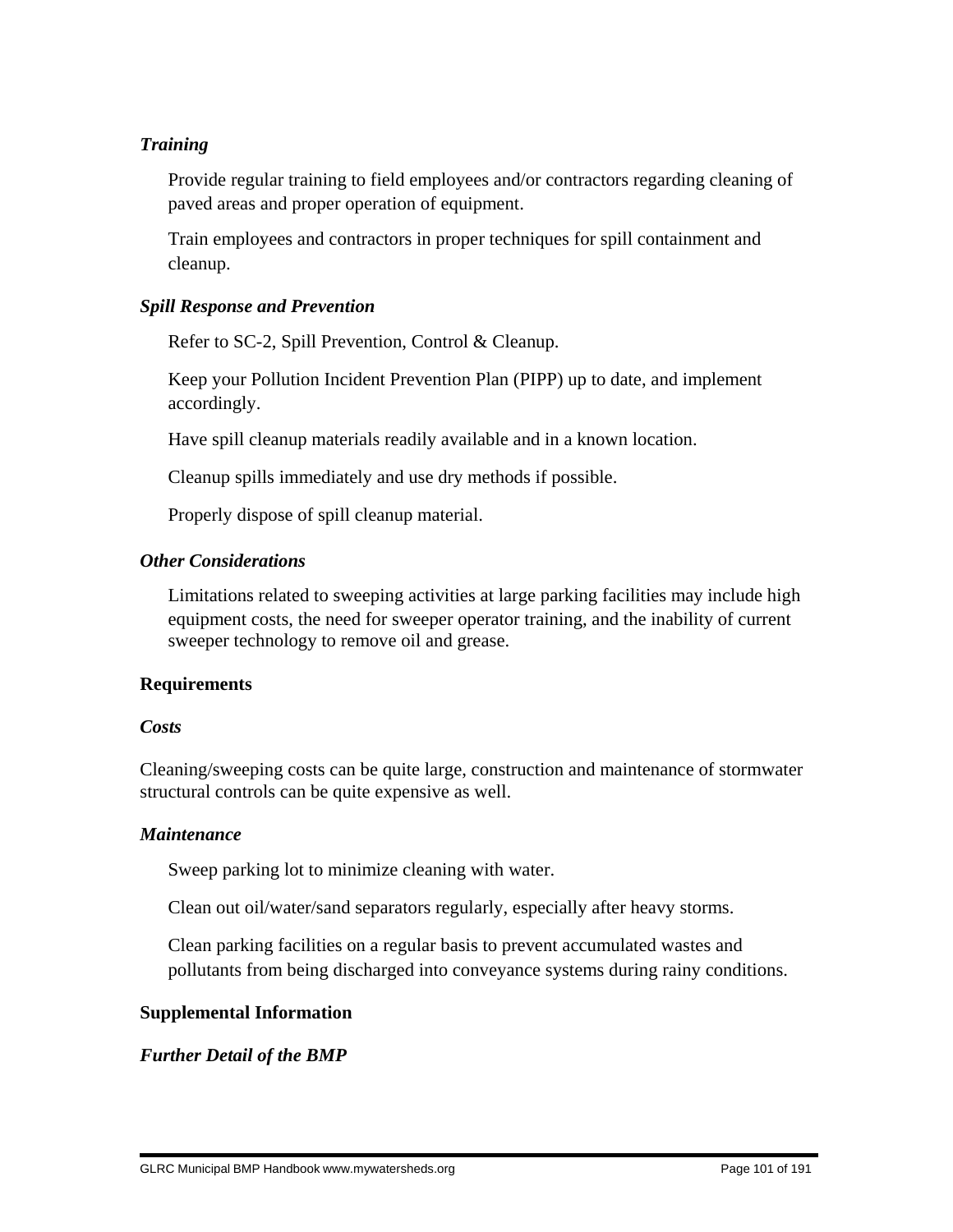## *Surface Repair*

Apply concrete, asphalt, and seal coat during dry weather to prevent contamination form contacting stormwater runoff. Where applicable, cover and seal nearby storm drain inlets (with waterproof material or mesh) and manholes before applying seal coat, slurry seal, etc. Leave covers in place until job is complete and until all water from emulsified oil sealants has drained or evaporated. Clean any debris from these covered manholes and drains for proper disposal. Use only as much water as necessary for dust control, to avoid runoff.

#### **References and Resources**

http://www.stormwatercenter.net/

California's Nonpoint Source Program Plan http://www.swrcb.ca.gov/nps/index.html

Model Urban Runoff Program: A How-To Guide for Developing Urban Runoff Programs for Small Municipalities. Prepared by City of Monterey, City of Santa Cruz, California Coastal Commission, Monterey Bay National Marine Sanctuary, Association of Monterey Bay Area Governments, Woodward-Clyde, Central Coast Regional Water Quality control Board. July 1998 (Revised February 2002 by the California Coastal Commission).

Orange County Stormwater Program http://www.ocwatersheds.com/StormWater/swp\_introduction.asp

Oregon Association of Clean Water Agencies. Oregon Municipal Stormwater Toolbox for Maintenance Practices. June 1998.

Pollution from Surface Cleaning Folder. 1996. Bay Area Stormwater Management Agencies Association (BASMAA) http://www.basma.org

San Diego Stormwater Co-permittees Jurisdictional Urban Runoff Management Program (URMP)

http://www.projectcleanwater.org/pdf/Model%20Program%20Municipal%20Facilities.pd f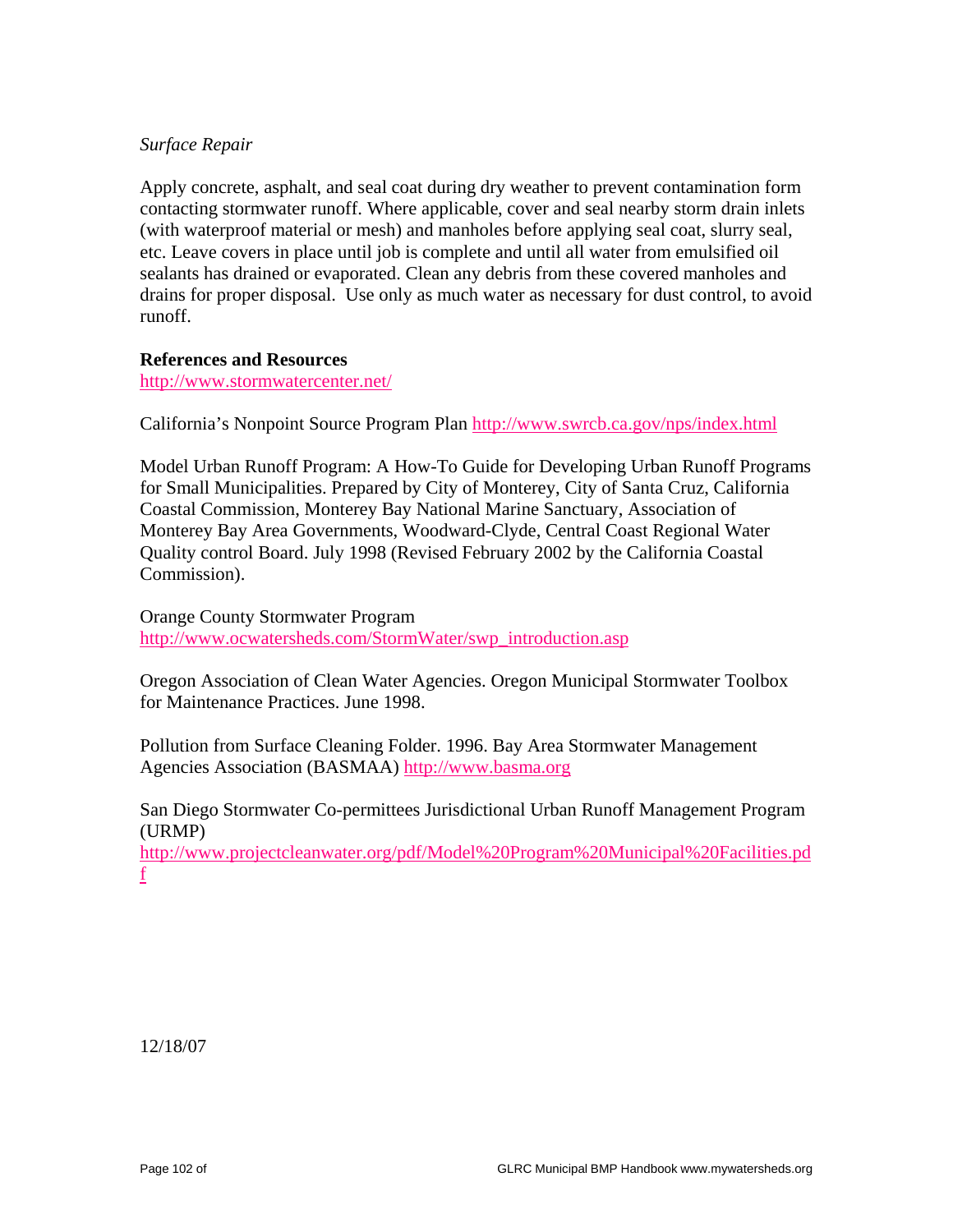# **Housekeeping Practices SC-13**

# **Description**

Promote efficient and safe housekeeping practices (storage, use, and cleanup) when handling potentially harmful materials such as fertilizers, pesticides, cleaning solutions, paint products, automotive products, and swimming pool chemicals. Related information is provided in BMP fact sheets SC-2 Spill Prevention, Control & Cleanup and SC-21 Waste Handling & Disposal.

# **Objectives**

**Cover**  Contain Educate Reduce/Minimize Product Substitution

## **Targeted Constituents**

Sediment 9 Nutrients 9<br>Trash 9 Trash 9<br>Metals 9 Metals 9<br>Bacteria 9 **Bacteria** Oil and Grease 9 Organics<sub>9</sub> Oxygen Demanding 9

# **Approach**

## *Pollution Prevention*

 Purchase only the amount of material that will be needed for foreseeable use. In most cases this will result in cost savings in both purchasing and disposal. See SC-14 Safer Alternative Products for additional information.

 Be aware of new products that may do the same job with less environmental risk and for less or the equivalent cost. Total cost must be used here; this includes purchase price, transportation costs, storage costs, use related costs, clean up costs and disposal costs.

# *Suggested Protocols*

# *General*

 Keep work sites clean and orderly. Remove debris in a timely fashion. Sweep the area.

Dispose of wash water, sweepings, and sediments, properly.

Recycle or dispose of fluids properly.

 Establish a daily checklist of office, yard and plant areas to confirm cleanliness and adherence to proper storage and security. Specific employees should be assigned specific inspection responsibilities and given the authority to remedy problems found.

 Post waste disposal charts in appropriate locations detailing for each waste its hazardous nature (poison, corrosive, flammable), prohibitions on its disposal (dumpster, drain, sewer) and the recommended disposal method (recycle, sewer, burn, storage, landfill).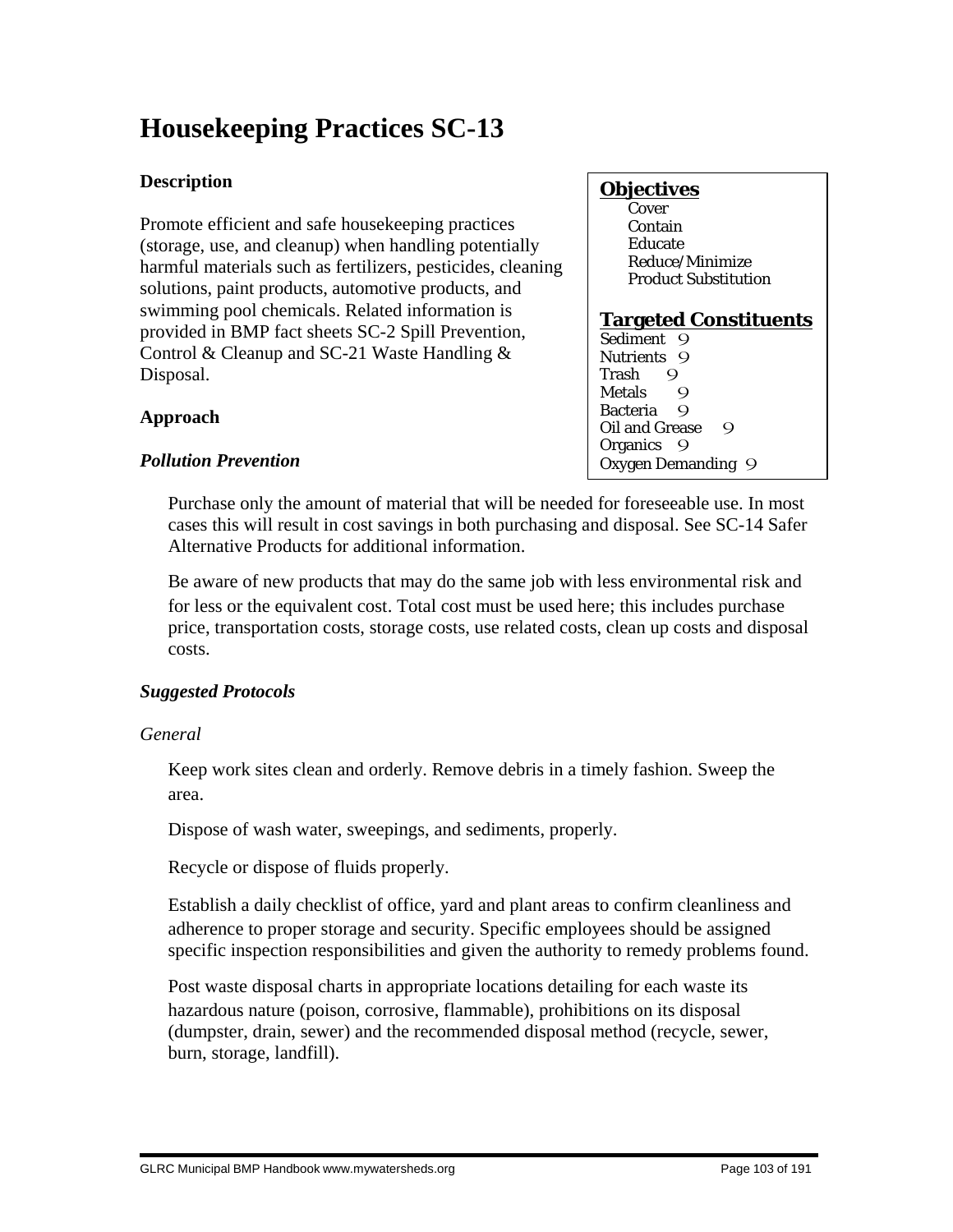Summarize the chosen BMPs applicable to your operation and post them in appropriate conspicuous places.

### **Objectives**

 Require a signed checklist from every user of any hazardous material detailing amount taken, amount used, amount returned and disposal of spent material.

 Do a before audit of your site to establish baseline conditions and regular subsequent audits to note any changes and whether conditions are improving or deteriorating.

 Keep records of water, air and solid waste quantities and quality tests and their disposition.

 Maintain a mass balance of incoming, outgoing and on hand materials so you know when there are unknown losses that need to be tracked down and accounted for.

 Use and reward employee suggestions related to BMPs, hazards, pollution reduction, work place safety, cost reduction, alternative materials and procedures, recycling and disposal.

 Have, and review regularly, a Pollution Incident Prevention Plan (PIPP) for spills, leaks, weather extremes etc. Make sure all employees know about it and what their role is so that it comes into force automatically.

#### *Training*

 Train all employees, management, office, yard, manufacturing, field and clerical in BMPs and pollution prevention and make them accountable.

 Train municipal employees who handle potentially harmful materials in good housekeeping practices.

Train personnel who use pesticides in the proper use of the pesticides.

 Train employees and contractors in proper techniques for spill containment and cleanup. The employee should have the tools and knowledge to immediately begin cleaning up a spill if one should occur.

## *Spill Response and Prevention*

Refer to SC-2, Spill Prevention, Control & Cleanup.

Keep your PIPP up to date, and implement accordingly.

Have spill cleanup materials readily available and in a known location.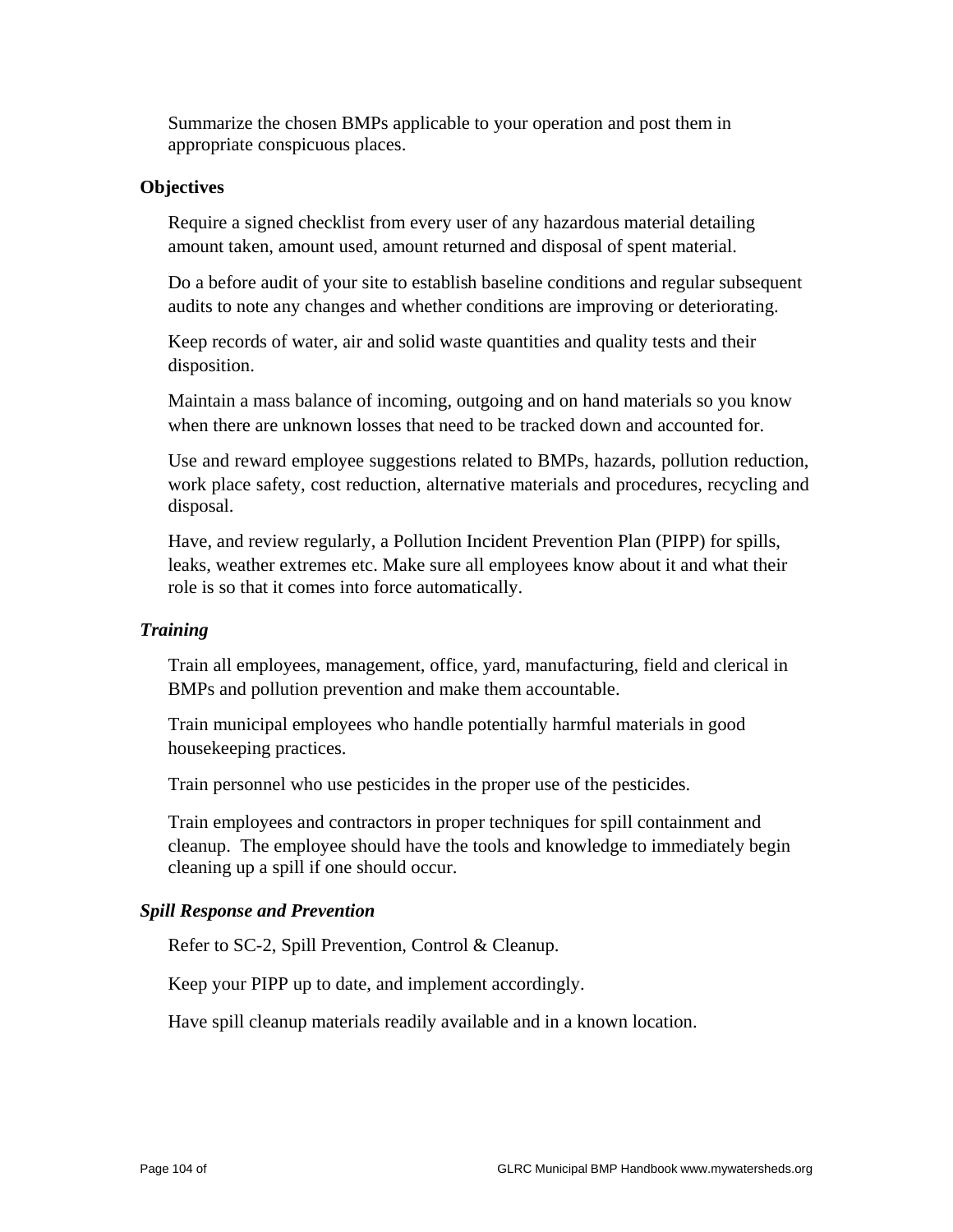Cleanup spills immediately and use dry methods if possible.

Properly dispose of spill cleanup material.

### *Other Considerations*

There are no major limitations to this best management practice.

 There are no regulatory requirements to this BMP. Existing regulations already require municipalities to properly store, use, and dispose of hazardous materials

## **Requirements**

#### *Costs*

 Minimal cost associated with this BMP. Implementation of good housekeeping practices may result in cost savings as these procedures may reduce the need for more costly BMPs.

#### *Maintenance*

 Ongoing maintenance required to keep a clean site. Level of effort is a function of site size and type of activities.

### **Supplemental Information**

## *Further Detail of the BMP*

 Ingham County residents who need to dispose of common household hazardous items, such as oil based paints and solvents can take these items to the County's Household Hazardous Waste and Clean Sweep site. The site is located at the Ingham County Human Services Building, 5303 South Cedar Street in Lansing. For schedule and more information please go tot http://www.ingham.org/hd/healthdept.htm.

#### *Examples*

There are a number of communities with effective programs. The most pro-active include Santa Clara County and the City of Palo Alto, the City and County of San Francisco, and the Municipality of Metropolitan Seattle (Metro).

#### **References and Resources**

British Columbia Lake Stewardship Society. Best Management Practices to Protect Water

Quality from Non-Point Source Pollution. March 2000. http://www.nalms.org/bclss/bmphome.html#bmp

King County Stormwater Pollution Control Manual http://dnr.metrokc.gov/wlr/dss/spcm.htm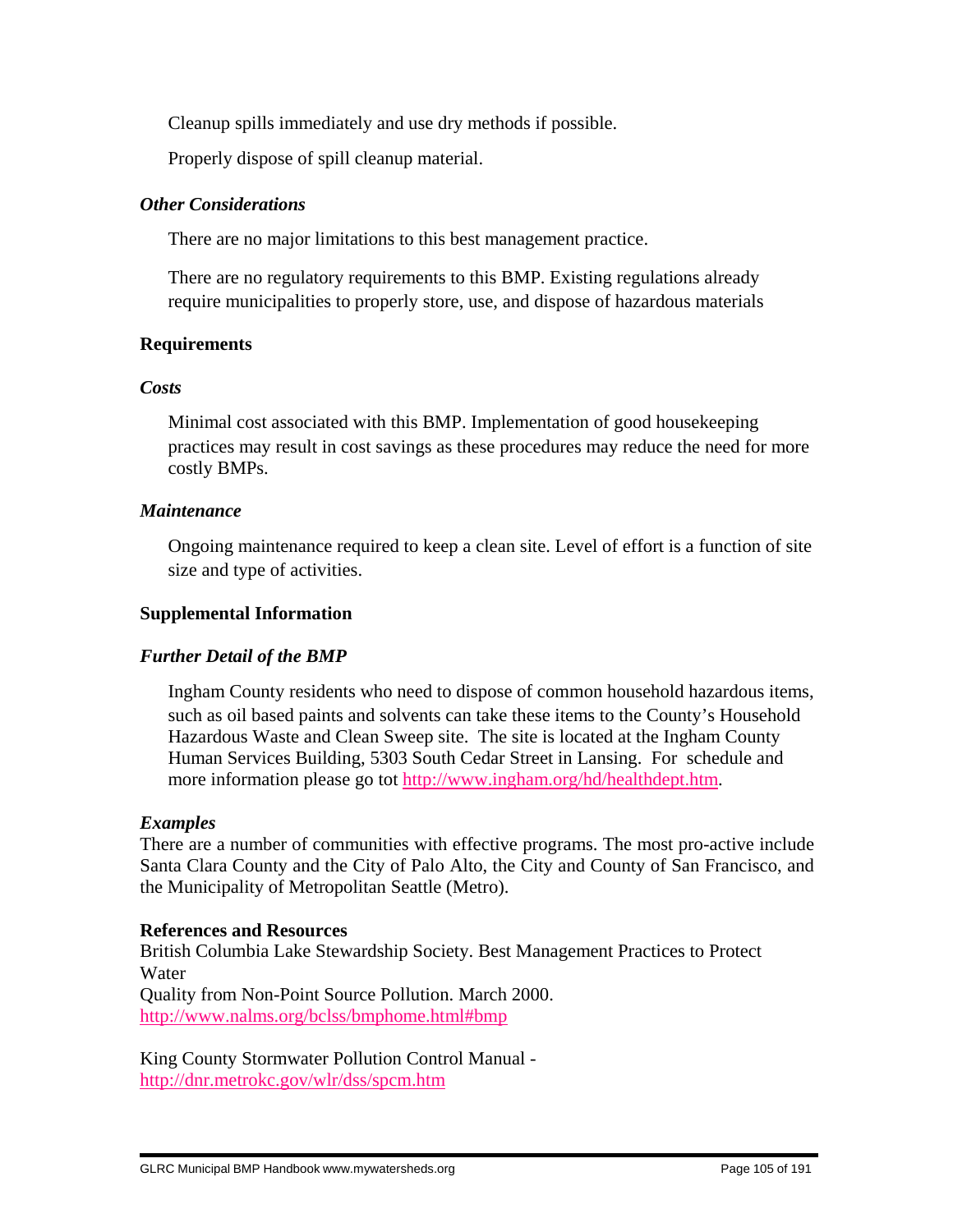Model Urban Runoff Program: A How-To Guide for Developing Urban Runoff Programs for Small Municipalities, Prepared by City of Monterey, City of Santa Cruz, California Coastal Commission, Monterey Bay National Marine Sanctuary, Association of Monterey Bay Area Governments, Woodward-Clyde, Central Coast Regional Water Quality Control Board. July, 1998, Revised by California Coastal Commission, February 2002.

Orange County Stormwater Program http://www.ocwatersheds.com/stormwater/swp\_introduction.asp

San Mateo STOPPP - (http://stoppp.tripod.com/bmp.html)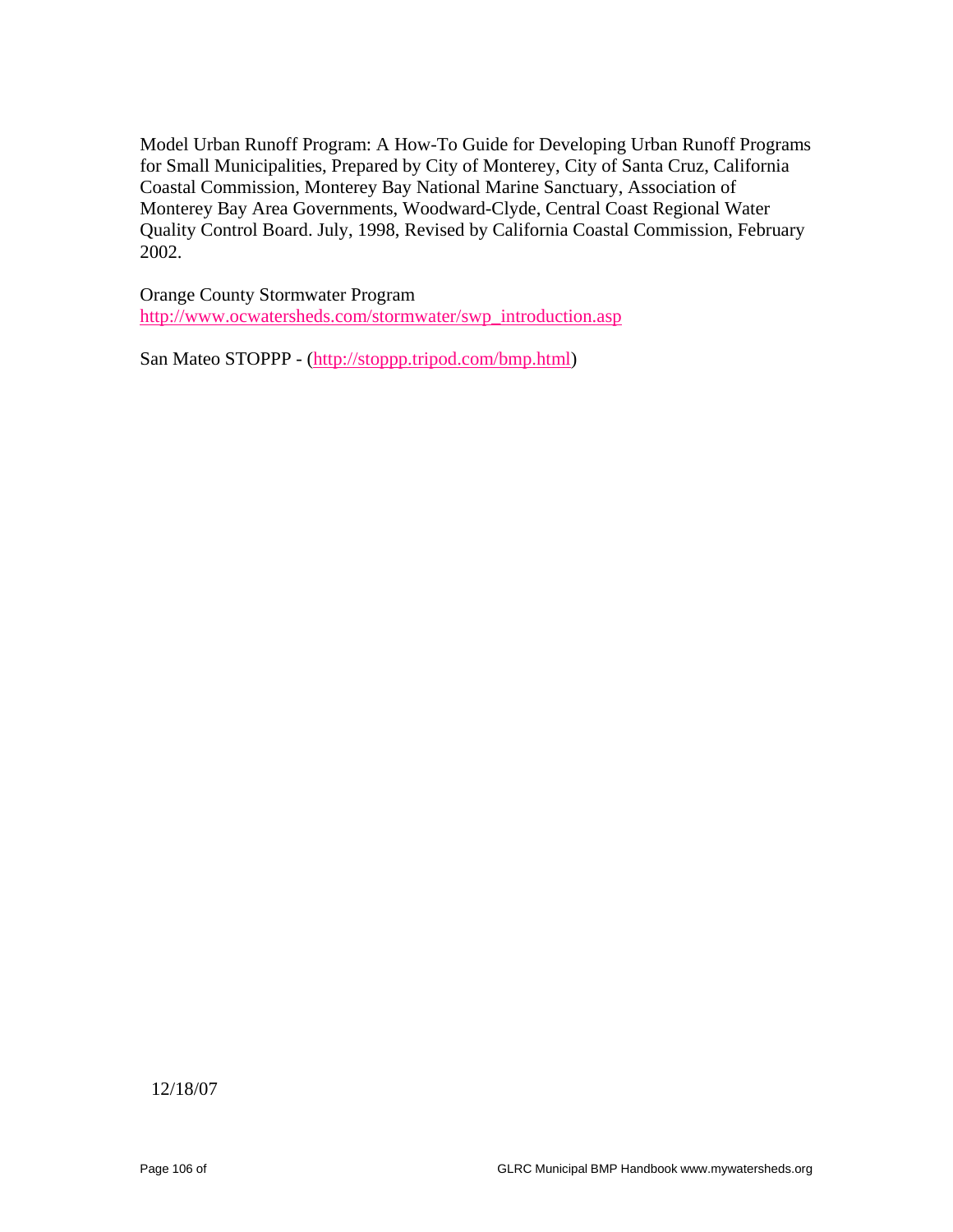# **Safer Alternative Products SC-14**

## **Descriptions**

Promote the use of less harmful products. Alternatives exist for most product classes including chemical fertilizers, pesticides, cleaning solutions, janitorial chemicals, automotive and paint products, and consumables (batteries, fluorescent lamps).

## **Approach**

Develop a comprehensive program based on:

 The "Precautionary Principle," which is an alternative to the "Risk Assessment" model that says it's

## **Objectives**

**Educate**  Reduce/Minimize Product Substitution

## **Targeted Constituents**

Sediment Nutrients 9 Trash Metals 9 Bacteria Oil and Grease 9 Organics 9 Oxygen Demanding

acceptable to use a potentially harmful product until physical evidence of its harmful effects are established and deemed too costly from an environmental or public health perspective. For instance, a risk assessment approach might say it's acceptable to use a pesticide until there is direct proof of an environmental impact. The Precautionary Principle approach is used to evaluate whether a given product is safe, whether it is really necessary, and whether alternative products would perform just as well.

 Environmentally Preferable Purchasing Program to minimize the purchase of products containing hazardous ingredients used in the facility's custodial services, fleet maintenance, and facility maintenance in favor of using alternate products that pose less risk to employees and to the environment.

 Integrated Pest Management (IPM) or Less-Toxic Pesticide Program, which uses a pest management approach that minimizes the use of toxic chemicals and gets rid of pests by methods that pose a lower risk to employees, the public, and the environment.

 Energy Efficiency Program including no-cost and low-cost energy conservation and efficiency actions that can reduce both energy consumption and electricity bills, along with long-term energy efficiency investments.

Consider the following mechanisms for developing and implementing a comprehensive program:

Policies

Procedures

- Standard operating procedures (SOPs)
- Purchasing guidelines and procedures
- Bid packages (services and supplies)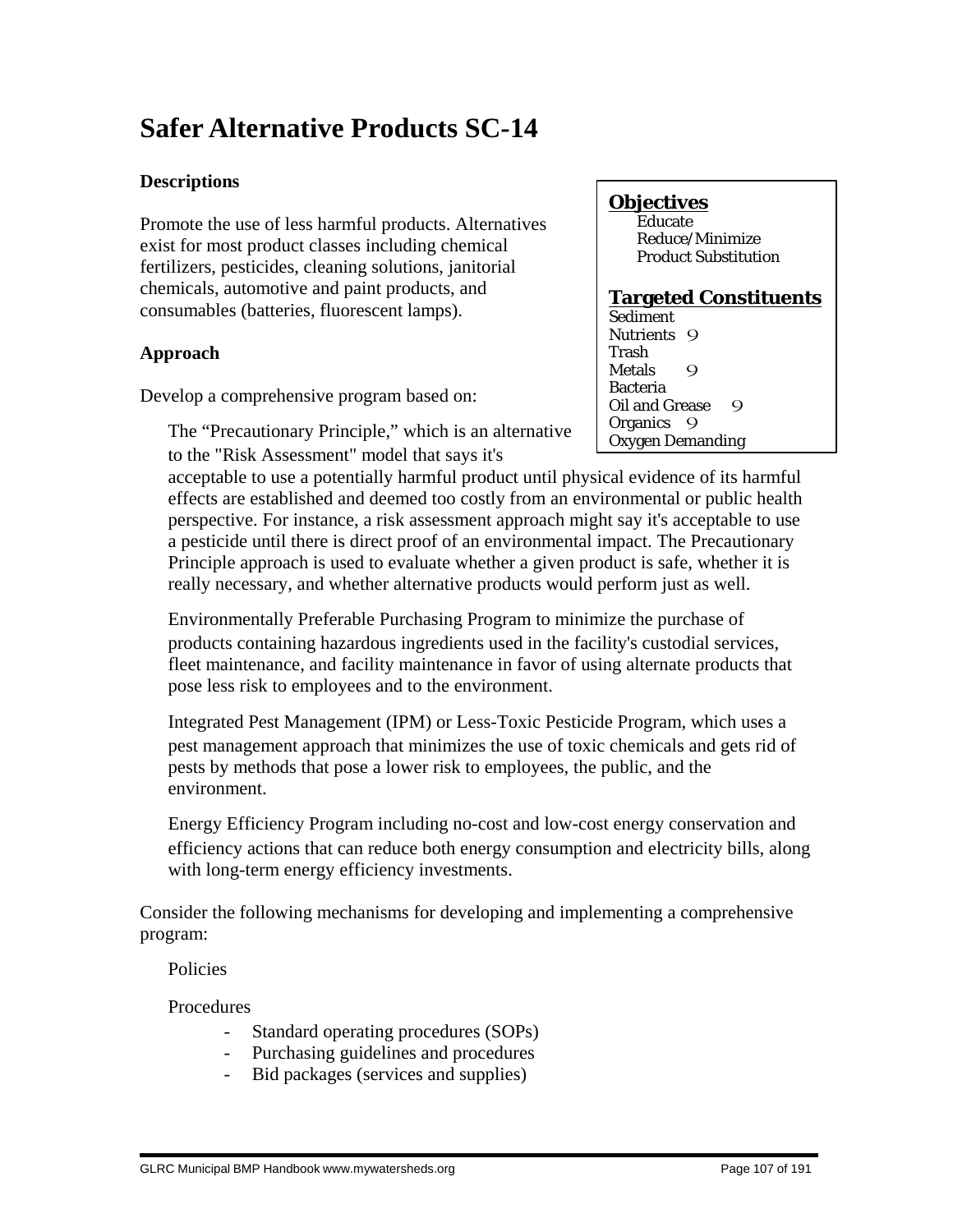#### **Materials**

- Preferred or approved product and supplier lists
- Product and supplier evaluation criteria
- Training sessions and manuals
- Fact sheets for employees

#### *Training*

Employees who handle potentially harmful materials in the use of safer alternatives.

 Purchasing departments should be encouraged to procure less hazardous materials and products that contain little or no harmful substances.

#### *Regulations*

This BMP has no regulatory requirements. It is encouraged to reduce the use of hazardous materials through incentives such as reduced:

Specialized equipment storage and handling requirements,

Stormwater runoff sampling requirements,

Training and licensing requirements, and

Record keeping and reporting requirements.

#### *Equipment*

There are no major equipment requirements to this BMP.

#### *Limitations*

Alternative products may not be available, suitable, or effective in every case.

#### **Requirements**

#### *Costs*

 The primary cost is for staff time to: 1) develop new policies and procedures and 2) educate purchasing departments and employees who handle potentially harmful materials about the availability, procurement, and use of safer alternatives.

 Some alternative products may be slightly more expensive than conventional products.

#### **Supplemental Information**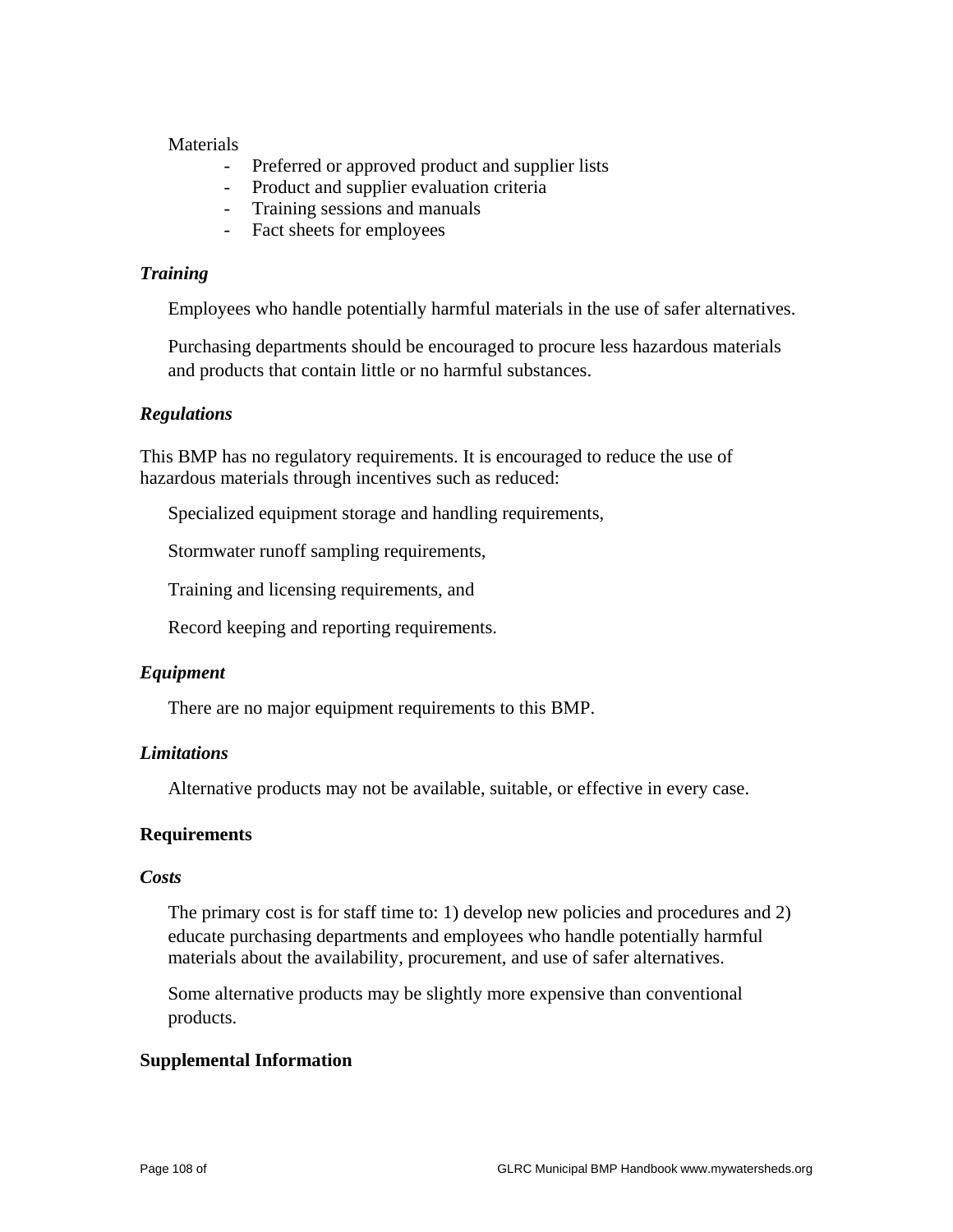The following discussion provides some general information on safer alternatives. More specific information on particular hazardous materials and the available alternatives may be found in the references and resources listed below.

 Automotive products – Less toxic alternatives are not available for many automotive products, especially engine fluids. But there are alternatives to grease lubricants, car polishes, degreasers, and windshield washer solution. Re-refined motor oil is also available.

 Vehicle/Trailer lubrication – Fifth wheel bearings on trucks require routine lubrication.

Adhesive lubricants are available to replace typical chassis grease.

 Cleaners – Vegetables-based or citrus-based soaps are available to replace petroleumbased soaps/detergents.

 Paint products – Water-based paints, wood preservatives, stains, and finishes are available.

 Pesticides – Specific alternative products or methods exist to control most insects, fungi, and weeds.

Chemical Fertilizers – Compost and soil amendments are natural alternatives.

 Consumables – Manufacturers have either reduced or are in the process of reducing the amount of heavy metals in consumables such as batteries and fluorescent lamps. All fluorescent lamps contain mercury; however low-mercury containing lamps are now available from most hardware and lighting stores. Fluorescent lamps are also more energy efficient than the average incandescent lamp.

 Janitorial chemicals – Even biodegradable soap can harm fish and wildlife before it biodegrades. Biodegradable does not mean non-toxic. Safer products and procedures are available for floor stripping and cleaning, as well as carpet, glass, metal, and restroom cleaning and disinfecting.

#### *Examples – need more MI*

There are a number of business and trade associations, and communities with effective programs. Some of the more prominent are listed below in the references and resources section.

#### **References and Resources**

Note: Many of these references provide alternative products for materials that typically are used inside and disposed to the sanitary sewer as well as alternatives to products that usually end up in the storm drain.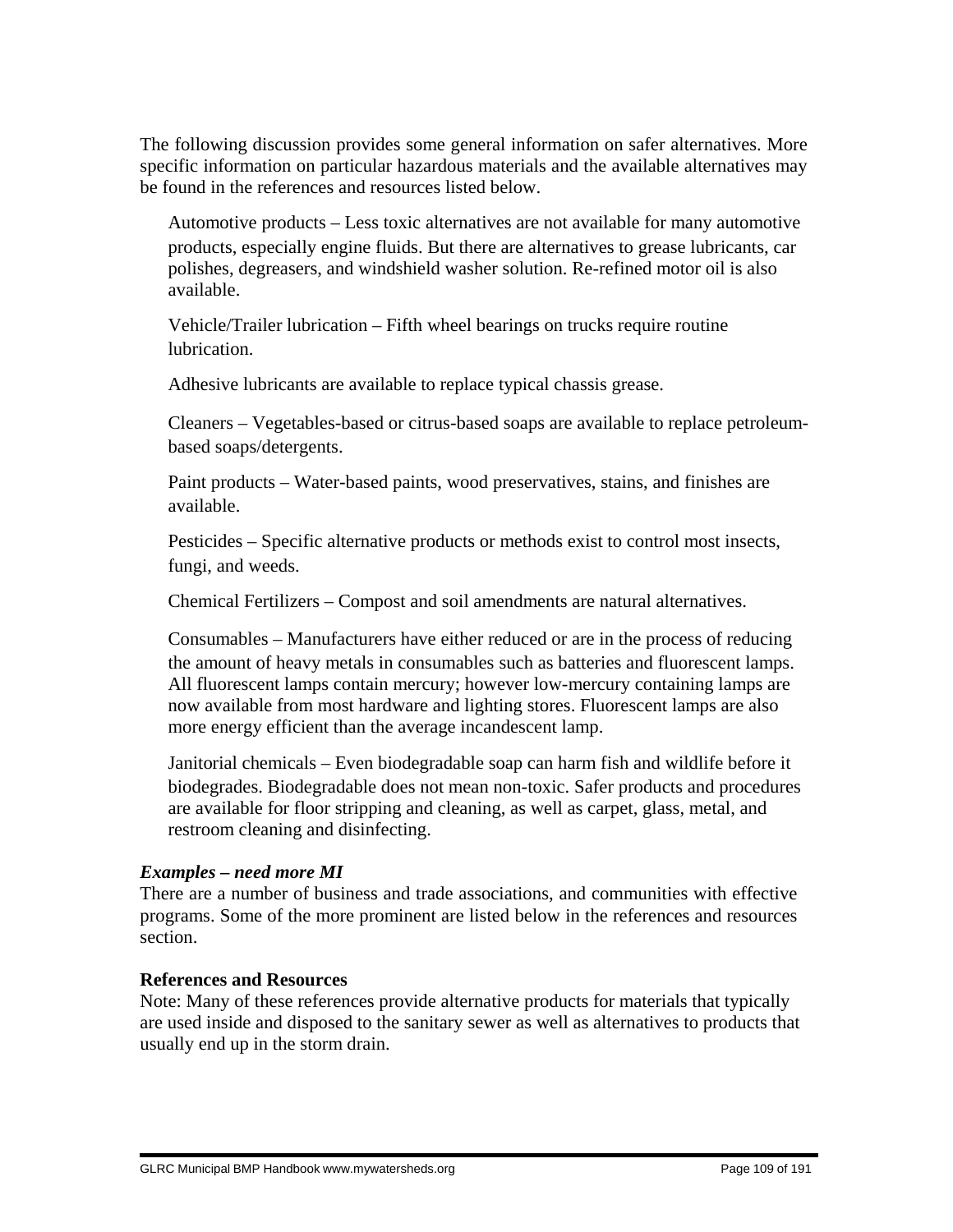# *General Sustainable Practices and Pollution Prevention Including Pollutant-Specific Information*

Earth 911 (www.earth911.org/master.asp)

GreenBiz.com (www.greenbiz.com)

Green Business Program (www.abag.org/bayarea/enviro/gbus/gb.html)

USEPA BMP fact sheet – Alternative products (http://cfpub.epa.gov/npdes/stormwater/menuofbmps/poll\_2.cfm)

*Metals (mercury, copper)* National Electrical Manufacturers Association - Environment, Health and Safety (www.nema.org)

Sustainable Conservation (www.suscon.org)

Auto Recycling Project

Brake Pad Partnership

*Pesticides and Chemical Fertilizers* Bio-Integral Resource Center (www.birc.org)

*Dioxins*

12/18/07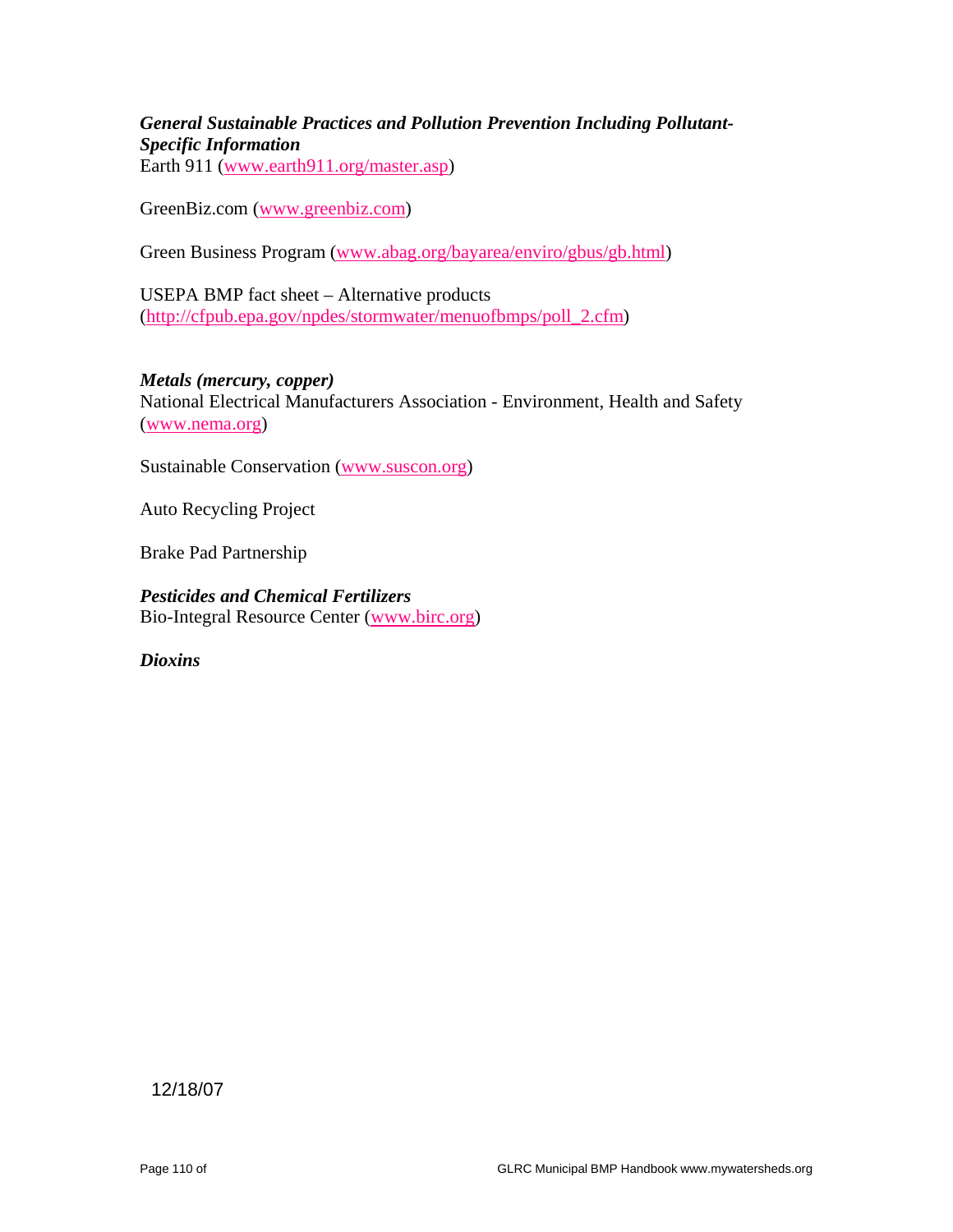# **Road and Street Maintenance SC-15**

# **Description**

Streets, roads, and highways are significant sources of pollutants in stormwater discharges, and operation and maintenance (O&M) practices, if not conducted properly, can contribute to the problem. Stormwater pollution from roadway and bridge maintenance should be addressed on a site-specific basis. Use of the procedures outlined below, that address street sweeping, and repair, bridge and structure maintenance, and unpaved roads will reduce pollutants in stormwater.

# **Objectives**

**Cover**  Contain Educate Reduce/Minimize Product Substitution

# **Targeted Constituents**

Sediment 9 **Nutrients** Trash 9<br>Metals 9 **Metals** Bacteria Oil and Grease 9 Organics 9 Oxygen Demanding 9

# **Approach**

# *Pollution Prevention*

 Use the least toxic materials available (e.g. water based paints, gels or sprays for graffiti removal).

Recycle paint and other materials whenever possible.

 Enlist the help of citizens to keep yard waste, used oil, and other wastes out of the gutter.

# *Suggested Protocols*

*Street Sweeping and Cleaning*

Maintain a consistent sweeping schedule.

Perform street cleaning during dry weather if possible.

Avoid wet cleaning or flushing of street, and utilize dry methods where possible.

 Consider increasing sweeping frequency based on factors such as traffic volume, land use, field observations of sediment and trash accumulation, proximity to water courses, etc. For example:

- Increase the sweeping frequency for streets with high pollutant loadings, especially in high traffic and industrial areas.
- Increase the sweeping frequency just before the wet season to remove sediments accumulated during the summer.
- Increase the sweeping frequency for streets in special problem areas such as special events, high litter or erosion zones.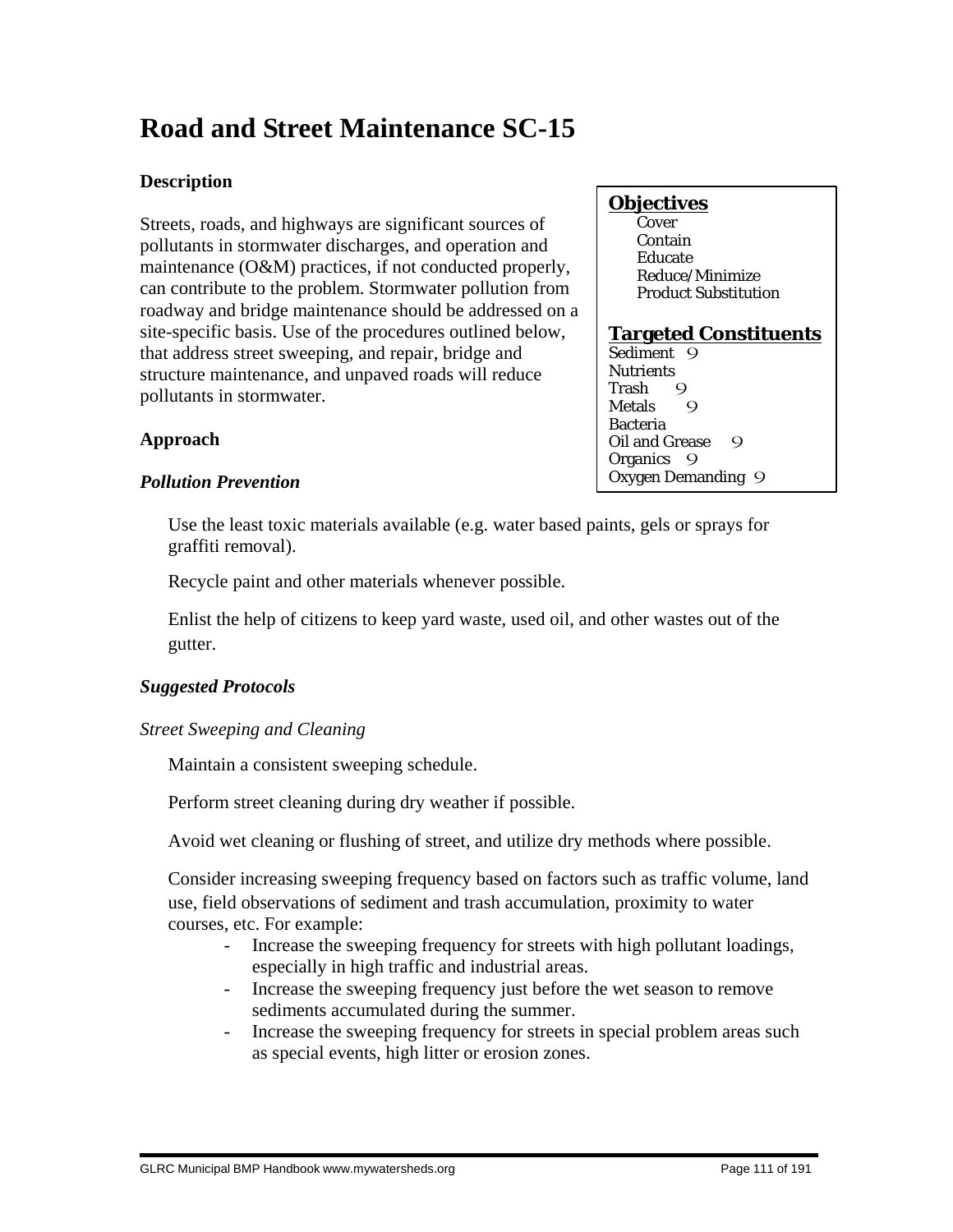Maintain cleaning equipment in good working condition and purchase replacement equipment as needed. Old sweepers should be replaced with new technologically advanced sweepers (preferably regenerative air sweepers) that maximize pollutant removal.

 Operate sweepers at manufacturer requested optimal speed levels to increase effectiveness.

To increase sweeping effectiveness consider the following:

- Institute a parking policy to restrict parking in problematic areas during periods of street sweeping.
- Post permanent street sweeping signs in problematic areas; use temporary signs if installation of permanent signs is not possible.
- Develop and distribute flyers notifying residents of street sweeping schedules.

Regularly inspect vehicles and equipment for leaks, and repair immediately.

 If available use vacuum or regenerative air sweepers in the high sediment and trash areas (typically industrial/commercial).

 Keep accurate logs of the number of curb-miles swept and the amount of waste collected.

Dispose of street sweeping debris and dirt at a landfill.

Do not store swept material along the side of the street or near a storm drain inlet.

 Keep debris storage to a minimum during the wet season or make sure debris piles are contained (e.g. by berming the area) or covered (e.g. with tarps or permanent covers).

#### *Street Repair and Maintenance*

#### *Pavement marking*

Schedule pavement marking activities for dry weather.

Develop paint handling procedures for proper use, storage, and disposal of paints.

Transfer and load paint and hot thermoplastic away from storm drain inlets.

Provide drop cloths and drip pans in paint mixing areas.

Properly maintain application equipment.

 Street sweep thermoplastic grindings. Yellow thermoplastic grindings may require special handling as they may contain lead.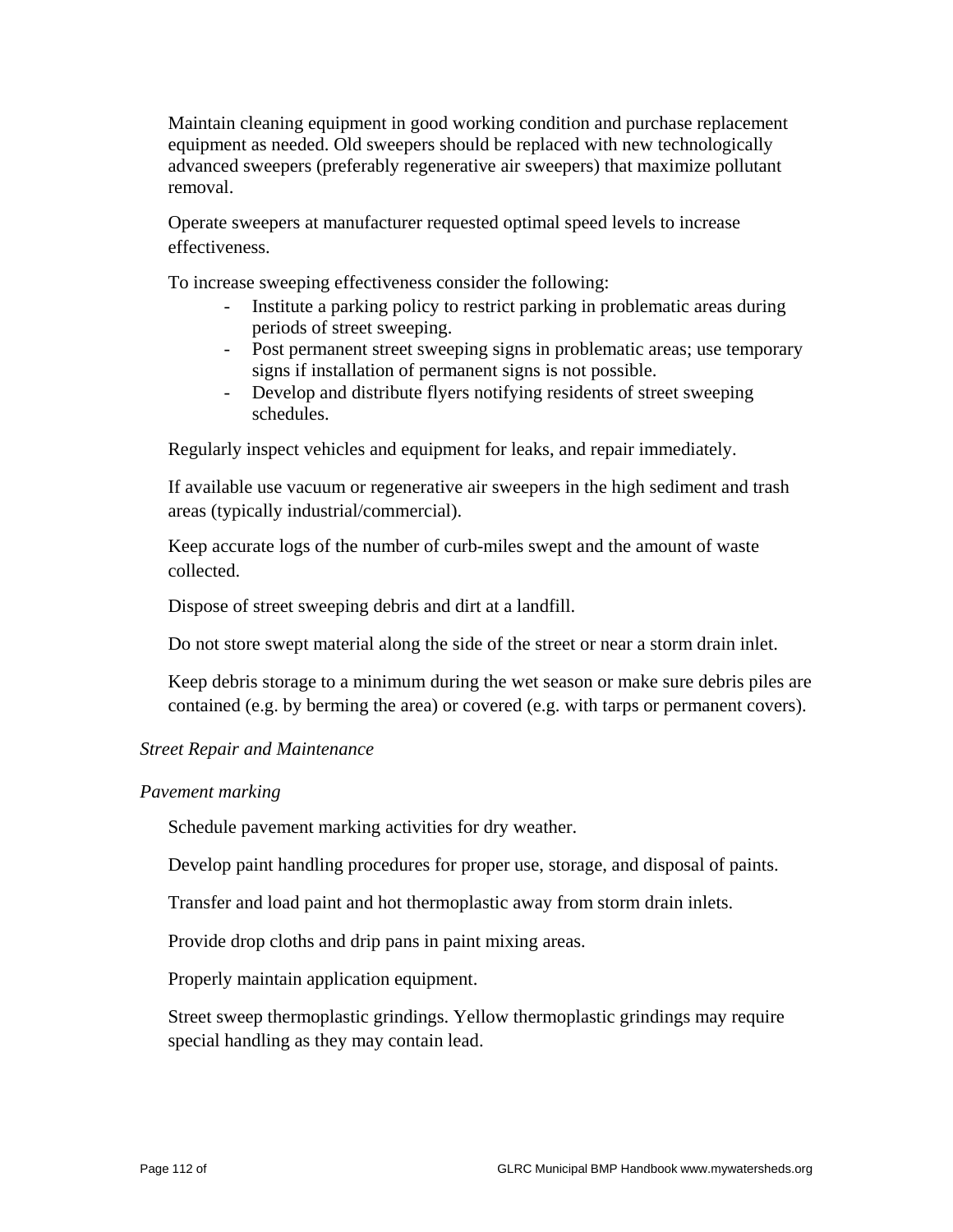Paints containing lead or tributyltin are considered a hazardous waste and must be disposed of properly.

 Use water based paints whenever possible. If using water based paints, clean the application equipment in a sink that is connected to the sanitary sewer.

 Properly store leftover paints if they are to be kept for the next job or dispose of properly.

#### *Concrete installation and repair*

Schedule asphalt and concrete activities for dry weather.

 Take measures to protect any nearby storm drain inlets and adjacent watercourses, prior to breaking up asphalt or concrete (e.g. place sand bags around inlets or work areas).

 Limit the amount of fresh concrete or cement mortar mixed, mix only what is needed for the job.

 Store concrete materials under cover, away from drainage areas. Secure bags of cement after they are open. Be sure to keep wind-blown cement powder away from streets, gutters, storm drains, rainfall, and runoff.

 Return leftover materials to the transit mixer. Dispose of small amounts of hardened excess concrete, grout, and mortar in the trash.

 Do not wash sweepings from exposed aggregate concrete into the street or storm drain.

Collect and return sweepings to aggregate base stockpile, or dispose in the trash.

 When making saw cuts in pavement, use as little water as possible and perform during dry weather. Cover each storm drain inlet completely with filter fabric or plastic during the sawing operation and contain the slurry by placing straw bales, sandbags, or gravel dams around the inlets. After the liquid drains or evaporates, shovel or vacuum the slurry residue from the pavement or gutter and remove from site. Alternatively, a small onsite vacuum may be used to pick up the slurry as this will prohibit slurry from reaching storm drain inlets.

 Wash concrete trucks off site or in designated areas on site designed to preclude discharge of wash water to drainage system.

# *Patching, resurfacing, and surface sealing*

Schedule patching, resurfacing and surface sealing for dry weather.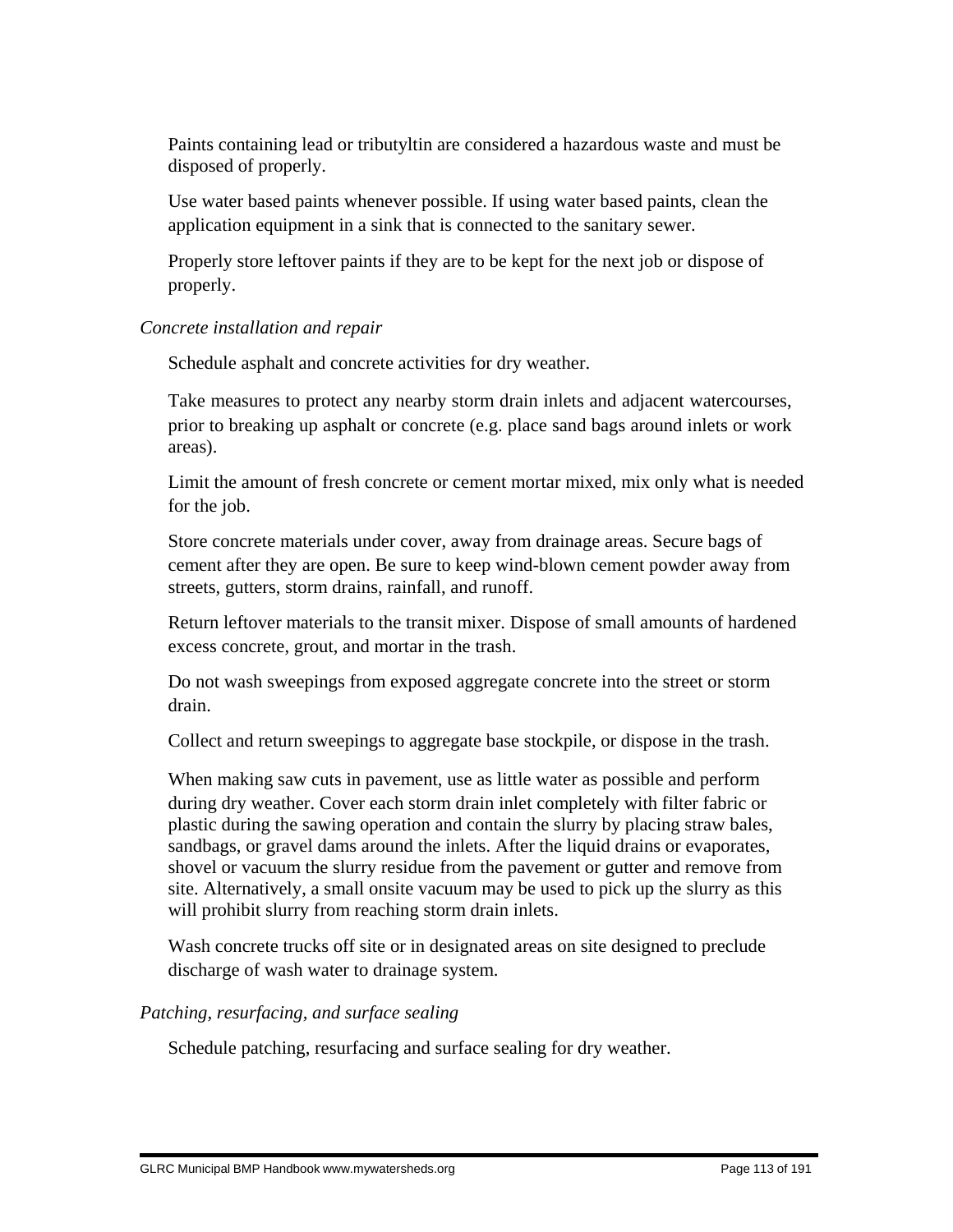Stockpile materials away from streets, gutter areas, storm drain inlets or watercourses.

 During wet weather, cover stockpiles with plastic tarps or berm around them if necessary to prevent transport of materials in runoff.

 Pre-heat, transfer or load hot bituminous material away from drainage systems or watercourses.

 Where applicable, cover and seal nearby storm drain inlets (with waterproof material or mesh) and maintenance holes before applying seal coat, slurry seal, etc. Leave covers in place until job is complete and until all water from emulsified oil sealants has drained or evaporated. Clean any debris from covered maintenance holes and storm drain inlets when the job is complete.

 Prevent excess material from exposed aggregate concrete or similar treatments from entering streets or storm drain inlets. Designate an area for clean up and proper disposal of excess materials.

Use only as much water as necessary for dust control, to avoid runoff.

 Sweep, never hose down streets to clean up tracked dirt. Use a street sweeper or vacuum truck. Do not dump vacuumed liquid in storm drains.

 Catch drips from paving equipment that is not in use with pans or absorbent material placed under the machines. Dispose of collected material and absorbents properly.

#### *Equipment cleaning maintenance and storage*

 Inspect equipment daily and repair any leaks. Place drip pans or absorbent materials under heavy equipment when not in use.

Perform major equipment repairs at the corporation yard, when practical.

 If refueling or repairing vehicles and equipment must be done onsite, use a location away from storm drain inlets and watercourses.

 Clean equipment including sprayers, sprayer paint supply lines, patch and paving equipment, and mud jacking equipment at the end of each day. Clean in a sink or other area (e.g. vehicle wash area) that is connected to the sanitary sewer.

#### *Bridge and Structure Maintenance*

#### *Paint and Paint Removal*

 Transport paint and materials to and from job sites in containers with secure lids and tied down to the transport vehicle.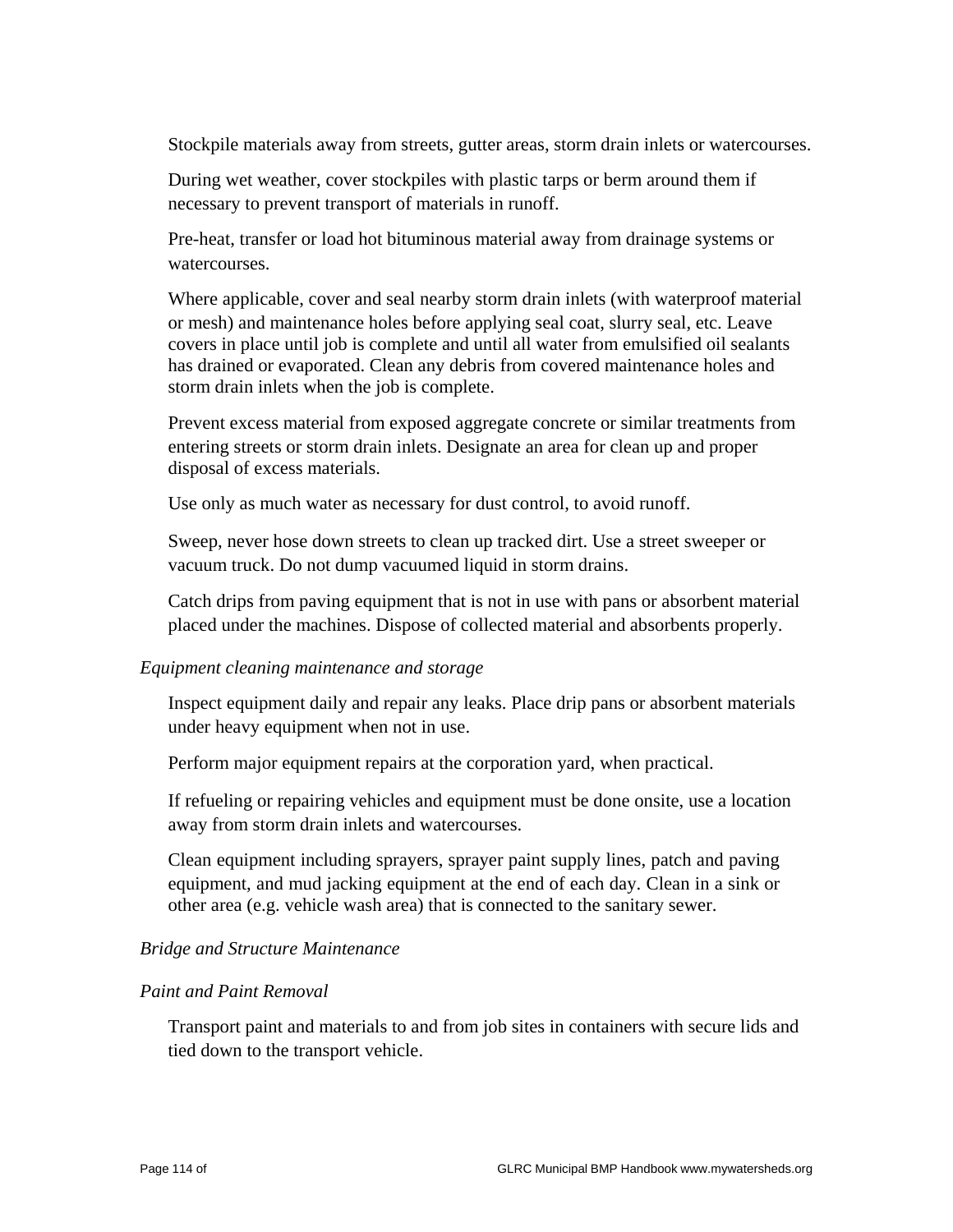Do not transfer or load paint near storm drain inlets or watercourses.

 Test and inspect spray equipment prior to starting to paint. Tighten all hoses and connections and do not overfill paint container.

 Plug nearby storm drain inlets prior to starting painting where there is significant risk of a spill reaching storm drains. Remove plugs when job is completed.

 If sand blasting is used to remove paint, cover nearby storm drain inlets prior to starting work.

 Perform work on a maintenance traveler or platform, or use suspended netting or tarps to capture paint, rust, paint removing agents, or other materials, to prevent discharge of materials to surface waters if the bridge crosses a watercourse. If sanding, use a sander with a vacuum filter bag.

Capture all clean-up water, and dispose of properly.

 Recycle paint when possible (e.g. paint may be used for graffiti removal activities). Dispose of unused paint at an appropriate household hazardous waste facility.

#### *Graffiti Removal*

Schedule graffiti removal activities for dry weather.

 Protect nearby storm drain inlets prior to removing graffiti from walls, signs, sidewalks, or other structures needing graffiti abatement. Clean up afterwards by sweeping or vacuuming thoroughly, and/or by using absorbent and properly disposing of the absorbent.

 When graffiti is removed by painting over, implement the procedures under Painting and Paint Removal above.

 Direct runoff from sand blasting and high pressure washing (with no cleaning agents) into a landscaped or dirt area. If such an area is not available, filter runoff through an appropriate filtering device (e.g. filter fabric) to keep sand, particles, and debris out of storm drains.

 If a graffiti abatement method generates wash water containing a cleaning compound (such as high pressure washing with a cleaning compound), plug nearby storm drains and vacuum/pump wash water to the sanitary sewer.

 Consider using a waterless and non-toxic chemical cleaning method for graffiti removal (e.g. gels or spray compounds).

*Repair Work*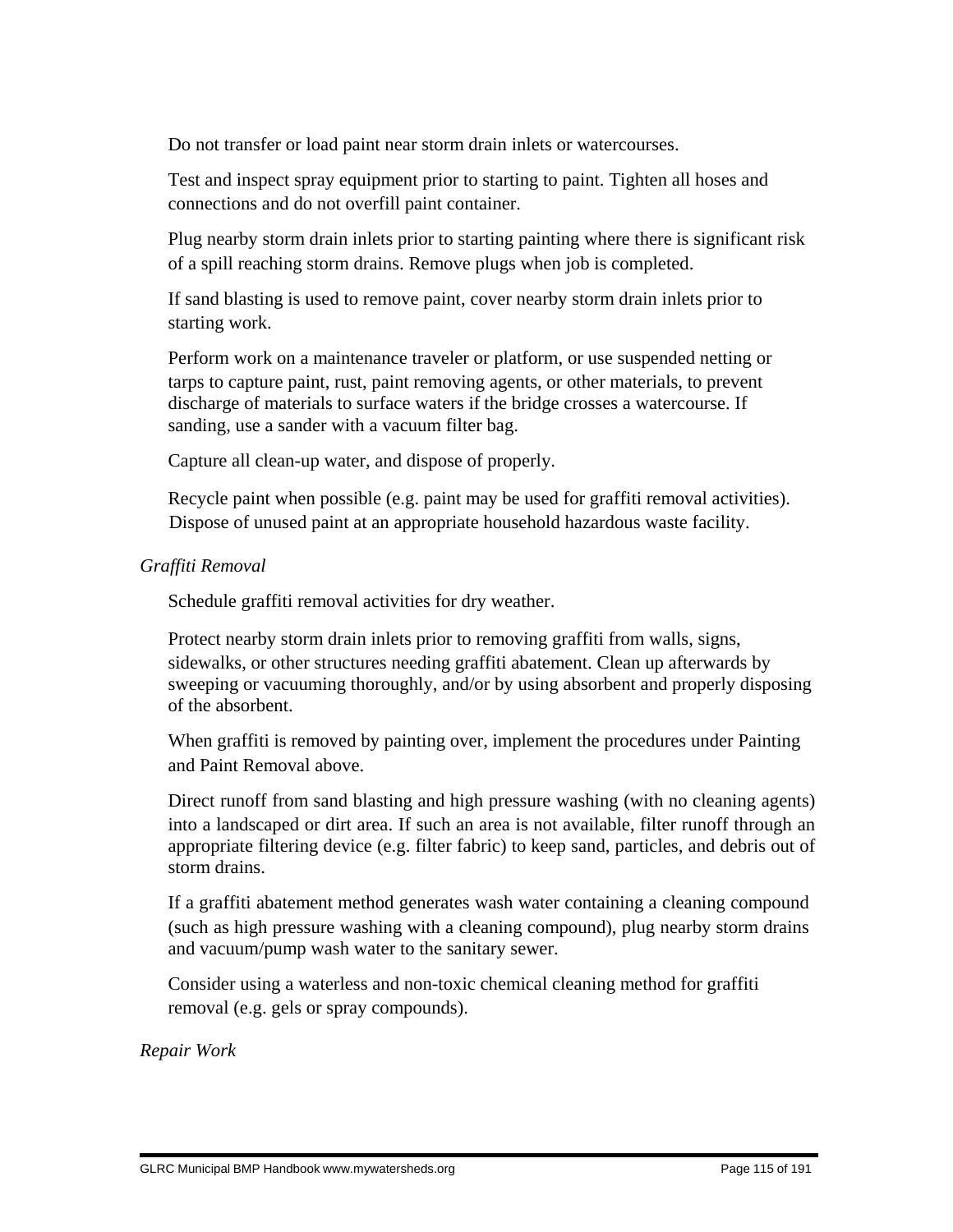Prevent concrete, steel, wood, metal parts, tools, or other work materials from entering storm drains or watercourses.

Thoroughly clean up the job site when the repair work is completed.

 When cleaning guardrails or fences follow the appropriate surface cleaning methods (depending on the type of surface) outlined in SC-71 Plaza & Sidewalk Cleaning fact sheet.

If painting is conducted, follow the painting and paint removal procedures above.

If graffiti removal is conducted, follow the graffiti removal procedures above.

Recycle materials whenever possible.

#### *Unpaved Roads and Trails*

 Stabilize exposed soil areas to prevent soil from eroding during rain events. This is particularly important on steep slopes.

 Dust suppressants should be used to minimize airborne transfer of fine aggregates into the air.

 Quality aggregates should be used to minimize transfer of fine aggregates onto paved surfaces.

 For roadside areas with exposed soils, the most cost-effective choice is to vegetate the area, preferably with a mulch or binder that will hold the soils in place while the vegetation is establishing. Native vegetation should be used if possible.

 If vegetation cannot be established immediately, apply temporary erosion control mats/blankets; a comma straw, or gravel as appropriate.

 If sediment is already eroded and mobilized in roadside areas, temporary controls should be installed. These may include: sediment control fences, fabric-covered triangular dikes, gravel-filled burlap bags, biobags, or hay bales staked in place.

#### *Non-Stormwater Discharges*

Field crews should be aware of non-stormwater discharges as part of their ongoing street maintenance efforts.

Refer to SC-1 Non-Stormwater Discharges.

Identify location, time and estimated quantity of discharges.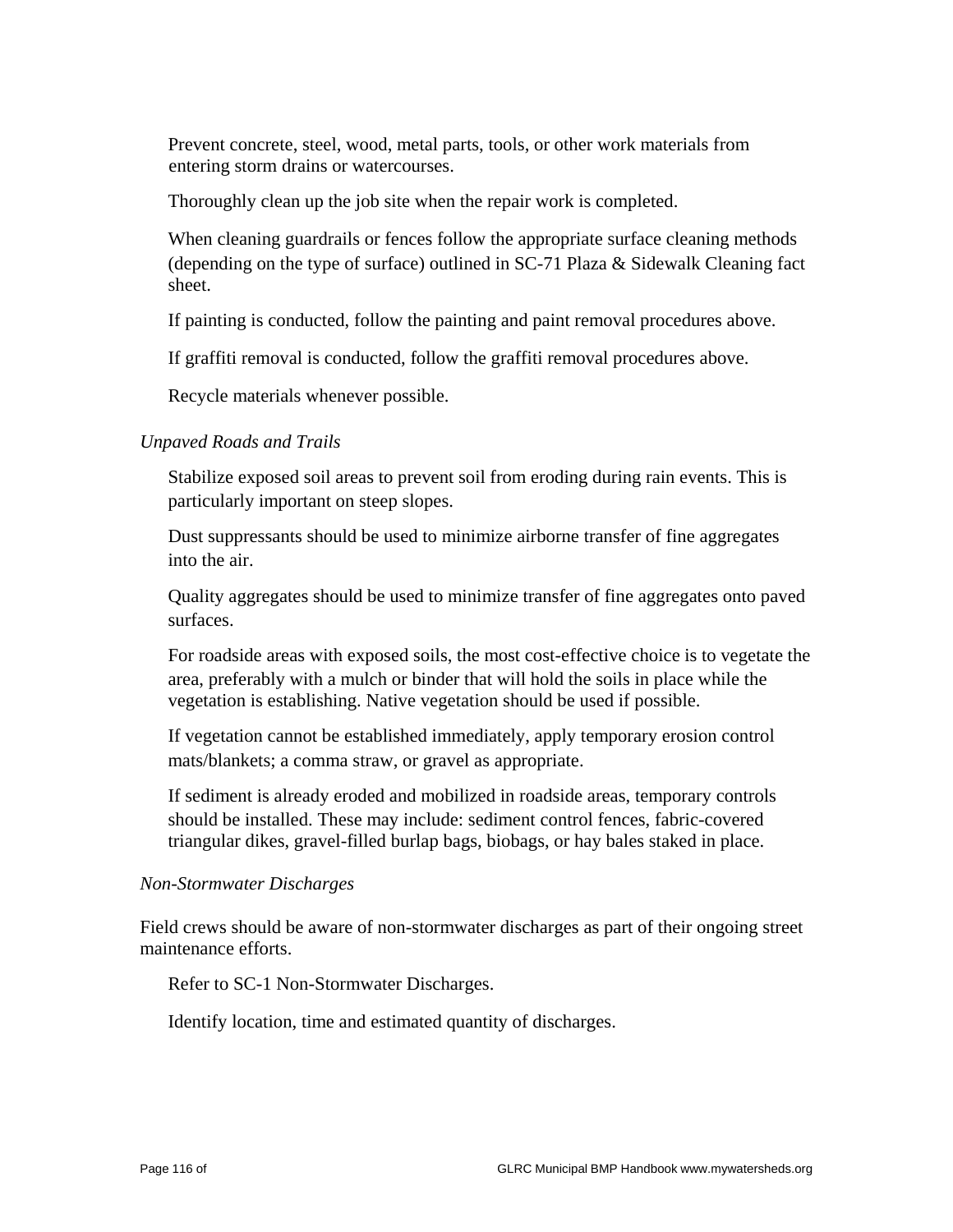Notify appropriate personnel.

#### *Training*

 Train employees regarding proper street sweeping operation and street repair and maintenance.

 Instruct employees and subcontractors to ensure that measures to reduce the stormwater impacts of roadway/bridge maintenance are being followed.

 Require engineering staff and/or consulting A/E firms to address stormwater quality in new bridge designs or existing bridge retrofits.

Use a training log or similar method to document training.

 Train employees on proper spill containment and clean up, and in identifying nonstormwater discharges.

#### *Spill Response and Prevention*

Refer to SC-2, Spill Prevention, Control & Cleanup.

 Keep your Pollution Incident Prevention Plan (PIPP) up to date, and implement accordingly.

Have spill cleanup materials readily available and in a known location.

Cleanup spills immediately and use dry methods if possible.

Properly dispose of spill cleanup material.

#### *Other Considerations*

 Densely populated areas or heavily used streets may require parking regulations to clear streets for cleaning.

 No currently available conventional sweeper is effective at removing oil and grease. Mechanical sweepers are not effective at removing finer sediments.

 Limitations may arise in the location of new bridges. The availability and cost of land and other economic and political factors may dictate where the placement of a new bridge will occur. Better design of the bridge to control runoff is required if it is being placed near sensitive waters.

#### **Requirements**

*Costs*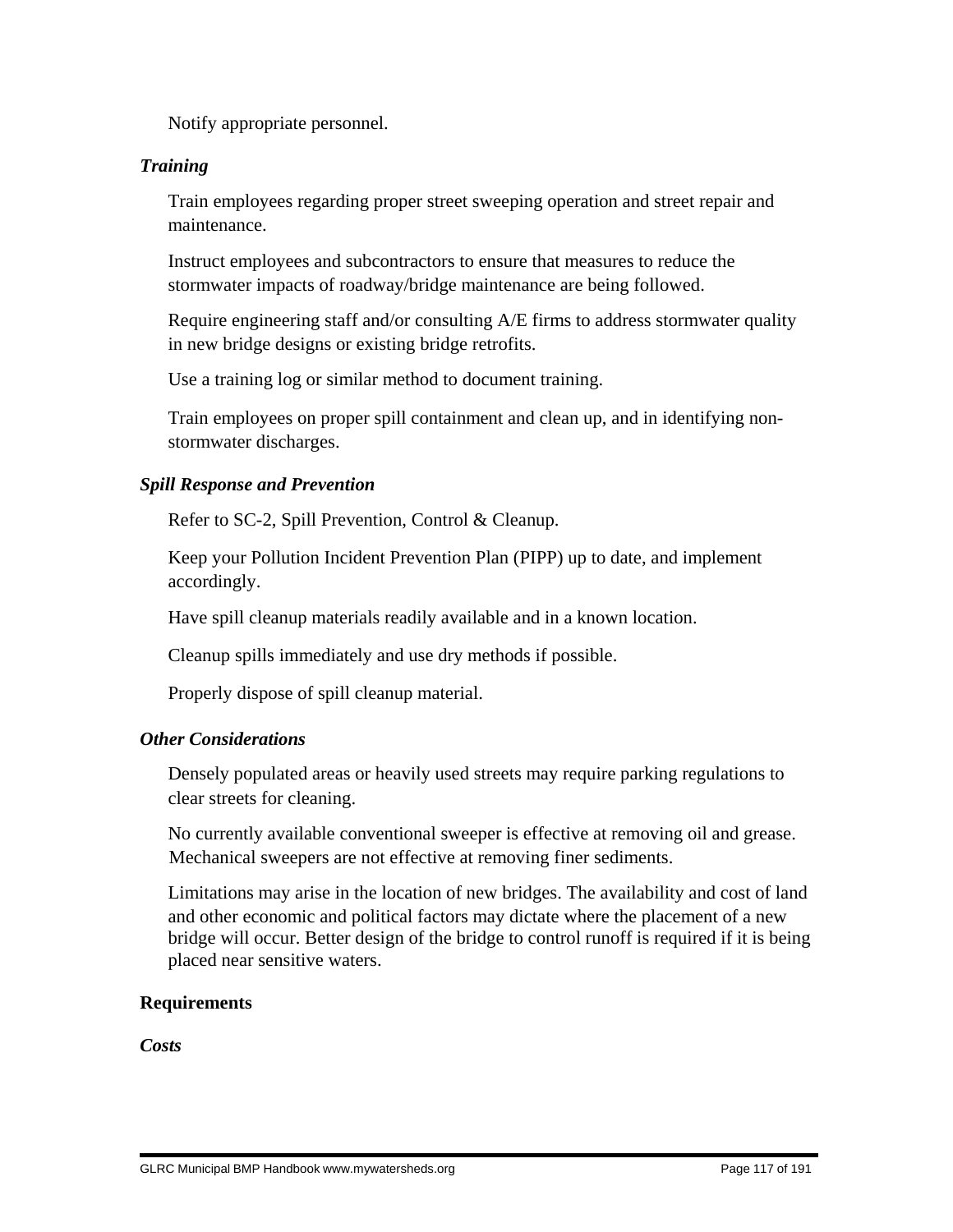The maintenance of local roads and bridges is already a consideration of most community public works or transportation departments. Therefore, the cost of pollutant reducing management practices will involve the training and equipment required to implement these new practices.

 The largest expenditures for street sweeping programs are in staffing and equipment. Sweeping frequencies will determine equipment life, so programs that sweep more often should expect to have a higher cost of replacement.

A street sweeping program may require the following.

- Sweeper operators, maintenance, supervisory, and administrative personnel are required.
- Traffic control officers may be required to enforce parking restrictions.
- Skillful design of cleaning routes is required for program to be productive.
- Arrangements must be made for disposal of collected wastes.

 If investing in newer technologies, training for operators must be included in operation and maintenance budgets. Costs for public education are small, and mostly deal with the need to obey parking restrictions and litter control. Parking tickets are an effective reminder to obey parking rules, as well as being a source of revenue.

#### *Maintenance*

Not applicable

#### **Supplemental Information**

#### *Further Detail of the BMP*

#### *Street sweeping*

There are advantages and disadvantages to the two common types of sweepers. The best choice depends on your specific conditions. Many communities find it useful to have a compliment of both types in their fleet.

Mechanical Broom Sweepers - More effective at picking up large debris and cleaning wet streets. Less costly to purchase and operate. Create more airborne dust.

Vacuum Sweepers - More effective at removing fine particles and associated heavy metals. Ineffective at cleaning wet streets. Noisier than mechanical broom sweepers which may restrict areas or times of operation. May require an advance vehicle to remove large debris.

Street Flushers - Not affected by biggest interference to cleaning, parked cars. May remove finer sediments, moving them toward the gutter and stormwater inlets. For this reason, flushing fell out of favor and is now used primarily after sweeping. Flushing may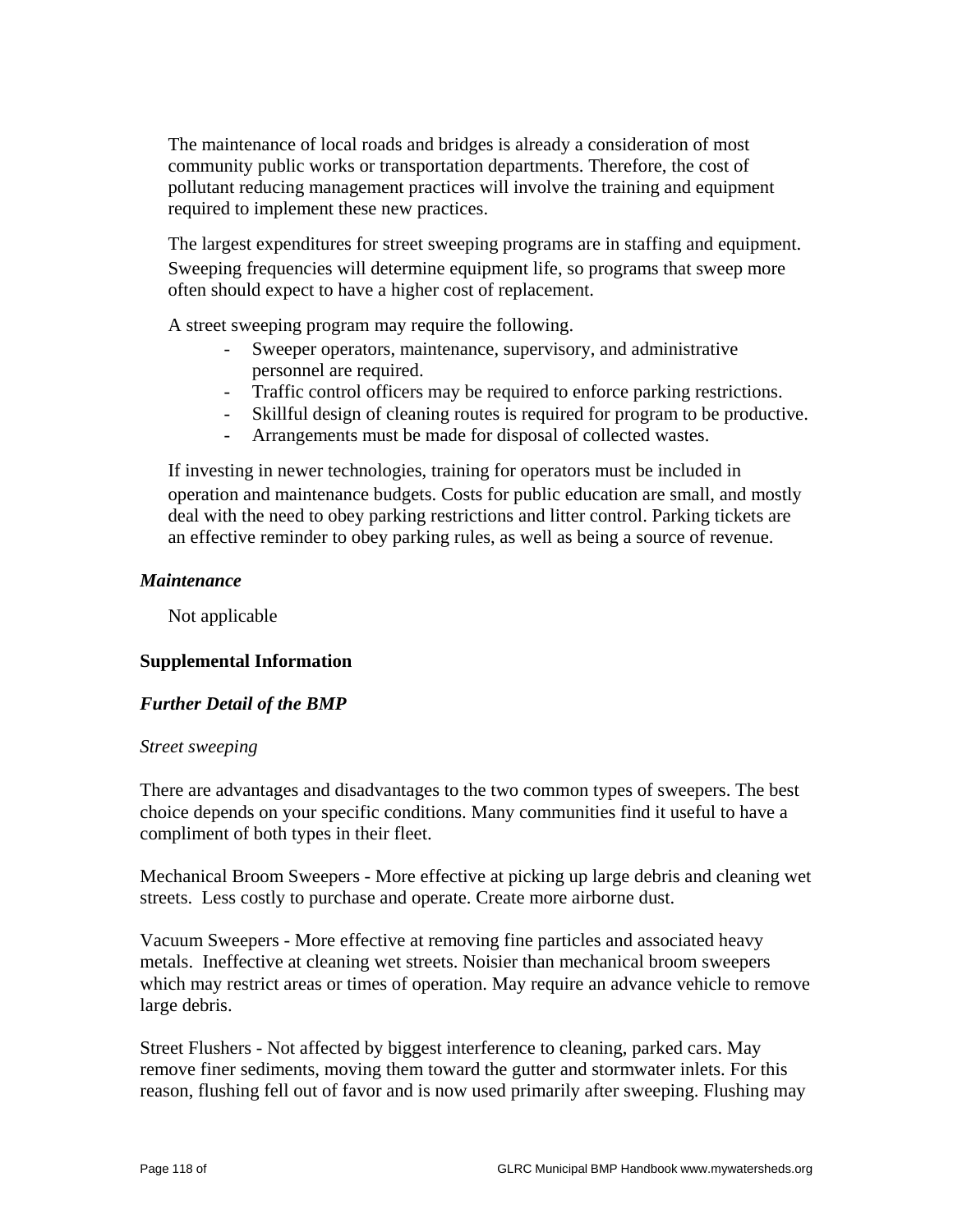be effective for combined sewer systems. Presently street flushing is not allowed under most NPDES permits.

#### *Bridges*

Bridges that carry vehicular traffic generate some of the more direct discharges of runoff to surface waters. Bridge scupper drains cause a direct discharge of stormwater into receiving waters and have been shown to carry relatively high concentrations of pollutants. Bridge maintenance also generates wastes that may be either directly deposited to the water below or carried to the receiving water by stormwater. The following steps will help reduce the stormwater impacts of bridge maintenance:

 Site new bridges so that significant adverse impacts to wetlands, sensitive areas, critical habitat, and riparian vegetation are minimized.

 Design new bridges to avoid the use of scupper drains and route runoff to land for treatment control. Existing scupper drains should be cleaned on a regular basis to avoid sediment/debris accumulation.

 Reduce the discharge of pollutants to surface waters during maintenance by using suspended traps, vacuums, or booms in the water to capture paint, rust, and paint removing agents. Many of these wastes may be hazardous. Properly dispose of this waste.

 Train employees and subcontractors to reduce the discharge of wastes during bridge maintenance.

#### *De-icing*

Do not over-apply deicing salt and sand, and routinely calibrate spreaders.

 Near reservoirs and open drains, restrict the application of deicing salt and redirect any runoff away from reservoirs and open drains.

Consider using alternative deicing agents (less toxic, biodegradable, etc.).

#### **References and Resources**

Model Urban Runoff Program: A How-To Guide for Developing Urban Runoff Programs for Small Municipalities. Prepared by City of Monterey, City of Santa Cruz, California Coastal Commission, Monterey Bay National Marine Sanctuary, Association of Monterey Bay Area Governments, Woodward-Clyde, Central Coast Regional Water Quality Control Board. July. 1998.

Orange County Stormwater Program

http://www.ocwatersheds.com/stormwater/swp\_introduction.asp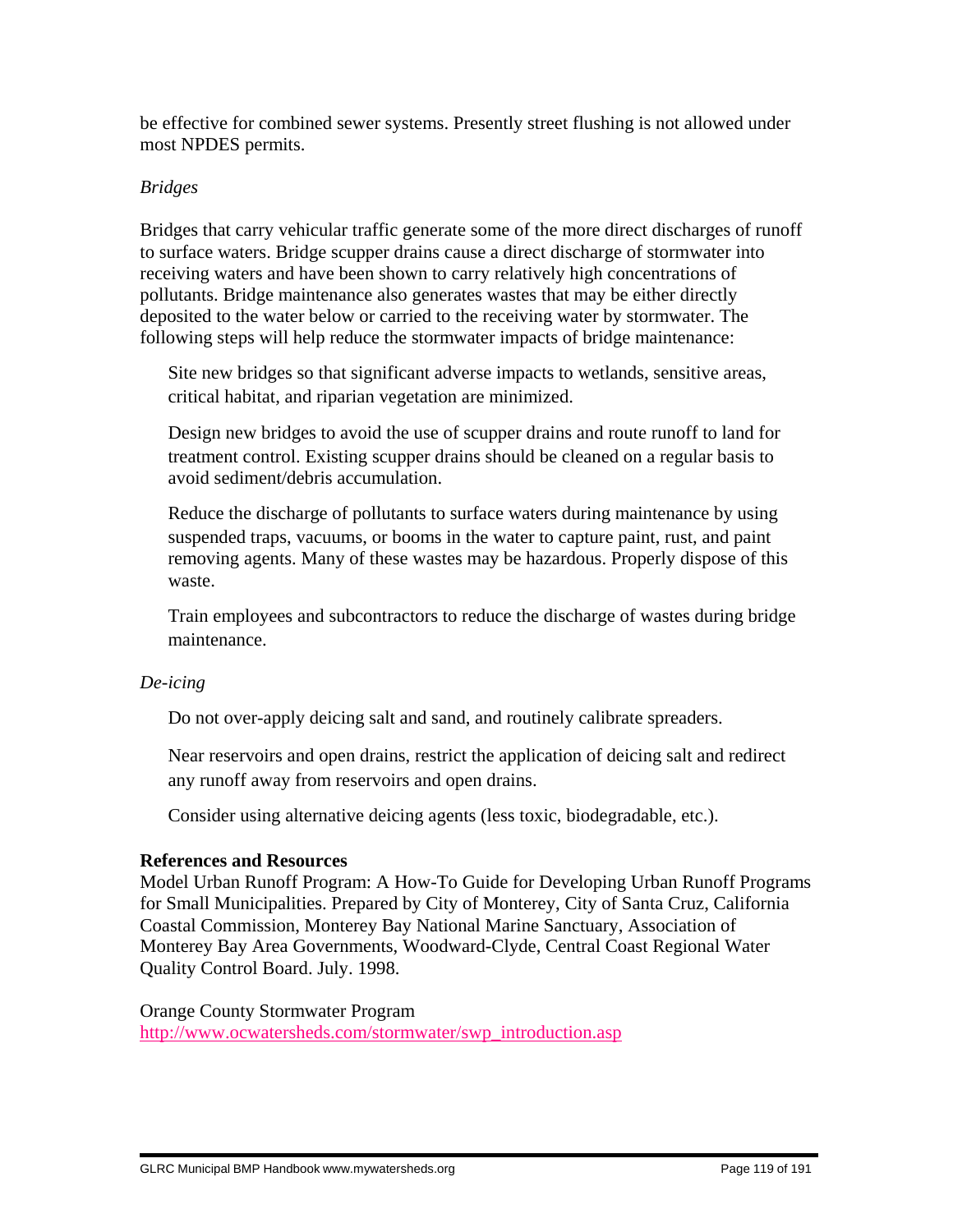Oregon Association of Clean Water Agencies. Oregon Municipal Stormwater Toolbox forMaintenance Practices. June 1998.

Santa Clara Valley Urban Runoff Pollution Prevention Program. 1997 Urban Runoff Management Plan. September 1997, updated October 2000.

Santa Clara Valley Urban Runoff Pollution Prevention Program. 2001. Fresh Concrete and Mortar Application Best Management Practices for the Construction Industry. June.

Santa Clara Valley Urban Runoff Pollution Prevention Program. 2001. Roadwork and Paving Best Management Practices for the Construction Industry. June.

United States Environmental Protection Agency (USEPA). 2002. Pollution Prevention/Good Housekeeping for Municipal Operations Roadway and Bridge Maintenance. On-line http://www.epa.gov/npdes/menuofbmps/poll\_13.htm

12/18/07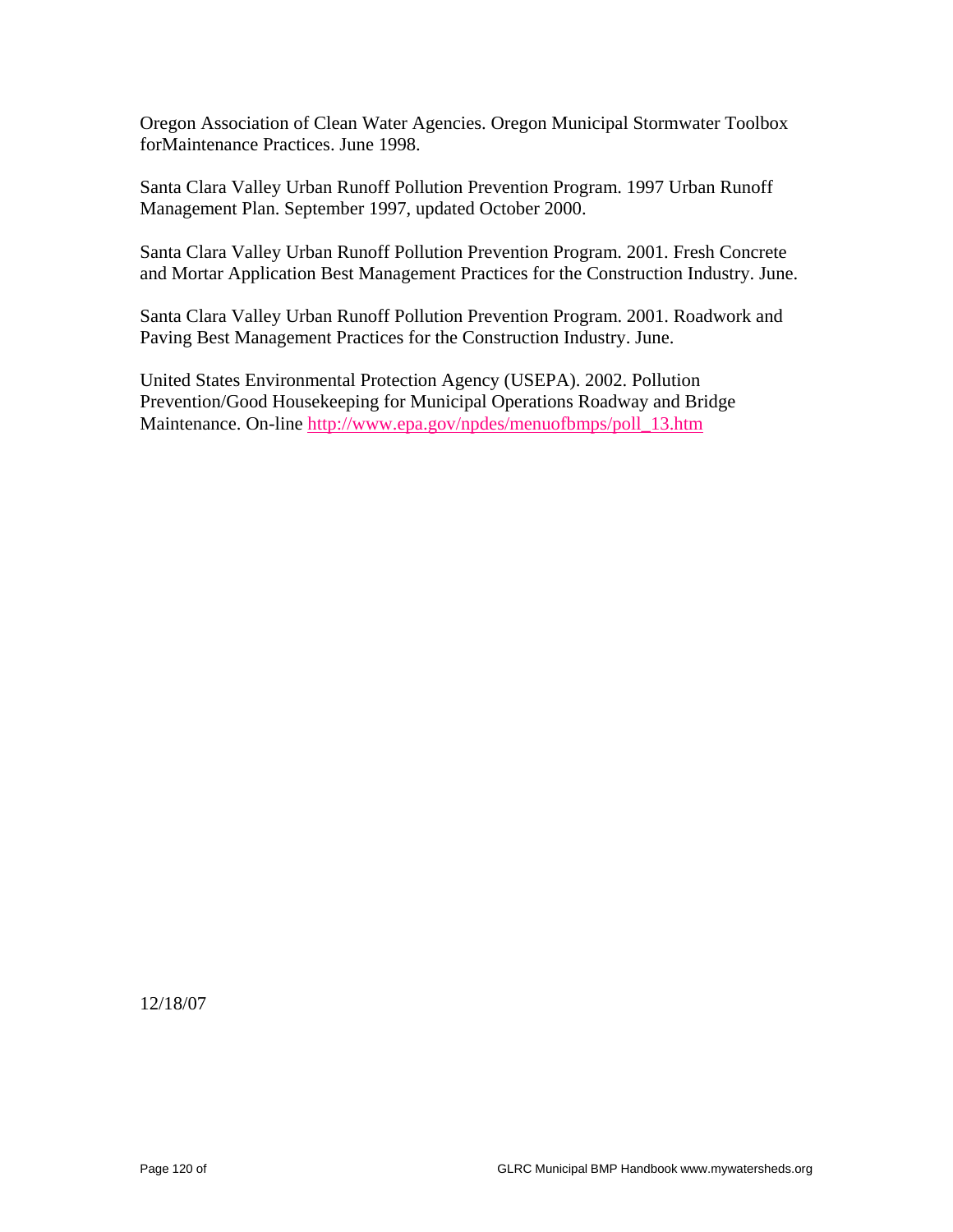# **Salt Application and Storage SC-16**

# **Description**

The Application and storage of deicing materials, most commonly salts such as sodium chloride, can lead to water quality problems for surrounding areas. Salts, gravel, sand, and other materials are applied to highways and roads to reduce the amount of ice during winter storm events. Salts lower the melting point of ice, allowing roadways to stay free of ice buildup during cold winters. Sand and gravel increase traction on the road, making travel safer.

### **Approach**

During road salt application, certain best management practices can produce significant environmental benefits. The amount of road salt applied should be regulated to prevent over-salting of motorways and increasing runoff

### **Objectives**

**Cover**  Contain Educate Reduce/Minimize Product Substitution

#### **Targeted Constituents**

Sediment 9 Nutrients 9 Trash Metals 9 Bacteria Oil and Grease Organics 9 Oxygen Demanding 9

concentrations. The amount of salt applied should be varied to reflect site-specific characteristics, such as road width and design, traffic concentration, and proximity to surface waters. Calibration devices for spreaders in trucks aid maintenance workers in the proper application of road salts. Alternative materials, such as sand or gravel, should be used in especially sensitive areas

# *Pollution Prevention*

Use the minimum amount of salt needed to get the job done.

Establish "low salt" near sensitive environments. Salt can impact water supply wells.

 Establish "low salt and/or sand areas" near sensitive environments. Sand may be detrimental in areas sensitive to sedimentation, such as streams, and salt can impact water supply wells.

Remove snow manually from driveways and sidewalks.

Limit toxic metals in specifications for deicers.

Cleanup road grit as soon as possible.

 Consider pre-wetting of salt or use brine solution as a way to reduce and better control salt applications.

 Use less harmful deicers such as calcium magnesium acetate, potassium acetate, or organic deicers.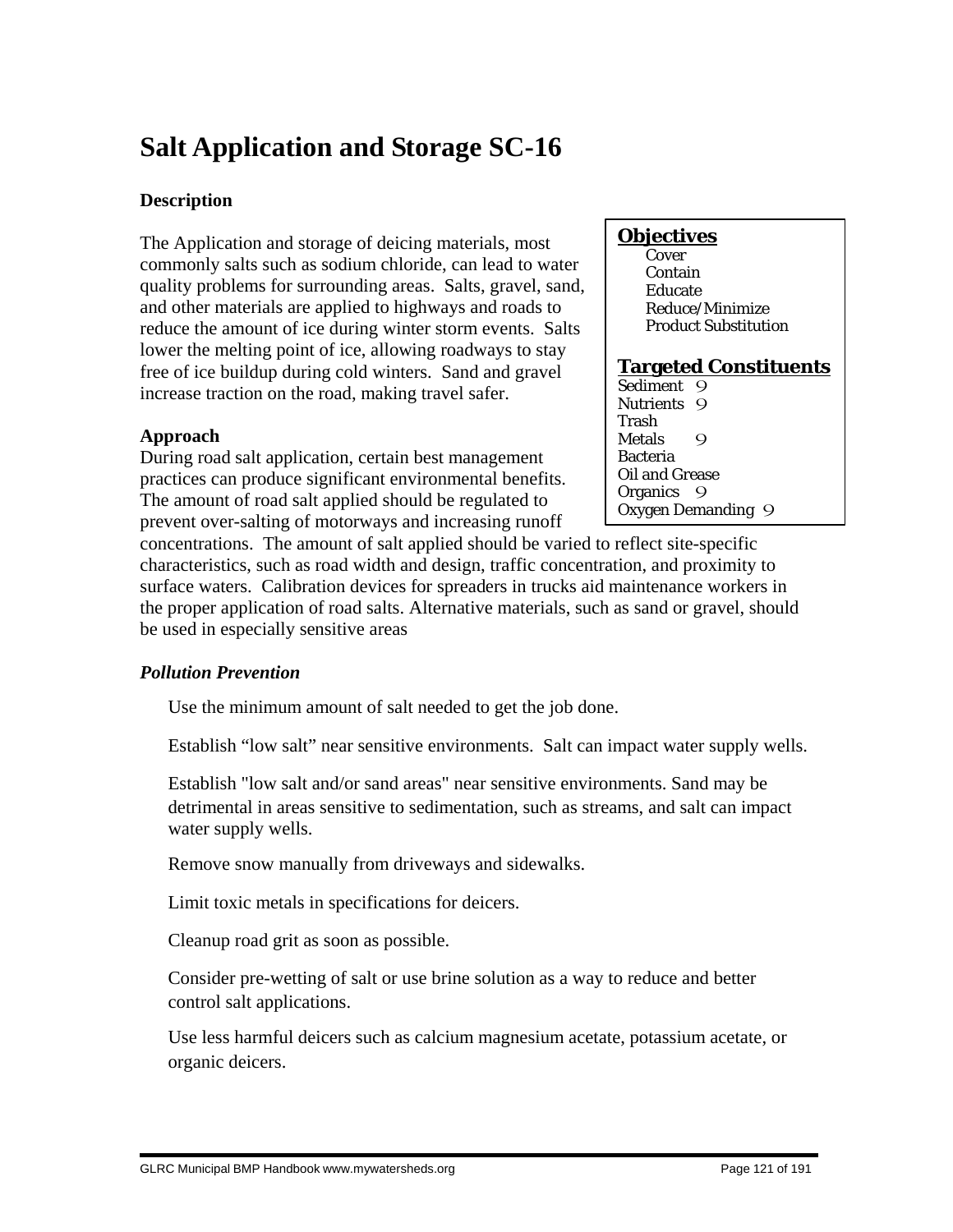Consider road temperatures when determining volume of salt to apply.

 Control the rate of spreading by equipping trucks with ground-speed sensors. Many of the problems associated with contamination of local waterways stem from the improper storage of deicing materials. Salts are very soluble when they come into contact with storm water. They can migrate into ground water used for public water supplies and also contaminate surface waters.

 Facilities should be located on flat sites away from surface water and on impervious surfaces that are easily protected from overland runoff.

Salt should be stored under cover to prevent a loss due to runoff.

 Contain wash water from trucks used for salting and sanding in a holding tank for disposal or discharge into sanitary sewers.

Place salt piles in areas not subject to flooding.

 Cover salt piles with a tarp (polyethylene) during non-freezing spring and summer months when storage facilities are not available.

 Contain stormwater runoff from areas where salt is stored by using buffers to diffuse runoff before entering waterbodies.

Use diversion berms to minimize run-on to storage areas.

Cleanup "track out" after storm events.

#### *Suggested Protocols*

 Sensitive areas, such as public water supplies, lakes and ponds, should be identified and made known to salt applicators. Consider de-icing alternatives in sensitive areas.

Ground-speed controllers should be used for all spreaders.

 Give salt time to work; time plowing operations to allow maximum melting by salt, before snow is plowed off the highway.

 Know when to plow and reapply salt. The need for another salt application can be determined by watching melting snow kicked out behind vehicle tires. If the slush is soft and fans out like water, the salt is still working. Once the slush begins to stiffen and is thrown directly to the rear of vehicle tires, it is time to plow.

 For lesser traveled roads, consider applying salt in a windrow in a four to eight foot strip along the centerline of a two lane road. Less salt is wasted with this pattern and quickly gives vehicles clear pavement under at least two wheels. Traffic will soon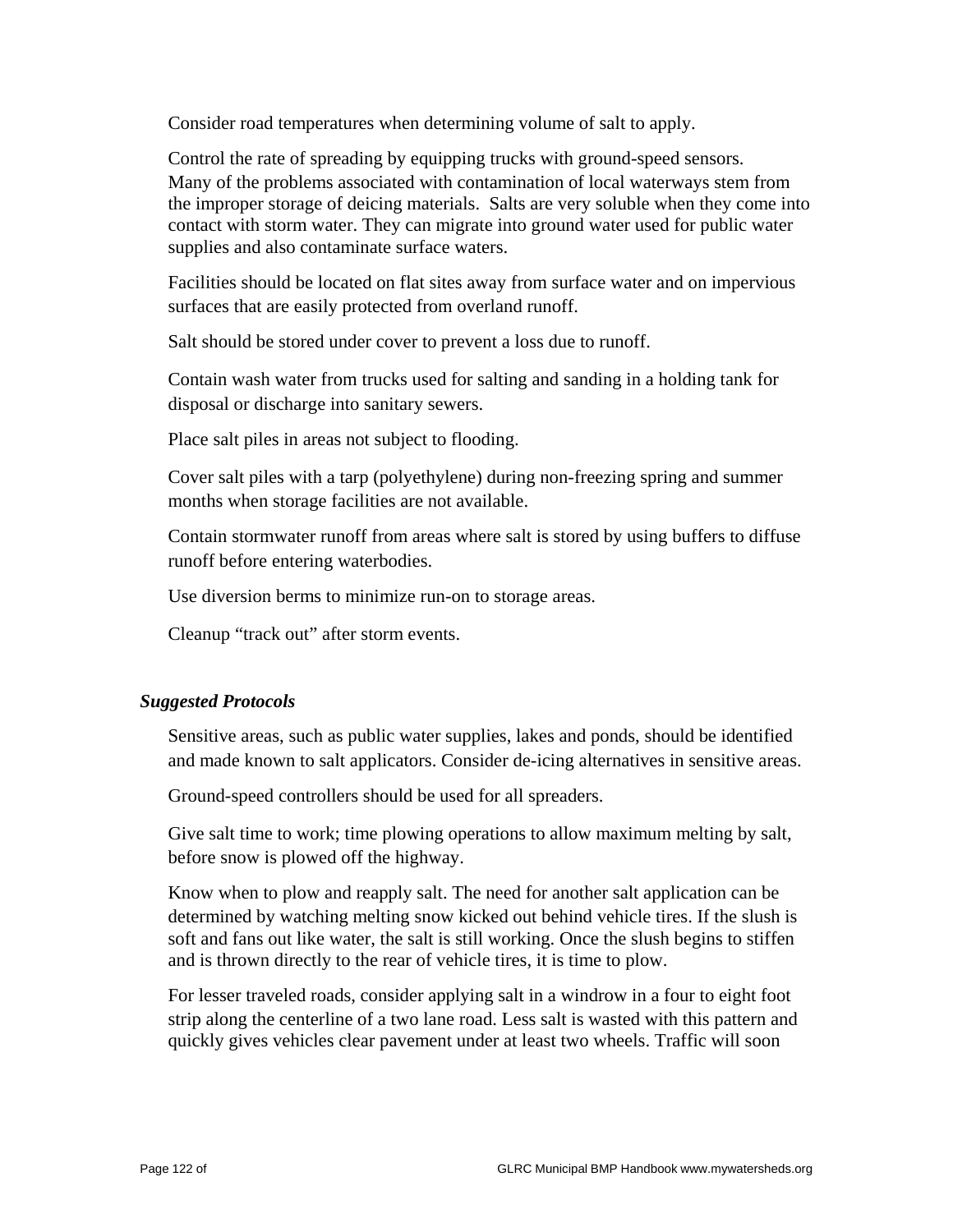move some salt off the centerline and the salt brine will move toward both shoulders for added melting across the entire road width.

 Determine levels of service for all roads in a service area. Salt application rates and frequency should be based on traffic volume, road grade and curvature, intersections, and weather conditions. Sand or sand/salt mix should be used based on the level of service requirements.

### *Training*

 Train drivers to improve loading of materials, application techniques and reduce losses.

 Train drivers to report areas of "over salting" to allow possible cleanup and to reduce salt runoff.

# *Spill Response and Prevention*

#### *Other Considerations*

#### **Requirements**

#### *Costs*

Covering stored road salts may be costly; however, the benefits are greater than the perceived costs. Storing road salts correctly prevents the salt from lumping together, which makes it easier to load and apply. In addition, covering salt storage piles reduces salt loss from storm water runoff and potential contamination to streams, aquifers, and estuarine areas. Salt storage piles should be located outside the 100-year floodplain for further protection against surface water contamination.

The use of pre-wetting of salt can increase the effectiveness and reduce the usage of road salt.

The use of alternative materials on bridges and structures may be initially more costly, but can reduce longer term maintenance costs of the structure because of the less corrosive nature of these materials.

# *Further Detail of the BMP*

Training of employees, calibrating equipment, and use of brine solutions or other materials for certain situations need to be continuously evaluated to increase effectiveness and reduce potential environmental impacts.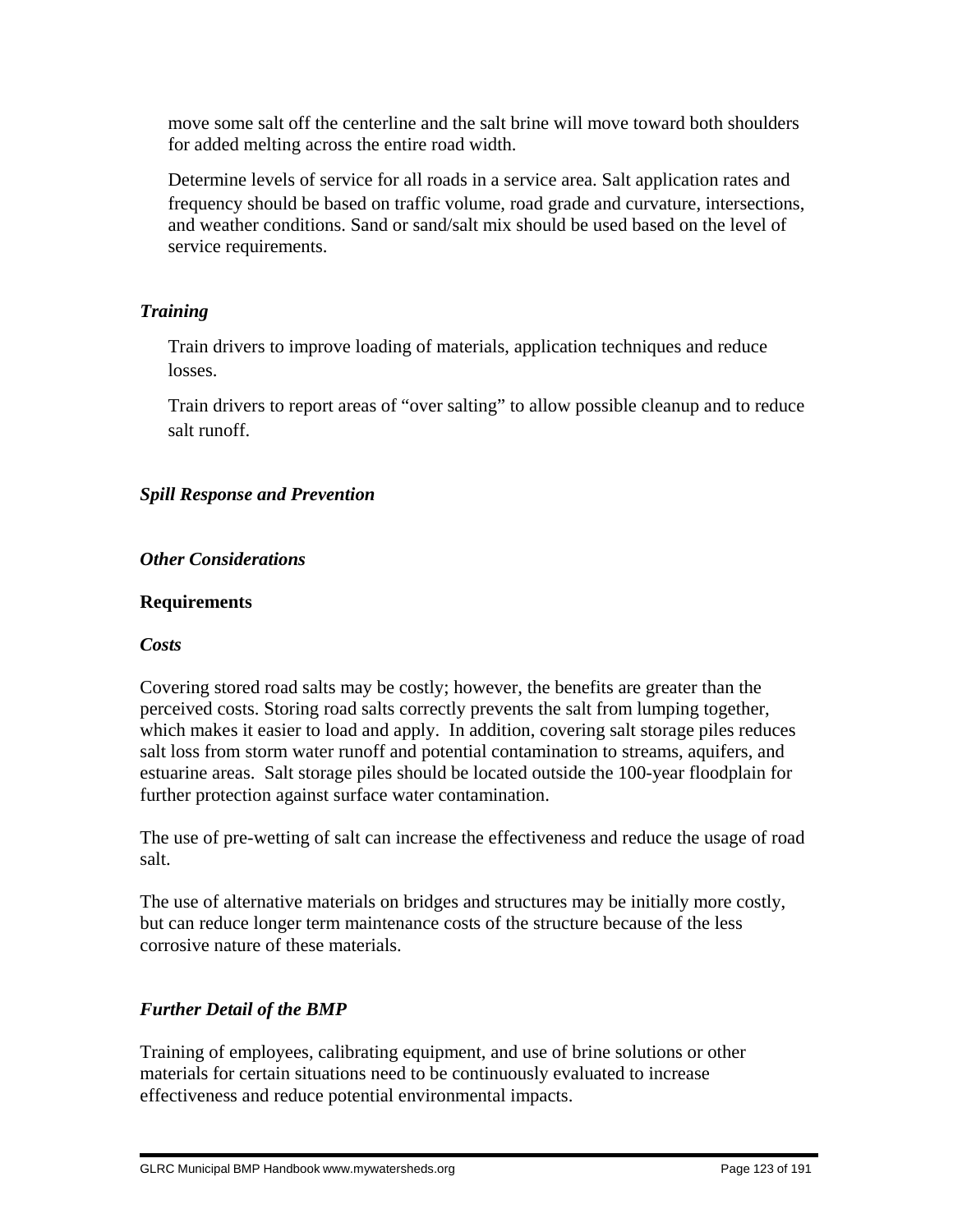Use of temperature sensor technology in pavements and on vehicles is continuing to improve. As the technology improves, the costs will continue to decrease and become a more viable option.

#### **Examples References and Resources**

http://www.deq.state.mi.us/documents/deq-swq-nps-wrm.pdf

http://www.mto.gov.on.ca/english/engineering/roadsalt.htm

http://www.saltinstitute.org/

http://www.saltinstitute.org/snowfighting/index.html

http://www.usroads.com/journals/p/rmj/9712/rm971202.htm

12/18/07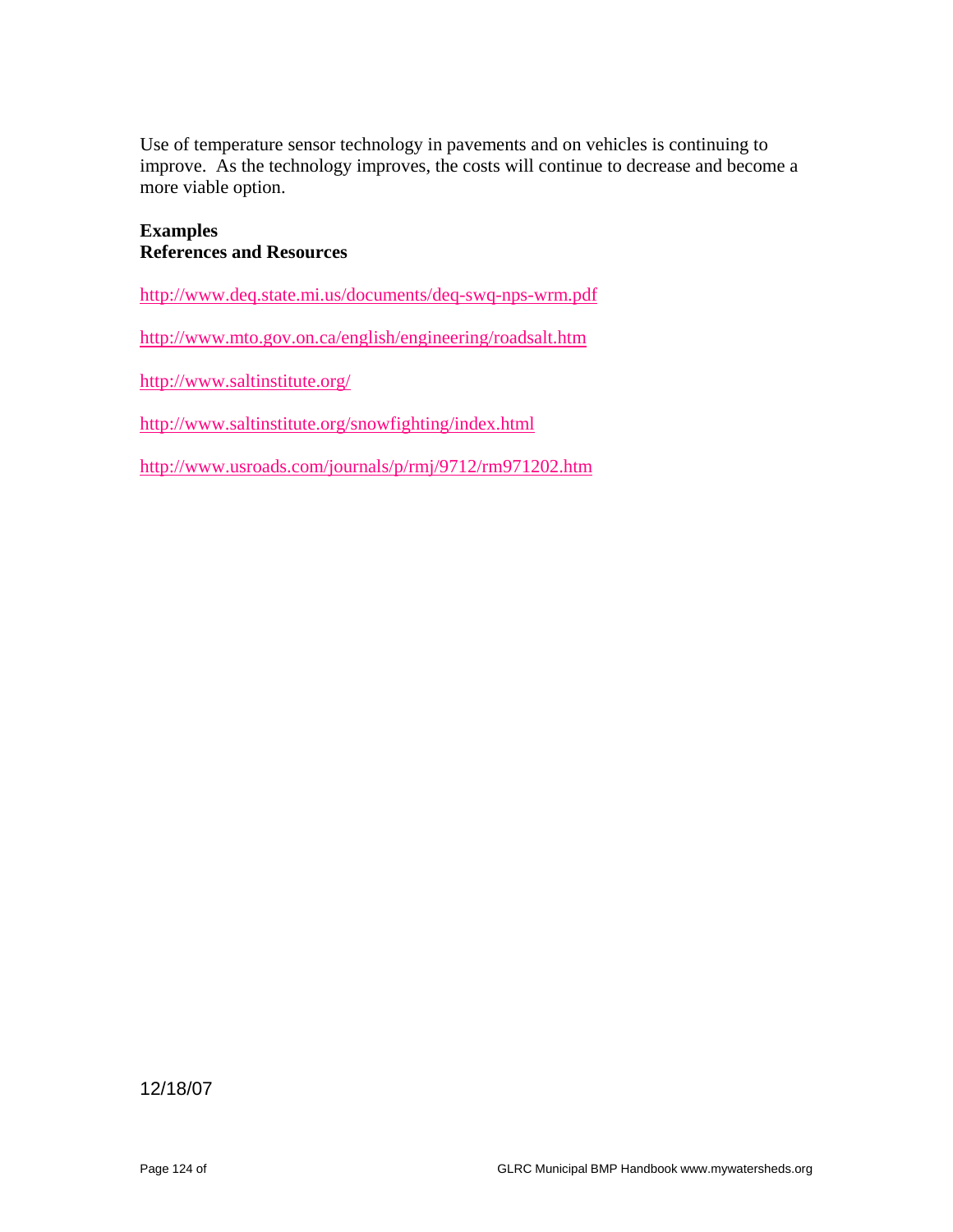# **Plaza and Sidewalk Cleaning SC-17**

# **Description**

Pollutants on sidewalks and other pedestrian traffic areas and plazas are typically due to littering and vehicle use. This fact sheet describes good housekeeping practices that can be incorporated into the municipality's existing cleaning and maintenance program.

# **Approach**

### *Pollution Prevention*

 Use dry cleaning methods whenever practical for surface cleaning activities.

 Use the least toxic materials available (e.g. water based paints, gels or sprays for graffiti removal).

# **Objectives**

**Cover**  Contain Educate Reduce/Minimize Product Substitution

# **Targeted Constituents**

Sediment<sub>9</sub> **Nutrients** Trash 9<br>Metals 9 **Metals** Bacteria Oil and Grease 9 Organics 9 Oxygen Demanding 9

# *Suggested Protocols*

# *Surface Cleaning*

 Regularly broom (dry) sweep sidewalk, plaza and parking lot areas to minimize cleaning with water.

 Dry cleanup first (sweep, collect, and dispose of debris and trash) when cleaning sidewalks or plazas, then wash with or without soap.

 Block the storm drain or contain runoff when cleaning with water. Discharge wash water to landscaping or collect water and pump to a tank or discharge to sanitary sewer if allowed. (Permission may be required from local sanitation district.) Block the storm drain or contain runoff when washing parking areas, driveways or drive-throughs.

Use absorbents to pick up oil; then dry sweep. Clean with or without soap.

 Collect water and pump to a tank or discharge to sanitary sewer if allowed. Street Repair and Maintenance.

# *Graffiti Removal*

Avoid graffiti abatement activities during rain events.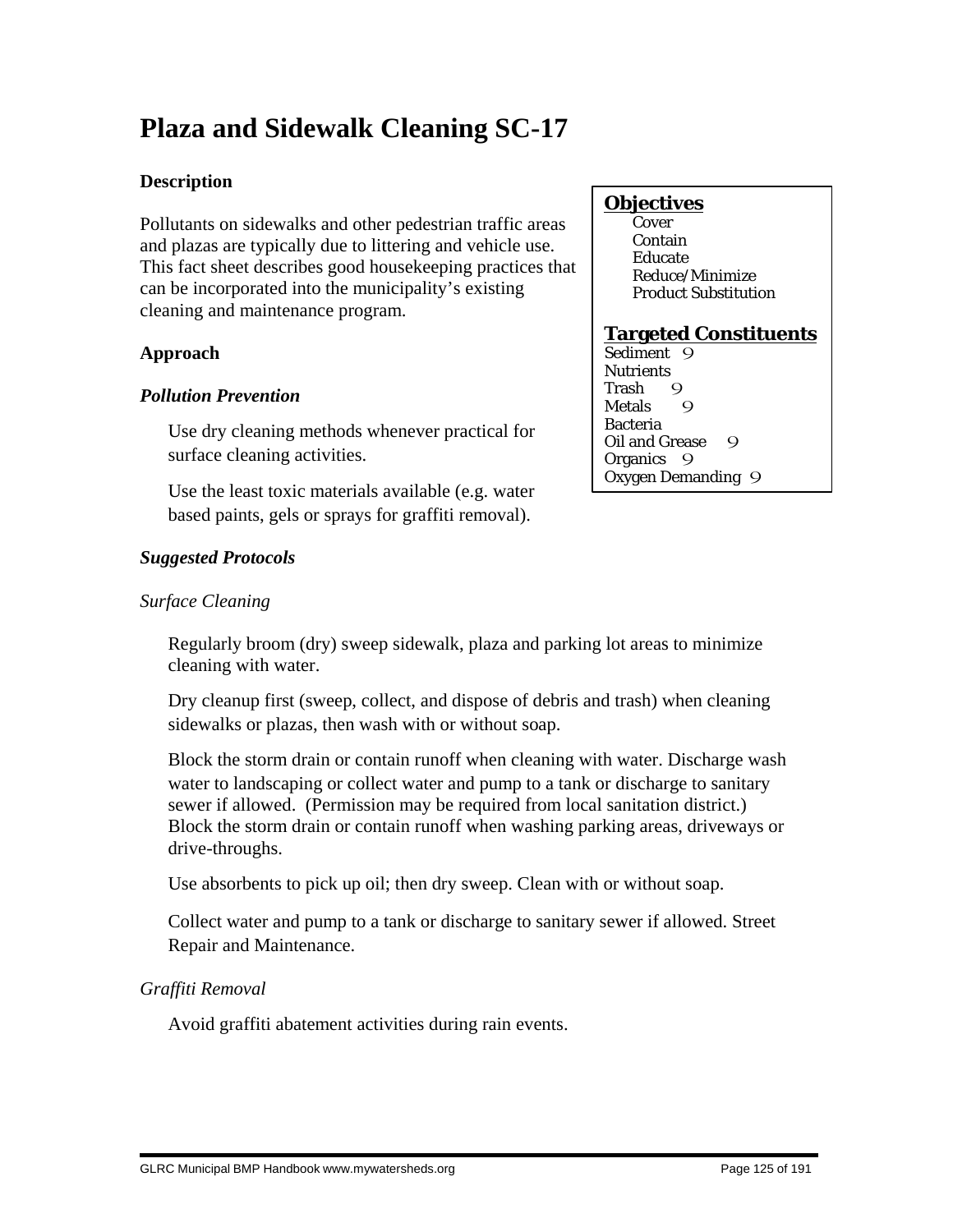Implement the procedures under Painting and Paint Removal in SC-15 Roads, Streets, and Highway Operation and Maintenance fact sheet when graffiti is removed by painting over.

 Direct runoff from sand blasting and high pressure washing (with no cleaning agents) into a dirt or landscaped area after treating with an appropriate filtering device.

 Plug nearby storm drain inlets and vacuum/pump wash water to the sanitary sewer if authorized to do so if a graffiti abatement method generates wash water containing a cleaning compound (such as high pressure washing with a cleaning compound). Ensure that a non-hazardous cleaning compound is used or dispose as hazardous waste, as appropriate.

#### *Surface Removal and Repair*

Schedule surface removal activities for dry weather if possible.

Avoid creating excess dust when breaking asphalt or concrete.

 Take measures to protect nearby storm drain inlets prior to breaking up asphalt or concrete (e.g. place hay bales or sand bags around inlets). Clean afterwards by sweeping up as much material as possible.

Designate an area for clean up and proper disposal of excess materials.

 Remove and recycle as much of the broken pavement as possible to avoid contact with rainfall and stormwater runoff.

 When making saw cuts in pavement, use as little water as possible. Cover each storm drain inlet completely with filter fabric during the sawing operation and contain the slurry by placing straw bales, sandbags, or gravel dams around the inlets. After the liquid drains or evaporates, shovel or vacuum the slurry residue from the pavement or gutter and remove from site.

 Always dry sweep first to clean up tracked dirt. Use a street sweeper or vacuum truck. Do not dump vacuumed liquid in storm drains. Once dry sweeping is complete, the area may be hosed down if needed. Wash water should be directed to landscaping or collected and pumped to the sanitary sewer if allowed.

#### *Concrete Installation and Repair*

Schedule asphalt and concrete activities for dry weather.

 Take measures to protect any nearby storm drain inlets and adjacent watercourses, prior to breaking up asphalt or concrete (e.g. place san bags around inlets or work areas).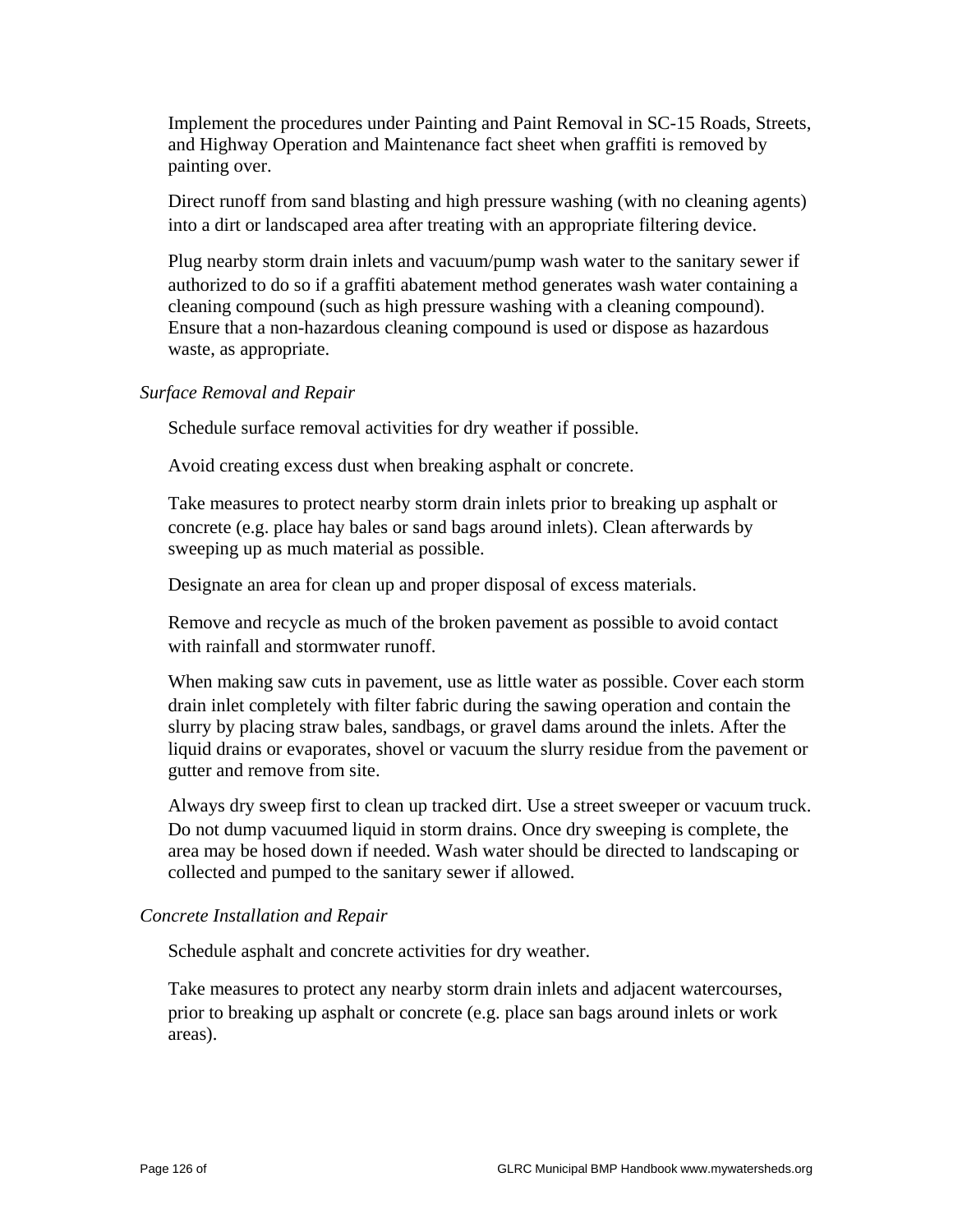Limit the amount of fresh concrete or cement mortar mixed, mix only what is needed for the job.

 Store concrete materials under cover, away from drainage areas. Secure bags of cement after they are open. Be sure to keep wind-blown cement powder away from streets, gutters, storm drains, rainfall, and runoff.

 Return leftover materials to the transit mixer. Dispose of small amounts of hardened excess concrete, grout, and mortar in the trash.

 Do not wash sweepings from exposed aggregate concrete into the street or storm drain. Collect and return sweepings to aggregate base stockpile, or dispose in the trash.

 Protect applications of fresh concrete from rainfall and runoff until the material has dried.

Do not allow excess concrete to be dumped onsite, except in designated areas.

 Wash concrete trucks off site or in designated areas on site designed to preclude discharge of wash water to drainage system.

#### *Controlling Litter*

Post "No Littering" signs and enforce anti-litter laws.

 Provide litter receptacles in busy, high pedestrian traffic areas of the community, at recreational facilities, and at community events.

 Cover litter receptacles and clean out frequently to prevent leaking/spillage or overflow.

Clean parking lots on a regular basis with a street sweeper.

#### *Training*

 Provide regular training to field employees and/or contractors regarding surface cleaning and proper operation of equipment.

 Train employee and contractors in proper techniques for spill containment and cleanup.

Use a training log or similar method to document training.

#### *Spill Response and Prevention*

Refer to SC-2, Spill Prevention, Control & Cleanup.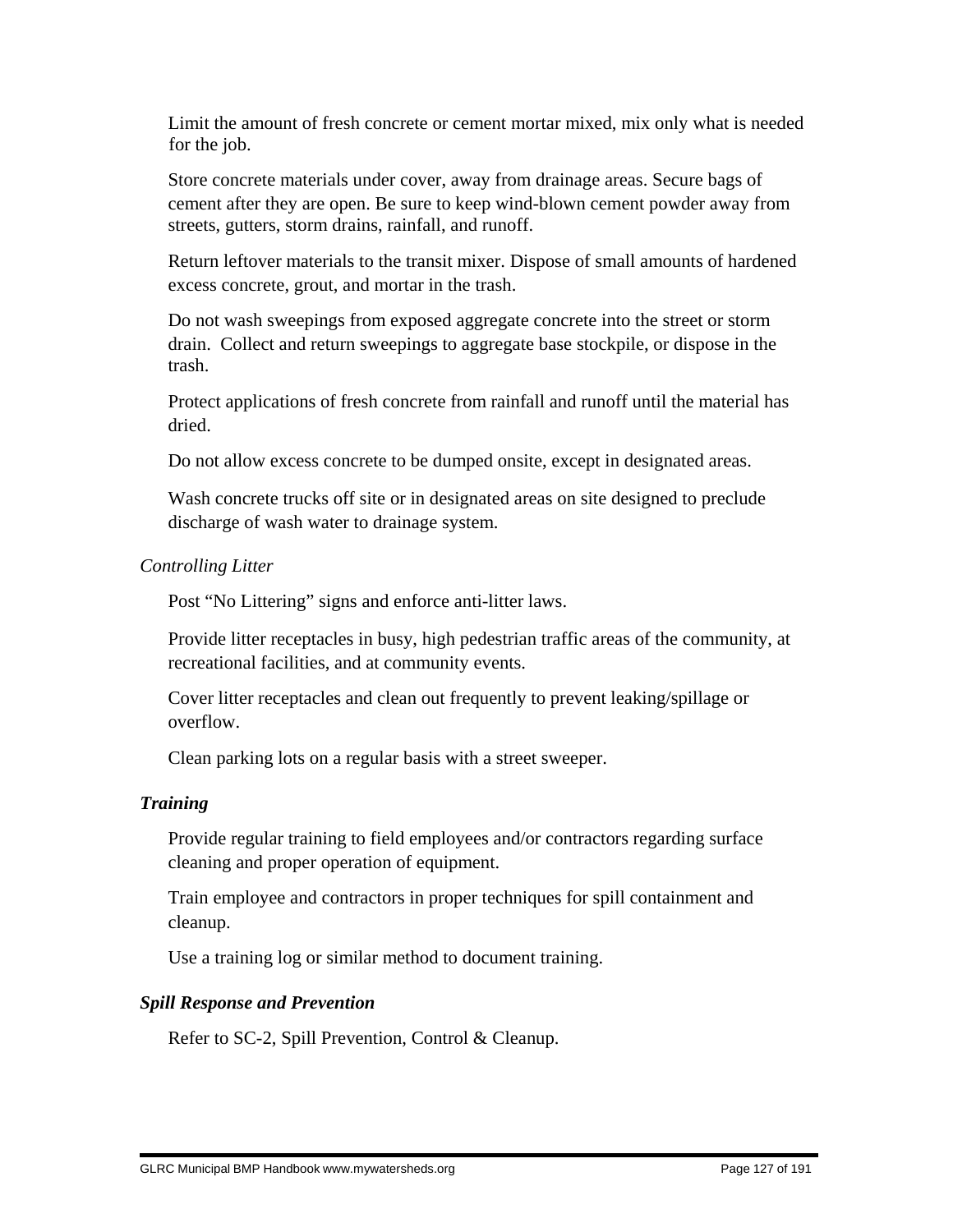Have spill cleanup materials readily available and in a known location.

Cleanup spills immediately and use dry methods if possible.

Properly dispose of spill cleanup material.

#### *Other Considerations*

 Limitations related to sweeping activities at large parking facilities may include current sweeper technology to remove oil and grease.

 Surface cleaning activities that require discharges to the local sewer agency will require coordination with the agency.

 Arrangements for disposal of the swept material collected must be made, as well as accurate tracking of the areas swept and the frequency of sweeping.

#### **Requirements**

#### *Costs*

 The largest expenditures for sweeping and cleaning of sidewalks, plazas, and parking lots are in staffing and equipment. Sweeping of these areas should be incorporated into street sweeping programs to reduce costs.

#### *Maintenance* Not applicable

#### **Supplemental Information**

#### *Further Detail of the BMP*

Community education, such as informing residents about their options for recycling and waste disposal, as well as the consequences of littering, can instill a sense of citizen responsibility and potentially reduce the amount of maintenance required by the municipality.

Additional BMPs that should be considered for parking lot areas include:

 Allow sheet runoff to flow into biofilters (vegetated strip and swale) and infiltration devices.

Utilize sand filters or oleophilic collectors for oily waste in low concentrations.

Arrange rooftop drains to prevent drainage directly onto paved surfaces.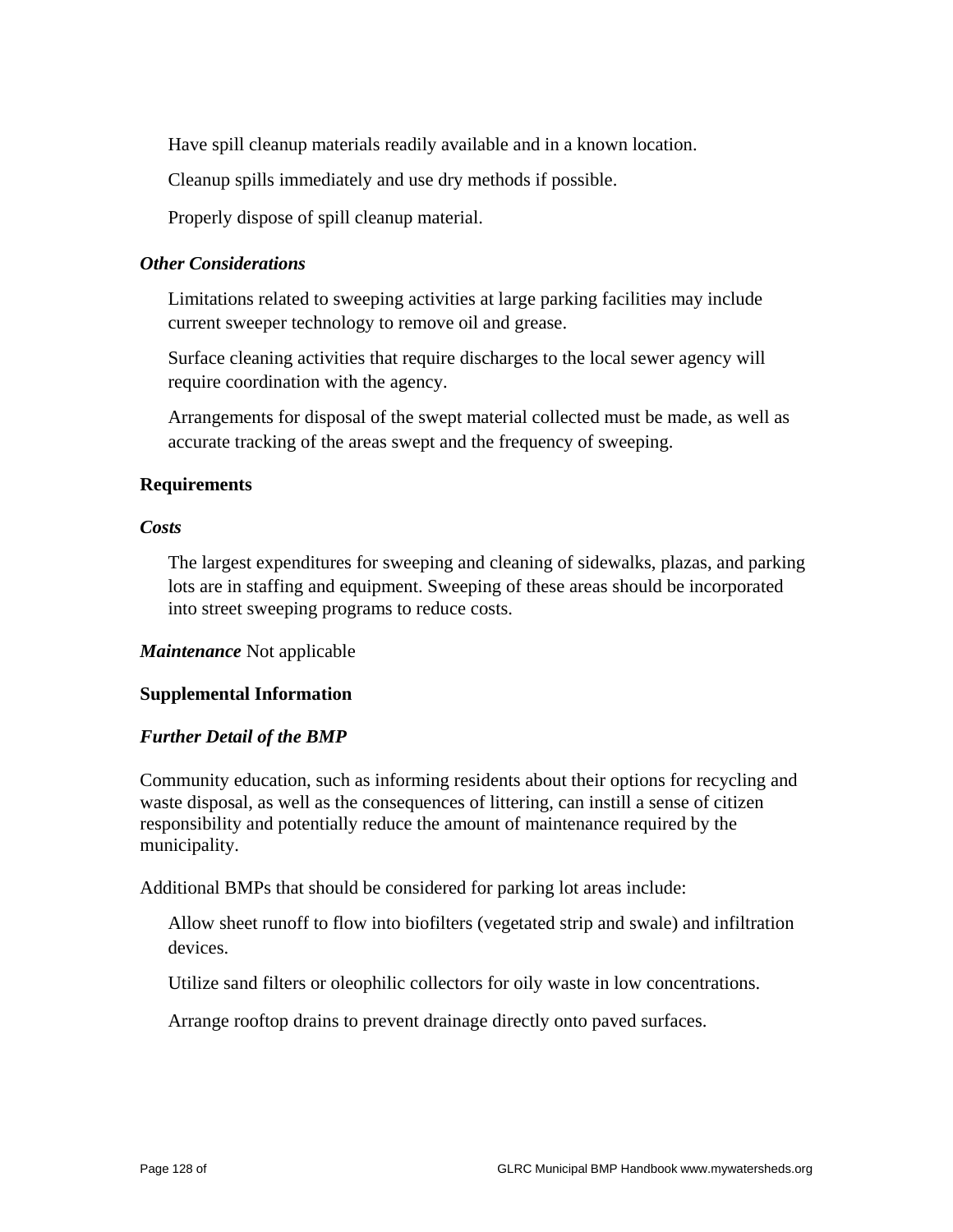Design lot to include semi-permeable hardscape.

 Structural BMPs such as storm drain inlet filters can be very effective in reducing the amount of pollutants discharged from parking facilities during periods of rain.

#### **References and Resources**

Bay Area Stormwater Management Agencies Association (BASMAA). 1996. Pollution From Surface Cleaning Folder http://www.basmaa.org

Model Urban Runoff Program: A How-To Guide for Developing Urban Runoff Programs for Small Municipalities. Prepared by City of Monterey, City of Santa Cruz, California Coastal Commission, Monterey Bay National Marine Sanctuary, Association of Monterey Bay Area Governments, Woodward-Clyde, Central Coast Regional Water Quality Control Board. July.1998.

Oregon Association of Clean Water Agencies. Oregon Municipal Stormwater Toolbox for Maintenance Practices. June 1998.

Orange County Stormwater Program http://www.ocwatersheds.com/stormwater/swp\_introduction.asp

Santa Clara Valley Urban Runoff Pollution Prevention Program. 1997 Urban Runoff Management Plan. September 1997, updated October 2000.

Santa Clara Valley Urban Runoff Pollution Prevention Program. Maintenance Best Management Practices for the Construction Industry. Brochures: Landscaping, Gardening, and Pool; Roadwork and Paving; and Fresh Concrete and Mortar Application. June 2001.

San Diego Stormwater Co-permittees Jurisdictional Urban Runoff Management Plan. 2001. Municipal Activities Model Program Guidance. November.

12/18/07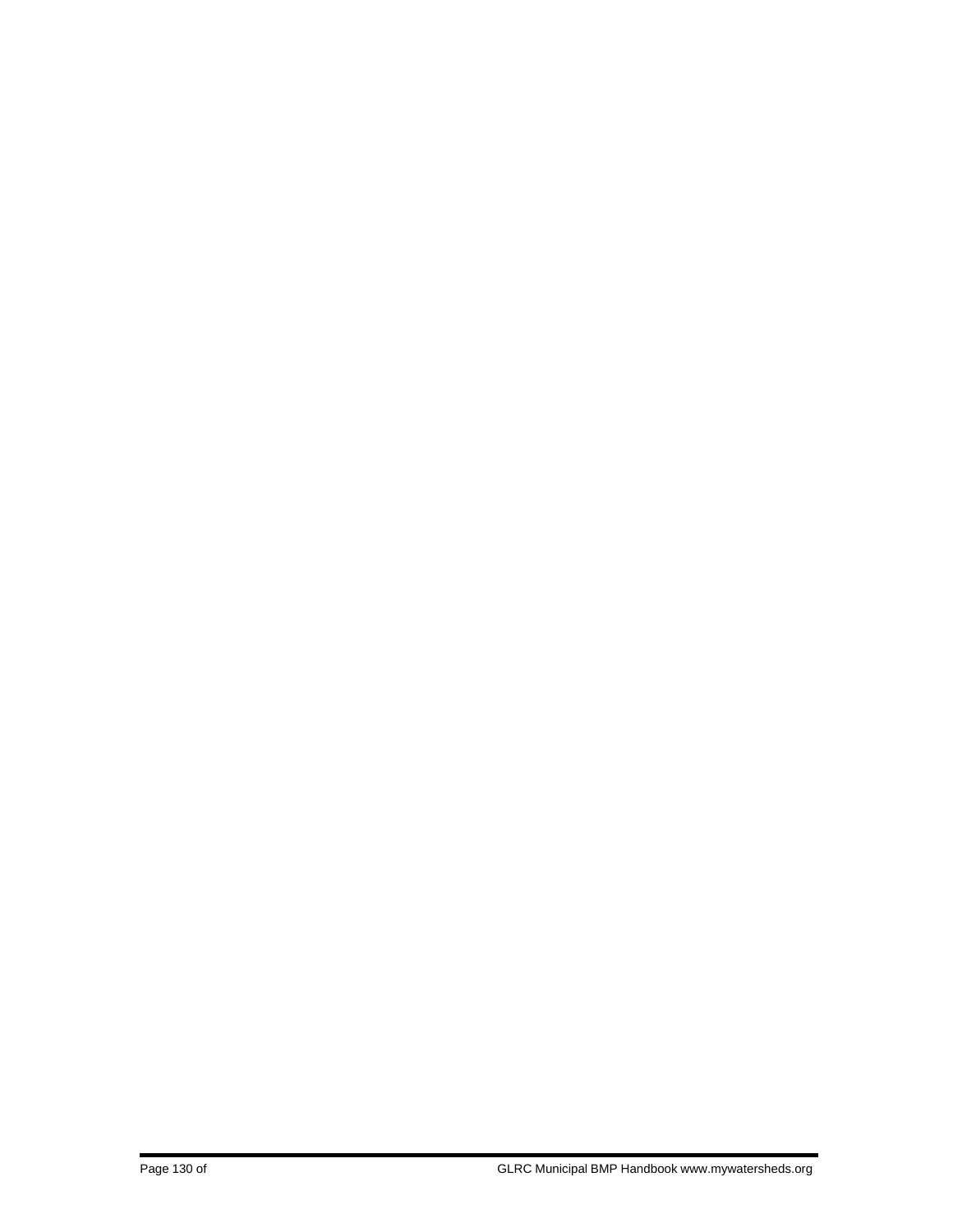# **Fountain & Pool Maintenance SC-18**

# **Description**

The primary pollutant of concern in municipal swimming pool water is chlorine or chloramine used as a disinfectant. This water, if discharged to the storm drain system, can be toxic to aquatic life. In lakes, lagoons, and fountains, the pollutants of concern are chemical algaecides that are added to control algae mainly for aesthetic reasons (visual and odor). Following the procedures noted in this fact sheet will reduce the pollutants in this discharge.

# **Objectives**

 Contain Educate Reduce/Minimize Product Substitution

#### **Targeted Constituents** Sediment 9 Nutrients 9<br>Trash 9 Trash 9 **Metals** Bacteria 9 Oil and Grease Organics<sub>9</sub> Oxygen Demanding 9

# **Approach**

# *Pollution Prevention*

 Prevent algae problems with regular cleaning, consistent adequate chlorine levels, and well-maintained water filtration and circulation systems.

Manage pH and water hardness to minimize corrosion of copper pipes.

# *Suggested Protocols*

# *Pools and Fountains*

 Do not use copper-based algaecides. Control algae with chlorine or other alternatives, such as sodium bromide.

 Do not discharge water to a street or storm drain when draining pools or fountains; discharge to the sanitary sewer if permitted to do so. If water is dechlorinated with a neutralizing chemical or by allowing chlorine to dissipate for a few days (do not use the facility during this time), the water may be recycled/reused by draining it gradually onto a landscaped area. Water must be tested prior to discharge to ensure that chlorine is not present.

 Prevent backflow if draining a pool to the sanitary sewer by maintaining an "air gap" between the discharge line and the sewer line (do not seal the connection between the hose and sewer line). Be sure to call the local wastewater treatment plant for further guidance on flow rate restrictions, backflow prevention, and handling special cleaning waste (such as acid wash). Discharge flows should be kept to the low levels typically possible through a garden hose. Higher flow rates may be prohibited by local ordinance.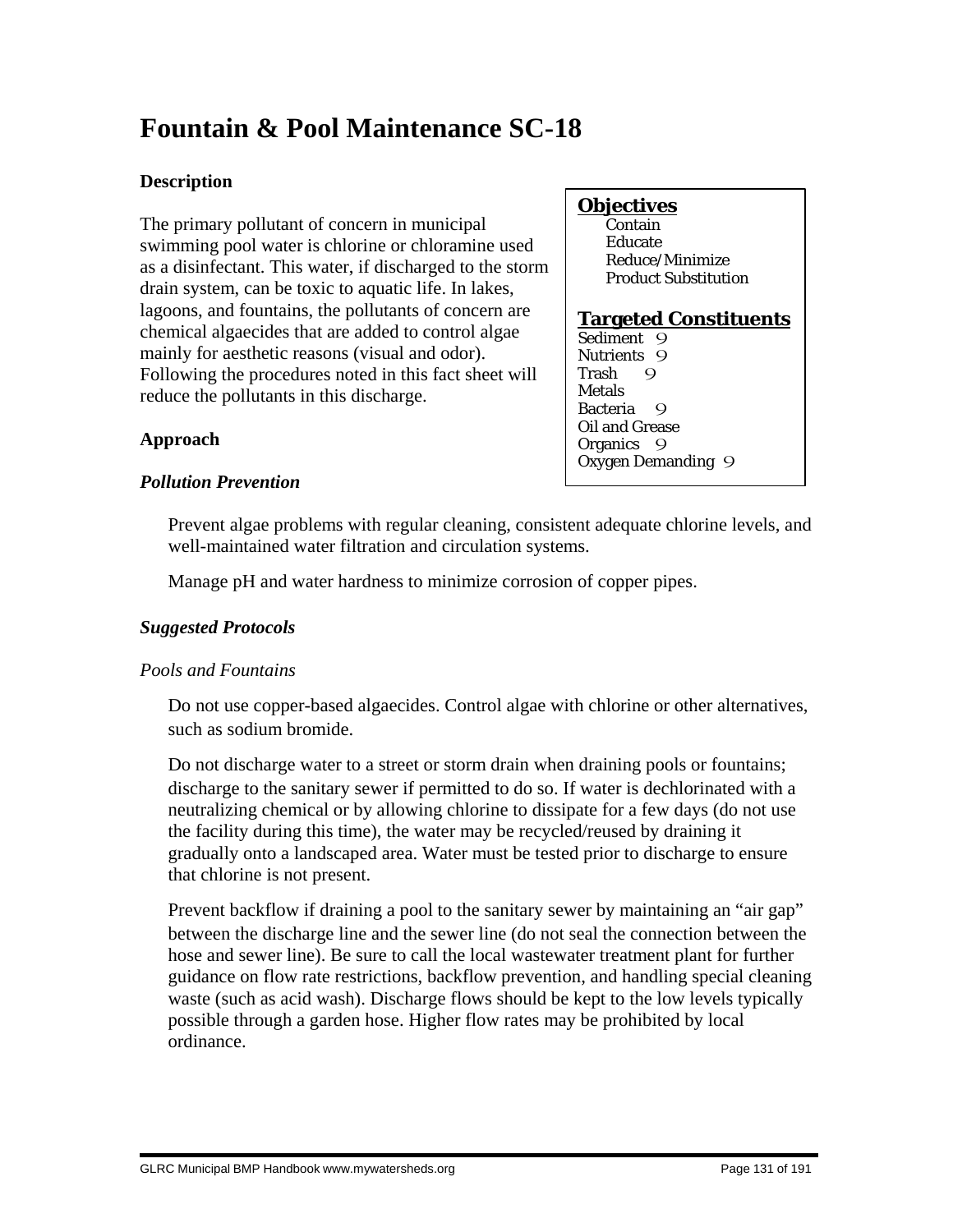Provide drip pans or buckets beneath drain pipe connections to catch leaks. This will be especially pertinent if pool or spa water that has not been dechlorinated is pumped through piping to a discharge location.

Never clean a filter in the street or near a storm drain.

Rinse cartridge filters onto a dirt area, and spade filter residue into soil.

 Backwash diatomaceous earth filters onto dirt. Dispose of spent diatomaceous earth in the garbage. Spent diatomaceous earth cannot be discharged to surface waters, storm drainage systems, septic systems, or on the ground.

 If there is not a suitable dirt or grass area to discharge filter backwash or rinse water to the sanitary sewer if permitted to do so by the local sewer agency.

#### *Lakes and Lagoons*

 Reduce fertilizer use in areas around the water body. High nitrogen fertilizers can produce excess growth requiring more frequent mowing or trimming, and may contribute to excessive algae growth.

 To control bacteria, discourage the public from feeding birds and fish (i.e. place signs that prohibit feeding of waterfowl).

 Consider introducing fish species that consume algae. Contact the Michigan Department of Natural Resources regarding this.

Mechanically remove pond scum (blue-green algae) using a 60 micron net.

 Educate the public on algae and that no controls are necessary for certain types of algae that are beneficial to the water body.

Control erosion by doing the following:

- Maintain vegetative cover on banks to prevent soil erosion. Apply mulch or leave clippings to serve as additional cover for soil stabilization and to reduce the velocity of stormwater runoff.
- Areas should be designed (sloped) to prevent runoff and erosion and to promote better irrigation practices.
- Provide energy dissipaters (e.g. riprap) along banks to minimize potential for erosion.
- Confine excavated materials to surfaces away from lakes. Material must be covered if rain is expected.

 Conduct inspections to detect illegal dumping of clippings/cuttings in or near a lake. Materials found should be picked up and properly disposed of.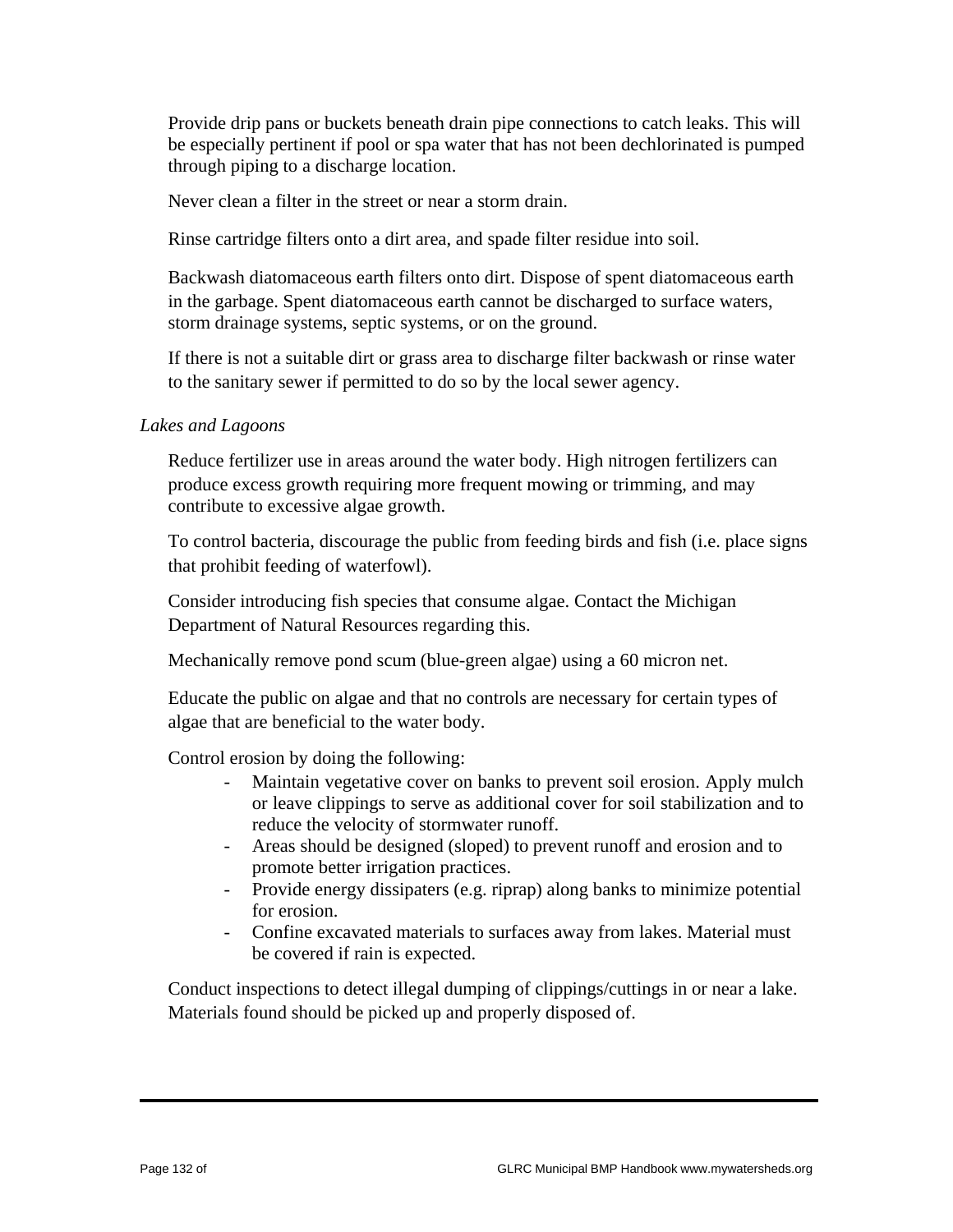Avoid landscape wastes in and around lakes should be avoided by either using bagging equipment or by manually picking up the material. Collect trash and debris from within water bodies where feasible.

 Provide and maintain trash receptacles near recreational water bodies to hold refuse generated by the public.

 Increase trash collection during peak visitation months (generally June, July and August).

### *Training*

 Train maintenance personnel to test chlorine levels and to apply neutralizing chemicals.

Train personnel regarding proper maintenance of pools, ponds and lakes.

# *Spill Response and Prevention*

Refer to SC-2, Spill Prevention, Control & Cleanup.

Have spill cleanup materials readily available and in a known location.

Cleanup spills immediately and use dry methods if possible.

Properly dispose of spill cleanup material.

# *Other Considerations*

 Managers of pools located in sensitive areas or adjacent to shorelines should check with the appropriate authorities to determine if code requirements apply.

 Cleanup activities at lakes and lagoons may create a slight disturbance for local aquatic species. If the lake is recognized as a wetland, many activities, including maintenance, may be subject to regulation and permitting.

#### **Requirements**

#### *Costs*

 The maintenance of pools and lakes is already a consideration of most municipal public works departments. Therefore the cost associated with this BMP is minimal and only reflects an increase in employee training and public outreach.

#### *Maintenance*

Not applicable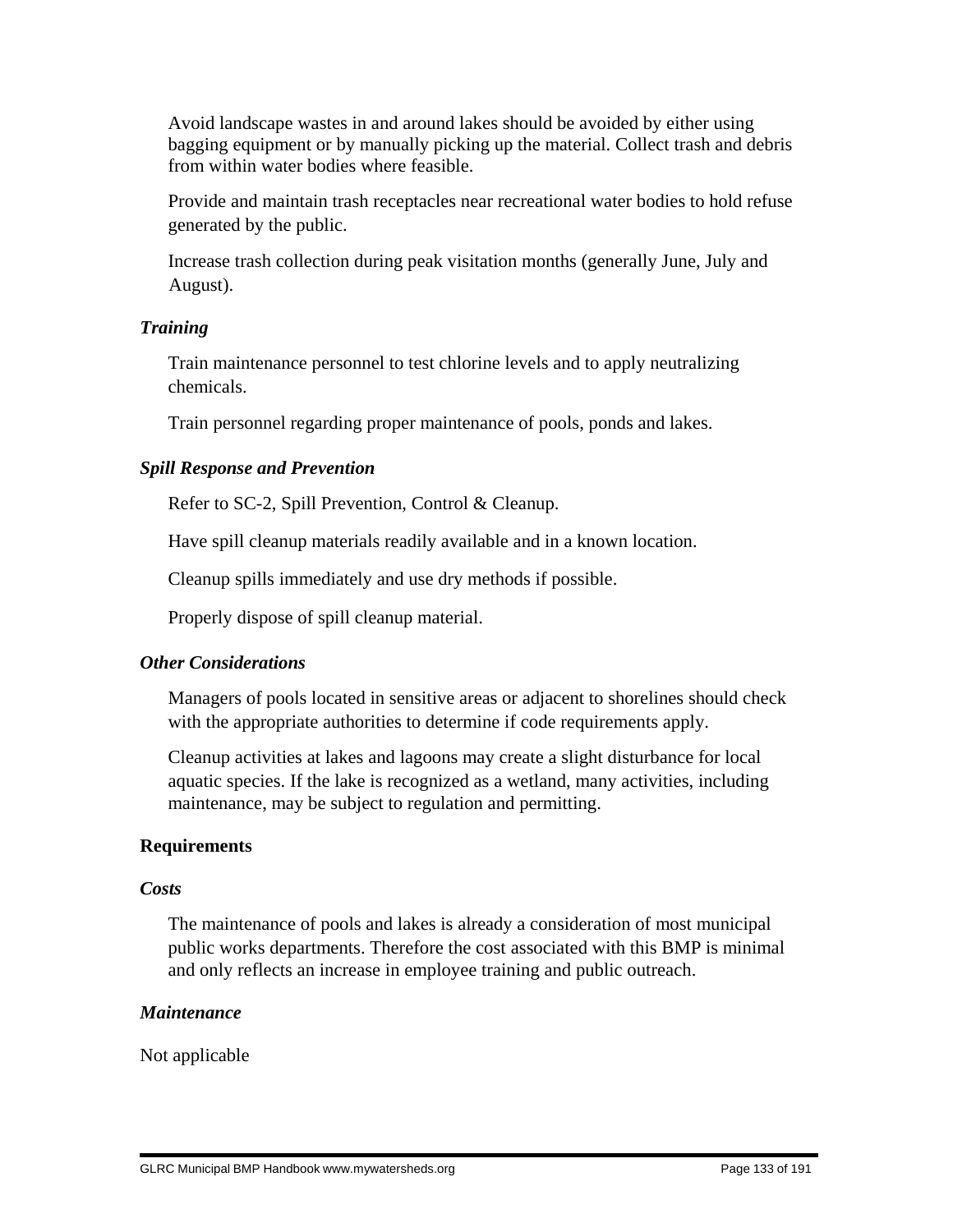#### **Supplemental Information**

#### *Further Detail of the BMP*

When dredging is conducted, adhere to the following:

Dredge with shovels when laying/maintaining pipes.

To determine amount to dredge, determine rate of volume loss due to sediments.

For large lakes, dredge every 10 years.

When dredging small lakes, drain lake.

When dredging large lakes, use vacuum equipment.

 After dredging test sediment piles for proper disposal. Dredged sediment can be used as fill, or may have to be land filled.

#### **References and Resources**

King County Stormwater Pollution Control Manual. Best Management Practices for Businesses. 1995. King County Surface Water Management. July. On-line: http://dnr.metrokc.gov/wlr/dss/spcm.htm

Los Angeles County Stormwater Quality. Public Agency Activities Model Program. Online: http://ladpw.org/wmd/npdes/public\_TC.cfm

Model Urban Runoff Program: A How-To Guide for Developing Urban Runoff Programs for Small Municipalities. Prepared by City of Monterey, City of Santa Cruz, California Coastal Commission, Monterey Bay National Marine Sanctuary, Association of Monterey Bay Area Governments, Woodward-Clyde, Central Coast Regional Water Quality Control Board. July. 1998.

Orange County Stormwater Program http://www.ocwatersheds.com/StormWater/swp\_introduction.asp

Santa Clara Valley Urban Runoff Pollution Prevention Program. Maintenance Best Management Practices for the Construction Industry. Brochures: Landscaping, Gardening, and

Pool; Roadwork and Paving; and Fresh Concrete and Mortar Application. June 2001.

12/18/07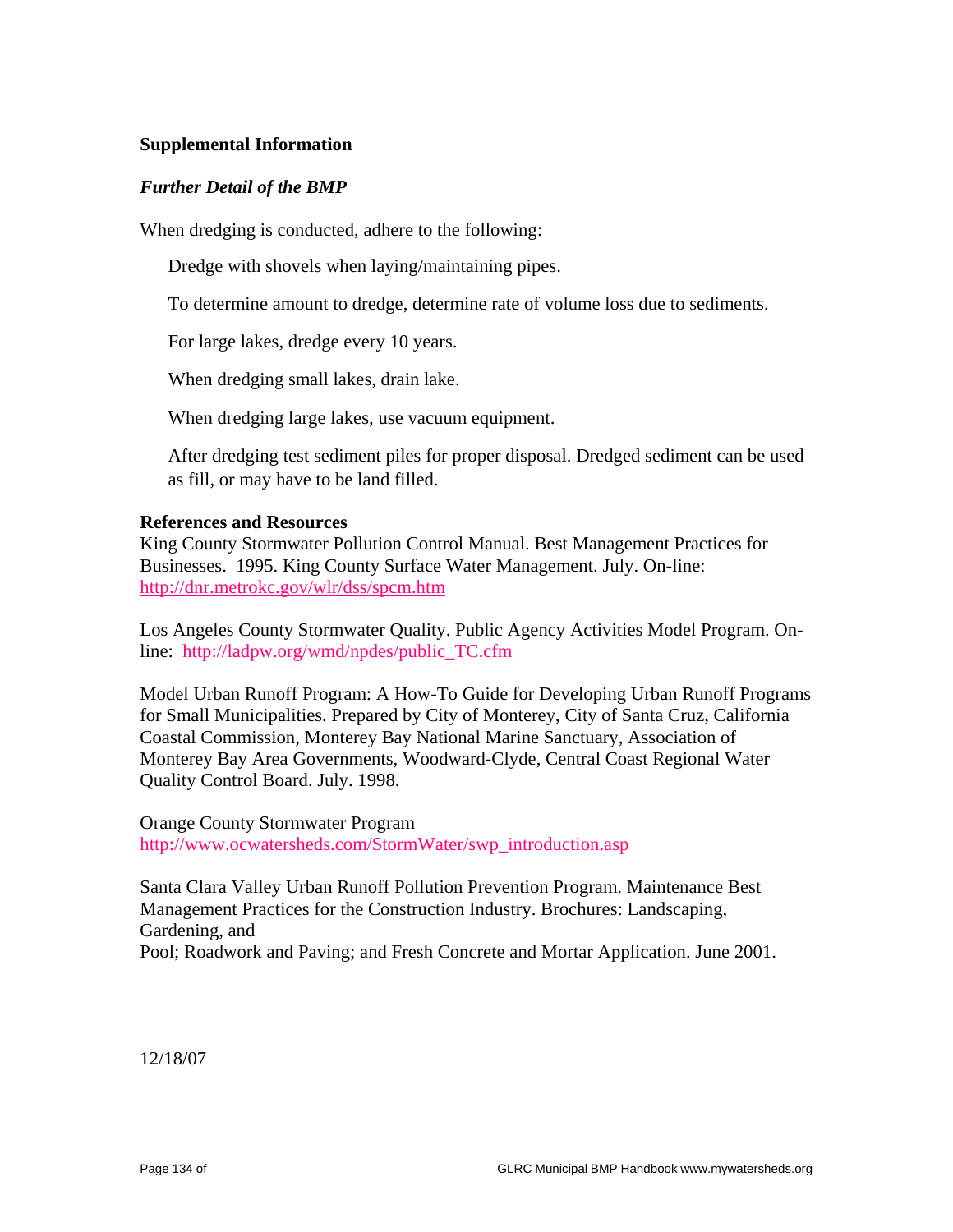# **Landscape Maintenance SC-19**

# **Description**

Landscape maintenance activities include vegetation removal; herbicide and insecticide application; fertilizer application; watering; and other gardening and lawn care practices. Vegetation control typically involves a combination of chemical (herbicide) application and mechanical methods. All of these maintenance practices have the potential to contribute pollutants to the storm drain system. The major objectives of this BMP are to minimize the discharge of pesticides, herbicides and fertilizers to the storm drain system and receiving waters; prevent the disposal of landscape waste into the storm drain system by collecting and properly disposing of clippings and cuttings, and educating employees and the public.

# **Objectives**

 Contain Educate Reduce/Minimize Product Substitution

# **Targeted Constituents**

Sediment 9 Nutrients 9<br>Trash 9 Trash 9 Metals Bacteria Oil and Grease **Organics** Oxygen Demanding 9

# **Approach**

# *Pollution Prevention*

 Implement an Integrated Pest Management (IPM) program. IPM is a sustainable approach to managing pests by combining biological, cultural, physical, and chemical tools.

Choose low water using flowers, trees, shrubs, and groundcover.

 Consider alternative landscaping techniques such as naturescaping (planting native species) and xeriscaping (using drought tolerate plants).

 Conduct appropriate maintenance (i.e. properly timed fertilizing, weeding, pest control, and pruning) to help preserve the landscapes water efficiency.

 Consider grass cycling (grass cycling is the natural recycling of grass by leaving the clippings on the lawn when mowing. Grass clippings decompose quickly and release valuable nutrients back into the lawn).

# *Suggested Protocols*

*Mowing, Trimming, and Weeding*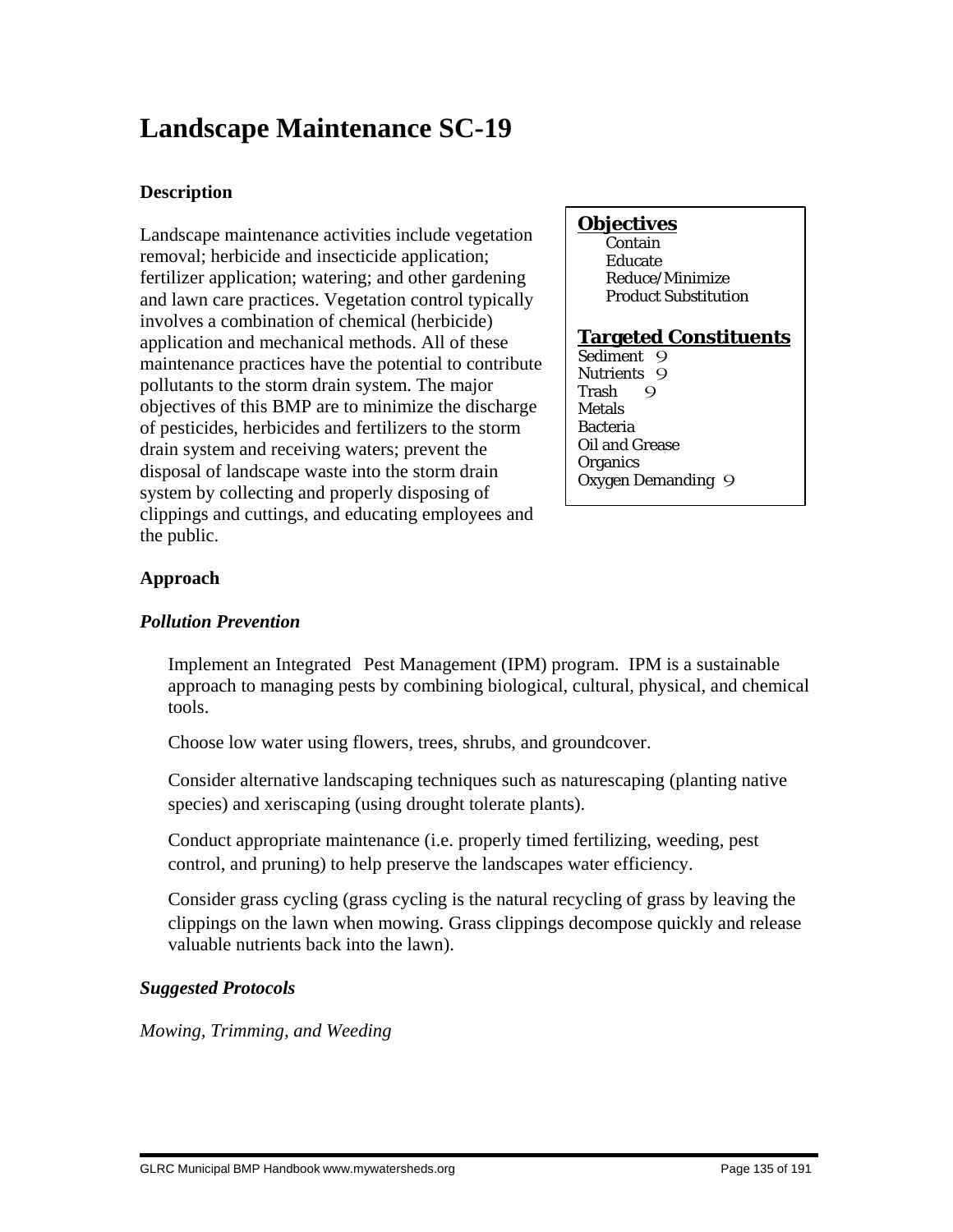Whenever possible use mechanical methods of vegetation removal (e.g mowing with tractor-type or push mowers, hand cutting with gas or electric powered weed trimmers) rather than applying herbicides. Use hand weeding where practical.

 Avoid loosening the soil when conducting mechanical or manual weed control, this could lead to erosion. Use mulch or other erosion control measures when soils are exposed.

 Performing mowing at optimal times. Mowing should not be performed if significant rain events are predicted.

 Mulching mowers may be recommended for certain flat areas. Other techniques may be employed to minimize mowing such as selective vegetative planting using low maintenance grasses and shrubs.

 Collect lawn and garden clippings, pruning waste, tree trimmings, and weeds. Chip if necessary, and compost (see waste management section of this fact sheet).

 Place temporarily stockpiled material away from watercourses, and berm or cover stockpiles to prevent material releases to storm drains.

#### *Planting*

 Determine existing native vegetation features (location, species, size, function, importance) and consider the feasibility of protecting them. Consider elements such as their effect on drainage and erosion, hardiness, maintenance requirements, and possible conflicts between preserving vegetation and the resulting maintenance needs.

 Retain and/or plant selected native vegetation whose features are determined to be beneficial, where feasible. Native vegetation usually requires less maintenance (e.g., irrigation, fertilizer) than planting new vegetation.

Consider using low water use groundcovers when planting or replanting.

#### *Waste Management*

 Compost leaves, sticks, or other collected vegetation or dispose of at a permitted landfill. Do not dispose of collected vegetation into waterways or storm drainage systems.

 Place temporarily stockpiled material away from watercourses and storm drain inlets, and berm or cover stockpiles to prevent material releases to the storm drain system. Reduce the use of high nitrogen fertilizers that produce excess growth requiring more frequent mowing or trimming.

 Avoid landscape wastes in and around storm drain inlets by either using bagging equipment or by manually picking up the material.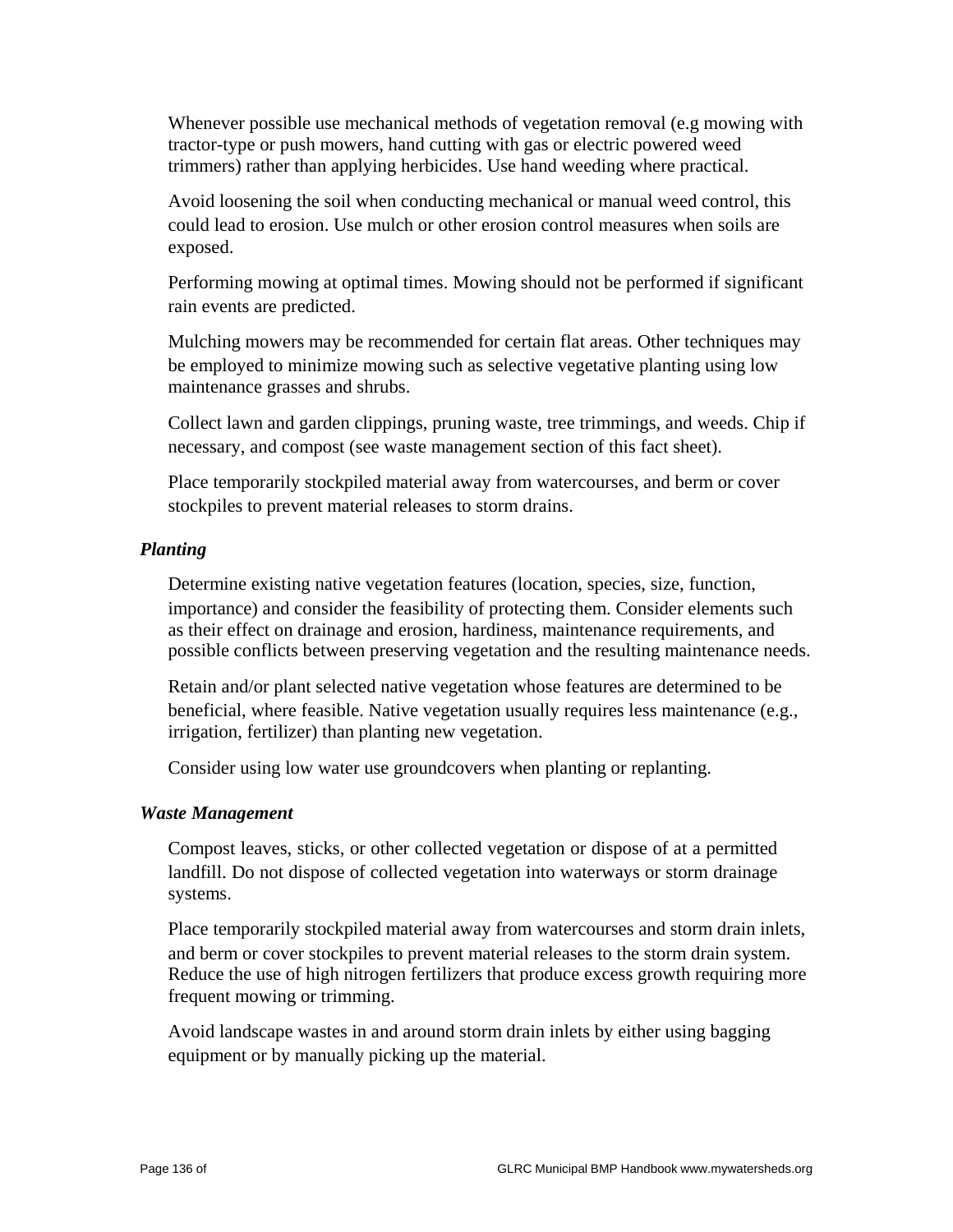#### *Irrigation*

Where practical, use automatic timers to minimize runoff.

 Use popup sprinkler heads in areas with a lot of activity or where there is a chance the pipes may be broken. Consider the use of mechanisms that reduce water flow to sprinkler heads if broken.

 Ensure that there is no runoff from the landscaped area(s) if re-claimed water is used for irrigation.

 If bailing of muddy water is required (e.g. when repairing a water line leak), do not put it in the storm drain; pour over landscaped areas.

 Irrigate slowly or pulse irrigate to prevent runoff and then only irrigate as much as is needed.

Apply water at rates that do not exceed the infiltration rate of the soil.

#### *Fertilizer and Pesticide Management*

 Utilize a comprehensive management system that incorporates IPM techniques. There are many methods and types of IPM, including the following:

- Mulching can be used to prevent weeds where turf is absent, fencing installed to keep rodents out, and netting used to keep birds and insects away from leaves and fruit.
- Visible insects can be removed by hand (with gloves or tweezers) and placed in soapy water or vegetable oil. Alternatively, insects can be sprayed off the plant with water or in some cases vacuumed off of larger plants.
- Store-bought traps, such as species-specific, pheromone-based traps or colored sticky cards, can be used.
- Slugs can be trapped in small cups filled with beer that are set in the ground so the slugs can get in easily.
- In cases where microscopic parasites, such as bacteria and fungi, are causing damage to plants, the affected plant material can be removed and disposed of (pruning equipment should be disinfected with bleach to prevent spreading the disease organism).
- Small mammals and birds can be excluded using fences, netting, tree trunk guards.
- Beneficial organisms, such as bats, birds, green lacewings, ladybugs, praying mantis, ground beetles, parasitic nematodes, trichogramma wasps, seed head weevils, and spiders that prey on detrimental pest species can be promoted.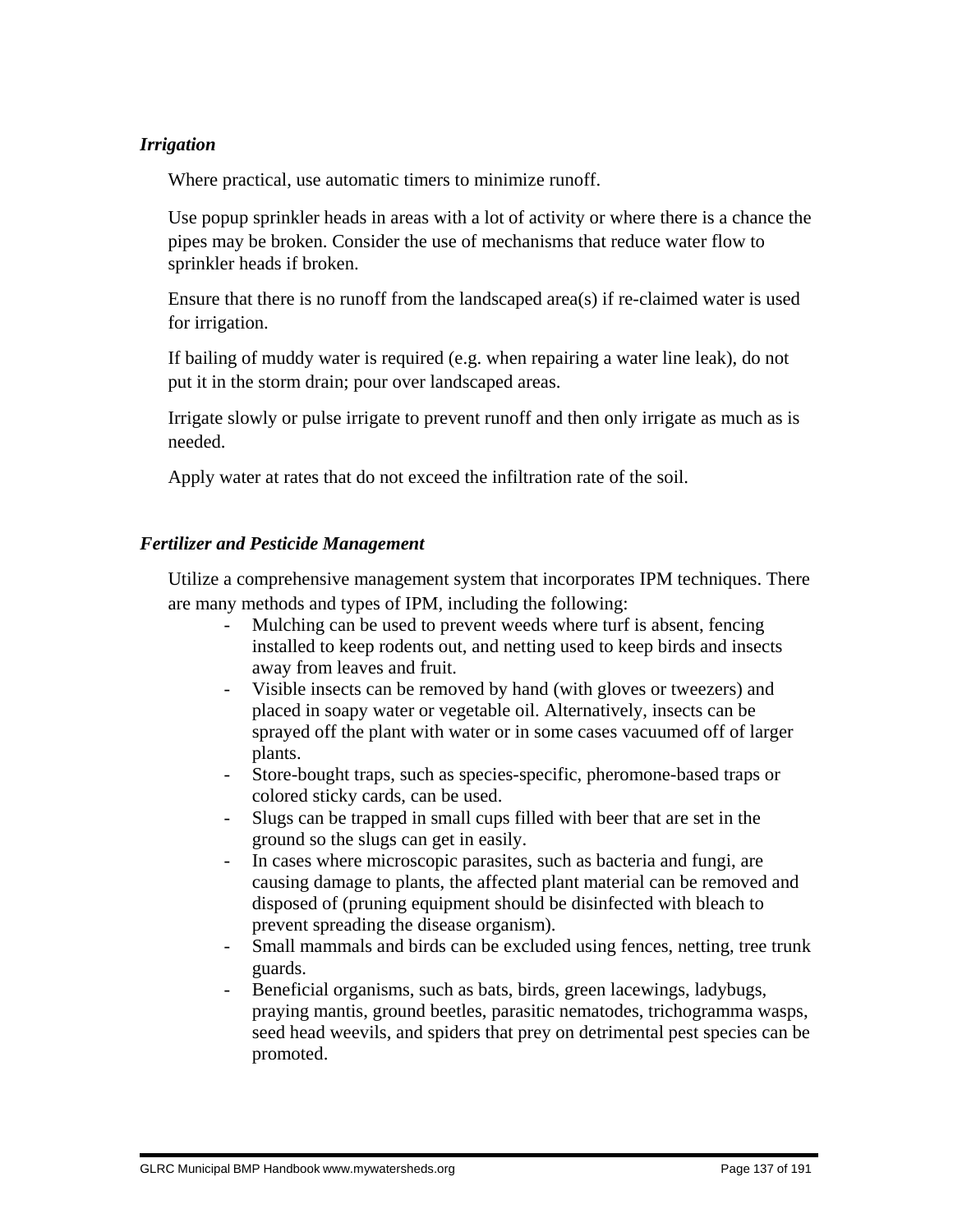Follow all federal, state, and local laws and regulations governing the use, storage, and disposal of fertilizers and pesticides and training of applicators and pest control advisors.

 Use pesticides only if there is an actual pest problem (not on a regular preventative schedule).

 Do not use pesticides if rain is expected. Apply pesticides only when wind speeds are low (less than 5 mph).

Do not mix or prepare pesticides for application near storm drains.

 Prepare the minimum amount of pesticide needed for the job and use the lowest rate that will effectively control the pest.

 Employ techniques to minimize off-target application (e.g. spray drift) of pesticides, including consideration of alternative application techniques.

 Fertilizers should be worked into the soil rather than dumped or broadcast onto the surface.

 Calibrate fertilizer and pesticide application equipment to avoid excessive application.

Periodically test soils for determining proper fertilizer use.

 Sweep pavement and sidewalk if fertilizer is spilled on these surfaces before applying irrigation water.

 Purchase only the amount of pesticide that you can reasonably use in a given time period (month or year depending on the product).

 Triple rinse containers, and use rinse water as product. Dispose of unused pesticide as hazardous waste.

 Dispose of empty pesticide containers according to the instructions on the container label.

#### *Inspection*

 Inspect irrigation system periodically to ensure that the right amount of water is being applied and that excessive runoff is not occurring. Minimize excess watering, and repair leaks in the irrigation system as soon as they are observed.

Inspect pesticide/fertilizer equipment and transportation vehicles daily.

#### *Training*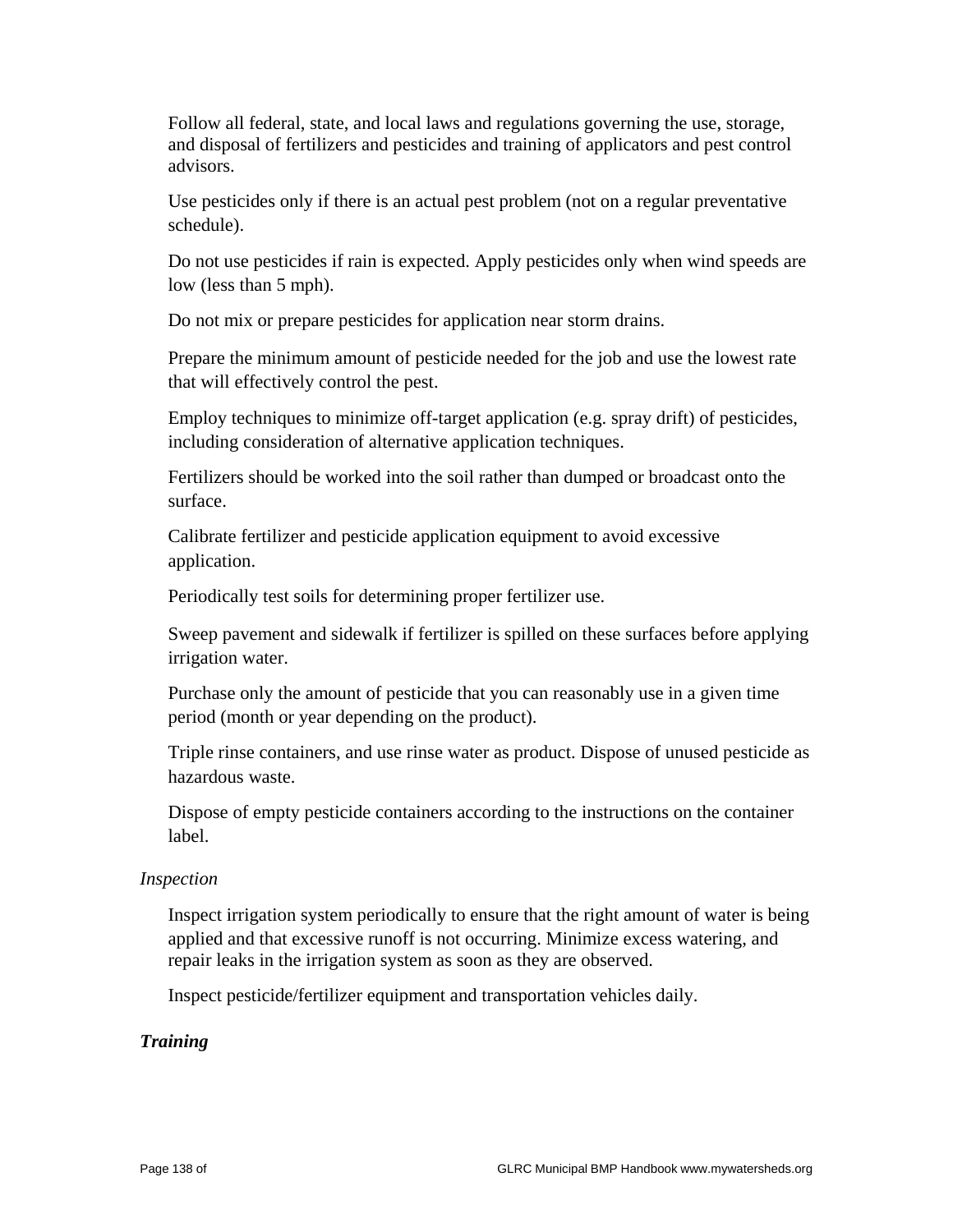Educate and train employees on use of pesticides and in pesticide application techniques to prevent pollution. Pesticide application must be under the supervision of a Michigan qualified pesticide applicator.

 Train/encourage municipal maintenance crews to use IPM techniques for managing public green areas.

 Annually train employees within departments responsible for pesticide application on the appropriate portions of the agency's IPM Policy, SOPs, and BMPs, and the latest IPM techniques.

 Employees who are not authorized and trained to apply pesticides should be periodically (at least annually) informed that they cannot use over-the-counter pesticides in or around the workplace.

Use a training log or similar method to document training.

#### *Spill Response and Prevention*

Refer to SC-2, Spill Prevention, Control & Cleanup.

Have spill cleanup materials readily available and in a known in location.

Cleanup spills immediately and use dry methods if possible.

Properly dispose of spill cleanup material.

#### *Other Considerations*

 Pesticide use is regulated by the following : Michigan Act 24 – New Pesticide Requirements; Act 451, Part 83, Pesticide Control; Regulation 633, Restricted Use Pesticides; Regulation 636, Pesticide Applicators; and Regulation 637, Pesticide Use. Links can be found on the Michigan Department of Agriculture's Web site (see below). These acts and regulations place strict controls over pesticide application and handling and specify training, annual refresher, and testing requirements. The regulations generally cover: a list of approved pesticides and selected uses, updated regularly; general application information; equipment use and maintenance procedures; and record keeping.

 The Michigan Department of Agriculture coordinates and maintains the licensing and certification programs. All public agency employees who apply pesticides and herbicides in "agricultural use" areas such as parks, golf courses, rights-of-way and recreation areas should be properly certified in accordance with state regulations. Contracts for landscape maintenance should include similar requirements.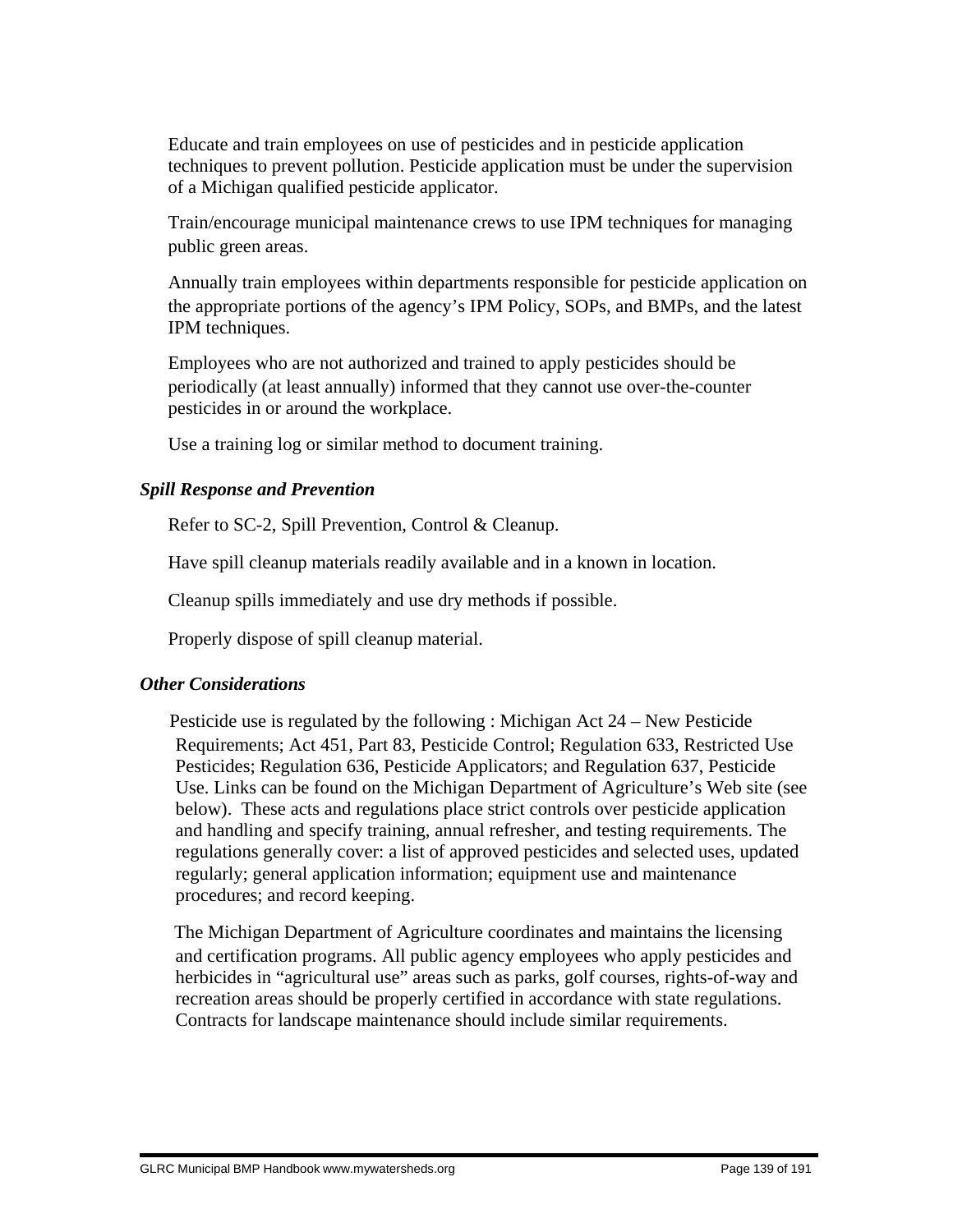All employees who handle pesticides should be familiar with the most recent material safety data sheet (MSDS) files.

 The Michigan Acts have imposed requirements on school districts regarding pesticide use in schools, public buildings and health care facilities. An IPM program must be in place. Also for schools and daycares, written notification must be sent to the parents or guardians of the children before pesticides are applied on school property. All applicators must attend a training program approved by the Michigan Department of Agriculture.

#### **Requirements**

#### *Costs*

Additional training of municipal employees will be required to address IPM techniques and BMPs. IPM methods will likely increase labor cost for pest control which may be offset by lower chemical costs.

#### *Maintenance* Not applicable

#### **Supplemental Information**

#### *Further Detail of the BMP*

#### *Waste Management*

Composting is one of the better disposal alternatives if locally available. Most municipalities either have or are planning yard waste composting facilities as a means of reducing the amount of waste going to the landfill. Lawn clippings from municipal maintenance programs as well as private sources would probably be compatible with most composting facilities

#### *Contractors and Other Pesticide Users*

Municipal agencies should develop and implement a process to ensure that any contractor employed to conduct pest control and pesticide application on municipal property engages in pest control methods consistent with the IPM Policy adopted by the agency. Specifically, municipalities should require contractors to follow the agency's IPM policy, SOPs, and BMPs; provide evidence to the agency of having received training on current IPM techniques when feasible; provide documentation of pesticide use on agency property to the agency in a timely manner.

#### **References and Resources**

King County Stormwater Pollution Control Manual. Best Management Practices for Businesses. 1995. King County Surface Water Management. July. On-line: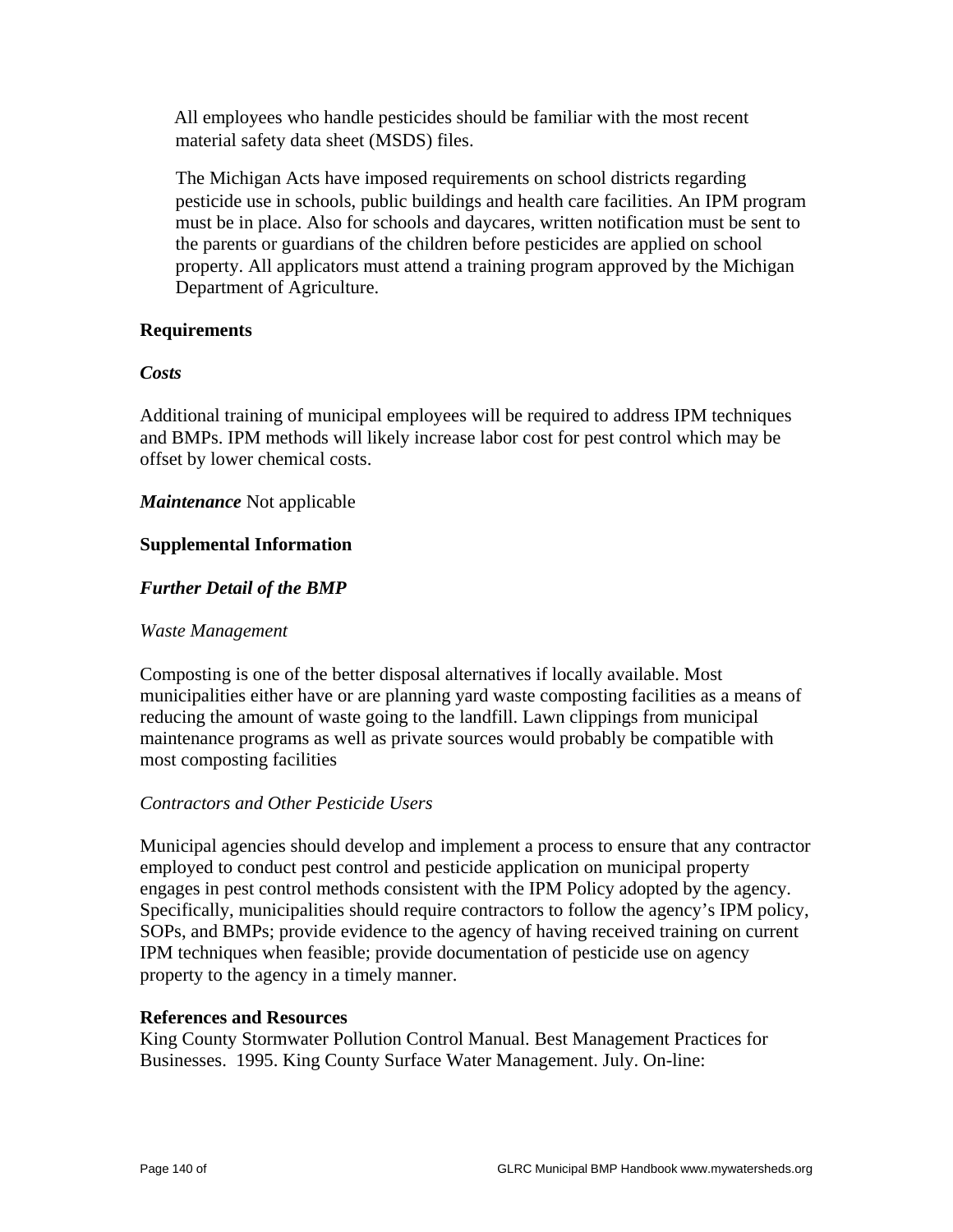http://dnr.metrokc.gov/wlr/dss/spcm.htm

Los Angeles County Stormwater Quality Model Programs. Public Agency Activities http://ladpw.org/wmd/npdes/model\_links.cfm

Model Urban Runoff Program: A How-To Guide for Developing Urban Runoff Programs for Small Municipalities. Prepared by City of Monterey, City of Santa Cruz, California Coastal Commission, Monterey Bay National Marine Sanctuary, Association of Monterey Bay Area Governments, Woodward-Clyde, Central Coast Regional Water Quality Control Board. July. 1998.

Orange County Stormwater Program http://www.ocwatersheds.com/StormWater/swp\_introduction.asp

Santa Clara Valley Urban Runoff Pollution Prevention Program. 1997 Urban Runoff Management Plan. September 1997, updated October 2000.

United States Environmental Protection Agency (USEPA). 2002. Pollution Prevention/Good Housekeeping for Municipal Operations Landscaping and Lawn Care. Office of Water. Office of Wastewater Management. On-line: http://www.epa.gov/npdes/menuofbmps/poll\_8.htm

12/18/07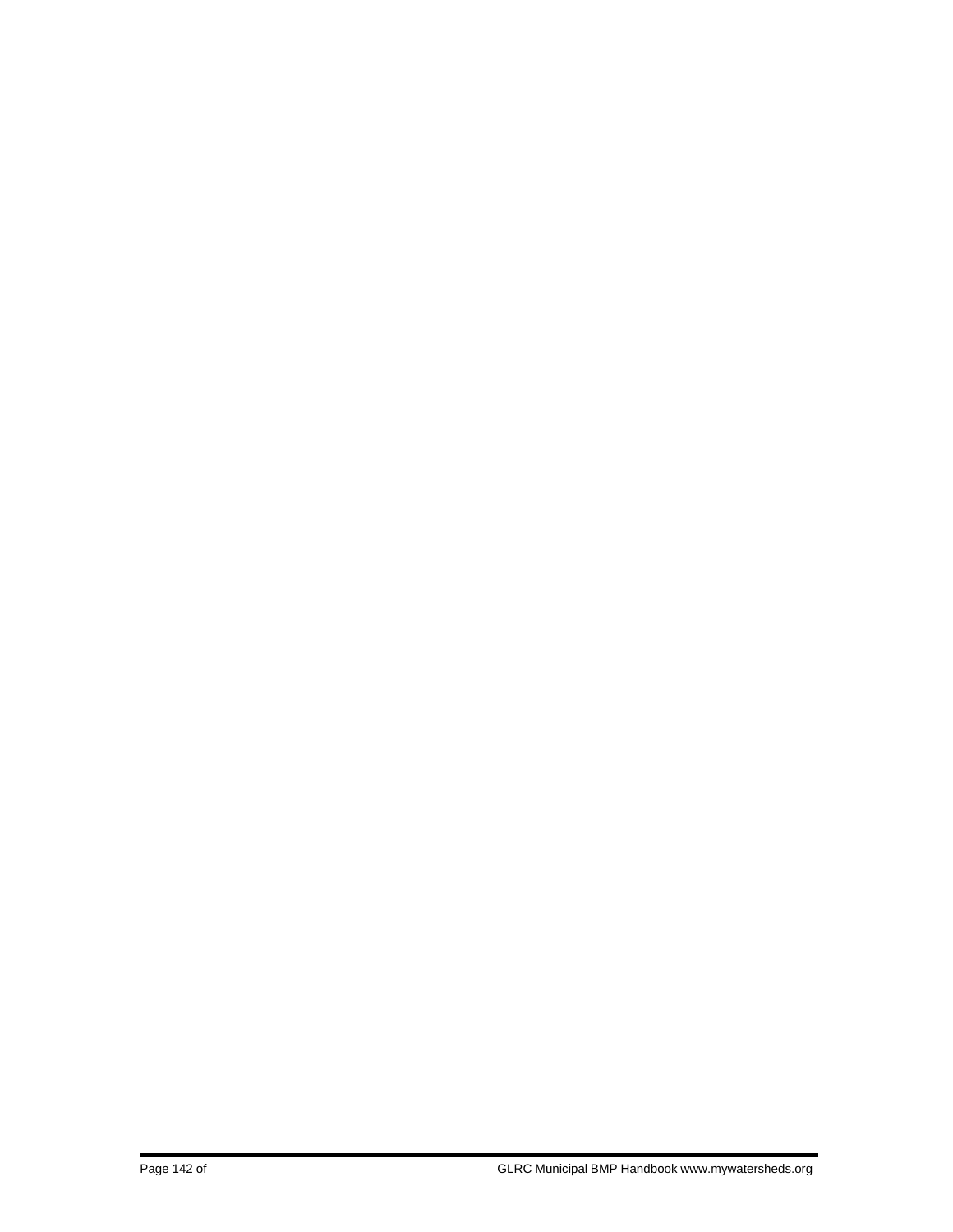# **Drainage System Maintenance SC-20**

# **Description**

As a consequence of its function, the stormwater conveyance system collects and transports urban runoff that may contain certain pollutants. Maintaining catch basins, stormwater inlets, and other stormwater conveyance structures on a regular basis will remove pollutants, prevent clogging of the downstream conveyance system, restore catch basins' sediment trapping capacity, and ensure the system functions properly hydraulically to avoid flooding.

#### **Objectives** Contain

 Educate Reduce/Minimize

# **Targeted Constituents**

Trash 9<br>Metals 9 **Metals** wetals<br>Bacteria 9<br>Oil and Grease 9 Sediment<sub>9</sub> Nutrients 9 Organics 9 Oxygen Demanding 9

# **Approach**

### *Suggested Protocols*

*Catch Basins/Inlet Structures*

Municipal staff should regularly inspect facilities to ensure the following:

- Immediate repair of any deterioration threatening structural integrity.
- Cleaning before the sump is 40% full. Catch basins should be cleaned as frequently as needed to meet this standard.
- Stenciling of catch basins and inlets (see SC-21 Waste Handling and Disposal).

 Clean catch basins, storm drain inlets, and other conveyance structures in high pollutant load areas just before the wet season to remove sediments and debris accumulated during the summer.

 Conduct inspections more frequently during the wet season for problem areas where sediment or trash accumulates more often. Clean and repair as needed.

Keep accurate logs of the number of catch basins cleaned.

Record the amount of waste collected.

 Store wastes collected from cleaning activities of the drainage system in appropriate containers or temporary storage sites in a manner that prevents discharge to the storm drain.

 Dewater the wastes with outflow into the sanitary sewer if permitted. Water should be treated with an appropriate filtering device prior to discharge to the sanitary sewer. If discharge to the sanitary sewer is not allowed, water should be pumped or vacuumed to a tank and properly disposed of. Do not dewater near a storm drain or stream.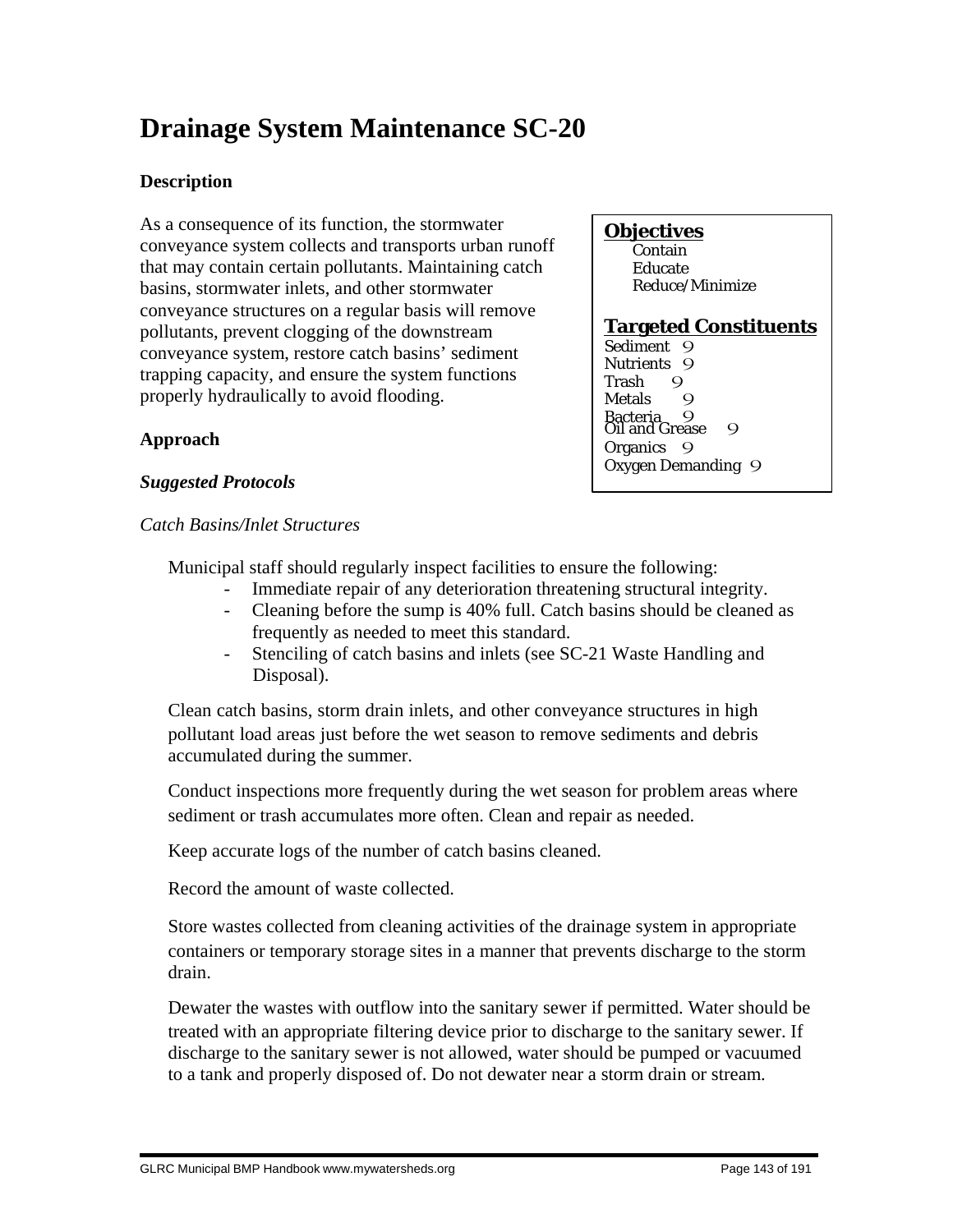Except for small communities with relatively few catch basins that may be cleaned manually, most municipalities will require mechanical cleaners such as eductors, vacuums, or bucket loaders.

#### *Storm Drain Conveyance System*

 Locate reaches of storm drain with deposit problems and develop a flushing schedule that keeps the pipe clear of excessive buildup.

Collect flushed effluent and pump to the sanitary sewer for treatment.

#### *Pump Stations*

Clean all storm drain pump stations prior to the wet season to remove silt and trash.

 Do not allow discharge from cleaning a storm drain pump station or other facility to reach the storm drain system.

Conduct quarterly routine maintenance at each pump station.

Inspect, clean, and repair as necessary all outlet structures prior to the wet season.

 Sample collected sediments to determine if landfill disposal is possible, or illegal discharges in the watershed are occurring.

#### *Open Channel*

 Consider modification of storm channel characteristics to improve channel hydraulics, to increase pollutant removals, and to enhance channel/creek aesthetic and habitat value.

 Conduct channel modification/improvement in accordance with existing laws. Contact the State of Michigan at 800-662-9278 to investigate which agencies will regulate the proposed activity. The developer-applicant should also contact local governments (city, county, special districts).

#### *Illicit Connections and Discharges*

 During routine maintenance of conveyance system and drainage structures field staff should look for evidence of illegal discharges or illicit connections:

- Is there evidence of spills such as paints, discoloring, etc.
- Are there any odors associated with the drainage system
- Record locations of apparent illegal discharges/illicit connections
- Track flows back to potential dischargers and conduct aboveground inspections. This can be done through visual inspection of up gradient manholes or alternate techniques including zinc chloride smoke testing,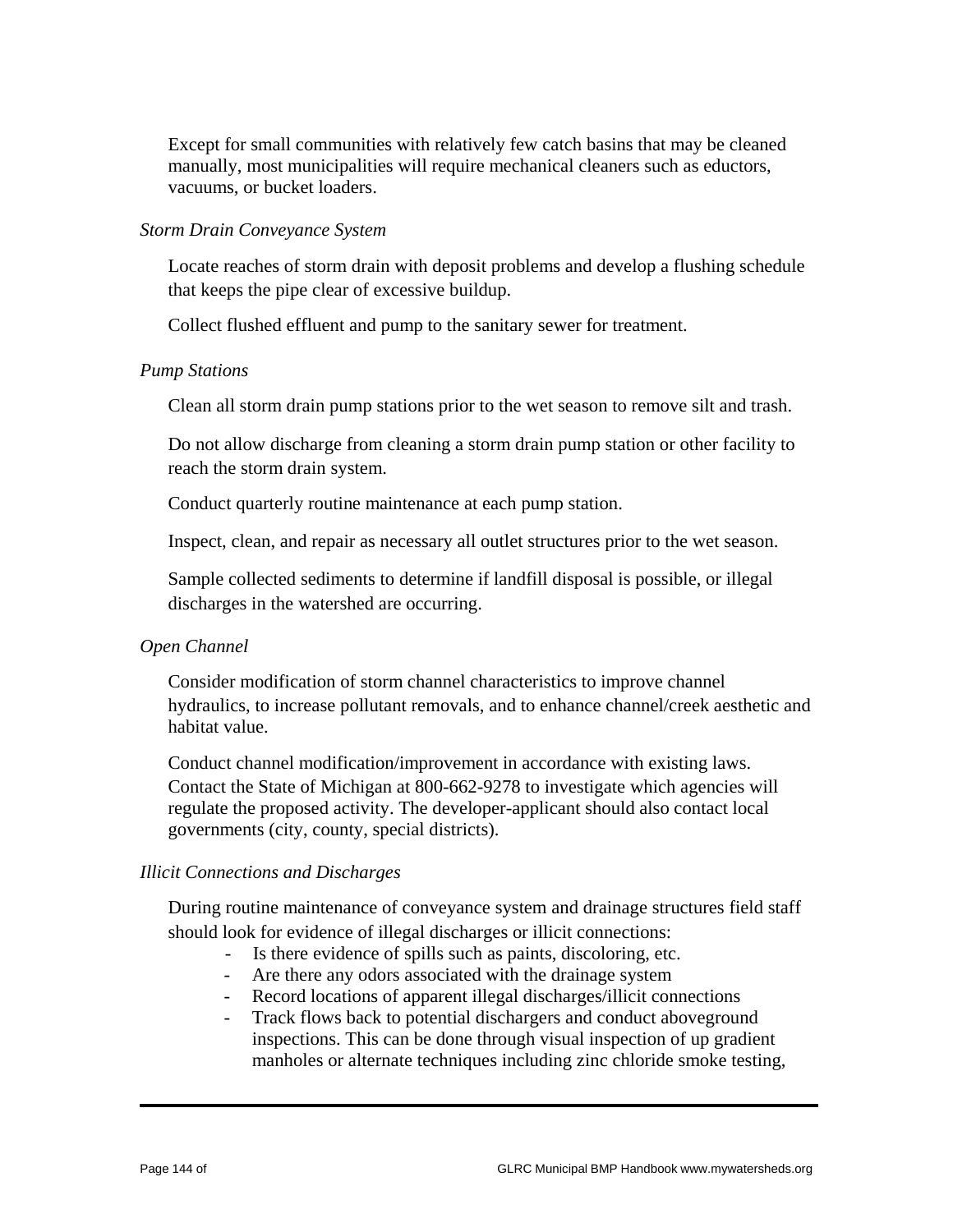fluorometric dye testing, physical inspection testing, or television camera inspection.

- Once the origin of flow is established, require illicit discharger to eliminate the discharge.

 Stencil storm drains, where applicable, to prevent illegal disposal of pollutants. Storm drain inlets should have messages such as "Dump No Waste Drains to Stream" stenciled next to them to warn against ignorant or intentional dumping of pollutants into the storm drainage system.

Refer to fact sheet SC-1 Non-Stormwater Discharges.

#### *Illegal Dumping*

 Regularly inspect and clean up hot spots and other storm drainage areas where illegal dumping and disposal occurs.

 Establish a system for tracking incidents. The system should be designed to identify the following:

- Illegal dumping hot spots
- Types and quantities (in some cases) of wastes
- Patterns in time of occurrence (time of day/night, month, or year)
- Mode of dumping (abandoned containers, "midnight dumping" from moving vehicles, direct dumping of materials, accidents/spills)
- Responsible parties

 Post "No Dumping" signs in problem areas with a phone number for reporting dumping and disposal. Signs should also indicate fines and penalties for illegal dumping.

Refer to fact sheet SC-1 Non-Stormwater Discharges.

 To report environmental violations during business hours, contact the State's Environmental Assistance Division at 800-662-9278. Emergency calls and calls after business hours, during weekends and holidays should be directed to the Pollution Emergency Alerting System (PEAS) at 800-292-4706.

#### *Training*

Train crews in proper maintenance activities, including record keeping and disposal.

Only properly trained individuals are allowed to handle hazardous materials/wastes.

 Train municipal employees from all departments (public works, utilities, street cleaning, parks and recreation, industrial waste inspection, hazardous waste inspection, sewer maintenance) to recognize and report illegal dumping.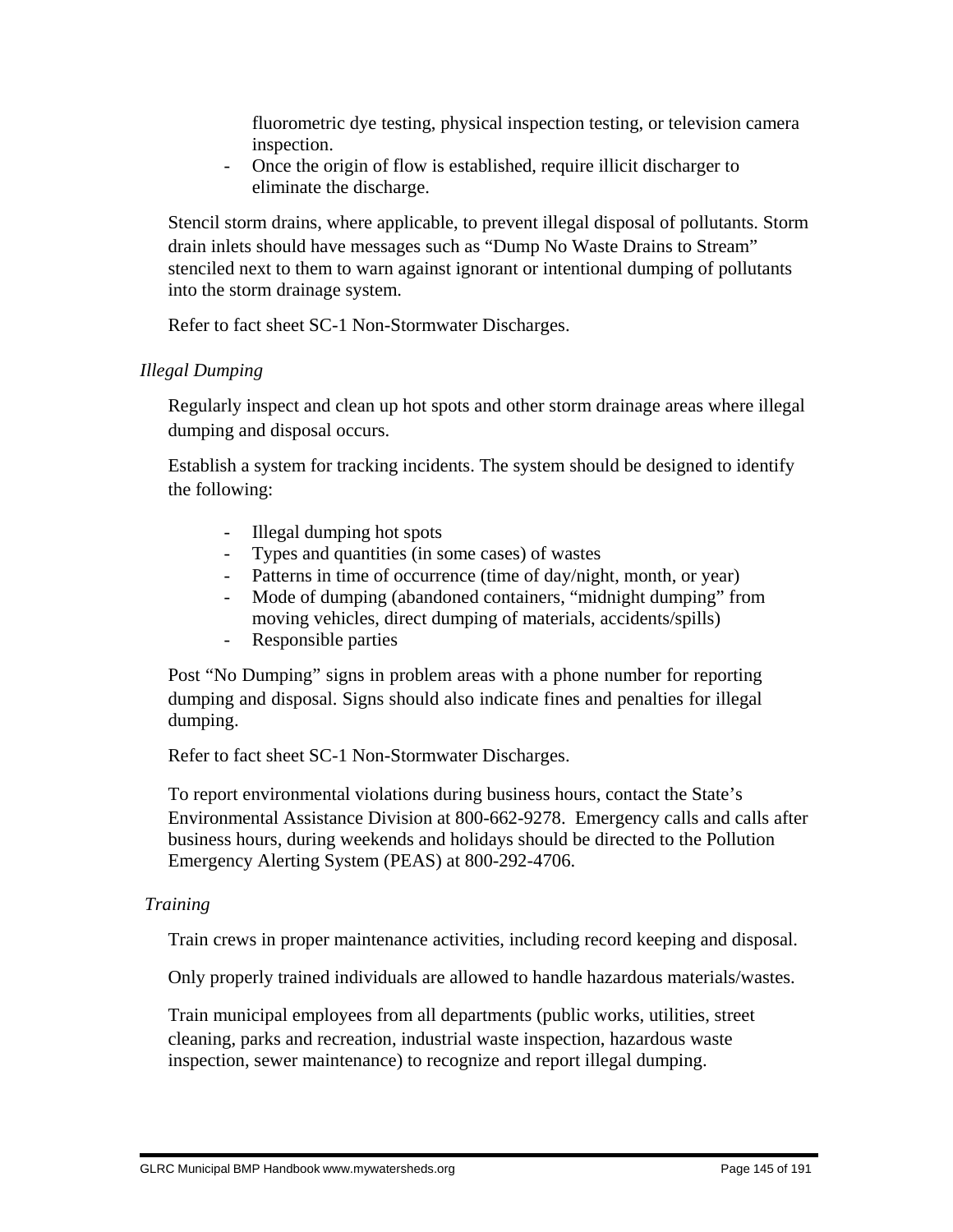Train municipal employees and educate businesses, contractors, and the general public in proper and consistent methods for disposal.

 Train municipal staff regarding non-stormwater discharges (See SC-1 Non-Stormwater Discharges).

#### *Spill Response and Prevention*

Refer to SC-2, Prevention, Control & Cleanup

Have spill cleanup materials readily available and in a known location.

Cleanup spills immediately and use dry methods if possible.

Properly dispose of spill cleanup material.

#### *Other Considerations*

 Cleanup activities may create a slight disturbance for local aquatic species. Access to items and material on private property may be limited. Trade-offs may exist between channel hydraulics and water quality/riparian habitat. If storm channels or basins are recognized as wetlands, many activities, including maintenance, may be subject to regulation and permitting.

 Storm drain flushing is most effective in small diameter pipes (36-inch diameter pipe or less, depending on water supply and sediment collection capacity). Other considerations associated with storm drain flushing may include the availability of a water source, finding a downstream area to collect sediments, liquid/sediment disposal, and disposal of flushed effluent to sanitary sewer may be prohibited in some areas.

 Regulations may include adoption of substantial penalties for illegal dumping and disposal.

 Municipal codes should include sections prohibiting the discharge of soil, debris, refuse, hazardous wastes, and other pollutants into the storm drain system.

Private property access rights may be needed to track illegal discharges up gradient.

 Municipal ordinance authority is required guaranteeing rights of entry for suspected source verification testing of illicit connections necessary for guaranteed rights of entry.

#### **Requirements**

*Costs*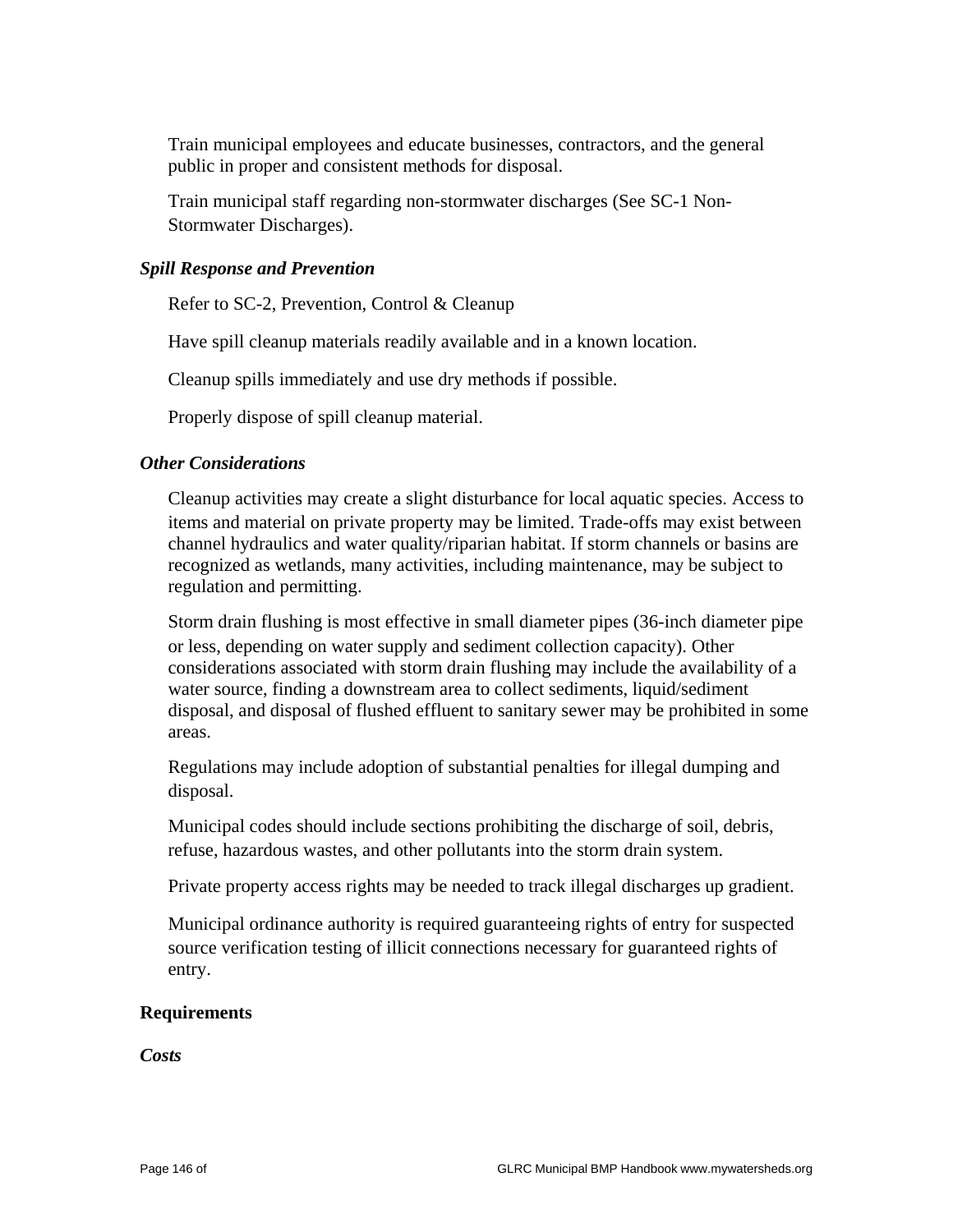An aggressive catch basin cleaning program could require a significant capital and O&M budget. A careful study of cleaning effectiveness should be undertaken before increased cleaning is implemented. Catch basin cleaning costs are less expensive if vacuum street sweepers are available; cleaning catch basins manually can cost approximately twice as much as cleaning the basins with a vacuum attached to a sweeper.

 Methods used for illicit connection detection (smoke testing, dye testing, visual inspection, and flow monitoring) can be costly and time-consuming. Site-specific factors, such as the level of impervious area, the density and ages of buildings, and type of land use will determine the level of investigation necessary. Encouraging reporting of illicit discharges by employees can offset costs by saving expense on inspectors and directing resources more efficiently. Some programs have used funds available from "environmental fees" or special assessment districts to fund their illicit connection elimination programs.

#### *Maintenance*

Two-person teams may be required to clean catch basins with vactor trucks.

 Identifying illicit discharges requires teams of at least two people (volunteers can be used), plus administrative personnel, depending on the complexity of the storm sewer system.

Arrangements must be made for proper disposal of collected wastes.

 Requires technical staff to detect and investigate illegal dumping violations, and to coordinate public education.

#### **Supplemental Information**

#### *Further Detail of the BMP*

#### *Storm Drain flushing*

Sanitary sewer flushing is a common maintenance activity used to improve pipe hydraulics and to remove pollutants in sanitary sewer systems. The same principles that make sanitary sewer flushing effective can be used to flush storm drains. Flushing may be designed to hydraulically convey accumulated material to strategic locations, such as to an open channel, to another point where flushing will be initiated, or over to the sanitary sewer and on to the treatment facilities, thus preventing re-suspension and overflow of a portion of the solids during storm events. Flushing prevents "plug flow" discharges of concentrated pollutant loadings and sediments. The deposits can hinder the designed conveyance capacity of the storm drain system and potentially cause backwater conditions in severe cases of clogging.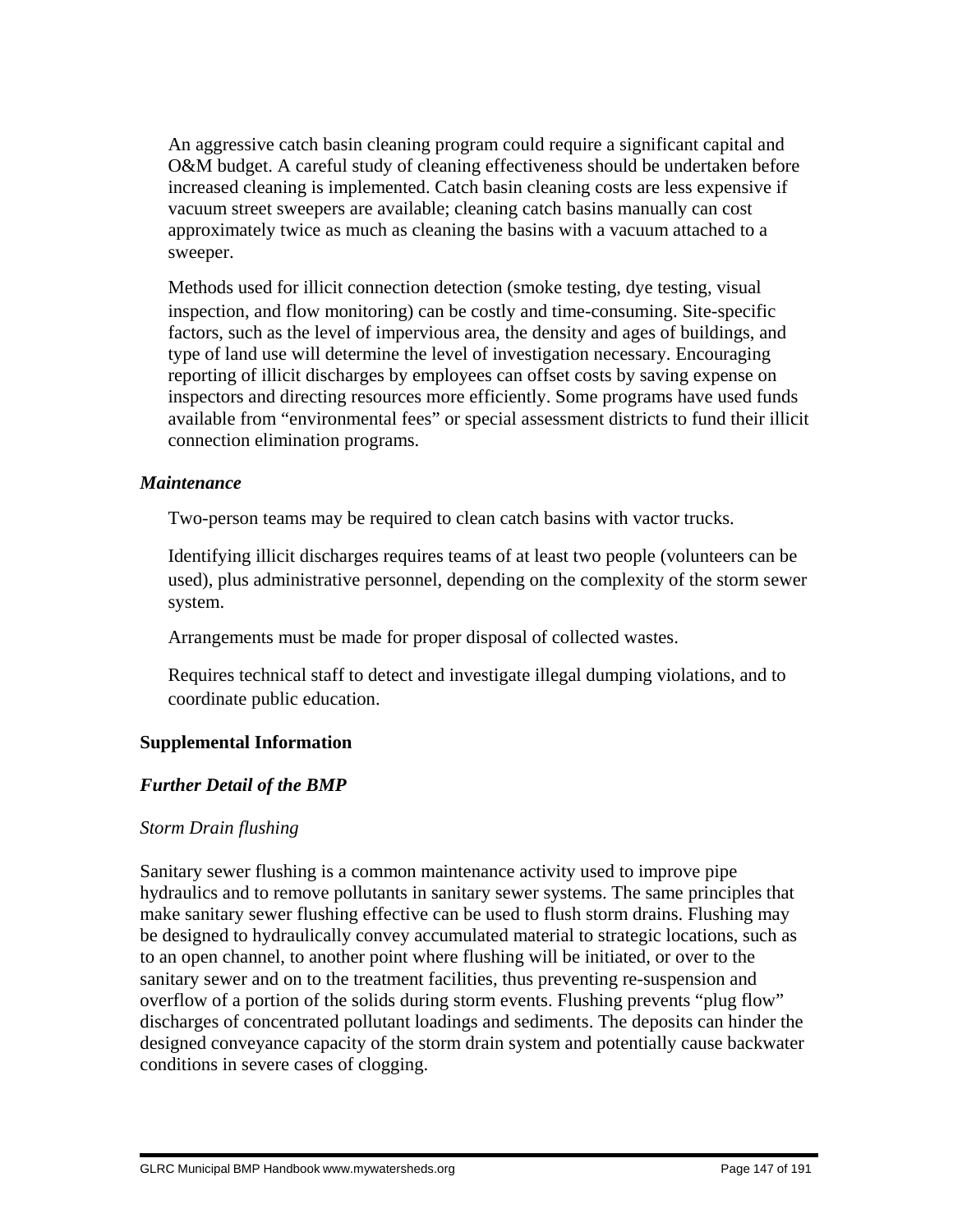Storm drain flushing usually takes place along segments of pipe with grades that are too flat to maintain adequate velocity to keep particles in suspension. An upstream manhole is selected to place an inflatable device that temporarily plugs the pipe. Further upstream, water is pumped into the line to create a flushing wave. When the upstream reach of pipe is sufficiently full to cause a flushing wave, the inflated device is rapidly deflated with the assistance of a vacuum pump, releasing the backed up water and resulting in the cleaning of the storm drain segment. To further reduce the impacts of stormwater pollution, a second inflatable device, placed well downstream, may be used to re-collect the water after the force of the flushing wave has dissipated. A pump may then be used to transfer the water and accumulated material to the sanitary sewer for treatment. In some cases, an interceptor structure may be more practical or required to re-collect the flushed waters.

It has been found that cleansing efficiency of periodic flush waves is dependent upon flush volume, flush discharge rate, sewer slope, sewer length, sewer flow rate, sewer diameter, and population density. As a rule of thumb, the length of line to be flushed should not exceed 700 feet. At this maximum recommended length, the percent removal efficiency ranges between 65- 75 percent for organics and 55-65 percent for dry weather grit/inorganic material. The percent removal efficiency drops rapidly beyond that. Water is commonly supplied by a water truck, but fire hydrants can also supply water. To make the best use of water, it is recommended that reclaimed water be used or that fire hydrant line flushing coincide with storm drain flushing.

#### *Flow Management*

Flow management has been one of the principal motivations for designing urban stream corridors in the past. Such needs may or may not be compatible with the stormwater quality goals in the stream corridor. Downstream flood peaks can be suppressed by reducing through flow velocity. This can be accomplished by reducing gradient with grade control structures or increasing roughness with boulders, dense vegetation, or complex banks forms. Reducing velocity correspondingly increases flood height, so all such measures have a natural association with floodplain open space. Flood elevations laterally adjacent to the stream can be lowered by increasing through flow velocity. However, increasing velocity increases flooding downstream and inherently conflicts with channel stability and human safety. Where topography permits, another way to lower flood elevation is to lower the level of the floodway with drop structures into a large but subtly excavated bowl where flood flows we allowed to spread out.

#### *Stream Corridor Planning*

Urban streams receive and convey stormwater flows from developed or developing watersheds. Planning of stream corridors thus interacts with urban stormwater management programs. If local programs are intended to control or protect downstream environments by managing flows delivered to the channels, then it is logical that such programs should be supplemented by management of the materials, forms, and uses of the downstream riparian corridor. Any proposal for stream alteration or management should be investigated for its potential flow and stability effects on upstream,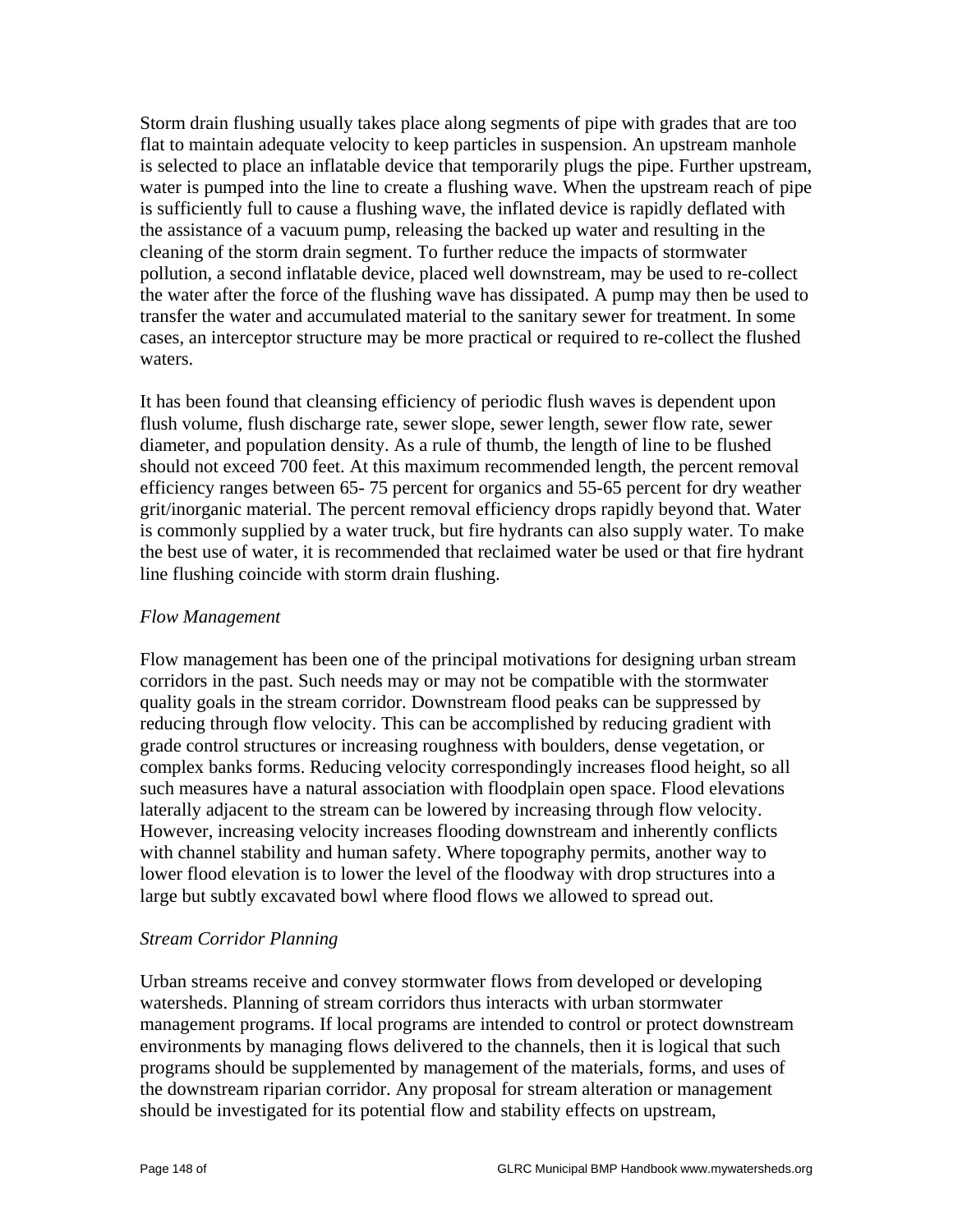downstream, and laterally adjacent areas. The timing and rate of flow from various tributaries can combine in complex ways to alter flood hazards. Each section of channel is unique, influenced by its own distribution of roughness elements, management activities, and stream responses.

Flexibility to adapt to stream features and behaviors as they evolve must be included in stream reclamation planning. The amenity and ecology of streams may be enhanced through the landscape design options of **1) corridor reservation, 2) bank treatment, 3) geomorphic restoration, and 4) grade control.**

**Corridor reservation** - Reserving stream corridors and valleys to accommodate natural stream meandering, aggradation, degradation, and over bank flows allows streams to find their own form and generate less ongoing erosion. Open stream corridors in urban developments can produce recreational open space, irrigation of streamside plantings, and the aesthetic amenity of flowing water.

**Bank treatment** - The use of armoring, vegetative cover, and flow deflection may be used to influence a channel's form, stability, and biotic habitat. To prevent bank erosion, armoring can be done with rigid construction materials, such as concrete, masonry, wood planks and logs, riprap, and gabions. Concrete linings have been criticized because of their lack of provision of biotic habitat. In contrast, riprap and gabions make relatively porous and flexible linings. Boulders, placed in the bed reduce velocity and erosive power. Riparian vegetation can stabilize the banks of streams that are at or near a condition of equilibrium. Binding networks of roots increase bank shear strength. During flood flows, resilient vegetation is forced into erosion-inhibiting mats. The roughness of vegetation leads to lower velocity, further reducing erosive effects. Structural flow deflection can protect banks from erosion or alter fish habitat. By concentrating flow, a deflector causes a pool to be scoured in the bed.

**Geomorphic restoration** – Restoration refers to alteration of disturbed streams so their form and behavior emulate those of undisturbed streams. Natural meanders are retained, with grading to gentle slopes on the inside of curves to allow point bars and riffle-pool sequences to develop. Trees are retained to provide scenic quality, biotic productivity, and roots for bank stabilization, supplemented by plantings where necessary. A restorative approach can be successful where the stream is already approaching equilibrium. However, if upstream urbanization continues new flow regimes will be generated that could disrupt the equilibrium of the treated system.

**Grade Control** - A grade control structure is a level shelf of a permanent material, such as stone, masonry, or concrete, over which stream water flows. A grade control structure is called a sill, weir, or drop structure, depending on the relation of its invert elevation to upstream and downstream channels. A sill is installed at the preexisting channel bed elevation to prevent upstream migration of nick points. It establishes a firm base level below which the upstream channel can not erode. A weir or check dam is installed with invert above the preexisting bed elevation. A weir raises the local base level of the stream and causes aggradation upstream. The gradient, velocity, and erosive potential of the stream channel are reduced. A drop structure lowers the downstream invert below its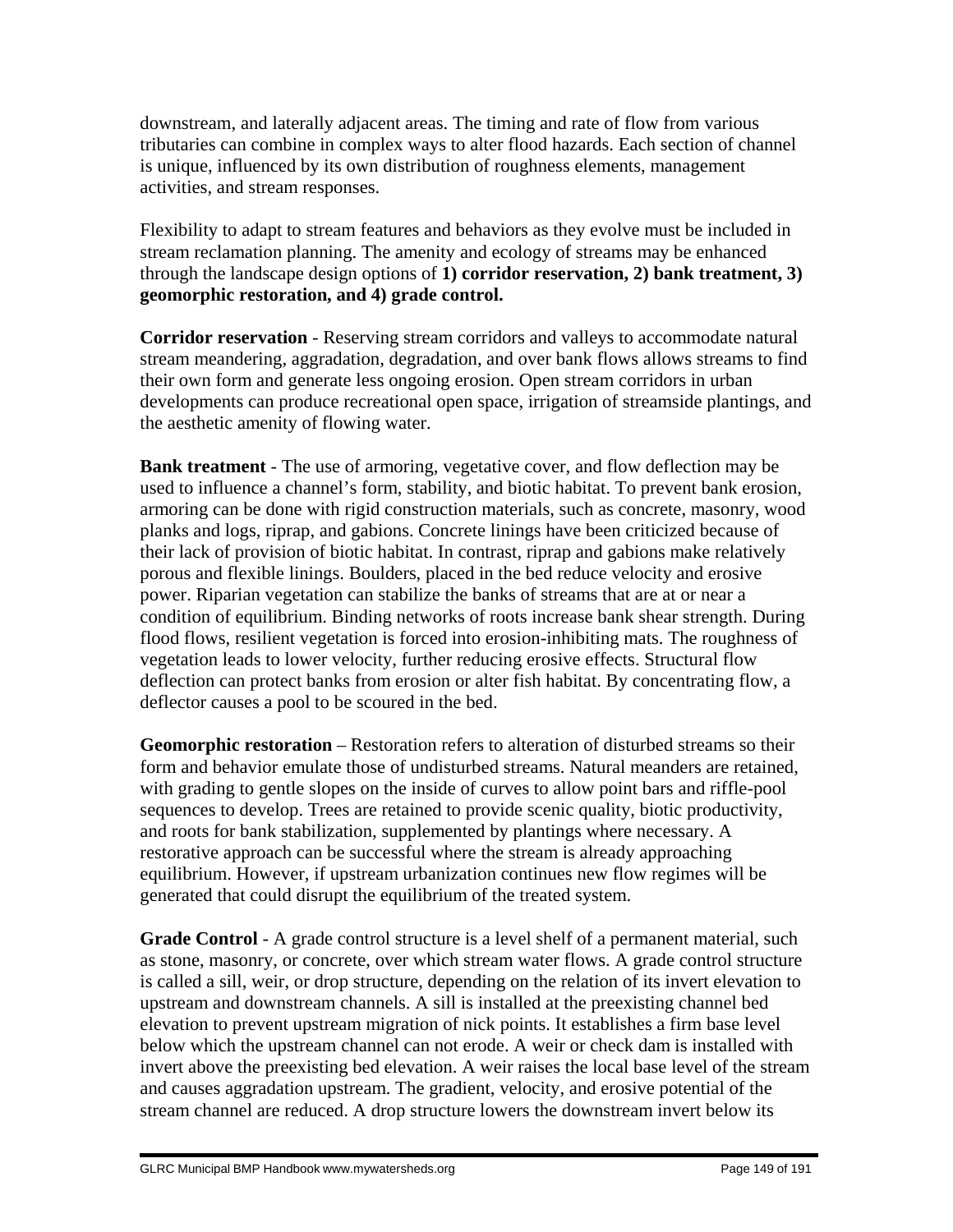preexisting elevation, reducing downstream gradient and velocity. Weirs and drop structure control erosion by dissipating energy and reducing slope velocity.

When carefully applied, grade control structures can be highly versatile in establishing human and environmental benefits in stabilized channels. To be successful, application of grade control structures should be guided by analysis of the stream system both upstream and downstream from the area to be reclaimed.

#### *Examples*

In Buena Vista Park, upper floodway slopes are gentle and grassed to achieve continuity of usable park land across the channel of small boulders at the base of the slopes.

The San Diego River is a large, vegetative lined channel, which was planted in a variety of species to support riparian wildlife while stabilizing the steep banks of the floodway.

#### **References and Resources**

Ferguson, B.K. 1991. Urban Stream Reclamation, p. 324-322, Journal of Soil and Water Conservation.

Los Angeles County Stormwater Quality. Public Agency Activities Model Program. Online: http://ladpw.org/wmd/npdes/public\_TC.cfm

Model Urban Runoff Program: A How-To Guide for Developing Urban Runoff Programs for Small Municipalities. Prepared by City of Monterey, City of Santa Cruz, California Coastal Commission, Monterey Bay National Marine Sanctuary, Association of Monterey Bay Area Governments, Woodward-Clyde, Central Coast Regional Water Quality Control Board. July.1998.

Orange County Stormwater Program http://www.ocwatersheds.com/StormWater/swp\_introduction.asp

Santa Clara Valley Urban Runoff Pollution Prevention Program. 1997 Urban Runoff Management Plan. September 1997, updated October 2000.

San Diego Stormwater Co-permittees Jurisdictional Urban Runoff Management Program (URMP) Municipal Activities Model Program Guidance. 2001. Project Clean Water. November.

United States Environmental Protection Agency (USEPA). 1999. Stormwater Management Fact Sheet Non-stormwater Discharges to Storm Sewers. EPA 832-F-99- 022. Office of Water, Washington, D.C. September.

United States Environmental Protection Agency (USEPA). 1999. Stormwater O&M Fact Sheet Catch Basin Cleaning. EPA 832-F-99-011. Office of Water, Washington, D.C. September.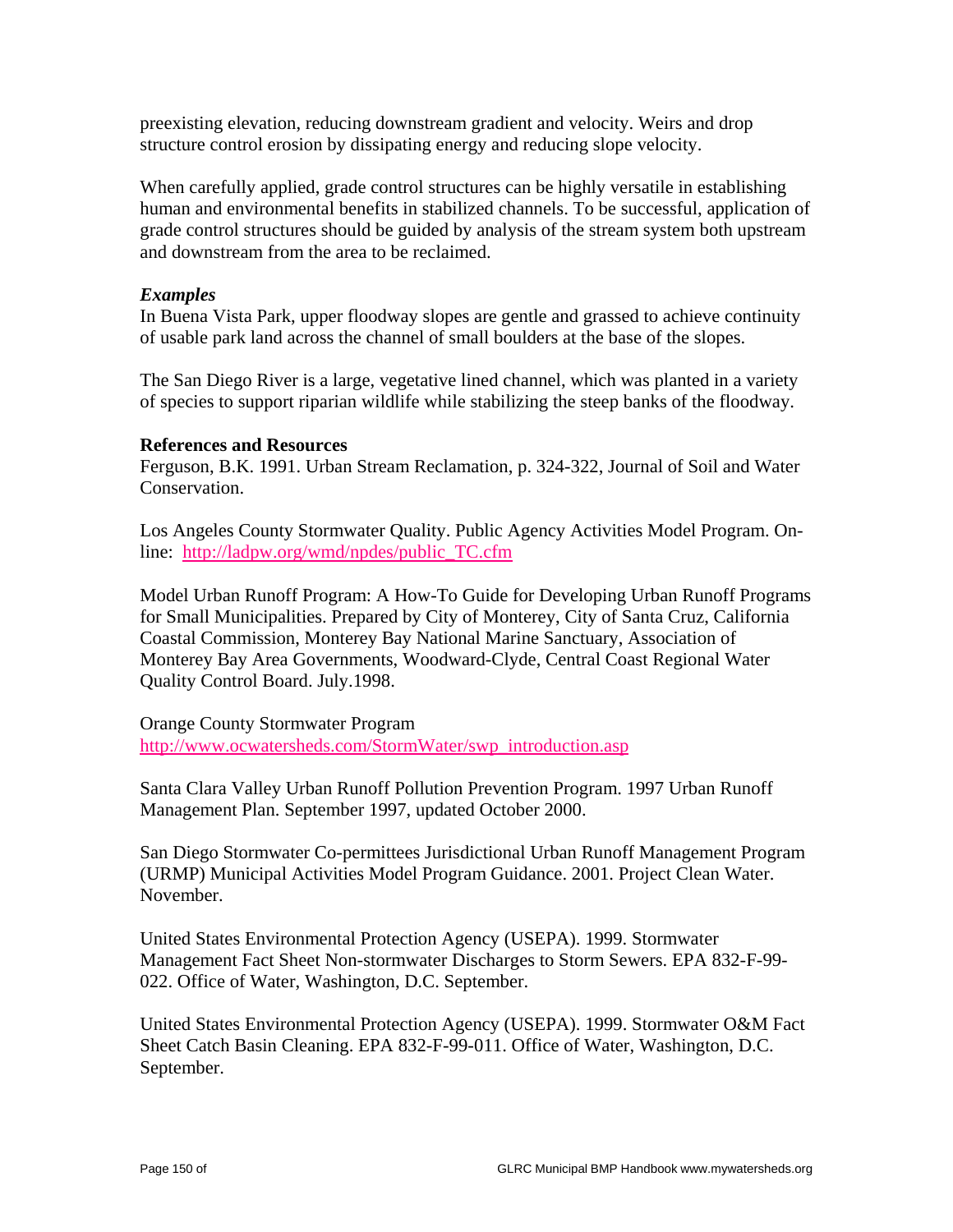United States Environmental Protection Agency (USEPA). 2002. Pollution Prevention/Good Housekeeping for Municipal Operations Illegal Dumping Control. On line: http://www.epa.gov/npdes/menuofbmps/poll\_7.htm

United States Environmental Protection Agency (USEPA). 2002. Pollution Prevention/Good Housekeeping for Municipal Operations Storm Drain System Cleaning. On line:

http://www.epa.gov/npdes/menuofbmps/poll\_16.htm

12/18/07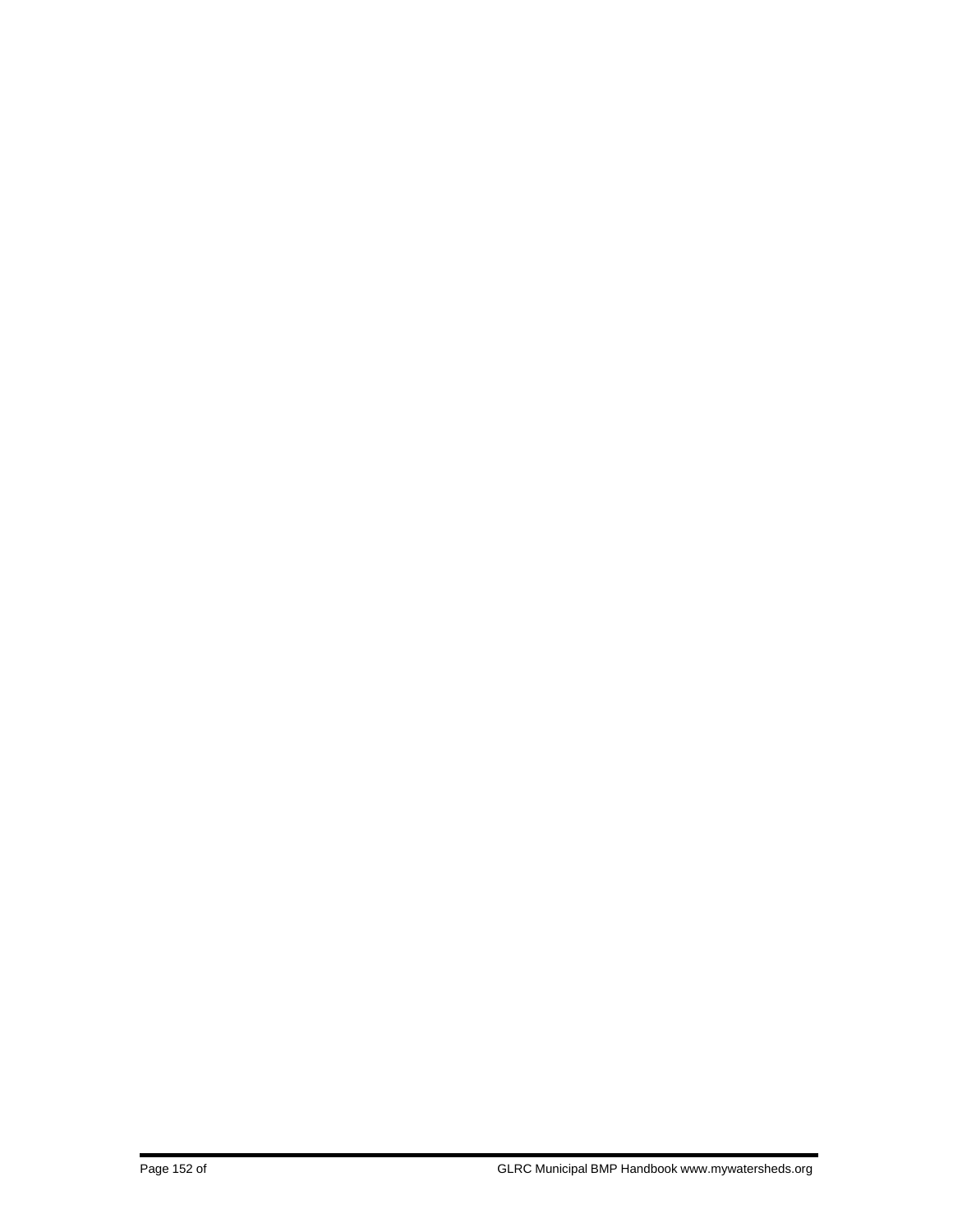# **Waste Handling and Disposal SC-21**

#### **Description**

It is important to control litter to eliminate trash and other materials in stormwater runoff. Waste reduction is a major component of waste management and should be encouraged through training and public outreach. Management of waste once it is collected may involve reuse, recycling, or proper disposal.

#### **Approach**

#### *Pollution Prevention*

Reuse products when possible.

 Encourage recycling programs with recycling bins, used oil collection, etc.

#### *Suggested Protocols*

#### *Solid Waste Collection*

#### Implement procedures, where applicable, to collect, transport, and dispose of solid waste at appropriate disposal facilities in accordance with applicable federal, state, and local laws and regulations.

 Include properly designed trash storage areas. If feasible provide cover over trash storage areas.

 Regularly inspect solid waste containers for structural damage. Repair or replace damaged containers as necessary.

Secure solid waste containers; containers must be closed tightly when not in use.

Do not fill waste containers with washout water or any other liquid.

 Ensure that only appropriate solid wastes are added to the solid waste container. Certain wastes such as hazardous wastes, appliances, fluorescent lamps, pesticides, etc. may not be disposed of in solid waste containers (see chemical/ hazardous waste collection section below).

 Do not mix wastes; this can cause chemical reactions, make recycling impossible, and complicate disposal.

#### **Objectives**

**Cover**  Contain Educate Reduce/Minimize

#### **Targeted Constituents**

Sediment 9 Nutrients 9 Trash 9<br>Metals 9 Metals 9 Bacteria Q Oil and Grease 9 Organics 9 Oxygen Demanding 9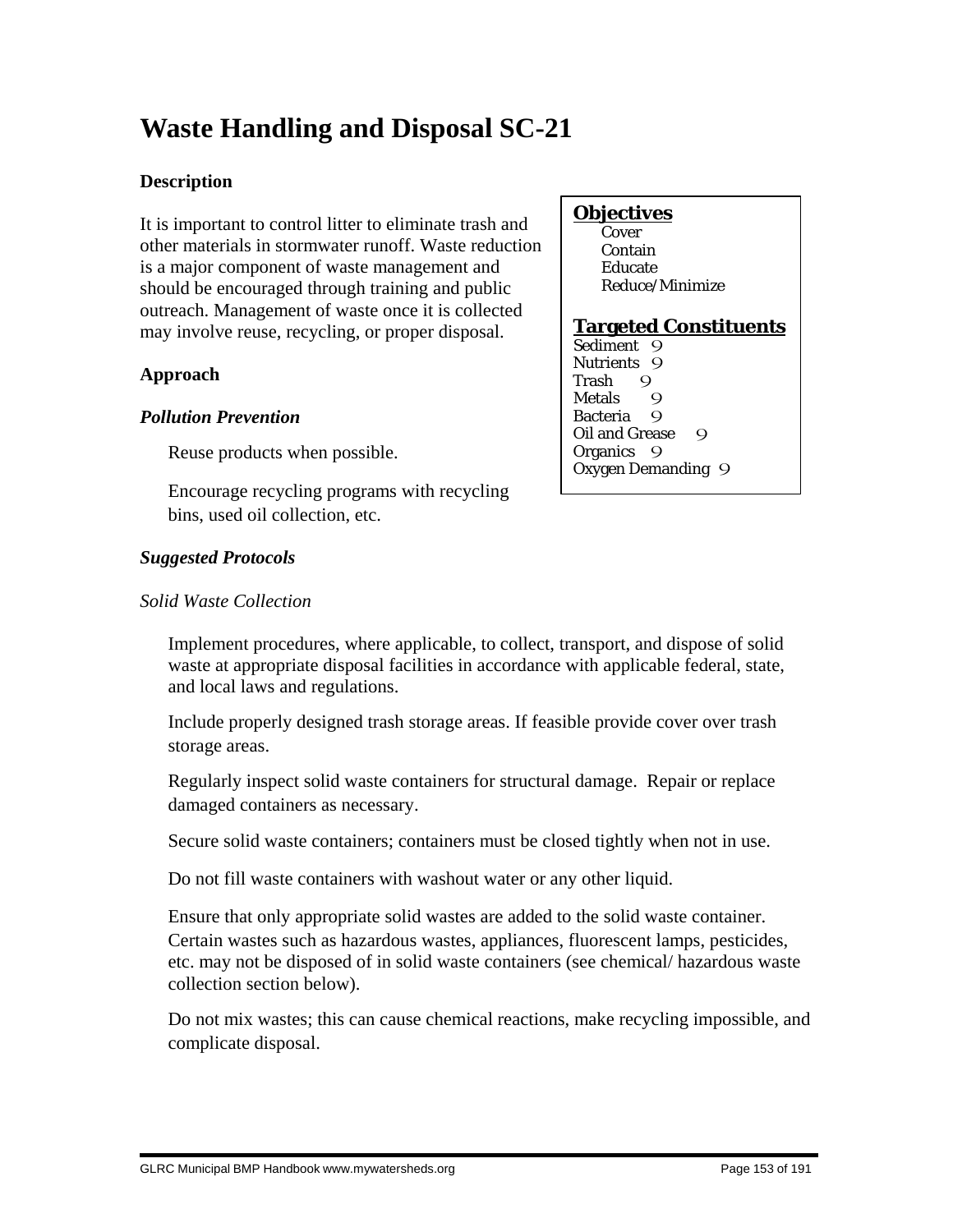Refer to SC-10 Waste Handling and Disposal (solid waste) for more information regarding solid waste facilities.

#### *Waste Reduction and Recycling*

 Recycle wastes whenever possible. Many types of waste can be recycled; recycling options for each waste type is limited. All gasoline, antifreeze, waste oil, and leadacid batteries can be recycled. Latex and oil-based paint can be reused, as well as recycled. Materials that cannot be reused or recycled should either be incinerated or disposed of at a properly permitted landfill.

Recycling is always preferable to disposal of unwanted materials.

 Recycling bins for glass, metal, newspaper, plastic bottles and other recyclable household solid wastes should be provided at public facilities and/or for residential curbside collection.

#### *Controlling Litter*

Post "No Littering" signs and enforce anti-litter laws.

 Provide litter receptacles in busy, high pedestrian traffic areas of the community, at recreational facilities, and at community events.

Clean out and cover litter receptacles frequently to prevent spillage.

#### *Illegal Dumping*

Substances illegally dumped on streets and into the storm drain system and creeks include paints, used oil and other automotive fluids, construction debris, chemicals, fresh concrete, leaves, grass clipping, and pet wastes.

 Post "No Dumping" signs with a phone number for reporting dumping and disposal. Signs should also indicate fines and penalties for illegal dumping.

 Landscaping and beautification efforts of hot spots might also discourage future dumping.

See SC-20 Drainage System Maintenance, and SC-1 Non-Stormwater Discharges.

#### **Requirements**

#### *Costs*

 The costs for a solid waste source control program vary depending on the type of method. The cost of a community education program or a plan to increase the number of trash receptacles can be very minimal. Costs for structural controls such as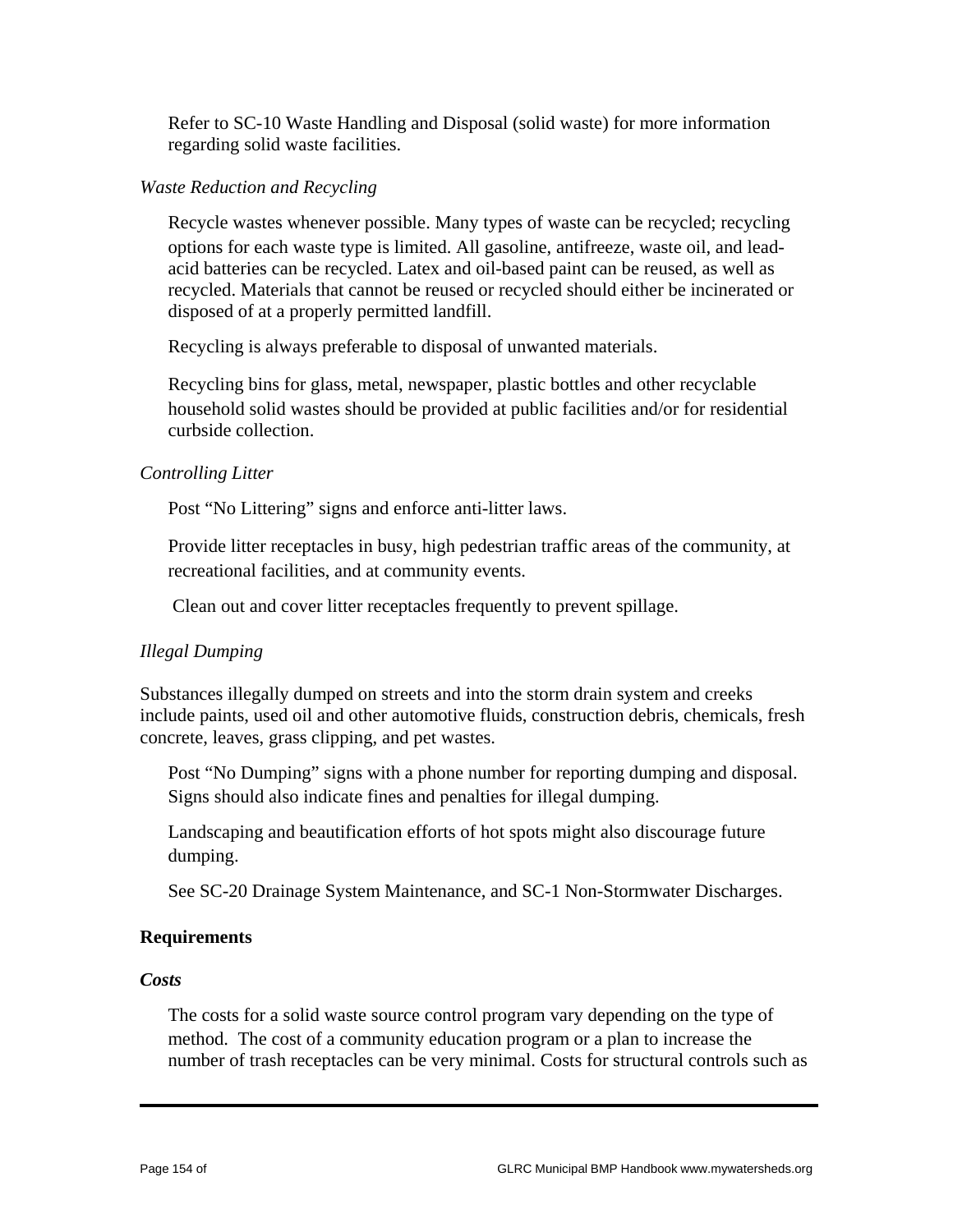trash racks, bar screens, and silt traps can be quite costly ranging from \$250,000 to \$900,000.

 A collection facility or curbside collection for used oil may result in significant costs. Commercial locations (automobile service stations, quick oil change centers, etc.) as collection points eliminate hauling and recycling costs.

 Collection and disposal of hazardous waste can be very expensive and requires trained operators; laboratory and detection equipment; and extensive record keeping including dates, types, and quantities.

 Use of volunteer work forces can lower storm drain stenciling program costs. Stenciling kits require procurement of durable/disposable items. The stenciling program can aid in the cataloging of the storm drain system. Stencil kits should be provided on a loan basis to volunteer groups free of charge with the understanding that kit remnants are to be returned.

#### *Maintenance*

 The primary staff demand for stenciling programs is for program setup to provide marketing and training. Ongoing/follow-up staff time is minimal because of volunteer services.

 Staffing requirements are minimal for oil recycling programs if collection/recycling is contracted out to a used oil hauler/recycler or required at commercial locations.

 Staff requirements for maintaining good housekeeping BMPs at waste handling sites is minimal.

Manifest of waste collected, includes dates, etc. should be kept on record.

#### **Supplemental Information**

#### *Further Detail of the BMP*

#### *Waste Reduction*

An approach to reduce stormwater pollution from waste handling and disposal is to assess activities and reduce waste generation. The assessment is designed to find situations where waste can be eliminated or reduced and emissions and environmental damage can be minimized. The assessment involves collecting process specific information, setting pollution prevention targets, and developing, screening and selecting waste reduction options for further study. Starting a waste reduction program is economically beneficial because of reduced raw material purchases and lower waste disposal fees.

#### **References and Resources**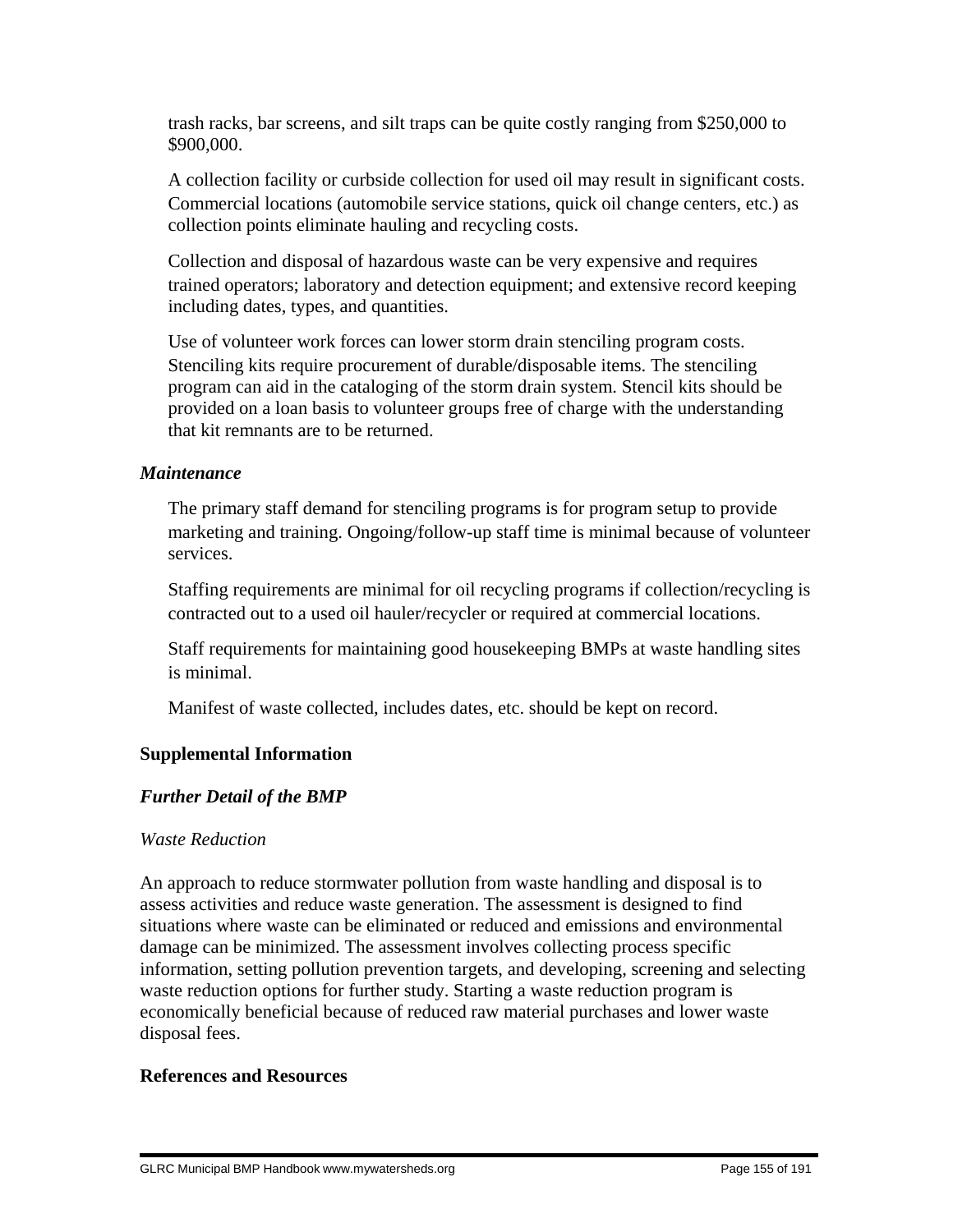Best Management Practices Program for Pollution Prevention, City and County of San Francisco, Uribe & Associates, Oakland, California, 1990.

Harvard University. 2002. Solid Waste Container Best Management Practices – Fact Sheet On-Line Resources – Environmental Health and Safety.

Model Urban Runoff Program: A How-To-Guide for Developing Urban Runoff Programs for Small Municipalities. Prepared by City of Monterey, City of Santa Cruz, California Coastal Commission, Monterey Bay National Marine Sanctuary, Association of Monterey Bay Area Governments, Woodward-Clyde, Central Coast Regional Water Quality Control Board. July 1998. (Revised February 2002 by the California Coastal Commission).

Orange County Stormwater Program http://www.ocwatersheds.com/StormWater/swp\_introduction.asp

Santa Clara Valley Urban Runoff Pollution Prevention Program. 1997 Urban Runoff Management Plan. September 1997, updated October 2000.

12/18/07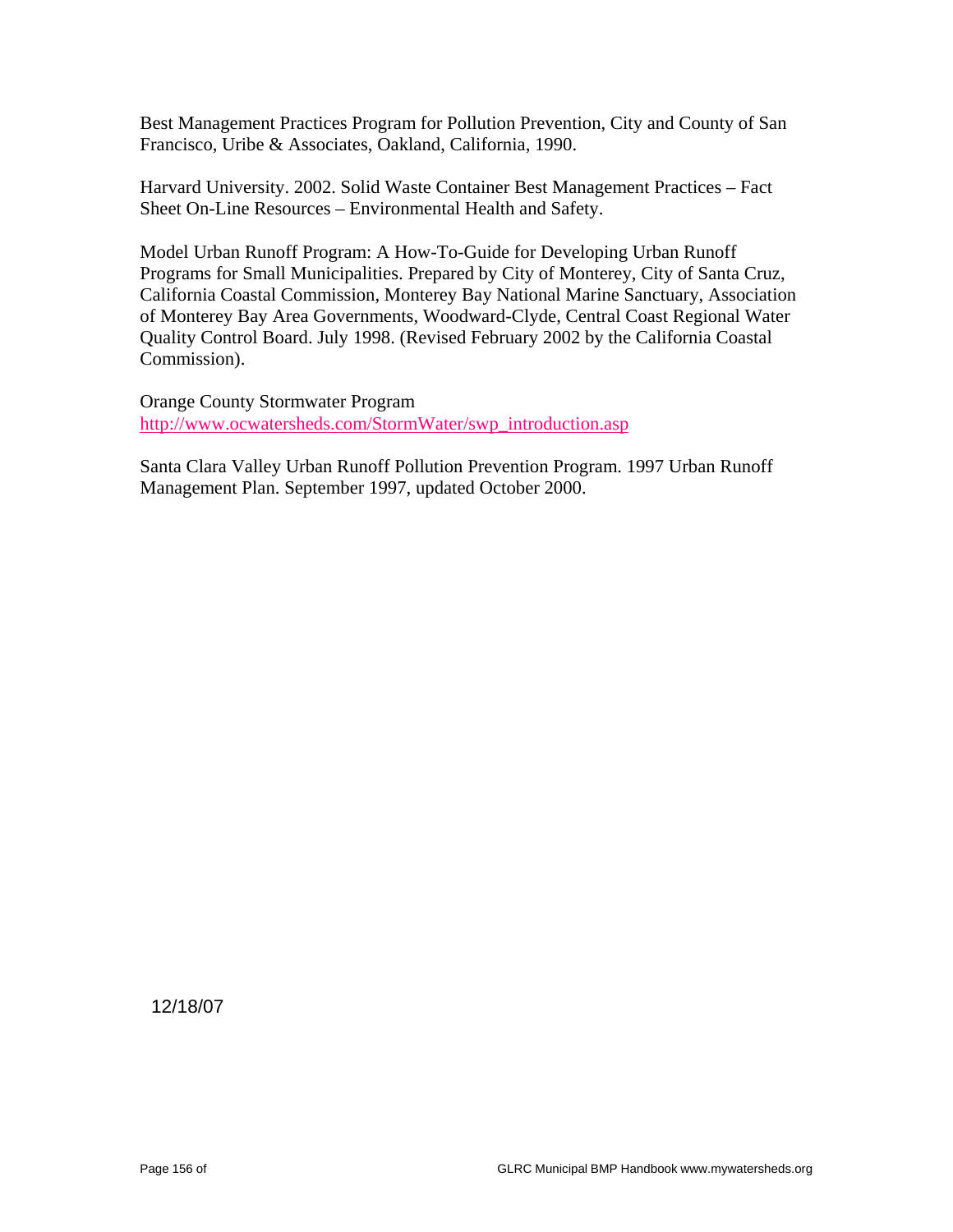# **Water & Sewer Utility Maintenance SC-22**

#### **Description**

Although the operation and maintenance of public utilities are not considered chronic sources of stormwater pollution, some activities and accidents can result in the discharge of pollutants that can pose a threat to both human health and the quality of receiving waters if they enter the storm drain system. Sewage incident response and investigation may involve a coordinated effort between staff from a number of different departments/agencies. Cities that do not provide maintenance of water and sewer utilities must coordinate with the contracting agency responsible for these activities and ensure that these model procedures are followed.

#### **Objectives**

**Cover**  Contain Educate Reduce/Minimize

#### **Targeted Constituents**

Sediment 9 Nutrients 9 Trash Metals Bacteria 9 Oil and Grease 9 Organics 9 Oxygen Demanding 9

#### **Approach**

#### *Pollution Prevention*

Inspect potential non-stormwater discharge flow paths and clear/cleanup any debris or pollutants found (i.e. remove trash, leaves, sediment, and wipe up liquids, including oil spills).

#### *Suggested Protocols*

#### *Water Line Maintenance and Cleaning*

Procedures can be employed to reduce pollutants from discharges associated with water utility operation and maintenance activities. Planned discharges may include fire hydrant testing, flushing water supply mains after new construction, flushing lines due to complaints of taste and odor, dewatering mains for maintenance work. Unplanned discharges from treated, recycled water, raw water, and groundwater systems operation and maintenance activities can occur from water main breaks, sheared fire hydrants, equipment malfunction, and operator error.

#### *Planned discharges*

Identify a suitable discharge option in the following order of preference:

- Apply to the land.
- Reuse water for dust suppression, irrigation, or construction compaction.
- Discharge to a sanitary sewer system with approval.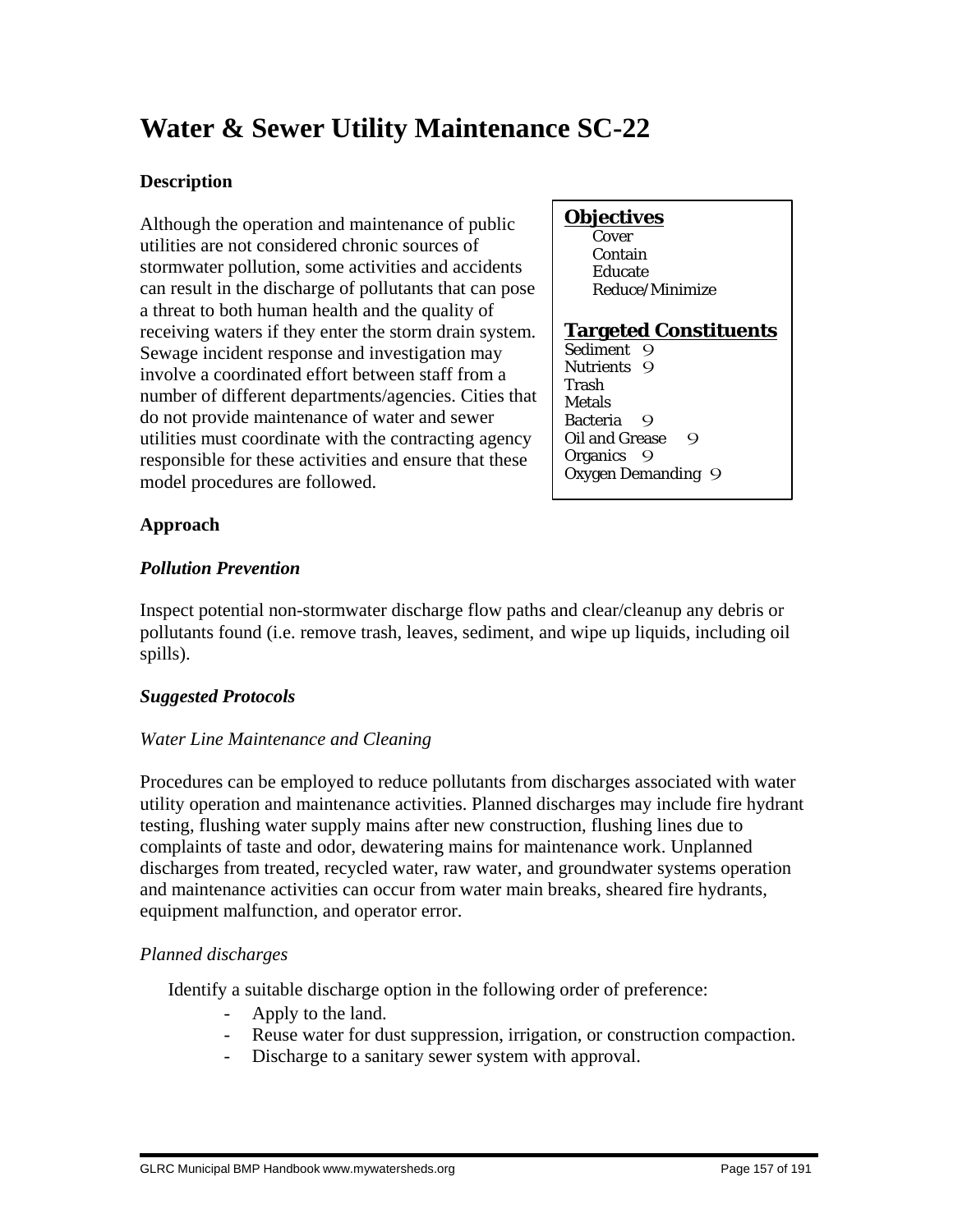- Discharge to the storm drain system using applicable pollution control measures. (Only available to clean water discharges such as water main/ water storage tank/water hydrant flushing).

 If water is discharged to a storm drain, control measures must be put in place to control potential pollutants (i.e. sediment, chlorine, etc.). Examples of some storm drain protection options include:

- Silt fence appropriate where the inlet drains a relatively flat area.
- Gravel and wire mesh sediment filter Appropriate where concentrated flows are expected.
- Wooden weir and fabric use at curb inlets where a compact installation is desired.
- Other commercially available device for controlling sediment.

 Prior to discharge, inspect discharge flow path and clear/cleanup any debris or pollutants found (i.e. remove trash, leaves, sediment, and wipe up liquids, including oil spills).

General Design considerations for inlet protection devices include the following:

- The device should be constructed such that cleaning and disposal of trapped sediment is made easy, while minimizing interference with discharge activities.
- Devices should be constructed so that any standing water resulting from the discharge will not cause excessive inconvenience or flooding/damage to adjacent land or structures.

 The effectiveness of control devices must be monitored during the discharge period and any necessary repairs or modifications made.

#### *Unplanned Discharges*

Stop the discharge as quickly as possible.

Inspect flow path of the discharged water:

- Identify erodible areas which may need to be repaired or protected during subsequent repairs or corrective actions
- Identify the potential for pollutants to be washed into the waterway

 If repairs or corrective action will cause additional discharges of water, select the appropriate procedures for erosion control, chlorine residual, turbidity, and chemical additives. Prevent potential pollutants from entering the flow path.

#### *Sanitary Sewer Maintenance*

This section is applicable to municipalities who own and operate a sewage collection system. Facilities that are covered under this program include sanitary sewer pipes and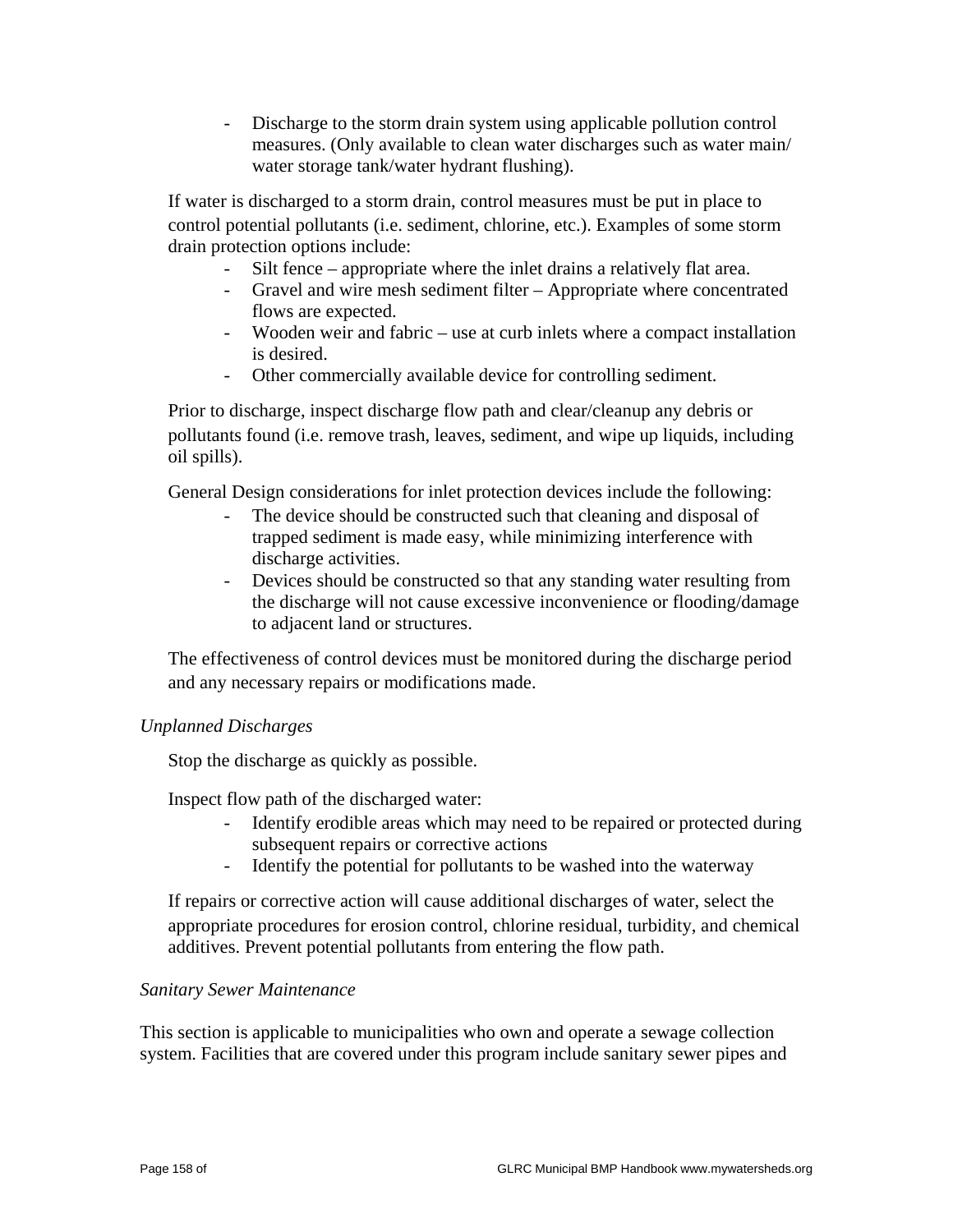pump stations owned and operated by a municipality. The owner of the sanitary sewer facilities is the entity responsible for carrying out this prevention and response program.

 Clean sewer lines on a regular basis to remove grease, grit, and other debris that may lead to sewer backups.

 Establish routine maintenance program. Cleaning should be conducted at an established minimum frequency and more frequently for problem areas such as restaurants that are identified.

 Cleaning activities may require removal of tree roots and other identified obstructions.

 During routine maintenance and inspection note the condition of sanitary sewer structures and identify areas that need repair or maintenance. Items to note may include the following:

- Cracked/deteriorating pipes
- Leaking joints/seals at manhole
- Frequent line plugs
- Line generally flows at or near capacity
- Suspected infiltration or exfiltration.

 Prioritize repairs based on the nature and severity of the problem. Immediate clearing of blockage or repair is required where an overflow is currently occurring or for urgent problems that may cause an imminent overflow (e.g. pump station failures, sewer line ruptures, sewer line blockages). These repairs may be temporary until scheduled or capital improvements can be completed.

 Review previous sewer maintenance records to help identify "hot spots" or areas with frequent maintenance problems and locations of potential system failure.

#### *Spills and Overflows*

 Identify and track sanitary sewer discharges. Identify dry weather infiltration and inflow first. Wet weather overflow connections are very difficult to locate.

 Locate wet weather overflows and leaking sanitary sewers using conventional source identification techniques such as monitoring and field screening. Techniques used to identify other illicit connection sources can also be used for sewer system evaluation surveys (see SC-20 Drainage System Operation and Maintenance).

 Implement community awareness programs for monitoring sanitary sewer wet weather overflows. A citizen's hotline for reporting observed overflow conditions should be established to supplement field screening efforts.

 Establish lead department/agency responsible for spill response and containment. Provide coordination within departments.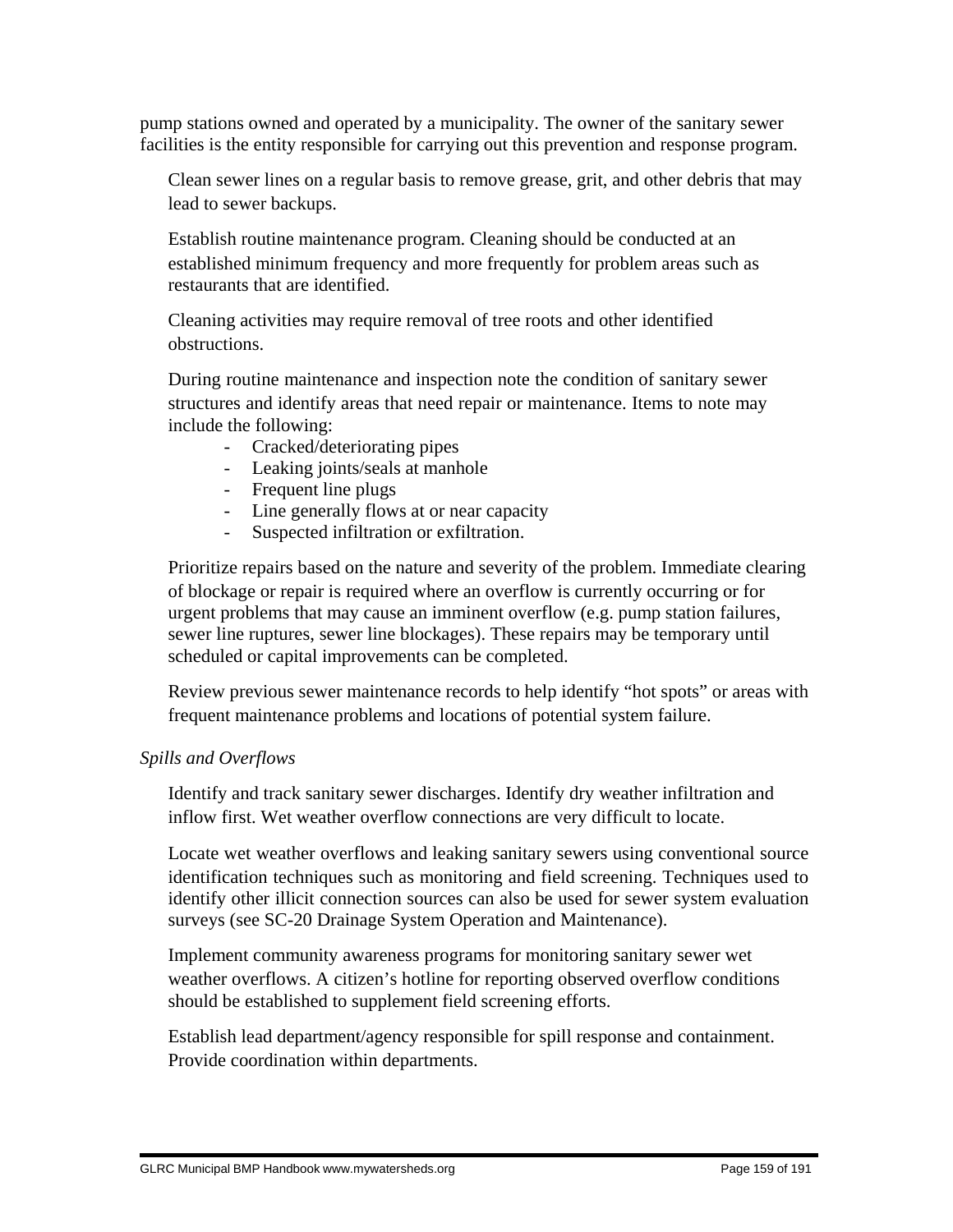When a spill, leak, and/or overflow occurs and when disinfecting a sewage contaminated area, take every effort to ensure that the sewage, disinfectant and/or sewage treated with the disinfectant is not discharged to the storm drain system or receiving waters. Methods may include:

- Blocking storm drain inlets and catch basins
- Containing and diverting sewage and disinfectant away from open channels and other storm drain fixtures (using sandbags, inflatable dams, etc.)
- Removing the material with vacuum equipment

Record required information at the spill site.

Perform field tests as necessary to determine the source of the spill.

Develop notification procedures regarding spill reporting.

#### *Septic Systems*

 Ensure that homeowners, installers, and inspectors are educated in proper maintenance of septic systems. This may require coordination with staff from other departments. Outreach to homeowners should include inspection reminders informing then that inspection and perhaps maintenance is due for their systems. Recommend that the system be inspected annually and pumped-out regularly.

 Programs which seek to address failing septic systems should consider using field screening to pinpoint areas where more detailed onsite inspection surveys are warranted.

#### *Training*

 Conduct annual training of water utility personnel and service contractors. (field screening, sampling, smoke/dye testing, TV inspection).

 OSHA-required Health and Safety Training 29 CFR 1910.120 plus annual Refresher Training (as needed).

 OSHA Confined Space Entry training (Cal-OSHA Confined Space, Title 8 and federal OSHA 29 CFR 1910.146).

 MIOSHA General Industry Standard, Part 90. Confined Space Entry (29CFR 1910.146)

 MIOSHA Occupational Health Standard, Part 490. Permit Required Confined Spaces (29CFR 1910.146)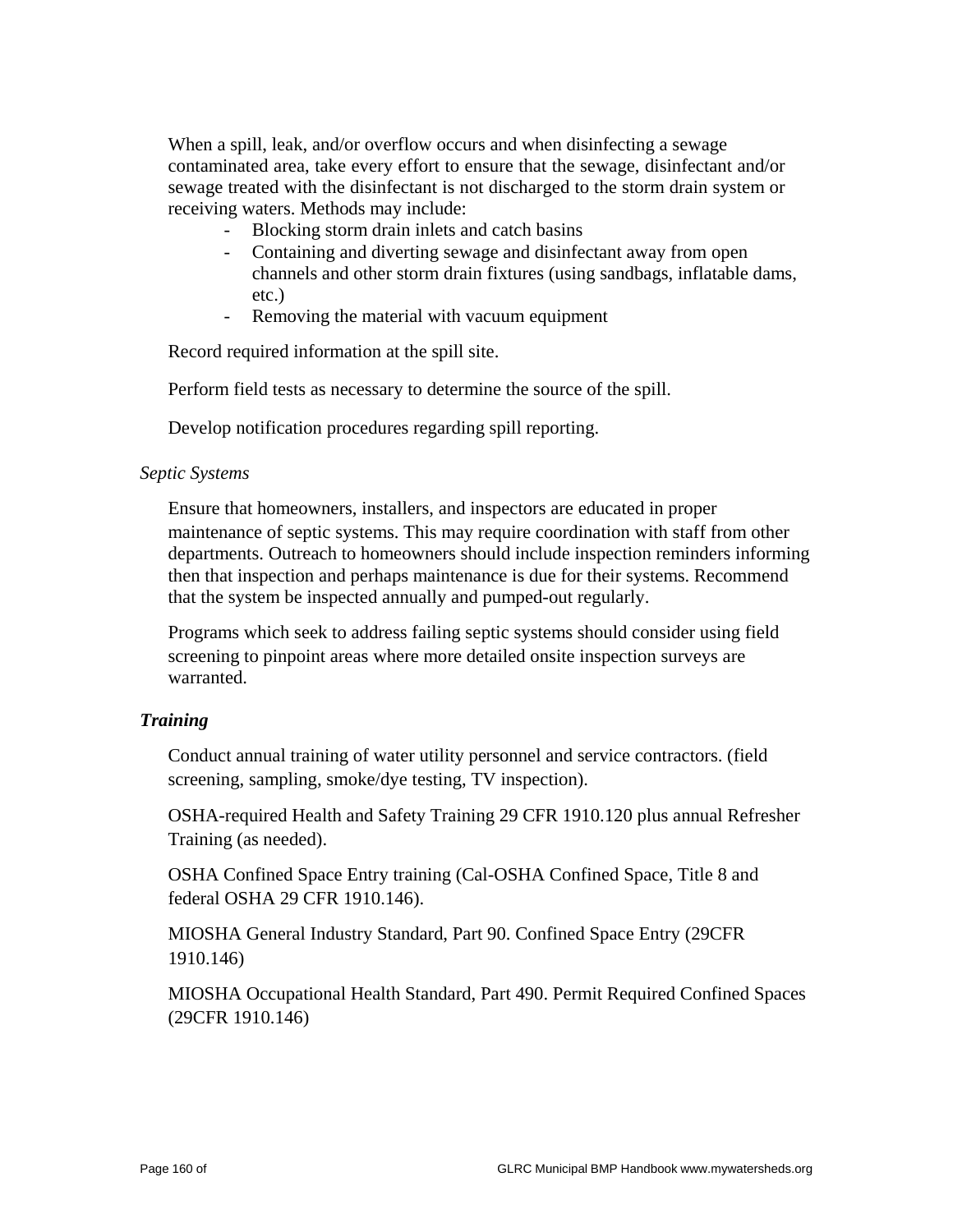MIOSHA Construction Standard Part 1, R408.40121. General Rules, Confined or Enclosed Spaces; Testing" Neutralizing Hazard

 MIOSHA Part 622. Control Measures for Hazardous Atmosphere in Confined Spaces for Construction

MIOSHA General Industry Safety Standards, Part 33, Personal Protective Equipment

 Hazard Communication Training as specified in and MIOSHA Part 42, R 408.44201 to R408.44203 (Construction Safety Standards), MIOSHA Part 92, R408.19501 to R408.19203 (General Industry Safety Standards) and MIOSHA Rules 325.77001 to 325.77003. (Occupational Health Standards)

#### *Spill Response and Prevention*

See previous section regarding spills and overflows.

Refer to SC-2, Spill Prevention, Control & Cleanup.

Have spill cleanup materials readily available and in a known location.

Cleanup spills immediately and use dry methods if possible.

Properly dispose of spill cleanup material.

#### *Other Considerations*

 Enact ordinance granting "right-of-entry" to locate potentially responsible parties for sewer overflows.

 Reliance on individual onsite inspection to detect failed septic systems can be a major limitation. The individual onsite inspection is very labor-intensive and requires access to private property to pinpoint the exact location of the failing system.

 A significant limitation to correcting failing septic systems is the lack of techniques available for detecting individual failed septic systems.

#### **Requirements**

#### *Costs*

 Departmental cooperation recommended for sharing or borrowing staff resources and equipment from municipal wastewater department.

 Infiltration, inflow, and wet weather overflows from sanitary sewers are very labor and equipment intensive to locate.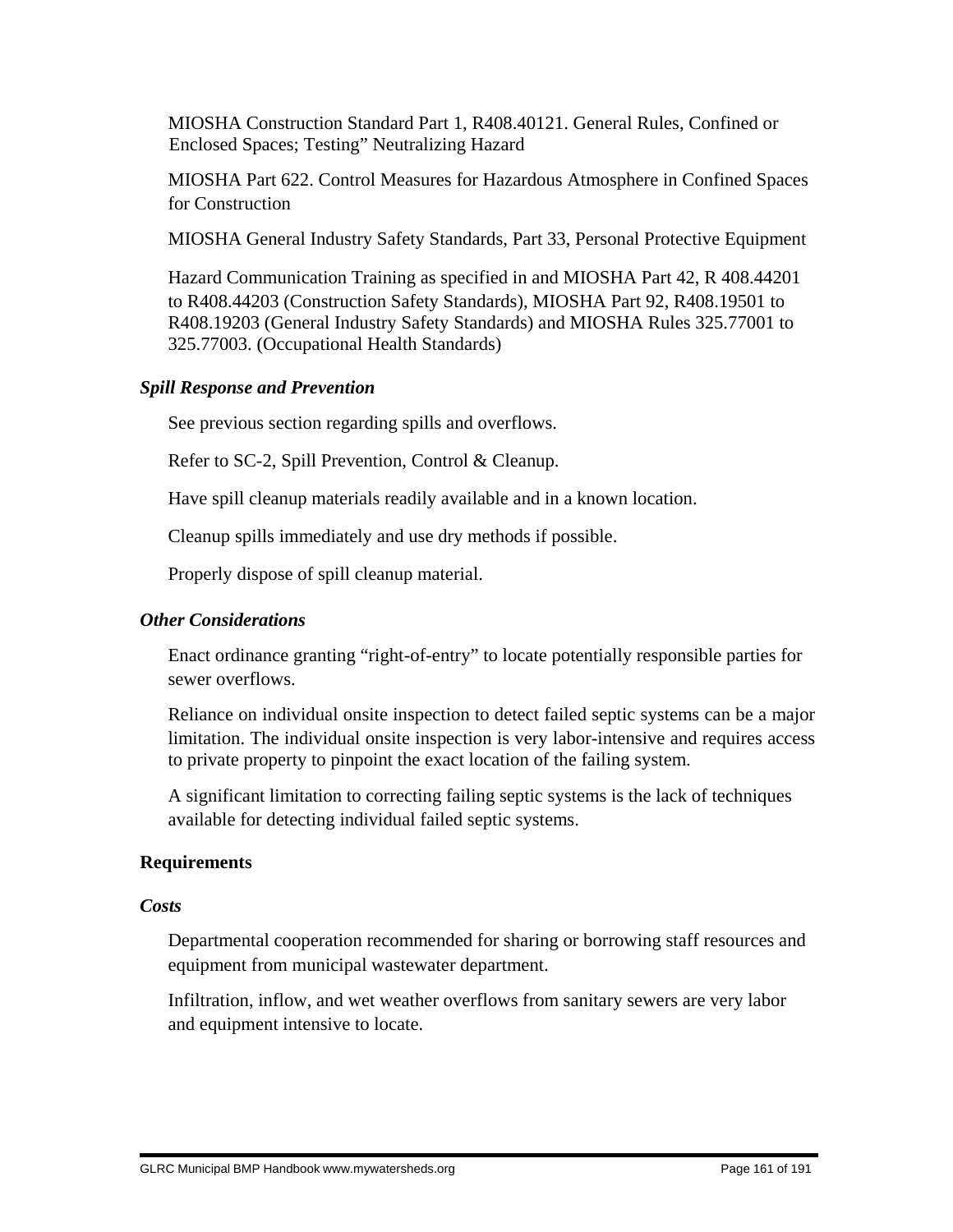The costs associated with detecting and correcting septic system failures are subject to a number of factors, including availability of trained personnel, cost of materials, and the level of follow-up required to fix the system problems.

#### *Maintenance*

Minimum 2-person teams to perform field screening and associated sampling.

 Larger teams required for implementing other techniques (i.e. smoke testing, fluorometric dye testing, television camera inspection and physical inspection with confined space entry) to identify sewer system leaks.

Program coordination required for handling emergencies, record keeping, etc.

 Many of the problems associated with improper use of septic systems may be attributed to lack of user knowledge on operation and maintenance. Educational materials for homeowners and training courses for installers and inspectors can reduce the incidence of pollution from these widespread and commonly used pollution control devices.

#### **Supplemental Information**

#### *Further Detail of the BMP*

#### *Onsite Sewage Disposal Systems*

New onsite sewage disposal systems should be designed, located, and installed away from open waterbodies and sensitive resources such as wetlands and floodplains. A protective separation between the OSDS and groundwater should also be established. OSDSs should be operated and maintained to prevent surface water discharges and reduce pollutant loadings to groundwater. Inspection of OSDSs should occur regularly and repairs made immediately. New or replacement plumbing fixtures should be of the high efficiency type.

#### *Typical Sanitary Sewer Problems*

 Old and deteriorated main and lateral pipes - Sewers range in age from 30 to 100 years with an average age of 50 years.

 Cracked sewer pipes - Existing sewers are mostly clay pipes which can crack as they deteriorate with age and also by earth movement.

 Misaligned and open pipe joints - Most of the mortar used to seal the joints between sections of clay pipe has deteriorated.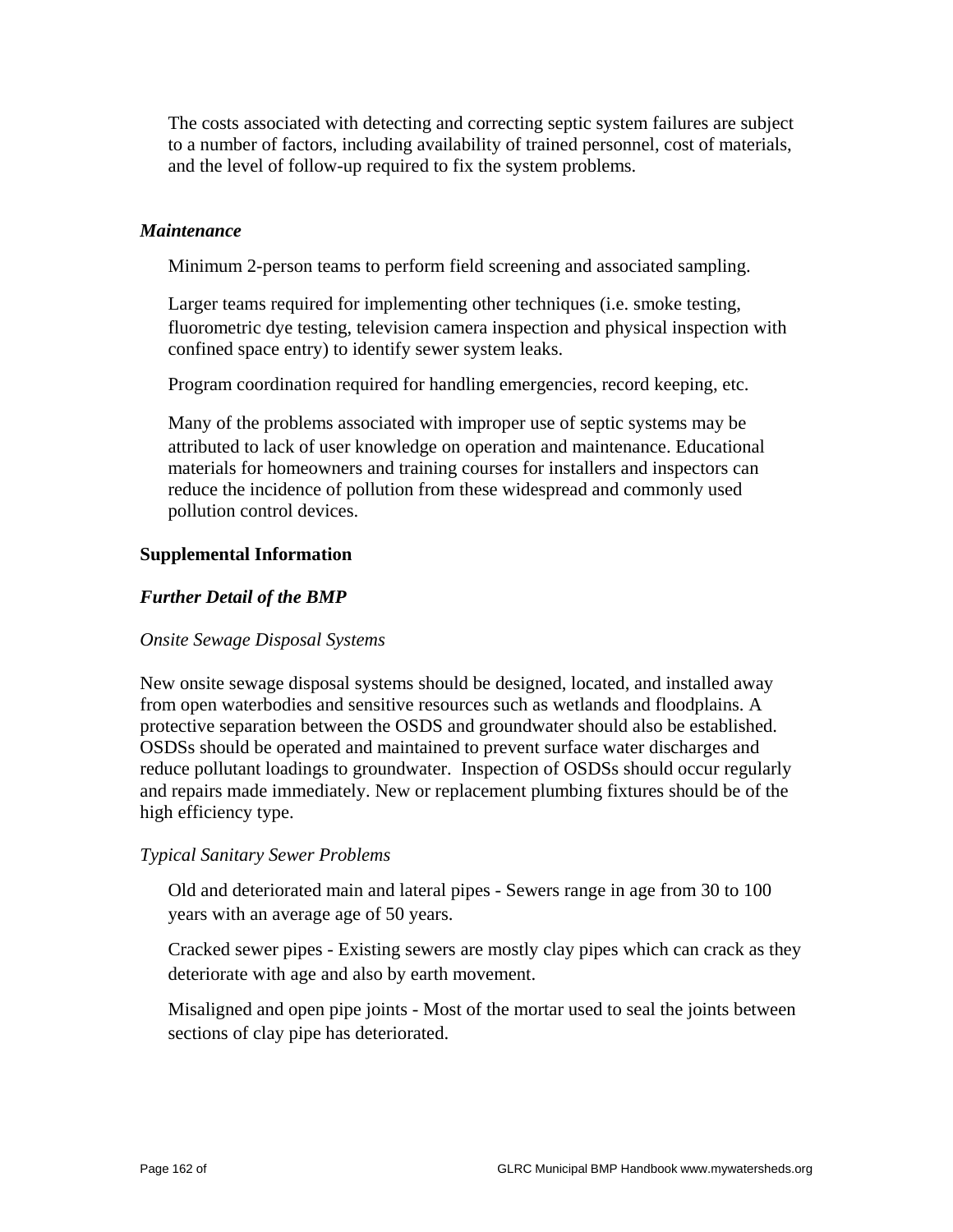Undersized sewer pipe - The existing sewer system is overloaded due to new sewer hookups, underground water infiltration, and illegal roof and/or yard drain connections.

 Defective manholes - Old manholes are made of bricks. Typical problems associated with brick manholes are loose bricks, missing bricks, and misaligned manholes.

 Missing and/or unrecorded sewer pipes and manholes - This problem is typical in the easement/backline sewer. Sewer pipe locations shown on the sewer record map are different from the actual sewer location.

 Sewer main under houses and other improvements - Complaints of sewer main alignment crossing the house and other improvements. A solution to this problem requires an agreement with the property owner for a new sewer easement at a relocated line.

#### *Causes of Sanitary Sewer Backups*

Root infiltration - Tree roots are a major cause of backups.

Water inflow/infiltration - Rain water entering the sewer pipe causes overflows.

 Solids - Typical solids that buildup in the pipe and cause backups are grease, dirt, bones, tampons, paper towels, diapers, broken dishware, garbage, concrete, and debris.

 Structural defects in pipes and manholes - Sags in the line, cracks, holes, protruding laterals, misaligned pipe, offset joints are all possible causes of backups.

#### *Design Considerations*

Sanitary sewer overflows can often be reduced or eliminated by a number of practices, in addition to sewer system cleaning and maintenance, including the following:

 Reducing infiltration and inflow through rehabilitation and repair of broken or leaking sewer lines.

 Enlarging or upgrading the capacity of sewer lines, pump stations, or sewage treatment plants.

Constructing wet weather storage and treatment facilities to treat excess flows.

Addressing SSOs during sewer system master planning and facilities planning.

*Septic Systems*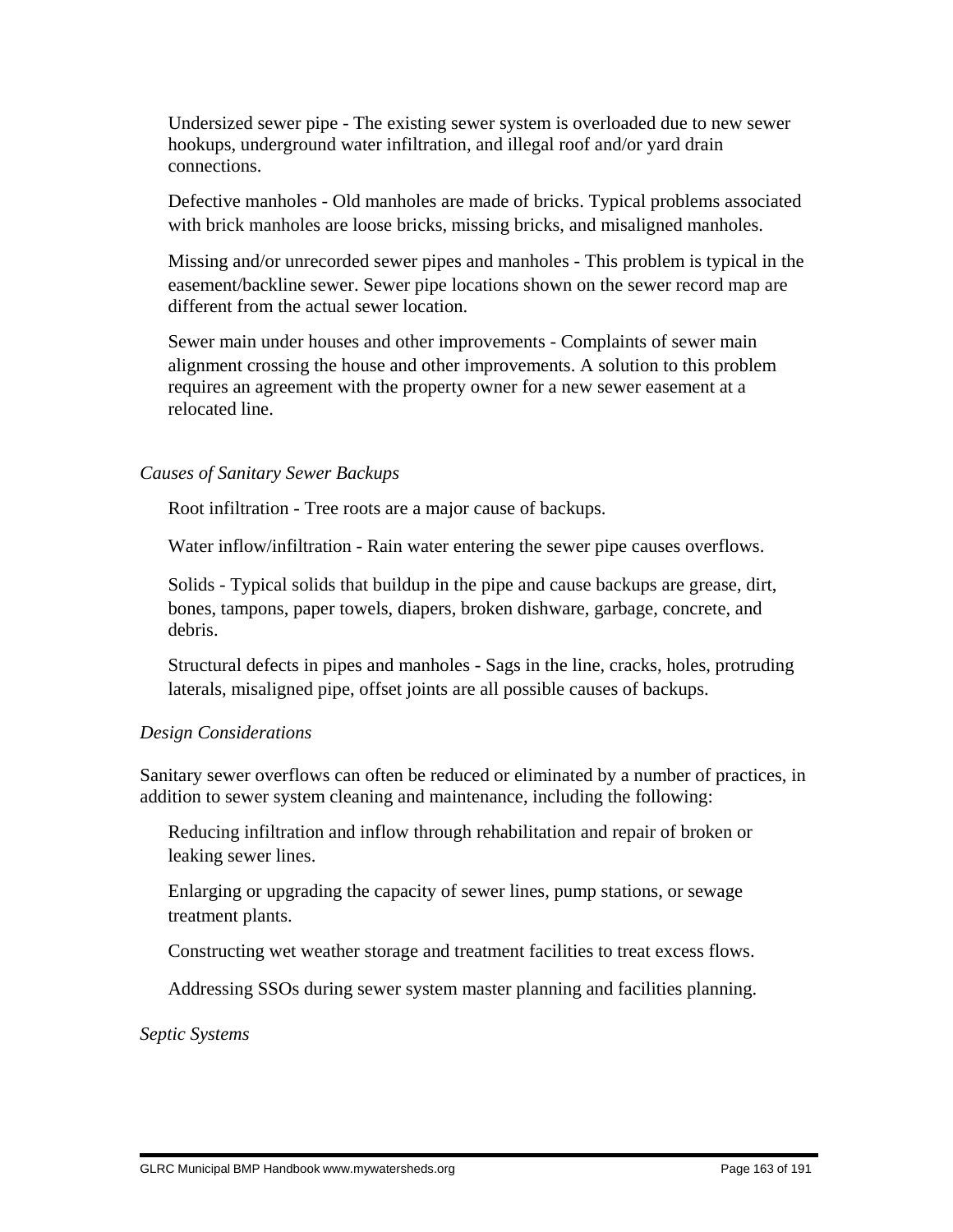Two field screening techniques that have been used with success at identifying possible locations of failing septic systems are the brightener test and color infrared (CIR) aerial photography. The first involves the use of specific phosphorus-based elements found in many laundry products, often called brighteners, as an indicator of the presence of failing onsite wastewater systems.

The second technique uses color infrared (CIR) aerial photography to characterize the performance of septic systems. This method has been found to be a quick and costeffective method for assessing the potential impacts of failing systems and uses variations in vegetative growth or stress patterns over septic system field lines to identify those systems that may potentially be malfunctioning. Then a more detailed onsite visual and physical inspection will confirm whether the system has truly failed and the extent of the repairs needed. These inspections may be carried out by county health departments or other authorized personnel.

#### **References and Resources**

Alameda Countywide Clean Water Program on-line http://www.ci.berkeley.ca.us/pw/Storm/stormala.html

Los Angeles County Stormwater Quality. Public Agency Activities Model Program. Online: http://ladpw.org/wmd/npdes/public\_TC.cfm

Orange County Stormwater Program http://www.ocwatersheds.com/StormWater/swp\_introduction.asp

Santa Clara Valley Urban Runoff Pollution Prevention Program. 1997 Urban Runoff Management Plan. September 1997, updated October 2000.

Santa Clara Valley Urban Runoff Pollution Prevention Program. 1998. Water Utility Operation and Maintenance Discharge Pollution Prevention Plan. June

United States Environmental Protection Agency (USEPA). 2001. Illicit Discharge Detection and Elimination. On-line: http://cfpub.epa.gov/npdes/stormwater/menuofbmps/illi\_1.cfm

United States Environmental Protection Agency (USEPA). 2001. Pollution Prevention/Good Housekeeping for Municipal Operators Septic System Controls. Online: http://www.epa.gov/npdes/menuofbmps/poll\_14.htm

12/18/07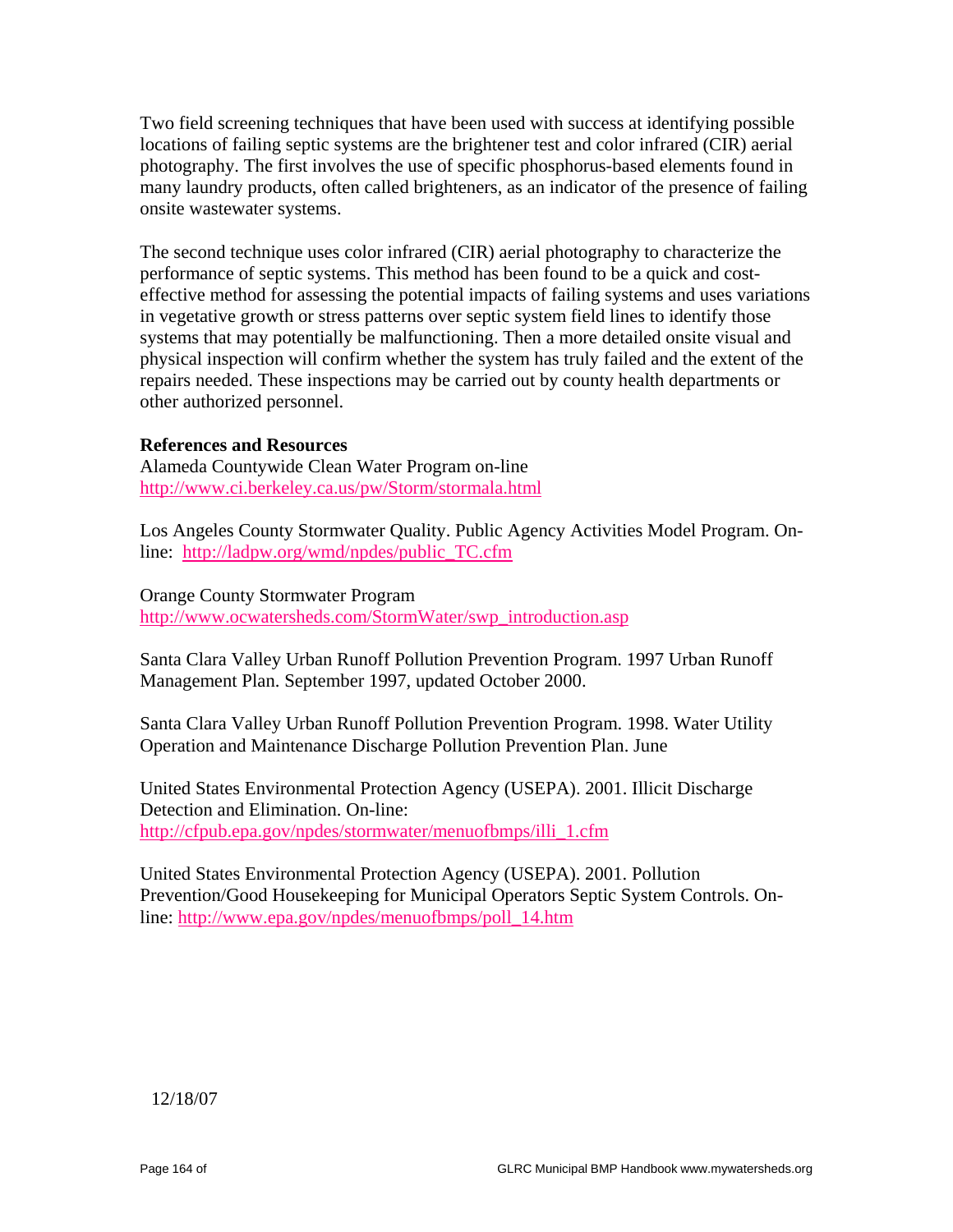# **Section 4**

# **Glossary and List of Acronyms**

## **4.1 Glossary**

*303(d) Listed:* Water bodies listed as impaired as per Section 303(d) of the 1972 Clean Water Act.

*Best Management Practices (BMPs):* Includes schedules of activities, prohibitions of practices, maintenance procedures, and other management practices to prevent, eliminate, or reduce the pollution of waters of the receiving waters. BMPs also include treatment requirements, operating procedures, and practices to control plant site runoff spillage or leaks, sludge or waste disposal, or drainage from raw material storage.

*Catch Basin (Also known as Inlet):* Box-like underground concrete structure with openings in curbs and gutters designed to collect runoff from streets and pavement.

*Clean Water Act (CWA):* (33 U.S.C. 1251 et seq.) requirements of the NPDES program are defined under Sections 307, 402, 318 and 405 of the CWA.

*Construction Activity:* Includes clearing, grading, excavation, and contractor activities that result in soil disturbance.

*Construction General Permit:* A National Pollutant Discharge Elimination System (NPDES) permit issued by the State Water Resources Control Board for the discharge of stormwater associated with construction activity from soil disturbance of five acres or more. Threshold lowered to one acre beginning October 10, 2003. Construction General Permit No. CAS000002.

*Denuded:* Land stripped of vegetation or land that has had its vegetation worn down due to the impacts from the elements or humans.

*Detention:* The capture and subsequent release of stormwater runoff from the site at a slower rate than it is collected, the difference being held in temporary storage.

*Discharge:* A release or flow of stormwater or other substance from a conveyance system or storage container. Broader – includes release to storm drains, etc.

*Effluent Limits:* Limitations on amounts of pollutants that may be contained in a discharge. Can be expressed in a number of ways including as a concentration, as a concentration over a time period (e.g., 30-day average must be less than 20 mg/l), or as a total mass per time unit, or as a narrative limit.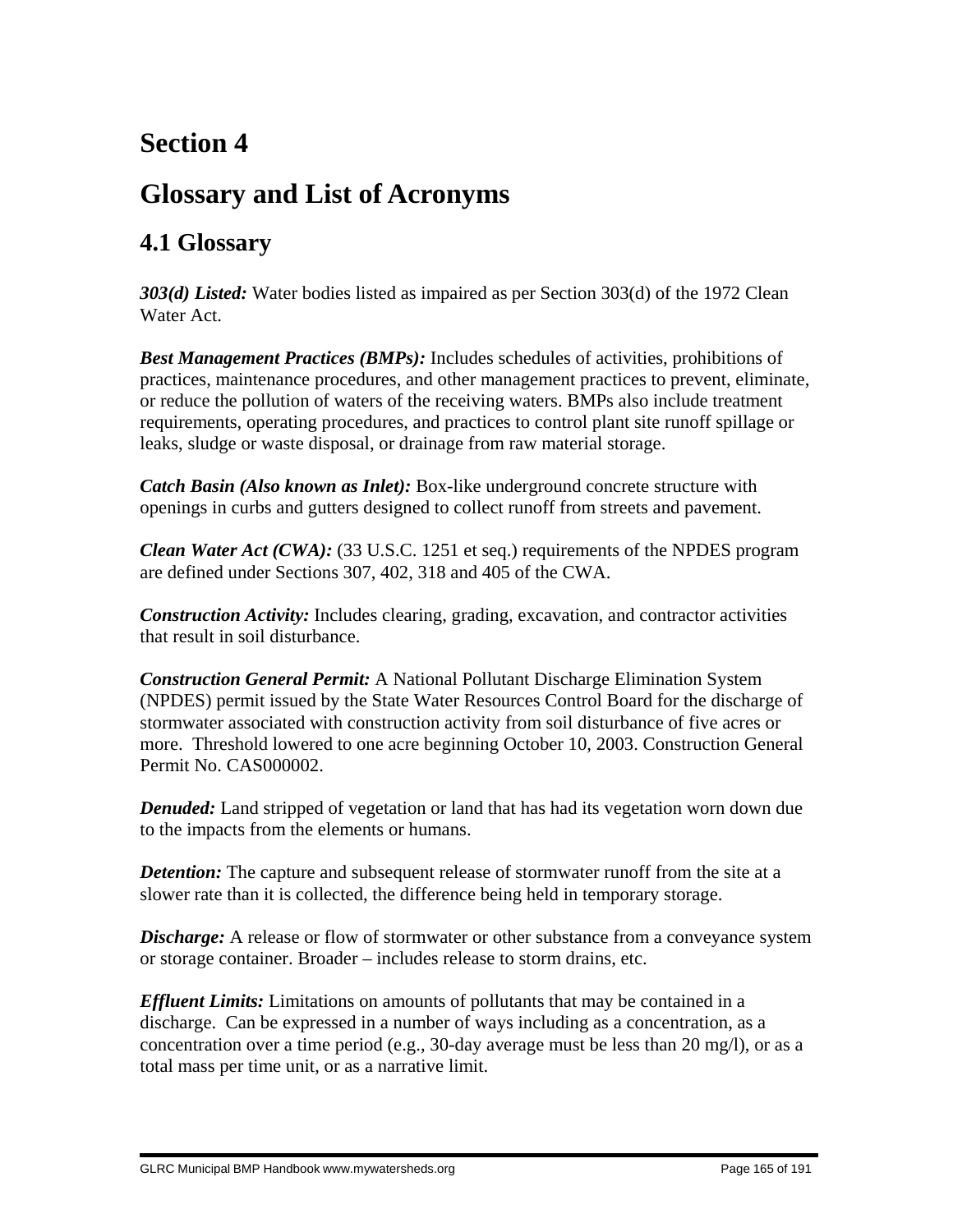*Erosion:* The wearing away of land surface by wind or water. Erosion occurs naturally from weather or runoff but can be intensified by land-clearing practices related to farming, new development, redevelopment, road building, or timber cutting.

*Facility:* Is a collection of industrial processes discharging stormwater associated with industrial activity within the property boundary or operational unit.

*Grading:* The cutting or filling of the land surface to a desired slope or elevation.

*Hazardous Waste:* A waste or combination of wastes that, because of its quantity, concentration, or physical, chemical or infectious characteristics, may either cause or significantly contribute to an increase in mortality or an increase in serious irreversible illness; or pose a substantial present or potential hazard to human health or the environment when improperly treated, stored, transported, disposed of or otherwise managed. Possesses at least one of four characteristics (ignitability, corrosivity, reactivity, or toxicity) or appears on special EPA or state lists. Regulated under the federal Resource Conservation and Recovery Act and the California Health and Safety Code.

*Illicit Discharges:* Any discharge to a municipal separate storm sewer that is not in compliance with applicable laws and regulations as discussed in this document.

*Industrial General Permit:* A National Pollutant Discharge Elimination System (NPDES) Permit issued by the Michigan Department of Environmental Quality.

*Inlet:* An entrance into a ditch, storm drain, or other waterway.

*Integrated Pest Management(IPM):* An ecosystem-based strategy that focuses on longterm prevention of pests or their damage through a combination of techniques such as biological control, habitat manipulation, modification of cultural practices, and use of resistant varieties. Pesticides are used only after monitoring indicates they are needed according to established guidelines, and treatments are made with the goal of removing only the target organism.

*Municipal Separate Storm Sewer System (MS4):* A conveyance or system of conveyances (including roads with drainage systems, municipal streets, catch basins, curbs, gutters, ditches, man-made channels, or storm drains): (i) designed or used for collecting or conveying storm water; (ii) which is not a combined sewer; and (iii) which is not part of a Publicly Owned Treatment Works (POTW) as defined at Title 40 of the Code of Federal Regulations (CFR) 122.2. A "Small MS4" is defined as an MS4 that is not a permitted MS4 under the Phase I regulations. This definition of a Small MS4 applies to MS4 operated within cities and counties as well as governmental facilities that have a system of storm sewers.

*Non-Stormwater Discharge:* Any discharge to municipal separate storm sewer that is not composed entirely of stormwater.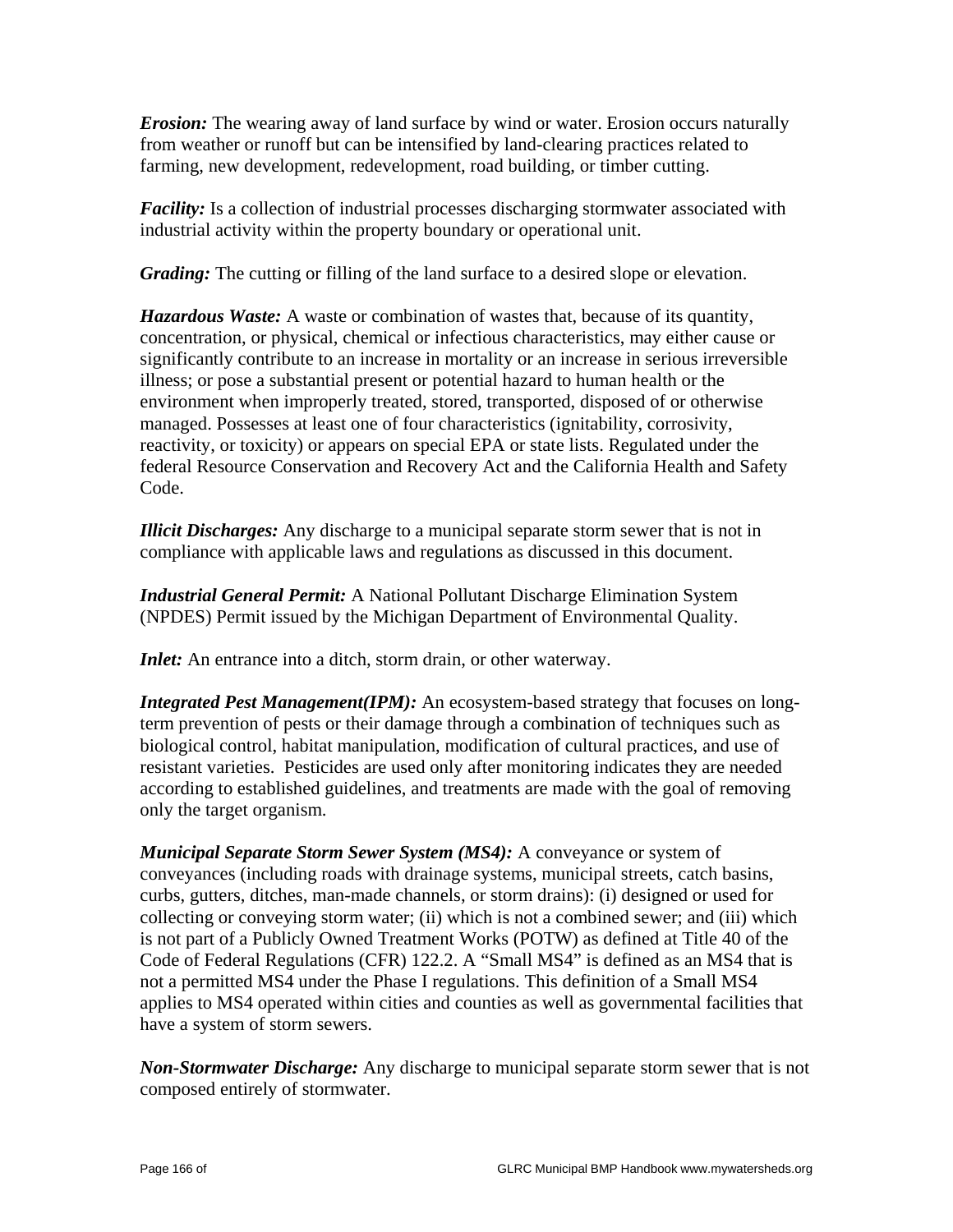*Nonpoint Source Pollution:* Pollution that does not come from a point source. Nonpoint source pollution originates from aerial diffuse sources that are mostly related to land use.

*Notice of Intent (NOI):* A formal notice to SWRCB submitted by the owner of an industrial site or construction site that said owner seeks coverage under a General Permit for discharges associated with industrial and construction activities. The NOI provides information on the owner, location, type of project, and certifies that the owner will comply with the conditions of the construction General Permit.

*Notice of Termination (NOT):* Formal notice submitted by owner/ developer that a construction project is complete.

*NPDES Permit:* NPDES is an acronym for National Pollutant Discharge Elimination System. NPDES is the national program for administering and regulating Sections 307, 318, 402, and 405 of the Clean Water Act (CWA). The Michigan Department of Environmental Quality has issued a General Permit for stormwater discharges associated with industrial activities (see Appendix A).

*Outfall:* The end point where storm drains discharge water into a waterway.

*Point Source:* Any discernible, confined, and discrete conveyance from which pollutants are or may be discharged. This term does not include return flows from irrigated agriculture or agricultural stormwater runoff.

**Pollutant:** Generally, any substance introduced into the environment that adversely affects the usefulness of a resource.

*Pollution Prevention (P2):* Practices and actions that reduce or eliminate the generation of pollutants.

*Precipitation:* Any form of rain or snow.

*Pretreatment:* Treatment of waste stream before it is discharged to a collection system.

*Reclaim (water reclamation):* Planned use of treated effluent that would otherwise be discharged without being put to direct use.

*Retention:* The storage of stormwater to prevent it from leaving the development site.

*Reuse (water reuse):* (see Reclaim)

*Runoff:* Water originating from rainfall, melted snow, and other sources (e.g., sprinkler irrigation) that flows over the land surface to drainage facilities, rivers, streams, springs, seeps, ponds, lakes, and wetlands.

*Run-on:* Off site stormwater surface flow or other surface flow which enters your site.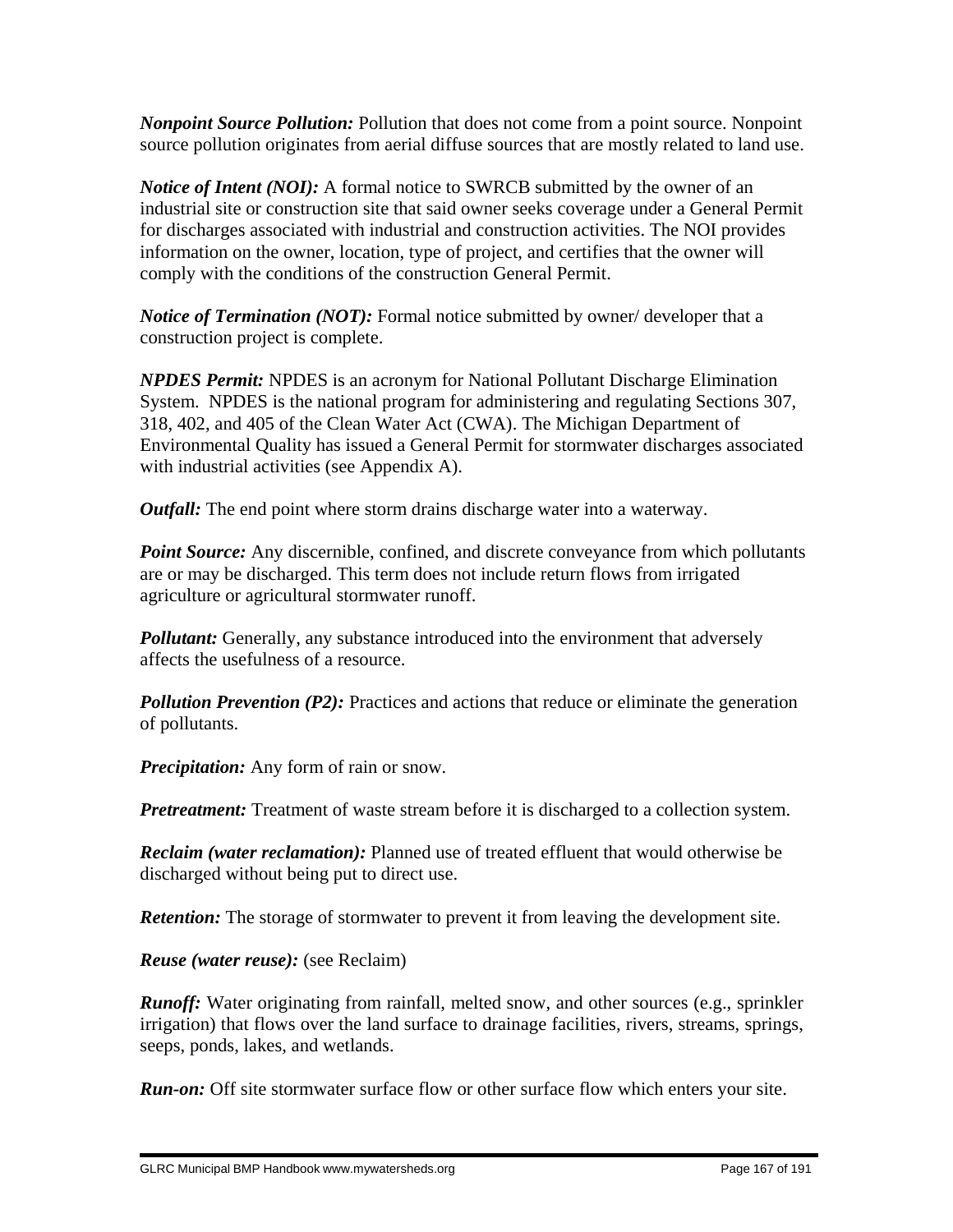*Scour:* The erosive and digging action in a watercourse caused by flowing water.

*Secondary Containment:* Structures, usually dikes or berms, surrounding tanks or other storage containers, designed to catch spilled materials from the storage containers.

*Sedimentation:* The process of depositing soil particles, clays, sands, or other sediments that were picked up by runoff.

*Sediments:* Soil, sand, and minerals washed from land into water, usually after rain, that collect in reservoirs, rivers, and harbors, destroying fish nesting areas and clouding the water, thus preventing sunlight from reaching aquatic plants. Farming, mining, and building activities without proper implementation of BMPs will expose sediment materials, allowing them to be washed off the land after rainfalls.

*Significant Materials:* Includes, but not limited to, raw materials; fuels; materials such as solvents, detergents, and plastic pellets; finished materials such as metallic products; raw materials used in food processing or production; hazardous substances designed under Section 101(14) of CERLCA; any chemical the facility is required to report pursuant to Section 313 of Title III of SARA; fertilizers; pesticides; and waste products such as ashes, slag, and sludge that have the potential to be released with stormwater discharges.

*Significant Quantities:* The volume, concentrations, or mass of a pollutant in stormwater discharge that can cause or threaten to cause pollution, contamination, or nuisance that adversely impact human health or the environment and cause or contribute to a violation of any applicable water quality standards for receiving water.

*Source Control BMPs:* Operational practices that reduce potential pollutants at the source.

*Source Reduction (also source control):* The technique of stopping and/ or reducing pollutants at their point of generation so that they do not come into contact with stormwater.

*Storm Drains:* Above- and below-ground structures for transporting stormwater to streams or outfalls for flood control purposes.

*Stormwater:* Defined as urban runoff and snowmelt runoff consisting only of those discharges, which originate from precipitation events. Stormwater is that portion of precipitation that flows across a surface to the storm drain system or receiving waters.

*Stormwater Discharge Associated with Industrial Activity:* Discharge from any conveyance which is used for collecting and conveying stormwater from an area that is directly related to manufacturing, processing, or raw materials storage activities at an industrial plant.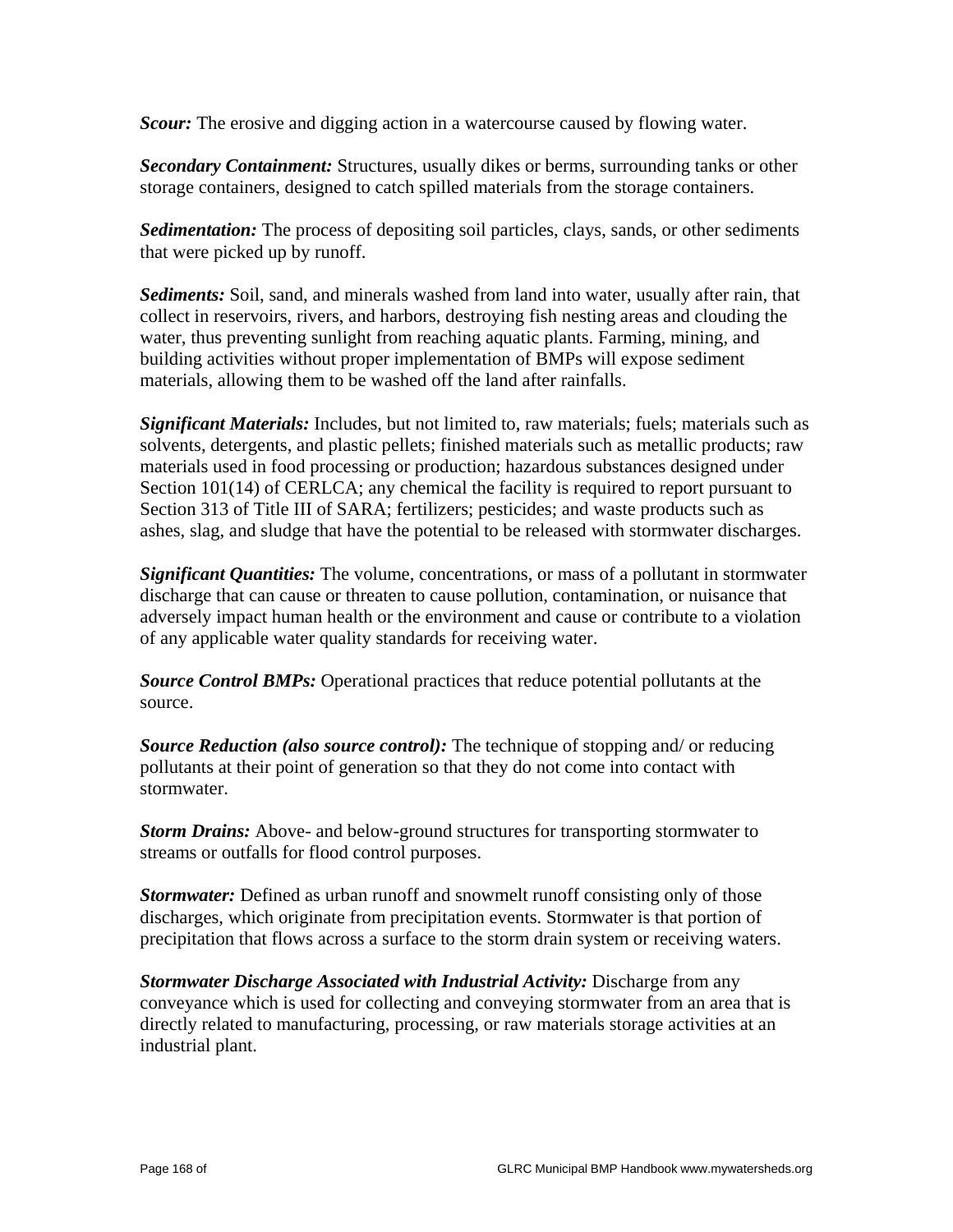*Stormwater Pollution Control Plan (SWPCP):* A less formal plan than the SWPPI that addresses the implementation of BMPs at facilities/businesses not covered by a general permit but that have the potential to discharge pollutants.

*Stormwater Pollution Prevention Initiative (SWPPI):* A written plan that documents the series of phases and activities that, first, characterizes your site, and then prompts you to select and carry out actions which prevent the pollution of stormwater discharges.

*Treatment Control BMPs:* Treatment methods to remove pollutants from stormwater.

**Toxicity:** Adverse responses of organisms to chemicals or physical agents ranging from mortality to physiological responses such as impaired reproduction or growth anomalies.

**Turbidity:** Describes the ability of light to pass through water. The cloudy appearance of water caused by suspended and colloidal matter (particles).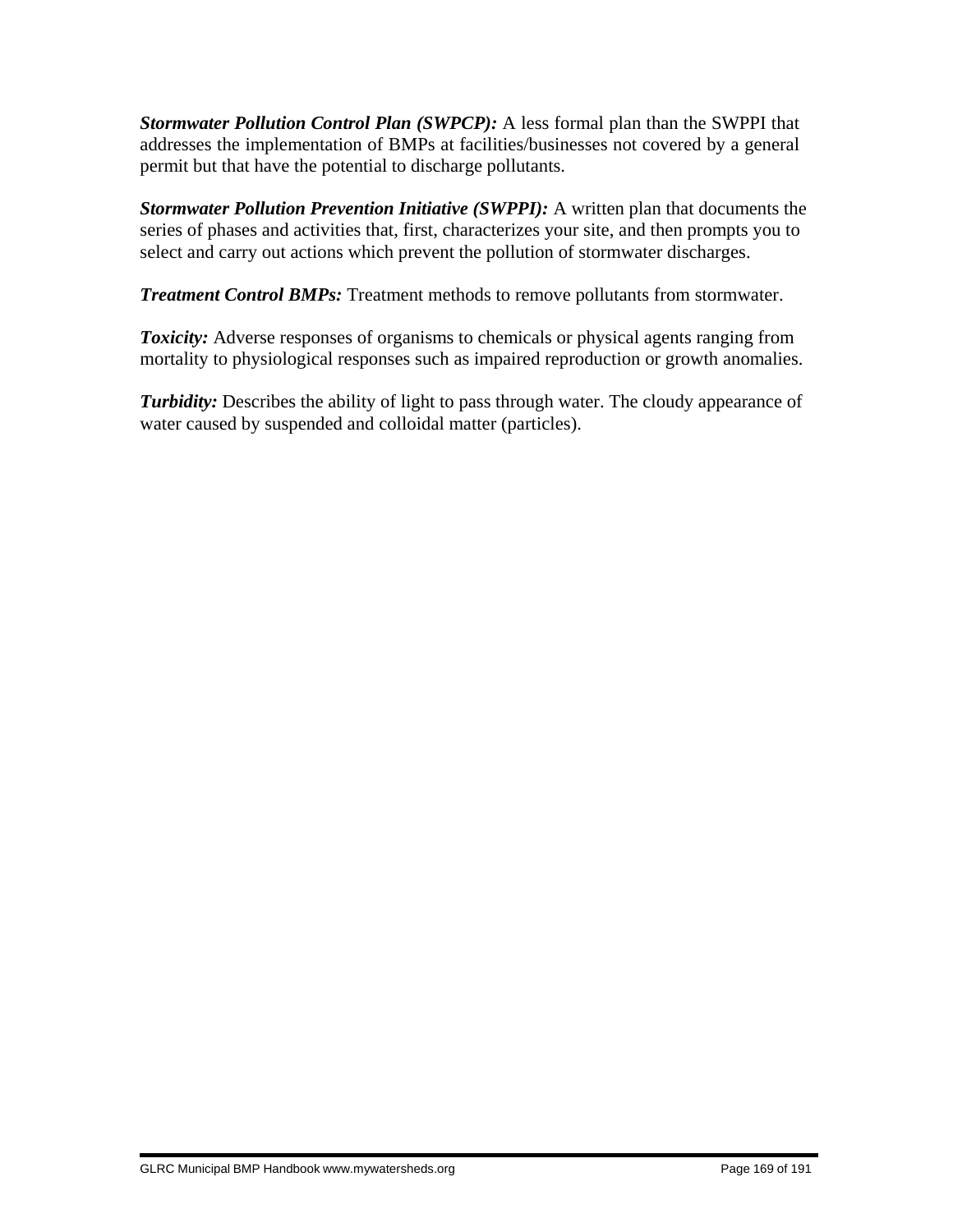### **4.2 Acronyms**

AASHTO American Association of State Highway and Transportation Officials AC Asphalt Concrete ADL Aerially Deposited Lead AIMP Impervious Area AINF Infiltration Area ANSI American National Standards Institute APHA American Public Health Association APWA American Public Works Association ASTM American Society for Testing Materials AWWA American Water Works Association BAT Best Available Technology (economically available) BCT Best Conventional Technology (pollution control) BFP Bonded Fiber Matrix BMPs Best Management Practices BOD Biological Oxygen Demand CA Contractor Activities CCS Cellular Confinement System CERCLA Comprehensive Environmental Response Compensation and Liability Act CFR Code of Federal Register CMA Congestion Management Program COE U.S. Army Corps of Engineers CPI Coalescing Plate Interceptor CWA Clean Water Act (Federal Water Pollution Control Act of 1972 as amended in 1987) DCIA Directly Connected Impervious Area DLEG Department of Labor and Economic Growth EEC Effect Effluent Concentration EIR Environmental Impact Report EMC Event Mean Concentration EOS Equivalent Opening Size ESA Environmentally Sensitive Area ESC Erosion and Sedimentation Control FEMA Federal Emergency Management Agency FHWA Federal Highway Administration GIS Geographical Information System Hazmat Hazardous Material HSG Hydrologic Soil Groups IPM Integrated Pest Management LEPC Local Emergency Planning Committee MDA Michigan Department of Agriculture MDEQ Michigan Department of Environmental Quality MEP Maximum Extent Practicable MS4 Municipal Separate Storm Sewer System MSDS Material Safety Data Sheet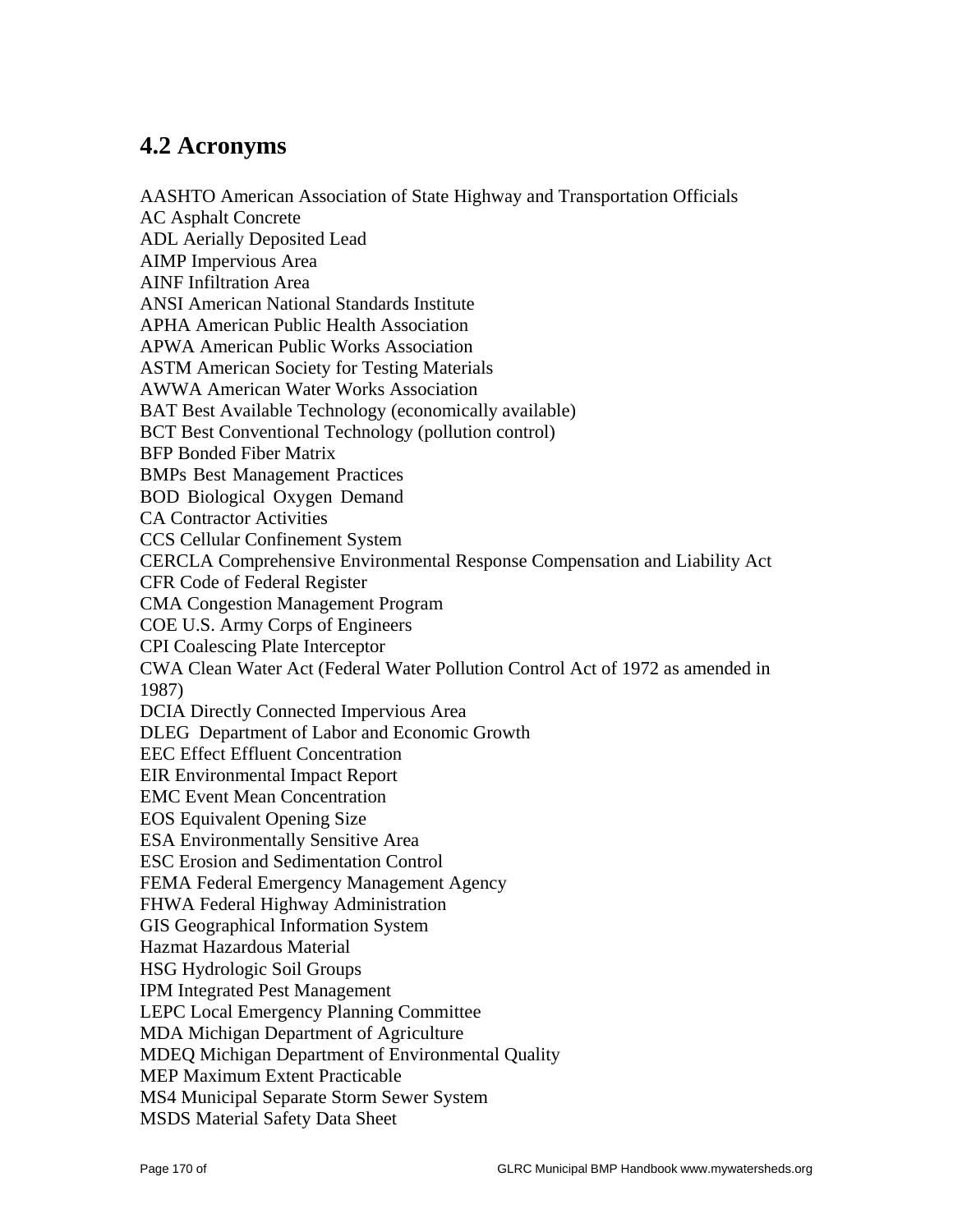MSHA Mine Safety and Health Administration NMFS National Marine Fisheries Service NOAA National Oceanographic and Atmospheric Administration NOI Notice of Intent NPDES National Pollution Discharge Elimination System NPS Nonpoint Source NRC National Response Center NRCS Natural Resources Conservation Service NSF National Science Foundation NURP National Urban Runoff Program O&G Oil and Grease O&M Operations and Maintenance OSDS On-site Disposal System OSHA Occupational Safety and Health Administration P2 Pollution Prevention PAHs Polyaromatic Hydrocarbons PAM Polyacrylamide PCBs Polychlorinated Biphenyls PEAS Pollution Emergency Alerting System PIPP Pollution Incident Pollution Plan PPT Pollution Prevention Team POTW Publicly Owned Treatment Works PSD Particle Size Distribution RCRA Resource Conservation and Recovery Act SAP Sampling and Analysis Plan SARA Superfund Amendments and Reauthorization Act SERC State Emergency Response Center SIC Standard Industrial Classification SUSMP Standard Urban Stormwater Mitigation Plan SWMP Stormwater Management Program SWPCP Stormwater Pollution Control Plan SWPPI Stormwater Pollution Prevention Initiative TMDL Total Maximum Daily Load TOC Total Organic Carbon TSS Total Suspended Solids USACE United States Army Corps of Engineers USDA United States Department of Agriculture USDOT United States Department of Transportation USEPA United States Environmental Protection Agency WEF Water Environment Federation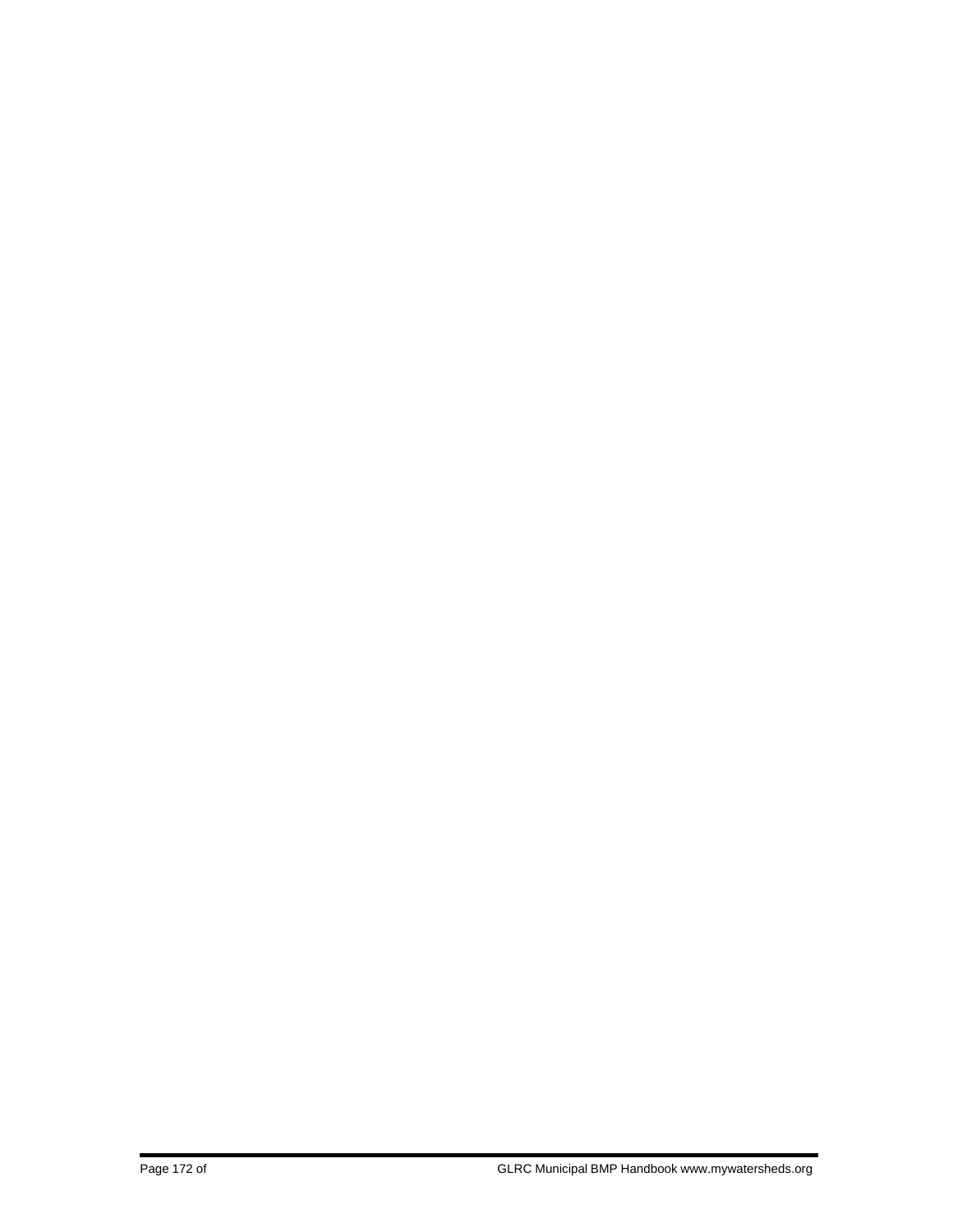# **Section 5**

## **BMP Implementation and Evaluation**

## **5.1 Introduction**

As noted in Section 1 each municipality regulated under stormwater NPDES permits, whether categorized as a Phase I or Phase II municipality, is required to implement a stormwater management program and to assess the effectiveness of the program. Although specific program requirements and the level of implementation required differ between Phase I and Phase II municipalities, both prohibit non-stormwater discharges into storm drains, and require controls to reduce the discharge of pollutants to the maximum extent practicable (MEP). As part of the program, the municipalities are required to address public agency (municipal) operations to reduce the discharge of pollutants and to assess these efforts. Section 2 provides information on some of the necessary elements and steps involved in identifying BMPs for municipal activities occurring at fixed facilities and in field programs, whereas this Section discusses the components necessary to successfully implement a BMP and evaluate its effectiveness.

## **5.2 BMP Implementation**

Municipal employees perform numerous municipal activities that have the potential to discharge pollutants. Staff should consistently implement the procedures or BMPs applicable to these activities. Some municipal activities are contracted to other parties. For example, many municipalities contract out street sweeping or waste collection. Similarly, many municipalities lease city-owned facilities to other parties, at which activities take place that have the potential to discharge pollutants. To ensure measures are taken to reduce pollutants while contractors or lessees perform such activities, contract and lease language should explicitly specify requirements to comply with all BMP specifications. Sample contract/lease language is presented in Appendix D.

Successful implementation of a BMP is dependent on the following components: Effective training of municipal and contract employees working in both fixed facilities and field programs.

Regular inspections of fixed facilities, field programs, and treatment controls.

Maintenance of treatment controls as needed to ensure proper functioning.

 Periodic evaluation/monitoring of BMP performance consistent with NPDES permit requirements.

 Follow-up action to correct deficiencies in BMP implementation noted during inspections.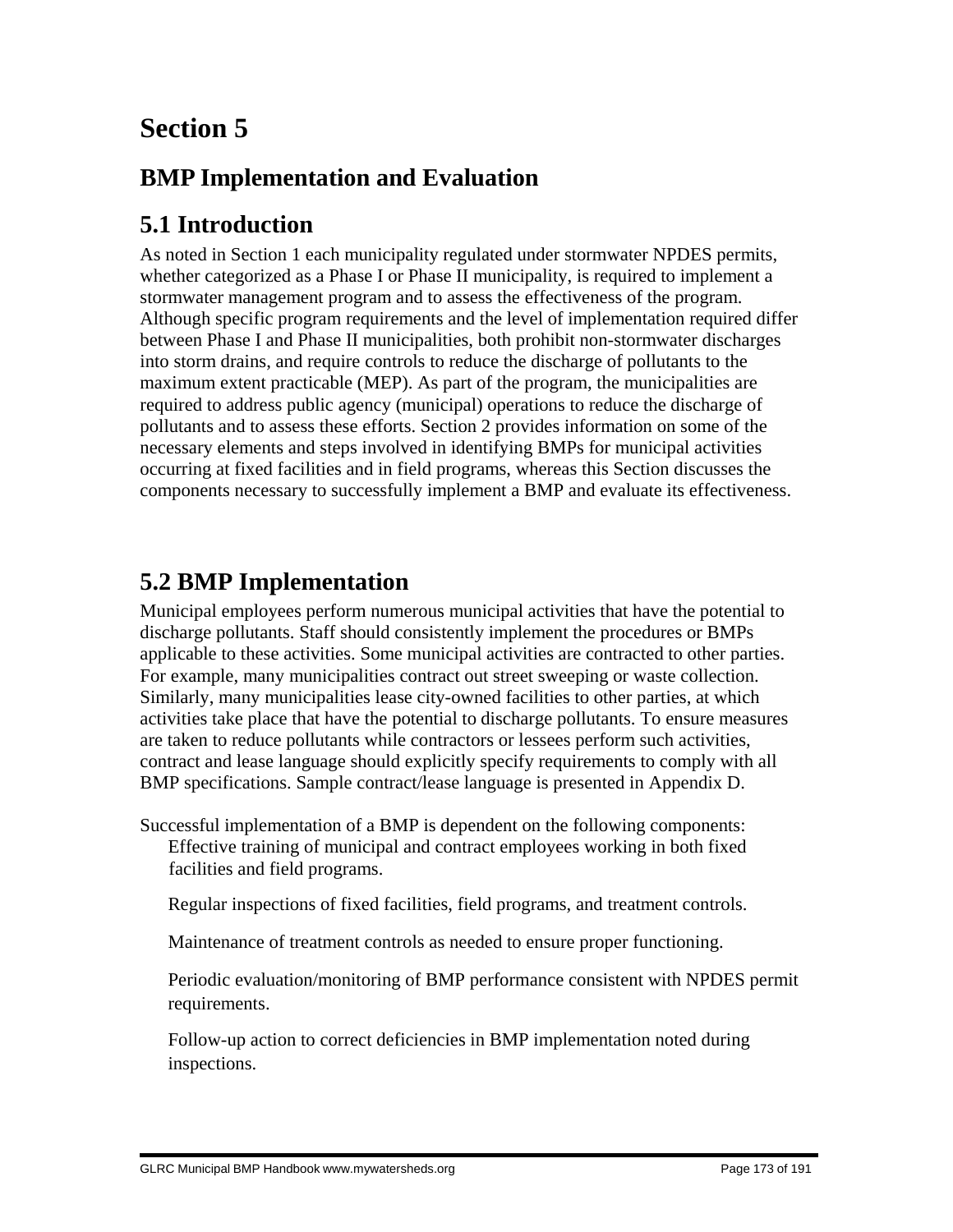Accurate record keeping to track training, inspections, monitoring, and BMP maintenance.

 Submittal of an annual report to the applicable RWQCB regarding the effectiveness of the municipal efforts to reduce pollutants from fixed facilities and field programs. For Phase II Programs, documentation showing how the municipality has met its measurable goals, or revisions to those goals with supporting documentation.

## **5.3 Staff Training**

Education and training is the key to the success of BMP implementation. Typically, municipalities provide annual training sessions. In addition to municipally sponsored training, staff may also attend local, regional, statewide, or national training seminars or workshops related to stormwater management and water quality conducted by other organizations.

In general, a municipality should consider a training program for employees working in fixed facilities and/or field programs. The training program should address the following subjects:

 Maintenance Procedure Implementation and Inspection – In this training effort, proper procedures for performing municipal activities that may adversely affect stormwater quality are addressed. Maintenance procedures cover a wide range of municipal activities and the training may address either all maintenance procedures applicable to the municipality or a specific procedure (e.g. fertilizer and pesticide use). This training can be conducted in either a formal or a tailgate-style format.

 Pollution Prevention/Spill Awareness – This training addresses the general techniques municipal staff may implement to prevent pollution, as well as to respond to spills once they have occurred. Training can be tailored to management and other municipal staff who oversee pollution prevention measures, to field staff conducting activities that may result in spills, or to field staff who may encounter spills or illicit discharges.

## **5.4 Site Inspections**

Inspections of municipal fixed facilities and field programs should be performed to verify that BMPs are being implemented, that they are appropriate for that facility or program, and that they continue to reduce the discharge of pollutants. Inspections generally consist of the following:

 Fixed Facilities – Inspections are typically performed by a combination of stormwater program staff and on-site fixed facility managers. The inspection of a fixed facility may include spot checks of the facility and activities being performed at the facility, and interviews with key line staff.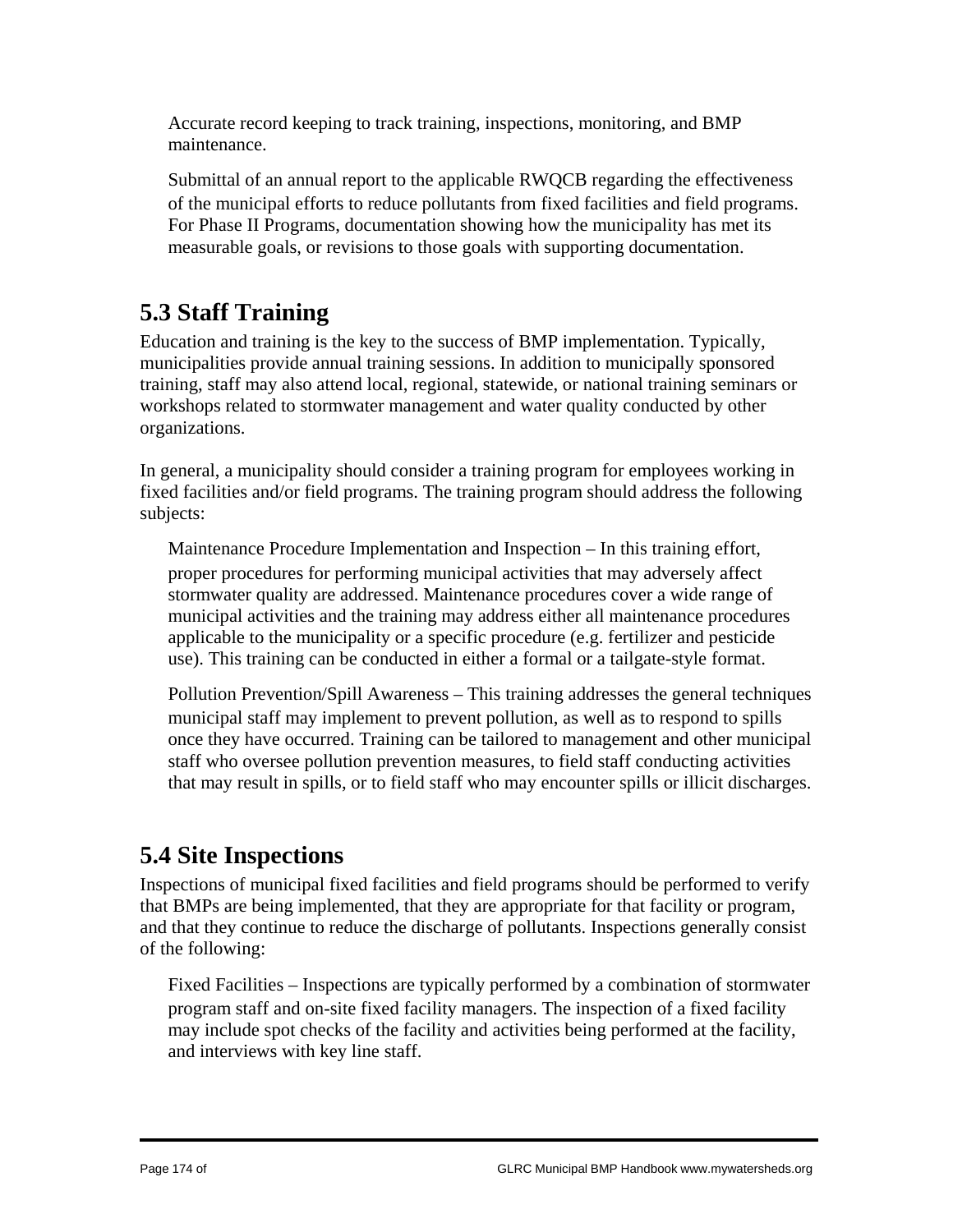Field Programs– Inspections are typically performed by a combination of stormwater program staff and field program supervisors. The inspection of a field program may include spot checks of activities being performed, and interviews with key staff. Contracted Activities – Inspections are typically performed by municipal staff to supplement and check on self-inspections and reporting by the management staff of the contract firm performing the activity. Performance should be checked against contract/lease language (see Appendix D).

 Leased Facilities – Inspections are typically performed by municipal staff to supplement and check on self-inspections and reporting by the management staff of the lessor (see Appendix D).

#### **Inspection Frequencies**

Fixed facility or field program inspection frequency depends on the nature of the facility or program. Annual inspection is typical, with a more frequent schedule for facilities/activities that pose a greater threat to discharge pollutants (e.g. corporation yards). In the event of an observed problem, such as ineffective maintenance procedures or detected non-stormwater discharges, the inspection frequency should be increased as appropriate to facilitate correction of the problem.

#### **Inspection Documentation Procedures**

Inspection forms may be developed and used to properly document all inspections and gather the necessary information for record keeping and annual reporting. Examples include:

 General Inspection Forms – These primary forms provide for a general characterization of the fixed facility or field program being inspected, including the type of facility or program, the reason for inspection, activities that may take place, and BMPs applicable for the facility. A general form for all inspections and a single fixed facility specific form should be completed.

 Activity Specific Inspection Forms – These secondary forms include a series of questions or checklist items about specific activities taking place at a fixed facility or as part of a field program, as well as a list of suggested corrective action plans that can be implemented should a problem be found. All forms applicable to the activities being performed at a fixed facility or field program should be completed.

## **5.5 Analytical Monitoring**

Although expensive, stormwater monitoring is a valuable way to assess long-term BMP effectiveness and cost-effectiveness of selected BMPs at reducing pollutants to the "maximum extent practicable". For Phase I municipalities, specific monitoring requirements depend on the individual NPDES permits issued. Phase II municipalities are covered by the Phase II General NPDES Permit and are not explicitly required to conduct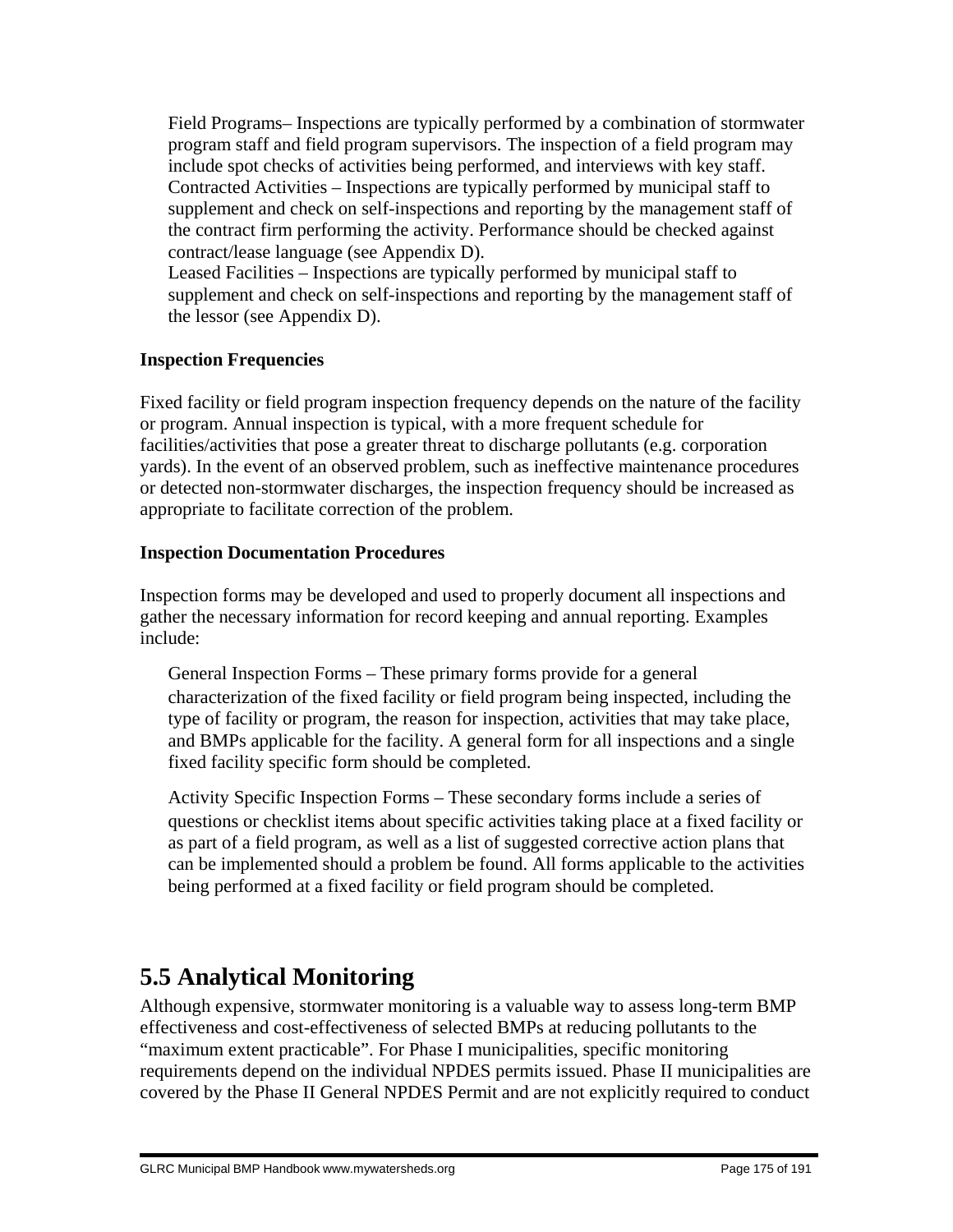chemical monitoring. Monitoring activities can include source identification, and chemical characterization of effluent/runoff, and non-stormwater discharges.

It is beyond the scope of this handbook to describe specific sampling and analytical techniques. For guidance on conventional stormwater sampling techniques and protocol, the reader should refer to NPDES Stormwater Sampling Guidance Document, 1992, published by the USEPA, or Caltrans' Guidance Manual: Stormwater Monitoring Protocols, 2000.

## **5.6 Enforcement**

To ensure proper BMP performance, enforcement procedures and mechanisms should be established for the municipal fixed facilities and field programs. Enforcement actions may occur as a result of a problem found during an inspection or in response to a complaint that is received. Several different types of enforcement mechanisms and penalties can be utilized to ensure compliance. The internal enforcement procedures, directed toward municipal staff, include initial verbal warnings, written warnings, and more serious disciplinary actions if verbal and written warnings do not result in appropriate action. External enforcement procedures which pertain to municipal contractors may be undertaken primarily by the municipality's inspectors, managers, and supervisors who possess enforcement authority through established policies and procedures or ordinances. Depending on the severity of the violation, enforcement could range from the issuance of a notice of noncompliance to the loss of a contract or lease, or a fine.

## **5.7 Recordkeeping**

As applicable, the municipality should maintain records demonstrating successful implementation of BMPs. Recordkeeping may include training, site inspection and maintenance, and if applicable, monitoring.

#### **Training and Workshops**

Records of all training sessions provided to staff should be maintained to allow for:

Determining which staff requires which training;

Determining when training sessions must be conducted; and

Documenting training activities for enforcement and compliance purposes.

Municipal staff may attend training sessions or workshops sponsored by non-Permittees such as local or national organizations. For these sessions, the following information should be recorded:

Name of Workshop/Training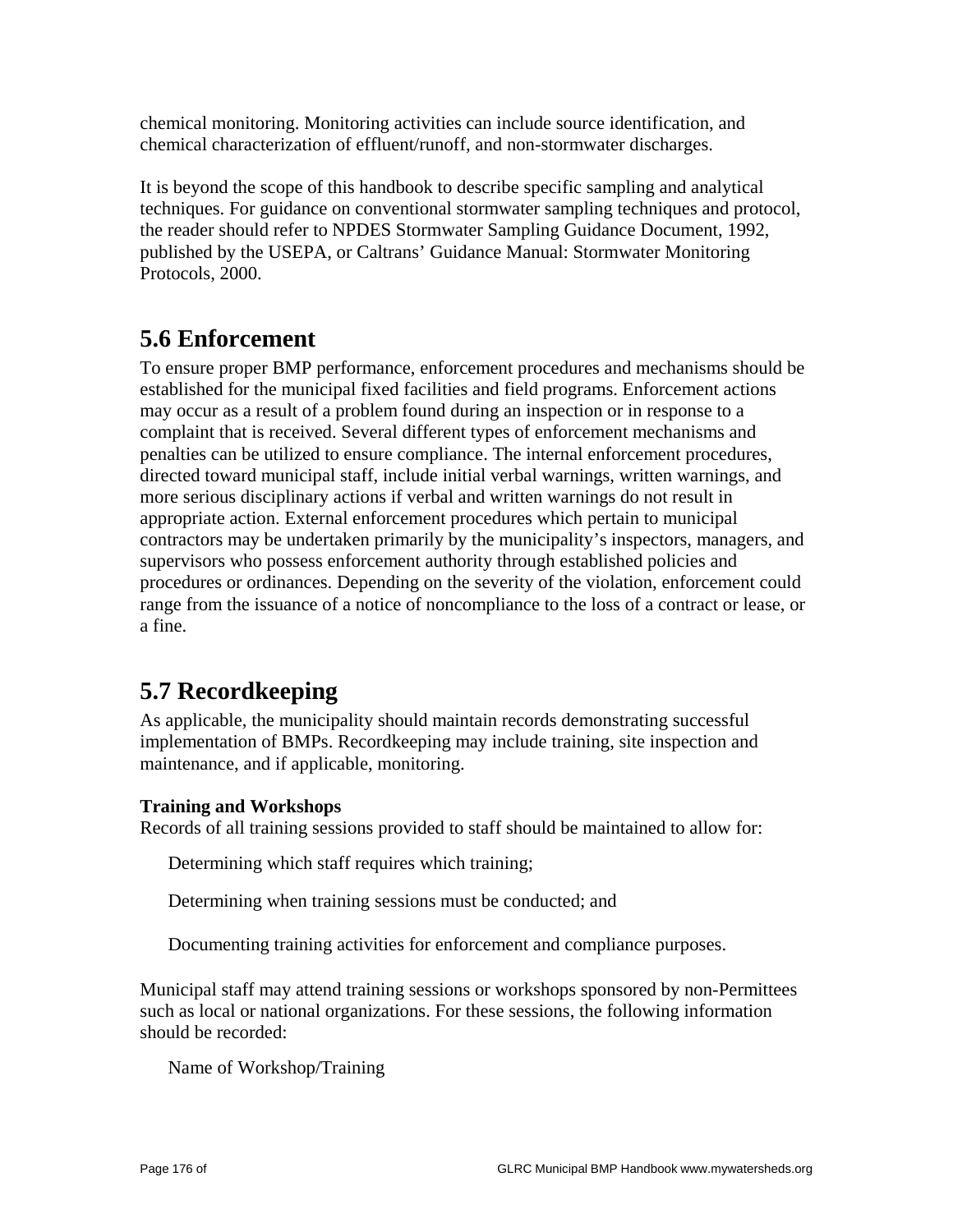Sponsoring Organization General Description of the Subject Matter Location and Date

Attendee information (name, title, department, phone and/or email)

#### **Site Inspection and BMP Maintenance**

Inspection reports should be kept to track frequency and results of inspections, BMPs implemented, condition of BMPs inspected, and follow-up actions taken. It is also important to keep a record of maintenance activities or any other BMPs that are of an "action" nature. It is easy to demonstrate that a BMP that involves a physical change, such as berming or covering, has been accomplished. However, actions that relate to good housekeeping can only be demonstrated by recordkeeping. Besides demonstrating compliance, records can assist in BMP management. Keeping a record of catch basin cleaning, for example, also provides insight into how long it takes for the catch basin sump to refill.

#### **Monitoring**

Records of all stormwater monitoring information, inspections and visual observations, certifications, corrective actions and follow-up activities, and copies of all reports must be retained for a period of at least five years. These records shall include at a minimum, when applicable:

Date, place, and time of sampling, visual observations, and/or measurements.

Individual(s) who performed the sampling, visual observations, and or measurements.

Visual observation records for storm events.

Visual observations and inspections of non-stormwater discharges.

Calibration and maintenance records of on-site instruments used.

Visual observations and sample collection exception records.

Date and approximate time of analyses.

Individual who performed the analyses.

 Analytical results, method detection limits, and the analytical techniques or methods used.

Quality assurance/quality control records and results.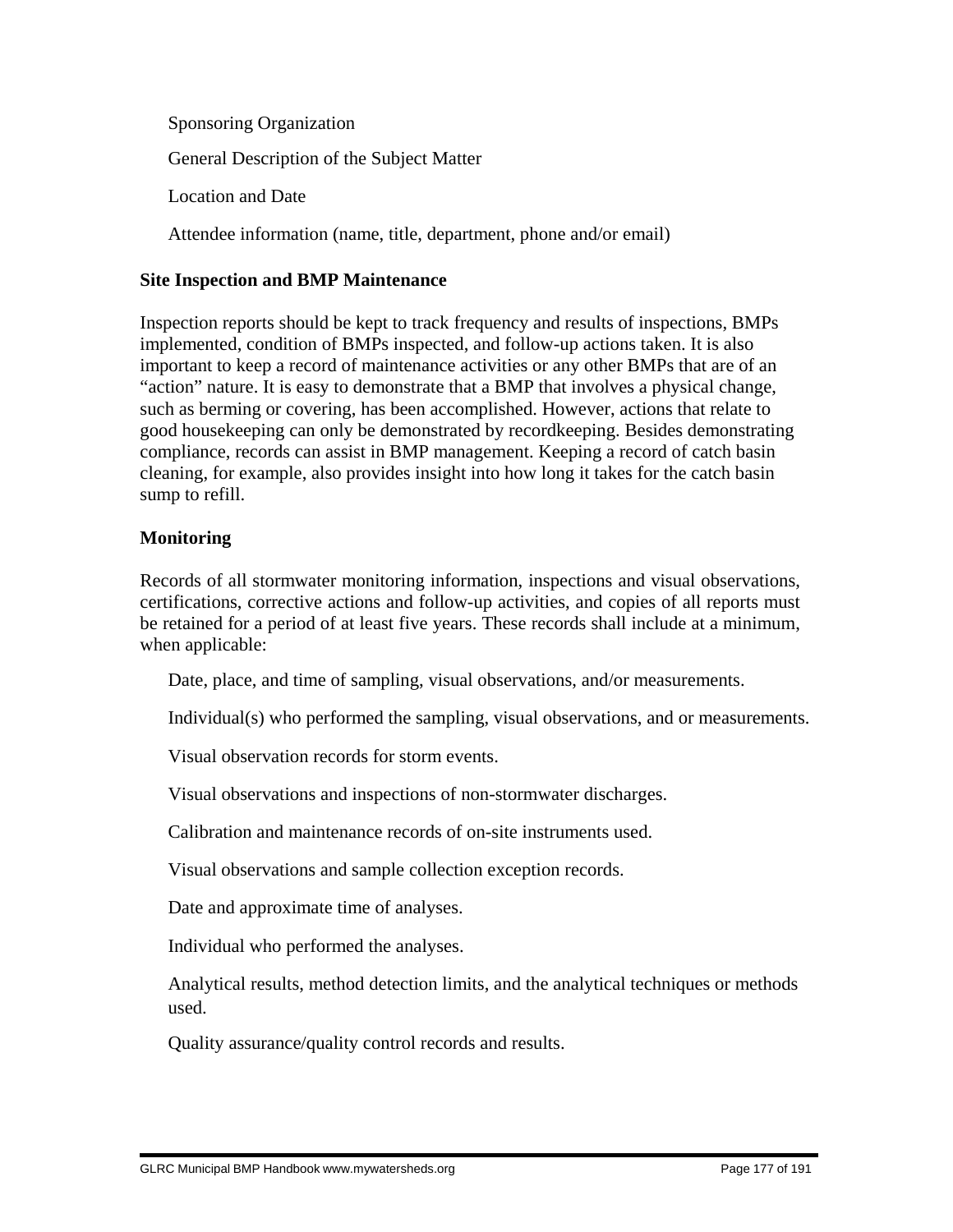Sampling and analysis exemption and reduction certifications and supporting documentation.

 Records of any corrective actions and follow-up activities that resulted from the visual observations.

## **5.8 Reporting**

Phase I municipalities are required to submit annual reports documenting BMP implementation, with due dates varying depending on individual NPDES permit requirements. Specific reporting requirements differ between individual permits. Typically, they include, but are not limited to, the following:

Program implementation status.

Summary of stormwater activities performed.

Stormwater monitoring results summary and analysis.

Assessment of the effectiveness of selected control measures or BMPs.

 Changes or suggested changes to the BMP that will improve overall effectiveness of the program.

Phase II municipalities will be required under the Phase II General NDPES Permit, beginning in 2004, to submit annual reports to the Michigan Department of Environmental Quality on October 1 of each year, or as otherwise required. Specific reporting requirements will include:

Program implementation status.

Summary of stormwater activities performed.

Results of information collected, such as monitoring data.

Summary of proposed stormwater activities for the next reporting cycle.

Changes made in BMP selection.

Changes in stormwater management personnel.

Changes made in program or measurable goals.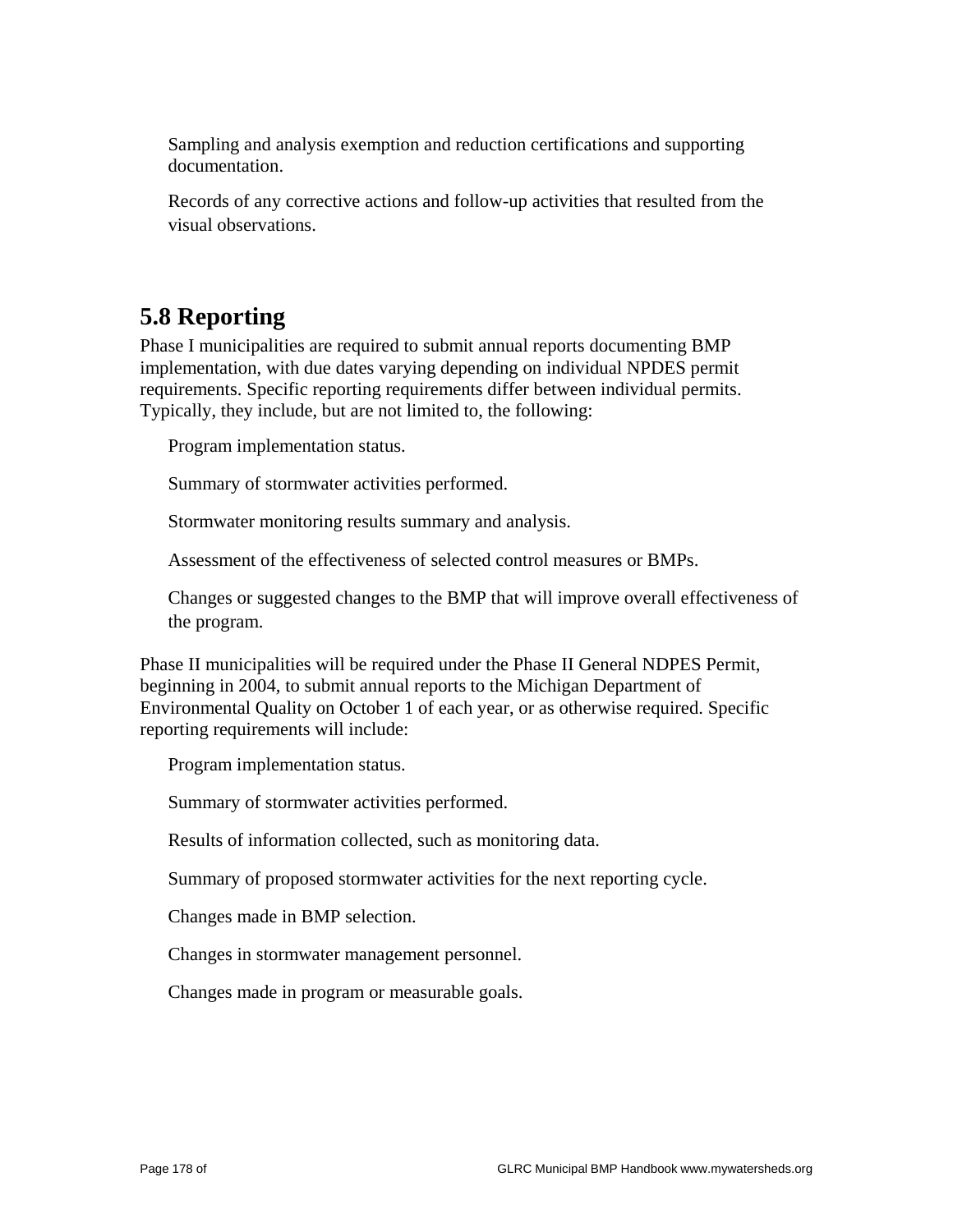# **Appendix A**

# **Inventory of Municipal Operations**

This appendix provides an example of an inventory database. The purpose of this example is to illustrate the types of data that should be collected for municipal operations and how these data can be organized into a database that can be used for other steps of a municipality's stormwater management program. Specifically, the information gathered in the inventory process should be used to assess municipal operations for BMP implementation (Appendix B) and for BMP selection (Appendix C).

The example provided here was adapted from the inventory database developed by the County of Orange Stormwater Program for fixed facilities. The field program inventory database should include similar information (see Section 2).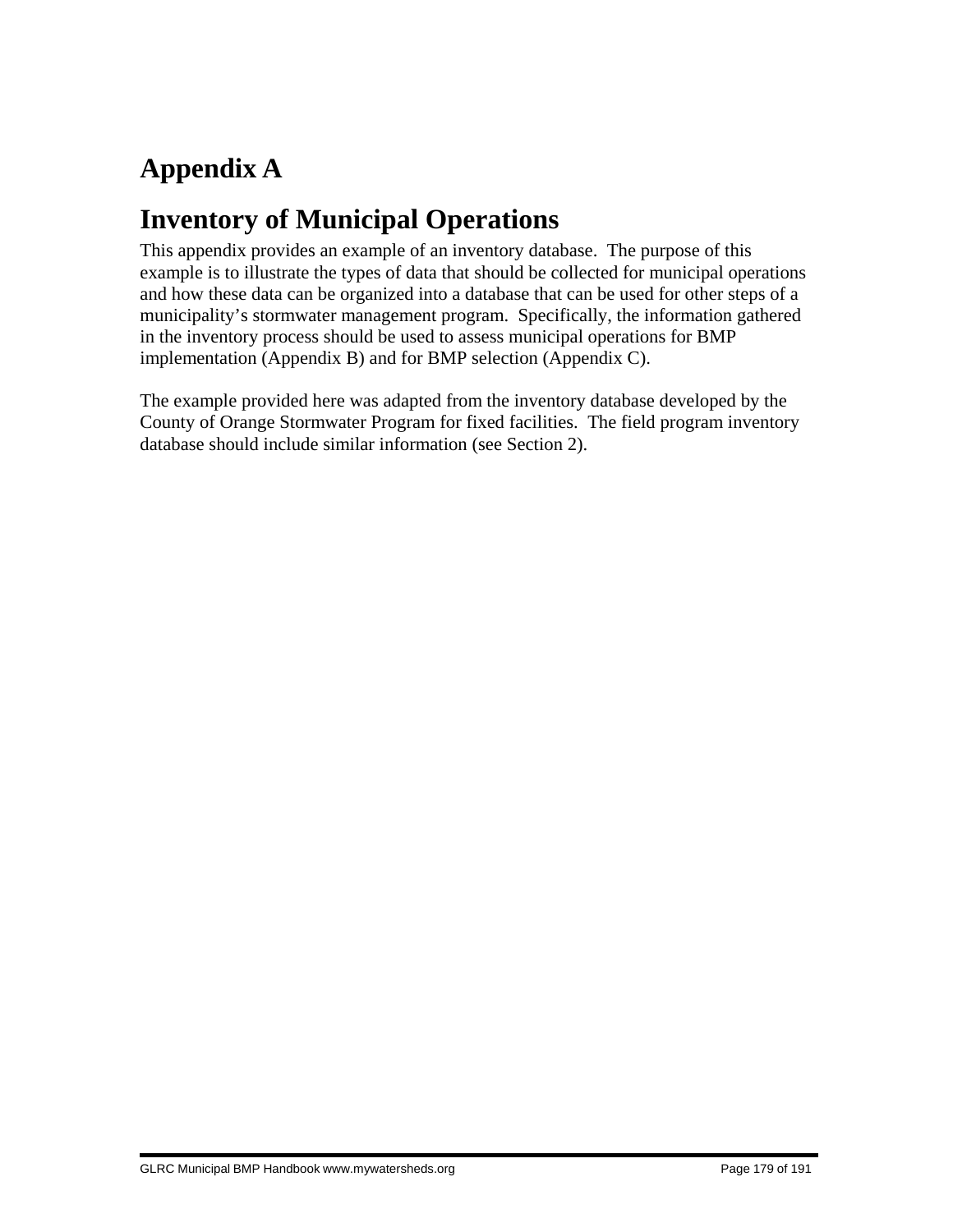| ı      |
|--------|
| Ú      |
| I<br>۹ |

|                           |                  |                             |                         |                    |       | Facility Physical Address Information*                  |                                    |          |                                                                           |                                              | Watershed Identification |          |
|---------------------------|------------------|-----------------------------|-------------------------|--------------------|-------|---------------------------------------------------------|------------------------------------|----------|---------------------------------------------------------------------------|----------------------------------------------|--------------------------|----------|
| Facility Name             | Number<br>Street | Sirect <sub>p</sub><br>Name | <b>Suffix</b><br>Street |                    |       | <b>Business Phone</b><br>Number                         | <b>Business Fax</b><br>Number      | Facility | Contact Square Feet<br>Name of Facility)<br>Total<br><b>Facility Size</b> | Teentify if<br>Watershed<br>possible)        |                          | Latitude |
| ounty Yard                | 1200             | Pine                        |                         | Road Anabeim 92933 |       | $(714) 555 - 6363$                                      | $(111)$ 222-3333 Ron Jones 400,000 |          |                                                                           | Santa Ana<br>E-Lower<br>River                | 133.49.55                | らすあま     |
| <b>Thy Service Center</b> | 645              | Main Street Brea            |                         |                    | 02821 | $714$ ) 555-1234 $(123)$ 456-7890 $-$ Joe Smith 200,000 |                                    |          |                                                                           | River/Covote<br>Creek<br>$A-$ San<br>Gabriel | 102.4850                 | 33.3444  |

Add facility mailing address information if different from physical address

# Step 2 Potential Pollutant Generating Activities

| Identify all activities that apply for each facility and associated pollutants | Parking                                                                                                                                                  | hash, Metals,<br>lact., O&G,<br>sed., Nut.,<br>JTg., Oxy | rash, Metals,<br>lact., O&G.                                             |
|--------------------------------------------------------------------------------|----------------------------------------------------------------------------------------------------------------------------------------------------------|----------------------------------------------------------|--------------------------------------------------------------------------|
|                                                                                | Maintenance Maintenance Activities<br>Building and                                                                                                       |                                                          | Jrg., Pest., Oxy Org., Oxy<br>rash, Metals,<br>act., O&G.<br>sed., Nut., |
|                                                                                | Disposal                                                                                                                                                 |                                                          |                                                                          |
|                                                                                | Unloading of   Sto rage of   Operations &   Outdoor Storage   Handling and   Grounds   Storage Area   Over Water<br>Liquids Maintenance of Raw Materials | Sed., Nut., Metals,<br><b>O&amp;G</b>                    | Sed., Nut., Metals,<br>O&G                                               |
|                                                                                | aupment<br>Outdoor<br>Process                                                                                                                            |                                                          |                                                                          |
|                                                                                | ontainer<br>Outdoor                                                                                                                                      |                                                          |                                                                          |
|                                                                                | Materials<br>Outdoor<br>Loading/                                                                                                                         | Metals, O&G                                              | Metals, O&G                                                              |
|                                                                                | Maintenance<br>Cleaning and Repair<br>Equipment<br>Vehicle &                                                                                             | Metals, O&G, Sed., Nut.,<br>Ë                            | Metals, O&G, Sed., Nut.,                                                 |
|                                                                                | Equipment<br>Vehicle and Washing &<br>Steam<br>Vehicle and                                                                                               | O&G, Org.<br>Sed., Nut.,                                 | Org., Trash D&G, Org.<br>Sed., Nut.,                                     |
|                                                                                | donipment<br>Fueling                                                                                                                                     | letals, O&G, Metals,<br>Org.,Trash                       | fetals, O&G Metals,                                                      |
|                                                                                | Facility Name                                                                                                                                            | County yard                                              | <b>City Service</b><br>Center                                            |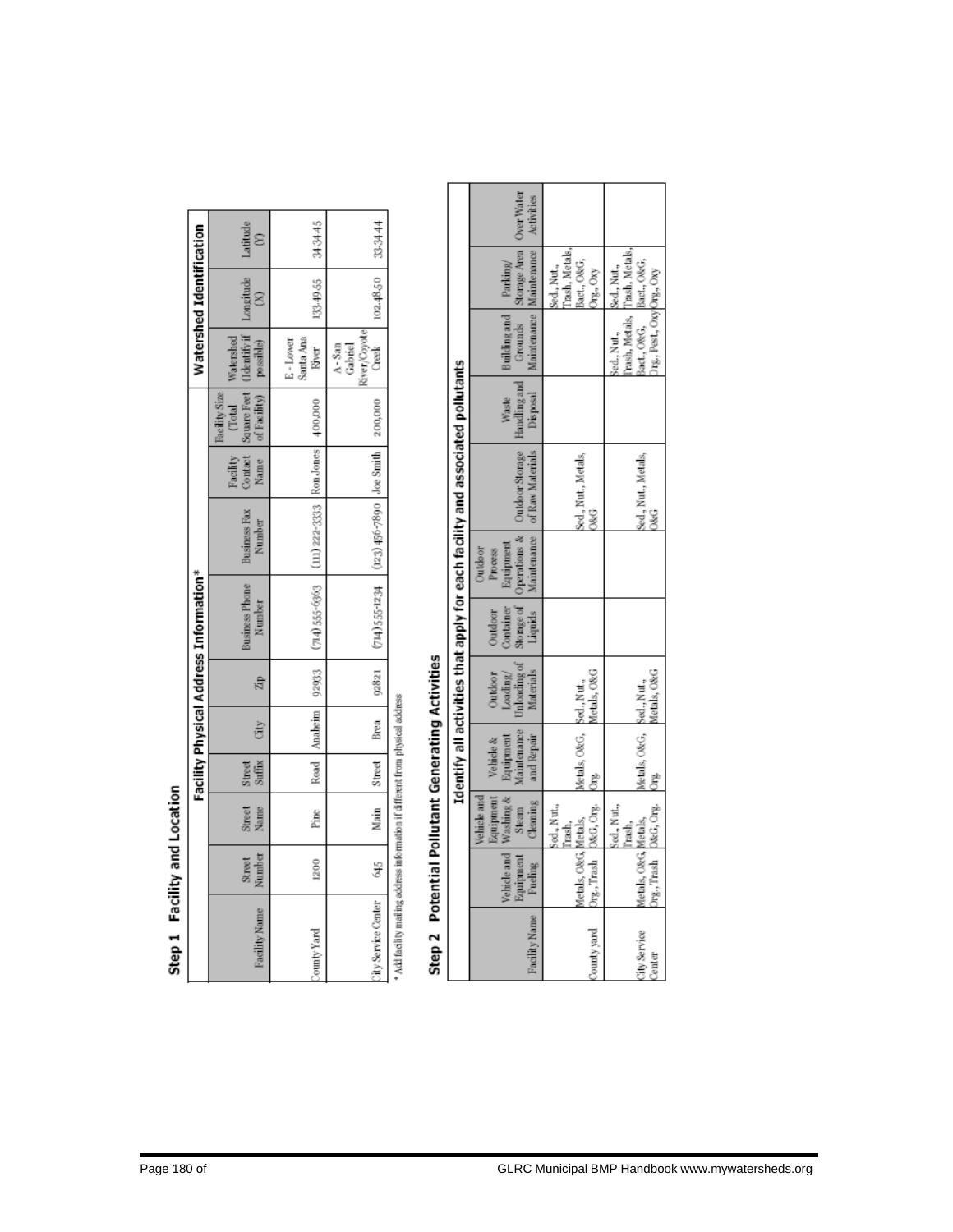# **Appendix B**

## **Assessment of Municipal Operations**

This appendix provides an example assessment worksheet that can be used for evaluating fixed facilities to determine the level of BMP implementation. The results of this assessment process can then be used as the basis for BMP selection (see Appendix C).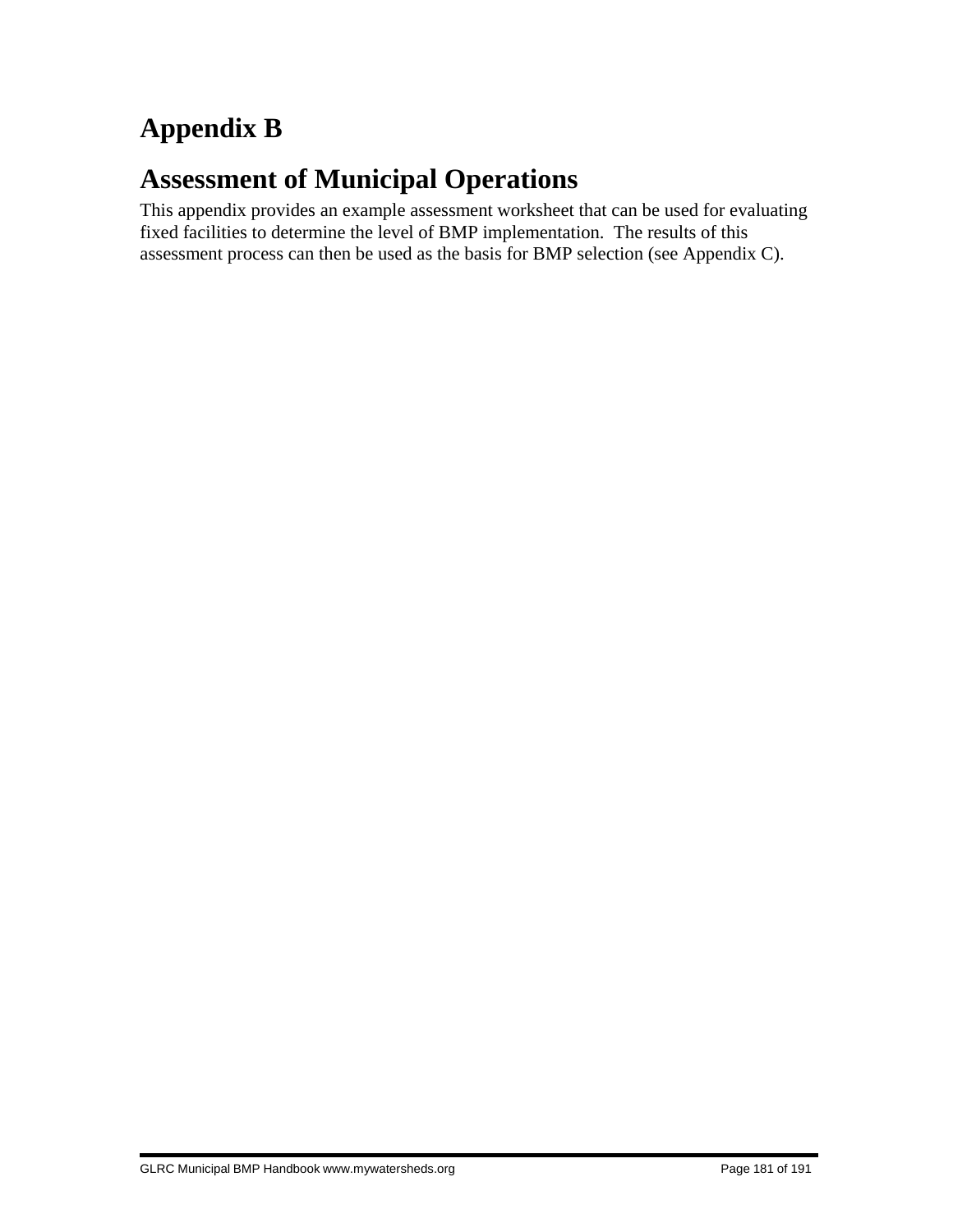#### **WORKSHEET!**

| Faciliry Ns1m:Couury ysrd           |
|-------------------------------------|
| Coot. :-t <b>Nsme: Roo</b> 10:11e\$ |

Si:e Addres;: 1200 Pioe Rd., Anabeitu, CA 92933 Phone: (I11)222-3333

 $1.~\textrm{ACIV} \hspace{-0.1cm}\mathbf{ImS}\hspace{-0.1cm} -\hspace{-0.1cm}\mathbf{forut}_\text{dl})\hspace{-0.1cm} >\hspace{-0.1cm} \textrm{O} \hspace{-0.1cm} \textrm{lim}~ \omega\hspace{-0.1cm}\omega \hspace{-0.1cm} \textrm{with}~ y\hspace{-0.1cm} \textrm{p:}-\hspace{-0.1cm} \textrm{e;}\textrm{c.} \dots \hspace{-0.1cm} \textrm{.}\hspace{-0.1cm} \textrm{.} \hspace{-0.1cm} \textrm{.} \hs$ 

 $VJ.J.L.t.$ : fts pototid for pollutant dis. charge (PPD):  $1 = h$ i m11

 $2. \textbf{BAiP}\text{EFFECTIVENISS-}~\textbf{bttw}_{n} \textit{le}~\text{two}~\text{p}~\text{v}~\text{d}~\text{E}~\text{m}~\text{et}~\text{tiv}~\text{at}~\text{by}~\text{y}~\text{d}~\text{tiv}~\text{d}~\text{tiv}~\text{d}~\text{tiv}~\text{d}~\text{tiv}~\text{d}~\text{tiv}~\text{d}~\text{tiv}~\text{d}~\text{tiv}~\text{d}~\text{tiv}~\text{d}~\text{tiv$ 

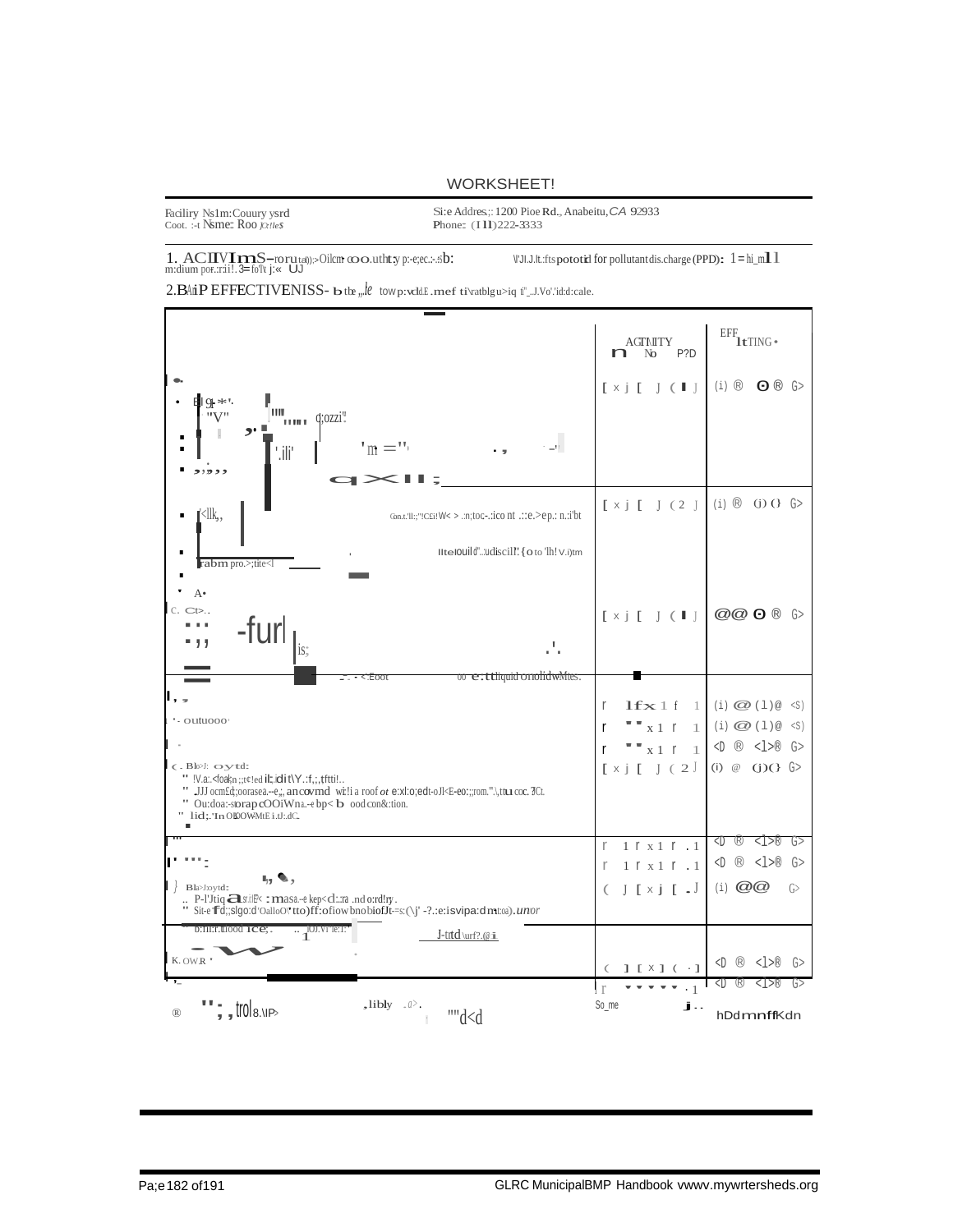#### 3. TYPE AND QUAI'UITY OF INUERIALS USED

| aterial     | Typical Quantity/Frequency | <b>IsStored Material Likely to</b><br>Generate Pollutants |
|-------------|----------------------------|-----------------------------------------------------------|
| Gasoline    | 250 galfdav                | ves                                                       |
| Motor oil   | 90 galfwk                  | ves                                                       |
| Detereent's | $40$ Jb wk                 | $_{\text{DO}}$                                            |
|             |                            |                                                           |

#### 4. HISTORY OF SPILLS AD LEAKS

- 
- 
- present but need to be placed near furtilly areas.
- (a) Are cleaoup procedures for spills followed regularly and correctly?=:;;"\*\*\*;:iEllidJ.jillJ.£k!iii:;ii.mg[i!UQii— $\overline{a}$ ) Are used absorbent materials removed and disposed of ina timely thalliller? *stored spill cleml* obse',Ved 011-sfte prooor disvosal required.
- g) Are personnel regularly trained in the use of spill control materials?-" $8 - - - - - - - -$

#### 5. : "!ON-STORMWATER DISCHARGES

- 
- b) An B.fi>s implemented to prevent, treat, or control non-stormwater discharges?  $\chi$ e:s but could use impl'ovement fsee BAIP selection"«.omme.ndations)
- c) Is there a potential for non-stonuwater discharges (i.e. non-stormwater sources obsened without  $B$ . fPs implemented) ves (see BMP selectioll recommendanons)
- 6. SIZE OF FACILTIY (incorporating ihe size of a facility senes as  $\pi$  <tutogate measure for flow)
	- a) Total area 400000 square feet.
	- b) The impervious area (including parking lot) is  $320000 \, \text{square}$ ,  $\text{feet}(800/3; \text{imoolvious})$
- 7. PROXIMITY TO RECEIVING WATER

Does the facility discharge directly or adjacent to a 303(d) water body or other environmentally seusitive  $area?$  110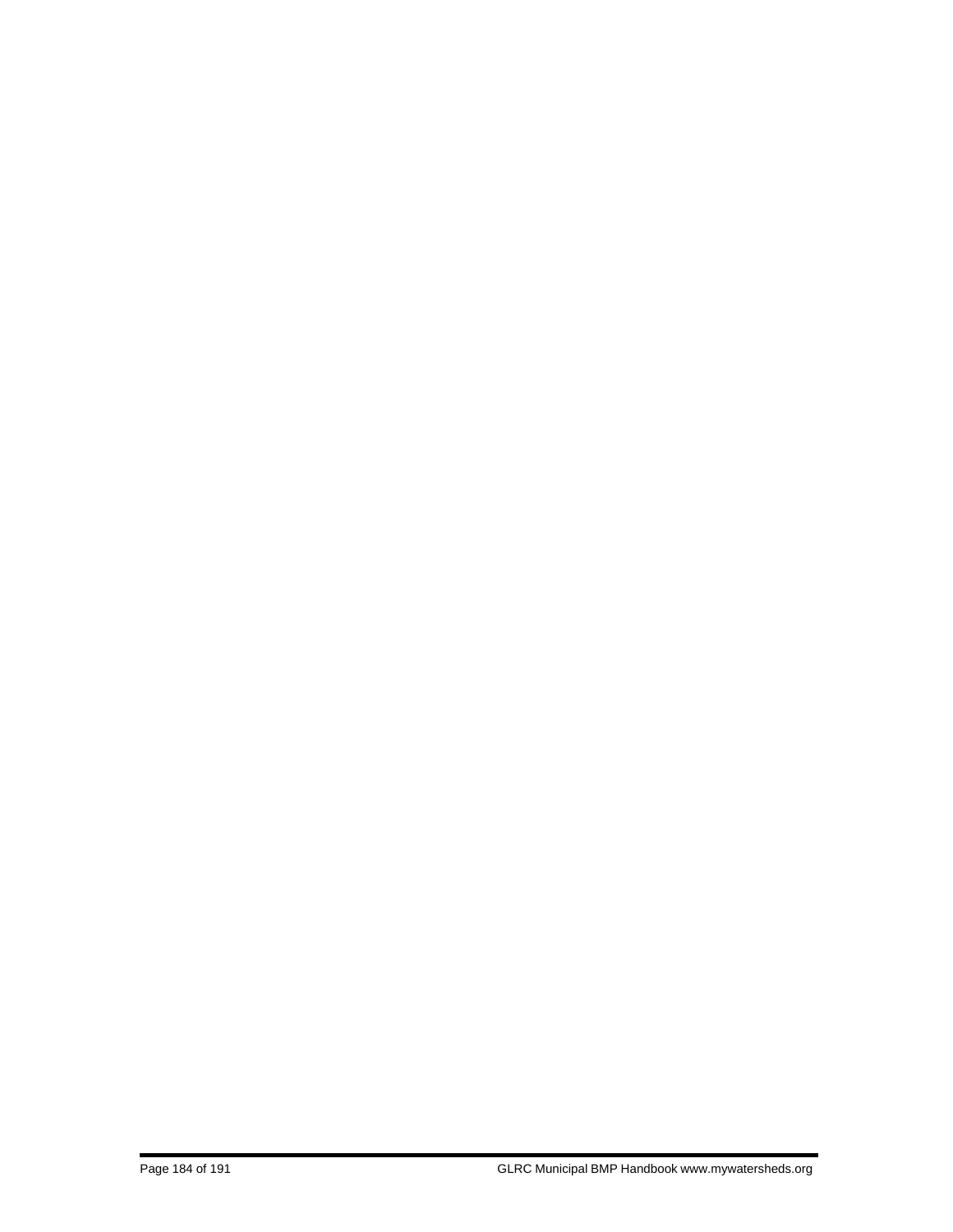# **Appendix C**

# **BMP Selection Process**

The purpose of this appendix is to illustrate the process of selecting BMPs for an example fixed facility. Information necessary for this process includes use of the results from the inventory (Appendix A) and assessment (Appendix B) processes.

The BMPs listed in the example checklist below are the required measures to control the discharge of pollutants to the stormwater drainage system for the activities identified during the assessment process (Appendix B). The BMPs listed include both those that were currently being implemented at the site as well as recommended BMPs based on the facility assessment. The BMP fact sheets presented in Section 3 should be used to identify recommended BMPs for municipal operations, however, note that not all BMPs listed in the fact sheets may be applicable to a given facility. You are encouraged to employ additional BMPs if they will control pollutants in an effective manner.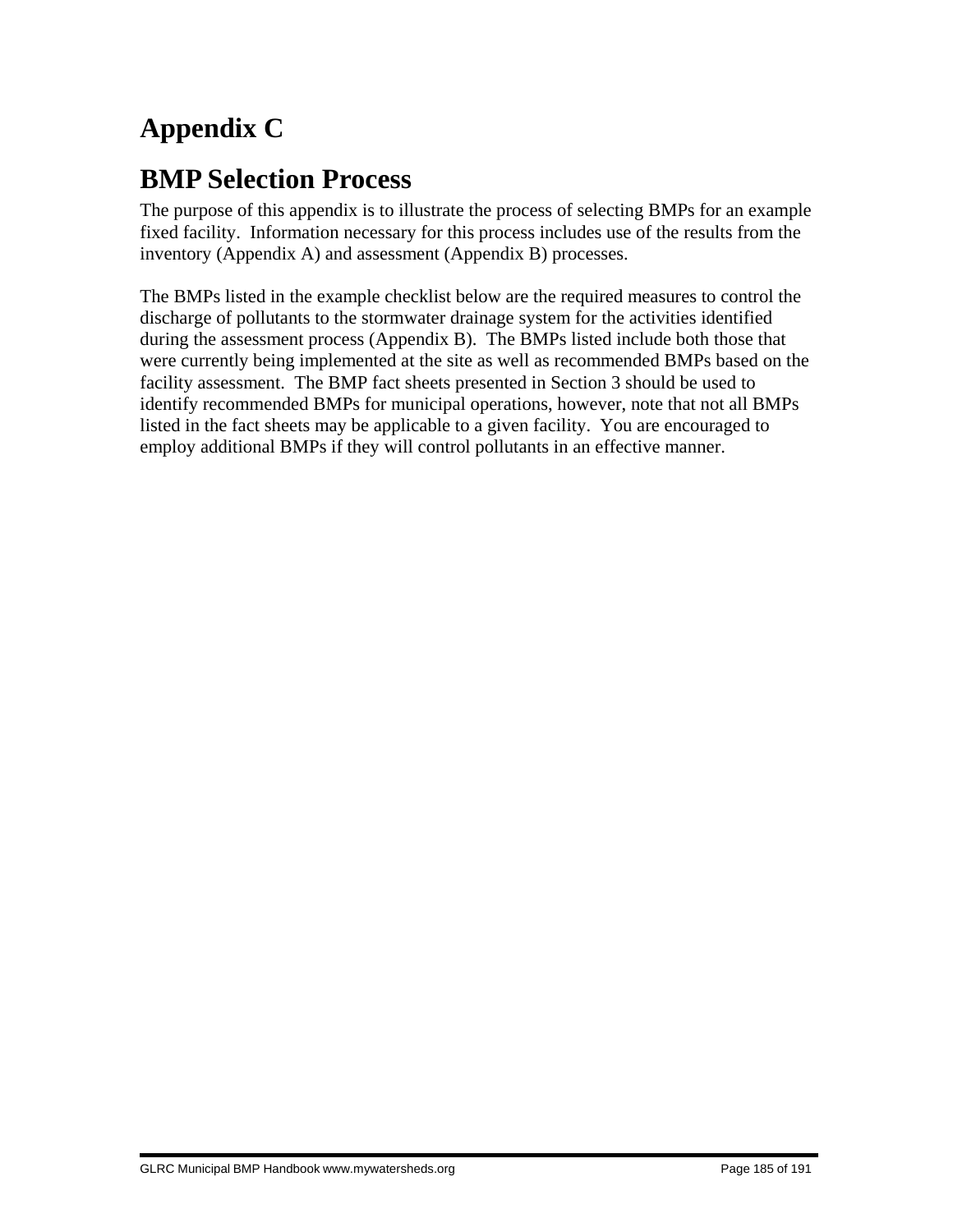Facility Name: County Yard Site Address: 1200 Pine Rd., Anaheim Contact Name: Ron Jones Phone:\_\_(111) 222-3333

#### **APPLICABLE BMPs**

#### **A. VEHICLE AND EQUIPMENT FUELING (Fact Sheet SC-3)**

#### Current

- Employees trained in proper fueling and cleanup procedures.
- "Shut-off" valves installed on nozzles.
- "Topping off" of fuel tanks is discouraged.
- Adsorbent materials used on spills as opposed to hosing down.
- Drains labeled within the facility boundary, by stencil to indicate whether they flow to an oil/water separator, directly to the sewer, or to a storm drain.
- Fueling area designed to prevent storm water runoff and spills.
- Fueling area covered with an overhanging roof structure.

#### Recommended

- Spot clean" leaks and drips routinely. Leaks are not cleaned up until the absorbent is picked up and disposed of properly.
- Install covered spill kits next to fueling area.

#### **B. VEHICLE AND EQUIPMENT WASHING/STEAM CLEANING (Fact Sheet SC-4)**

#### Current

- Vehicles and equipment are washed at an off-site commercial washing location whenever possible.
- On-site washing area is clearly marked as a wash area.
- Signs are posted stating that only washing is allowed in wash area and that discharges to the storm drain are prohibited.
- Trash containers are provided in wash area.
- A map of on-site storm drain locations exists to avoid discharges to the storm drain system.

#### Recommended

- Use biodegradable, phosphate-free detergents for washing vehicles as appropriate.
- Consider washing vehicle equipment inside the building to control the targeted constituents by directing them to the sanitary sewer.

#### **C. VEHICLE AND EQUIPMENT MAINTENANCE AND REPAIR (Fact Sheet SC-5)**

#### Current

- Idle equipment is stored under cover.
- Drip pans are used for leaking vehicle/equipment.
- Vehicle maintenance area is designed to prevent storm water pollution (area contains berming and appropriate drainage routing).
- Signs are painted on storm drain inlets to indicate that they are not to receive liquid or solid wastes.
- The work area is covered to limit exposure to the rain.

#### Recommended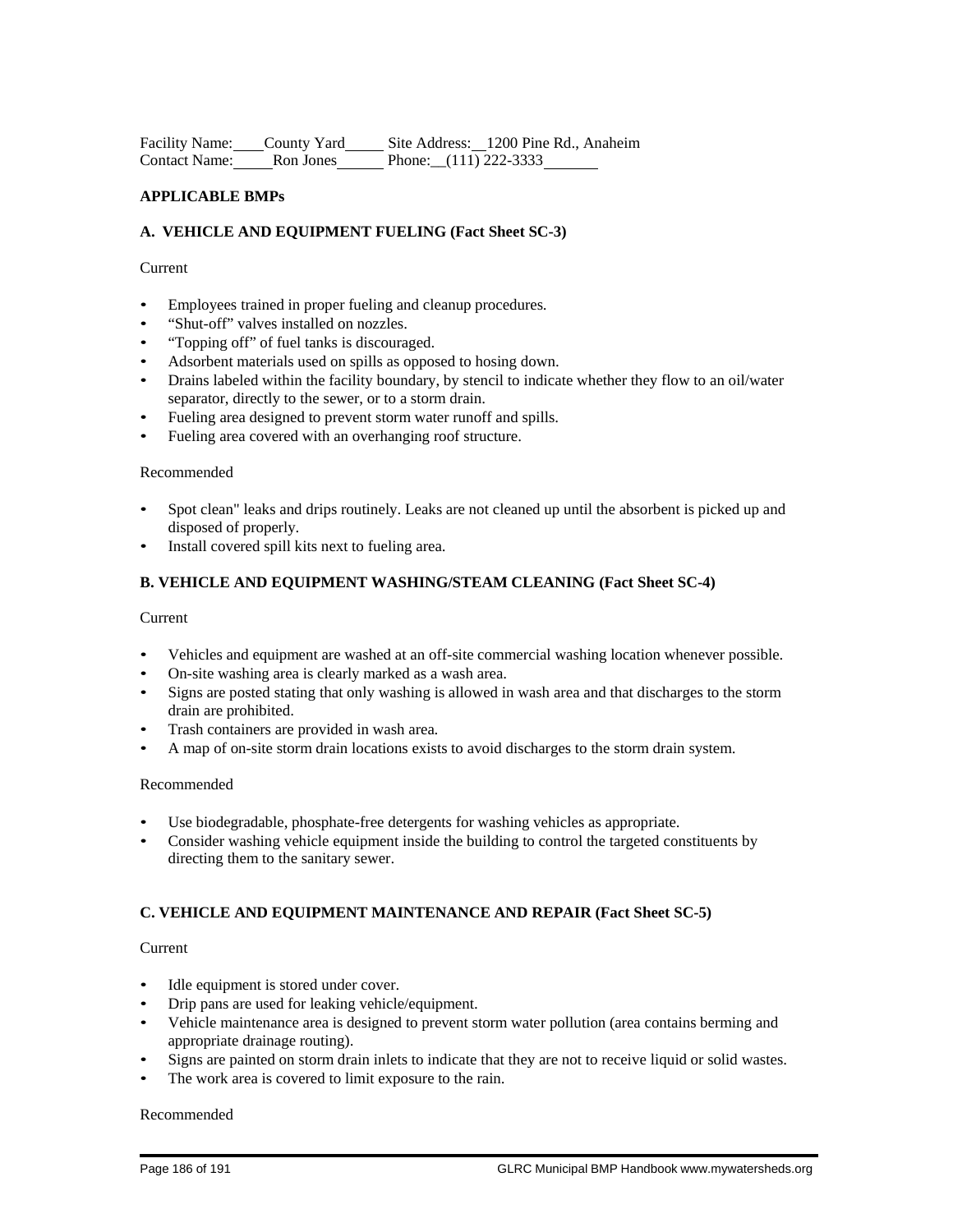- Avoid hosing down your work areas; use dry sweeping.
- Post signs at sinks to remind employees not to pour hazardous wastes down drains.
- Clean yard storm drain inlets(s) regularly and especially after large storms.

#### D. OUTDOOR LOADING/UNLOADING OF MATERIALS (Fact Sheet SC-6) N/A

#### E. OUTDOOR CONTAINER STORAGE OF LIQUIDS (Fact Sheet SC-7) N/A

#### F. OUTDOOR PROCESS EQUIPMENT OPERATIONS AND MAINTENANCE (Fact Sheet SC-8) N/A

#### G. OUTDOOR STORAGE OF RAW MATERIALS (Fact Sheet SC-9)

#### Current

- Materials are stored inside when feasible.
- All outside storage areas are covered with a roof or enclosed to prevent stormwater contact.
- Outdoor storage containers are kept in good condition.
- Lids are secured on waste barrels and containers.
- Drums are stored in a secure area where unauthorized persons cannot gain access.

#### Recommended

• All materials stored outside should have some type of secondary containment system in case of spills or leaks.

#### H. WASTE HANDLING AND DISPOSAL (Fact Sheet SC-10) N/A

#### I. BUILDING AND GROUNDS MAINTENANCE (Fact Sheet SC-11) N/A

#### J. PARKING/STORAGE AREA MAINTENANCE (Fact Sheet SC-12)

#### Current

- Parking and storage areas are kept clean and orderly.
- Site is designed to allow sheet runoff to flow into biofilters (vegetated strip and swale) and/or infiltration devices.
- Rooftop drains are arranged to prevent drainage directly onto paved surfaces. Lot is designed to include semi-permeable hardscape.

#### Recommended

- Remove debris in a timely fashion.
- Utilize sand filters or oleophilic collectors for oily waste in low concentrations.

#### K. OVER WATER ACTIVITIES N/A

#### L. OTHER (describe):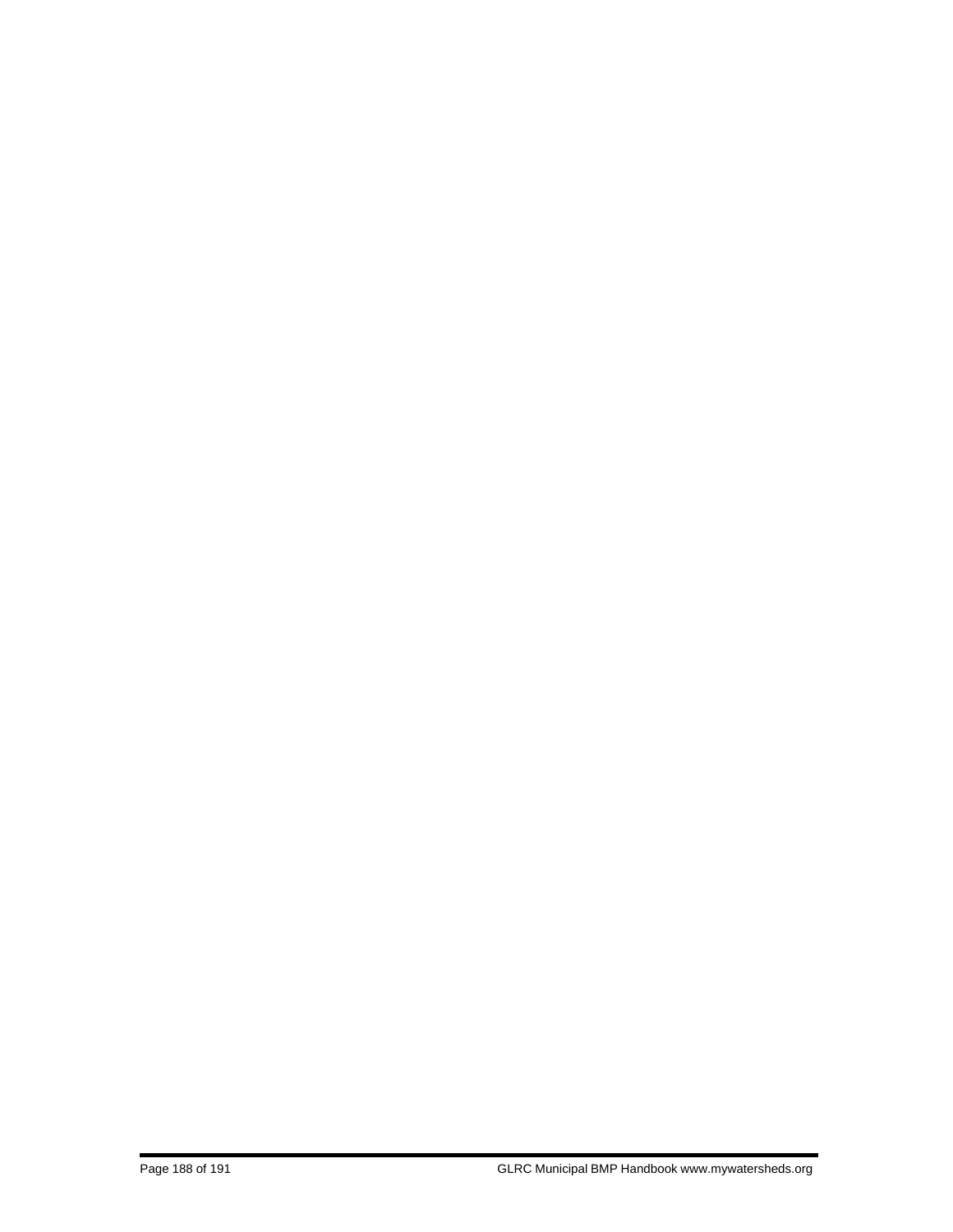**Appendix D**

# **Example Contract/Lease Language for BMP Implementation**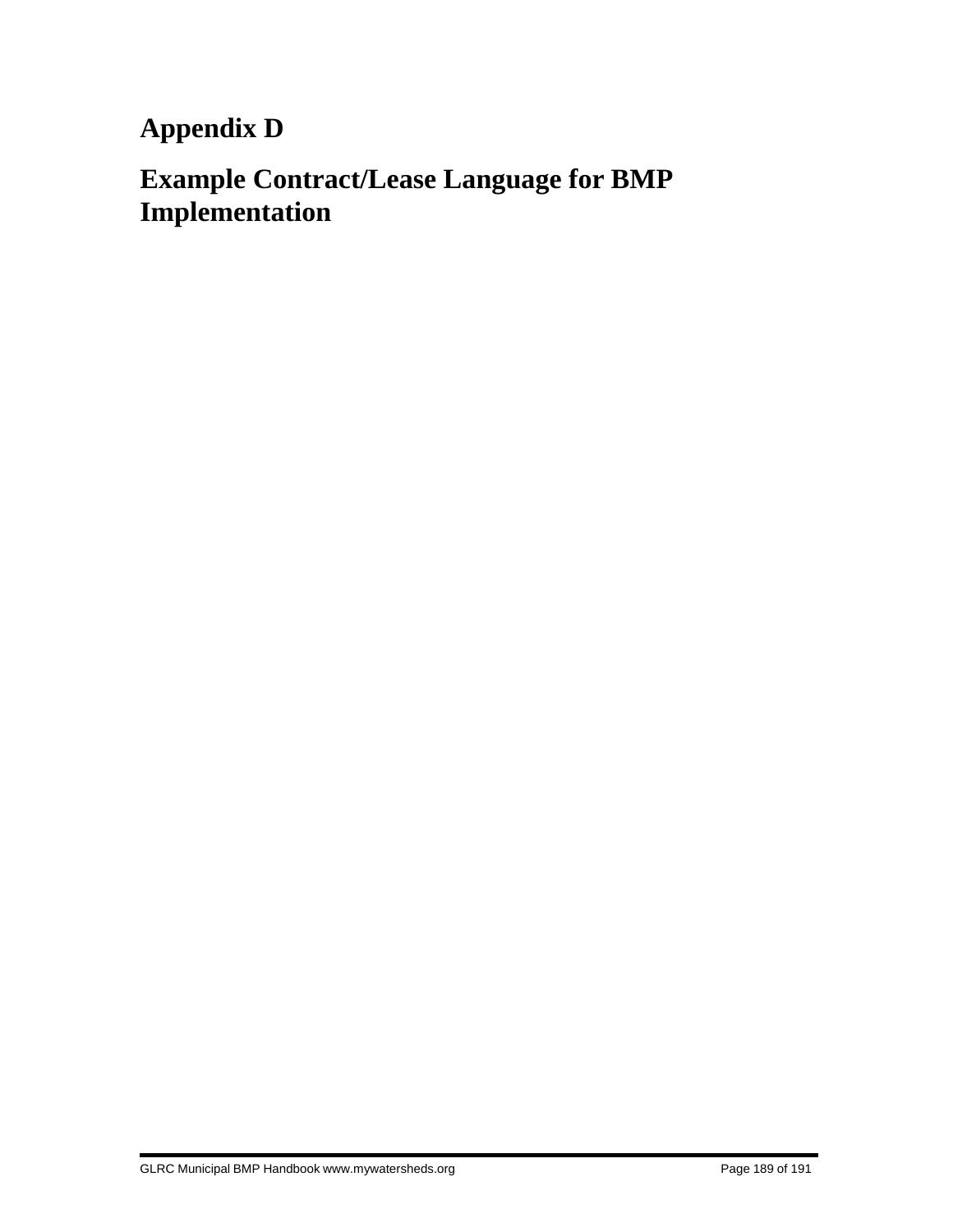### **Appendix D Example Contract/Lease Language for BMP Implementation**

### **Example Lease Language for Fixed Facilities**

Following is example language that can be inserted into municipal leases:

The Michigan Department of Environmental Quality (MDEQ) has issued a permit that governs stormwater and non-stormwater discharges resulting from municipal activities performed by or for the City of . The MDEQ Permit is National Pollutant Discharge Elimination System (NPDES) Permit No. Copy of the MDEQ Permit is available for review.

In order to comply with the Permit requirements, the City has developed Best Management Practices (BMPs) that parties leasing municipal owned properties must adhere to. These BMPs contain pollution prevention and source control techniques to minimize the impact of those activities upon dry-weather urban runoff, stormwater runoff, and receiving water quality.

Activities performed at the facility leased under this agreement shall conform to the Permit and BMPs, and must be performed as described within all applicable BMPs. The holder of this agreement shall fully understand the BMPs applicable to activities conducted at the facility leased under this agreement prior to conducting them and maintain copies of the BMPs at the leased facility throughout the agreement duration. The applicable BMPs are included as Exhibit \_\_of this agreement.

Evaluation of activities subject to Permit performed at the facility leased under this agreement will be conducted by the city to verify compliance with BMP requirements and may be required through lessor self-evaluation as determined by the city.

### **Example Contract Language for Field Programs**

Following is example language that can be inserted into municipal field program contracts:

The Michigan Department of Environmental Quality (MDEQ) has issued a permit that governs stormwater and non-stormwater discharges resulting from municipal activities performed by or for the City of . The MDEQ Permit is National Pollutant Discharge Elimination System (NPDES) Permit No. \_\_\_\_\_\_\_\_\_\_\_\_\_. Copy of the MDEQ Permit is available for review.

In order to comply with the Permit requirements, the City has developed Best Management Practices (BMPs) that parties leasing municipal owned properties must adhere to. These BMPs contain pollution prevention and source control techniques to minimize the impact of those activities upon dry-weather urban runoff, stormwater runoff, and receiving water quality.

Work performed under this CONTRACT shall conform to the Permit requirements, and BMPS, and must be performed as described within all applicable BMPs. The CONTRACTOR shall fully understand the BMPs applicable to activities that being conducted under this CONTRACT prior to conducting them and maintain copies of the BMPs